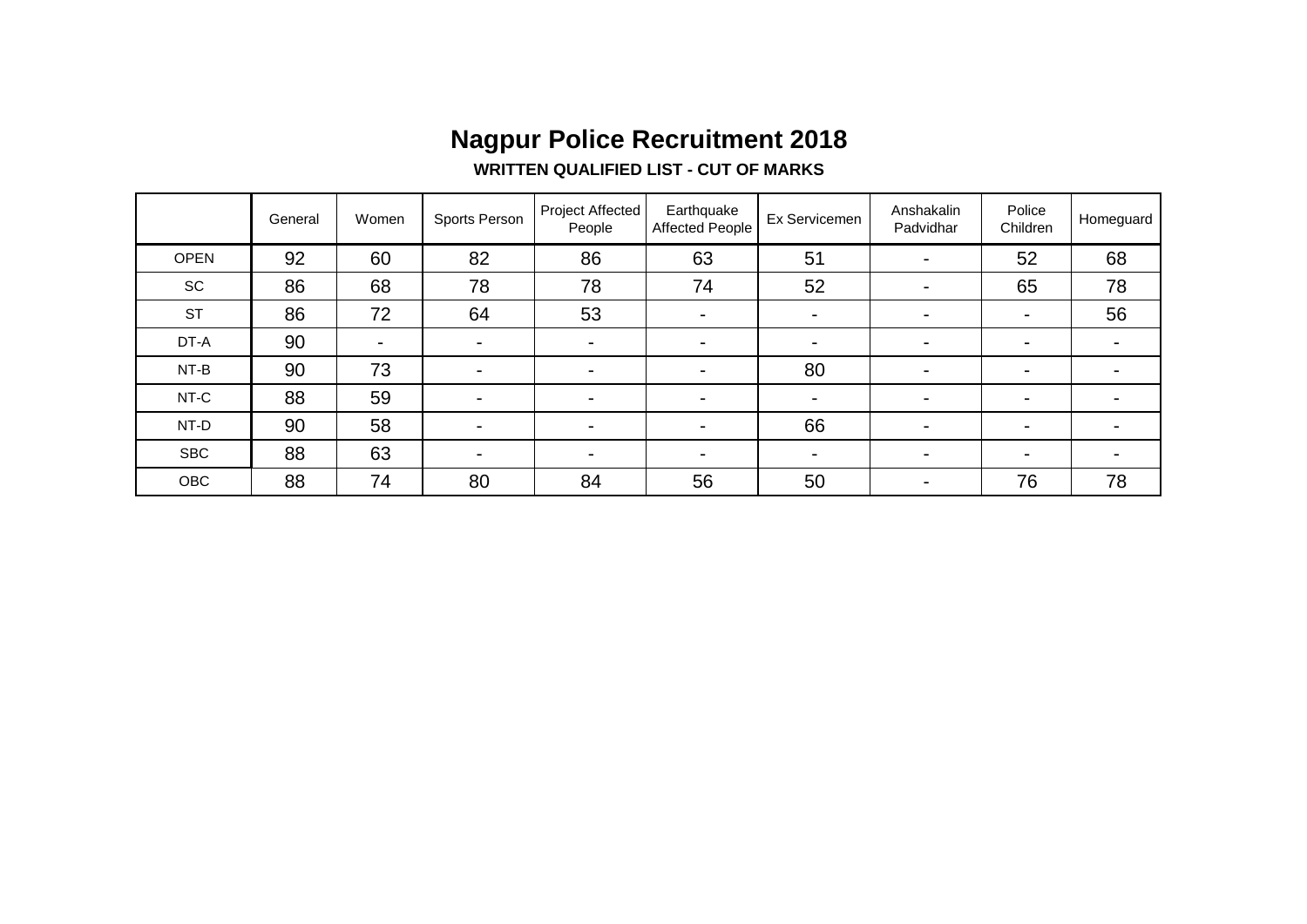| Sr. No.        | <b>Application No</b> | <b>Chest</b><br>No. |   | <b>M/F Name</b>                          | <b>DOB</b> | Category    | Horizontal<br><b>Reservation</b> | Ground<br><b>TestMarks</b> | <b>Remark</b>                         | Written<br><b>Exam Status</b> |
|----------------|-----------------------|---------------------|---|------------------------------------------|------------|-------------|----------------------------------|----------------------------|---------------------------------------|-------------------------------|
| $\mathbf 1$    | 11010400006165        | 15422               | M | SANTOSH PUNDLIK WAGH                     | 04/11/1977 | <b>OBC</b>  | Ex.Serviceman                    | 100                        | <b>OPEN General</b>                   | Qualified                     |
| $\overline{2}$ | 11010400003667        | 15410               | M | PRAVIN VITTHALRAO PANDE                  | 25/03/1980 | OBC         | Ex.Serviceman                    | 100                        | <b>OPEN General</b>                   | Qualified                     |
| $\mathfrak{B}$ | 11010400011485        | 15415               | M | PRADIP GANESH KOWALE                     | 01/06/1980 | <b>OPEN</b> | Ex.Serviceman                    | 100                        | <b>OPEN General/</b><br>Ex.Servicemen | Qualified                     |
| 4              | 11010400000435        | 20206               | M | SHIVNATH PRABHUDAS GEDAM                 | 22/08/1980 | <b>SC</b>   | Ex.Serviceman                    | 100                        | <b>OPEN General</b>                   | Qualified                     |
| 5              | 11010400005063        | 15485               | M | PARASRAM DADARAO SARKATE                 | 24/06/1981 | <b>OPEN</b> | Ex.Serviceman                    | 100                        | <b>OPEN General/</b><br>Ex.Servicemen | Qualified                     |
| 6              | 11010400014470        | 6912                | M | RAHUL NARESH RACHALWAR                   | 25/08/1996 | OBC         | None                             | 100                        | <b>OPEN General</b>                   | Qualified                     |
| $\overline{7}$ | 11010400005667        | 15488               | M | DNYANESHWAR ANANDRAO<br><b>MHALASANE</b> | 20/01/1976 | <b>OPEN</b> | Ex.Serviceman                    | 98                         | <b>OPEN General/</b><br>Ex.Servicemen | Qualified                     |
| 8              | 11010400004035        | 15468               | M | SUNIL PRABHUDAYA BOPCHE                  | 13/08/1978 | OBC         | Ex.Serviceman                    | 98                         | <b>OPEN General</b>                   | Qualified                     |
| 9              | 11010400011708        | 20213               | M | CHANDRASHEKHAR SHRIRAMJI<br><b>DOLAS</b> | 05/10/1979 | OBC         | Ex.Serviceman                    | 98                         | <b>OPEN General</b>                   | Qualified                     |
| 10             | 11010400001288        | 15474               | M | AMIT DEVESHWAR UKEY                      | 05/07/1980 | <b>SC</b>   | Ex.Serviceman                    | 98                         | <b>OPEN General</b>                   | Qualified                     |
| 11             | 11010400008214        | 15448               | M | SURESH JAYWANTRAO MUNDHE                 | 17/11/1980 | <b>OPEN</b> | Ex.Serviceman                    | 98                         | <b>OPEN General/</b><br>Ex.Servicemen | Qualified                     |
| 12             | 11010400010755        | 15478               | M | PRAKASH RAMCHAND GABHANE                 | 27/08/1981 | <b>OBC</b>  | Ex.Serviceman                    | 98                         | <b>OPEN General</b>                   | Qualified                     |
| 13             | 11010400004355        | 11806               | M | <b>GANESH YOGRAJ THAKRE</b>              | 03/06/1991 | <b>OBC</b>  | None                             | 98                         | <b>OPEN General</b>                   | Qualified                     |
| 14             | 11010400010548        | 5874                | M | SONU PRAKASHJI MESHRAM                   | 03/11/1992 | <b>SC</b>   | None                             | 98                         | <b>OPEN General</b>                   | Qualified                     |
| 15             | 11010400008148        | 3978                | M | SHANKAR PANDIT DHOTRE                    | 13/03/1993 | DT-A        | None                             | 98                         | <b>OPEN General</b>                   | Qualified                     |
| 16             | 11010400015453        | 8434                | M | <b>DIPAK UMARAOJI PAL</b>                | 18/07/1994 | <b>OBC</b>  | None                             | 98                         | <b>OPEN General</b>                   | Qualified                     |
| 17             | 11010400011619        | 6272                | M | <b>VIKESH KESHAV ALATE</b>               | 19/10/1994 | <b>OBC</b>  | None                             | 98                         | <b>OPEN General</b>                   | Qualified                     |
| 18             | 11010400019379        | 15689               | M | KARTIK KISHORRAO HALMARE                 | 23/04/1995 | <b>OPEN</b> | <b>SP</b>                        | 98                         | <b>OPEN General/ SP</b>               | Qualified                     |
| 19             | 11010400020835        | 11129               | M | VIKAS LAXMANRAO WAKADE                   | 13/10/1995 | <b>ST</b>   | None                             | 98                         | <b>OPEN General</b>                   | Qualified                     |
| 20             | 11010400004321        | 1537                | M | <b>LAXMAN VITTHAL BOCHARE</b>            | 06/01/1997 | <b>OPEN</b> | None                             | 98                         | <b>OPEN General</b>                   | Qualified                     |
| 21             | 11010400008076        | 4635                | M | DINESH DHONDBARAO MASKE                  | 22/04/1997 | NT-C        | None                             | 98                         | <b>OPEN General</b>                   | Qualified                     |
| 22             | 11010400015993        | 7797                | M | MAHESH DIGAMBER MUTKURE                  | 18/11/1997 | OBC         | None                             | 98                         | <b>OPEN General</b>                   | Qualified                     |
| 23             | 11010400002638        | 1171                | M | MAHADEV VITTHAL GAJBHAR                  | 12/06/1998 | NT-B        | None                             | 98                         | <b>OPEN General</b>                   | Qualified                     |
|                |                       |                     |   |                                          |            |             |                                  |                            |                                       |                               |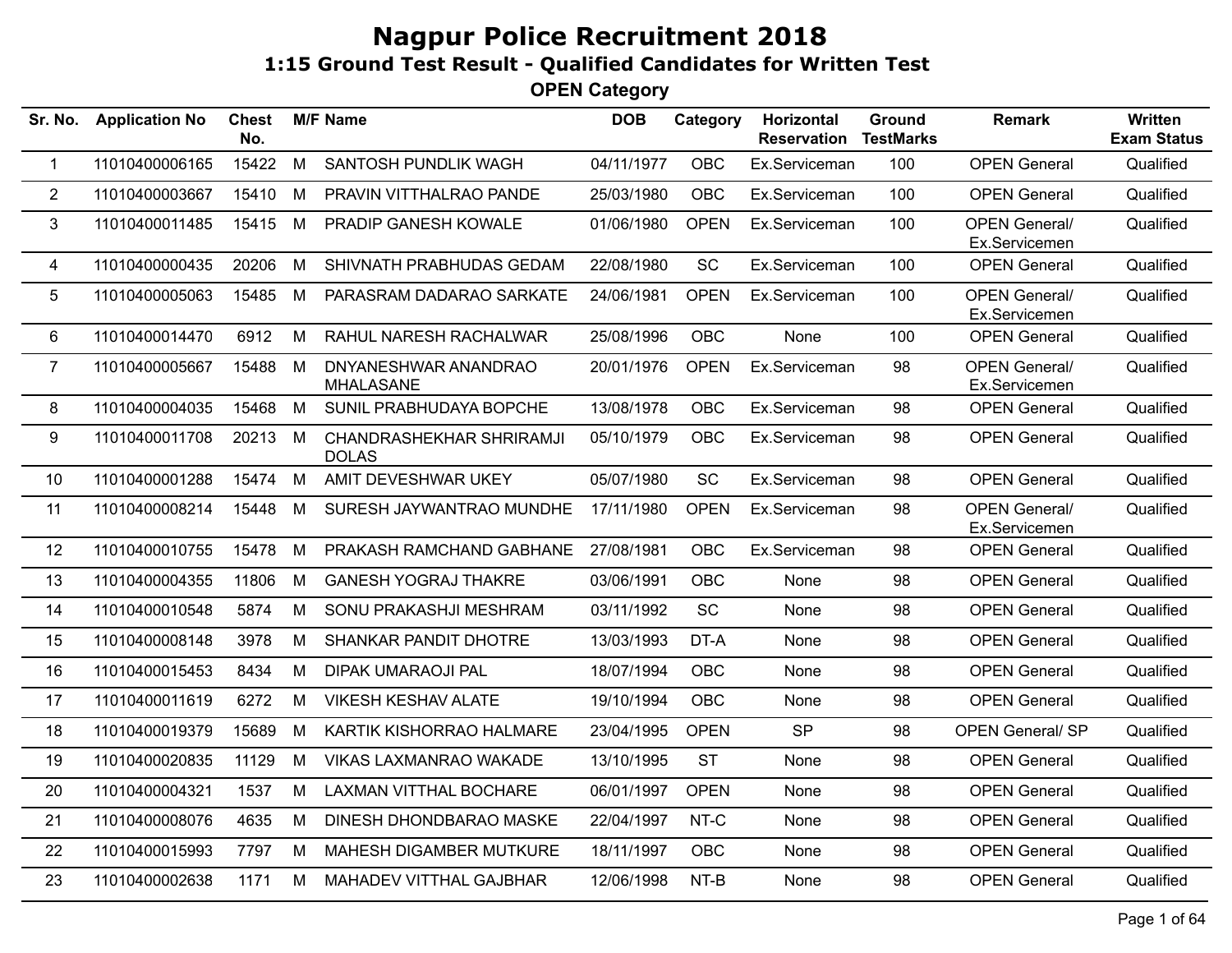| Sr. No. | <b>Application No</b> | Chest<br>No. |    | <b>M/F Name</b>                                | <b>DOB</b> | Category    | Horizontal<br><b>Reservation</b> | <b>Ground</b><br><b>TestMarks</b> | <b>Remark</b>                         | Written<br><b>Exam Status</b> |
|---------|-----------------------|--------------|----|------------------------------------------------|------------|-------------|----------------------------------|-----------------------------------|---------------------------------------|-------------------------------|
| 24      | 11010400004878        | 2985         | M  | AMOL GAUTAM MOGLE                              | 19/09/1998 | SC          | None                             | 98                                | <b>OPEN General</b>                   | Qualified                     |
| 25      | 22010400003308        | 18770        | F. | GAUSIAPARVEEN ABDULSALAM<br><b>KURESHI</b>     | 28/04/1993 | OBC         | Women                            | 97                                | <b>OPEN General</b>                   | Qualified                     |
| 26      | 22010400006609        | 20732 F      |    | SHITAL ZAMAJI BHAGAT                           | 02/08/1993 | <b>OBC</b>  | Women                            | 97                                | <b>OPEN General</b>                   | Qualified                     |
| 27      | 22010400005646        | 16034 F      |    | YOGESHRI PRAKASHJI UKE                         | 02/04/1994 | NT-B        | Women                            | 97                                | <b>OPEN General</b>                   | Qualified                     |
| 28      | 22010400000487        | 17525 F      |    | PRAGATI SUKHALAL UPRADE                        | 20/07/1996 | <b>OBC</b>  | Women                            | 97                                | <b>OPEN General</b>                   | Qualified                     |
| 29      | 22010400004450        | 20130        | F  | PRIYANKA AMBIKA PAL                            | 01/07/1998 | <b>OPEN</b> | Women                            | 97                                | <b>OPEN General/</b><br>Women         | Qualified                     |
| 30      | 22010400000369        | 20914 F      |    | SANJIVANI RAMLAL NANHE                         | 28/11/1998 | <b>OPEN</b> | Women/SP                         | 97                                | <b>OPEN General/ SP</b>               | Qualified                     |
| 31      | 22010400003092        | 18491        | E  | SAKSHI ASHOKRAO SHENDE                         | 21/09/1999 | <b>OBC</b>  | Women                            | 97                                | <b>OPEN General</b>                   | Qualified                     |
| 32      | 11010400001531        | 15435        | M  | CHANDRAKUMAR VASANTRAO<br><b>BOPCHE</b>        | 01/01/1974 | <b>OBC</b>  | Ex.Serviceman                    | 96                                | <b>OPEN General</b>                   | Qualified                     |
| 33      | 11010400015383        | 15466        | M  | <b>VIRENDRA GUNVANTRAO</b><br><b>DESHMUKH</b>  | 27/05/1978 | <b>OPEN</b> | Ex.Serviceman                    | 96                                | <b>OPEN General/</b><br>Ex.Servicemen | Qualified                     |
| 34      | 11010400003697        | 15409        | M  | PRAVIN BABURAOJI JAWANJAL                      | 13/02/1979 | <b>OBC</b>  | Ex.Serviceman                    | 96                                | <b>OPEN General</b>                   | Qualified                     |
| 35      | 11010400015140        | 15445        | M  | YOGESH DHARAMDASRAO<br><b>SHENDE</b>           | 28/01/1981 | <b>OBC</b>  | Ex.Serviceman                    | 96                                | <b>OPEN General</b>                   | Qualified                     |
| 36      | 11010400020307        | 15460        | M  | SUDHAKAR BABURAO PAWAR                         | 10/05/1981 | <b>OPEN</b> | Ex.Serviceman                    | 96                                | <b>OPEN General/</b><br>Ex.Servicemen | Qualified                     |
| 37      | 11010400011238        | 15493        | M  | PRAFUL RAMESHRAO BORKAR                        | 21/07/1981 | <b>OBC</b>  | Ex.Serviceman                    | 96                                | <b>OPEN General</b>                   | Qualified                     |
| 38      | 11010400000261        | 15449        | M  | PRADIP GANGADHAR WASNIK                        | 03/01/1983 | SC          | Ex.Serviceman                    | 96                                | <b>OPEN General</b>                   | Qualified                     |
| 39      | 11010400022419        | 15492        | M  | SANJIV UDHAV DAHIPHALE                         | 07/03/1983 | NT-D        | Ex.Serviceman                    | 96                                | <b>OPEN General</b>                   | Qualified                     |
| 40      | 11010400016979        | 20202        | M  | PRAMOL LAXMAN SHELKE                           | 29/03/1984 | <b>SC</b>   | Ex.Serviceman                    | 96                                | <b>OPEN General</b>                   | Qualified                     |
| 41      | 11010400005480        | 12911        | M  | PRASHANT PANDHARINATH<br><b>TEKAM</b>          | 23/01/1987 | <b>ST</b>   | None                             | 96                                | <b>OPEN General</b>                   | Qualified                     |
| 42      | 11010400004815        | 2561         | M  | <b>VINOD SHALIKRAMRAO</b><br><b>KSHIRSAGAR</b> | 05/11/1987 | <b>OBC</b>  | None                             | 96                                | <b>OPEN General</b>                   | Qualified                     |
| 43      | 11010400022461        | 11637        | M  | NAMDEV PRALHAD GUTTE                           | 05/05/1988 | NT-D        | None                             | 96                                | <b>OPEN General</b>                   | Qualified                     |
| 44      | 11010400022857        | 10952        | M  | DNYANESHWAR RAMBHAU<br><b>MUNGHATE</b>         | 19/06/1989 | <b>OBC</b>  | None                             | 96                                | <b>OPEN General</b>                   | Qualified                     |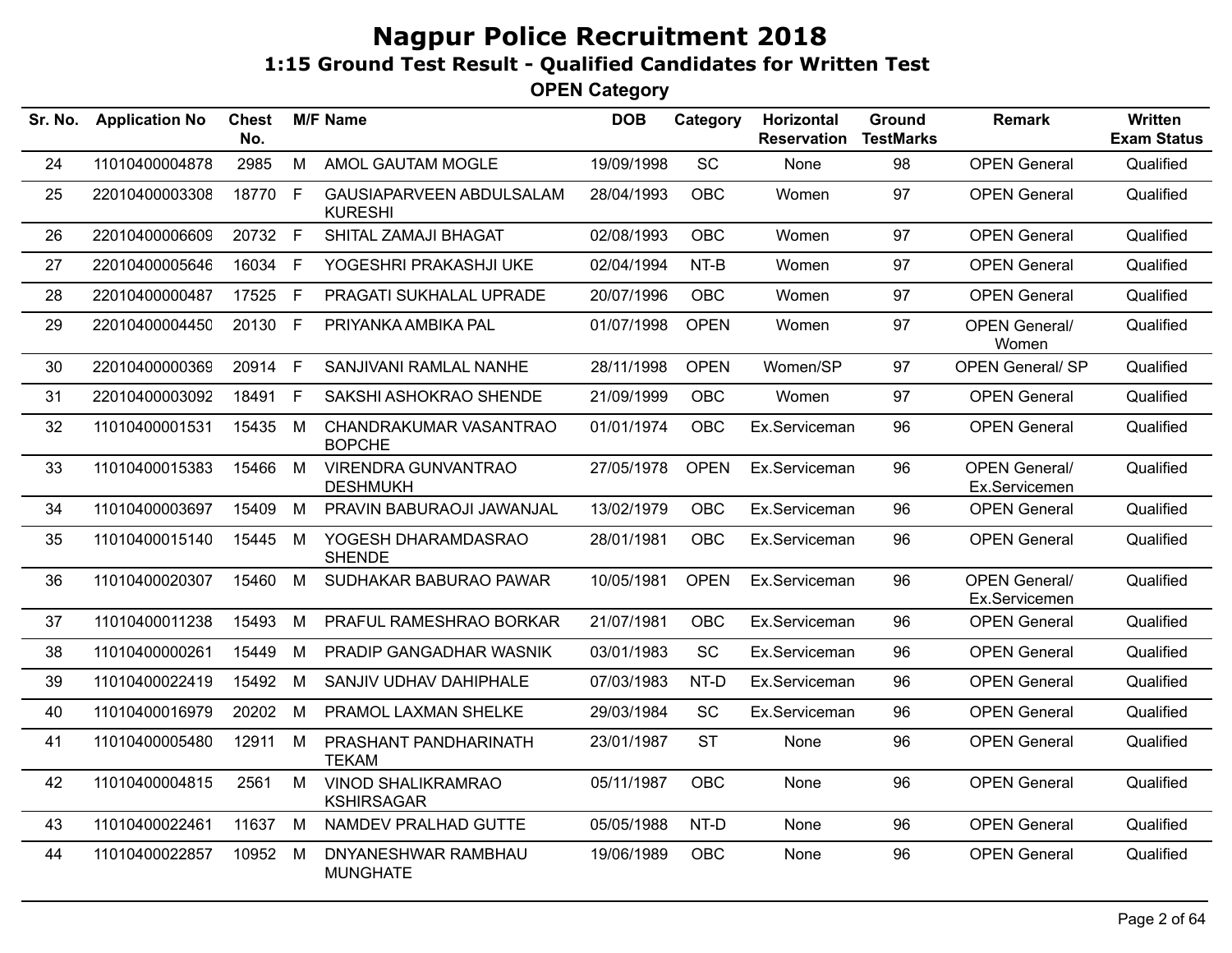| Sr. No. | <b>Application No</b> | <b>Chest</b><br>No. |   | <b>M/F Name</b>                       | <b>DOB</b> | Category    | Horizontal<br><b>Reservation</b> | <b>Ground</b><br><b>TestMarks</b> | <b>Remark</b>           | Written<br><b>Exam Status</b> |
|---------|-----------------------|---------------------|---|---------------------------------------|------------|-------------|----------------------------------|-----------------------------------|-------------------------|-------------------------------|
| 45      | 11010400024416        | 15504               | M | AVINASH DEVDAS MALKAM                 | 15/09/1989 | <b>ST</b>   | None                             | 96                                | <b>OPEN General</b>     | Qualified                     |
| 46      | 11010400000179        | 12003               | M | SUNIL DEVRAO WAGHMARE                 | 22/09/1989 | NT-C        | None                             | 96                                | <b>OPEN General</b>     | Qualified                     |
| 47      | 11010400018598        | 10403               | M | YOURAJ RAMESH RATHOD                  | 10/03/1990 | DT-A        | None                             | 96                                | <b>OPEN General</b>     | Qualified                     |
| 48      | 11010400018750        | 15516               | M | SANDIP CHANDAN KORE                   | 08/08/1990 | <b>OBC</b>  | None                             | 96                                | <b>OPEN General</b>     | Qualified                     |
| 49      | 11010400020048        | 15503               | M | MANGESH BHAURAO BEDURKAR 21/10/1990   |            | <b>OBC</b>  | None                             | 96                                | <b>OPEN General</b>     | Qualified                     |
| 50      | 11010400016480        | 14211               | M | AMIT NARAYAN KODURWAR                 | 22/02/1991 | <b>SBC</b>  | None                             | 96                                | <b>OPEN General</b>     | Qualified                     |
| 51      | 11010400018386        | 14733               | M | AJAY PURUSHOTTAM KHOPE                | 13/03/1991 | <b>OBC</b>  | None                             | 96                                | <b>OPEN General</b>     | Qualified                     |
| 52      | 11010400021324        | 10994               | M | SAINATH DASHRATH MANGIRWAD 16/04/1991 |            | <b>OPEN</b> | HG                               | 96                                | <b>OPEN General/ HG</b> | Qualified                     |
| 53      | 11010400020082        | 15074               | M | <b>GOVIND VITTHAL KAMALE</b>          | 17/06/1991 | NT-C        | None                             | 96                                | <b>OPEN General</b>     | Qualified                     |
| 54      | 11010400018565        | 9304                | M | RAJKUMAR KEWAL UKEYTOYNE              | 29/07/1991 | $NT-B$      | None                             | 96                                | <b>OPEN General</b>     | Qualified                     |
| 55      | 11010400017416        | 8297                | M | DIPAK ABHIMAN PATLE                   | 01/10/1991 | <b>OBC</b>  | None                             | 96                                | <b>OPEN General</b>     | Qualified                     |
| 56      | 11010400010627        | 13588               | M | NIKESH BHASKAR CHATOLE                | 09/10/1991 | <b>OBC</b>  | None                             | 96                                | <b>OPEN General</b>     | Qualified                     |
| 57      | 11010400010883        | 13955               | M | SANDIP MADHUKAR AMBILKE               | 01/11/1991 | <b>OPEN</b> | None                             | 96                                | <b>OPEN General</b>     | Qualified                     |
| 58      | 11010400000933        | 11894               | M | PRAMOD SURESHRAO BAGMARE 11/11/1991   |            | <b>OBC</b>  | None                             | 96                                | <b>OPEN General</b>     | Qualified                     |
| 59      | 11010400004759        | 12469               | M | GAJESH ANKUSHRAO KHORGADE 03/03/1992  |            | <b>OBC</b>  | None                             | 96                                | <b>OPEN General</b>     | Qualified                     |
| 60      | 11010400001319        | 228                 | M | SANTOSH GANPATI SAMBATWAD             | 06/04/1992 | <b>SBC</b>  | None                             | 96                                | <b>OPEN General</b>     | Qualified                     |
| 61      | 11010400019224        | 15070               | M | VINOD GAJANAN BORKAR                  | 12/04/1992 | <b>OBC</b>  | None                             | 96                                | <b>OPEN General</b>     | Qualified                     |
| 62      | 11010400011476        | 13243               | M | <b>BALU SAHEBRAO JADHAV</b>           | 13/04/1992 | DT-A        | None                             | 96                                | <b>OPEN General</b>     | Qualified                     |
| 63      | 11010400015497        | 14073               | M | <b>VINAYAK RAMNATH GHODKE</b>         | 04/05/1992 | <b>OPEN</b> | None                             | 96                                | <b>OPEN General</b>     | Qualified                     |
| 64      | 11010400012712        | 14275               | M | SHANKAR DEVIDAS KENDRE                | 12/05/1992 | NT-D        | None                             | 96                                | <b>OPEN General</b>     | Qualified                     |
| 65      | 11010400008083        | 5137                | M | PRAFUL MORESHWAR<br><b>KSHIRSAGAR</b> | 26/05/1992 | <b>OBC</b>  | None                             | 96                                | <b>OPEN General</b>     | Qualified                     |
| 66      | 11010400001116        | 12472 M             |   | ASHISH SHANKAR BODHE                  | 03/08/1992 | <b>OBC</b>  | None                             | 96                                | <b>OPEN General</b>     | Qualified                     |
| 67      | 11010400018621        | 10401               | M | <b>VIKAS PRABHAKAR PATIL</b>          | 09/09/1992 | NT-C        | None                             | 96                                | <b>OPEN General</b>     | Qualified                     |
| 68      | 11010400005301        | 12958 M             |   | PRASHANT KISNAJI CHAUDHARI            | 14/09/1992 | <b>OBC</b>  | None                             | 96                                | <b>OPEN General</b>     | Qualified                     |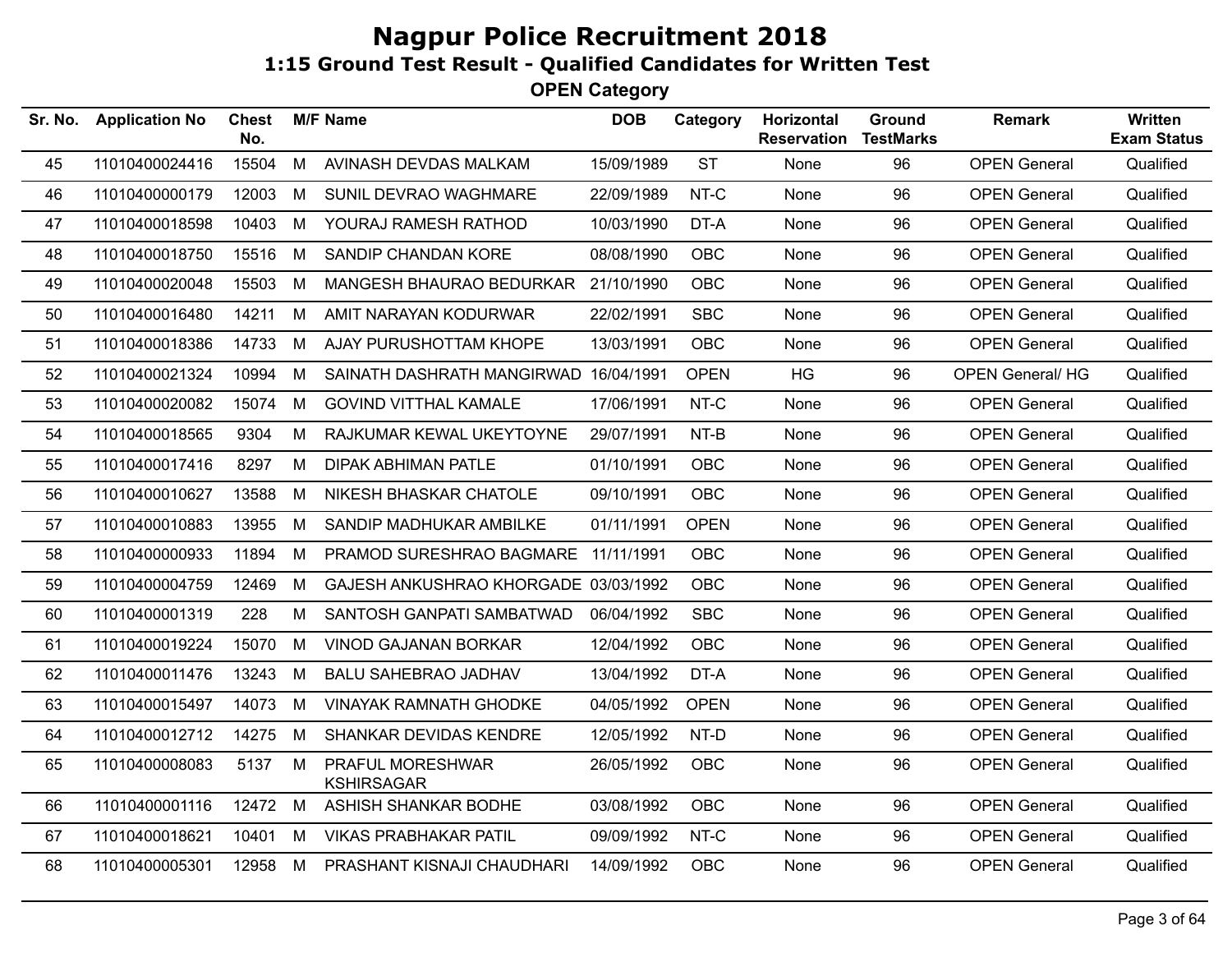| Sr. No. | <b>Application No</b> | <b>Chest</b><br>No. |   | <b>M/F Name</b>                         | <b>DOB</b> | Category    | Horizontal<br><b>Reservation</b> | <b>Ground</b><br><b>TestMarks</b> | <b>Remark</b>            | Written<br><b>Exam Status</b> |
|---------|-----------------------|---------------------|---|-----------------------------------------|------------|-------------|----------------------------------|-----------------------------------|--------------------------|-------------------------------|
| 69      | 11010400001457        | 444                 | M | NITIN AVADHUTRAO KUKADE                 | 13/11/1992 | <b>OBC</b>  | None                             | 96                                | <b>OPEN General</b>      | Qualified                     |
| 70      | 11010400014301        | 6688                | М | <b>DINESH KISAN CHAVAN</b>              | 15/12/1992 | DT-A        | None                             | 96                                | <b>OPEN General</b>      | Qualified                     |
| 71      | 11010400000909        | 445                 | М | ABHIJIT RAMDAS BOBADE                   | 26/01/1993 | <b>OBC</b>  | None                             | 96                                | <b>OPEN General</b>      | Qualified                     |
| 72      | 11010400015521        | 8356                | M | SANTOSH HAREEBHAU<br><b>GAIAKAWAD</b>   | 04/05/1993 | NT-B        | None                             | 96                                | <b>OPEN General</b>      | Qualified                     |
| 73      | 11010400016296        | 7765                | M | PRAMOD SUBHASH MOHURLE                  | 08/05/1993 | <b>OBC</b>  | None                             | 96                                | <b>OPEN General</b>      | Qualified                     |
| 74      | 11010400016114        | 8772                | М | TAUFIKODDIN RAFIKODDIN KAZI             | 09/06/1993 | <b>OPEN</b> | None                             | 96                                | <b>OPEN General</b>      | Qualified                     |
| 75      | 11010400018010        | 9931                | М | RAJKUMAR RAJARAMJI DOYE                 | 10/06/1993 | <b>OBC</b>  | None                             | 96                                | <b>OPEN General</b>      | Qualified                     |
| 76      | 11010400018319        | 15618               | М | <b>LAKSHMAN RAMESH PONGADE</b>          | 22/09/1993 | <b>OPEN</b> | None                             | 96                                | <b>OPEN General</b>      | Qualified                     |
| 77      | 11010400010794        | 13168               | М | VIKAS DHONDABARAO CHENDAKE 11/10/1993   |            | <b>OPEN</b> | None                             | 96                                | <b>OPEN General</b>      | Qualified                     |
| 78      | 11010400014248        | 13585               | M | ANMOL MEWARAMJI KATEKHAYE               | 22/11/1993 | <b>OPEN</b> | <b>PAP</b>                       | 96                                | <b>OPEN General/ PAP</b> | Qualified                     |
| 79      | 11010400004138        | 1965                | М | KASEEDKHAN WAHED KHAN                   | 02/01/1994 | <b>OBC</b>  | None                             | 96                                | <b>OPEN General</b>      | Qualified                     |
| 80      | 11010400012433        | 5898                | М | VINOD DASHRATHJI KACHADE                | 17/01/1994 | <b>OBC</b>  | None                             | 96                                | <b>OPEN General</b>      | Qualified                     |
| 81      | 11010400018780        | 10208               | M | AMOL SUDAM KHARDE                       | 05/02/1994 | NT-D        | None                             | 96                                | <b>OPEN General</b>      | Qualified                     |
| 82      | 11010400011051        | 5879                | M | KISAN SAHEBRAO KORADE                   | 21/02/1994 | <b>OBC</b>  | None                             | 96                                | <b>OPEN General</b>      | Qualified                     |
| 83      | 11010400003630        | 12852               | M | NAGESH SHIDHARTHA PAIKRAO               | 11/05/1994 | <b>SC</b>   | None                             | 96                                | <b>OPEN General</b>      | Qualified                     |
| 84      | 11010400011035        | 5487                | M | <b>UMESH SHAMRAO KORADE</b>             | 01/06/1994 | <b>OBC</b>  | None                             | 96                                | <b>OPEN General</b>      | Qualified                     |
| 85      | 11010400020869        | 11023               | M | JAY PARMESHWARRAO KENDRE                | 17/06/1994 | NT-D        | None                             | 96                                | <b>OPEN General</b>      | Qualified                     |
| 86      | 11010400018315        | 10218               | M | NAVNATH SUDHAKARRAO<br><b>KALYANKAR</b> | 27/06/1994 | <b>OPEN</b> | None                             | 96                                | <b>OPEN General</b>      | Qualified                     |
| 87      | 11010400000958        | 49                  | M | KRUNAL BHAGWAN BHUSARI                  | 06/07/1994 | OBC         | None                             | 96                                | <b>OPEN General</b>      | Qualified                     |
| 88      | 11010400003632        | 1984                | М | MOSAM HARIBHAU MOHARKAR                 | 11/07/1994 | OBC         | None                             | 96                                | <b>OPEN General</b>      | Qualified                     |
| 89      | 11010400011771        | 5831                | M | <b>HIWRAJ ANIL KAPGATE</b>              | 20/07/1994 | OBC         | None                             | 96                                | <b>OPEN General</b>      | Qualified                     |
| 90      | 11010400013483        | 7369                | М | KAPIL MANOHARRAO WANKHADE 06/08/1994    |            | <b>SC</b>   | None                             | 96                                | <b>OPEN General</b>      | Qualified                     |
| 91      | 11010400000051        | 84                  | М | CHAKRADHAR RANGRAO JADHAV 22/08/1994    |            | <b>OPEN</b> | None                             | 96                                | <b>OPEN General</b>      | Qualified                     |
| 92      | 11010400009435        | 13829               | М | MOHMMADGAUS MUSTAFA SHEKH 25/09/1994    |            | <b>OPEN</b> | None                             | 96                                | <b>OPEN General</b>      | Qualified                     |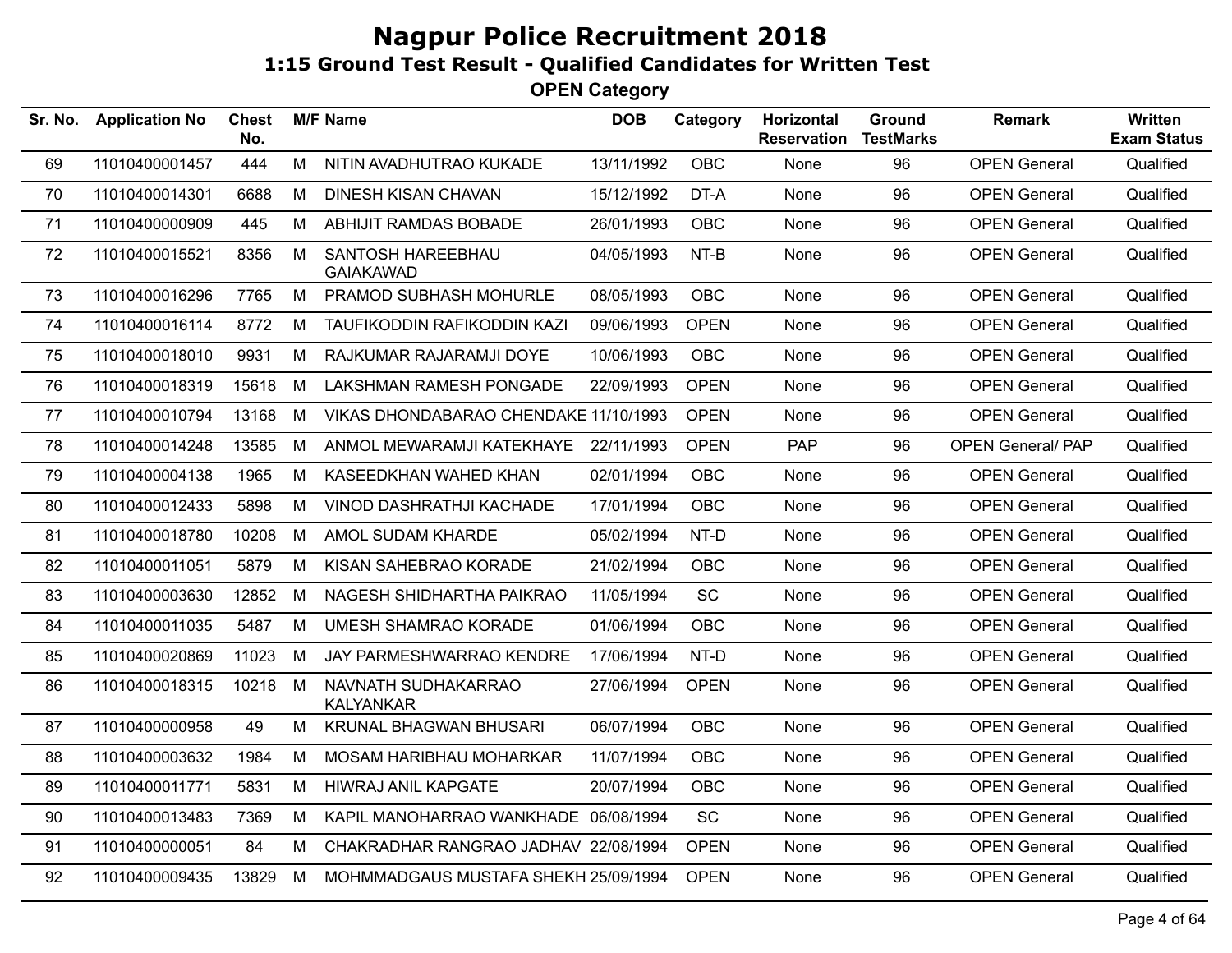| Sr. No. | <b>Application No</b> | Chest<br>No. |   | <b>M/F Name</b>                       | <b>DOB</b> | Category    | Horizontal<br><b>Reservation</b> | Ground<br><b>TestMarks</b> | <b>Remark</b>       | Written<br><b>Exam Status</b> |
|---------|-----------------------|--------------|---|---------------------------------------|------------|-------------|----------------------------------|----------------------------|---------------------|-------------------------------|
| 93      | 11010400006356        | 3182         | M | VIKAS NARAYANRAO DESHMUKH             | 11/10/1994 | <b>OBC</b>  | None                             | 96                         | <b>OPEN General</b> | Qualified                     |
| 94      | 11010400020264        | 10133        | M | <b>VINOD DILIPJI SARVE</b>            | 18/11/1994 | <b>OBC</b>  | None                             | 96                         | <b>OPEN General</b> | Qualified                     |
| 95      | 11010400004894        | 12260        | M | RAHUL JIBHAU SHEJWAL                  | 24/12/1994 | SC          | None                             | 96                         | <b>OPEN General</b> | Qualified                     |
| 96      | 11010400002202        | 12787        | M | PRAMOD ARUN AWATE                     | 20/01/1995 | SC          | None                             | 96                         | <b>OPEN General</b> | Qualified                     |
| 97      | 11010400013163        | 14609        | M | VIJAYDHWAJ SHRIRAM THAWKAR 31/01/1995 |            | <b>OBC</b>  | <b>SP</b>                        | 96                         | <b>OPEN General</b> | Qualified                     |
| 98      | 11010400006853        | 13936        | M | DADARAO BHAURAO CHAURE                | 04/02/1995 | NT-D        | None                             | 96                         | <b>OPEN General</b> | Qualified                     |
| 99      | 11010400003188        | 1447         | M | AKSHAY VITTHAL CHAVHAN                | 04/02/1995 | DT-A        | None                             | 96                         | <b>OPEN General</b> | Qualified                     |
| 100     | 11010400005650        | 2698         | M | <b>SURAJ TEJESHWAR IPAR</b>           | 07/02/1995 | NT-D        | None                             | 96                         | <b>OPEN General</b> | Qualified                     |
| 101     | 11010400018301        | 10217        | M | SHIVAJI MADHAVRAO JADHAV              | 10/02/1995 | <b>OPEN</b> | None                             | 96                         | <b>OPEN General</b> | Qualified                     |
| 102     | 11010400015961        | 13043        | M | DINESH VASANTAJI BAGADE               | 14/02/1995 | NT-B        | None                             | 96                         | <b>OPEN General</b> | Qualified                     |
| 103     | 11010400004822        | 12718        | M | KISHAN RAMESH KATHARE                 | 17/02/1995 | <b>SC</b>   | None                             | 96                         | <b>OPEN General</b> | Qualified                     |
| 104     | 11010400005489        | 3043         | M | AJAY MOHAN BASHINE                    | 13/03/1995 | <b>OBC</b>  | None                             | 96                         | <b>OPEN General</b> | Qualified                     |
| 105     | 11010400023840        | 12257        | M | <b>GANESH ROHIDASRAO DHAKNE</b>       | 05/04/1995 | NT-D        | None                             | 96                         | <b>OPEN General</b> | Qualified                     |
| 106     | 11010400014350        | 6712         | M | SHIVAJI SHAMRAO LONARE                | 09/05/1995 | <b>OBC</b>  | None                             | 96                         | <b>OPEN General</b> | Qualified                     |
| 107     | 11010400004620        | 1971         | M | <b>BALAJI BAPURAO YEWALE</b>          | 18/05/1995 | <b>OPEN</b> | None                             | 96                         | <b>OPEN General</b> | Qualified                     |
| 108     | 11010400011638        | 6275         | м | YOGESH DADARAO THOKAL                 | 10/08/1995 | <b>OBC</b>  | None                             | 96                         | <b>OPEN General</b> | Qualified                     |
| 109     | 11010400016295        | 14397        | M | SUNIL RAMESHWAR TEKALE                | 12/08/1995 | <b>OBC</b>  | None                             | 96                         | <b>OPEN General</b> | Qualified                     |
| 110     | 11010400019168        | 15066        | M | ASHISH MADHUKAR MARWADE               | 24/08/1995 | <b>OBC</b>  | <b>None</b>                      | 96                         | <b>OPEN General</b> | Qualified                     |
| 111     | 11010400000141        | 156          | M | <b>BABAN MUKTAR SHAIKH</b>            | 04/10/1995 | <b>OPEN</b> | None                             | 96                         | <b>OPEN General</b> | Qualified                     |
| 112     | 11010400015786        | 8860         | M | LINESH DUDHRAM SELOKAR                | 07/11/1995 | <b>OBC</b>  | None                             | 96                         | <b>OPEN General</b> | Qualified                     |
| 113     | 11010400000268        | 855          | M | <b>JAGADISH BHAGWAT MAHALE</b>        | 17/12/1995 | <b>OBC</b>  | None                             | 96                         | <b>OPEN General</b> | Qualified                     |
| 114     | 11010400015665        | 8023         | M | SATYANARAYAN BHAURAO KAKDE 07/03/1996 |            | <b>OPEN</b> | None                             | 96                         | <b>OPEN General</b> | Qualified                     |
| 115     | 11010400010664        | 5332         | M | AVINASH BABANJI YEWLE                 | 12/03/1996 | NT-B        | None                             | 96                         | <b>OPEN General</b> | Qualified                     |
| 116     | 11010400005620        | 12872 M      |   | <b>BHUSHAN BHALERAO PATIL</b>         | 13/03/1996 | <b>OBC</b>  | None                             | 96                         | <b>OPEN General</b> | Qualified                     |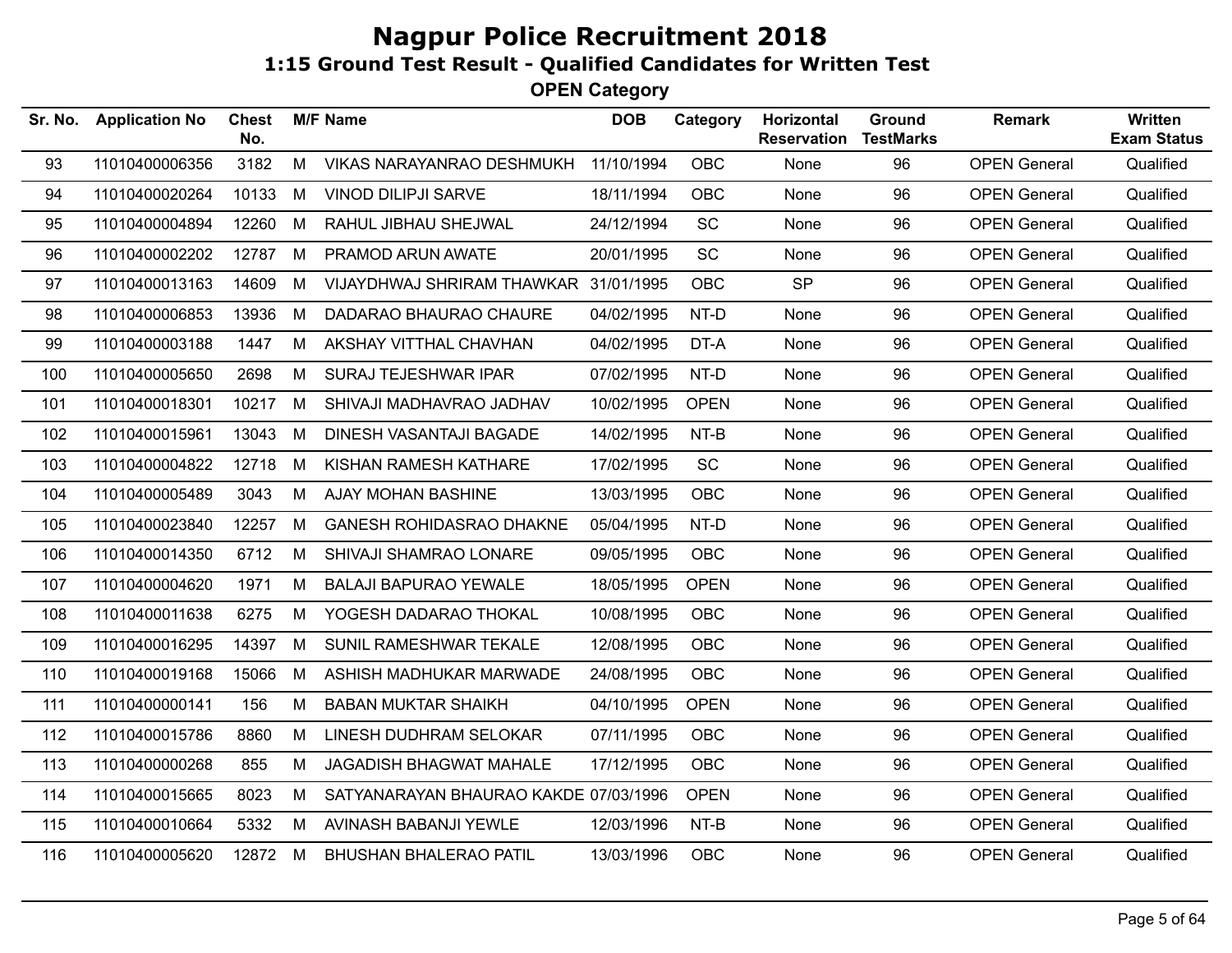| Sr. No. | <b>Application No</b> | <b>Chest</b><br>No. |   | <b>M/F Name</b>                                      | <b>DOB</b> | Category    | Horizontal<br><b>Reservation</b> | Ground<br><b>TestMarks</b> | <b>Remark</b>           | Written<br><b>Exam Status</b> |
|---------|-----------------------|---------------------|---|------------------------------------------------------|------------|-------------|----------------------------------|----------------------------|-------------------------|-------------------------------|
| 117     | 11010400013579        | 6950                | M | FERIO JOHNSON MANUEL                                 | 12/04/1996 | <b>OPEN</b> | None                             | 96                         | <b>OPEN General</b>     | Qualified                     |
| 118     | 11010400020914        | 14633               | M | RAHULKUMAR KHUSHALRAO<br>HARAL                       | 17/06/1996 | NT-C        | None                             | 96                         | <b>OPEN General</b>     | Qualified                     |
| 119     | 11010400014918        | 7461                | М | RAKESH DNYANESHWAR<br><b>KARSAYAL</b>                | 08/07/1996 | <b>OPEN</b> | None                             | 96                         | <b>OPEN General</b>     | Qualified                     |
| 120     | 11010400001201        | 764                 | М | PANKAJ HIRAMAN ROKADE                                | 27/07/1996 | <b>OBC</b>  | None                             | 96                         | <b>OPEN General</b>     | Qualified                     |
| 121     | 11010400017703        | 14224               | M | AKASH ASHOK TANDEKAR                                 | 14/08/1996 | <b>SC</b>   | None                             | 96                         | <b>OPEN General</b>     | Qualified                     |
| 122     | 11010400011506        | 13941               | M | ATUL JANARDHAN PATIL                                 | 13/09/1996 | <b>OPEN</b> | None                             | 96                         | <b>OPEN General</b>     | Qualified                     |
| 123     | 11010400005216        | 3418                | M | <b>CHANDRASHEKHAR</b><br><b>TILAKCHANDJI SARJARE</b> | 24/10/1996 | <b>SC</b>   | None                             | 96                         | <b>OPEN General</b>     | Qualified                     |
| 124     | 11010400020994        | 15631               | M | NIKHIL VASANTA BAGDE                                 | 07/12/1996 | NT-B        | None                             | 96                         | <b>OPEN General</b>     | Qualified                     |
| 125     | 11010400004325        | 1538                | М | RAM VITTHAL BOCHARE                                  | 06/01/1997 | <b>OPEN</b> | None                             | 96                         | <b>OPEN General</b>     | Qualified                     |
| 126     | 11010400004159        | 12739               | M | SACHIN SANJAY TELANGE                                | 16/05/1997 | <b>OBC</b>  | None                             | 96                         | <b>OPEN General</b>     | Qualified                     |
| 127     | 11010400011723        | 14190               | M | AMOL SHIVDAS KOLI                                    | 01/06/1997 | <b>SBC</b>  | None                             | 96                         | <b>OPEN General</b>     | Qualified                     |
| 128     | 11010400023539        | 12310               | М | NITESH KESHAV ALATE                                  | 01/06/1997 | <b>OBC</b>  | None                             | 96                         | <b>OPEN General</b>     | Qualified                     |
| 129     | 11010400022746        | 11510               | M | SWAPNIL SANJAY SAPKAL                                | 08/06/1997 | <b>OBC</b>  | None                             | 96                         | <b>OPEN General</b>     | Qualified                     |
| 130     | 11010400012856        | 6716                | м | SUDESH RAM RATHOD                                    | 29/07/1997 | DT-A        | None                             | 96                         | <b>OPEN General</b>     | Qualified                     |
| 131     | 11010400000387        | 11790               | M | <b>MAROTI KUBIR POLE</b>                             | 02/08/1997 | NT-C        | <b>None</b>                      | 96                         | <b>OPEN General</b>     | Qualified                     |
| 132     | 11010400008024        | 4381                | М | HARIBHAU SHIVAJI KHEDKAR                             | 01/10/1997 | NT-D        | None                             | 96                         | <b>OPEN General</b>     | Qualified                     |
| 133     | 11010400012802        | 6988                | M | SHAILESH MOHANJI BHOYAR                              | 05/11/1997 | <b>SBC</b>  | None                             | 96                         | <b>OPEN General</b>     | Qualified                     |
| 134     | 11010400012706        | 7542                | М | PRADIP JAGADISHWAR SHENDE                            | 07/11/1997 | <b>OBC</b>  | None                             | 96                         | <b>OPEN General</b>     | Qualified                     |
| 135     | 11010400008396        | 14654               | M | <b>VIKAS RAJU KAREMORE</b>                           | 16/04/1998 | <b>OBC</b>  | <b>SP</b>                        | 96                         | <b>OPEN General</b>     | Qualified                     |
| 136     | 11010400020907        | 10644               | М | ROHIT NIRANJAN HALDAR                                | 26/05/1998 | <b>OPEN</b> | None                             | 96                         | <b>OPEN General</b>     | Qualified                     |
| 137     | 11010400015036        | 15182               | M | VISHAL KUNJILAL MANKAR                               | 10/12/1998 | <b>OPEN</b> | <b>SP</b>                        | 96                         | <b>OPEN General/ SP</b> | Qualified                     |
| 138     | 11010400019561        | 20205               | M | SANTOSH DEORAOJI DUDHANE                             | 16/01/1975 | <b>OBC</b>  | Ex.Serviceman                    | 94                         | <b>OPEN General</b>     | Qualified                     |
| 139     | 11010400001934        | 15467               | M | SANJAYKUMAR PRUTHVIRAJ<br><b>NANDESHWAR</b>          | 24/09/1976 | <b>SC</b>   | Ex.Serviceman                    | 94                         | <b>OPEN General</b>     | Qualified                     |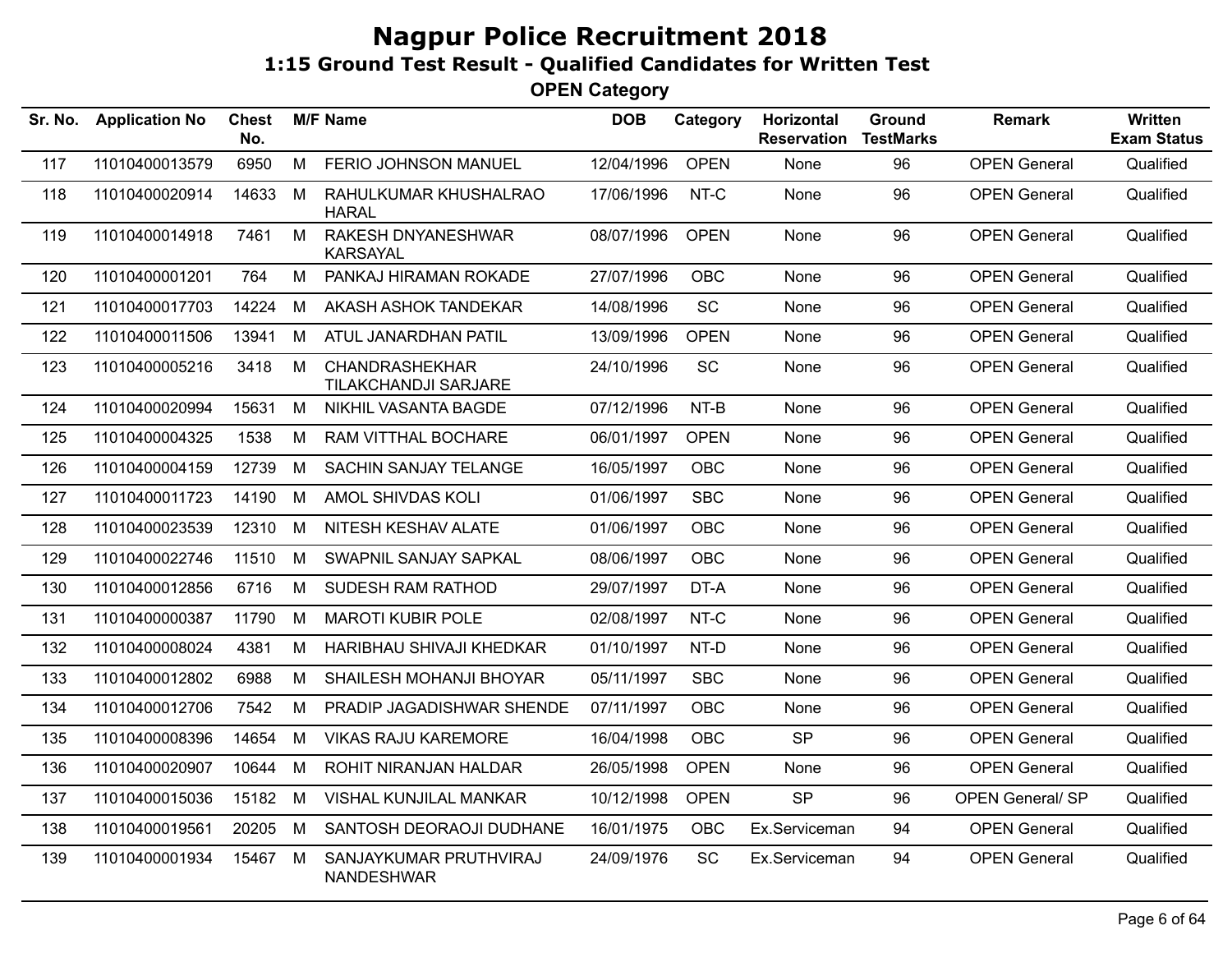| Sr. No. | <b>Application No</b> | <b>Chest</b><br>No. |   | <b>M/F Name</b>                              | <b>DOB</b> | Category    | Horizontal<br><b>Reservation</b> | Ground<br><b>TestMarks</b> | <b>Remark</b>                         | <b>Written</b><br><b>Exam Status</b> |
|---------|-----------------------|---------------------|---|----------------------------------------------|------------|-------------|----------------------------------|----------------------------|---------------------------------------|--------------------------------------|
| 140     | 11010400011679        | 15451               | M | SURENDRA BHAURAO KAMBLE                      | 24/10/1979 | <b>SC</b>   | Ex.Serviceman                    | 94                         | <b>OPEN General</b>                   | Qualified                            |
| 141     | 11010400021825        | 15457               | M | MUKESH VITTHAL SHAHARE                       | 07/12/1979 | SC          | Ex.Serviceman                    | 94                         | <b>OPEN General</b>                   | Qualified                            |
| 142     | 11010400008823        | 15487               | M | SANTOSH DADARAO DURGE                        | 15/06/1980 | <b>OBC</b>  | Ex.Serviceman                    | 94                         | <b>OPEN General</b>                   | Qualified                            |
| 143     | 11010400002453        | 15420               | M | SANJAY MANDAYAL CHAUBEY                      | 21/09/1981 | <b>OPEN</b> | Ex.Serviceman                    | 94                         | <b>OPEN General/</b><br>Ex.Servicemen | Qualified                            |
| 144     | 11010400009324        | 15469               | M | SANDIP SAHEBRAO SOLANKE                      | 07/07/1982 | <b>OBC</b>  | Ex.Serviceman                    | 94                         | <b>OPEN General</b>                   | Qualified                            |
| 145     | 11010400009802        | 13654               | M | RAMESHWAR DEVICHAND<br><b>JADHAO</b>         | 16/12/1985 | <b>OPEN</b> | PAP                              | 94                         | <b>OPEN General/ PAP</b>              | Qualified                            |
| 146     | 11010400013520        | 13732 M             |   | ANKUSH BALAJI KENDRE                         | 07/04/1987 | NT-D        | None                             | 94                         | <b>OPEN General</b>                   | Qualified                            |
| 147     | 11010400003570        | 1164                | M | DEVENDRA SADASHIV SIRSAM                     | 20/06/1987 | <b>ST</b>   | None                             | 94                         | <b>OPEN General</b>                   | Qualified                            |
| 148     | 11010400013217        | 13630               | M | <b>BISRAM MANSARAM RAUT</b>                  | 23/01/1988 | <b>SBC</b>  | None                             | 94                         | <b>OPEN General</b>                   | Qualified                            |
| 149     | 11010400012575        | 5556                | M | NILESH UDAYSING THAKUR                       | 27/01/1988 | <b>OPEN</b> | <b>PAP</b>                       | 94                         | <b>OPEN General/ PAP</b>              | Qualified                            |
| 150     | 11010400014027        | 7250                | M | SUDARSHAN NAMDEO RATHOD                      | 10/10/1988 | DT-A        | None                             | 94                         | <b>OPEN General</b>                   | Qualified                            |
| 151     | 11010400019392        | 15699               | M | SURENDRA UTTAM BEDURKAR                      | 18/01/1989 | OBC         | None                             | 94                         | <b>OPEN General</b>                   | Qualified                            |
| 152     | 11010400011988        | 14448               | M | MUKESH SHANKAR DOYE                          | 22/04/1989 | <b>OBC</b>  | None                             | 94                         | <b>OPEN General</b>                   | Qualified                            |
| 153     | 11010400015203        | 13348               | M | <b>BHUMESHWAR ASHOK</b><br><b>BHENDARKAR</b> | 28/04/1989 | <b>OBC</b>  | None                             | 94                         | <b>OPEN General</b>                   | Qualified                            |
| 154     | 11010400005282        | 3506                | М | PRABHAKAR NAMDEO DUDHE                       | 28/06/1989 | NT-C        | None                             | 94                         | <b>OPEN General</b>                   | Qualified                            |
| 155     | 11010400001256        | 20424               | M | <b>JAGDISH VITTHAL WANKHEDE</b>              | 25/09/1989 | <b>OBC</b>  | <b>SP</b>                        | 94                         | <b>OPEN General</b>                   | Qualified                            |
| 156     | 11010400013592        | 14442               | M | VIJAY VASANTRAO DHOTE                        | 07/10/1989 | <b>OBC</b>  | None                             | 94                         | <b>OPEN General</b>                   | Qualified                            |
| 157     | 11010400007123        | 3527                | M | DHANANJAY MADHUSUDAN KORE 28/12/1989         |            | <b>OBC</b>  | None                             | 94                         | <b>OPEN General</b>                   | Qualified                            |
| 158     | 11010400019327        | 15052               | M | <b>DIPAK VISHNU FUNDE</b>                    | 24/04/1990 | NT-D        | None                             | 94                         | <b>OPEN General</b>                   | Qualified                            |
| 159     | 11010400001112        | 644                 | М | PRAMOD RAJENDRA SHINDE                       | 19/05/1990 | <b>OBC</b>  | None                             | 94                         | <b>OPEN General</b>                   | Qualified                            |
| 160     | 11010400017825        | 8035                | M | RUPESH MAHADEVRAO<br><b>CHAUDHARY</b>        | 25/05/1990 | <b>OBC</b>  | None                             | 94                         | <b>OPEN General</b>                   | Qualified                            |
| 161     | 11010400021427        | 14837               | M | SACHIN VISHVANATH MUTKHEDE 05/06/1990        |            | <b>OBC</b>  | None                             | 94                         | <b>OPEN General</b>                   | Qualified                            |
| 162     | 11010400024050        | 14509               | M | <b>VILAS RAMESH UIKEY</b>                    | 21/06/1990 | <b>ST</b>   | <b>HG</b>                        | 94                         | <b>OPEN General</b>                   | Qualified                            |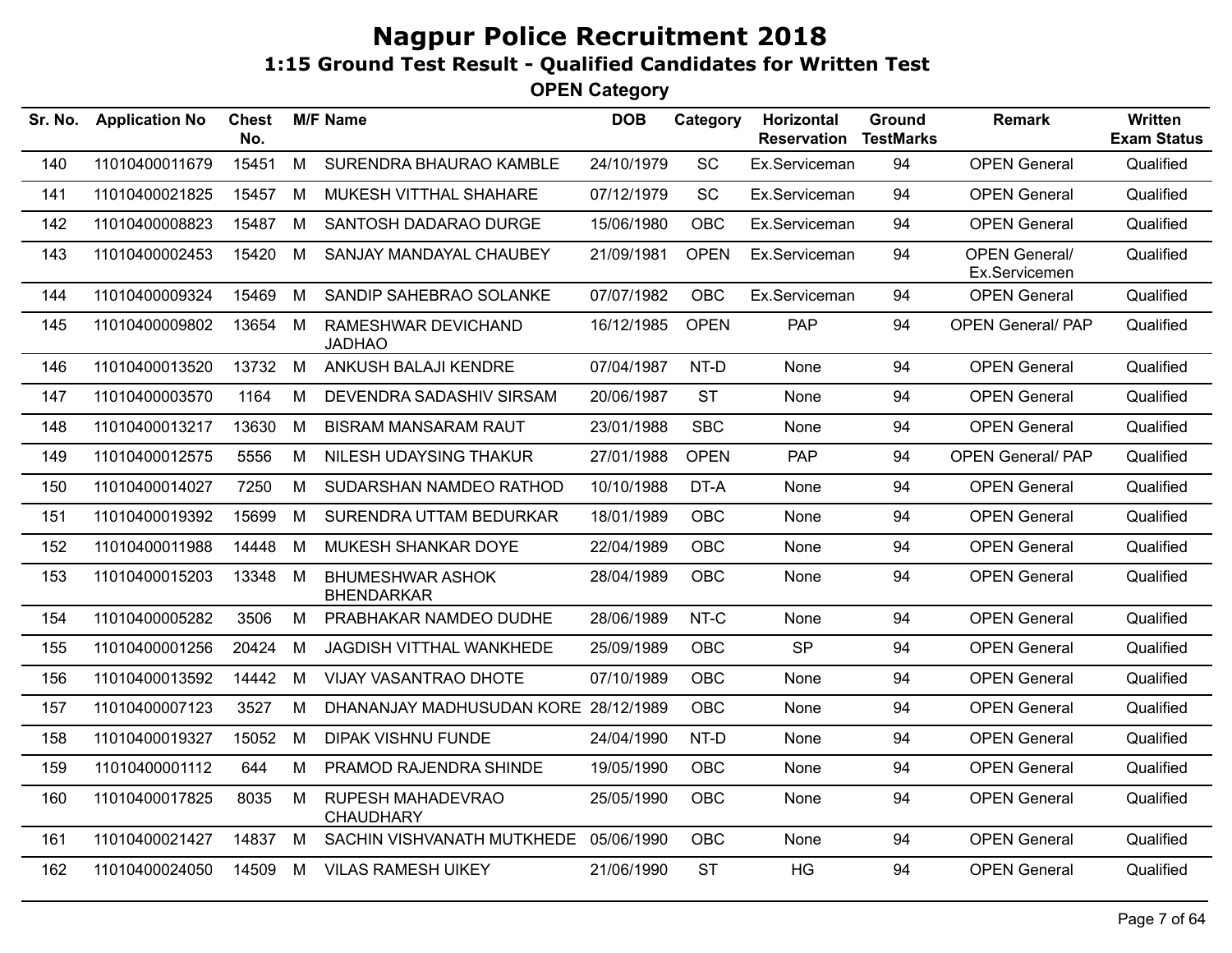| Sr. No. | <b>Application No</b> | <b>Chest</b><br>No. |    | <b>M/F Name</b>                                 | <b>DOB</b> | Category    | Horizontal<br><b>Reservation</b> | Ground<br><b>TestMarks</b> | <b>Remark</b>                 | Written<br><b>Exam Status</b> |
|---------|-----------------------|---------------------|----|-------------------------------------------------|------------|-------------|----------------------------------|----------------------------|-------------------------------|-------------------------------|
| 163     | 11010400015345        | 14404               | M  | PANKAJ BHAURAO RATHOD                           | 25/06/1990 | DT-A        | None                             | 94                         | <b>OPEN General</b>           | Qualified                     |
| 164     | 11010400006518        | 13061               | M  | NITIN OMDEO LAMBAT                              | 28/06/1990 | <b>OBC</b>  | None                             | 94                         | <b>OPEN General</b>           | Qualified                     |
| 165     | 11010400019338        | 14652               | M  | SUDHIR KISHOR PADWAL                            | 17/07/1990 | DT-A        | None                             | 94                         | <b>OPEN General</b>           | Qualified                     |
| 166     | 11010400011828        | 5693                | М  | PRATIK ANANDJI UKEY                             | 07/09/1990 | <b>SC</b>   | None                             | 94                         | <b>OPEN General</b>           | Qualified                     |
| 167     | 11010400014124        | 7294                | М  | MILIND DNYANESHWAR PANDE                        | 24/09/1990 | <b>SC</b>   | None                             | 94                         | <b>OPEN General</b>           | Qualified                     |
| 168     | 11010400012026        | 6067                | М  | ASHISH DIPAK KANGUDE                            | 14/10/1990 | <b>OPEN</b> | None                             | 94                         | <b>OPEN General</b>           | Qualified                     |
| 169     | 11010400016205        | 13809               | M  | DATTA NAGNATH SURNAR                            | 10/12/1990 | NT-C        | None                             | 94                         | <b>OPEN General</b>           | Qualified                     |
| 170     | 11010400018638        | 10402               | M  | <b>BABULAL MADHUKAR CHAVHAN</b>                 | 20/02/1991 | DT-A        | None                             | 94                         | <b>OPEN General</b>           | Qualified                     |
| 171     | 11010400012728        | 7545                | M  | DIPAK WASUDEOJI GAYDHANE                        | 03/05/1991 | OBC         | None                             | 94                         | <b>OPEN General</b>           | Qualified                     |
| 172     | 11010400005081        | 2623                | М  | PARMESHWAR RAMA CHAUGULE                        | 01/06/1991 | DT-A        | None                             | 94                         | <b>OPEN General</b>           | Qualified                     |
| 173     | 11010400002848        | 11923               | M  | MILIND MANOHARLAL PRAJAPATI                     | 04/06/1991 | <b>OPEN</b> | None                             | 94                         | <b>OPEN General</b>           | Qualified                     |
| 174     | 11010400013745        | 7203                | M  | PANKAJ DAWADU GABHANE                           | 14/06/1991 | <b>OBC</b>  | PAP                              | 94                         | <b>OPEN General</b>           | Qualified                     |
| 175     | 11010400008210        | 13657               | M  | <b>GOVIND ACHUTRAO MUNDE</b>                    | 21/06/1991 | <b>OPEN</b> | <b>PAP</b>                       | 94                         | <b>OPEN General/ PAP</b>      | Qualified                     |
| 176     | 11010400011257        | 5497                | М  | DINESH HANUMANT KUTE                            | 30/06/1991 | <b>OBC</b>  | None                             | 94                         | <b>OPEN General</b>           | Qualified                     |
| 177     | 11010400003395        | 12198               | М  | RAJU BHAURAO NIRGUDWAR                          | 03/07/1991 | <b>OBC</b>  | None                             | 94                         | <b>OPEN General</b>           | Qualified                     |
| 178     | 11010400015742        | 8178                | M  | <b>MANGESH SURESH BHURE</b>                     | 14/07/1991 | <b>OBC</b>  | None                             | 94                         | <b>OPEN General</b>           | Qualified                     |
| 179     | 11010400020268        | 10088               | M  | TIRTHAN SEWAKRAM AMBULE                         | 15/07/1991 | <b>OBC</b>  | None                             | 94                         | <b>OPEN General</b>           | Qualified                     |
| 180     | 11010400014245        | 7424                | M  | <b>TAMESHWAR CHAITRAMJI</b><br><b>NANDURKAR</b> | 06/10/1991 | <b>OBC</b>  | None                             | 94                         | <b>OPEN General</b>           | Qualified                     |
| 181     | 11010400013169        | 13521               | M  | CHANDRAKUMAR RAMSINGH<br><b>NAGPURE</b>         | 08/10/1991 | OBC         | None                             | 94                         | <b>OPEN General</b>           | Qualified                     |
| 182     | 11010400018561        | 10147               | M  | HARISH TUKARAMJI MARBATE                        | 18/10/1991 | NT-B        | None                             | 94                         | <b>OPEN General</b>           | Qualified                     |
| 183     | 11010400013896        | 7347                | M  | MOHIT MAHADEOJI ZADE                            | 29/11/1991 | NT-B        | <b>None</b>                      | 94                         | <b>OPEN General</b>           | Qualified                     |
| 184     | 22010400004012        | 18234               | F. | PRITI HETRAM BURELE                             | 05/12/1991 | <b>OPEN</b> | Women                            | 94                         | <b>OPEN General/</b><br>Women | Qualified                     |
| 185     | 11010400022030        | 15303               | М  | DNYANESHWAR BHASKAR<br><b>SHELKE</b>            | 03/01/1992 | <b>OPEN</b> | None                             | 94                         | <b>OPEN General</b>           | Qualified                     |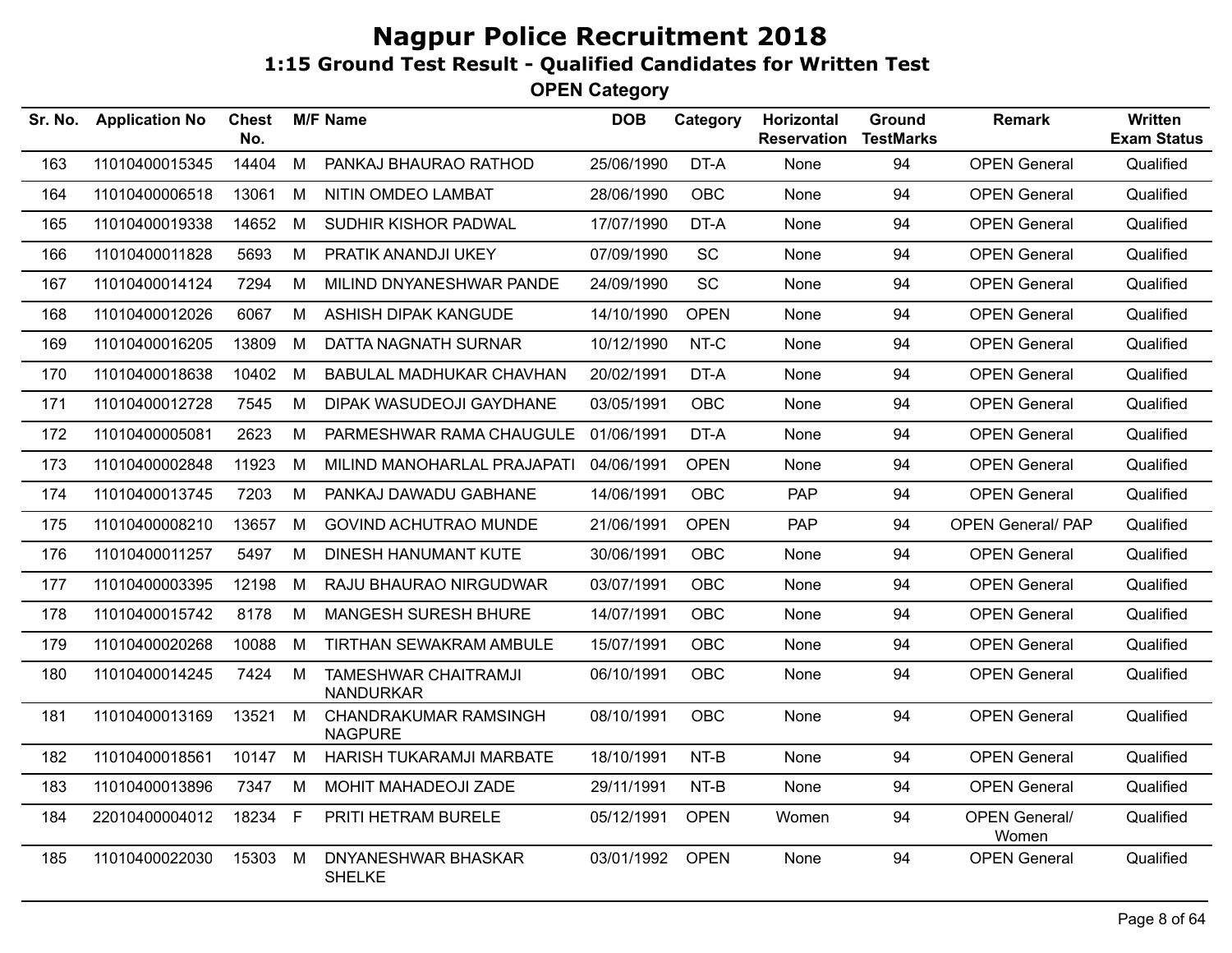| Sr. No. | <b>Application No</b> | <b>Chest</b><br>No. |   | <b>M/F Name</b>                               | <b>DOB</b> | Category    | Horizontal<br><b>Reservation</b> | Ground<br><b>TestMarks</b> | <b>Remark</b>            | <b>Written</b><br><b>Exam Status</b> |
|---------|-----------------------|---------------------|---|-----------------------------------------------|------------|-------------|----------------------------------|----------------------------|--------------------------|--------------------------------------|
| 186     | 11010400020828        | 11029               | M | SUBHASH GAHINATH KENDRE                       | 04/01/1992 | NT-D        | None                             | 94                         | <b>OPEN General</b>      | Qualified                            |
| 187     | 11010400007015        | 2870                | M | PAWANSING ZANAKSING JONWAL                    | 10/02/1992 | DT-A        | None                             | 94                         | <b>OPEN General</b>      | Qualified                            |
| 188     | 11010400011355        | 13149               | M | <b>JAYSING MANGILAL RATHOD</b>                | 19/02/1992 | DT-A        | None                             | 94                         | <b>OPEN General</b>      | Qualified                            |
| 189     | 11010400022406        | 11319               | M | <b>VIVEK SANJAY SHINDE</b>                    | 23/02/1992 | <b>OPEN</b> | None                             | 94                         | <b>OPEN General</b>      | Qualified                            |
| 190     | 11010400022709        | 11623               | M | SOMNATH MOTIRAM AGONE                         | 30/03/1992 | <b>OPEN</b> | <b>PAP</b>                       | 94                         | <b>OPEN General/ PAP</b> | Qualified                            |
| 191     | 11010400016543        | 14085               | M | <b>SWAPNIL RAMDAS MAHULE</b>                  | 07/04/1992 | <b>OBC</b>  | None                             | 94                         | <b>OPEN General</b>      | Qualified                            |
| 192     | 11010400009110        | 4836                | M | <b>RANJIT BABUSING RATHOD</b>                 | 05/05/1992 | DT-A        | None                             | 94                         | <b>OPEN General</b>      | Qualified                            |
| 193     | 11010400024793        | 15779               | M | KUNDAN GANESH DHURANDHAR                      | 09/05/1992 | <b>SC</b>   | None                             | 94                         | <b>OPEN General</b>      | Qualified                            |
| 194     | 11010400004039        | 1791                | M | TANAJI MANOHAR JAGAYE                         | 25/05/1992 | <b>OPEN</b> | None                             | 94                         | <b>OPEN General</b>      | Qualified                            |
| 195     | 11010400022992        | 11456               | M | RAJNIKANT BANDUJI MATEY                       | 26/06/1992 | <b>OBC</b>  | None                             | 94                         | <b>OPEN General</b>      | Qualified                            |
| 196     | 11010400000888        | 12326               | M | RAHUL CHANDRAKANT NAGPURE 08/07/1992          |            | <b>OBC</b>  | <b>PAP</b>                       | 94                         | <b>OPEN General</b>      | Qualified                            |
| 197     | 11010400007321        | 14129               | M | <b>VITTHAL VISHWANATHRAO</b><br><b>PAWADE</b> | 14/07/1992 | <b>OPEN</b> | <b>None</b>                      | 94                         | <b>OPEN General</b>      | Qualified                            |
| 198     | 11010400021326        | 10993               | M | PARMESHWAR RAMAJI<br><b>RAJARPALLU</b>        | 28/07/1992 | OBC         | HG                               | 94                         | <b>OPEN General</b>      | Qualified                            |
| 199     | 11010400023658        | 15230               | M | MUNJAJI YASHWANT PARKAD                       | 09/08/1992 | NT-C        | None                             | 94                         | <b>OPEN General</b>      | Qualified                            |
| 200     | 11010400008343        | 4656                | M | NANDKISHOR JIWANLAL<br><b>TEMBHARE</b>        | 04/09/1992 | <b>OBC</b>  | None                             | 94                         | <b>OPEN General</b>      | Qualified                            |
| 201     | 11010400003458        | 1988                | M | <b>UMESH ANNA THAWAKAR</b>                    | 21/09/1992 | <b>OBC</b>  | None                             | 94                         | <b>OPEN General</b>      | Qualified                            |
| 202     | 11010400018829        | 14664               | M | MITHUN KHUMCHAND KHOTELE                      | 11/10/1992 | <b>OBC</b>  | <b>None</b>                      | 94                         | <b>OPEN General</b>      | Qualified                            |
| 203     | 11010400014997        | 15673               | M | <b>FAHIM FIROZ SAYYAD</b>                     | 25/10/1992 | <b>OPEN</b> | <b>SP</b>                        | 94                         | <b>OPEN General/ SP</b>  | Qualified                            |
| 204     | 11010400016718        | 8911                | М | AJIKUMAR RANGALALJI RANE                      | 27/10/1992 | OBC         | None                             | 94                         | <b>OPEN General</b>      | Qualified                            |
| 205     | 11010400010717        | 15490               | M | PAWAN DEORAO SHASTRAKAR                       | 02/11/1992 | OBC         | Ex.Serviceman                    | 94                         | <b>OPEN General</b>      | Qualified                            |
| 206     | 11010400010364        | 5803                | М | ASHISH ARUN GAHANE                            | 07/11/1992 | <b>OBC</b>  | None                             | 94                         | <b>OPEN General</b>      | Qualified                            |
| 207     | 11010400018705        | 15591               | M | CHANDRAKANT GANPAT RATHOD                     | 02/12/1992 | DT-A        | None                             | 94                         | <b>OPEN General</b>      | Qualified                            |
| 208     | 11010400011256        | 6326                | М | SACHIN GOVIND DHAWANE                         | 15/12/1992 | SC          | None                             | 94                         | <b>OPEN General</b>      | Qualified                            |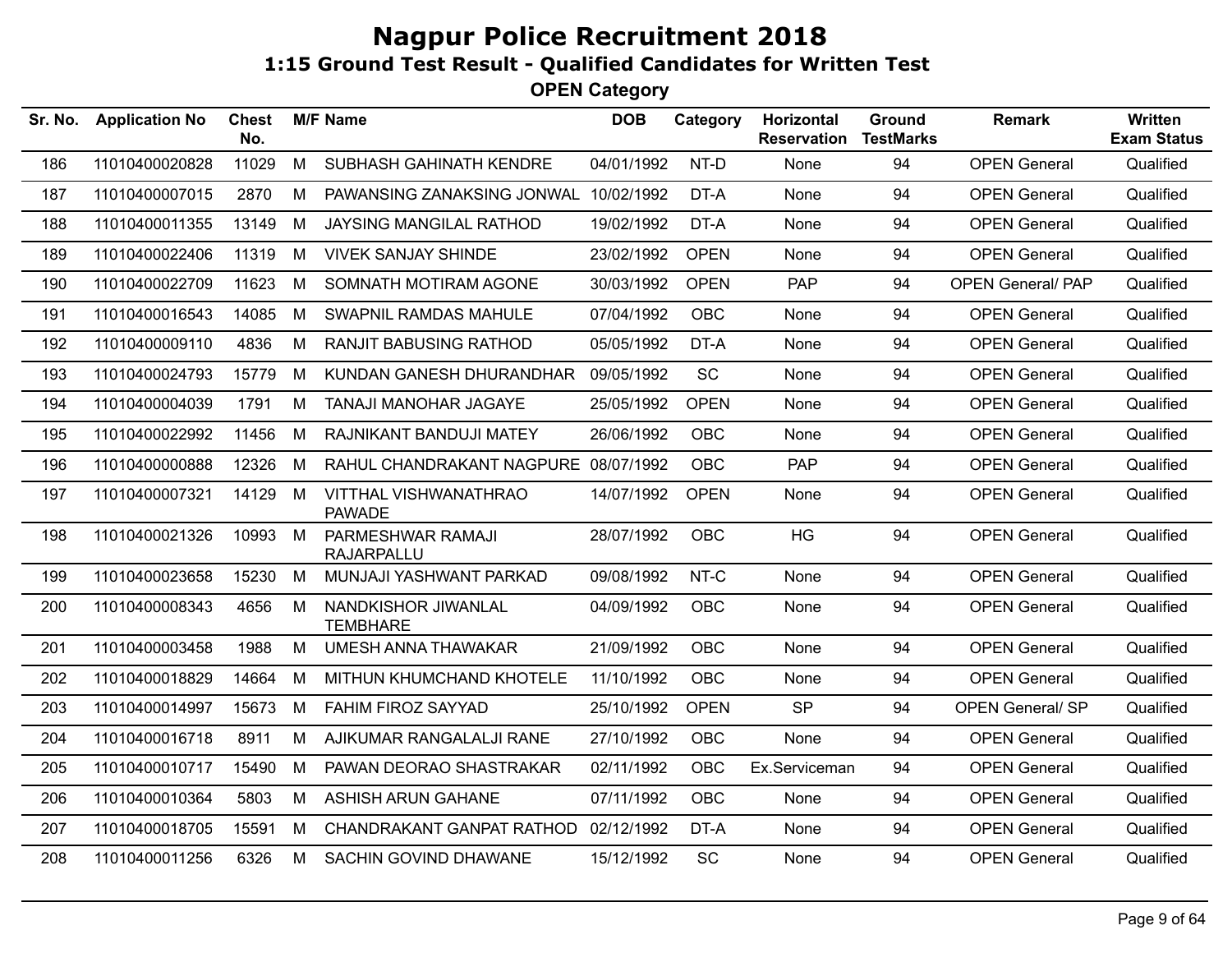| Sr. No. | <b>Application No</b> | <b>Chest</b><br>No. |   | <b>M/F Name</b>                              | <b>DOB</b> | Category    | Horizontal<br><b>Reservation</b> | Ground<br><b>TestMarks</b> | <b>Remark</b>                        | Written<br><b>Exam Status</b> |
|---------|-----------------------|---------------------|---|----------------------------------------------|------------|-------------|----------------------------------|----------------------------|--------------------------------------|-------------------------------|
| 209     | 11010400019981        | 10450               | M | SANDIP RAMAJI SHENDE                         | 19/12/1992 | <b>OBC</b>  | None                             | 94                         | <b>OPEN General</b>                  | Qualified                     |
| 210     | 11010400017450        | 13177               | M | SACHIN SHIVAJI CHAVAN                        | 20/12/1992 | <b>OPEN</b> | None                             | 94                         | <b>OPEN General</b>                  | Qualified                     |
| 211     | 11010400020887        | 15192               | M | DURGESH GHANSHYAM GURNULE 21/12/1992         |            | <b>OBC</b>  | None                             | 94                         | <b>OPEN General</b>                  | Qualified                     |
| 212     | 11010400010387        | 6488                | М | NANDKISHOR KISAN DOKARMARE 23/12/1992        |            | <b>OBC</b>  | None                             | 94                         | <b>OPEN General</b>                  | Qualified                     |
| 213     | 11010400000088        | 12013               | M | RAVINDRA KHEVALAL<br>SAWWALAKHE              | 30/12/1992 | OBC         | <b>None</b>                      | 94                         | <b>OPEN General</b>                  | Qualified                     |
| 214     | 11010400001906        | 894                 | M | SIDDHARTH CHINTAMAN<br><b>BALKHANDE</b>      | 03/01/1993 | <b>SC</b>   | None                             | 94                         | <b>OPEN General</b>                  | Qualified                     |
| 215     | 11010400022071        | 15092               | M | SHAIKHAZHAR SHAIKH MAQSOOD 26/01/1993        |            | <b>OPEN</b> | <b>PAP</b>                       | 94                         | <b>OPEN General/ PAP</b>             | Qualified                     |
| 216     | 11010400013775        | 7208                | M | AMIT WAMANRAO WADIBHASME                     | 01/02/1993 | <b>OBC</b>  | None                             | 94                         | <b>OPEN General</b>                  | Qualified                     |
| 217     | 11010400015334        | 14044               | M | BHIMRAO BABURAO BHOYAR                       | 10/02/1993 | OBC         | None                             | 94                         | <b>OPEN General</b>                  | Qualified                     |
| 218     | 11010400023712        | 12563               | M | ADNANKHAN OMERDRAZKHAN<br><b>PATHAN</b>      | 04/03/1993 | <b>OPEN</b> | Police Children                  | 94                         | <b>OPEN General/ Police</b><br>Child | Qualified                     |
| 219     | 11010400005963        | 14344               | M | <b>GANPAT NAMDEO PUNEKAR</b>                 | 14/03/1993 | NT-C        | None                             | 94                         | <b>OPEN General</b>                  | Qualified                     |
| 220     | 11010400015496        | 8538                | M | JITENDRA ARUNRAO NAGULKAR                    | 11/04/1993 | OBC         | None                             | 94                         | <b>OPEN General</b>                  | Qualified                     |
| 221     | 11010400010919        | 5575                | M | SANTOSH BAJIRAO KHEDKAR                      | 16/04/1993 | NT-D        | <b>None</b>                      | 94                         | <b>OPEN General</b>                  | Qualified                     |
| 222     | 11010400004248        | 12695               | M | ROHITKUMAR RAMGOPAL<br><b>KANOJIYA</b>       | 17/04/1993 | <b>OBC</b>  | None                             | 94                         | <b>OPEN General</b>                  | Qualified                     |
| 223     | 11010400021763        | 14728               | M | RUSHIKESH SHIVAJIRAO MADAGE 28/04/1993       |            | <b>OPEN</b> | None                             | 94                         | <b>OPEN General</b>                  | Qualified                     |
| 224     | 11010400018998        | 9677                | M | SUNIL JAGANNATH KONDE                        | 10/05/1993 | NT-B        | None                             | 94                         | <b>OPEN General</b>                  | Qualified                     |
| 225     | 11010400004269        | 1683                | M | <b>GANESH KOLBA RAUT</b>                     | 13/05/1993 | <b>OBC</b>  | None                             | 94                         | <b>OPEN General</b>                  | Qualified                     |
| 226     | 11010400014405        | 6729                | M | VITTHAL ASHOKRAV SANAP                       | 14/05/1993 | NT-D        | None                             | 94                         | <b>OPEN General</b>                  | Qualified                     |
| 227     | 11010400018022        | 13262               | M | DNYANDEV BABASAHEB BADE                      | 21/05/1993 | <b>OPEN</b> | PAP                              | 94                         | <b>OPEN General/ PAP</b>             | Qualified                     |
| 228     | 11010400008832        | 4818                | M | <b>NILESH ASHOK HANDE</b>                    | 23/05/1993 | <b>SC</b>   | None                             | 94                         | <b>OPEN General</b>                  | Qualified                     |
| 229     | 11010400004276        | 1681                | M | ROSHAN ASHOK DANAO                           | 24/05/1993 | NT-B        | None                             | 94                         | <b>OPEN General</b>                  | Qualified                     |
| 230     | 11010400019208        | 15583               | M | <b>DURGESH RAMESHWAR</b><br><b>BANGADKAR</b> | 01/06/1993 | OBC         | None                             | 94                         | <b>OPEN General</b>                  | Qualified                     |
| 231     | 22010400003100        | 19762 F             |   | HEMLATA NIRANJAN BOBATE                      | 04/06/1993 | <b>OBC</b>  | Women/SP                         | 94                         | <b>OPEN General</b>                  | Qualified                     |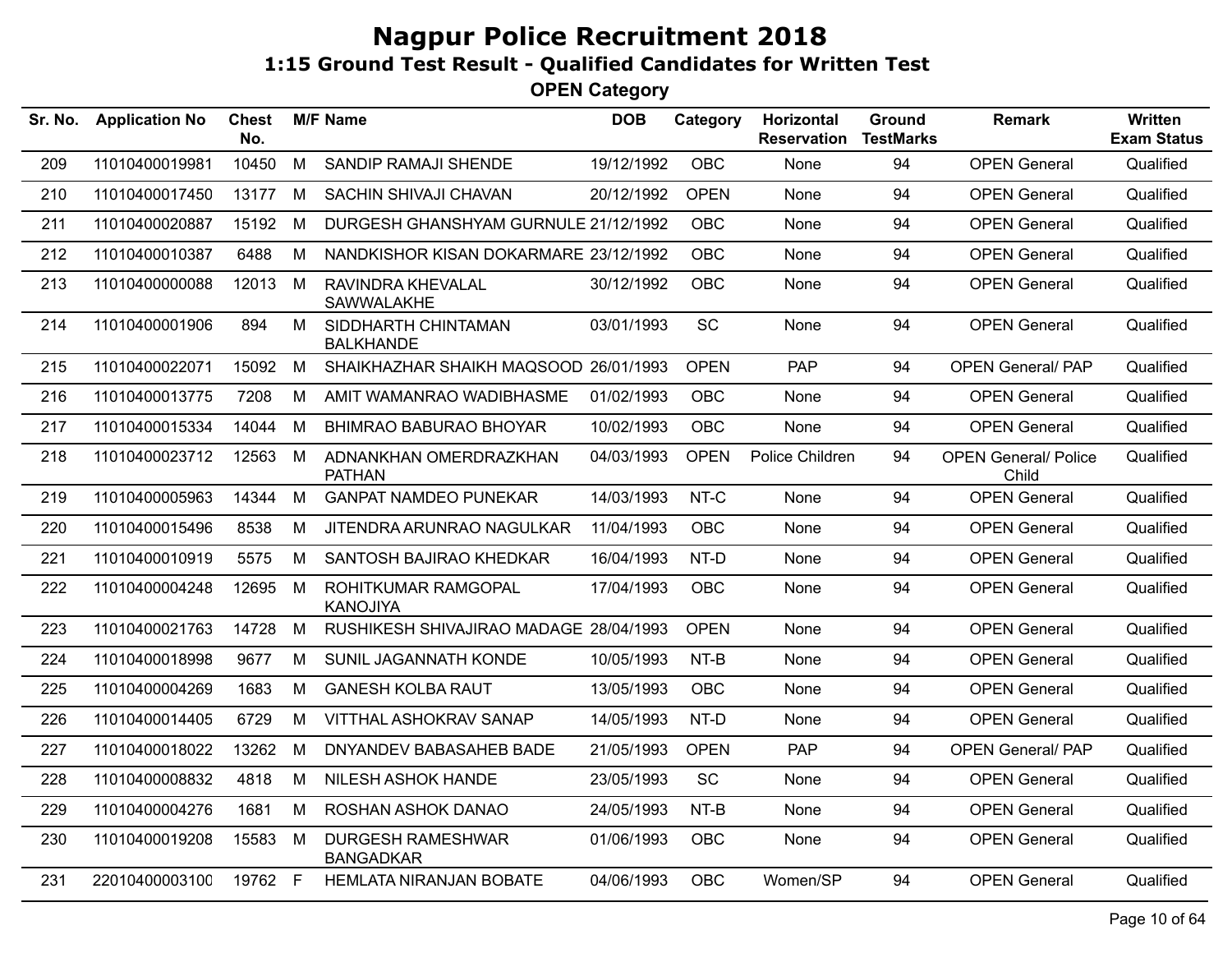| 11010400023085<br>11174<br>M<br>RAJU BALIRAM GANDHAKWAD<br>08/06/1993<br>$NT-B$<br>94<br><b>OPEN General</b><br>None<br>232<br>233<br>11010400003105<br>1089<br>М<br><b>JAYANT SUDHAKAR BANTE</b><br>08/06/1993<br><b>OBC</b><br>94<br><b>OPEN General</b><br>None<br>11010400002784<br>2268<br>NIKESH SURESHJI HEMANE<br>10/06/1993<br><b>OBC</b><br>94<br><b>OPEN General</b><br>234<br>M<br>None<br>11010400001015<br>779<br>М<br><b>VAIBHAV FAKIRA GIRAM</b><br>23/06/1993<br><b>OBC</b><br>None<br>94<br><b>OPEN General</b><br>235<br><b>SBC</b><br>236<br>11010400018709<br>14524<br>M<br>PRATIK ASHOK CHAMLATE<br>30/06/1993<br>94<br><b>OPEN General</b><br>None<br>15543<br><b>AMIT RAMESH MASARKE</b><br><b>OBC</b><br>94<br><b>OPEN General</b><br>237<br>11010400024149<br>M<br>22/07/1993<br>None<br><b>OPEN</b><br><b>SP</b><br>94<br>11010400019562<br>15690 M<br>DHANANJAY RAJENDRA<br>31/07/1993<br><b>OPEN General/ SP</b><br>238<br>KALBANDE<br>11010400019120<br>10073<br>M<br>HRISHIKESH NAMDEV CHAVHAN<br>08/08/1993<br>DT-A<br>94<br><b>OPEN General</b><br>239<br>None<br><b>SP</b><br>94<br>240<br>11010400007192<br>14945<br>M<br>PANDURANG DEVDASJI YELANE<br>09/08/1993<br>OBC<br><b>OPEN General</b><br><b>OBC</b><br>94<br>241<br>11010400012428<br>13326<br>M<br>SURAJ GYANIRAM PIMPALSHENDE 09/08/1993<br>None<br><b>OPEN General</b><br>PAP<br><b>ASHISH SOMESHWAR</b><br>OBC<br>94<br>242<br>11010400017725<br>8832<br>M<br>10/08/1993<br><b>OPEN General</b><br><b>CHIRMURKAR</b><br>11010400022029<br>15306<br>M<br>KRISHNA SHIVAJI THORE<br>13/08/1993<br>NT-D<br>94<br><b>OPEN General</b><br>243<br>None<br>11010400018184<br>15346<br>HITESH ANIL BODHE<br>15/08/1993<br>NT-C<br>94<br><b>OPEN General</b><br>244<br>M<br>None<br>11010400006086<br>14172 M<br>RAHUL DURYODHAN BANTE<br>23/08/1993<br><b>OBC</b><br>94<br><b>OPEN General</b><br>245<br>None<br>10446<br>M<br>SACHIN SURESHRAO DONGARE<br>01/09/1993<br><b>OBC</b><br>94<br>246<br>11010400019303<br>None<br><b>OPEN General</b><br><b>ST</b><br>11010400015844<br>13869<br>M<br><b>GAJANAN KASHIRAM SABALE</b><br>94<br><b>OPEN General</b><br>247<br>05/09/1993<br>None<br>11010400005188<br>11912<br>M<br>AMIT KESHAOLAL DAMAHE<br>07/09/1993<br><b>OBC</b><br>94<br><b>OPEN General</b><br>248<br>None<br>12973<br>M<br>10/09/1993<br>NT-B<br>94<br><b>OPEN General</b><br>249<br>11010400024430<br>VIKAS ASHOKRAOJI ZAMARE<br>None<br>10239<br>94<br>250<br>11010400018340<br>M<br>NAUSHAD RAFIQUE SHEIKH<br>01/10/1993<br><b>OPEN</b><br><b>OPEN General</b><br>None<br>11010400018499<br>14606<br>M<br>ANKIT RAMAJI ASWALE<br>05/10/1993<br><b>OBC</b><br>94<br><b>OPEN General</b><br>251<br>None<br>11010400018475<br>RAHUL LAXMICHAND CHAUDHARI<br>16/10/1993<br><b>OPEN</b><br>94<br><b>OPEN General</b><br>252<br>10003<br>M<br>None<br>$\mathsf{F}$<br>253<br>22010400000394<br>17389<br>YAMU MEGHASHAM TIWADE<br>19/10/1993<br><b>OBC</b><br>94<br><b>OPEN General</b><br>Women<br>SAGAR DINESH JAISWAL<br><b>OBC</b><br>254<br>11010400024570<br>12045<br>M<br>25/10/1993<br>None<br>94<br><b>OPEN General</b><br><b>SP</b><br><b>OPEN</b><br>94<br>11010400020063<br>15325 M<br>AMAR KRISHNAJI PRADHAN<br>31/10/1993<br><b>OPEN General/ SP</b><br>255 | Sr. No. | <b>Application No</b> | <b>Chest</b><br>No. | <b>M/F Name</b> | <b>DOB</b> | Category | Horizontal<br><b>Reservation</b> | <b>Ground</b><br><b>TestMarks</b> | <b>Remark</b> | Written<br><b>Exam Status</b> |
|---------------------------------------------------------------------------------------------------------------------------------------------------------------------------------------------------------------------------------------------------------------------------------------------------------------------------------------------------------------------------------------------------------------------------------------------------------------------------------------------------------------------------------------------------------------------------------------------------------------------------------------------------------------------------------------------------------------------------------------------------------------------------------------------------------------------------------------------------------------------------------------------------------------------------------------------------------------------------------------------------------------------------------------------------------------------------------------------------------------------------------------------------------------------------------------------------------------------------------------------------------------------------------------------------------------------------------------------------------------------------------------------------------------------------------------------------------------------------------------------------------------------------------------------------------------------------------------------------------------------------------------------------------------------------------------------------------------------------------------------------------------------------------------------------------------------------------------------------------------------------------------------------------------------------------------------------------------------------------------------------------------------------------------------------------------------------------------------------------------------------------------------------------------------------------------------------------------------------------------------------------------------------------------------------------------------------------------------------------------------------------------------------------------------------------------------------------------------------------------------------------------------------------------------------------------------------------------------------------------------------------------------------------------------------------------------------------------------------------------------------------------------------------------------------------------------------------------------------------------------------------------------------------------------------------------------------------------------------------------------------------------------------------------------------------------------------------------------------------------------------------------------------------------------------------------------------------------------------------------------------------------------------------|---------|-----------------------|---------------------|-----------------|------------|----------|----------------------------------|-----------------------------------|---------------|-------------------------------|
|                                                                                                                                                                                                                                                                                                                                                                                                                                                                                                                                                                                                                                                                                                                                                                                                                                                                                                                                                                                                                                                                                                                                                                                                                                                                                                                                                                                                                                                                                                                                                                                                                                                                                                                                                                                                                                                                                                                                                                                                                                                                                                                                                                                                                                                                                                                                                                                                                                                                                                                                                                                                                                                                                                                                                                                                                                                                                                                                                                                                                                                                                                                                                                                                                                                                                 |         |                       |                     |                 |            |          |                                  |                                   |               | Qualified                     |
|                                                                                                                                                                                                                                                                                                                                                                                                                                                                                                                                                                                                                                                                                                                                                                                                                                                                                                                                                                                                                                                                                                                                                                                                                                                                                                                                                                                                                                                                                                                                                                                                                                                                                                                                                                                                                                                                                                                                                                                                                                                                                                                                                                                                                                                                                                                                                                                                                                                                                                                                                                                                                                                                                                                                                                                                                                                                                                                                                                                                                                                                                                                                                                                                                                                                                 |         |                       |                     |                 |            |          |                                  |                                   |               | Qualified                     |
|                                                                                                                                                                                                                                                                                                                                                                                                                                                                                                                                                                                                                                                                                                                                                                                                                                                                                                                                                                                                                                                                                                                                                                                                                                                                                                                                                                                                                                                                                                                                                                                                                                                                                                                                                                                                                                                                                                                                                                                                                                                                                                                                                                                                                                                                                                                                                                                                                                                                                                                                                                                                                                                                                                                                                                                                                                                                                                                                                                                                                                                                                                                                                                                                                                                                                 |         |                       |                     |                 |            |          |                                  |                                   |               | Qualified                     |
|                                                                                                                                                                                                                                                                                                                                                                                                                                                                                                                                                                                                                                                                                                                                                                                                                                                                                                                                                                                                                                                                                                                                                                                                                                                                                                                                                                                                                                                                                                                                                                                                                                                                                                                                                                                                                                                                                                                                                                                                                                                                                                                                                                                                                                                                                                                                                                                                                                                                                                                                                                                                                                                                                                                                                                                                                                                                                                                                                                                                                                                                                                                                                                                                                                                                                 |         |                       |                     |                 |            |          |                                  |                                   |               | Qualified                     |
|                                                                                                                                                                                                                                                                                                                                                                                                                                                                                                                                                                                                                                                                                                                                                                                                                                                                                                                                                                                                                                                                                                                                                                                                                                                                                                                                                                                                                                                                                                                                                                                                                                                                                                                                                                                                                                                                                                                                                                                                                                                                                                                                                                                                                                                                                                                                                                                                                                                                                                                                                                                                                                                                                                                                                                                                                                                                                                                                                                                                                                                                                                                                                                                                                                                                                 |         |                       |                     |                 |            |          |                                  |                                   |               | Qualified                     |
|                                                                                                                                                                                                                                                                                                                                                                                                                                                                                                                                                                                                                                                                                                                                                                                                                                                                                                                                                                                                                                                                                                                                                                                                                                                                                                                                                                                                                                                                                                                                                                                                                                                                                                                                                                                                                                                                                                                                                                                                                                                                                                                                                                                                                                                                                                                                                                                                                                                                                                                                                                                                                                                                                                                                                                                                                                                                                                                                                                                                                                                                                                                                                                                                                                                                                 |         |                       |                     |                 |            |          |                                  |                                   |               | Qualified                     |
|                                                                                                                                                                                                                                                                                                                                                                                                                                                                                                                                                                                                                                                                                                                                                                                                                                                                                                                                                                                                                                                                                                                                                                                                                                                                                                                                                                                                                                                                                                                                                                                                                                                                                                                                                                                                                                                                                                                                                                                                                                                                                                                                                                                                                                                                                                                                                                                                                                                                                                                                                                                                                                                                                                                                                                                                                                                                                                                                                                                                                                                                                                                                                                                                                                                                                 |         |                       |                     |                 |            |          |                                  |                                   |               | Qualified                     |
|                                                                                                                                                                                                                                                                                                                                                                                                                                                                                                                                                                                                                                                                                                                                                                                                                                                                                                                                                                                                                                                                                                                                                                                                                                                                                                                                                                                                                                                                                                                                                                                                                                                                                                                                                                                                                                                                                                                                                                                                                                                                                                                                                                                                                                                                                                                                                                                                                                                                                                                                                                                                                                                                                                                                                                                                                                                                                                                                                                                                                                                                                                                                                                                                                                                                                 |         |                       |                     |                 |            |          |                                  |                                   |               | Qualified                     |
|                                                                                                                                                                                                                                                                                                                                                                                                                                                                                                                                                                                                                                                                                                                                                                                                                                                                                                                                                                                                                                                                                                                                                                                                                                                                                                                                                                                                                                                                                                                                                                                                                                                                                                                                                                                                                                                                                                                                                                                                                                                                                                                                                                                                                                                                                                                                                                                                                                                                                                                                                                                                                                                                                                                                                                                                                                                                                                                                                                                                                                                                                                                                                                                                                                                                                 |         |                       |                     |                 |            |          |                                  |                                   |               | Qualified                     |
|                                                                                                                                                                                                                                                                                                                                                                                                                                                                                                                                                                                                                                                                                                                                                                                                                                                                                                                                                                                                                                                                                                                                                                                                                                                                                                                                                                                                                                                                                                                                                                                                                                                                                                                                                                                                                                                                                                                                                                                                                                                                                                                                                                                                                                                                                                                                                                                                                                                                                                                                                                                                                                                                                                                                                                                                                                                                                                                                                                                                                                                                                                                                                                                                                                                                                 |         |                       |                     |                 |            |          |                                  |                                   |               | Qualified                     |
|                                                                                                                                                                                                                                                                                                                                                                                                                                                                                                                                                                                                                                                                                                                                                                                                                                                                                                                                                                                                                                                                                                                                                                                                                                                                                                                                                                                                                                                                                                                                                                                                                                                                                                                                                                                                                                                                                                                                                                                                                                                                                                                                                                                                                                                                                                                                                                                                                                                                                                                                                                                                                                                                                                                                                                                                                                                                                                                                                                                                                                                                                                                                                                                                                                                                                 |         |                       |                     |                 |            |          |                                  |                                   |               | Qualified                     |
|                                                                                                                                                                                                                                                                                                                                                                                                                                                                                                                                                                                                                                                                                                                                                                                                                                                                                                                                                                                                                                                                                                                                                                                                                                                                                                                                                                                                                                                                                                                                                                                                                                                                                                                                                                                                                                                                                                                                                                                                                                                                                                                                                                                                                                                                                                                                                                                                                                                                                                                                                                                                                                                                                                                                                                                                                                                                                                                                                                                                                                                                                                                                                                                                                                                                                 |         |                       |                     |                 |            |          |                                  |                                   |               | Qualified                     |
|                                                                                                                                                                                                                                                                                                                                                                                                                                                                                                                                                                                                                                                                                                                                                                                                                                                                                                                                                                                                                                                                                                                                                                                                                                                                                                                                                                                                                                                                                                                                                                                                                                                                                                                                                                                                                                                                                                                                                                                                                                                                                                                                                                                                                                                                                                                                                                                                                                                                                                                                                                                                                                                                                                                                                                                                                                                                                                                                                                                                                                                                                                                                                                                                                                                                                 |         |                       |                     |                 |            |          |                                  |                                   |               | Qualified                     |
|                                                                                                                                                                                                                                                                                                                                                                                                                                                                                                                                                                                                                                                                                                                                                                                                                                                                                                                                                                                                                                                                                                                                                                                                                                                                                                                                                                                                                                                                                                                                                                                                                                                                                                                                                                                                                                                                                                                                                                                                                                                                                                                                                                                                                                                                                                                                                                                                                                                                                                                                                                                                                                                                                                                                                                                                                                                                                                                                                                                                                                                                                                                                                                                                                                                                                 |         |                       |                     |                 |            |          |                                  |                                   |               | Qualified                     |
|                                                                                                                                                                                                                                                                                                                                                                                                                                                                                                                                                                                                                                                                                                                                                                                                                                                                                                                                                                                                                                                                                                                                                                                                                                                                                                                                                                                                                                                                                                                                                                                                                                                                                                                                                                                                                                                                                                                                                                                                                                                                                                                                                                                                                                                                                                                                                                                                                                                                                                                                                                                                                                                                                                                                                                                                                                                                                                                                                                                                                                                                                                                                                                                                                                                                                 |         |                       |                     |                 |            |          |                                  |                                   |               | Qualified                     |
|                                                                                                                                                                                                                                                                                                                                                                                                                                                                                                                                                                                                                                                                                                                                                                                                                                                                                                                                                                                                                                                                                                                                                                                                                                                                                                                                                                                                                                                                                                                                                                                                                                                                                                                                                                                                                                                                                                                                                                                                                                                                                                                                                                                                                                                                                                                                                                                                                                                                                                                                                                                                                                                                                                                                                                                                                                                                                                                                                                                                                                                                                                                                                                                                                                                                                 |         |                       |                     |                 |            |          |                                  |                                   |               | Qualified                     |
|                                                                                                                                                                                                                                                                                                                                                                                                                                                                                                                                                                                                                                                                                                                                                                                                                                                                                                                                                                                                                                                                                                                                                                                                                                                                                                                                                                                                                                                                                                                                                                                                                                                                                                                                                                                                                                                                                                                                                                                                                                                                                                                                                                                                                                                                                                                                                                                                                                                                                                                                                                                                                                                                                                                                                                                                                                                                                                                                                                                                                                                                                                                                                                                                                                                                                 |         |                       |                     |                 |            |          |                                  |                                   |               | Qualified                     |
|                                                                                                                                                                                                                                                                                                                                                                                                                                                                                                                                                                                                                                                                                                                                                                                                                                                                                                                                                                                                                                                                                                                                                                                                                                                                                                                                                                                                                                                                                                                                                                                                                                                                                                                                                                                                                                                                                                                                                                                                                                                                                                                                                                                                                                                                                                                                                                                                                                                                                                                                                                                                                                                                                                                                                                                                                                                                                                                                                                                                                                                                                                                                                                                                                                                                                 |         |                       |                     |                 |            |          |                                  |                                   |               | Qualified                     |
|                                                                                                                                                                                                                                                                                                                                                                                                                                                                                                                                                                                                                                                                                                                                                                                                                                                                                                                                                                                                                                                                                                                                                                                                                                                                                                                                                                                                                                                                                                                                                                                                                                                                                                                                                                                                                                                                                                                                                                                                                                                                                                                                                                                                                                                                                                                                                                                                                                                                                                                                                                                                                                                                                                                                                                                                                                                                                                                                                                                                                                                                                                                                                                                                                                                                                 |         |                       |                     |                 |            |          |                                  |                                   |               | Qualified                     |
|                                                                                                                                                                                                                                                                                                                                                                                                                                                                                                                                                                                                                                                                                                                                                                                                                                                                                                                                                                                                                                                                                                                                                                                                                                                                                                                                                                                                                                                                                                                                                                                                                                                                                                                                                                                                                                                                                                                                                                                                                                                                                                                                                                                                                                                                                                                                                                                                                                                                                                                                                                                                                                                                                                                                                                                                                                                                                                                                                                                                                                                                                                                                                                                                                                                                                 |         |                       |                     |                 |            |          |                                  |                                   |               | Qualified                     |
|                                                                                                                                                                                                                                                                                                                                                                                                                                                                                                                                                                                                                                                                                                                                                                                                                                                                                                                                                                                                                                                                                                                                                                                                                                                                                                                                                                                                                                                                                                                                                                                                                                                                                                                                                                                                                                                                                                                                                                                                                                                                                                                                                                                                                                                                                                                                                                                                                                                                                                                                                                                                                                                                                                                                                                                                                                                                                                                                                                                                                                                                                                                                                                                                                                                                                 |         |                       |                     |                 |            |          |                                  |                                   |               | Qualified                     |
|                                                                                                                                                                                                                                                                                                                                                                                                                                                                                                                                                                                                                                                                                                                                                                                                                                                                                                                                                                                                                                                                                                                                                                                                                                                                                                                                                                                                                                                                                                                                                                                                                                                                                                                                                                                                                                                                                                                                                                                                                                                                                                                                                                                                                                                                                                                                                                                                                                                                                                                                                                                                                                                                                                                                                                                                                                                                                                                                                                                                                                                                                                                                                                                                                                                                                 |         |                       |                     |                 |            |          |                                  |                                   |               | Qualified                     |
|                                                                                                                                                                                                                                                                                                                                                                                                                                                                                                                                                                                                                                                                                                                                                                                                                                                                                                                                                                                                                                                                                                                                                                                                                                                                                                                                                                                                                                                                                                                                                                                                                                                                                                                                                                                                                                                                                                                                                                                                                                                                                                                                                                                                                                                                                                                                                                                                                                                                                                                                                                                                                                                                                                                                                                                                                                                                                                                                                                                                                                                                                                                                                                                                                                                                                 |         |                       |                     |                 |            |          |                                  |                                   |               | Qualified                     |
|                                                                                                                                                                                                                                                                                                                                                                                                                                                                                                                                                                                                                                                                                                                                                                                                                                                                                                                                                                                                                                                                                                                                                                                                                                                                                                                                                                                                                                                                                                                                                                                                                                                                                                                                                                                                                                                                                                                                                                                                                                                                                                                                                                                                                                                                                                                                                                                                                                                                                                                                                                                                                                                                                                                                                                                                                                                                                                                                                                                                                                                                                                                                                                                                                                                                                 |         |                       |                     |                 |            |          |                                  |                                   |               | Qualified                     |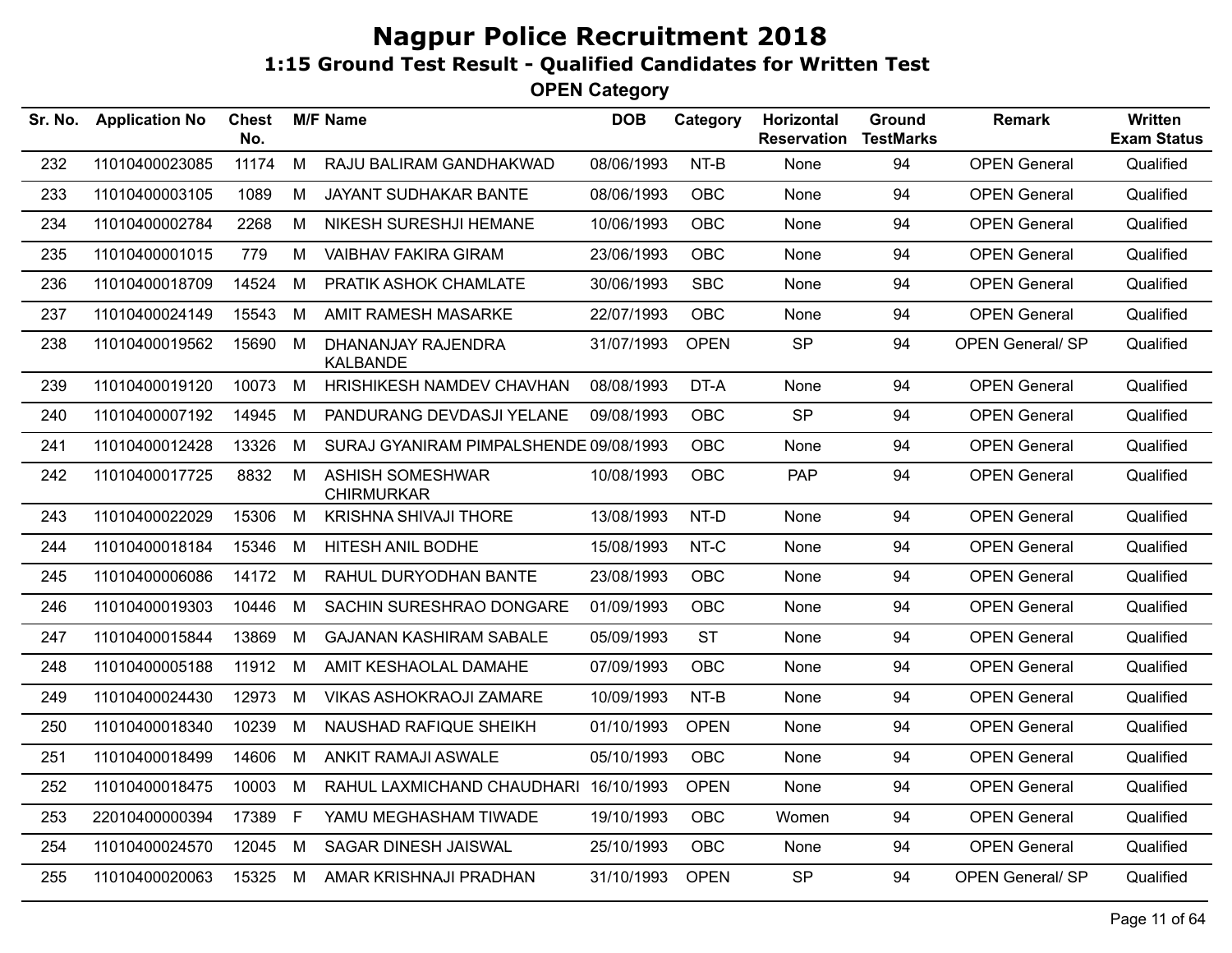| Sr. No. | <b>Application No</b> | Chest<br>No. |              | <b>M/F Name</b>                       | <b>DOB</b> | Category    | Horizontal<br><b>Reservation</b> | <b>Ground</b><br><b>TestMarks</b> | <b>Remark</b>       | Written<br><b>Exam Status</b> |
|---------|-----------------------|--------------|--------------|---------------------------------------|------------|-------------|----------------------------------|-----------------------------------|---------------------|-------------------------------|
| 256     | 11010400003364        | 12834        | M            | RAMESHWAR VISHWANATH<br><b>KATARE</b> | 17/11/1993 | DT-A        | None                             | 94                                | <b>OPEN General</b> | Qualified                     |
| 257     | 11010400006361        | 13310 M      |              | SAGAR DILIP SURYAWANSHI               | 06/12/1993 | <b>OBC</b>  | None                             | 94                                | <b>OPEN General</b> | Qualified                     |
| 258     | 11010400006899        | 2617         | M            | <b>VIKAS RAMDAS KADALE</b>            | 07/12/1993 | <b>OBC</b>  | None                             | 94                                | <b>OPEN General</b> | Qualified                     |
| 259     | 22010400004556        | 16018 F      |              | MOHABE RESHMA KAILASH                 | 10/12/1993 | <b>SC</b>   | Women                            | 94                                | <b>OPEN General</b> | Qualified                     |
| 260     | 11010400010279        | 14431        | M            | ANIS HABIB SHAIKH                     | 17/12/1993 | <b>OBC</b>  | None                             | 94                                | <b>OPEN General</b> | Qualified                     |
| 261     | 11010400018523        | 14744        | M            | ASHOK ASARAM SONAWANE                 | 19/12/1993 | <b>SBC</b>  | None                             | 94                                | <b>OPEN General</b> | Qualified                     |
| 262     | 11010400019137        | 15063        | M            | VIKRAM WAMAN NIMBARTE                 | 01/01/1994 | <b>OBC</b>  | None                             | 94                                | <b>OPEN General</b> | Qualified                     |
| 263     | 11010400011474        | 13242        | M            | DILIP SAHEBRAO JADHAV                 | 02/01/1994 | DT-A        | None                             | 94                                | <b>OPEN General</b> | Qualified                     |
| 264     | 22010400000193        | 15984        | $\mathsf{F}$ | PUJA BABANRAO DONGARE                 | 18/01/1994 | <b>SC</b>   | Women                            | 94                                | <b>OPEN General</b> | Qualified                     |
| 265     | 11010400002849        | 2194         | M            | AMOL BALU KOLHE                       | 29/01/1994 | <b>OPEN</b> | None                             | 94                                | <b>OPEN General</b> | Qualified                     |
| 266     | 11010400009953        | 4595         | М            | MANGESH TARASING RATHOD               | 01/02/1994 | DT-A        | None                             | 94                                | <b>OPEN General</b> | Qualified                     |
| 267     | 11010400008037        | 13429        | M            | PRASHANT KARBHARI KAKAD               | 17/02/1994 | NT-D        | None                             | 94                                | <b>OPEN General</b> | Qualified                     |
| 268     | 11010400017391        | 14062 M      |              | ROSHAN DAMODHAR<br><b>BHAGADKAR</b>   | 02/03/1994 | <b>OBC</b>  | None                             | 94                                | <b>OPEN General</b> | Qualified                     |
| 269     | 11010400003771        | 1041         | M            | <b>GAJANAN YUVARAJ KOLI</b>           | 17/03/1994 | <b>SBC</b>  | None                             | 94                                | <b>OPEN General</b> | Qualified                     |
| 270     | 11010400018121        | 10007        | M            | PRAMOD SHRIRAM MUNDE                  | 25/03/1994 | NT-D        | None                             | 94                                | <b>OPEN General</b> | Qualified                     |
| 271     | 11010400021418        | 15178 M      |              | <b>SACHIN RAMDAS BONDE</b>            | 04/04/1994 | <b>OBC</b>  | None                             | 94                                | <b>OPEN General</b> | Qualified                     |
| 272     | 11010400024824        | 15159        | M            | <b>VAIBHAV DINESH KASTURE</b>         | 06/04/1994 | SC          | <b>SP</b>                        | 94                                | <b>OPEN General</b> | Qualified                     |
| 273     | 11010400020127        | 14874        | M            | KEDARNATH ASHRUBA LAMB                | 10/04/1994 | NT-D        | None                             | 94                                | <b>OPEN General</b> | Qualified                     |
| 274     | 11010400008821        | 4140         | M            | VITTHAL BANSILAL CHAVHAN              | 12/04/1994 | DT-A        | None                             | 94                                | <b>OPEN General</b> | Qualified                     |
| 275     | 11010400018370        | 9741         | M            | RAHUL VITHOBA CHAWALE                 | 13/04/1994 | <b>OBC</b>  | None                             | 94                                | <b>OPEN General</b> | Qualified                     |
| 276     | 22010400003072        | 18488        | F.           | <b>VANDANA LAHUJI BISEN</b>           | 29/04/1994 | <b>OBC</b>  | Women                            | 94                                | <b>OPEN General</b> | Qualified                     |
| 277     | 11010400001324        | 140          | M            | HAJISAB NAJIR SHAIKH                  | 05/05/1994 | <b>OPEN</b> | None                             | 94                                | <b>OPEN General</b> | Qualified                     |
| 278     | 22010400001241        | 16934        | F            | <b>MEGHA GANEGH BONDRE</b>            | 16/05/1994 | <b>OBC</b>  | Women                            | 94                                | <b>OPEN General</b> | Qualified                     |
| 279     | 11010400011890        | 5228         | M            | <b>GANESH RAMESH NAGE</b>             | 22/05/1994 | NT-C        | None                             | 94                                | <b>OPEN General</b> | Qualified                     |
|         |                       |              |              |                                       |            |             |                                  |                                   |                     |                               |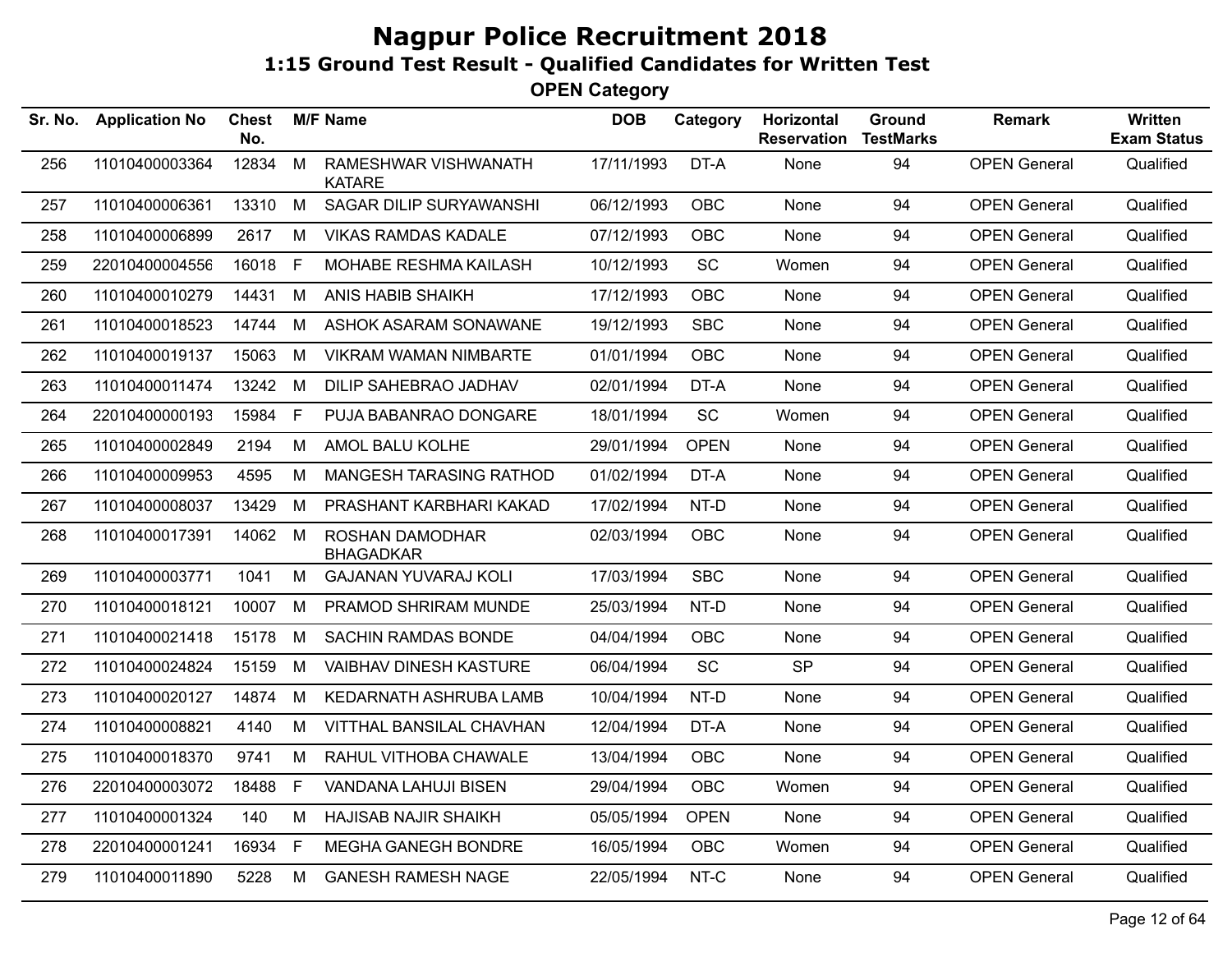| Sr. No. | <b>Application No</b> | Chest<br>No. |   | <b>M/F Name</b>                                   | <b>DOB</b> | Category    | Horizontal<br><b>Reservation</b> | Ground<br><b>TestMarks</b> | <b>Remark</b>            | <b>Written</b><br><b>Exam Status</b> |
|---------|-----------------------|--------------|---|---------------------------------------------------|------------|-------------|----------------------------------|----------------------------|--------------------------|--------------------------------------|
| 280     | 22010400001832        | 16952        | F | SAMITA KASHINATH VAIDYA                           | 28/05/1994 | <b>OBC</b>  | Women                            | 94                         | <b>OPEN General</b>      | Qualified                            |
| 281     | 11010400024345        | 12796        | M | SWAPNIL TRYEMBAK WAGHMARE                         | 21/06/1994 | <b>OBC</b>  | None                             | 94                         | <b>OPEN General</b>      | Qualified                            |
| 282     | 11010400014718        | 6647         | M | BHUSHAN TULSHIRAM DHABALE                         | 10/07/1994 | <b>OBC</b>  | None                             | 94                         | <b>OPEN General</b>      | Qualified                            |
| 283     | 11010400005150        | 12281        | M | HARSHAL PRALHAD JAGNALE                           | 15/07/1994 | <b>OBC</b>  | None                             | 94                         | <b>OPEN General</b>      | Qualified                            |
| 284     | 11010400004239        | 12539 M      |   | <b>CHANDRASHEKHAR FAGO</b><br><b>MOHTURE</b>      | 01/08/1994 | <b>OBC</b>  | None                             | 94                         | <b>OPEN General</b>      | Qualified                            |
| 285     | 11010400000049        | 83           | M | SWAPNIL ASHOK RAYAWADE                            | 07/08/1994 | <b>OBC</b>  | None                             | 94                         | <b>OPEN General</b>      | Qualified                            |
| 286     | 11010400001725        | 434          | M | SURAJ NARENDRA DAHAKE                             | 10/08/1994 | <b>OBC</b>  | None                             | 94                         | <b>OPEN General</b>      | Qualified                            |
| 287     | 11010400023996        | 12306        | M | ROSHAN DADARAO KAWALE                             | 11/08/1994 | <b>OBC</b>  | None                             | 94                         | <b>OPEN General</b>      | Qualified                            |
| 288     | 11010400005641        | 12410 M      |   | SHUBHAM PURUSHOTTAM<br><b>YAWALE</b>              | 16/08/1994 | <b>OBC</b>  | None                             | 94                         | <b>OPEN General</b>      | Qualified                            |
| 289     | 11010400006415        | 3202         | M | ATISH RAMESHWAR GADHAVE                           | 28/08/1994 | <b>OBC</b>  | None                             | 94                         | <b>OPEN General</b>      | Qualified                            |
| 290     | 11010400015942        | 14399        | M | <b>PRAVIN HARIDAS TEKALE</b>                      | 19/09/1994 | <b>OBC</b>  | None                             | 94                         | <b>OPEN General</b>      | Qualified                            |
| 291     | 11010400015180        | 13037 M      |   | <b>VISHALSINGH BABBUSINGH</b><br><b>SOMVANSHI</b> | 24/09/1994 | DT-A        | None                             | 94                         | <b>OPEN General</b>      | Qualified                            |
| 292     | 11010400016850        | 13653        | M | PRADIP BALIRAM NARWADE                            | 09/10/1994 | <b>OBC</b>  | None                             | 94                         | <b>OPEN General</b>      | Qualified                            |
| 293     | 11010400016150        | 8653         | M | <b>ROSHAN SHRIRAM MUTKURE</b>                     | 14/10/1994 | <b>OBC</b>  | None                             | 94                         | <b>OPEN General</b>      | Qualified                            |
| 294     | 11010400018633        | 14719        | M | KAILASH GOVIND MANZRETE                           | 17/10/1994 | DT-A        | None                             | 94                         | <b>OPEN General</b>      | Qualified                            |
| 295     | 11010400002798        | 12396        | M | KISHOR TIKARAM CHOURIWAR                          | 30/10/1994 | <b>OBC</b>  | None                             | 94                         | <b>OPEN General</b>      | Qualified                            |
| 296     | 11010400017675        | 8414         | М | NARENDRA SHAMLAL UKEY                             | 06/11/1994 | <b>OBC</b>  | None                             | 94                         | <b>OPEN General</b>      | Qualified                            |
| 297     | 11010400001841        | 11906        | M | <b>BHARAT SHANKAR MAUJE</b>                       | 06/11/1994 | <b>OPEN</b> | PAP                              | 94                         | <b>OPEN General/ PAP</b> | Qualified                            |
| 298     | 11010400002867        | 12294        | M | <b>IQBAL TAHEJEEB SHAIKH</b>                      | 10/11/1994 | <b>OPEN</b> | None                             | 94                         | <b>OPEN General</b>      | Qualified                            |
| 299     | 11010400015793        | 13044        | M | AKASH SURESH NIMBALKAR                            | 18/11/1994 | <b>OBC</b>  | None                             | 94                         | <b>OPEN General</b>      | Qualified                            |
| 300     | 11010400021107        | 11346        | M | AASIFSHAH JABIRSHAH SHAH                          | 02/12/1994 | <b>OBC</b>  | None                             | 94                         | <b>OPEN General</b>      | Qualified                            |
| 301     | 11010400013823        | 6904         | М | RUPESH PRAKASH MUNDHE                             | 19/12/1994 | NT-C        | None                             | 94                         | <b>OPEN General</b>      | Qualified                            |
| 302     | 11010400017789        | 8318         | M | SUNIL MANOHAR GAVHARE                             | 28/12/1994 | <b>OBC</b>  | None                             | 94                         | <b>OPEN General</b>      | Qualified                            |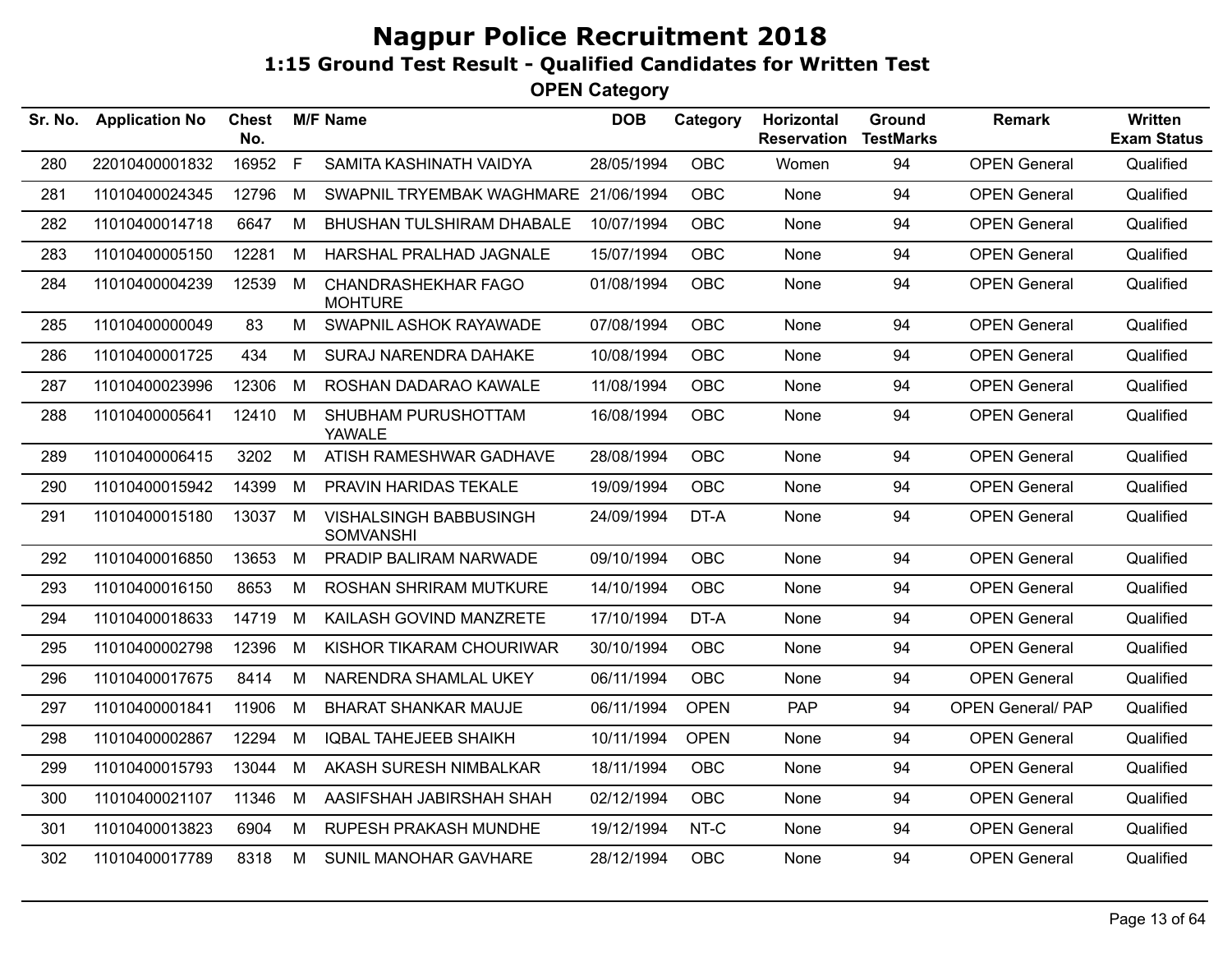| Sr. No. | <b>Application No</b> | <b>Chest</b><br>No. |    | <b>M/F Name</b>                              | <b>DOB</b> | Category    | Horizontal<br><b>Reservation</b> | Ground<br><b>TestMarks</b> | <b>Remark</b>       | <b>Written</b><br><b>Exam Status</b> |
|---------|-----------------------|---------------------|----|----------------------------------------------|------------|-------------|----------------------------------|----------------------------|---------------------|--------------------------------------|
| 303     | 11010400015505        | 14074               | M  | SHARAD MANIK KIRTANE                         | 10/02/1995 | NT-D        | None                             | 94                         | <b>OPEN General</b> | Qualified                            |
| 304     | 11010400022388        | 11378               | М  | SANDIP SURESH KARAD                          | 21/02/1995 | NT-D        | None                             | 94                         | <b>OPEN General</b> | Qualified                            |
| 305     | 11010400001442        | 344                 | M  | <b>EKNATH SHANKAR DAHIPHALE</b>              | 05/03/1995 | NT-D        | None                             | 94                         | <b>OPEN General</b> | Qualified                            |
| 306     | 11010400016773        | 8760                | M  | ABHISHEK ANANDRAO KUKDE                      | 12/03/1995 | OBC         | None                             | 94                         | <b>OPEN General</b> | Qualified                            |
| 307     | 11010400022038        | 11415               | M  | <b>AKSHAY ANIL SHIRALE</b>                   | 08/04/1995 | $NT-B$      | None                             | 94                         | <b>OPEN General</b> | Qualified                            |
| 308     | 22010400001482        | 16974               | -F | JYOTI RAMESHJI MENGHARE                      | 10/04/1995 | OBC         | Women                            | 94                         | <b>OPEN General</b> | Qualified                            |
| 309     | 11010400022490        | 14738               | М  | DEVIDAS BAPURAO SHINDE                       | 14/04/1995 | <b>OPEN</b> | None                             | 94                         | <b>OPEN General</b> | Qualified                            |
| 310     | 11010400001433        | 336                 | М  | <b>GANGADHAR RAMCHANDRA</b><br><b>INGOLE</b> | 15/04/1995 | SC          | None                             | 94                         | <b>OPEN General</b> | Qualified                            |
| 311     | 11010400009728        | 13835               | M  | NARAYAN PRALHAD HEDE                         | 05/05/1995 | NT-C        | None                             | 94                         | <b>OPEN General</b> | Qualified                            |
| 312     | 11010400007539        | 4424                | M  | NEIL PRAKASH GANGAWANE                       | 10/05/1995 | SC          | None                             | 94                         | <b>OPEN General</b> | Qualified                            |
| 313     | 11010400019005        | 9676                | М  | OMPRAKASH NARAYAN MUNDE                      | 11/05/1995 | NT-D        | None                             | 94                         | <b>OPEN General</b> | Qualified                            |
| 314     | 11010400001415        | 655                 | M  | MOSIN YUNUSKHAN PATHAN                       | 12/05/1995 | <b>OBC</b>  | None                             | 94                         | <b>OPEN General</b> | Qualified                            |
| 315     | 11010400011512        | 5813                | M  | SOPAN VITTHAL IPPAR                          | 03/06/1995 | NT-D        | None                             | 94                         | <b>OPEN General</b> | Qualified                            |
| 316     | 11010400011937        | 6442                | м  | NIVRUTI BHAUSAHEB DASPUTE                    | 10/06/1995 | <b>OPEN</b> | None                             | 94                         | <b>OPEN General</b> | Qualified                            |
| 317     | 11010400003578        | 1372                | M  | RAJIVKUMAR PANDURANG<br><b>KENDRE</b>        | 12/06/1995 | NT-D        | None                             | 94                         | <b>OPEN General</b> | Qualified                            |
| 318     | 11010400001988        | 864                 | М  | VISHAL BABASAHEB SHINDE                      | 16/06/1995 | <b>OPEN</b> | None                             | 94                         | <b>OPEN General</b> | Qualified                            |
| 319     | 11010400020218        | 10289               | M  | JAY DNYANESHWARRAO<br><b>BALPANDE</b>        | 17/06/1995 | OBC         | None                             | 94                         | <b>OPEN General</b> | Qualified                            |
| 320     | 11010400005457        | 12887               | M  | SHAHU SUNIL JADHAO                           | 22/06/1995 | DT-A        | None                             | 94                         | <b>OPEN General</b> | Qualified                            |
| 321     | 11010400001069        | 155                 | M  | AJINATH GORAKH MUNDE                         | 08/07/1995 | NT-D        | None                             | 94                         | <b>OPEN General</b> | Qualified                            |
| 322     | 11010400015830        | 8841                | М  | VITTHAL KAMALAJI SARKATE                     | 13/07/1995 | <b>OPEN</b> | None                             | 94                         | <b>OPEN General</b> | Qualified                            |
| 323     | 11010400002772        | 12477               | M  | <b>VRUSHABH SURESH KOHAPARE</b>              | 18/07/1995 | OBC         | None                             | 94                         | <b>OPEN General</b> | Qualified                            |
| 324     | 11010400002530        | 1362                | М  | MANGESH VINAYAKRAO GHUGE                     | 26/07/1995 | NT-D        | None                             | 94                         | <b>OPEN General</b> | Qualified                            |
| 325     | 11010400004326        | 1536                | M  | RAMESHAWAR GOVIND AWATIRAK 07/08/1995        |            | <b>OPEN</b> | None                             | 94                         | <b>OPEN General</b> | Qualified                            |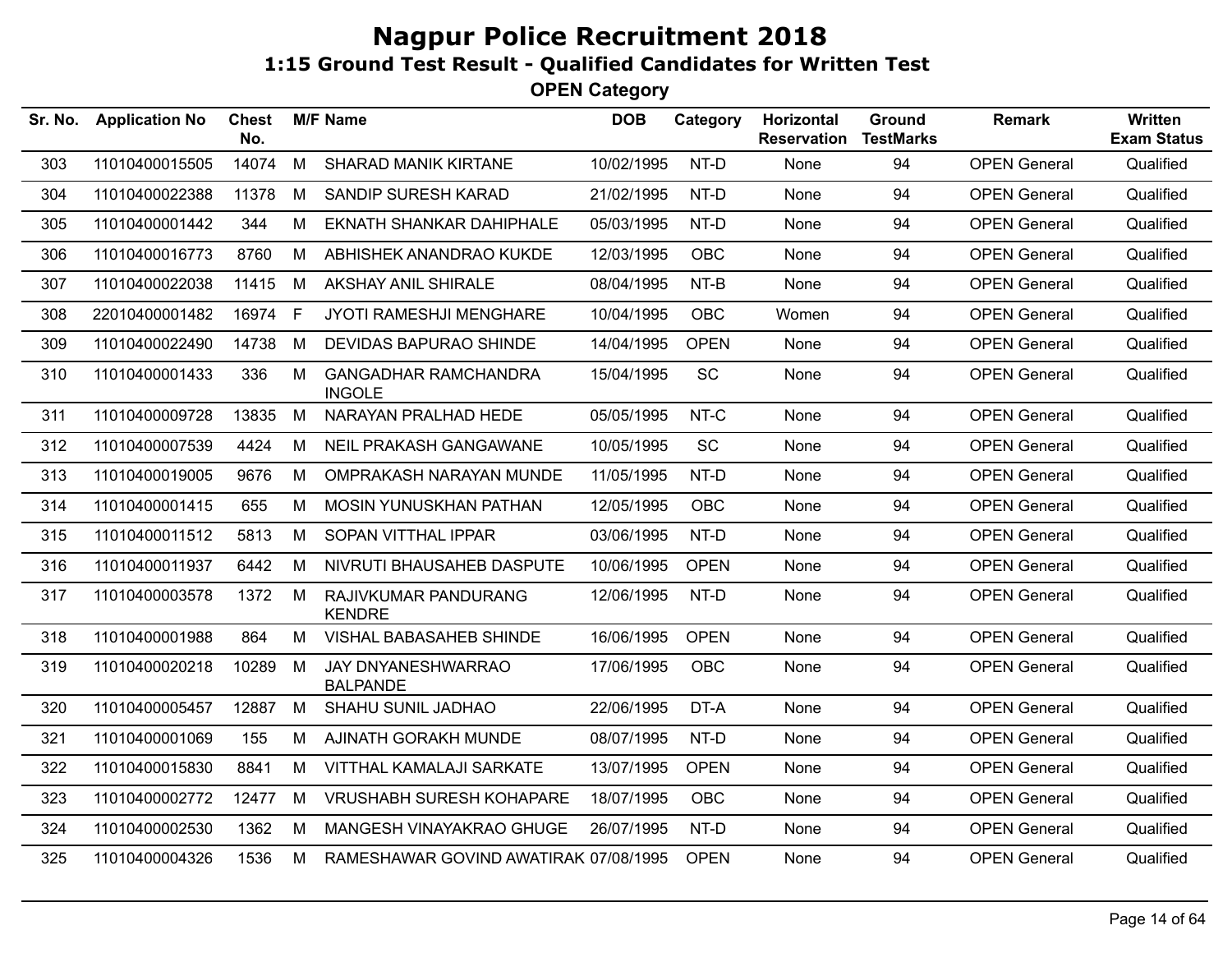| Sr. No. | <b>Application No</b> | <b>Chest</b><br>No. |   | <b>M/F Name</b>                              | <b>DOB</b> | Category    | Horizontal<br><b>Reservation</b> | Ground<br><b>TestMarks</b> | <b>Remark</b>                 | Written<br><b>Exam Status</b> |
|---------|-----------------------|---------------------|---|----------------------------------------------|------------|-------------|----------------------------------|----------------------------|-------------------------------|-------------------------------|
| 326     | 11010400014781        | 13661               | M | SURAJ SHAMRAOJI ASATKAR                      | 13/08/1995 | OBC         | None                             | 94                         | <b>OPEN General</b>           | Qualified                     |
| 327     | 11010400018517        | 9663                | М | RAJKUMAR VITTHALRAO LOLE                     | 16/08/1995 | <b>OBC</b>  | None                             | 94                         | <b>OPEN General</b>           | Qualified                     |
| 328     | 11010400018357        | 9428                | М | RAVINDRA SHANKAR CHAUDHARI 13/09/1995        |            | <b>OBC</b>  | None                             | 94                         | <b>OPEN General</b>           | Qualified                     |
| 329     | 11010400018202        | 15588               | M | <b>SAGAR SEVAK LILHARE</b>                   | 16/09/1995 | OBC         | None                             | 94                         | <b>OPEN General</b>           | Qualified                     |
| 330     | 11010400012974        | 13102               | M | SWAPNIL PAWAN KSHIRSAGAR                     | 22/09/1995 | <b>OBC</b>  | None                             | 94                         | <b>OPEN General</b>           | Qualified                     |
| 331     | 11010400011939        | 6096                | M | RAHUL PREETLALJI MAHULE                      | 30/09/1995 | <b>OBC</b>  | None                             | 94                         | <b>OPEN General</b>           | Qualified                     |
| 332     | 11010400011027        | 5450                | M | AMIT AMBADAS TOPLE                           | 04/10/1995 | <b>OBC</b>  | None                             | 94                         | <b>OPEN General</b>           | Qualified                     |
| 333     | 11010400013237        | 14466               | M | SHUBHAM MORESHWAR<br><b>KURREWAR</b>         | 19/11/1995 | <b>SBC</b>  | None                             | 94                         | <b>OPEN General</b>           | Qualified                     |
| 334     | 11010400006576        | 3341                | M | MANOJ MADHUKAR BURADE                        | 14/12/1995 | <b>OBC</b>  | None                             | 94                         | <b>OPEN General</b>           | Qualified                     |
| 335     | 11010400006101        | 3863                | M | ABHIMANYU NANDKISHORRAO<br><b>BHAMBURKAR</b> | 20/12/1995 | <b>OBC</b>  | <b>None</b>                      | 94                         | <b>OPEN General</b>           | Qualified                     |
| 336     | 11010400015758        | 14251               | M | SAGAR DULICHAND BHOYAR                       | 15/01/1996 | <b>ST</b>   | None                             | 94                         | <b>OPEN General</b>           | Qualified                     |
| 337     | 11010400001999        | 576                 | M | PAWAN NARADJI WASNIK                         | 15/01/1996 | SC          | None                             | 94                         | <b>OPEN General</b>           | Qualified                     |
| 338     | 11010400024362        | 11708               | M | <b>BHUSHAN SANJAY PATIL</b>                  | 15/02/1996 | OBC         | None                             | 94                         | <b>OPEN General</b>           | Qualified                     |
| 339     | 22010400005066        | 20352               | F | POOJA GANGADHAR ARSUL                        | 17/02/1996 | <b>OPEN</b> | Women                            | 94                         | <b>OPEN General/</b><br>Women | Qualified                     |
| 340     | 11010400011750        | 13267               | M | <b>DINESH RAMSING BRAMHAN</b>                | 25/02/1996 | DT-A        | None                             | 94                         | <b>OPEN General</b>           | Qualified                     |
| 341     | 11010400017417        | 8811                | M | <b>ISHWAR SANTOSHRAO</b><br><b>JIBHAKATE</b> | 23/03/1996 | <b>OBC</b>  | None                             | 94                         | <b>OPEN General</b>           | Qualified                     |
| 342     | 11010400001186        | 56                  | м | SWAPNIL SUNIL TONDE                          | 10/04/1996 | <b>OBC</b>  | None                             | 94                         | <b>OPEN General</b>           | Qualified                     |
| 343     | 22010400001120        | 16884               | F | VISHAKHA MAHADEVRAV<br><b>GHODAM</b>         | 12/04/1996 | <b>ST</b>   | Women                            | 94                         | <b>OPEN General</b>           | Qualified                     |
| 344     | 11010400007191        | 2597                | M | SUNIL YADAV CHAUDHARI                        | 08/05/1996 | <b>OBC</b>  | None                             | 94                         | <b>OPEN General</b>           | Qualified                     |
| 345     | 11010400015395        | 14403               | M | SAGAR PRABHAKAR TONGALWAR 12/05/1996         |            | OBC         | None                             | 94                         | <b>OPEN General</b>           | Qualified                     |
| 346     | 11010400016323        | 14805               | M | VILAS DEVICHAND CHAVAN                       | 01/06/1996 | <b>OPEN</b> | <b>SP</b>                        | 94                         | OPEN General/ SP              | Qualified                     |
| 347     | 11010400000941        | 127                 | М | MANOJ RAMAJI ISHWARKAR                       | 11/06/1996 | <b>OBC</b>  | None                             | 94                         | <b>OPEN General</b>           | Qualified                     |
| 348     | 11010400015421        | 8596                | M | AKASH RAMESH JONDHALE                        | 12/06/1996 | SC          | None                             | 94                         | <b>OPEN General</b>           | Qualified                     |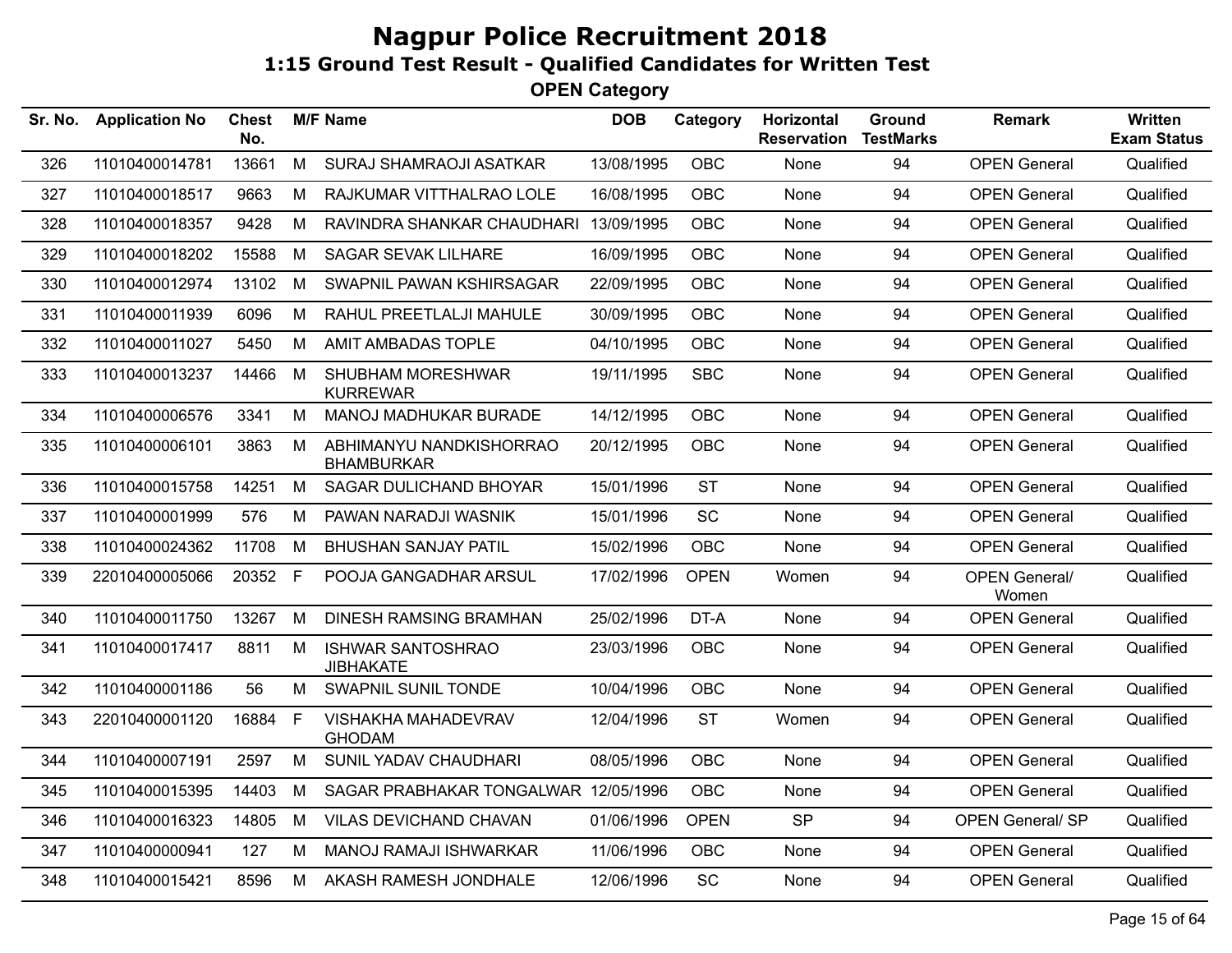| Sr. No. | <b>Application No</b> | Chest<br>No. |   | <b>M/F Name</b>                          | <b>DOB</b> | Category    | Horizontal<br><b>Reservation</b> | Ground<br><b>TestMarks</b> | <b>Remark</b>            | Written<br><b>Exam Status</b> |
|---------|-----------------------|--------------|---|------------------------------------------|------------|-------------|----------------------------------|----------------------------|--------------------------|-------------------------------|
| 349     | 11010400008056        | 14163        | M | PANKAJ MOHAN ADE                         | 15/06/1996 | <b>OPEN</b> | PAP                              | 94                         | <b>OPEN General/ PAP</b> | Qualified                     |
| 350     | 11010400009418        | 15563        | M | HEMANT SHRAWANJI CHARDE                  | 19/06/1996 | <b>OBC</b>  | <b>SP</b>                        | 94                         | <b>OPEN General</b>      | Qualified                     |
| 351     | 11010400006813        | 2915         | M | SHIVAJI DEORAO SHELKE                    | 20/06/1996 | <b>OBC</b>  | None                             | 94                         | <b>OPEN General</b>      | Qualified                     |
| 352     | 11010400009433        | 2432         | M | MILIND BANDHUPRASADJI<br><b>BADOLE</b>   | 20/06/1996 | SC          | None                             | 94                         | <b>OPEN General</b>      | Qualified                     |
| 353     | 11010400019154        | 15068        | M | <b>MOSAM UTTAM THAWAKAR</b>              | 30/06/1996 | <b>OBC</b>  | None                             | 94                         | <b>OPEN General</b>      | Qualified                     |
| 354     | 11010400011040        | 5488         | M | RAMESH MAHADEV SHINDE                    | 02/07/1996 | $NT-B$      | None                             | 94                         | <b>OPEN General</b>      | Qualified                     |
| 355     | 11010400000452        | 12024        | M | PRAKASH GULAB MARBADE                    | 09/07/1996 | <b>OPEN</b> | None                             | 94                         | <b>OPEN General</b>      | Qualified                     |
| 356     | 11010400000335        | 334          | M | SHEKHAR DEVIDAS BORAKHADE                | 13/07/1996 | OBC         | None                             | 94                         | <b>OPEN General</b>      | Qualified                     |
| 357     | 11010400000354        | 474          | M | NAMDEV LAXMAN PARANDE                    | 26/07/1996 | <b>OPEN</b> | None                             | 94                         | <b>OPEN General</b>      | Qualified                     |
| 358     | 11010400021059        | 10961        | M | SHUBHASH SUKHARAM THAKUR                 | 20/08/1996 | <b>OBC</b>  | None                             | 94                         | <b>OPEN General</b>      | Qualified                     |
| 359     | 11010400001021        | 12795        | M | SHUBHAM ANIL BHUJADE                     | 25/08/1996 | NT-C        | None                             | 94                         | <b>OPEN General</b>      | Qualified                     |
| 360     | 11010400016208        | 8428         | М | RAJESH VASANTRAOJI NAKADE                | 26/08/1996 | <b>OBC</b>  | None                             | 94                         | <b>OPEN General</b>      | Qualified                     |
| 361     | 11010400006294        | 3122         | М | MANGESH ASHOKJI BHOYAR                   | 27/08/1996 | <b>OBC</b>  | None                             | 94                         | <b>OPEN General</b>      | Qualified                     |
| 362     | 11010400009487        | 14157 M      |   | SAMADHAN VITHOBA KHARDE                  | 28/08/1996 | NT-D        | None                             | 94                         | <b>OPEN General</b>      | Qualified                     |
| 363     | 11010400012520        | 13012        | M | MAHESH ISANA BAWANEKAR                   | 31/08/1996 | NT-B        | None                             | 94                         | <b>OPEN General</b>      | Qualified                     |
| 364     | 11010400017701        | 8833         | M | OMPRAKAS NILAKNTHA LANDGE                | 09/09/1996 | <b>OBC</b>  | None                             | 94                         | <b>OPEN General</b>      | Qualified                     |
| 365     | 11010400011259        | 5496         | M | SAMIR HANUMANT KUTE                      | 03/10/1996 | <b>OBC</b>  | None                             | 94                         | <b>OPEN General</b>      | Qualified                     |
| 366     | 11010400005702        | 3352         | M | KRISHNA RAOSAHEB BODEWAD                 | 12/10/1996 | <b>OPEN</b> | None                             | 94                         | <b>OPEN General</b>      | Qualified                     |
| 367     | 11010400002377        | 11869        | M | PRAMOD BALIRAM DAHIPHALE                 | 20/10/1996 | <b>OPEN</b> | PAP                              | 94                         | <b>OPEN General/ PAP</b> | Qualified                     |
| 368     | 11010400006583        | 2585         | M | RAHUL ASHOK SANAP                        | 25/10/1996 | NT-D        | None                             | 94                         | <b>OPEN General</b>      | Qualified                     |
| 369     | 11010400014574        | 7285         | M | RAHUL DEEPAK ZATALE                      | 14/11/1996 | <b>OBC</b>  | None                             | 94                         | <b>OPEN General</b>      | Qualified                     |
| 370     | 11010400013739        | 7206         | M | KAMLESH PURUSHOTTAM<br><b>KSHIRSAGAR</b> | 24/12/1996 | <b>OBC</b>  | None                             | 94                         | <b>OPEN General</b>      | Qualified                     |
| 371     | 11010400000780        | 12178        | M | AMOL CHINTAMAN BOBADE                    | 28/12/1996 | <b>OBC</b>  | None                             | 94                         | <b>OPEN General</b>      | Qualified                     |
| 372     | 11010400002651        | 1887         | M | HEMANT RADHESHYAM SHENDE                 | 29/12/1996 | <b>OBC</b>  | None                             | 94                         | <b>OPEN General</b>      | Qualified                     |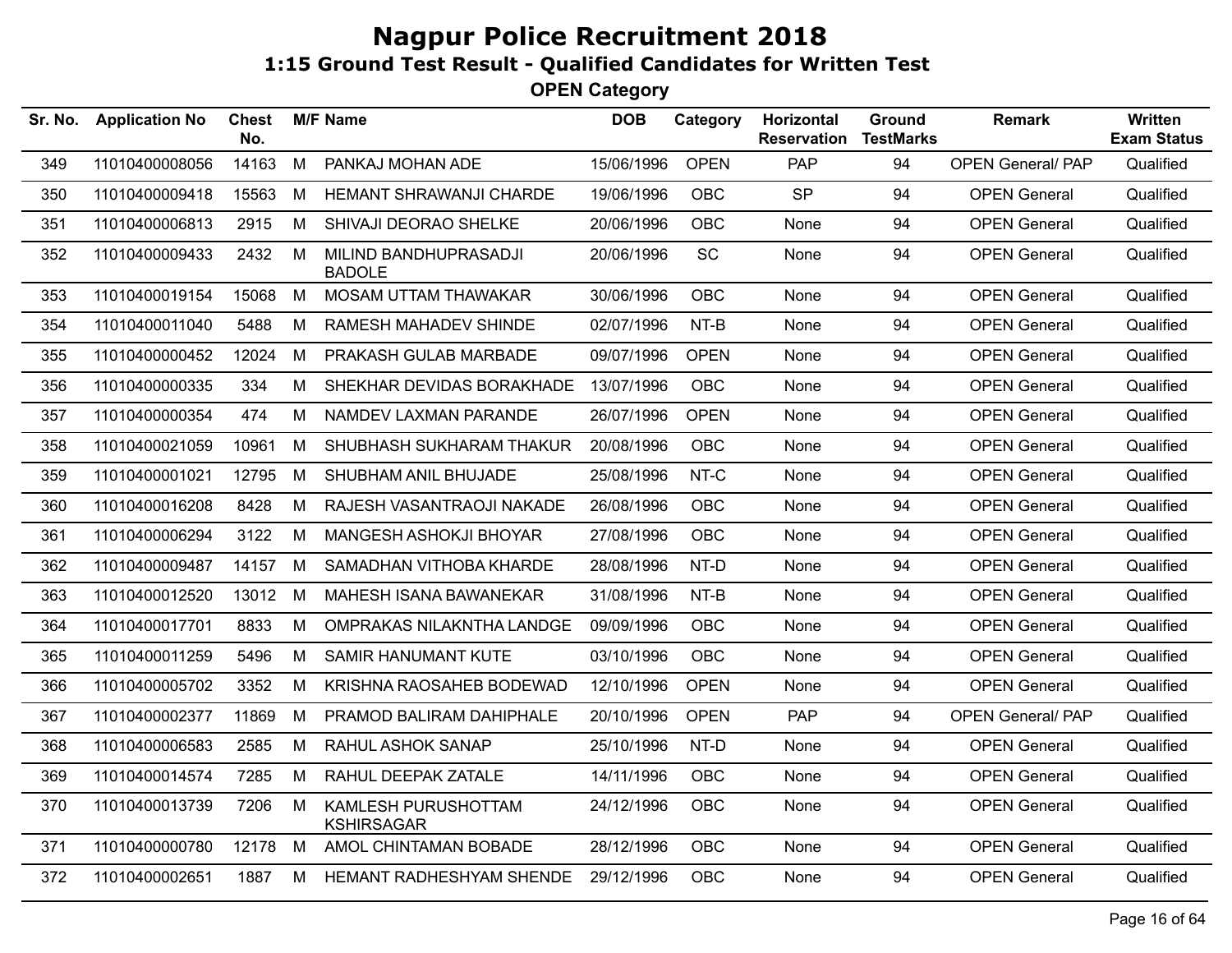| Sr. No. | <b>Application No</b> | <b>Chest</b><br>No. |   | <b>M/F Name</b>                         | <b>DOB</b> | Category    | Horizontal<br><b>Reservation</b> | Ground<br><b>TestMarks</b> | <b>Remark</b>            | <b>Written</b><br><b>Exam Status</b> |
|---------|-----------------------|---------------------|---|-----------------------------------------|------------|-------------|----------------------------------|----------------------------|--------------------------|--------------------------------------|
| 373     | 11010400001882        | 357                 | M | AKASH MORESHWAR BASHINE                 | 27/01/1997 | <b>OBC</b>  | None                             | 94                         | <b>OPEN General</b>      | Qualified                            |
| 374     | 11010400015943        | 14398               | М | SAMADHAN SHRIRAM LAMBE                  | 02/02/1997 | <b>OBC</b>  | None                             | 94                         | <b>OPEN General</b>      | Qualified                            |
| 375     | 11010400004656        | 1895                | M | SATISHKUMAR RAMESH SAROJ                | 07/02/1997 | <b>OPEN</b> | None                             | 94                         | <b>OPEN General</b>      | Qualified                            |
| 376     | 11010400000042        | 593                 | M | <b>VINOD YOGESHWAR</b><br>SAWWALAKHE    | 14/02/1997 | <b>OBC</b>  | None                             | 94                         | <b>OPEN General</b>      | Qualified                            |
| 377     | 11010400016267        | 8140                | м | PARMESHWAR SHRIHARI<br><b>MURKUTE</b>   | 16/03/1997 | NT-D        | None                             | 94                         | <b>OPEN General</b>      | Qualified                            |
| 378     | 11010400001305        | 453                 | M | PRANIT MILIND DAHIWALE                  | 24/03/1997 | <b>SC</b>   | None                             | 94                         | <b>OPEN General</b>      | Qualified                            |
| 379     | 11010400015270        | 9094                | М | NITINKUMAR KAILAS YADAV                 | 01/04/1997 | <b>OPEN</b> | None                             | 94                         | <b>OPEN General</b>      | Qualified                            |
| 380     | 11010400018360        | 10238               | M | <b>IRSHAD RAFIQUE SHEIKH</b>            | 07/04/1997 | <b>OPEN</b> | None                             | 94                         | <b>OPEN General</b>      | Qualified                            |
| 381     | 11010400001516        | 230                 | М | PAWAN SAMADHAN DHAKNE                   | 07/04/1997 | NT-D        | None                             | 94                         | <b>OPEN General</b>      | Qualified                            |
| 382     | 11010400007043        | 3094                | М | CHANDRAKANT BALAJI KAREWAD              | 11/04/1997 | NT-B        | None                             | 94                         | <b>OPEN General</b>      | Qualified                            |
| 383     | 11010400015792        | 13045               | M | RAHUL PRAKASH SATHAWANE                 | 23/04/1997 | <b>OBC</b>  | None                             | 94                         | <b>OPEN General</b>      | Qualified                            |
| 384     | 11010400011977        | 6020                | M | CHANDRAKANT DNYANESHWAR<br><b>MANGE</b> | 05/05/1997 | <b>SC</b>   | None                             | 94                         | <b>OPEN General</b>      | Qualified                            |
| 385     | 11010400018808        | 15035               | M | <b>GOPAL VASUDEO LOHARE</b>             | 20/05/1997 | NT-C        | None                             | 94                         | <b>OPEN General</b>      | Qualified                            |
| 386     | 11010400022506        | 15143               | М | RAJENDRA NAVNATH FUNDE                  | 05/06/1997 | NT-D        | None                             | 94                         | <b>OPEN General</b>      | Qualified                            |
| 387     | 11010400002714        | 1568                | м | <b>TUKARAM GYANOB WAGHMARE</b>          | 15/06/1997 | SC          | None                             | 94                         | <b>OPEN General</b>      | Qualified                            |
| 388     | 11010400017366        | 14155               | M | SACHIN BHAGWAN KHARDE                   | 15/06/1997 | <b>OPEN</b> | <b>PAP</b>                       | 94                         | <b>OPEN General/ PAP</b> | Qualified                            |
| 389     | 11010400022428        | 14527               | M | SOMINATH VIKRAM BODKHE                  | 23/06/1997 | NT-D        | None                             | 94                         | <b>OPEN General</b>      | Qualified                            |
| 390     | 11010400015776        | 8065                | M | LAXMIKANT SHIOCHAND THAKRE              | 25/06/1997 | <b>OBC</b>  | None                             | 94                         | <b>OPEN General</b>      | Qualified                            |
| 391     | 22010400000545        | 17797               | F | ASHWINI BHOJRAJ WASNIK                  | 30/06/1997 | <b>SC</b>   | Women                            | 94                         | <b>OPEN General</b>      | Qualified                            |
| 392     | 11010400019565        | 10347               | M | RAHUL NANDU PAIKRAO                     | 05/07/1997 | <b>SC</b>   | None                             | 94                         | <b>OPEN General</b>      | Qualified                            |
| 393     | 11010400018287        | 10216               | M | ANIL JALBAJIRAO TIDKE                   | 16/07/1997 | <b>OPEN</b> | None                             | 94                         | <b>OPEN General</b>      | Qualified                            |
| 394     | 11010400013399        | 6670                | M | AKASH VINOD FATKAR                      | 30/07/1997 | <b>OBC</b>  | None                             | 94                         | <b>OPEN General</b>      | Qualified                            |
| 395     | 11010400015588        | 7852                | M | ANMOL ASHOK KATWALE                     | 31/07/1997 | <b>OBC</b>  | None                             | 94                         | <b>OPEN General</b>      | Qualified                            |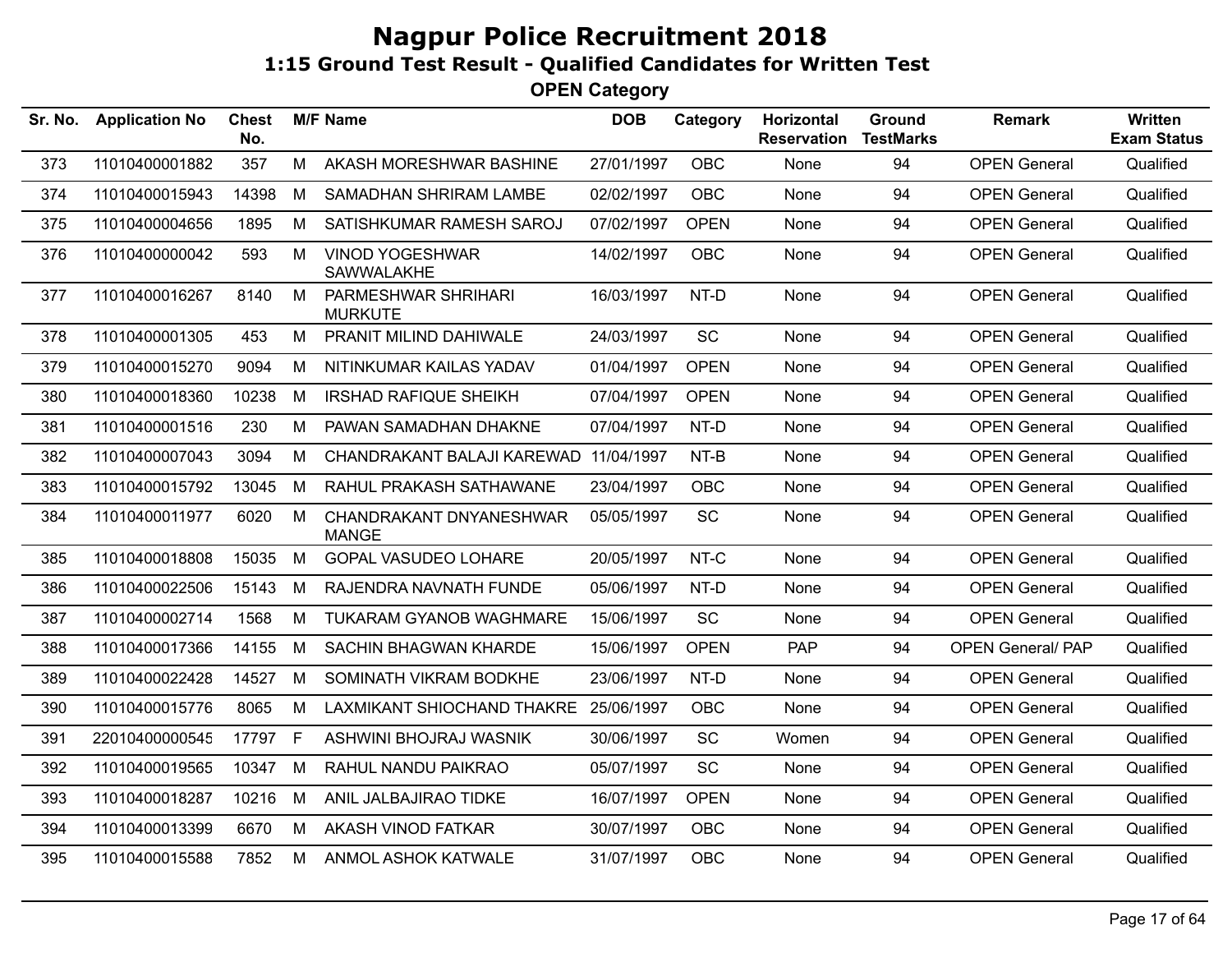| Sr. No. | <b>Application No</b> | <b>Chest</b><br>No. |   | <b>M/F Name</b>                       | <b>DOB</b> | Category    | Horizontal<br><b>Reservation</b> | Ground<br><b>TestMarks</b> | <b>Remark</b>                 | Written<br><b>Exam Status</b> |
|---------|-----------------------|---------------------|---|---------------------------------------|------------|-------------|----------------------------------|----------------------------|-------------------------------|-------------------------------|
| 396     | 22010400001559        | 16483               | F | ARATI GAUTAMRAO WARDHADE              | 03/08/1997 | <b>OBC</b>  | Women                            | 94                         | <b>OPEN General</b>           | Qualified                     |
| 397     | 11010400001898        | 491                 | M | <b>SWAPNIL RAMESH SAPATE</b>          | 04/08/1997 | <b>OBC</b>  | None                             | 94                         | <b>OPEN General</b>           | Qualified                     |
| 398     | 11010400002009        | 838                 | M | PAVAN SHANKAR TADASE                  | 18/08/1997 | <b>ST</b>   | None                             | 94                         | <b>OPEN General</b>           | Qualified                     |
| 399     | 11010400003309        | 12175               | M | SAINATH DATTA WAGHMARE                | 19/08/1997 | SC          | None                             | 94                         | <b>OPEN General</b>           | Qualified                     |
| 400     | 11010400010814        | 14201               | M | MADHAV NAGNATH MUSALE                 | 01/09/1997 | NT-D        | None                             | 94                         | <b>OPEN General</b>           | Qualified                     |
| 401     | 11010400019121        | 10405               | M | SAGAR PREMSING CHAVAHN                | 05/09/1997 | DT-A        | None                             | 94                         | <b>OPEN General</b>           | Qualified                     |
| 402     | 11010400007482        | 4187                | M | AMIT RAMESHWAR DORLE                  | 21/09/1997 | OBC         | None                             | 94                         | <b>OPEN General</b>           | Qualified                     |
| 403     | 11010400000002        | 568                 | M | SWARUP LOKRAM MARWADI                 | 25/09/1997 | <b>OBC</b>  | None                             | 94                         | <b>OPEN General</b>           | Qualified                     |
| 404     | 11010400010812        | 5787                | M | ARVIND DOMA LOHARE                    | 01/10/1997 | NT-C        | None                             | 94                         | <b>OPEN General</b>           | Qualified                     |
| 405     | 11010400011657        | 5546                | M | <b>BIRU PARSHURAM KOREWAR</b>         | 09/10/1997 | NT-C        | None                             | 94                         | <b>OPEN General</b>           | Qualified                     |
| 406     | 11010400015391        | 14401               | M | RAJU VASANT GUDEWAR                   | 11/11/1997 | OBC         | None                             | 94                         | <b>OPEN General</b>           | Qualified                     |
| 407     | 22010400002791        | 18778               | F | SNEHAL SHARADJI DHANDE                | 18/11/1997 | <b>OPEN</b> | Women                            | 94                         | <b>OPEN General/</b><br>Women | Qualified                     |
| 408     | 11010400022351        | 11562               | M | <b>SURAJ BABURAO KEDAR</b>            | 07/12/1997 | <b>OPEN</b> | <b>PAP</b>                       | 94                         | <b>OPEN General/ PAP</b>      | Qualified                     |
| 409     | 11010400011050        | 5878                | M | AVINASH KUNDLIK CHOUDHARI             | 14/12/1997 | OBC         | None                             | 94                         | <b>OPEN General</b>           | Qualified                     |
| 410     | 11010400015594        | 8197                | M | SHRIKRUSHNA SHANKAR INGOLE 01/01/1998 |            | SC          | None                             | 94                         | <b>OPEN General</b>           | Qualified                     |
| 411     | 11010400012672        | 20411               | M | SHRIKANT KAWDUJI RAUT                 | 07/01/1998 | <b>OPEN</b> | <b>SP</b>                        | 94                         | <b>OPEN General/SP</b>        | Qualified                     |
| 412     | 11010400015761        | 13606               | M | <b>GOVIND DNYANOBA PHAD</b>           | 16/04/1998 | NT-D        | None                             | 94                         | <b>OPEN General</b>           | Qualified                     |
| 413     | 11010400008356        | 13896               | M | VIJA DOLU WELADI                      | 25/04/1998 | <b>ST</b>   | None                             | 94                         | <b>OPEN General</b>           | Qualified                     |
| 414     | 11010400002011        | 839                 | M | ANIKET SANTOSH DAGWAR                 | 04/05/1998 | <b>OBC</b>  | None                             | 94                         | <b>OPEN General</b>           | Qualified                     |
| 415     | 11010400011130        | 15147               | M | MAHESH SHYAM PAREKAR                  | 05/05/1998 | <b>OPEN</b> | <b>SP</b>                        | 94                         | <b>OPEN General/ SP</b>       | Qualified                     |
| 416     | 22010400004627        | 19985               | F | NEHAPARVIN SARDAR KHAN                | 12/05/1998 | <b>OPEN</b> | Women                            | 94                         | <b>OPEN General/</b><br>Women | Qualified                     |
| 417     | 11010400000828        | 632                 | M | <b>VINOD ASHOK DHOOD</b>              | 09/06/1998 | <b>OBC</b>  | None                             | 94                         | <b>OPEN General</b>           | Qualified                     |
| 418     | 11010400002083        | 12618               | M | <b>GANESH HANUMANT KANGANE</b>        | 20/06/1998 | NT-D        | <b>PAP</b>                       | 94                         | <b>OPEN General</b>           | Qualified                     |
| 419     | 11010400023390        | 12381               | M | <b>GOPAL PRABHAKAR SANGLE</b>         | 02/07/1998 | NT-D        | None                             | 94                         | <b>OPEN General</b>           | Qualified                     |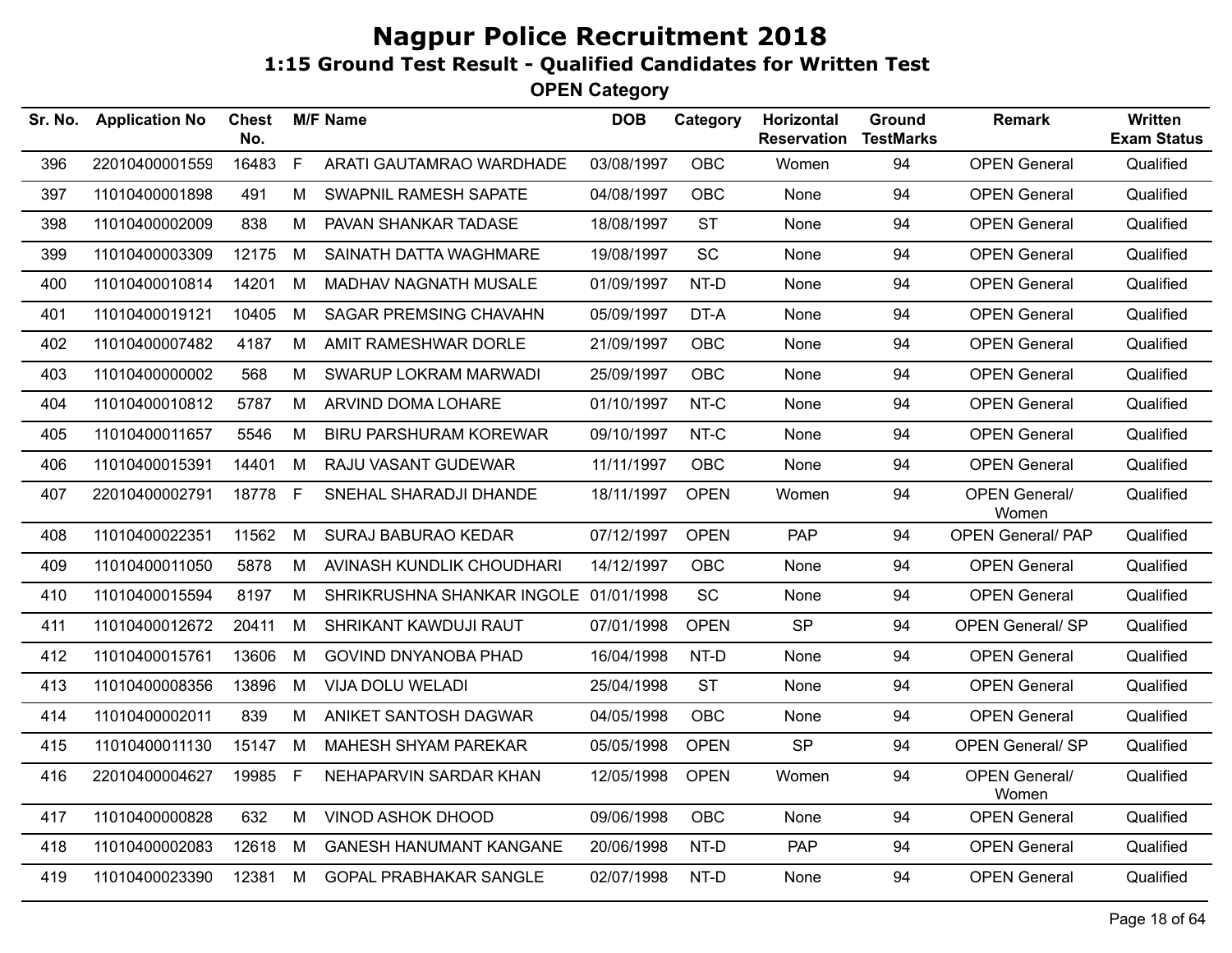| Sr. No. | <b>Application No</b> | <b>Chest</b><br>No. |              | <b>M/F Name</b>                       | <b>DOB</b> | Category    | Horizontal<br><b>Reservation</b> | Ground<br><b>TestMarks</b> | <b>Remark</b>                         | Written<br><b>Exam Status</b> |
|---------|-----------------------|---------------------|--------------|---------------------------------------|------------|-------------|----------------------------------|----------------------------|---------------------------------------|-------------------------------|
| 420     | 22010400002784        | 18737               | F            | <b>BHARATI SUBHASHRAO RATHOD</b>      | 18/07/1998 | <b>OPEN</b> | Women                            | 94                         | <b>OPEN General/</b><br>Women         | Qualified                     |
| 421     | 11010400002468        | 1255                | M            | RAJENDRA SHALIKRAM GHASALE 10/09/1998 |            | <b>ST</b>   | None                             | 94                         | <b>OPEN General</b>                   | Qualified                     |
| 422     | 22010400001235        | 17280               | $\mathsf{F}$ | <b>BABITA VASANTA NARNAWARE</b>       | 13/09/1998 | <b>ST</b>   | Women                            | 94                         | <b>OPEN General</b>                   | Qualified                     |
| 423     | 11010400024075        | 11970               | M            | <b>RUSIKESH BHANUDAS KENDRE</b>       | 14/10/1998 | NT-D        | None                             | 94                         | <b>OPEN General</b>                   | Qualified                     |
| 424     | 22010400001436        | 16955               | $\mathsf{F}$ | ROSHNI BABURAOJI SARVE                | 19/11/1998 | <b>OBC</b>  | Women                            | 94                         | <b>OPEN General</b>                   | Qualified                     |
| 425     | 11010400004679        | 1694                | M            | <b>SURESH MANIK THAKARE</b>           | 23/11/1998 | <b>OBC</b>  | None                             | 94                         | <b>OPEN General</b>                   | Qualified                     |
| 426     | 11010400015486        | 8518                | M            | NIKET MARUTI MHASKAR                  | 06/12/1998 | <b>OBC</b>  | None                             | 94                         | <b>OPEN General</b>                   | Qualified                     |
| 427     | 22010400000564        | 17304               | F            | AASHA RAMESH SAHARE                   | 10/12/1998 | <b>SBC</b>  | Women                            | 94                         | <b>OPEN General</b>                   | Qualified                     |
| 428     | 11010400024561        | 12671               | M            | ANIKET MANOJ PANDEY                   | 11/12/1998 | <b>OPEN</b> | None                             | 94                         | <b>OPEN General</b>                   | Qualified                     |
| 429     | 11010400022320        | 11214               | M            | <b>PRAVIN NILKANTH SAWARKAR</b>       | 17/02/1999 | <b>OBC</b>  | None                             | 94                         | <b>OPEN General</b>                   | Qualified                     |
| 430     | 22010400004558        | 16013               | F            | PALLAVI SADANAD NANDURKAR             | 03/06/1999 | <b>OPEN</b> | Women                            | 94                         | <b>OPEN General/</b><br>Women         | Qualified                     |
| 431     | 22010400001244        | 17279               | F.           | <b>RINA ARUN NAGOLKAR</b>             | 28/08/1999 | <b>OBC</b>  | Women                            | 94                         | <b>OPEN General</b>                   | Qualified                     |
| 432     | 22010400004965        | 16718 F             |              | <b>LINTA BHANGWAN PINGARE</b>         | 02/10/1999 | <b>OPEN</b> | Women                            | 94                         | <b>OPEN General/</b><br>Women         | Qualified                     |
| 433     | 11010400003896        | 1461                | M            | PRABHU JAGAN ANDHALE                  | 14/11/1999 | NT-D        | None                             | 94                         | <b>OPEN General</b>                   | Qualified                     |
| 434     | 22010400001573        | 19811               | E            | <b>MANISH SUKDAS MADAVI</b>           | 16/06/1997 | <b>ST</b>   | Women/SP                         | 93                         | <b>OPEN General</b>                   | Qualified                     |
| 435     | 22010400003087        | 19512 F             |              | RIKITA YASHWANT THAKUR                | 07/03/1999 | <b>OBC</b>  | Women                            | 93                         | <b>OPEN General</b>                   | Qualified                     |
| 436     | 22010400004084        | 18374 F             |              | SAKSHI BHARAT WANJARI                 | 14/11/1999 | <b>OBC</b>  | Women                            | 93                         | <b>OPEN General</b>                   | Qualified                     |
| 437     | 11010400013497        | 15455               | M            | RAJESH MAHADEOJI BHIOGADE             | 01/07/1972 | OBC         | Ex.Serviceman                    | 92                         | <b>OPEN General</b>                   | Qualified                     |
| 438     | 11010400021890        | 15406               | M            | MAHESH RAMRAO INGOLE                  | 20/06/1974 | OBC         | Ex.Serviceman                    | 92                         | <b>OPEN General</b>                   | Qualified                     |
| 439     | 11010400001701        | 15498               | M            | SARJU DNYANESHWAR<br><b>SOMKUWAR</b>  | 24/07/1976 | SC          | Ex.Serviceman                    | 92                         | <b>OPEN General</b>                   | Qualified                     |
| 440     | 11010400004771        | 15429               | M            | PRASHANT PATIRAM RAUT                 | 27/05/1979 | <b>SBC</b>  | Ex.Serviceman                    | 92                         | <b>OPEN General</b>                   | Qualified                     |
| 441     | 11010400019228        | 15480               | M            | MANOHAR KUWARLAL PATLE                | 05/11/1980 | <b>OPEN</b> | Ex.Serviceman                    | 92                         | <b>OPEN General/</b><br>Ex.Servicemen | Qualified                     |
|         |                       |                     |              |                                       |            |             |                                  |                            |                                       |                               |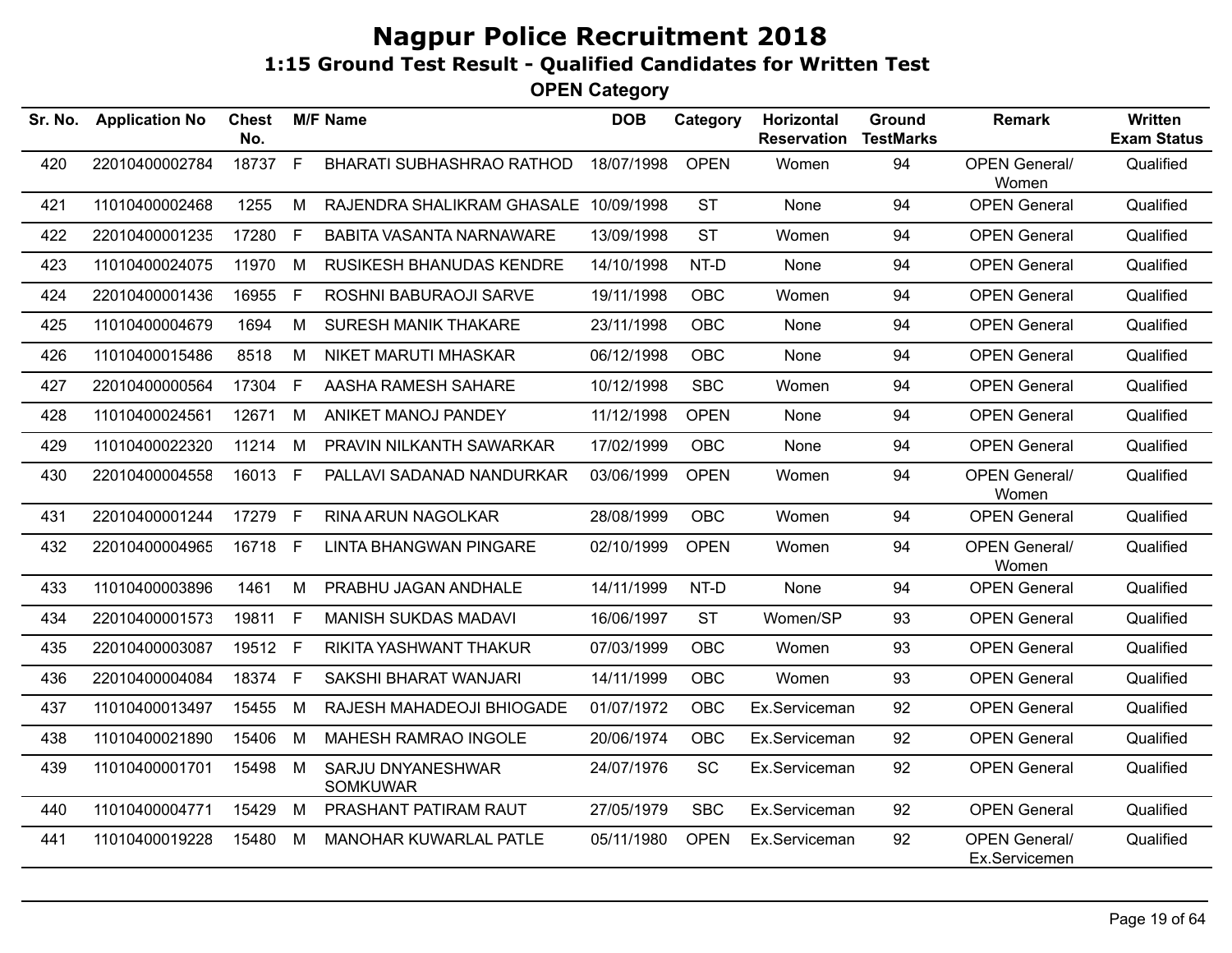| Sr. No. | <b>Application No</b> | Chest<br>No. |   | <b>M/F Name</b>                       | <b>DOB</b> | Category    | Horizontal<br><b>Reservation</b> | Ground<br><b>TestMarks</b> | <b>Remark</b>                         | Written<br><b>Exam Status</b> |
|---------|-----------------------|--------------|---|---------------------------------------|------------|-------------|----------------------------------|----------------------------|---------------------------------------|-------------------------------|
| 442     | 11010400019405        | 15405        | M | <b>VIJAY SIDHESHWAR SINGH</b>         | 20/12/1980 | <b>OPEN</b> | Ex.Serviceman                    | 92                         | <b>OPEN General/</b><br>Ex.Servicemen | Qualified                     |
| 443     | 11010400005979        | 20204        | M | RAJESH SUDAMRAOJI WANKHEDE 21/03/1982 |            | <b>OBC</b>  | Ex.Serviceman                    | 92                         | <b>OPEN General</b>                   | Qualified                     |
| 444     | 11010400012228        | 15430        | М | <b>MANOHAR MAROTRAO BARAI</b>         | 15/09/1984 | <b>OBC</b>  | Ex.Serviceman                    | 92                         | <b>OPEN General</b>                   | Qualified                     |
| 445     | 11010400010735        | 14086        | M | <b>RAJESH LATARU PUDKE</b>            | 01/02/1986 | <b>OBC</b>  | <b>PAP</b>                       | 92                         | <b>OPEN General</b>                   | Qualified                     |
| 446     | 11010400008139        | 4823         | M | DINESH BALIRAM TEMBHURNE              | 22/08/1986 | SC          | None                             | 92                         | <b>OPEN General</b>                   | Qualified                     |
| 447     | 11010400016634        | 8914         | M | DEEPAK DADARAO BHURE                  | 22/10/1986 | <b>OBC</b>  | <b>HG</b>                        | 92                         | <b>OPEN General</b>                   | Qualified                     |
| 448     | 11010400011189        | 5468         | М | AMOL BABANRAOJI BALPANDE              | 10/12/1986 | <b>OBC</b>  | <b>PAP</b>                       | 92                         | <b>OPEN General</b>                   | Qualified                     |
| 449     | 11010400000531        | 12519        | M | AMOL NARHARI RAKHADE                  | 12/09/1987 | <b>OBC</b>  | None                             | 92                         | <b>OPEN General</b>                   | Qualified                     |
| 450     | 11010400019397        | 15700        | M | <b>HANWAT HARI KANPATE</b>            | 14/11/1987 | <b>OBC</b>  | None                             | 92                         | <b>OPEN General</b>                   | Qualified                     |
| 451     | 11010400017628        | 9077         | М | MANGESH BHANUDASJEE ITWARE 09/01/1988 |            | OBC         | None                             | 92                         | <b>OPEN General</b>                   | Qualified                     |
| 452     | 11010400011119        | 6402         | М | <b>SUSHANT ROOPDAS BHIVGADE</b>       | 23/02/1988 | SC          | None                             | 92                         | <b>OPEN General</b>                   | Qualified                     |
| 453     | 11010400018295        | 10161        | М | <b>IMRAN KARIM KHAN</b>               | 31/03/1988 | NT-B        | None                             | 92                         | <b>OPEN General</b>                   | Qualified                     |
| 454     | 11010400003841        | 12374        | М | SUNIL PURUSHOTTAM TEKAM               | 05/04/1988 | <b>ST</b>   | None                             | 92                         | <b>OPEN General</b>                   | Qualified                     |
| 455     | 11010400015949        | 13072        | M | <b>MANOJ DATTUJI PARVE</b>            | 14/04/1988 | SC          | None                             | 92                         | <b>OPEN General</b>                   | Qualified                     |
| 456     | 11010400013162        | 13522        | М | <b>VIKASHKUMAR BABLU BISEN</b>        | 20/05/1988 | <b>OBC</b>  | None                             | 92                         | <b>OPEN General</b>                   | Qualified                     |
| 457     | 11010400009089        | 14368        | M | RAKESH VITTHAL BARVE                  | 24/05/1988 | SC          | None                             | 92                         | <b>OPEN General</b>                   | Qualified                     |
| 458     | 11010400010733        | 13443        | M | SACHIN NILKANTH PATIL                 | 29/05/1988 | <b>OBC</b>  | None                             | 92                         | <b>OPEN General</b>                   | Qualified                     |
| 459     | 11010400008063        | 4702         | M | PRASHANT YASHVANTRAO<br><b>JADHAV</b> | 04/09/1988 | <b>SC</b>   | None                             | 92                         | <b>OPEN General</b>                   | Qualified                     |
| 460     | 11010400017808        | 8817         | М | <b>VINAYAK BALIRAMJI GATE</b>         | 20/09/1988 | <b>OBC</b>  | None                             | 92                         | <b>OPEN General</b>                   | Qualified                     |
| 461     | 11010400015976        | 8870         | М | PRAMOD SHANKARRAO SHAHARE 05/10/1988  |            | <b>OBC</b>  | None                             | 92                         | <b>OPEN General</b>                   | Qualified                     |
| 462     | 11010400005719        | 14230        | M | SACHIN YOGINATH SOMKUWAR              | 14/10/1988 | <b>SC</b>   | None                             | 92                         | <b>OPEN General</b>                   | Qualified                     |
| 463     | 11010400018303        | 9490         | M | ROSHAN GANESH YERNE                   | 09/11/1988 | OBC         | None                             | 92                         | <b>OPEN General</b>                   | Qualified                     |
| 464     | 11010400015385        | 13113        | М | DHANPAL MANOHAR MOHANKAR              | 15/11/1988 | NT-B        | None                             | 92                         | <b>OPEN General</b>                   | Qualified                     |
| 465     | 11010400006307        | 3144         | М | BHUSHAN VIJAYRAO BHONDE               | 02/01/1989 | <b>OBC</b>  | None                             | 92                         | <b>OPEN General</b>                   | Qualified                     |
|         |                       |              |   |                                       |            |             |                                  |                            |                                       |                               |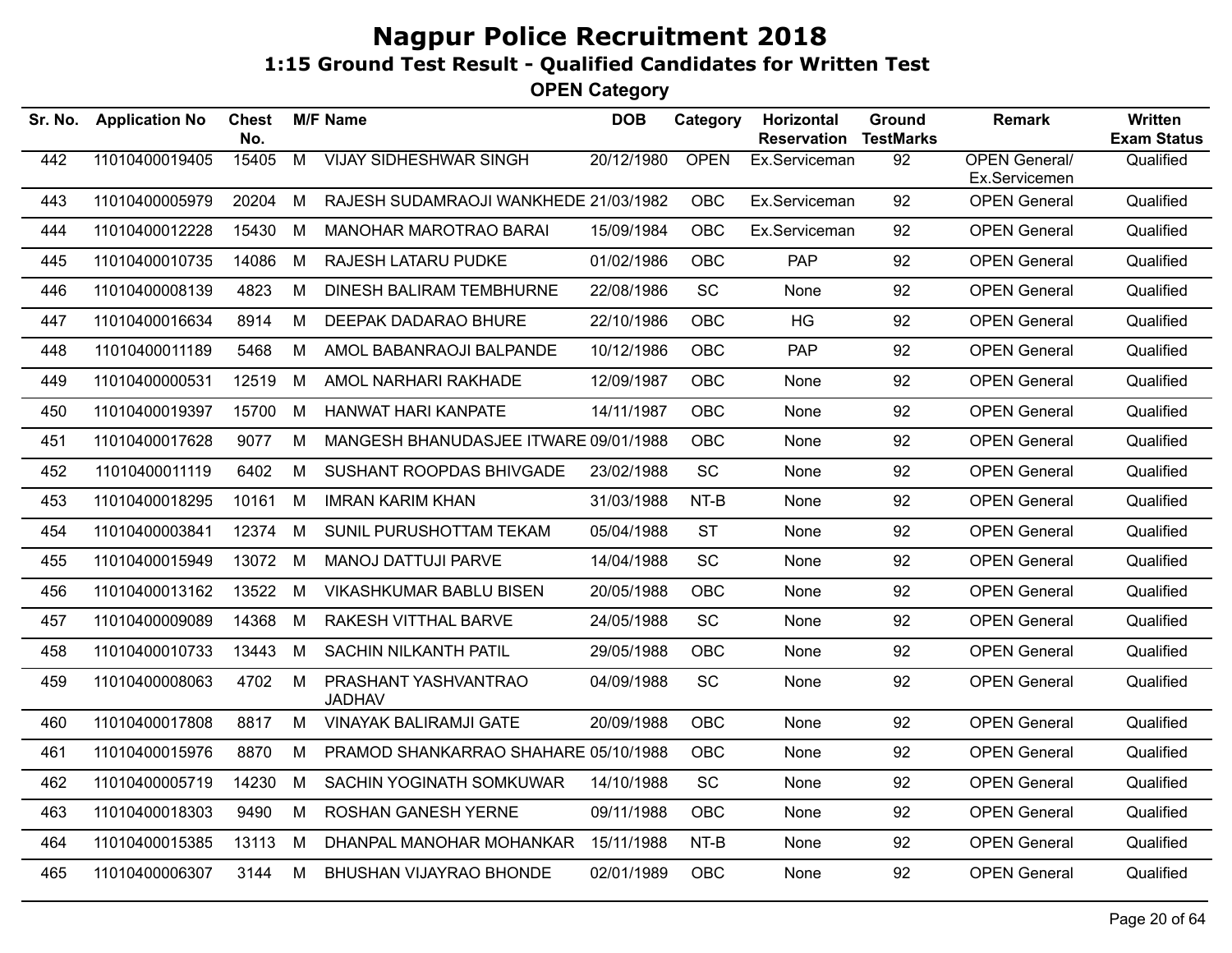| Sr. No. | <b>Application No</b> | <b>Chest</b><br>No. |   | <b>M/F Name</b>                          | <b>DOB</b> | Category    | <b>Horizontal</b><br><b>Reservation</b> | Ground<br><b>TestMarks</b> | <b>Remark</b>            | <b>Written</b><br><b>Exam Status</b> |
|---------|-----------------------|---------------------|---|------------------------------------------|------------|-------------|-----------------------------------------|----------------------------|--------------------------|--------------------------------------|
| 466     | 11010400015791        | 8858                | M | MORESHWAR KANHU CHAKOLE                  | 05/02/1989 | <b>OBC</b>  | None                                    | 92                         | <b>OPEN General</b>      | Qualified                            |
| 467     | 11010400005543        | 12159               | M | AMJAD SARDAR PINJARI                     | 17/02/1989 | OBC         | None                                    | 92                         | <b>OPEN General</b>      | Qualified                            |
| 468     | 11010400013164        | 13523               | M | SUNILKUMAR SHIVCHARAN<br><b>PISODE</b>   | 17/02/1989 | <b>OBC</b>  | None                                    | 92                         | <b>OPEN General</b>      | Qualified                            |
| 469     | 11010400000353        | 473                 | M | <b>GAUTAM RAJARAM PAIKRAO</b>            | 03/04/1989 | SC          | None                                    | 92                         | <b>OPEN General</b>      | Qualified                            |
| 470     | 11010400003434        | 12227               | M | SANDIP KHUSHAL DEWALKAR                  | 01/05/1989 | <b>OBC</b>  | None                                    | 92                         | <b>OPEN General</b>      | Qualified                            |
| 471     | 11010400004028        | 12026               | M | <b>VISHWAPAL SHAMRAO SIRSAT</b>          | 28/05/1989 | SC          | None                                    | 92                         | <b>OPEN General</b>      | Qualified                            |
| 472     | 11010400010974        | 14326               | M | ANIL MADHAVRAO NAGARE                    | 05/07/1989 | NT-D        | None                                    | 92                         | <b>OPEN General</b>      | Qualified                            |
| 473     | 11010400016454        | 8788                | M | NIVRUTTI SHIVAJI JAYBHAYE                | 05/07/1989 | NT-D        | None                                    | 92                         | <b>OPEN General</b>      | Qualified                            |
| 474     | 11010400005285        | 12723               | M | ASHISH DADAJI GAIKWAD                    | 14/07/1989 | <b>ST</b>   | None                                    | 92                         | <b>OPEN General</b>      | Qualified                            |
| 475     | 11010400000372        | 12532               | M | KIRAN NARSING CHAVAN                     | 13/08/1989 | DT-A        | None                                    | 92                         | <b>OPEN General</b>      | Qualified                            |
| 476     | 11010400017782        | 8633                | M | VISHAL DIWAKARRAO DHERKAR                | 16/08/1989 | OBC         | None                                    | 92                         | <b>OPEN General</b>      | Qualified                            |
| 477     | 11010400002535        | 2120                | M | <b>MANGESH SAGAR BHUTE</b>               | 17/08/1989 | <b>OBC</b>  | None                                    | 92                         | <b>OPEN General</b>      | Qualified                            |
| 478     | 11010400000872        | 135                 | M | <b>VIKAS SUDHIRRAO PAITHANKAR</b>        | 18/08/1989 | <b>OBC</b>  | <b>PAP</b>                              | 92                         | <b>OPEN General</b>      | Qualified                            |
| 479     | 11010400015526        | 8122                | M | YOGESH NARAYAN MOTGHARE                  | 09/09/1989 | OBC         | None                                    | 92                         | <b>OPEN General</b>      | Qualified                            |
| 480     | 11010400006555        | 2718                | M | CHANDRASHEKHAR DEVCHAND<br><b>MATE</b>   | 05/10/1989 | <b>OBC</b>  | None                                    | 92                         | <b>OPEN General</b>      | Qualified                            |
| 481     | 11010400020799        | 15287               | M | DHARMENDRA MAYARAM<br><b>PANDHARE</b>    | 30/10/1989 | <b>ST</b>   | None                                    | 92                         | <b>OPEN General</b>      | Qualified                            |
| 482     | 11010400016112        | 13637               | M | DEVENDRAKUMAR BHAKCHAND<br><b>PARDHI</b> | 24/11/1989 | <b>OBC</b>  | None                                    | 92                         | <b>OPEN General</b>      | Qualified                            |
| 483     | 11010400015351        | 9073                | M | MAHESH BALKRUSHNAJI KHODE                | 01/12/1989 | <b>OBC</b>  | None                                    | 92                         | <b>OPEN General</b>      | Qualified                            |
| 484     | 11010400013362        | 7186                | M | SATISH VITTHAL MOHARLE                   | 29/12/1989 | <b>OBC</b>  | None                                    | 92                         | <b>OPEN General</b>      | Qualified                            |
| 485     | 11010400000210        | 597                 | M | BHIMRAJ DHANLAL LILHARE                  | 03/01/1990 | <b>OBC</b>  | None                                    | 92                         | <b>OPEN General</b>      | Qualified                            |
| 486     | 11010400014533        | 7236                | M | ANIL SHALIGRAM WAGHMARE                  | 29/01/1990 | SC          | None                                    | 92                         | <b>OPEN General</b>      | Qualified                            |
| 487     | 11010400014012        | 7249                | M | ABHAY RAMRAO JADHAO                      | 04/02/1990 | <b>OPEN</b> | <b>PAP</b>                              | 92                         | <b>OPEN General/ PAP</b> | Qualified                            |
| 488     | 11010400023764        | 15752 M             |   | RAHUL AMBADAS WANKHADE                   | 16/02/1990 | SC          | None                                    | 92                         | <b>OPEN General</b>      | Qualified                            |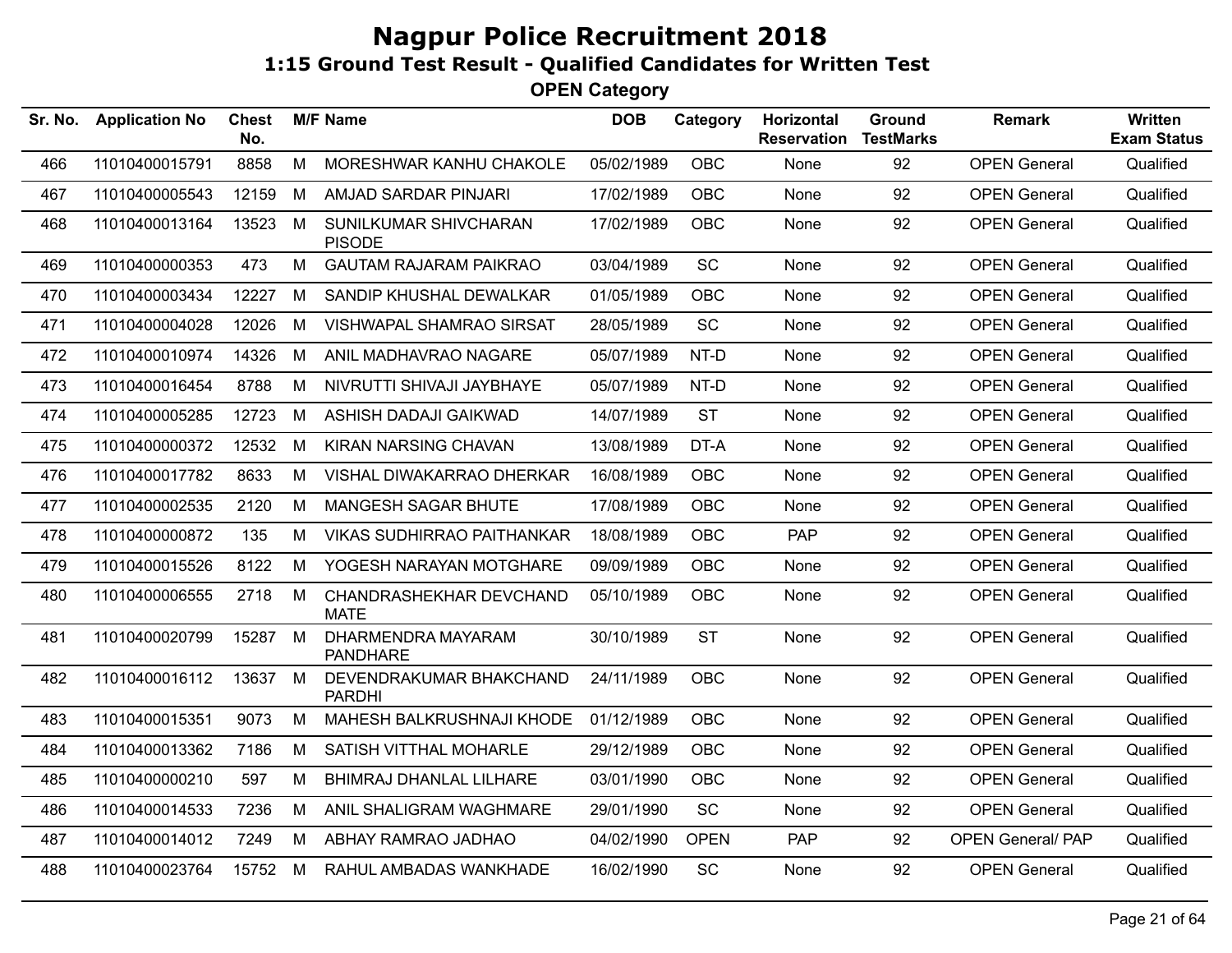| Sr. No. | <b>Application No</b> | <b>Chest</b><br>No. |   | <b>M/F Name</b>                                 | <b>DOB</b> | Category    | Horizontal<br><b>Reservation</b> | Ground<br><b>TestMarks</b> | <b>Remark</b>            | <b>Written</b><br><b>Exam Status</b> |
|---------|-----------------------|---------------------|---|-------------------------------------------------|------------|-------------|----------------------------------|----------------------------|--------------------------|--------------------------------------|
| 489     | 11010400022039        | 11413               | M | <b>KIRAN DATTA PAWAR</b>                        | 02/03/1990 | DT-A        | None                             | 92                         | <b>OPEN General</b>      | Qualified                            |
| 490     | 11010400001005        | 372                 | M | SAGAR BASHKAR RAUT                              | 13/03/1990 | OBC         | None                             | 92                         | <b>OPEN General</b>      | Qualified                            |
| 491     | 11010400015739        | 13228               | M | VIJAY RAJKUMAR BANOTHE                          | 03/04/1990 | <b>OBC</b>  | None                             | 92                         | <b>OPEN General</b>      | Qualified                            |
| 492     | 11010400018778        | 15566               | М | BHIMRAJ DHANRAJ KAMBLE                          | 14/04/1990 | <b>SC</b>   | None                             | 92                         | <b>OPEN General</b>      | Qualified                            |
| 493     | 11010400023827        | 15380               | М | RAMJI BALAJI HONRAO                             | 20/04/1990 | <b>OBC</b>  | None                             | 92                         | <b>OPEN General</b>      | Qualified                            |
| 494     | 11010400020841        | 14927               | M | PANKAJ ASARAFILAL MAZI                          | 23/04/1990 | <b>OPEN</b> | None                             | 92                         | <b>OPEN General</b>      | Qualified                            |
| 495     | 11010400008423        | 4667                | М | PANKAJ SHRIRAM GAUTAM                           | 08/05/1990 | <b>OBC</b>  | None                             | 92                         | <b>OPEN General</b>      | Qualified                            |
| 496     | 11010400019122        | 10409               | М | <b>BALU VASRAM ADE</b>                          | 10/05/1990 | DT-A        | None                             | 92                         | <b>OPEN General</b>      | Qualified                            |
| 497     | 11010400006055        | 13872 M             |   | PRAVIN BADRI RATHOD                             | 10/07/1990 | <b>OPEN</b> | <b>PAP</b>                       | 92                         | <b>OPEN General/ PAP</b> | Qualified                            |
| 498     | 11010400021799        | 11286               | M | MDJAVED SADIK KHAN                              | 15/07/1990 | <b>OPEN</b> | None                             | 92                         | <b>OPEN General</b>      | Qualified                            |
| 499     | 11010400011505        | 13500               | М | JITENDRA MANIK CHANDEKAR                        | 20/07/1990 | <b>OPEN</b> | PAP                              | 92                         | <b>OPEN General/ PAP</b> | Qualified                            |
| 500     | 11010400010600        | 14207               | M | <b>PAWAN SHANKAR</b><br><b>SIDDHAMSHETTIWAR</b> | 05/08/1990 | NT-B        | None                             | 92                         | <b>OPEN General</b>      | Qualified                            |
| 501     | 11010400004353        | 11805               | M | JITENDRA MOTIRAM TARONE                         | 10/08/1990 | <b>OBC</b>  | None                             | 92                         | <b>OPEN General</b>      | Qualified                            |
| 502     | 11010400018461        | 10278               | M | HANUMAN VILASRAO GHUMNAR                        | 10/08/1990 | NT-C        | None                             | 92                         | <b>OPEN General</b>      | Qualified                            |
| 503     | 11010400017614        | 13484               | M | AMOL DEVIDAS JAMBHULKAR                         | 18/08/1990 | <b>OBC</b>  | None                             | 92                         | <b>OPEN General</b>      | Qualified                            |
| 504     | 11010400013786        | 14437               | M | <b>GANESH FULSING JADHAO</b>                    | 05/09/1990 | DT-A        | None                             | 92                         | <b>OPEN General</b>      | Qualified                            |
| 505     | 11010400018130        | 15308               | М | GHANSHYAM NARAYAN MANKAR                        | 06/09/1990 | <b>OBC</b>  | None                             | 92                         | <b>OPEN General</b>      | Qualified                            |
| 506     | 11010400015446        | 13825               | M | ASHISH RAMESH BAWANE                            | 09/09/1990 | NT-B        | None                             | 92                         | <b>OPEN General</b>      | Qualified                            |
| 507     | 11010400023801        | 12944               | М | MAHESH LAXMANRAOJI DANGALE 15/09/1990           |            | <b>OBC</b>  | None                             | 92                         | <b>OPEN General</b>      | Qualified                            |
| 508     | 11010400000055        | 89                  | M | ANIL MANGRYA TAKDA                              | 19/09/1990 | DT-A        | None                             | 92                         | <b>OPEN General</b>      | Qualified                            |
| 509     | 11010400001413        | 549                 | M | RAVINDRA GULABJI TICHKULE                       | 20/09/1990 | <b>OBC</b>  | None                             | 92                         | <b>OPEN General</b>      | Qualified                            |
| 510     | 11010400007039        | 14313               | M | <b>VILAS SHRIKRUSHNA RAUT</b>                   | 05/10/1990 | <b>SBC</b>  | None                             | 92                         | <b>OPEN General</b>      | Qualified                            |
| 511     | 11010400006886        | 2838                | M | AMOL D PADOLE                                   | 13/10/1990 | OBC         | None                             | 92                         | <b>OPEN General</b>      | Qualified                            |
| 512     | 11010400019820        | 9475                | М | <b>VAIBHAV VIJAY SHRIWAS</b>                    | 16/11/1990 | <b>OBC</b>  | None                             | 92                         | <b>OPEN General</b>      | Qualified                            |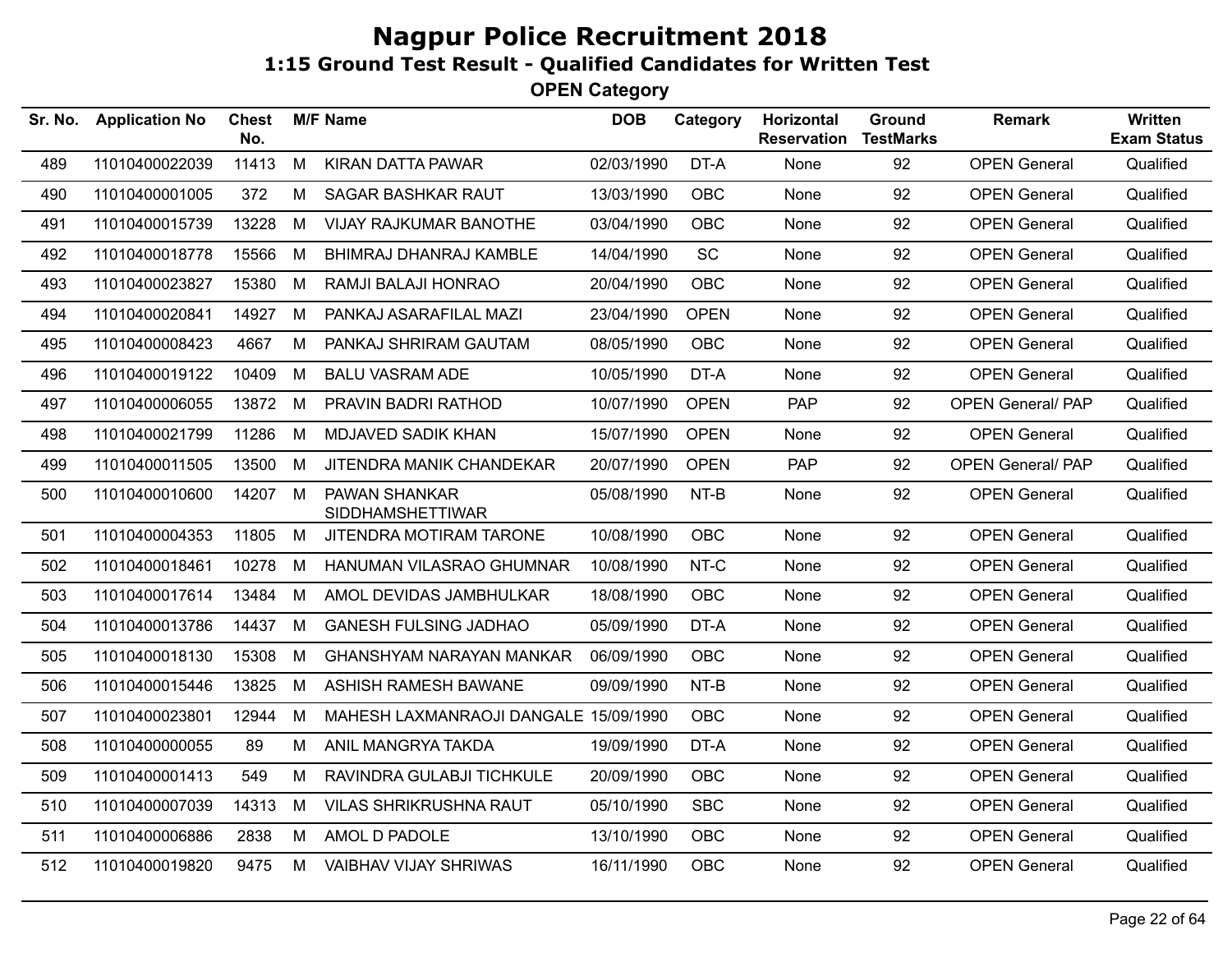| Sr. No. | <b>Application No</b> | <b>Chest</b><br>No. |   | <b>M/F Name</b>                            | <b>DOB</b> | Category    | Horizontal<br><b>Reservation</b> | <b>Ground</b><br><b>TestMarks</b> | <b>Remark</b>           | Written<br><b>Exam Status</b> |
|---------|-----------------------|---------------------|---|--------------------------------------------|------------|-------------|----------------------------------|-----------------------------------|-------------------------|-------------------------------|
| 513     | 11010400017726        | 8834                | M | YOGESH SHESHRAO THAKARE                    | 20/11/1990 | <b>OPEN</b> | HG                               | 92                                | <b>OPEN General/ HG</b> | Qualified                     |
| 514     | 11010400014002        | 13789               | M | ABDUL.MUJEEB ABDUL.HABEEB.                 | 08/12/1990 | <b>OPEN</b> | None                             | 92                                | <b>OPEN General</b>     | Qualified                     |
| 515     | 11010400008807        | 13224               | M | <b>VILAS NASRU RATHOD</b>                  | 11/12/1990 | <b>OPEN</b> | <b>HG</b>                        | 92                                | <b>OPEN General/ HG</b> | Qualified                     |
| 516     | 11010400005438        | 12127               | M | <b>NAHIM RASHID SHEKH</b>                  | 24/12/1990 | <b>OPEN</b> | None                             | 92                                | <b>OPEN General</b>     | Qualified                     |
| 517     | 11010400008263        | 13165               | M | NAYAN SHAMRAO KURWADE                      | 26/12/1990 | NT-B        | None                             | 92                                | <b>OPEN General</b>     | Qualified                     |
| 518     | 11010400016913        | 14223               | М | NILESH MORESHWAR THAKRE                    | 01/01/1991 | <b>OBC</b>  | None                             | 92                                | <b>OPEN General</b>     | Qualified                     |
| 519     | 11010400020128        | 14872               | M | <b>GAUTAM NARSU MUNDE</b>                  | 15/01/1991 | NT-D        | None                             | 92                                | <b>OPEN General</b>     | Qualified                     |
| 520     | 11010400021776        | 11408               | M | SHYAM ASHOKRAV JADHAV                      | 16/01/1991 | DT-A        | None                             | 92                                | <b>OPEN General</b>     | Qualified                     |
| 521     | 11010400019158        | 14908               | M | PANKAJ PRAKASH UKEY                        | 21/01/1991 | <b>SC</b>   | None                             | 92                                | <b>OPEN General</b>     | Qualified                     |
| 522     | 11010400013372        | 7187                | M | AMIT SURESH BAMLETKAR                      | 25/01/1991 | <b>OBC</b>  | None                             | 92                                | <b>OPEN General</b>     | Qualified                     |
| 523     | 11010400020441        | 15397               | M | <b>VIKKI DAMODHAR KAIKADE</b>              | 13/02/1991 | <b>OBC</b>  | None                             | 92                                | <b>OPEN General</b>     | Qualified                     |
| 524     | 11010400005151        | 12284               | M | MOHMADSALMAN SHEIKHBABBU<br><b>KURESHI</b> | 21/02/1991 | <b>OPEN</b> | None                             | 92                                | <b>OPEN General</b>     | Qualified                     |
| 525     | 11010400004423        | 12720               | M | MANOJ SAKHARAM SAPATE                      | 15/03/1991 | <b>OBC</b>  | None                             | 92                                | <b>OPEN General</b>     | Qualified                     |
| 526     | 11010400008097        | 20416               | М | <b>JITSH KARTIK DESHMUKH</b>               | 18/03/1991 | <b>OPEN</b> | <b>SP</b>                        | 92                                | <b>OPEN General/ SP</b> | Qualified                     |
| 527     | 11010400009569        | 4834                | M | RAJESH VYANKTESH THORVE                    | 21/03/1991 | NT-D        | None                             | 92                                | <b>OPEN General</b>     | Qualified                     |
| 528     | 11010400013168        | 7467                | М | MUKHSH ANGLAL LILHARE                      | 01/04/1991 | <b>OBC</b>  | None                             | 92                                | <b>OPEN General</b>     | Qualified                     |
| 529     | 11010400012983        | 13728               | М | DEVENDRA GURUJIT SONWANE                   | 03/04/1991 | <b>SBC</b>  | None                             | 92                                | <b>OPEN General</b>     | Qualified                     |
| 530     | 11010400005632        | 3397                | M | AMIT SURESH PAGARWAR                       | 22/04/1991 | <b>OBC</b>  | None                             | 92                                | <b>OPEN General</b>     | Qualified                     |
| 531     | 11010400018432        | 9387                | M | SANDEEP BHASKAR KHERDE                     | 24/04/1991 | NT-B        | None                             | 92                                | <b>OPEN General</b>     | Qualified                     |
| 532     | 11010400022234        | 15012               | M | SAMADHAN NAMDEO PATIL                      | 03/05/1991 | DT-A        | None                             | 92                                | <b>OPEN General</b>     | Qualified                     |
| 533     | 11010400000054        | 85                  | M | SWAPNIL VITTHALRAO PAWADE                  | 31/05/1991 | NT-C        | None                             | 92                                | <b>OPEN General</b>     | Qualified                     |
| 534     | 11010400007529        | 4036                | M | SANJIVAN BANSI SONWANE                     | 01/06/1991 | NT-D        | None                             | 92                                | <b>OPEN General</b>     | Qualified                     |
| 535     | 11010400015479        | 8626                | М | UTTRESHVAR SAKHARAM BADE                   | 01/06/1991 | NT-D        | None                             | 92                                | <b>OPEN General</b>     | Qualified                     |
| 536     | 11010400001400        | 11742               | M | ANIL SUBHASH AADE                          | 02/06/1991 | DT-A        | None                             | 92                                | <b>OPEN General</b>     | Qualified                     |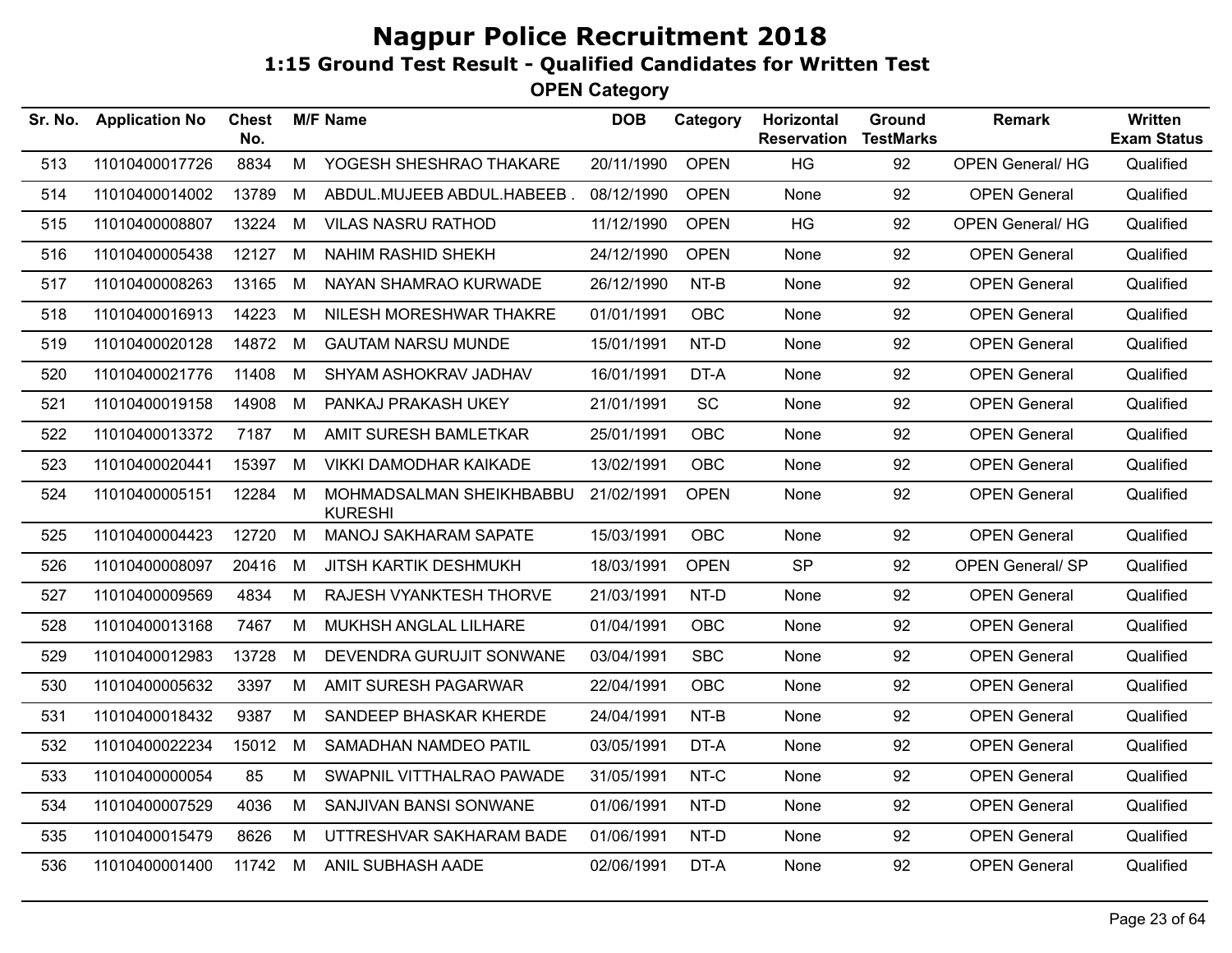| Sr. No. | <b>Application No</b> | <b>Chest</b><br>No. |             | <b>M/F Name</b>                        | <b>DOB</b> | Category    | Horizontal<br><b>Reservation</b> | Ground<br><b>TestMarks</b> | <b>Remark</b>                 | Written<br><b>Exam Status</b> |
|---------|-----------------------|---------------------|-------------|----------------------------------------|------------|-------------|----------------------------------|----------------------------|-------------------------------|-------------------------------|
| 537     | 11010400018722        | 9762                | M           | SUNIL RAMESH MOHANKAR                  | 19/06/1991 | NT-B        | None                             | 92                         | <b>OPEN General</b>           | Qualified                     |
| 538     | 11010400003550        | 12089               | М           | SHISHUPAL RAMBHAU<br><b>BRAHMANKAR</b> | 26/06/1991 | <b>OBC</b>  | None                             | 92                         | <b>OPEN General</b>           | Qualified                     |
| 539     | 22010400005902        | 20341               | $\mathsf F$ | <b>EKTA KIRANLAL KATRE</b>             | 26/07/1991 | <b>OPEN</b> | Women                            | 92                         | <b>OPEN General/</b><br>Women | Qualified                     |
| 540     | 11010400013542        | 13541               | M           | SHIVPAL SURESH GAWANDER                | 31/07/1991 | <b>SC</b>   | None                             | 92                         | <b>OPEN General</b>           | Qualified                     |
| 541     | 11010400017505        | 8159                | M           | <b>LAKHAN SHYAM RATHOD</b>             | 13/08/1991 | DT-A        | None                             | 92                         | <b>OPEN General</b>           | Qualified                     |
| 542     | 11010400020920        | 15644               | M           | PRAKASH SHIVHARI MUNDHE                | 16/08/1991 | NT-D        | None                             | 92                         | <b>OPEN General</b>           | Qualified                     |
| 543     | 11010400004382        | 1776                | M           | SHANI UMAKANT TIWARI                   | 23/08/1991 | <b>OPEN</b> | None                             | 92                         | <b>OPEN General</b>           | Qualified                     |
| 544     | 11010400010960        | 5244                | М           | BHAGWAN DATTRAO JADHAV                 | 05/09/1991 | <b>OPEN</b> | <b>PAP</b>                       | 92                         | <b>OPEN General/PAP</b>       | Qualified                     |
| 545     | 11010400015860        | 8935                | M           | ARVIND DHANRAJ BADOLE                  | 26/09/1991 | SC          | None                             | 92                         | <b>OPEN General</b>           | Qualified                     |
| 546     | 11010400017611        | 9076                | M           | RAHUL SHARAJI NAGPURE                  | 27/09/1991 | <b>OBC</b>  | None                             | 92                         | <b>OPEN General</b>           | Qualified                     |
| 547     | 11010400010943        | 6031                | M           | VISHAL BHAGWANRAO JADHAV               | 28/09/1991 | <b>OPEN</b> | <b>PAP</b>                       | 92                         | <b>OPEN General/ PAP</b>      | Qualified                     |
| 548     | 11010400018578        | 14569               | M           | <b>VIVEK VASANT SHRIPAD</b>            | 29/09/1991 | <b>SBC</b>  | None                             | 92                         | <b>OPEN General</b>           | Qualified                     |
| 549     | 11010400018221        | 10414               | M           | <b>GOVIND RAMESHRAO IDHATE</b>         | 28/10/1991 | <b>OBC</b>  | None                             | 92                         | <b>OPEN General</b>           | Qualified                     |
| 550     | 11010400014403        | 6896                | M           | <b>RAM GUNVANT POTE</b>                | 12/11/1991 | <b>OPEN</b> | None                             | 92                         | <b>OPEN General</b>           | Qualified                     |
| 551     | 11010400014965        | 13569               | M           | AMOL SOMA BAWANE                       | 17/11/1991 | <b>SC</b>   | None                             | 92                         | <b>OPEN General</b>           | Qualified                     |
| 552     | 11010400019036        | 14949               | М           | SANDIP VASUDEO BHUSARI                 | 18/11/1991 | <b>OBC</b>  | None                             | 92                         | <b>OPEN General</b>           | Qualified                     |
| 553     | 11010400018796        | 15337 M             |             | BHOJRAJ BHUWANLAL<br><b>RAHANGDALE</b> | 02/12/1991 | <b>OBC</b>  | None                             | 92                         | <b>OPEN General</b>           | Qualified                     |
| 554     | 11010400016809        | 8043                | м           | PRADIP SHESHERAO BAWALE                | 02/12/1991 | <b>OPEN</b> | None                             | 92                         | <b>OPEN General</b>           | Qualified                     |
| 555     | 11010400010801        | 5227                | М           | SUNIL GANPAT DUKARE                    | 07/12/1991 | <b>OBC</b>  | None                             | 92                         | <b>OPEN General</b>           | Qualified                     |
| 556     | 11010400016223        | 8909                | M           | GANGADHAR TULSHIRAM DANDE 09/12/1991   |            | <b>OBC</b>  | None                             | 92                         | <b>OPEN General</b>           | Qualified                     |
| 557     | 11010400013873        | 7679                | M           | PAVAN GULCHAND JARWAL                  | 10/12/1991 | <b>OPEN</b> | None                             | 92                         | <b>OPEN General</b>           | Qualified                     |
| 558     | 11010400020592        | 10086               | М           | NIRAJ ANIL MANDADE                     | 12/12/1991 | <b>OBC</b>  | None                             | 92                         | <b>OPEN General</b>           | Qualified                     |
| 559     | 11010400020685        | 14727 M             |             | ANIL SITARAM NAIKWAL                   | 18/12/1991 | <b>OPEN</b> | None                             | 92                         | <b>OPEN General</b>           | Qualified                     |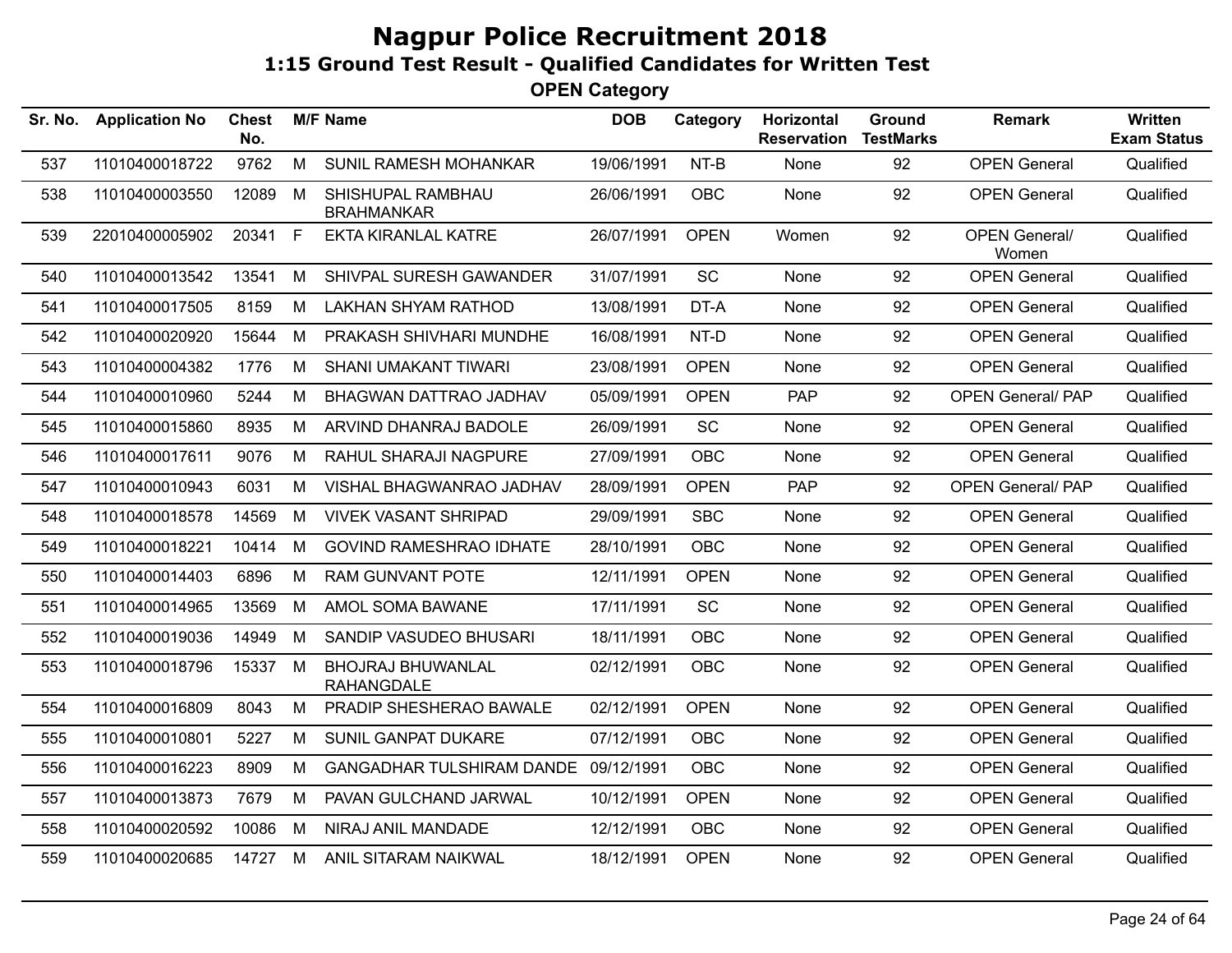| Sr. No. | <b>Application No</b> | <b>Chest</b><br>No. |   | <b>M/F Name</b>                        | <b>DOB</b> | Category    | <b>Horizontal</b><br><b>Reservation</b> | Ground<br><b>TestMarks</b> | <b>Remark</b>       | <b>Written</b><br><b>Exam Status</b> |
|---------|-----------------------|---------------------|---|----------------------------------------|------------|-------------|-----------------------------------------|----------------------------|---------------------|--------------------------------------|
| 560     | 11010400011779        | 13049               | М | <b>GOVIND VISHWAMBHAR KENDRE</b>       | 01/01/1992 | NT-D        | None                                    | 92                         | <b>OPEN General</b> | Qualified                            |
| 561     | 11010400002873        | 12291               | М | <b>IMRAN IBRAHIM SHAIKH</b>            | 04/01/1992 | <b>OBC</b>  | None                                    | 92                         | <b>OPEN General</b> | Qualified                            |
| 562     | 11010400013785        | 7418                | М | JAGESH TEKCHAND BAGHELE                | 01/02/1992 | <b>OBC</b>  | None                                    | 92                         | <b>OPEN General</b> | Qualified                            |
| 563     | 11010400020497        | 9981                | М | DILIP VASANTARAO RATHOD                | 06/02/1992 | DT-A        | None                                    | 92                         | <b>OPEN General</b> | Qualified                            |
| 564     | 11010400019858        | 14864               | M | AKASH SUDHAKARRAOJI<br><b>MANDADE</b>  | 13/02/1992 | <b>OBC</b>  | <b>SP</b>                               | 92                         | <b>OPEN General</b> | Qualified                            |
| 565     | 11010400011218        | 5864                | M | <b>SUJIT ASHOK SHAHARE</b>             | 14/02/1992 | <b>SBC</b>  | None                                    | 92                         | <b>OPEN General</b> | Qualified                            |
| 566     | 11010400009496        | 13925               | M | SWAPNIL BALAJI KHEDKAR                 | 25/02/1992 | <b>OBC</b>  | HG                                      | 92                         | <b>OPEN General</b> | Qualified                            |
| 567     | 11010400018469        | 9924                | M | AMOL KESHAV DHARME                     | 03/03/1992 | <b>OBC</b>  | None                                    | 92                         | <b>OPEN General</b> | Qualified                            |
| 568     | 11010400018914        | 15347               | М | <b>VIJAY HARSING KHACHKAD</b>          | 10/03/1992 | DT-A        | None                                    | 92                         | <b>OPEN General</b> | Qualified                            |
| 569     | 11010400015676        | 7907                | M | AMOL KAILASJI BAWANE                   | 21/03/1992 | NT-B        | None                                    | 92                         | <b>OPEN General</b> | Qualified                            |
| 570     | 11010400022568        | 10823               | M | AMOL BHIMRAOJI DUDHE                   | 30/03/1992 | <b>OBC</b>  | None                                    | 92                         | <b>OPEN General</b> | Qualified                            |
| 571     | 11010400015380        | 9070                | М | PRITAM MAROTRAOJI WALDE                | 06/04/1992 | <b>OBC</b>  | None                                    | 92                         | <b>OPEN General</b> | Qualified                            |
| 572     | 11010400004667        | 11941               | M | <b>IMTIYAZ MUKHTAR KHAN</b>            | 09/04/1992 | <b>OPEN</b> | None                                    | 92                         | <b>OPEN General</b> | Qualified                            |
| 573     | 11010400012574        | 13970               | M | MANISH RAMESHWAR SURJUSE               | 12/04/1992 | NT-B        | None                                    | 92                         | <b>OPEN General</b> | Qualified                            |
| 574     | 11010400008206        | 4181                | M | SUNIL VILASAPPA BORGAONKAR             | 24/04/1992 | <b>OBC</b>  | None                                    | 92                         | <b>OPEN General</b> | Qualified                            |
| 575     | 11010400010293        | 5417                | M | ANIL PANDIT AMBHORE                    | 24/04/1992 | <b>OPEN</b> | None                                    | 92                         | <b>OPEN General</b> | Qualified                            |
| 576     | 11010400014675        | 7304                | М | PARAG RAMESHRAO GIRHE                  | 05/05/1992 | <b>OBC</b>  | <b>PAP</b>                              | 92                         | <b>OPEN General</b> | Qualified                            |
| 577     | 11010400008774        | 13351               | M | VISHAL ANANDRAO SHENDE                 | 06/05/1992 | <b>OBC</b>  | None                                    | 92                         | <b>OPEN General</b> | Qualified                            |
| 578     | 11010400012443        | 6199                | М | NITIN RAMESH PANCHAL                   | 21/05/1992 | <b>OBC</b>  | None                                    | 92                         | <b>OPEN General</b> | Qualified                            |
| 579     | 11010400009479        | 5019                | M | <b>JITESH DARKAS PAWAR</b>             | 03/06/1992 | DT-A        | None                                    | 92                         | <b>OPEN General</b> | Qualified                            |
| 580     | 11010400004368        | 1133                | М | <b>VINOD VISHWANATH GAIKWAD</b>        | 15/06/1992 | <b>SC</b>   | None                                    | 92                         | <b>OPEN General</b> | Qualified                            |
| 581     | 11010400006609        | 3243                | М | DNYANESHWAR SHIVAJIRAO<br><b>KIRDE</b> | 18/06/1992 | <b>OPEN</b> | None                                    | 92                         | <b>OPEN General</b> | Qualified                            |
| 582     | 11010400006767        | 3152                | М | ROSHAN MADHUKAR CHAHARE                | 26/06/1992 | <b>OBC</b>  | None                                    | 92                         | <b>OPEN General</b> | Qualified                            |
| 583     | 11010400015737        | 13003               | M | PIYUSH SHIVRAMJI CHAWALE               | 06/07/1992 | OBC         | None                                    | 92                         | <b>OPEN General</b> | Qualified                            |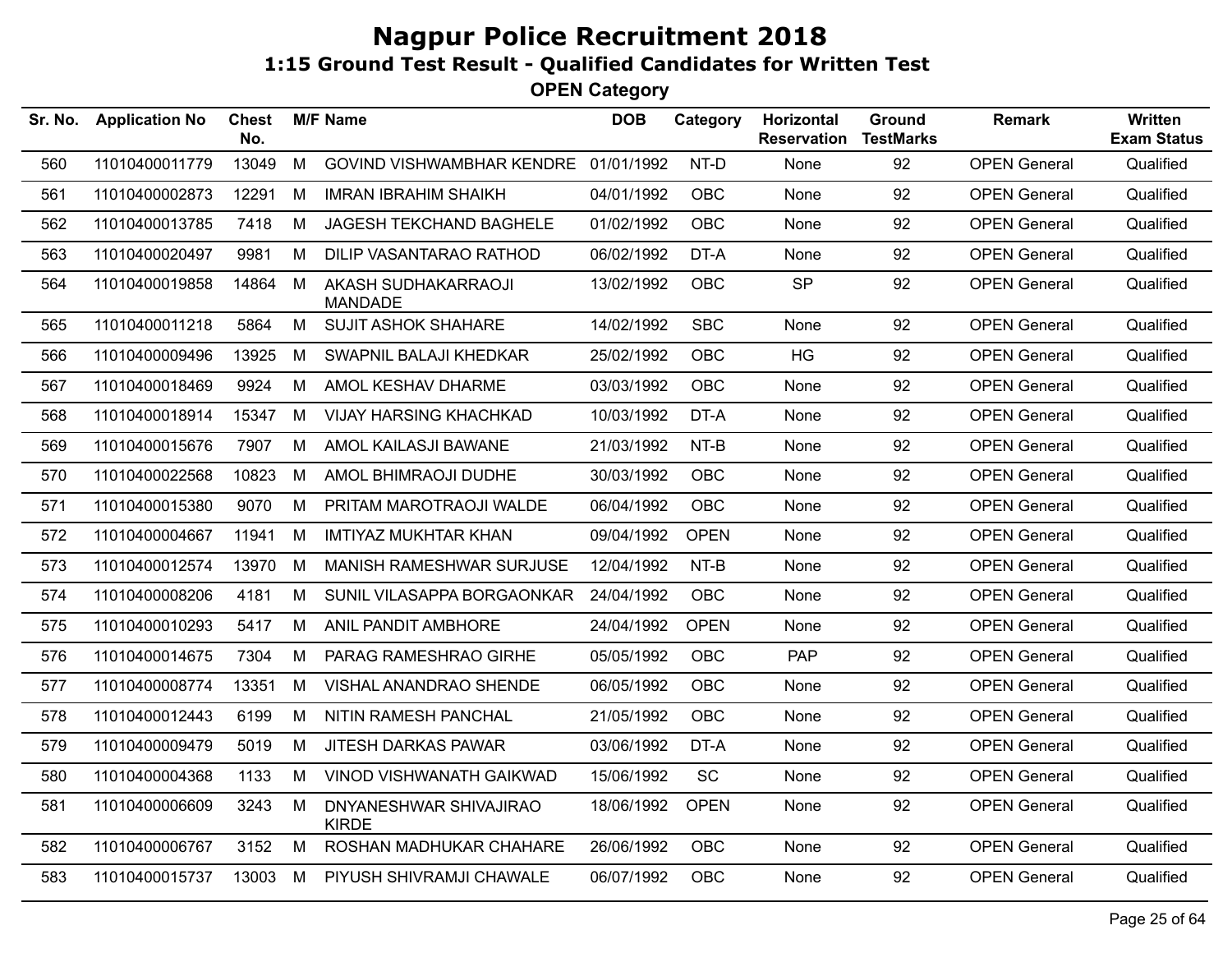| Sr. No. | <b>Application No</b> | <b>Chest</b><br>No. |   | <b>M/F Name</b>                       | <b>DOB</b> | Category    | Horizontal<br><b>Reservation</b> | Ground<br><b>TestMarks</b> | <b>Remark</b>                        | <b>Written</b><br><b>Exam Status</b> |
|---------|-----------------------|---------------------|---|---------------------------------------|------------|-------------|----------------------------------|----------------------------|--------------------------------------|--------------------------------------|
| 584     | 11010400016198        | 8569                | M | <b>UZAIR MEHMOOD SAYED</b>            | 06/07/1992 | <b>OPEN</b> | Police Children                  | 92                         | <b>OPEN General/ Police</b><br>Child | Qualified                            |
| 585     | 11010400018577        | 14570               | M | DEVENDRA HARIBHAU CHAMAT              | 06/07/1992 | <b>OBC</b>  | None                             | 92                         | <b>OPEN General</b>                  | Qualified                            |
| 586     | 11010400007525        | 4039                | м | <b>GOVIND VASANT KHADE</b>            | 09/07/1992 | <b>OPEN</b> | <b>PAP</b>                       | 92                         | <b>OPEN General/ PAP</b>             | Qualified                            |
| 587     | 11010400022587        | 11179               | M | YOGESH WAMANRAO SHIDURKAR 12/07/1992  |            | <b>OBC</b>  | None                             | 92                         | <b>OPEN General</b>                  | Qualified                            |
| 588     | 11010400018263        | 10118               | М | HUMESHWAR SHAMRAO<br><b>SELOKAR</b>   | 12/07/1992 | <b>OBC</b>  | None                             | 92                         | <b>OPEN General</b>                  | Qualified                            |
| 589     | 11010400010409        | 5505                | M | PRAMOD HIRAMAN INGLE                  | 13/07/1992 | OBC         | None                             | 92                         | <b>OPEN General</b>                  | Qualified                            |
| 590     | 11010400021731        | 14758               | M | <b>VIVEKANAND KASHINATH PAWAR</b>     | 15/07/1992 | DT-A        | None                             | 92                         | <b>OPEN General</b>                  | Qualified                            |
| 591     | 11010400004754        | 12467               | M | RITESH FATTU DESHMUKH                 | 15/07/1992 | <b>OBC</b>  | None                             | 92                         | <b>OPEN General</b>                  | Qualified                            |
| 592     | 11010400005148        | 12283               | M | SHAILESH PRABHAKAR DHONGE             | 19/07/1992 | <b>OBC</b>  | None                             | 92                         | <b>OPEN General</b>                  | Qualified                            |
| 593     | 11010400013376        | 13726               | M | SNEHIL UDHDAV GANVIR                  | 31/07/1992 | <b>SC</b>   | None                             | 92                         | <b>OPEN General</b>                  | Qualified                            |
| 594     | 11010400010905        | 5552                | M | NARAYN BAJIRAO POLE                   | 05/08/1992 | NT-C        | None                             | 92                         | <b>OPEN General</b>                  | Qualified                            |
| 595     | 11010400010626        | 5521                | M | ASHWIN ARVINDA BOBADE                 | 10/08/1992 | <b>OBC</b>  | None                             | 92                         | <b>OPEN General</b>                  | Qualified                            |
| 596     | 11010400010950        | 13870               | M | <b>EKNATH GANGADHAR GHUGE</b>         | 16/08/1992 | NT-D        | None                             | 92                         | <b>OPEN General</b>                  | Qualified                            |
| 597     | 11010400022492        | 11076               | М | SANDEEP BABURAO SOLANKE               | 17/08/1992 | <b>OPEN</b> | None                             | 92                         | <b>OPEN General</b>                  | Qualified                            |
| 598     | 11010400011356        | 13987               | M | PRAVIN AMBADAS NEWARE                 | 23/08/1992 | <b>SBC</b>  | None                             | 92                         | <b>OPEN General</b>                  | Qualified                            |
| 599     | 11010400019461        | 9429                | M | ANIKET KHUSHABRAO<br><b>KUCHANKAR</b> | 25/08/1992 | OBC         | None                             | 92                         | <b>OPEN General</b>                  | Qualified                            |
| 600     | 11010400008172        | 4254                | M | MANISHKUMAR OMPRAKASH<br><b>SINGH</b> | 27/08/1992 | <b>OPEN</b> | None                             | 92                         | <b>OPEN General</b>                  | Qualified                            |
| 601     | 11010400024343        | 14687               | M | NITIN HARIDASJI DUMRE                 | 04/09/1992 | <b>OBC</b>  | None                             | 92                         | <b>OPEN General</b>                  | Qualified                            |
| 602     | 11010400004800        | 3579                | M | GAURAV MANOHARRAO SAHARE              | 10/09/1992 | <b>SBC</b>  | None                             | 92                         | <b>OPEN General</b>                  | Qualified                            |
| 603     | 11010400023402        | 12734               | M | RAHUL SANJAY ITEKAR                   | 13/09/1992 | OBC         | None                             | 92                         | <b>OPEN General</b>                  | Qualified                            |
| 604     | 11010400002901        | 12455 M             |   | SACHIN CHANDRABHAN<br><b>MOTGHARE</b> | 27/09/1992 | <b>OBC</b>  | None                             | 92                         | <b>OPEN General</b>                  | Qualified                            |
| 605     | 11010400008105        | 14317 M             |   | <b>UMESH DATTA PIDURKAR</b>           | 09/10/1992 | OBC         | HG                               | 92                         | <b>OPEN General</b>                  | Qualified                            |
| 606     | 11010400000720        | 975                 | М | SNEHAL HIRALAL LONARE                 | 25/10/1992 | OBC         | None                             | 92                         | <b>OPEN General</b>                  | Qualified                            |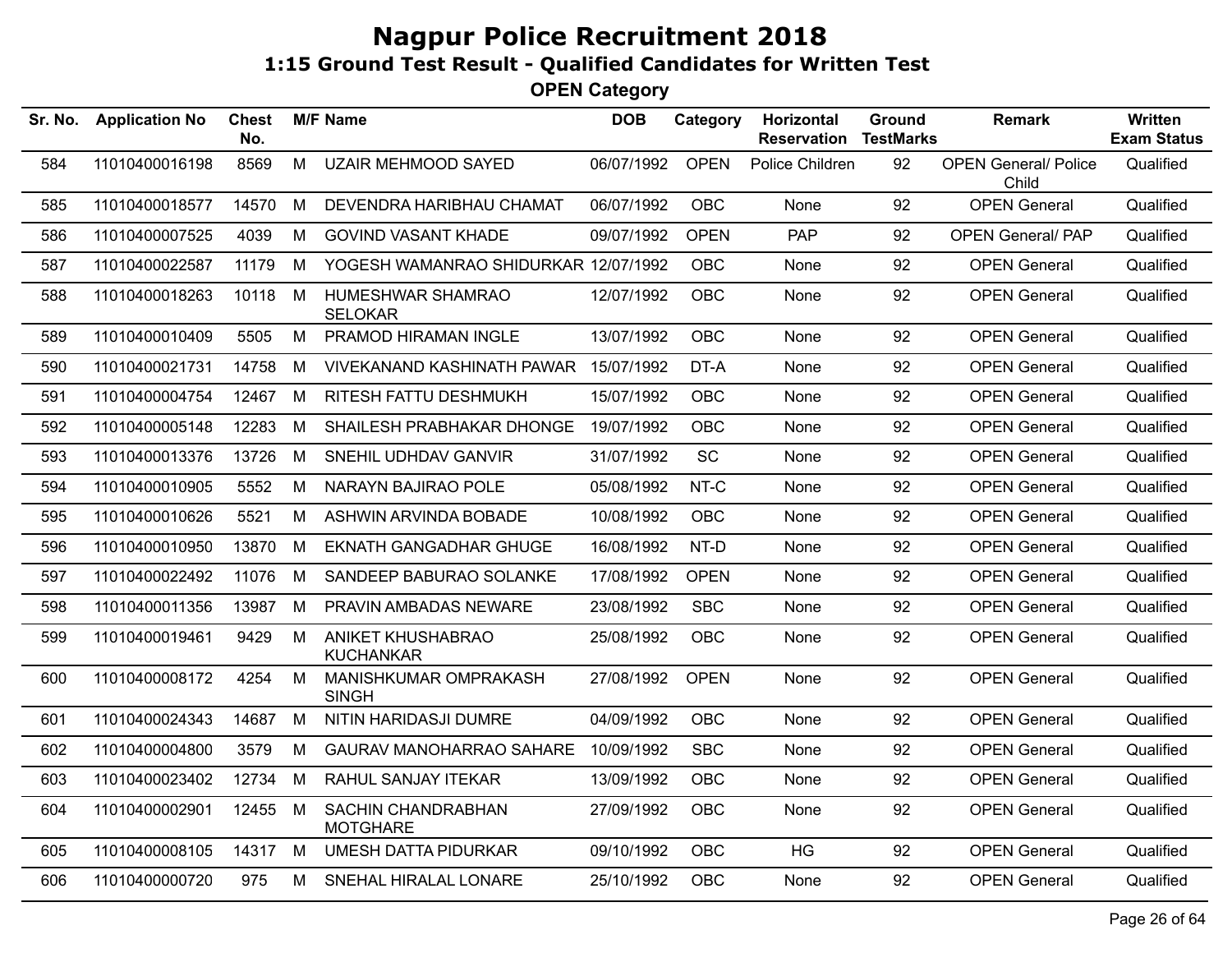| Sr. No. | <b>Application No</b> | Chest<br>No. |   | <b>M/F Name</b>                    | <b>DOB</b> | Category    | Horizontal<br><b>Reservation</b> | Ground<br><b>TestMarks</b> | <b>Remark</b>            | <b>Written</b><br><b>Exam Status</b> |
|---------|-----------------------|--------------|---|------------------------------------|------------|-------------|----------------------------------|----------------------------|--------------------------|--------------------------------------|
| 607     | 11010400011842        | 5362         | M | <b>BANDU SHALIK GAYAKWAD</b>       | 11/11/1992 | <b>OPEN</b> | None                             | 92                         | <b>OPEN General</b>      | Qualified                            |
| 608     | 11010400004921        | 3375         | M | PRAVIN DNYANESHWAR<br>KHANDEBHARAD | 12/11/1992 | <b>OBC</b>  | None                             | 92                         | <b>OPEN General</b>      | Qualified                            |
| 609     | 11010400024335        | 11875        | M | RAJU RAVSAHEB GADVE                | 12/11/1992 | SC          | None                             | 92                         | <b>OPEN General</b>      | Qualified                            |
| 610     | 11010400004444        | 2224         | M | ROSHAN MANOHAR POTPHODE            | 20/11/1992 | <b>OBC</b>  | None                             | 92                         | <b>OPEN General</b>      | Qualified                            |
| 611     | 11010400012779        | 6623         | M | AMAN VILAS KATGAYE                 | 02/12/1992 | <b>OBC</b>  | None                             | 92                         | <b>OPEN General</b>      | Qualified                            |
| 612     | 11010400005821        | 2447         | M | SHESHKUMAR HEMRAJ BOPCHE           | 06/12/1992 | <b>OBC</b>  | None                             | 92                         | <b>OPEN General</b>      | Qualified                            |
| 613     | 11010400006934        | 14150        | M | <b>MANISH KISHOR CHAVHAN</b>       | 10/12/1992 | SC          | None                             | 92                         | <b>OPEN General</b>      | Qualified                            |
| 614     | 11010400008487        | 14249        | M | ROSHAN KISANRAO THAKUR             | 10/12/1992 | <b>OBC</b>  | None                             | 92                         | <b>OPEN General</b>      | Qualified                            |
| 615     | 11010400019769        | 15047        | M | <b>SACHIN SHANKAR ATHARE</b>       | 18/12/1992 | <b>OBC</b>  | None                             | 92                         | <b>OPEN General</b>      | Qualified                            |
| 616     | 11010400021807        | 15545        | M | SURAJ RAJENDRA CHOURE              | 28/12/1992 | SC          | None                             | 92                         | <b>OPEN General</b>      | Qualified                            |
| 617     | 11010400015402        | 14412 M      |   | <b>CHETAN PRAKASH DHAGE</b>        | 04/01/1993 | NT-C        | None                             | 92                         | <b>OPEN General</b>      | Qualified                            |
| 618     | 11010400019288        | 15581        | M | MUKESH SHALIK SARVE                | 05/01/1993 | OBC         | None                             | 92                         | <b>OPEN General</b>      | Qualified                            |
| 619     | 11010400018550        | 14573        | M | <b>CHETAN RAMESH SHENDE</b>        | 07/01/1993 | <b>OPEN</b> | <b>PAP</b>                       | 92                         | <b>OPEN General/ PAP</b> | Qualified                            |
| 620     | 11010400018591        | 10258        | M | <b>RUPESH GANESH THAKUR</b>        | 11/01/1993 | <b>OPEN</b> | None                             | 92                         | <b>OPEN General</b>      | Qualified                            |
| 621     | 11010400021658        | 11516        | M | NITIN SAHEBRAO CHATUR              | 23/01/1993 | SC          | None                             | 92                         | <b>OPEN General</b>      | Qualified                            |
| 622     | 11010400007346        | 13397        | M | RAHUL LAXMAN LOKHANDE              | 03/02/1993 | <b>SBC</b>  | None                             | 92                         | <b>OPEN General</b>      | Qualified                            |
| 623     | 11010400022953        | 15083        | M | <b>VIKAS DURYODHAN WAKODE</b>      | 07/02/1993 | <b>SC</b>   | None                             | 92                         | <b>OPEN General</b>      | Qualified                            |
| 624     | 11010400009174        | 4714         | M | <b>GANESH PRABHAKAR SANAP</b>      | 09/02/1993 | NT-D        | None                             | 92                         | <b>OPEN General</b>      | Qualified                            |
| 625     | 11010400005143        | 12285        | M | <b>IMRAN SHEIKHBABBU KURESHI</b>   | 12/02/1993 | <b>OPEN</b> | <b>None</b>                      | 92                         | <b>OPEN General</b>      | Qualified                            |
| 626     | 11010400013650        | 14194        | M | <b>LOMESH VINOD PARKHI</b>         | 27/02/1993 | <b>OBC</b>  | None                             | 92                         | <b>OPEN General</b>      | Qualified                            |
| 627     | 11010400021309        | 11230        | M | KASHINATH WAMAN MESHRAM            | 04/03/1993 | <b>ST</b>   | <b>PAP</b>                       | 92                         | <b>OPEN General</b>      | Qualified                            |
| 628     | 11010400014292        | 6974         | M | MALAJI VITHALRAO KENDRE            | 06/03/1993 | NT-D        | None                             | 92                         | <b>OPEN General</b>      | Qualified                            |
| 629     | 11010400016610        | 9086         | М | DHIRAJ ASHOKJI WANVE               | 09/03/1993 | <b>OBC</b>  | None                             | 92                         | <b>OPEN General</b>      | Qualified                            |
| 630     | 11010400017898        | 14104 M      |   | NISHAR LAHU BONDRE                 | 15/03/1993 | <b>OBC</b>  | None                             | 92                         | <b>OPEN General</b>      | Qualified                            |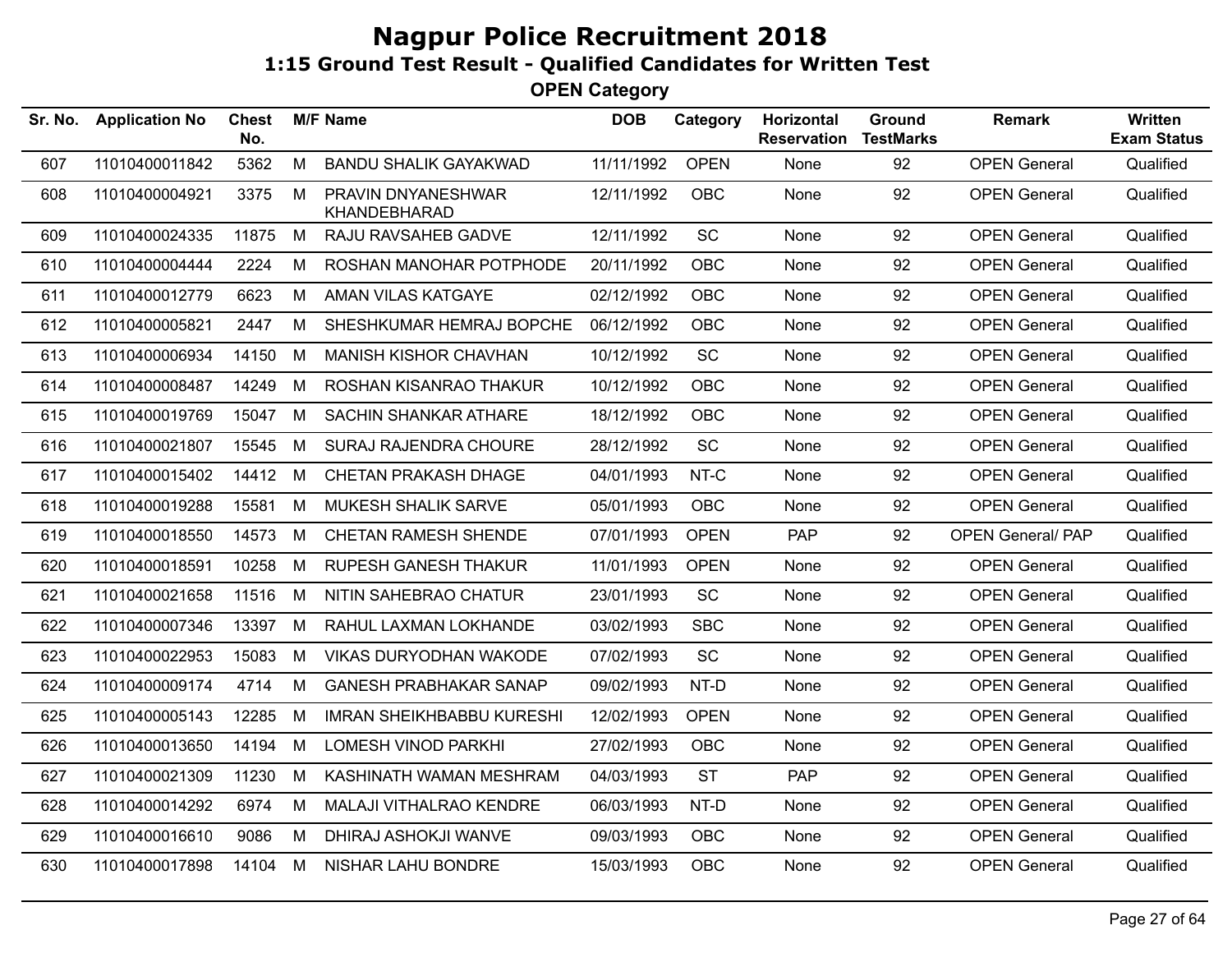| Sr. No. | <b>Application No</b> | <b>Chest</b><br>No. |   | <b>M/F Name</b>                               | <b>DOB</b> | Category    | Horizontal<br><b>Reservation</b> | <b>Ground</b><br><b>TestMarks</b> | <b>Remark</b>            | Written<br><b>Exam Status</b> |
|---------|-----------------------|---------------------|---|-----------------------------------------------|------------|-------------|----------------------------------|-----------------------------------|--------------------------|-------------------------------|
| 631     | 11010400013654        | 6905                | M | LAXMAN TARACHAND JADHAV                       | 18/03/1993 | DT-A        | None                             | 92                                | <b>OPEN General</b>      | Qualified                     |
| 632     | 11010400014571        | 14489               | М | SWAPNIL NANDKISHOR SHENDE                     | 20/03/1993 | <b>OBC</b>  | None                             | 92                                | <b>OPEN General</b>      | Qualified                     |
| 633     | 11010400017729        | 7818                | M | AKASH GAJANANRAO SIRASKAR                     | 27/03/1993 | <b>OBC</b>  | None                             | 92                                | <b>OPEN General</b>      | Qualified                     |
| 634     | 11010400023841        | 12256               | M | PRABHU RAMCHANDRA DHAKNE                      | 02/04/1993 | NT-D        | None                             | 92                                | <b>OPEN General</b>      | Qualified                     |
| 635     | 11010400022777        | 15365               | М | SHANKAR KISHANRAO GITE                        | 08/04/1993 | NT-D        | None                             | 92                                | <b>OPEN General</b>      | Qualified                     |
| 636     | 11010400005622        | 12711               | M | SATISH KAILASH MESHRAM                        | 22/04/1993 | SC          | None                             | 92                                | <b>OPEN General</b>      | Qualified                     |
| 637     | 11010400001336        | 12050               | M | <b>RUPESH PRAMOD RAIBOLE</b>                  | 24/04/1993 | SC          | None                             | 92                                | <b>OPEN General</b>      | Qualified                     |
| 638     | 11010400007508        | 5133                | М | DNYANESHWAR SURESH<br><b>ULEMALE</b>          | 15/05/1993 | <b>OBC</b>  | None                             | 92                                | <b>OPEN General</b>      | Qualified                     |
| 639     | 11010400018773        | 10207               | M | PANJABRAO BHASKAR MURKUT                      | 20/05/1993 | <b>OBC</b>  | <b>PAP</b>                       | 92                                | <b>OPEN General</b>      | Qualified                     |
| 640     | 11010400004998        | 2611                | M | AMOL DNYANESHWARAO<br><b>WANJARI</b>          | 22/05/1993 | <b>OBC</b>  | None                             | 92                                | <b>OPEN General</b>      | Qualified                     |
| 641     | 11010400000675        | 901                 | M | YURAJ UTTAMRAO AGHAV                          | 01/06/1993 | NT-D        | None                             | 92                                | <b>OPEN General</b>      | Qualified                     |
| 642     | 11010400009847        | 15104               | M | VISHNUDAS GOVINDJI MUNDHE                     | 03/06/1993 | <b>OPEN</b> | <b>SP</b>                        | 92                                | <b>OPEN General/ SP</b>  | Qualified                     |
| 643     | 11010400010792        | 5226                | M | SWPANIL VILAS GHUGE                           | 10/06/1993 | NT-D        | None                             | 92                                | <b>OPEN General</b>      | Qualified                     |
| 644     | 11010400005455        | 12888               | M | <b>UMESH RAMESH BHAGAT</b>                    | 11/06/1993 | <b>SC</b>   | None                             | 92                                | <b>OPEN General</b>      | Qualified                     |
| 645     | 11010400012279        | 5230                | М | <b>BALDEV SHIVLAL KAKAD</b>                   | 01/07/1993 | <b>OBC</b>  | None                             | 92                                | <b>OPEN General</b>      | Qualified                     |
| 646     | 11010400021671        | 11545               | М | SAHEED MOHDSAFIK ANSARI                       | 18/07/1993 | <b>OPEN</b> | None                             | 92                                | <b>OPEN General</b>      | Qualified                     |
| 647     | 11010400003939        | 12344 M             |   | PARASHRAM RAMKRUSHNA<br><b>MESARE</b>         | 20/07/1993 | NT-B        | <b>None</b>                      | 92                                | <b>OPEN General</b>      | Qualified                     |
| 648     | 11010400004669        | 11942 M             |   | <b>CHANDRAKANT ASHOK</b><br><b>SAKHARWATE</b> | 08/08/1993 | <b>OBC</b>  | None                             | 92                                | <b>OPEN General</b>      | Qualified                     |
| 649     | 11010400014304        | 7425                | M | ANILKUMAR SHATRUGHAN<br><b>MAHATO</b>         | 15/08/1993 | <b>OPEN</b> | None                             | 92                                | <b>OPEN General</b>      | Qualified                     |
| 650     | 11010400013707        | 13649               | M | SACHIN LAXMAN BHOINWAD                        | 22/08/1993 | <b>SBC</b>  | None                             | 92                                | <b>OPEN General</b>      | Qualified                     |
| 651     | 11010400011029        | 6263                | M | NARENDRA RAMBHAU KATHANE                      | 25/08/1993 | <b>OPEN</b> | None                             | 92                                | <b>OPEN General</b>      | Qualified                     |
| 652     | 11010400010977        | 5241                | M | <b>BALAJI BHAURAV JADHAV</b>                  | 28/08/1993 | <b>OPEN</b> | <b>PAP</b>                       | 92                                | <b>OPEN General/ PAP</b> | Qualified                     |
| 653     | 11010400009227        | 14343               | M | <b>RAJEEV RAMESH SULTAN</b>                   | 04/09/1993 | <b>SBC</b>  | None                             | 92                                | <b>OPEN General</b>      | Qualified                     |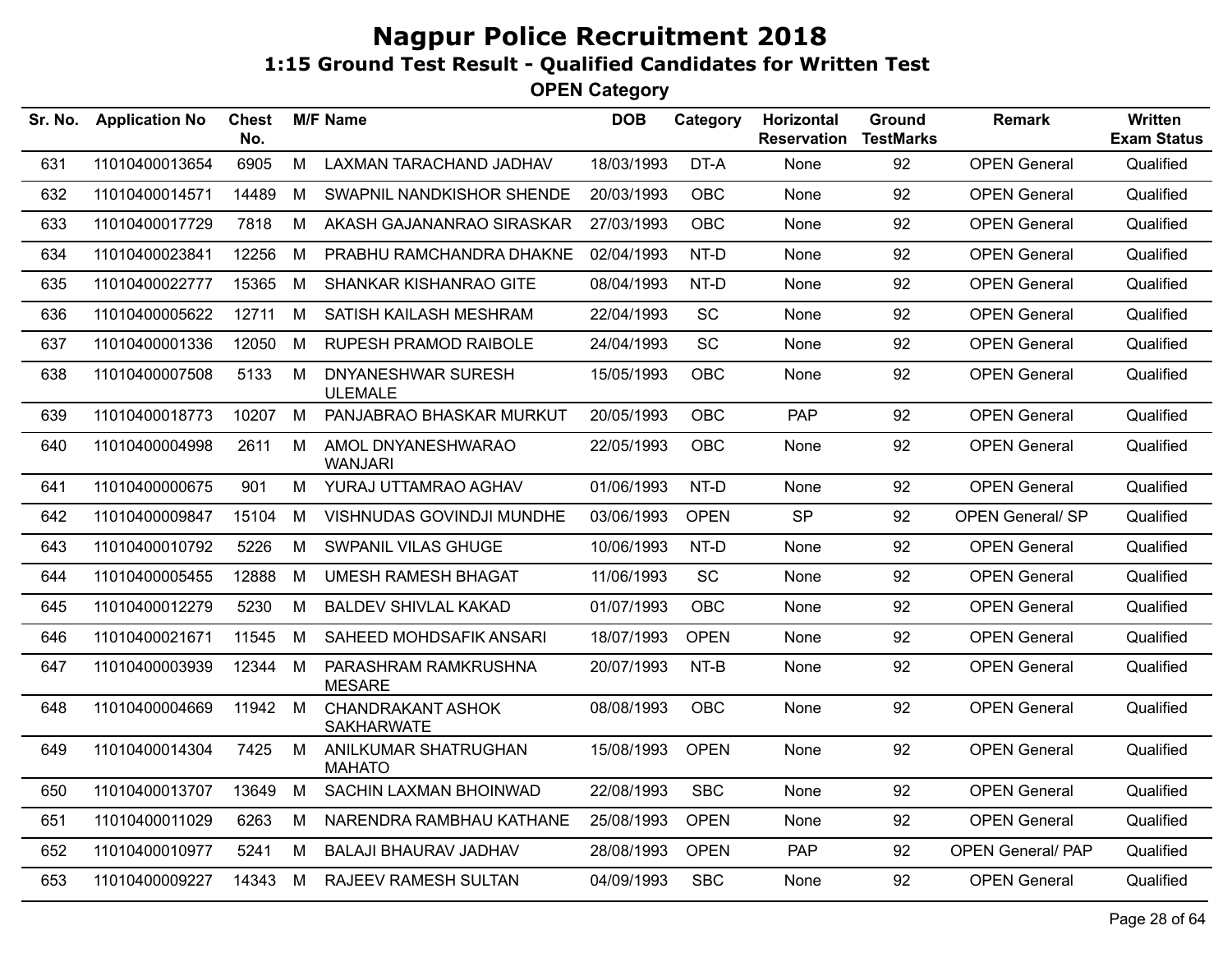| Sr. No. | <b>Application No</b> | Chest<br>No. |   | <b>M/F Name</b>                                | <b>DOB</b> | Category    | Horizontal<br><b>Reservation</b> | Ground<br><b>TestMarks</b> | <b>Remark</b>            | <b>Written</b><br><b>Exam Status</b> |
|---------|-----------------------|--------------|---|------------------------------------------------|------------|-------------|----------------------------------|----------------------------|--------------------------|--------------------------------------|
| 654     | 11010400016261        | 8758         | M | SANAJY SHAMRAO JADHAV                          | 05/09/1993 | DT-A        | None                             | 92                         | <b>OPEN General</b>      | Qualified                            |
| 655     | 11010400016697        | 14385        | М | <b>RUPESH BHARAT BALBUDDHE</b>                 | 19/09/1993 | OBC         | None                             | 92                         | <b>OPEN General</b>      | Qualified                            |
| 656     | 11010400018208        | 10282        | M | <b>SACHIN GAHINATH MORE</b>                    | 20/09/1993 | <b>OPEN</b> | PAP                              | 92                         | <b>OPEN General/ PAP</b> | Qualified                            |
| 657     | 11010400000247        | 11798        | M | <b>GANESH SUDHAKAR MATTE</b>                   | 29/09/1993 | <b>OBC</b>  | None                             | 92                         | <b>OPEN General</b>      | Qualified                            |
| 658     | 11010400020860        | 11030        | M | <b>BALAJI KISHAN BADE</b>                      | 01/10/1993 | NT-D        | None                             | 92                         | <b>OPEN General</b>      | Qualified                            |
| 659     | 11010400024400        | 15085        | М | NIKHIL GOPAL BOBADE                            | 01/10/1993 | <b>OBC</b>  | None                             | 92                         | <b>OPEN General</b>      | Qualified                            |
| 660     | 11010400009230        | 13927        | M | <b>BHAGAVAT SHANKARRAO</b><br><b>BANSAWADE</b> | 06/10/1993 | NT-C        | None                             | 92                         | <b>OPEN General</b>      | Qualified                            |
| 661     | 11010400012780        | 14012        | М | SANTOSH DAMU GIRHEPUNJE                        | 07/10/1993 | <b>OBC</b>  | None                             | 92                         | <b>OPEN General</b>      | Qualified                            |
| 662     | 11010400018447        | 14968        | M | ANKUSH VINOD KUNTAWAR                          | 07/10/1993 | <b>OBC</b>  | None                             | 92                         | <b>OPEN General</b>      | Qualified                            |
| 663     | 11010400020266        | 15113        | M | SWAPNIL PREMDAS KOHAPARE                       | 08/10/1993 | <b>OBC</b>  | None                             | 92                         | <b>OPEN General</b>      | Qualified                            |
| 664     | 11010400001455        | 12505        | М | ABHIJEET RAMMILAN DAMMALE                      | 15/10/1993 | NT-B        | None                             | 92                         | <b>OPEN General</b>      | Qualified                            |
| 665     | 11010400009518        | 3934         | M | SURAJKUMAR KRISHNAMURTI<br><b>BEJJANI</b>      | 01/11/1993 | NT-B        | None                             | 92                         | <b>OPEN General</b>      | Qualified                            |
| 666     | 11010400000723        | 12646        | M | AMIT RAJENDRA KOHAD                            | 12/11/1993 | <b>SBC</b>  | None                             | 92                         | <b>OPEN General</b>      | Qualified                            |
| 667     | 11010400001008        | 12154        | M | <b>ASHVIN VIJAY SULTANE</b>                    | 20/11/1993 | NT-B        | None                             | 92                         | <b>OPEN General</b>      | Qualified                            |
| 668     | 11010400021581        | 11126        | M | AMARJIT PRABHAKAR ADGALE                       | 22/11/1993 | <b>SC</b>   | None                             | 92                         | <b>OPEN General</b>      | Qualified                            |
| 669     | 11010400022647        | 11352        | M | PANJAB KESAV RATHOD                            | 24/11/1993 | DT-A        | None                             | 92                         | <b>OPEN General</b>      | Qualified                            |
| 670     | 11010400001542        | 302          | M | RAMDAS MADAN WAGH                              | 25/11/1993 | OBC         | None                             | 92                         | <b>OPEN General</b>      | Qualified                            |
| 671     | 11010400010101        | 6487         | M | SHUBHAM BHAGWANJI RAUT                         | 08/12/1993 | OBC         | None                             | 92                         | <b>OPEN General</b>      | Qualified                            |
| 672     | 11010400006365        | 2814         | М | LILADHAR WAMANJI<br><b>BHENDARKAR</b>          | 15/12/1993 | OBC         | None                             | 92                         | <b>OPEN General</b>      | Qualified                            |
| 673     | 11010400009428        | 13828        | M | SARFARAJKHAN RAHEMATKHAN<br><b>PATHAN</b>      | 01/01/1994 | <b>OPEN</b> | None                             | 92                         | <b>OPEN General</b>      | Qualified                            |
| 674     | 11010400012400        | 5219         | М | MOHAN HEMRAJ NIRWAN                            | 01/01/1994 | <b>OBC</b>  | None                             | 92                         | <b>OPEN General</b>      | Qualified                            |
| 675     | 11010400010412        | 5503         | M | ANIL VISHWANATH INGLE                          | 03/01/1994 | <b>OBC</b>  | None                             | 92                         | <b>OPEN General</b>      | Qualified                            |
| 676     | 11010400001524        | 557          | M | RAM LAXMAN CHAVHAN                             | 04/01/1994 | DT-A        | None                             | 92                         | <b>OPEN General</b>      | Qualified                            |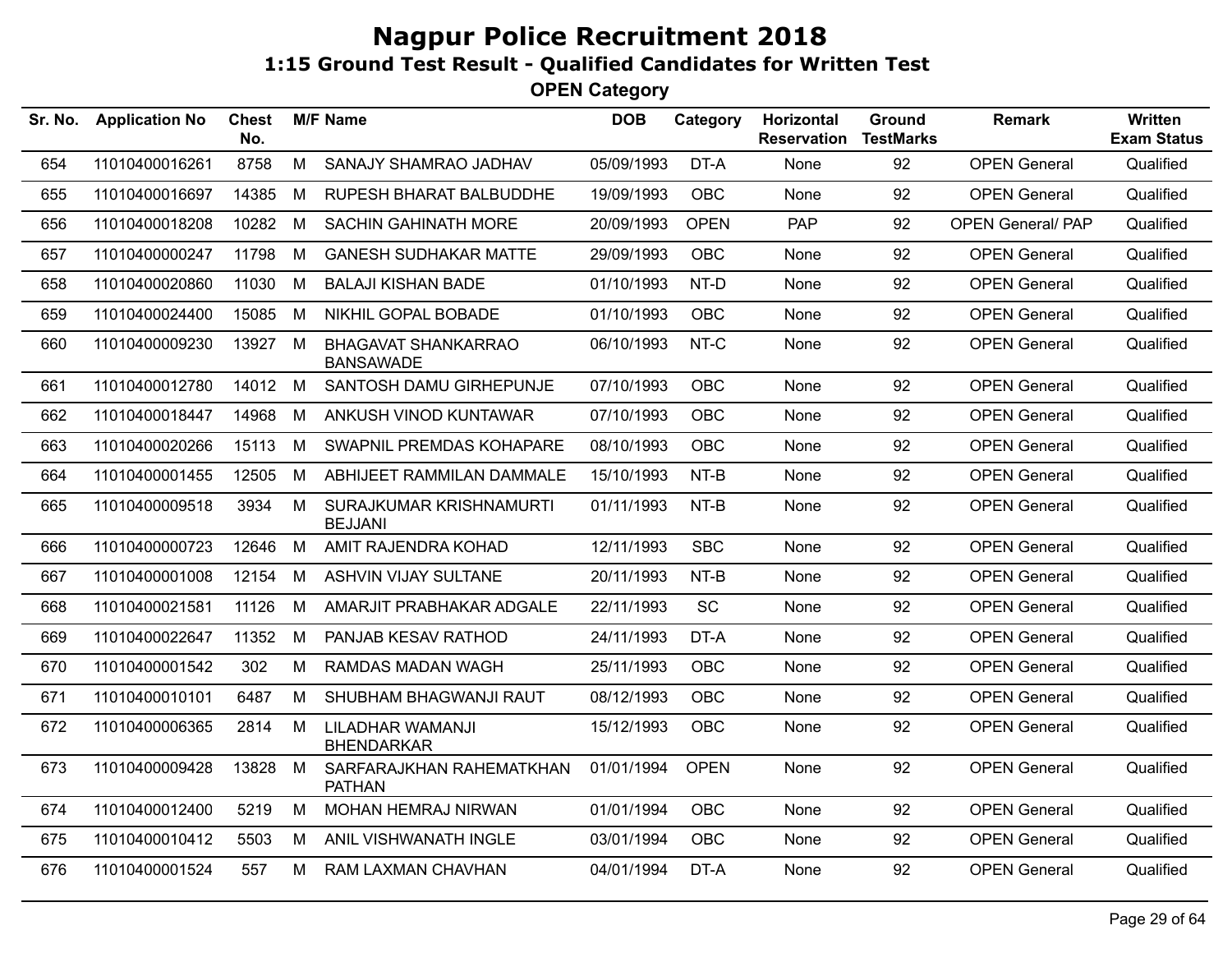| <b>Application No</b> | <b>Chest</b><br>No. |   |                                        | <b>DOB</b>      | Category    | Horizontal<br><b>Reservation</b>       | Ground<br><b>TestMarks</b> | <b>Remark</b>       | Written<br><b>Exam Status</b> |
|-----------------------|---------------------|---|----------------------------------------|-----------------|-------------|----------------------------------------|----------------------------|---------------------|-------------------------------|
| 11010400024984        | 14729               | M | AJAY SUBHASH RATHOD                    | 05/01/1994      | DT-A        | None                                   | 92                         | <b>OPEN General</b> | Qualified                     |
| 11010400012896        | 14467               | M | MOAJAJ MOAKIL SAIYYAD                  |                 | <b>OPEN</b> | None                                   | 92                         | <b>OPEN General</b> | Qualified                     |
| 11010400007479        | 4728                | M | ANIL SURESH BHOYAR                     | 06/01/1994      | <b>OBC</b>  | None                                   | 92                         | <b>OPEN General</b> | Qualified                     |
| 11010400006046        | 3630                | M | <b>VICKY SUDHIRJI KALANE</b>           | 22/01/1994      | SC          | None                                   | 92                         | <b>OPEN General</b> | Qualified                     |
| 11010400018823        | 15033               | M | NILESH BANDU BHOYAR                    | 26/01/1994      | <b>OBC</b>  | None                                   | 92                         | <b>OPEN General</b> | Qualified                     |
| 11010400002639        | 1176                | M | KISHOR SURESH GORE                     | 01/02/1994      | OBC         | None                                   | 92                         | <b>OPEN General</b> | Qualified                     |
| 11010400009489        | 13926               | М | <b>MANMATH LAXMAN EKLARE</b>           | 02/02/1994      | <b>OBC</b>  | None                                   | 92                         | <b>OPEN General</b> | Qualified                     |
| 11010400015748        | 13639               | М | KALYAN DASHRATH GADKAR                 | 02/02/1994      | <b>SBC</b>  | None                                   | 92                         | <b>OPEN General</b> | Qualified                     |
| 11010400002654        | 1172                | М | SUDARSHAN DILIP ATHAWALE               | 11/02/1994      | <b>SC</b>   | None                                   | 92                         | <b>OPEN General</b> | Qualified                     |
| 11010400006137        | 3864                | M | <b>UMESH GAJANAN HARNE</b>             | 18/02/1994      | SC          | None                                   | 92                         | <b>OPEN General</b> | Qualified                     |
| 11010400020603        | 15744               | М | PRASHANT PRAKASH DHANGAR               | 04/03/1994      | NT-C        | None                                   | 92                         | <b>OPEN General</b> | Qualified                     |
| 11010400013488        | 13613               | M | SHRIRAM BABURAO DESHMANE               | 11/03/1994      | <b>OBC</b>  | None                                   | 92                         | <b>OPEN General</b> | Qualified                     |
| 11010400005076        | 2621                | М | UDDHAV RAMPRASAD DARADE                | 12/03/1994      | NT-D        | None                                   | 92                         | <b>OPEN General</b> | Qualified                     |
| 11010400006818        | 2918                | M | <b>GOVIND DEORAO SHELKE</b>            | 31/03/1994      | <b>OBC</b>  | None                                   | 92                         | <b>OPEN General</b> | Qualified                     |
| 11010400008884        | 4544                | М | NAVNATH SANDU KACHHAWA                 | 07/04/1994      | NT-C        | None                                   | 92                         | <b>OPEN General</b> | Qualified                     |
| 11010400021835        | 10712               | M | DILIP BHIMRAO SHEGAON                  | 15/04/1994      | SC          | None                                   | 92                         | <b>OPEN General</b> | Qualified                     |
| 11010400000438        |                     |   | SHASHIPRAKASH GHANSHYAM<br>RAI         |                 | <b>OPEN</b> | None                                   | 92                         | <b>OPEN General</b> | Qualified                     |
| 11010400009422        | 4605                | M | NITESH KESHAVRAO AMBADKAR              | 27/04/1994      | <b>OBC</b>  | None                                   | 92                         | <b>OPEN General</b> | Qualified                     |
| 11010400016325        | 7781                | М | NARESH PRABHAKARRAO<br><b>REWATKAR</b> | 27/04/1994      | <b>OBC</b>  | None                                   | 92                         | <b>OPEN General</b> | Qualified                     |
| 11010400008507        | 13752               | M | KONDIRAM BABAN SATPUTE                 | 28/04/1994      | NT-C        | None                                   | 92                         | <b>OPEN General</b> | Qualified                     |
| 11010400015820        | 13774               | M | SHUBHAM DILIRAM DAMAHE                 | 05/05/1994      | <b>OBC</b>  | None                                   | 92                         | <b>OPEN General</b> | Qualified                     |
| 11010400015659        | 8472                | M | SANGRAM UTTAM JADHAV                   | 07/05/1994      | <b>OPEN</b> | None                                   | 92                         | <b>OPEN General</b> | Qualified                     |
| 11010400022773        | 15366               | M | SAINATH HANMANT KENDRE                 | 07/05/1994      | NT-D        | None                                   | 92                         | <b>OPEN General</b> | Qualified                     |
| 11010400006427        | 3205                | M | ANIKET ASARAM PUDKE                    |                 | <b>OBC</b>  | None                                   | 92                         | <b>OPEN General</b> | Qualified                     |
|                       |                     |   | 12034 M                                | <b>M/F Name</b> |             | 06/01/1994<br>22/04/1994<br>10/05/1994 |                            |                     |                               |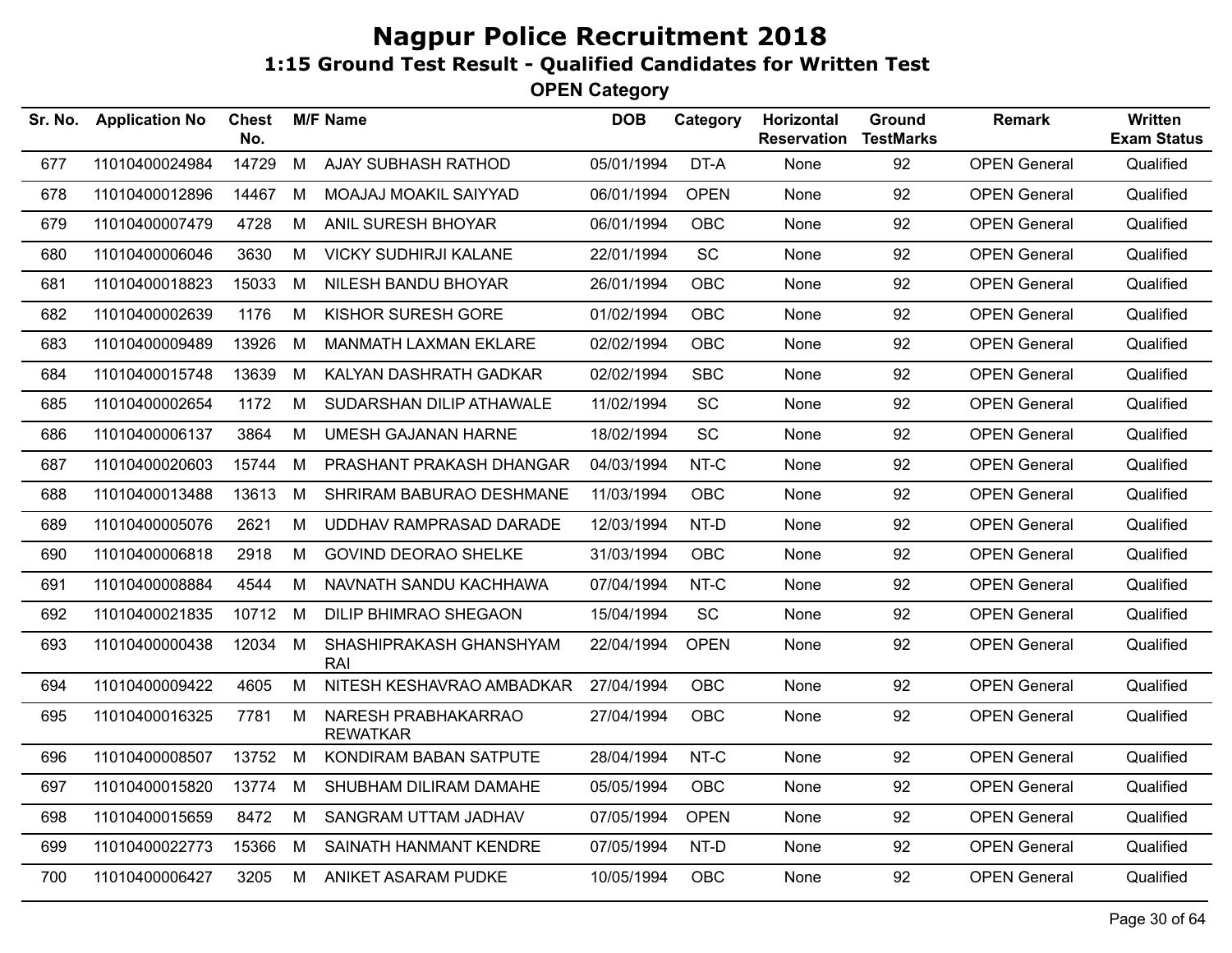| Sr. No. | <b>Application No</b> | <b>Chest</b><br>No. |   | <b>M/F Name</b>                               | <b>DOB</b> | Category    | Horizontal<br><b>Reservation</b> | Ground<br><b>TestMarks</b> | <b>Remark</b>            | Written<br><b>Exam Status</b> |
|---------|-----------------------|---------------------|---|-----------------------------------------------|------------|-------------|----------------------------------|----------------------------|--------------------------|-------------------------------|
| 701     | 11010400019043        | 14845               | M | <b>MOHANISH MURLIDHAR</b><br><b>MAHADULE</b>  | 20/05/1994 | NT-B        | None                             | 92                         | <b>OPEN General</b>      | Qualified                     |
| 702     | 11010400017522        | 13159               | M | KHUSHAL VIJAY CHAVHAN                         | 25/05/1994 | DT-A        | None                             | 92                         | <b>OPEN General</b>      | Qualified                     |
| 703     | 11010400019946        | 9250                | М | NADIM AKBAR SHEIKH                            | 25/05/1994 | <b>OPEN</b> | None                             | 92                         | <b>OPEN General</b>      | Qualified                     |
| 704     | 11010400004142        | 1555                | M | SAINATH BALAJI LANDGE                         | 29/05/1994 | SC          | None                             | 92                         | <b>OPEN General</b>      | Qualified                     |
| 705     | 11010400013408        | 13547               | M | <b>VIKKI DAYARAM KASAR</b>                    | 31/05/1994 | OBC         | None                             | 92                         | <b>OPEN General</b>      | Qualified                     |
| 706     | 11010400012512        | 6253                | M | NILESH BARASRAOJI NAGPURE                     | 09/06/1994 | OBC         | None                             | 92                         | <b>OPEN General</b>      | Qualified                     |
| 707     | 11010400013886        | 13374               | M | AMOL BHASKAR NAGARGOJE                        | 11/06/1994 | NT-D        | None                             | 92                         | <b>OPEN General</b>      | Qualified                     |
| 708     | 11010400006139        | 3158                | M | ATUL ANTRAM MADDE                             | 12/06/1994 | OBC         | None                             | 92                         | <b>OPEN General</b>      | Qualified                     |
| 709     | 11010400000590        | 90                  | М | MAHESH CHHABILAL KHELKAR                      | 14/06/1994 | <b>OPEN</b> | None                             | 92                         | <b>OPEN General</b>      | Qualified                     |
| 710     | 11010400018734        | 9305                | М | PRAVIN SEWAKRAM ATKARI                        | 14/06/1994 | <b>OBC</b>  | None                             | 92                         | <b>OPEN General</b>      | Qualified                     |
| 711     | 11010400023705        | 15013               | M | NARESH BINNILAL MARASKOLHE                    | 19/06/1994 | <b>OPEN</b> | <b>SP</b>                        | 92                         | <b>OPEN General/ SP</b>  | Qualified                     |
| 712     | 11010400006083        | 3626                | М | TEJAS YASHAVANTRAO PATIL                      | 20/06/1994 | <b>OBC</b>  | None                             | 92                         | <b>OPEN General</b>      | Qualified                     |
| 713     | 11010400018346        | 10413               | M | <b>GOPICHAND TUKARAM CHAVHAN</b>              | 30/06/1994 | <b>OPEN</b> | <b>PAP</b>                       | 92                         | <b>OPEN General/ PAP</b> | Qualified                     |
| 714     | 11010400016733        | 13205               | M | SUNNY DATTATRAY CHAKRE                        | 01/07/1994 | <b>SC</b>   | None                             | 92                         | <b>OPEN General</b>      | Qualified                     |
| 715     | 11010400001052        | 353                 | M | YUVRAJ ZAMAJI BHAGAT                          | 02/07/1994 | <b>OBC</b>  | None                             | 92                         | <b>OPEN General</b>      | Qualified                     |
| 716     | 11010400024757        | 13592               | M | <b>INDRAJIT KRISHNAMOHAN</b><br><b>MISHRA</b> | 04/07/1994 | <b>OPEN</b> | None                             | 92                         | <b>OPEN General</b>      | Qualified                     |
| 717     | 11010400019710        | 15048               | M | SOMNATH VISHNU KEDAR                          | 08/07/1994 | NT-D        | None                             | 92                         | <b>OPEN General</b>      | Qualified                     |
| 718     | 11010400012845        | 6717                | M | VISHAL VITTHAL THAKARE                        | 13/07/1994 | <b>OPEN</b> | None                             | 92                         | <b>OPEN General</b>      | Qualified                     |
| 719     | 11010400000255        | 798                 | M | <b>GANESH BALKRUSHAN NIBRAD</b>               | 14/07/1994 | <b>OBC</b>  | None                             | 92                         | <b>OPEN General</b>      | Qualified                     |
| 720     | 11010400001410        | 548                 | M | ASHWIN RAMDASJI NAGPURE                       | 16/07/1994 | <b>OBC</b>  | None                             | 92                         | <b>OPEN General</b>      | Qualified                     |
| 721     | 11010400008121        | 4753                | М | <b>GANESH SOPANRAO THAKUR</b>                 | 16/07/1994 | <b>OBC</b>  | None                             | 92                         | <b>OPEN General</b>      | Qualified                     |
| 722     | 11010400024048        | 15093               | M | <b>SACHIN RAMESH PATIL</b>                    | 22/07/1994 | <b>OBC</b>  | None                             | 92                         | <b>OPEN General</b>      | Qualified                     |
| 723     | 11010400018931        | 10302               | М | PRAJAL GAJANANRAO THAKRE                      | 23/07/1994 | <b>OBC</b>  | None                             | 92                         | <b>OPEN General</b>      | Qualified                     |
| 724     | 11010400000805        | 365                 | М | NIRANJAN BANDU MOHITE                         | 26/07/1994 | <b>OPEN</b> | PAP                              | 92                         | <b>OPEN General/ PAP</b> | Qualified                     |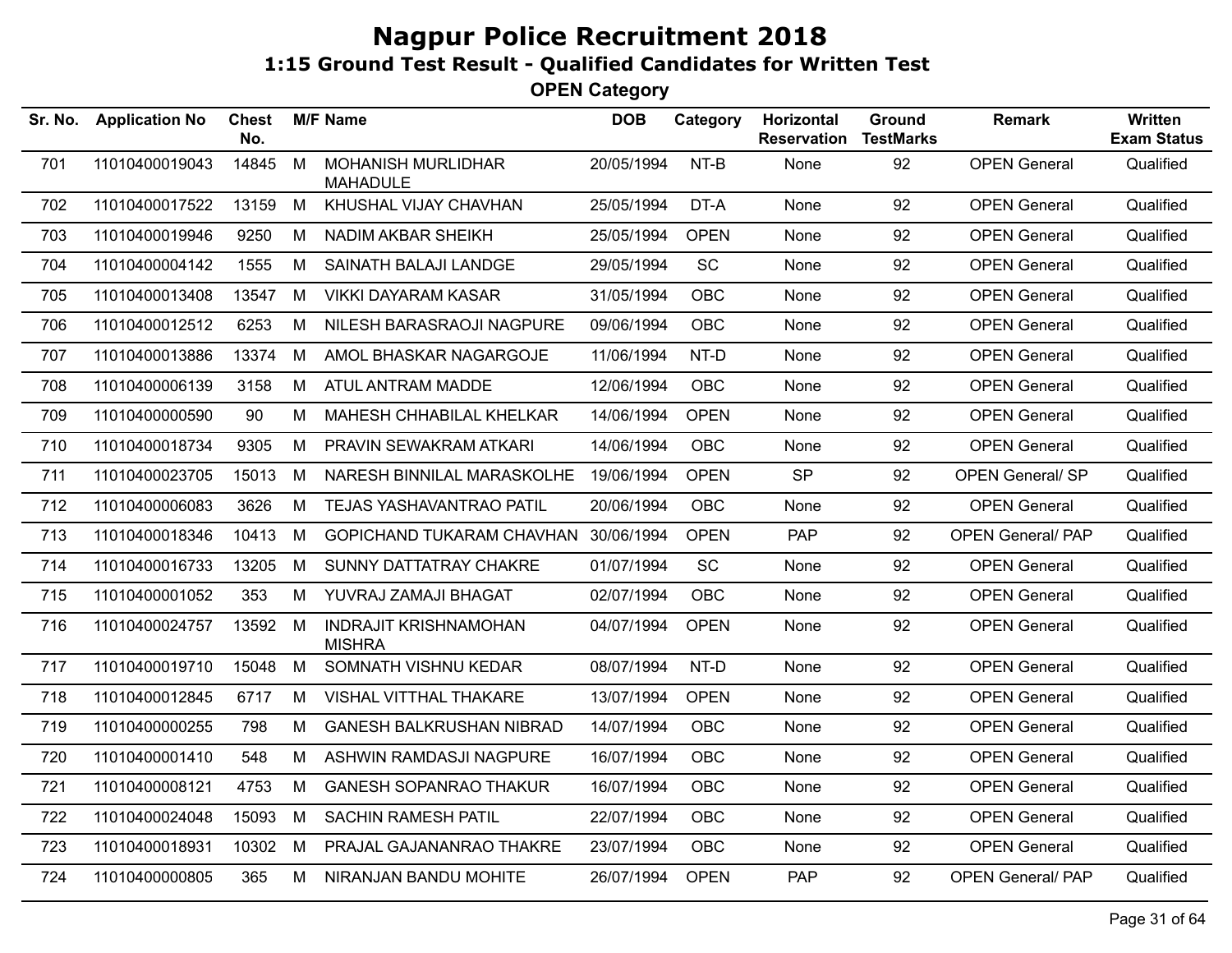| Sr. No. | <b>Application No</b> | <b>Chest</b><br>No. |   | <b>M/F Name</b>                          | <b>DOB</b> | Category    | Horizontal<br><b>Reservation</b> | Ground<br><b>TestMarks</b> | <b>Remark</b>       | <b>Written</b><br><b>Exam Status</b> |
|---------|-----------------------|---------------------|---|------------------------------------------|------------|-------------|----------------------------------|----------------------------|---------------------|--------------------------------------|
| 725     | 11010400006897        | 2616                | M | RAMESHWAR DATTA GHUGE                    | 30/07/1994 | NT-D        | None                             | 92                         | <b>OPEN General</b> | Qualified                            |
| 726     | 11010400025013        | 15152               | М | VIRENDRASINGH VIJAY DINKWAR              | 03/08/1994 | <b>OBC</b>  | None                             | 92                         | <b>OPEN General</b> | Qualified                            |
| 727     | 11010400005878        | 13725               | M | KAILAS VISHRAM RATHOD                    | 05/08/1994 | DT-A        | None                             | 92                         | <b>OPEN General</b> | Qualified                            |
| 728     | 11010400013117        | 7315                | M | VIJAY PREMLAL WARKADE                    | 05/08/1994 | <b>ST</b>   | None                             | 92                         | <b>OPEN General</b> | Qualified                            |
| 729     | 11010400019969        | 9493                | M | SWAPNIL HARIDASJI CHAVARE                | 11/08/1994 | NT-B        | None                             | 92                         | <b>OPEN General</b> | Qualified                            |
| 730     | 11010400001470        | 66                  | М | NAVNATH ASHRUBA GARJE                    | 18/08/1994 | NT-D        | None                             | 92                         | <b>OPEN General</b> | Qualified                            |
| 731     | 11010400006013        | 3342                | М | <b>SAGAR SUBHASH JAGTAP</b>              | 21/08/1994 | <b>OBC</b>  | None                             | 92                         | <b>OPEN General</b> | Qualified                            |
| 732     | 11010400000835        | 799                 | М | <b>MANOJ ARUN KHADE</b>                  | 21/08/1994 | <b>SC</b>   | None                             | 92                         | <b>OPEN General</b> | Qualified                            |
| 733     | 11010400022403        | 11418               | M | <b>ROHIT BHARAT NEWARE</b>               | 30/08/1994 | <b>SBC</b>  | None                             | 92                         | <b>OPEN General</b> | Qualified                            |
| 734     | 11010400005656        | 2700                | M | SHUBHANK RAJUBHAUJI<br><b>KHOBRAGADE</b> | 01/09/1994 | SC          | None                             | 92                         | <b>OPEN General</b> | Qualified                            |
| 735     | 11010400020839        | 15646               | M | NIHAL SHIVSHANKAR PARDHI                 | 10/09/1994 | <b>OBC</b>  | None                             | 92                         | <b>OPEN General</b> | Qualified                            |
| 736     | 11010400000769        | 12583               | М | KIRAN MAROTRAO SATPUTE                   | 27/09/1994 | <b>OBC</b>  | None                             | 92                         | <b>OPEN General</b> | Qualified                            |
| 737     | 11010400004760        | 12470               | М | NIKHIL UDAYSHANKAR MISHRA                | 28/09/1994 | <b>OPEN</b> | None                             | 92                         | <b>OPEN General</b> | Qualified                            |
| 738     | 11010400015971        | 8868                | M | <b>DIPAK ABBAJI KORE</b>                 | 17/10/1994 | <b>OBC</b>  | None                             | 92                         | <b>OPEN General</b> | Qualified                            |
| 739     | 11010400007436        | 13235               | M | SATWA KISHAN NAMPALLE                    | 17/10/1994 | <b>SC</b>   | None                             | 92                         | <b>OPEN General</b> | Qualified                            |
| 740     | 11010400002392        | 1016                | М | DNYANESHWAR VAIJANATH GORE 18/10/1994    |            | SC          | None                             | 92                         | <b>OPEN General</b> | Qualified                            |
| 741     | 11010400001078        | 154                 | M | RAMESHWAR BALASAHEB<br><b>JADHVAR</b>    | 24/10/1994 | NT-D        | None                             | 92                         | <b>OPEN General</b> | Qualified                            |
| 742     | 11010400017664        | 7912                | M | AKSHAY ASHOKRAOJI YAWALE                 | 26/10/1994 | <b>OBC</b>  | None                             | 92                         | <b>OPEN General</b> | Qualified                            |
| 743     | 11010400008120        | 4752                | М | SRINIVAS KESHAVRAO SONTAKKE 05/11/1994   |            | <b>OBC</b>  | None                             | 92                         | <b>OPEN General</b> | Qualified                            |
| 744     | 11010400000564        | 117                 | M | SUMIT DINKAR SHINDE                      | 11/11/1994 | <b>OBC</b>  | PAP                              | 92                         | <b>OPEN General</b> | Qualified                            |
| 745     | 11010400024290        | 11711               | М | HIRALAL PURUSHTTAM MAIND                 | 23/11/1994 | <b>OBC</b>  | None                             | 92                         | <b>OPEN General</b> | Qualified                            |
| 746     | 11010400012653        | 7015                | М | AVINASH RAMESHWAR KUKADE                 | 26/11/1994 | NT-B        | None                             | 92                         | <b>OPEN General</b> | Qualified                            |
| 747     | 11010400011839        | 5697                | M | ASHWIN BABURAO SHAHARE                   | 26/11/1994 | <b>OBC</b>  | <b>PAP</b>                       | 92                         | <b>OPEN General</b> | Qualified                            |
| 748     | 11010400000314        | 517                 | М | PRASHANT MAHADEO SIDAM                   | 28/11/1994 | <b>ST</b>   | None                             | 92                         | <b>OPEN General</b> | Qualified                            |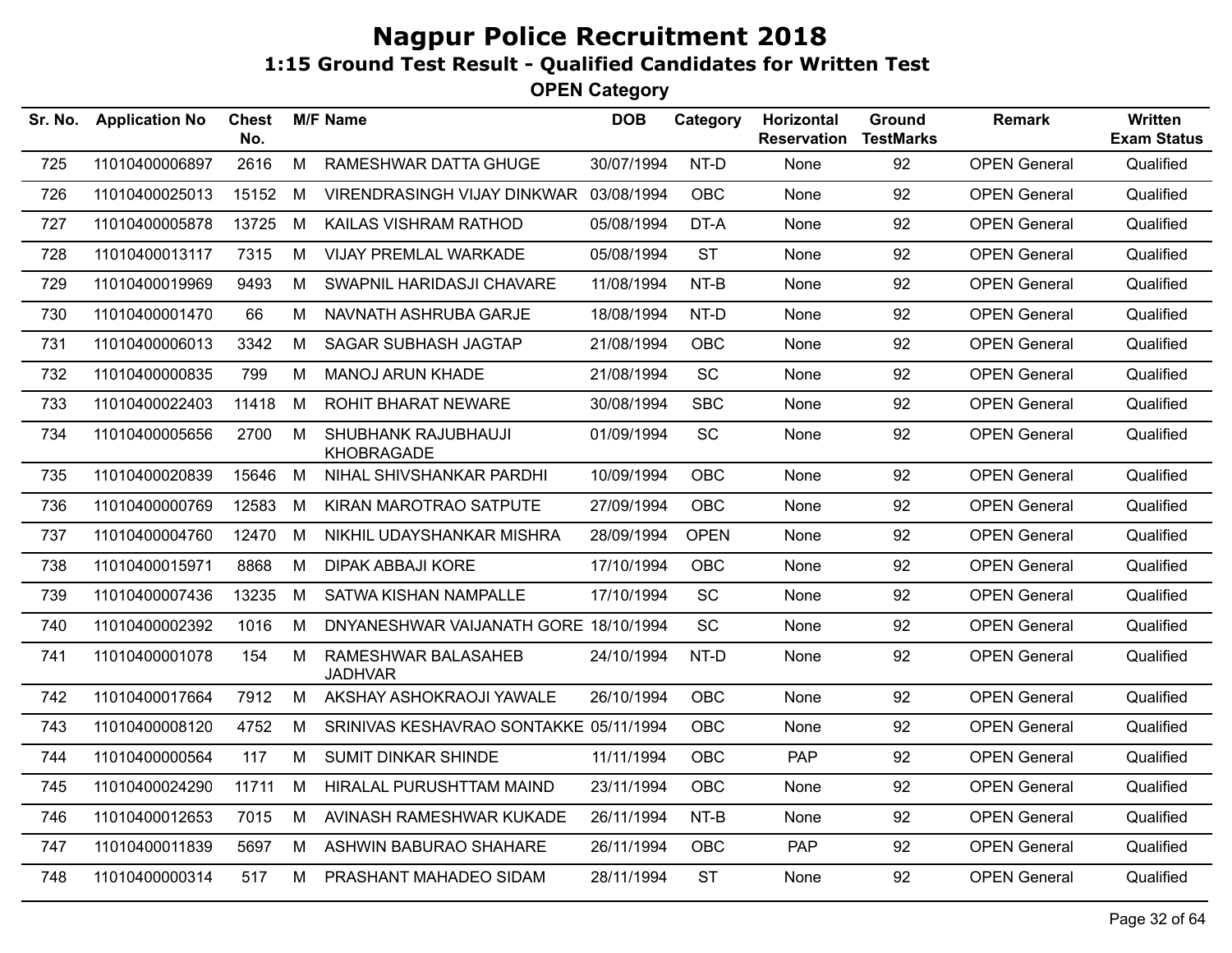| <b>Application No</b> | Chest<br>No. |   |                                               | <b>DOB</b>      | Category    | Horizontal<br><b>Reservation</b>                                                            | Ground<br><b>TestMarks</b> | <b>Remark</b>            | Written<br><b>Exam Status</b> |
|-----------------------|--------------|---|-----------------------------------------------|-----------------|-------------|---------------------------------------------------------------------------------------------|----------------------------|--------------------------|-------------------------------|
| 11010400010606        | 14048        | M | <b>SAMADHAN TRIMBAK TATHE</b>                 | 04/12/1994      | NT-D        | None                                                                                        | 92                         | <b>OPEN General</b>      | Qualified                     |
| 11010400004476        | 12508        | М | KAMLESH DHANRAJ UPRADE                        | 16/12/1994      | <b>OBC</b>  | None                                                                                        | 92                         | <b>OPEN General</b>      | Qualified                     |
| 11010400021669        | 10522        | M | <b>IRFAN ZAKIRODDIN AGWAN</b>                 | 11/01/1995      | NT-B        | None                                                                                        | 92                         | <b>OPEN General</b>      | Qualified                     |
| 11010400010898        | 5848         | М | PRADIP VISHNU KHARAT                          | 24/01/1995      | OBC         | None                                                                                        | 92                         | <b>OPEN General</b>      | Qualified                     |
| 11010400007947        | 4231         | М | SURAJ NAGORAO INGLE                           | 26/01/1995      | <b>OPEN</b> | None                                                                                        | 92                         | <b>OPEN General</b>      | Qualified                     |
| 11010400012726        | 14278        | M | AMOL SHIVSHANKAR NAGOSE                       | 01/02/1995      | <b>SBC</b>  | None                                                                                        | 92                         | <b>OPEN General</b>      | Qualified                     |
| 11010400000121        | 12755        | M | DURGESH MAHENDRASINGH<br><b>KUSHWAHA</b>      |                 | DT-A        | None                                                                                        | 92                         | <b>OPEN General</b>      | Qualified                     |
| 11010400015713        | 13607        | M | SANDIPAN VISHNU CHATE                         | 20/02/1995      | NT-D        | None                                                                                        | 92                         | <b>OPEN General</b>      | Qualified                     |
| 11010400010766        | 5784         | М | SHUBHAM SANTOSHJI BADULE                      | 26/02/1995      | NT-B        | None                                                                                        | 92                         | <b>OPEN General</b>      | Qualified                     |
| 11010400004783        | 3274         | М | <b>GANESH KAILAS GADADE</b>                   | 27/02/1995      | <b>SC</b>   | None                                                                                        | 92                         | <b>OPEN General</b>      | Qualified                     |
| 11010400004328        | 1622         | M | <b>VYANKATI MAROTI KADAM</b>                  |                 | <b>OPEN</b> | None                                                                                        | 92                         | <b>OPEN General</b>      | Qualified                     |
| 11010400013339        | 13787        | М | ADITYA DAULATSINGH THAKUR                     | 19/03/1995      | <b>OPEN</b> | None                                                                                        | 92                         | <b>OPEN General</b>      | Qualified                     |
| 11010400022887        | 10650        | М |                                               |                 | <b>OBC</b>  | None                                                                                        | 92                         | <b>OPEN General</b>      | Qualified                     |
| 11010400016120        | 13747        | M | AMOL PRAKASH POHARE                           | 23/03/1995      | SC          | None                                                                                        | 92                         | <b>OPEN General</b>      | Qualified                     |
| 11010400006001        | 3238         | М | SUNIL DINKAR NIKALE                           | 26/03/1995      | <b>SC</b>   | None                                                                                        | 92                         | <b>OPEN General</b>      | Qualified                     |
| 11010400012581        | 5555         | M | AJESH KUNDAN RATHOD                           | 27/03/1995      | DT-A        | None                                                                                        | 92                         | <b>OPEN General</b>      | Qualified                     |
| 11010400005104        | 2779         | M | CHETAN PURUSHOTTAM SANKE                      | 28/03/1995      | OBC         | None                                                                                        | 92                         | <b>OPEN General</b>      | Qualified                     |
| 11010400012319        | 5300         | M | <b>VIKAS VISHWANATHRAO</b><br><b>KANKHEDE</b> |                 | <b>OPEN</b> | None                                                                                        | 92                         | <b>OPEN General</b>      | Qualified                     |
| 11010400006084        | 2956         | М | ATISH SHIVAJIRAO KAMBLE                       | 12/04/1995      | SC          | None                                                                                        | 92                         | <b>OPEN General</b>      | Qualified                     |
| 11010400006810        | 2916         | М | AMOL KASHINATH MORE                           | 12/04/1995      | <b>OBC</b>  | None                                                                                        | 92                         | <b>OPEN General</b>      | Qualified                     |
| 11010400004859        | 3701         | M | DHONDUTATYA GOVIND MUNDE                      | 01/05/1995      | NT-D        | None                                                                                        | 92                         | <b>OPEN General</b>      | Qualified                     |
| 11010400004351        | 12001        | М | SUBHAM KISAN CHUTE                            | 09/05/1995      | OBC         | None                                                                                        | 92                         | <b>OPEN General</b>      | Qualified                     |
| 11010400015790        | 8666         | M | RAHUL VASANTA SHAHARE                         | 13/05/1995      | <b>SBC</b>  | None                                                                                        | 92                         | <b>OPEN General</b>      | Qualified                     |
| 11010400020237        | 14873        | M | PRAKASH BHASKAR MUNDE                         |                 | <b>OPEN</b> | PAP                                                                                         | 92                         | <b>OPEN General/ PAP</b> | Qualified                     |
|                       |              |   |                                               | <b>M/F Name</b> |             | 19/02/1995<br>09/03/1995<br>SHUBHAM MADHUKAR MOROKAR 22/03/1995<br>01/04/1995<br>15/05/1995 |                            |                          |                               |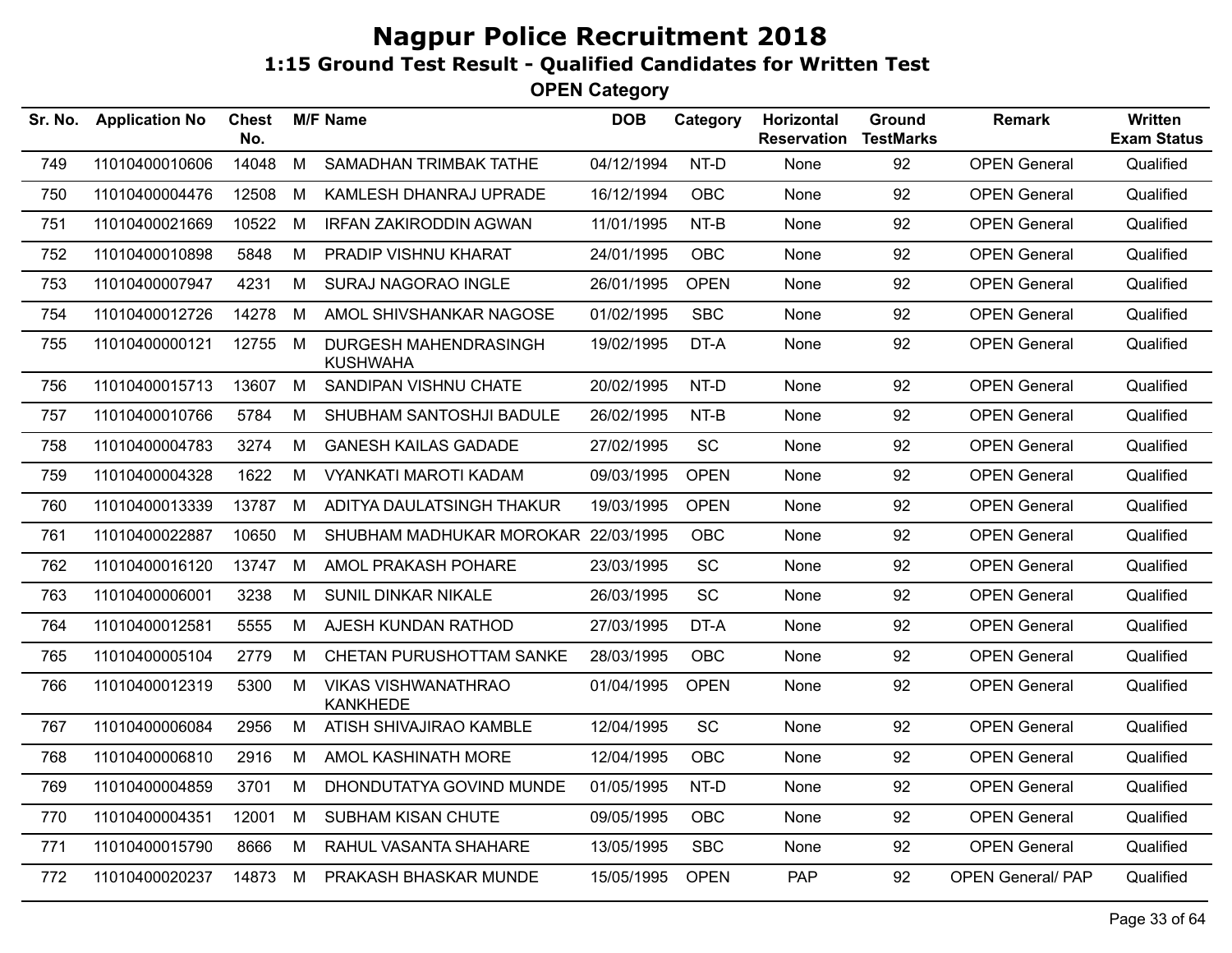| Sr. No. | <b>Application No</b> | Chest<br>No. |   | <b>M/F Name</b>                         | <b>DOB</b> | Category    | Horizontal<br><b>Reservation</b> | <b>Ground</b><br><b>TestMarks</b> | <b>Remark</b>           | Written<br><b>Exam Status</b> |
|---------|-----------------------|--------------|---|-----------------------------------------|------------|-------------|----------------------------------|-----------------------------------|-------------------------|-------------------------------|
| 773     | 11010400007940        | 4939         | M | KAPIL SAMBHAJI KENDRE                   | 15/05/1995 | NT-D        | None                             | 92                                | <b>OPEN General</b>     | Qualified                     |
| 774     | 11010400016029        | 15798        | M | MOBIN AJAMKHAN PATHAN                   | 15/05/1995 | <b>OPEN</b> | <b>SP</b>                        | 92                                | <b>OPEN General/ SP</b> | Qualified                     |
| 775     | 11010400006903        | 2590         | M | <b>ASIF LATIF SHEKH</b>                 | 17/05/1995 | <b>OPEN</b> | None                             | 92                                | <b>OPEN General</b>     | Qualified                     |
| 776     | 11010400007758        | 4107         | M | AKSHAY SAMADHAN GAVHALE                 | 19/05/1995 | SC          | None                             | 92                                | <b>OPEN General</b>     | Qualified                     |
| 777     | 11010400018020        | 13937        | M | RAHUL ARJUN CHORMALE                    | 30/05/1995 | NT-C        | None                             | 92                                | <b>OPEN General</b>     | Qualified                     |
| 778     | 11010400006438        | 3206         | M | <b>MAYUR GOPAL ATKARI</b>               | 01/06/1995 | <b>OBC</b>  | <b>PAP</b>                       | 92                                | <b>OPEN General</b>     | Qualified                     |
| 779     | 11010400010809        | 13411        | M | M JUBER MRAFIK                          | 06/06/1995 | OBC         | None                             | 92                                | <b>OPEN General</b>     | Qualified                     |
| 780     | 11010400019350        | 9875         | М | RAJESH GANESH NAWALKAR                  | 06/06/1995 | NT-C        | None                             | 92                                | <b>OPEN General</b>     | Qualified                     |
| 781     | 11010400018906        | 9936         | М | DEVANAND VISHWANATH<br><b>HATAGALE</b>  | 12/06/1995 | <b>SC</b>   | None                             | 92                                | <b>OPEN General</b>     | Qualified                     |
| 782     | 11010400008085        | 14319        | M | <b>VINOD KARNU GURNULE</b>              | 16/06/1995 | <b>OBC</b>  | None                             | 92                                | <b>OPEN General</b>     | Qualified                     |
| 783     | 11010400006852        | 2964         | M | TANAJI RAMDHAN ANDHALE                  | 21/06/1995 | NT-D        | None                             | 92                                | <b>OPEN General</b>     | Qualified                     |
| 784     | 11010400001473        | 67           | М | Arun Ashok Sanap                        | 26/06/1995 | NT-D        | None                             | 92                                | <b>OPEN General</b>     | Qualified                     |
| 785     | 11010400008110        | 14302        | М | <b>LAHU GOPAL KASLE</b>                 | 27/06/1995 | DT-A        | None                             | 92                                | <b>OPEN General</b>     | Qualified                     |
| 786     | 11010400004442        | 12407        | M | VIKIL ASARAM KHARKATE                   | 01/07/1995 | OBC         | None                             | 92                                | <b>OPEN General</b>     | Qualified                     |
| 787     | 11010400006889        | 2840         | M | <b>VIKAS S BHANDARKAR</b>               | 03/07/1995 | OBC         | None                             | 92                                | <b>OPEN General</b>     | Qualified                     |
| 788     | 11010400019188        | 10180        | M | PAWAN KISANRAO IKHAR                    | 06/07/1995 | OBC         | None                             | 92                                | <b>OPEN General</b>     | Qualified                     |
| 789     | 11010400011251        | 6323         | M | ASHOK UKANDA RATHOD                     | 12/07/1995 | DT-A        | None                             | 92                                | <b>OPEN General</b>     | Qualified                     |
| 790     | 11010400007689        | 4479         | М | RANJIT NETRAMJI MELE                    | 19/07/1995 | <b>ST</b>   | None                             | 92                                | <b>OPEN General</b>     | Qualified                     |
| 791     | 11010400022339        | 11305        | м | <b>SHIVRAM MANIK RATHOD</b>             | 21/07/1995 | DT-A        | None                             | 92                                | <b>OPEN General</b>     | Qualified                     |
| 792     | 11010400018804        | 14666        | М | <b>TUSHAR HEMRAJ BAGADE</b>             | 05/08/1995 | <b>OBC</b>  | None                             | 92                                | <b>OPEN General</b>     | Qualified                     |
| 793     | 11010400024213        | 11712        | M | ATUL SHRIRAM NAKTODE                    | 06/08/1995 | OBC         | None                             | 92                                | <b>OPEN General</b>     | Qualified                     |
| 794     | 11010400000686        | 308          | M | SACHIN CHANDU CHAPALE                   | 07/08/1995 | OBC         | None                             | 92                                | <b>OPEN General</b>     | Qualified                     |
| 795     | 11010400011816        | 6108         | M | PRABHAKAR RADHESHAM<br><b>BHAJBHUJE</b> | 08/08/1995 | OBC         | None                             | 92                                | <b>OPEN General</b>     | Qualified                     |
| 796     | 11010400018426        | 15236        | M | DEVENDRA PARBAT RAJPUROHIT 14/08/1995   |            | <b>OPEN</b> | None                             | 92                                | <b>OPEN General</b>     | Qualified                     |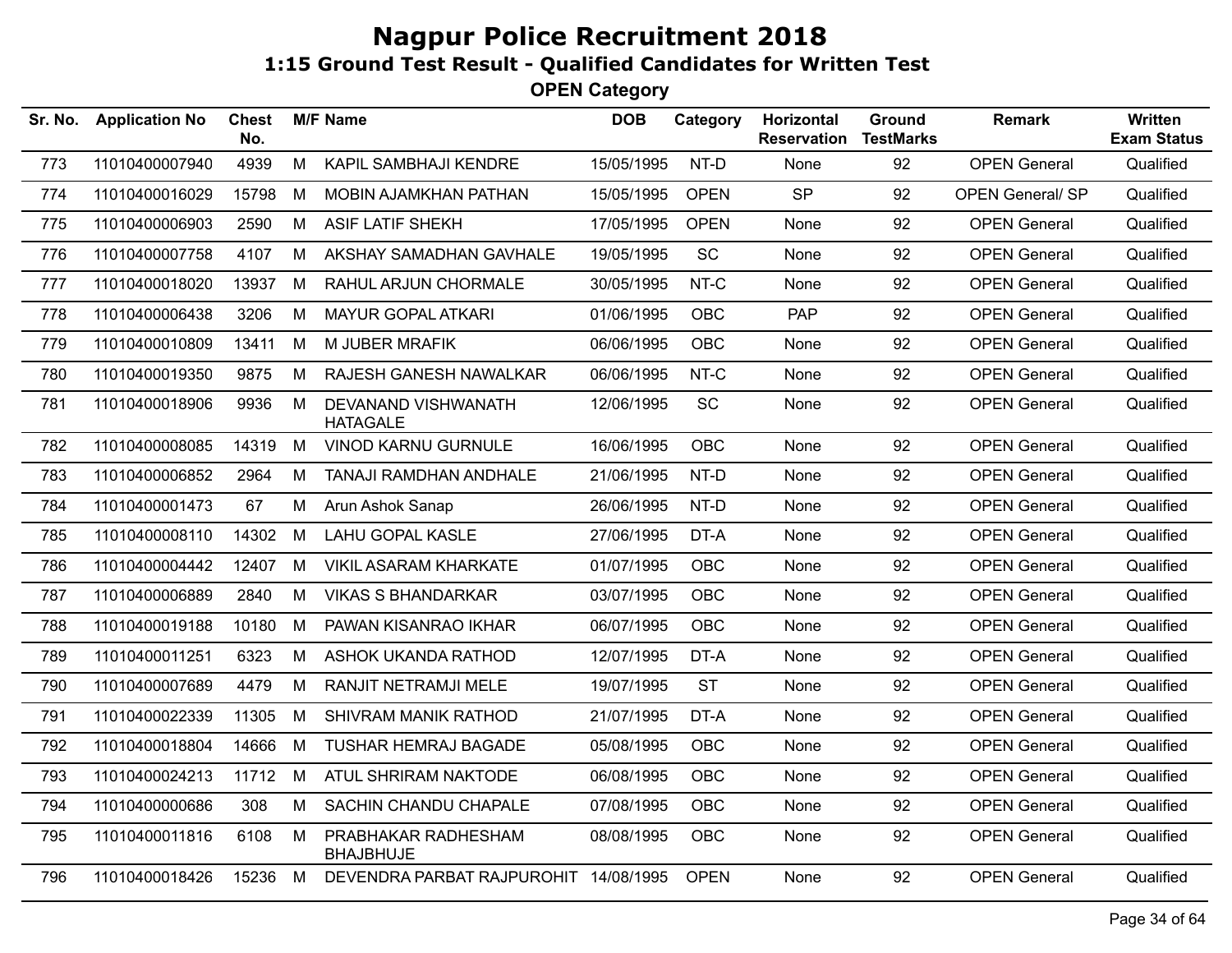| Sr. No. | <b>Application No</b> | <b>Chest</b><br>No. |   | <b>M/F Name</b>                                | <b>DOB</b> | Category    | Horizontal<br><b>Reservation</b> | Ground<br><b>TestMarks</b> | <b>Remark</b>       | Written<br><b>Exam Status</b> |
|---------|-----------------------|---------------------|---|------------------------------------------------|------------|-------------|----------------------------------|----------------------------|---------------------|-------------------------------|
| 797     | 11010400006367        | 3181                | M | SUDHAKAR MANIK SULE                            | 18/08/1995 | <b>OPEN</b> | None                             | 92                         | <b>OPEN General</b> | Qualified                     |
| 798     | 11010400011693        | 5253                | М | SUSHIL JANARDHAN DHANDALE                      | 02/09/1995 | <b>OBC</b>  | None                             | 92                         | <b>OPEN General</b> | Qualified                     |
| 799     | 11010400020880        | 10856               | М | RAJESH BHAGWAN NAVGHARE                        | 04/09/1995 | NT-B        | None                             | 92                         | <b>OPEN General</b> | Qualified                     |
| 800     | 11010400022638        | 10805               | M | <b>SAGAR VONOD BUDHA</b>                       | 05/09/1995 | <b>OBC</b>  | None                             | 92                         | <b>OPEN General</b> | Qualified                     |
| 801     | 11010400006901        | 13287               | M | <b>SACHIN ASHOK MAHADIK</b>                    | 07/09/1995 | <b>OBC</b>  | None                             | 92                         | <b>OPEN General</b> | Qualified                     |
| 802     | 11010400020824        | 15647               | M | SAURABH SURESH JUNGHARE                        | 11/09/1995 | <b>OBC</b>  | None                             | 92                         | <b>OPEN General</b> | Qualified                     |
| 803     | 11010400014193        | 7296                | М | AJAY NANDKUMAR BELKHEDE                        | 11/09/1995 | <b>SC</b>   | None                             | 92                         | <b>OPEN General</b> | Qualified                     |
| 804     | 11010400016934        | 7962                | M | SYDJUNED SYD JAKIR                             | 20/09/1995 | <b>OPEN</b> | None                             | 92                         | <b>OPEN General</b> | Qualified                     |
| 805     | 11010400016671        | 8925                | M | DATTA RAMESHWARAPPA<br><b>PATURKAR</b>         | 25/09/1995 | <b>OBC</b>  | <b>None</b>                      | 92                         | <b>OPEN General</b> | Qualified                     |
| 806     | 11010400002759        | 2267                | M | VINSHU BANDUJI KACHURE                         | 29/09/1995 | <b>OBC</b>  | None                             | 92                         | <b>OPEN General</b> | Qualified                     |
| 807     | 11010400016932        | 8188                | М | ARJUN MAHADEV WANKHADE                         | 03/10/1995 | <b>OBC</b>  | None                             | 92                         | <b>OPEN General</b> | Qualified                     |
| 808     | 11010400013808        | 6848                | M | AKASH SANJAY JADHAO                            | 06/10/1995 | DT-A        | None                             | 92                         | <b>OPEN General</b> | Qualified                     |
| 809     | 11010400016680        | 8781                | M | <b>VRUSHABH HARISHCHANDRA</b><br><b>DIWATE</b> | 25/10/1995 | <b>OBC</b>  | None                             | 92                         | <b>OPEN General</b> | Qualified                     |
| 810     | 11010400014840        | 13662               | M | <b>CHANDU SHRIRAM BODE</b>                     | 04/11/1995 | NT-C        | None                             | 92                         | <b>OPEN General</b> | Qualified                     |
| 811     | 11010400010637        | 5313                | M | AMITKUMAR SUKCHARANSINGH<br><b>NAIKANE</b>     | 13/11/1995 | <b>OPEN</b> | None                             | 92                         | <b>OPEN General</b> | Qualified                     |
| 812     | 11010400016925        | 8187                | M | AKSHAY RAMESHRAO SHRINATH                      | 15/11/1995 | NT-B        | None                             | 92                         | <b>OPEN General</b> | Qualified                     |
| 813     | 11010400015740        | 14255               | M | ARVINDKUMAR NILKANTH<br><b>TAWADE</b>          | 16/11/1995 | <b>OBC</b>  | None                             | 92                         | <b>OPEN General</b> | Qualified                     |
| 814     | 11010400007669        | 13050               | M | PRAVIN ASHOK SIRGIRE                           | 21/11/1995 | NT-C        | None                             | 92                         | <b>OPEN General</b> | Qualified                     |
| 815     | 11010400012490        | 13194               | M | MRUNAL PURUSHOTTAM<br><b>GOTMARE</b>           | 01/12/1995 | <b>OBC</b>  | None                             | 92                         | <b>OPEN General</b> | Qualified                     |
| 816     | 11010400004659        | 12172 M             |   | <b>GOPAL BALASAHEB CHATE</b>                   | 04/12/1995 | NT-D        | None                             | 92                         | <b>OPEN General</b> | Qualified                     |
| 817     | 11010400015668        | 13823               | M | KAILASH ASHOK KORE                             | 10/12/1995 | <b>OBC</b>  | None                             | 92                         | <b>OPEN General</b> | Qualified                     |
| 818     | 11010400004025        | 2051                | M | AJAY SHANKAR BASAYYE                           | 12/12/1995 | <b>OBC</b>  | None                             | 92                         | <b>OPEN General</b> | Qualified                     |
| 819     | 11010400017139        | 8454                | M | KRUSHNA DAULATJI KAKADE                        | 12/12/1995 | <b>OBC</b>  | None                             | 92                         | <b>OPEN General</b> | Qualified                     |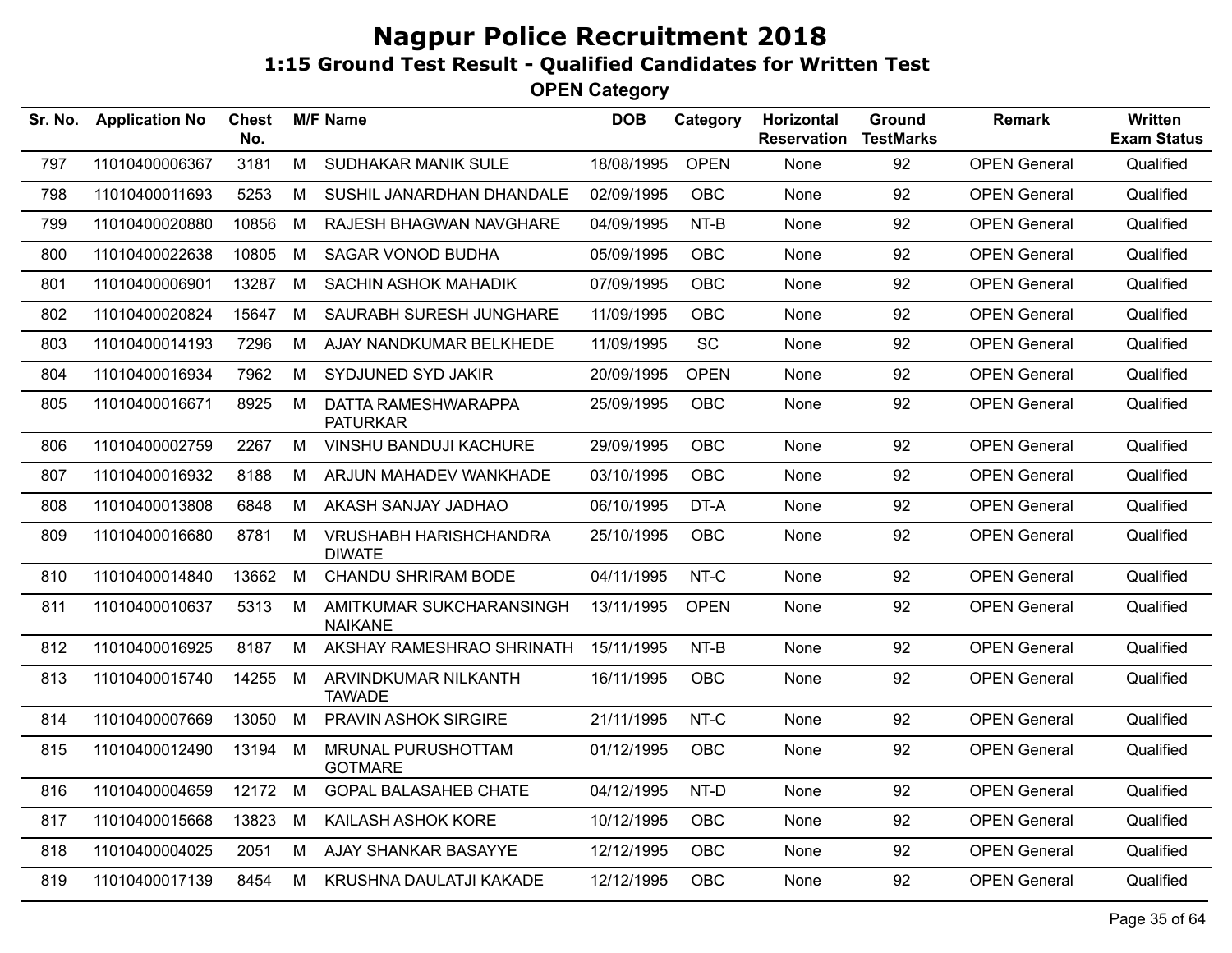| Sr. No. | <b>Application No</b> | <b>Chest</b><br>No. |   | <b>M/F Name</b>                        | <b>DOB</b> | Category    | Horizontal<br><b>Reservation</b> | Ground<br><b>TestMarks</b> | <b>Remark</b>            | <b>Written</b><br><b>Exam Status</b> |
|---------|-----------------------|---------------------|---|----------------------------------------|------------|-------------|----------------------------------|----------------------------|--------------------------|--------------------------------------|
| 820     | 11010400001203        | 851                 | M | PRADIP DNYANESHWAR MASKE               | 01/01/1996 | NT-C        | None                             | 92                         | <b>OPEN General</b>      | Qualified                            |
| 821     | 11010400000554        | 11963               | M | PRAMOD BHIKAJI RAUT                    | 05/01/1996 | <b>OBC</b>  | None                             | 92                         | <b>OPEN General</b>      | Qualified                            |
| 822     | 11010400008046        | 14812 M             |   | BHUSHAN SHUDDHODHAN<br><b>WANKHADE</b> | 07/01/1996 | SC          | <b>SP</b>                        | 92                         | <b>OPEN General</b>      | Qualified                            |
| 823     | 11010400002686        | 1625                | M | VITHAL KISHAN DHAGE                    | 09/01/1996 | <b>OPEN</b> | None                             | 92                         | <b>OPEN General</b>      | Qualified                            |
| 824     | 11010400016239        | 13041               | M | AKASH MANIK BODHANKAR                  | 16/01/1996 | <b>OBC</b>  | None                             | 92                         | <b>OPEN General</b>      | Qualified                            |
| 825     | 11010400006482        | 13063               | М | MANGESHWAR SHANKAR<br><b>KHANDALE</b>  | 21/01/1996 | <b>OBC</b>  | None                             | 92                         | <b>OPEN General</b>      | Qualified                            |
| 826     | 11010400008434        | 13448               | M | <b>SUDAM ANIL AGHAV</b>                | 24/01/1996 | NT-D        | None                             | 92                         | <b>OPEN General</b>      | Qualified                            |
| 827     | 11010400017735        | 7776                | М | RAJAT RAYBHAN AJABALE                  | 09/02/1996 | <b>OBC</b>  | None                             | 92                         | <b>OPEN General</b>      | Qualified                            |
| 828     | 11010400013338        | 7356                | M | <b>PRATIK GAJANAN BHOMLE</b>           | 28/02/1996 | <b>OBC</b>  | None                             | 92                         | <b>OPEN General</b>      | Qualified                            |
| 829     | 11010400021159        | 15129               | M | AKASH PRAMODRAO KUBADE                 | 11/03/1996 | <b>OBC</b>  | <b>SP</b>                        | 92                         | <b>OPEN General</b>      | Qualified                            |
| 830     | 11010400017758        | 7876                | М | SANJAY MOHAN NARULE                    | 16/03/1996 | <b>OBC</b>  | <b>PAP</b>                       | 92                         | <b>OPEN General</b>      | Qualified                            |
| 831     | 11010400006744        | 2587                | M | KAILAS DAMODHAR MUKIR                  | 21/03/1996 | <b>OPEN</b> | None                             | 92                         | <b>OPEN General</b>      | Qualified                            |
| 832     | 11010400008211        | 4648                | M | ASHVIN VASANTA CHAVHAN                 | 01/04/1996 | <b>OPEN</b> | <b>PAP</b>                       | 92                         | <b>OPEN General/ PAP</b> | Qualified                            |
| 833     | 11010400015709        | 13608               | M | <b>JAGDISH RAM MUNDE</b>               | 12/04/1996 | <b>OPEN</b> | <b>PAP</b>                       | 92                         | <b>OPEN General/ PAP</b> | Qualified                            |
| 834     | 11010400024209        | 11904               | M | AAMEEN SHAFIQUE PAWAR                  | 12/04/1996 | <b>OBC</b>  | None                             | 92                         | <b>OPEN General</b>      | Qualified                            |
| 835     | 11010400010848        | 5683                | М | <b>BALIRAM KASHIRAM GHYAR</b>          | 14/04/1996 | <b>OPEN</b> | None                             | 92                         | <b>OPEN General</b>      | Qualified                            |
| 836     | 11010400020782        | 15750               | М | <b>BHIMRATNA SUDAM HELODE</b>          | 14/04/1996 | SC          | None                             | 92                         | <b>OPEN General</b>      | Qualified                            |
| 837     | 11010400006471        | 13065               | M | AVINASH SUDHAKAR LANJEWAR              | 09/05/1996 | <b>OBC</b>  | <b>None</b>                      | 92                         | <b>OPEN General</b>      | Qualified                            |
| 838     | 11010400018446        | 9737                | М | SHRIAKANT LAXMAN DANGARE               | 10/05/1996 | <b>OPEN</b> | None                             | 92                         | <b>OPEN General</b>      | Qualified                            |
| 839     | 11010400010774        | 13167               | M | RAVI PARMESHWAR JARANDE                | 17/05/1996 | <b>OPEN</b> | PAP                              | 92                         | <b>OPEN General/ PAP</b> | Qualified                            |
| 840     | 11010400006291        | 13498               | М | AKSHAY PRAKASH VAIDYA                  | 22/05/1996 | <b>OBC</b>  | None                             | 92                         | <b>OPEN General</b>      | Qualified                            |
| 841     | 11010400024036        | 12139               | М | TRIMUKH NARAYAN MENE                   | 25/05/1996 | NT-C        | None                             | 92                         | <b>OPEN General</b>      | Qualified                            |
| 842     | 11010400017984        | 13074               | M | SURAJ HANUMANT ATHAWALE                | 30/05/1996 | SC          | None                             | 92                         | <b>OPEN General</b>      | Qualified                            |
| 843     | 11010400006851        | 2963                | M | ASHRUBA BANSI CHOURE                   | 08/06/1996 | NT-D        | None                             | 92                         | <b>OPEN General</b>      | Qualified                            |
|         |                       |                     |   |                                        |            |             |                                  |                            |                          |                                      |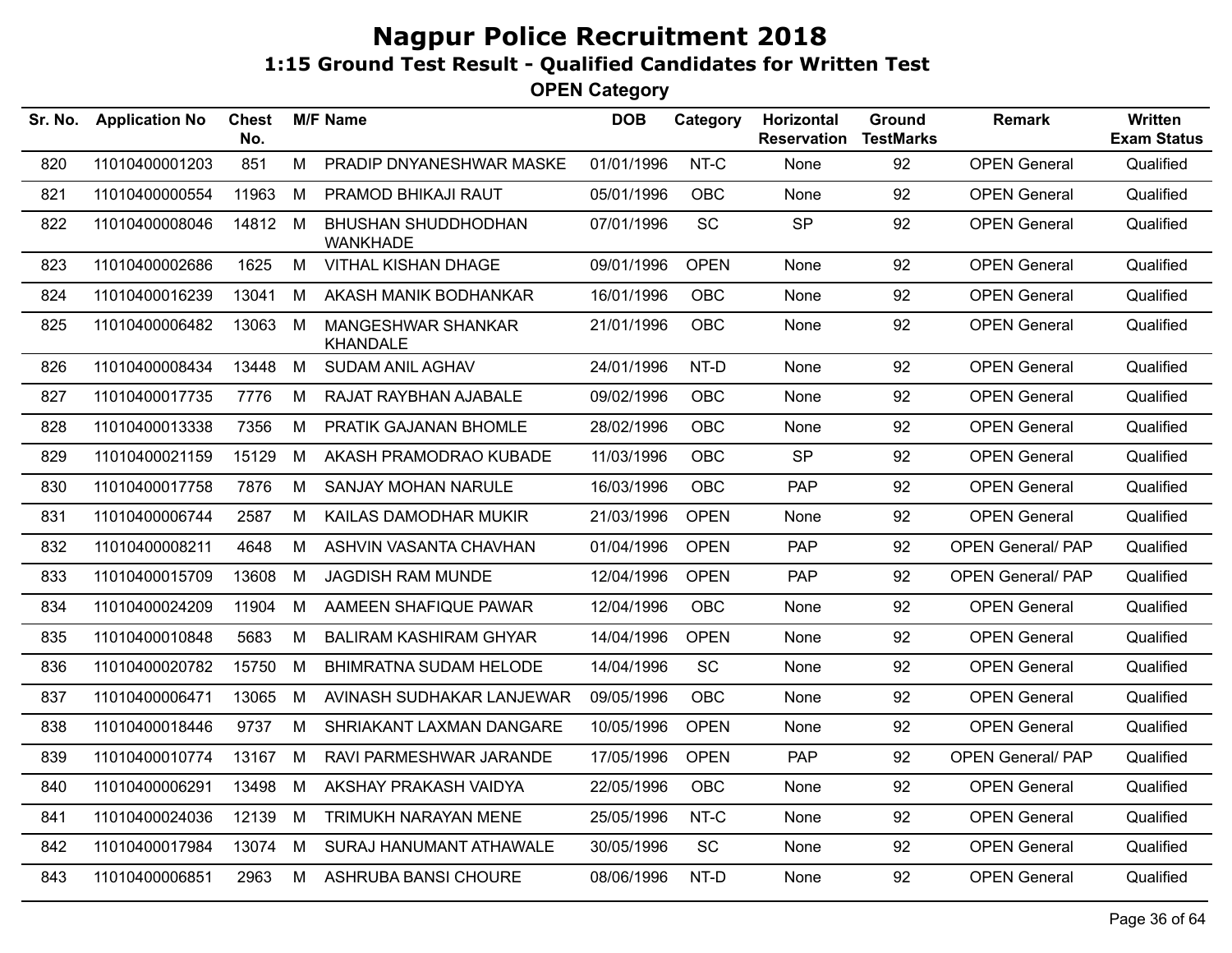| Sr. No. | <b>Application No</b> | <b>Chest</b><br>No. |   | <b>M/F Name</b>                       | <b>DOB</b> | Category    | Horizontal<br><b>Reservation</b> | Ground<br><b>TestMarks</b> | <b>Remark</b>            | Written<br><b>Exam Status</b> |
|---------|-----------------------|---------------------|---|---------------------------------------|------------|-------------|----------------------------------|----------------------------|--------------------------|-------------------------------|
| 844     | 11010400009275        | 4962                | M | AKASH DIGAMBAR NAGPURNE               | 11/06/1996 | <b>OBC</b>  | None                             | 92                         | <b>OPEN General</b>      | Qualified                     |
| 845     | 11010400004677        | 1693                | М | VITTHAL SUBHASH THAKARE               | 12/06/1996 | OBC         | None                             | 92                         | <b>OPEN General</b>      | Qualified                     |
| 846     | 11010400008118        | 13128               | M | <b>BADAL SAHEBSING MAHER</b>          | 13/06/1996 | <b>OPEN</b> | None                             | 92                         | <b>OPEN General</b>      | Qualified                     |
| 847     | 11010400021668        | 15669               | M | AJAY ARUN BHOYAR                      | 14/06/1996 | <b>OBC</b>  | None                             | 92                         | <b>OPEN General</b>      | Qualified                     |
| 848     | 11010400001132        | 935                 | M | SHUBHAM NARAYAN CHATE                 | 15/06/1996 | NT-D        | None                             | 92                         | <b>OPEN General</b>      | Qualified                     |
| 849     | 11010400005728        | 14036               | М | DINESH DEVRAO KASHIDE                 | 18/06/1996 | SC          | None                             | 92                         | <b>OPEN General</b>      | Qualified                     |
| 850     | 11010400016502        | 14075               | M | RISHIKESH ARUNJI WANKHADE             | 22/06/1996 | <b>OBC</b>  | <b>PAP</b>                       | 92                         | <b>OPEN General</b>      | Qualified                     |
| 851     | 11010400014577        | 6713                | М | SURAJ MANGAL DEOGADE                  | 24/06/1996 | <b>SC</b>   | None                             | 92                         | <b>OPEN General</b>      | Qualified                     |
| 852     | 11010400014999        | 7030                | M | SACHIN SANDIPAN MADANE                | 25/06/1996 | NT-C        | None                             | 92                         | <b>OPEN General</b>      | Qualified                     |
| 853     | 11010400008237        | 4065                | М | RAHUL RAMESH MAGHADE                  | 27/06/1996 | <b>OPEN</b> | None                             | 92                         | <b>OPEN General</b>      | Qualified                     |
| 854     | 11010400012720        | 13889               | M | ANKUSH GAJANAN JAYBHAYE               | 30/06/1996 | NT-D        | None                             | 92                         | <b>OPEN General</b>      | Qualified                     |
| 855     | 11010400007003        | 2872                | М | <b>VINOD MAHASING GHUSINGE</b>        | 03/07/1996 | <b>OPEN</b> | <b>PAP</b>                       | 92                         | <b>OPEN General/ PAP</b> | Qualified                     |
| 856     | 11010400010854        | 6373                | M | DEEPAK MURLIDHARAO GADEKAR 04/07/1996 |            | NT-C        | None                             | 92                         | <b>OPEN General</b>      | Qualified                     |
| 857     | 11010400011377        | 6433                | M | VINOD SUNDARLAL UIKEY                 | 11/07/1996 | <b>OPEN</b> | None                             | 92                         | <b>OPEN General</b>      | Qualified                     |
| 858     | 11010400015706        | 13939               | М | <b>KRISHNA BHAGVAT MUNDE</b>          | 15/07/1996 | NT-D        | None                             | 92                         | <b>OPEN General</b>      | Qualified                     |
| 859     | 11010400011255        | 6325                | M | ANKIT VINAYAK THAKARE                 | 02/08/1996 | <b>OBC</b>  | None                             | 92                         | <b>OPEN General</b>      | Qualified                     |
| 860     | 11010400013099        | 7046                | M | AVDHUT GOPALRAO VAIDHYA               | 14/08/1996 | <b>OBC</b>  | None                             | 92                         | <b>OPEN General</b>      | Qualified                     |
| 861     | 11010400004582        | 12040               | M | PRASHANT MAHADEV AVHAD                | 18/08/1996 | NT-D        | None                             | 92                         | <b>OPEN General</b>      | Qualified                     |
| 862     | 11010400019052        | 9630                | M | SURYAKANT AMBADAS GHARJARE 20/08/1996 |            | <b>OBC</b>  | None                             | 92                         | <b>OPEN General</b>      | Qualified                     |
| 863     | 11010400018310        | 10215               | M | <b>IRABAJI PRAKASHRAO UBALE</b>       | 25/08/1996 | <b>OPEN</b> | None                             | 92                         | <b>OPEN General</b>      | Qualified                     |
| 864     | 11010400015734        | 8075                | M | RITESH GHUMESH LILHARE                | 03/09/1996 | OBC         | None                             | 92                         | <b>OPEN General</b>      | Qualified                     |
| 865     | 11010400004146        | 1553                | M | <b>GAJANAN KHUSHAL UPPE</b>           | 05/09/1996 | OBC         | None                             | 92                         | <b>OPEN General</b>      | Qualified                     |
| 866     | 11010400007937        | 4835                | M | SHARAD SAMADHAN KHARAT                | 07/09/1996 | SC          | None                             | 92                         | <b>OPEN General</b>      | Qualified                     |
| 867     | 11010400003168        | 1188                | M | SAGAR RAGHUNATH INGLE                 | 08/09/1996 | <b>OBC</b>  | None                             | 92                         | <b>OPEN General</b>      | Qualified                     |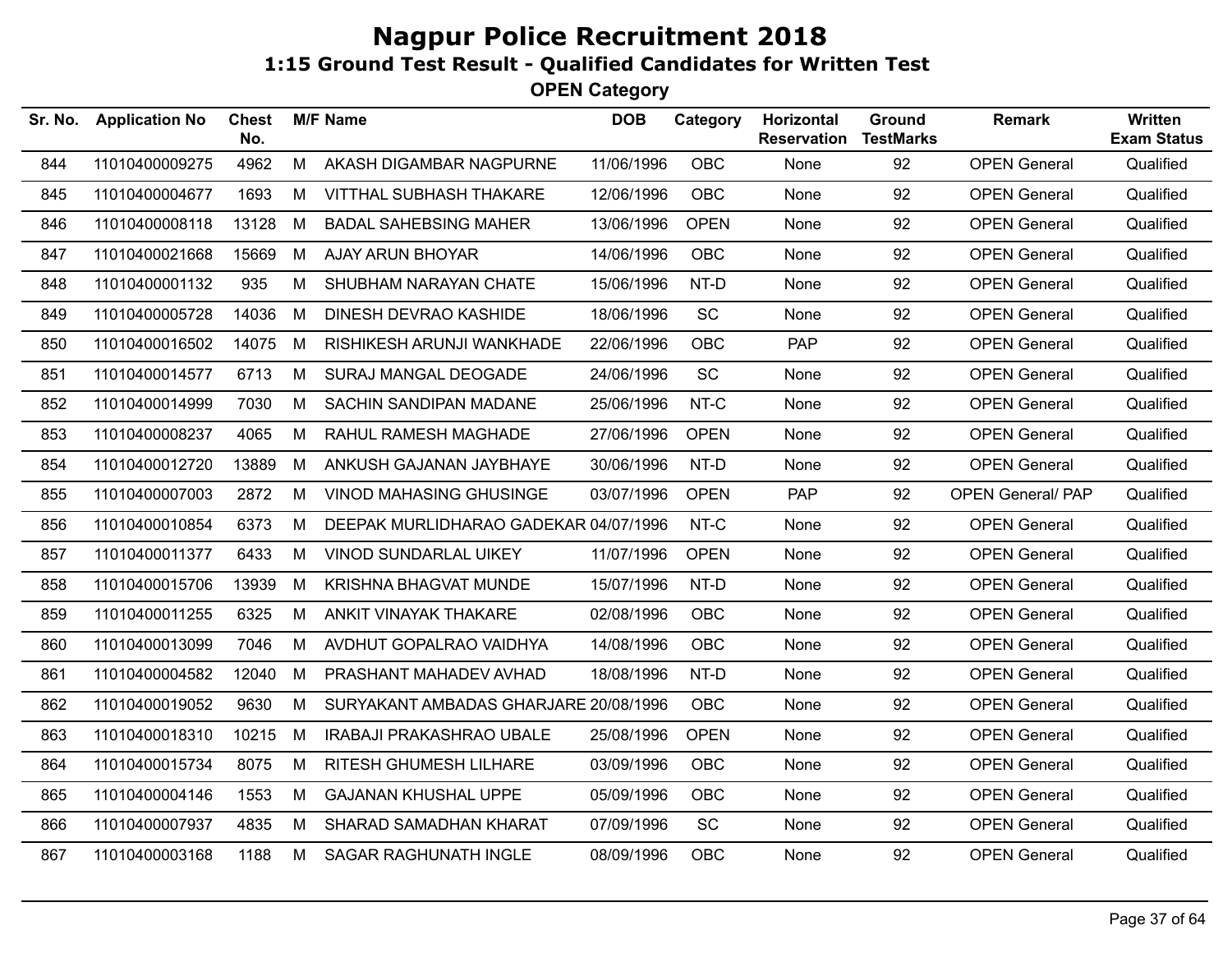**OPEN Category**

| Sr. No. | <b>Application No</b> | Chest<br>No. |   | <b>M/F Name</b>                | <b>DOB</b> | Category    | Horizontal<br><b>Reservation</b> | Ground<br><b>TestMarks</b> | <b>Remark</b>       | <b>Written</b><br><b>Exam Status</b> |
|---------|-----------------------|--------------|---|--------------------------------|------------|-------------|----------------------------------|----------------------------|---------------------|--------------------------------------|
| 868     | 11010400016561        | 7945         | M | BADAL MUNESHWAR KHANDAIT       | 08/09/1996 | OBC         | None                             | 92                         | <b>OPEN General</b> | Qualified                            |
| 869     | 11010400004131        | 2109         | M | <b>AJAY SINGH DIWAN</b>        | 10/09/1996 | NT-B        | None                             | 92                         | <b>OPEN General</b> | Qualified                            |
| 870     | 11010400020004        | 10275        | М | VAIBHAV JAYGAUTAM PAWAR        | 18/09/1996 | <b>SC</b>   | None                             | 92                         | <b>OPEN General</b> | Qualified                            |
| 871     | 11010400012250        | 14183        | M | AKSHAY MOTILAL SHINDMORE       | 24/09/1996 | <b>OBC</b>  | None                             | 92                         | <b>OPEN General</b> | Qualified                            |
| 872     | 11010400006235        | 13912        | M | ROHIT SURESH GOSWAMI           | 28/09/1996 | SC          | None                             | 92                         | <b>OPEN General</b> | Qualified                            |
| 873     | 11010400011518        | 5570         | М | AKASH SHISHUPAL KAHALKAR       | 21/10/1996 | <b>OBC</b>  | None                             | 92                         | <b>OPEN General</b> | Qualified                            |
| 874     | 11010400014469        | 14335        | M | <b>SHANU SUNIL DASAR</b>       | 25/10/1996 | <b>SC</b>   | None                             | 92                         | <b>OPEN General</b> | Qualified                            |
| 875     | 11010400007765        | 5135         | M | <b>GAJENDRA ARUN MANDAVKAR</b> | 17/11/1996 | <b>OBC</b>  | None                             | 92                         | <b>OPEN General</b> | Qualified                            |
| 876     | 11010400015320        | 13493        | M | AKSHAY SHIVAJI GARKAL          | 26/11/1996 | NT-D        | None                             | 92                         | <b>OPEN General</b> | Qualified                            |
| 877     | 11010400004617        | 12267        | М | RAHUL BUDHARAM KAMBLE          | 01/12/1996 | <b>OBC</b>  | None                             | 92                         | <b>OPEN General</b> | Qualified                            |
| 878     | 11010400005651        | 2699         | M | AMAR NAMDEO RAMULE             | 06/12/1996 | <b>OBC</b>  | None                             | 92                         | <b>OPEN General</b> | Qualified                            |
| 879     | 11010400017228        | 8172         | М | FAIQUE FAROOQUE SHEIKH         | 10/12/1996 | <b>OPEN</b> | None                             | 92                         | <b>OPEN General</b> | Qualified                            |
| 880     | 11010400006215        | 3822         | М | AMOL HEMRAJJI KAPGATE          | 15/12/1996 | <b>OBC</b>  | None                             | 92                         | <b>OPEN General</b> | Qualified                            |
| 881     | 11010400003772        | 1042         | M | <b>DIPAK SHIVDAS INGLE</b>     | 17/12/1996 | <b>SBC</b>  | <b>PAP</b>                       | 92                         | <b>OPEN General</b> | Qualified                            |
| 882     | 11010400001133        | 933          | М | DATTA UDDHAO ANDHALE           | 24/12/1996 | NT-D        | None                             | 92                         | <b>OPEN General</b> | Qualified                            |
| 883     | 11010400013876        | 6627         | М | DAMBAJI UDDHAV MESHRAM         | 27/12/1996 | NT-B        | None                             | 92                         | <b>OPEN General</b> | Qualified                            |
| 884     | 11010400004468        | 1093         | м | <b>BHASKAR SUDAM ATKARE</b>    | 08/01/1997 | <b>OBC</b>  | None                             | 92                         | <b>OPEN General</b> | Qualified                            |
| 885     | 11010400011073        | 14374        | M | PRAVIN RAJU KOLI               | 28/01/1997 | <b>SBC</b>  | None                             | 92                         | <b>OPEN General</b> | Qualified                            |
| 886     | 11010400018972        | 14668        | M | RAKESH HARIRAM UPRIKAR         | 31/01/1997 | <b>OBC</b>  | None                             | 92                         | <b>OPEN General</b> | Qualified                            |
| 887     | 11010400008212        | 4736         | М | CHETAN DASARAM RAUT            | 13/02/1997 | <b>SBC</b>  | None                             | 92                         | <b>OPEN General</b> | Qualified                            |
| 888     | 11010400004419        | 2100         | М | VISHAL BADRINATH DIGHOLE       | 20/02/1997 | NT-D        | None                             | 92                         | <b>OPEN General</b> | Qualified                            |
| 889     | 11010400009571        | 4832         | M | SOPAN BABAN DOLE               | 05/03/1997 | NT-D        | None                             | 92                         | <b>OPEN General</b> | Qualified                            |
| 890     | 11010400022670        | 11074        | М | SHUBHAM BHASKAR NIMBALKAR      | 08/03/1997 | <b>OBC</b>  | None                             | 92                         | <b>OPEN General</b> | Qualified                            |
| 891     | 11010400022726        | 10742 M      |   | <b>VIKAS SHIVAJI SHINDE</b>    | 14/04/1997 | <b>OBC</b>  | None                             | 92                         | <b>OPEN General</b> | Qualified                            |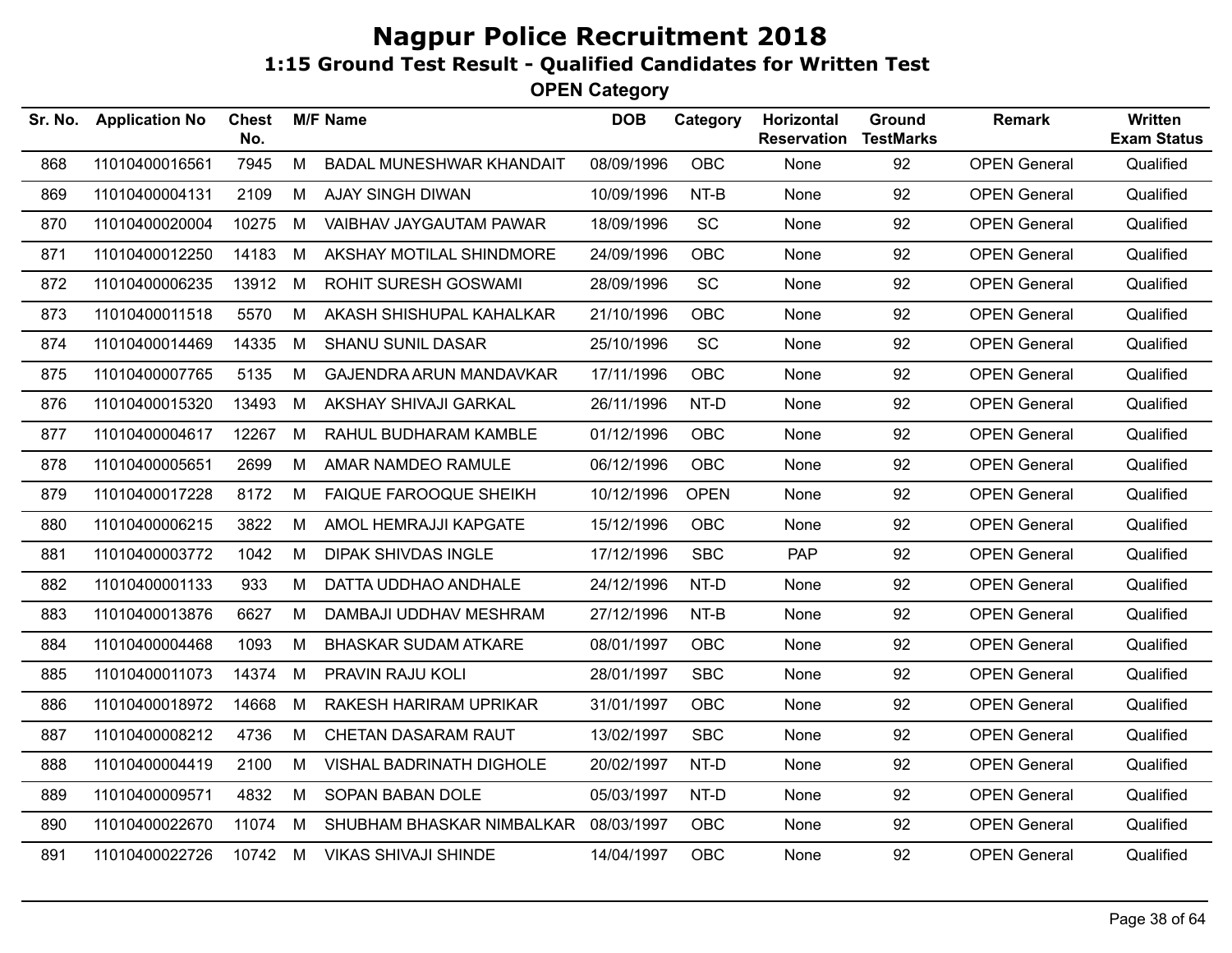| Sr. No. | <b>Application No</b> | Chest<br>No. |   | <b>M/F Name</b>                              | <b>DOB</b> | Category    | Horizontal<br><b>Reservation</b> | Ground<br><b>TestMarks</b> | Remark                   | Written<br><b>Exam Status</b> |
|---------|-----------------------|--------------|---|----------------------------------------------|------------|-------------|----------------------------------|----------------------------|--------------------------|-------------------------------|
| 892     | 11010400014612        | 6864         | M | VISHAL VIJAY BURADE                          | 28/04/1997 | <b>OBC</b>  | None                             | 92                         | <b>OPEN General</b>      | Qualified                     |
| 893     | 11010400008266        | 4130         | M | HARSHAL SANDU DEOKAR                         | 15/05/1997 | <b>SBC</b>  | None                             | 92                         | <b>OPEN General</b>      | Qualified                     |
| 894     | 11010400024543        | 12673        | M | HIMANSHU ANIL KAWARE                         | 16/05/1997 | NT-B        | None                             | 92                         | <b>OPEN General</b>      | Qualified                     |
| 895     | 11010400023646        | 20427        | M | <b>VIJAY DIPAK GAYAKWAD</b>                  | 20/05/1997 | SC          | <b>SP</b>                        | 92                         | <b>OPEN General</b>      | Qualified                     |
| 896     | 11010400024009        | 14995        | М | <b>BHAURAO ABHIMAN POPALE</b>                | 30/05/1997 | <b>OBC</b>  | None                             | 92                         | <b>OPEN General</b>      | Qualified                     |
| 897     | 11010400023961        | 15791        | M | ARJUN SANTOSH DEVKAR                         | 01/06/1997 | DT-A        | None                             | 92                         | <b>OPEN General</b>      | Qualified                     |
| 898     | 11010400016854        | 7815         | M | KUNAL SUDHAKARRAO<br><b>DANDEKAR</b>         | 02/06/1997 | <b>OBC</b>  | None                             | 92                         | <b>OPEN General</b>      | Qualified                     |
| 899     | 11010400005162        | 3420         | М | MANOJ GOMA LONDASE                           | 10/06/1997 | <b>OBC</b>  | None                             | 92                         | <b>OPEN General</b>      | Qualified                     |
| 900     | 11010400020898        | 15057        | M | MAYUR KAMALKISHOR DOLARE                     | 12/06/1997 | OBC         | None                             | 92                         | <b>OPEN General</b>      | Qualified                     |
| 901     | 11010400012629        | 14471        | M | AMOL SHIVDAS PATLE                           | 14/06/1997 | OBC         | None                             | 92                         | Open General             | Qualified                     |
| 902     | 11010400001773        | 624          | M | <b>BALIRAM SADASHIV SIRSART</b>              | 15/06/1997 | NT-D        | None                             | 92                         | Open General             | Qualified                     |
| 903     | 11010400017009        | 8382         | M | AJAY SUBHASH GAVHANE                         | 29/06/1997 | NT-B        | None                             | 92                         | Open General             | Qualified                     |
| 904     | 11010400002972        | 12729        | M | AKASH NAMDEORAO ZADE                         | 10/07/1997 | OBC         | None                             | 92                         | Open General             | Qualified                     |
| 905     | 11010400002640        | 1175         | M | DNYANESHWAR UDDHAV PAWADE 22/07/1997         |            | NT-C        | None                             | 92                         | Open General             | Qualified                     |
| 906     | 11010400002646        | 1422         | M | DASTGIR HABIBKHAN PATHAN                     | 24/07/1997 | <b>OPEN</b> | None                             | 92                         | Open General             | Qualified                     |
| 907     | 11010400012966        | 13101        | M | ROHIT RUTTASEN NANDESHWAR                    | 12/08/1997 | SC          | None                             | 92                         | Open General             | Qualified                     |
| 908     | 11010400012825        | 6528         | М | <b>GANESH HANUMANT SUGAVE</b>                | 15/08/1997 | <b>OPEN</b> | None                             | 92                         | Open General             | Qualified                     |
| 909     | 11010400005228        | 3413         | M | AJAY RAMESH MANAPURE                         | 07/09/1997 | <b>OBC</b>  | None                             | 92                         | Open General             | Qualified                     |
| 910     | 11010400019329        | 14818        | M | <b>TUSHAR ARUN PADOLE</b>                    | 08/09/1997 | <b>OBC</b>  | None                             | 92                         | Open General             | Qualified                     |
| 911     | 11010400012749        | 14282        | M | SURAJ SUBHASH GABHANE                        | 09/10/1997 | <b>OBC</b>  | None                             | 92                         | Open General             | Qualified                     |
| 912     | 11010400012466        | 5586         | M | UMARFARUKH AKARM SHAIKH                      | 10/10/1997 | <b>OPEN</b> | None                             | 92                         | Open General             | Qualified                     |
| 913     | 11010400001991        | 12371        | М | <b>GURUDEV PURUSHOTTAM</b><br><b>GIDMARE</b> | 12/10/1997 | <b>OBC</b>  | None                             | 92                         | Open General             | Qualified                     |
| 914     | 11010400018811        | 14663        | М | OMPRAKASH HIRAMAN BADWAIK                    | 19/10/1997 | <b>OBC</b>  | None                             | 92                         | Open General             | Qualified                     |
| 915     | 11010400023592        | 12116        | M | MAHESH RATIRAMRAVJI DHULASE 11/11/1997       |            | <b>OPEN</b> | PAP                              | 92                         | <b>OPEN General/ PAP</b> | Qualified                     |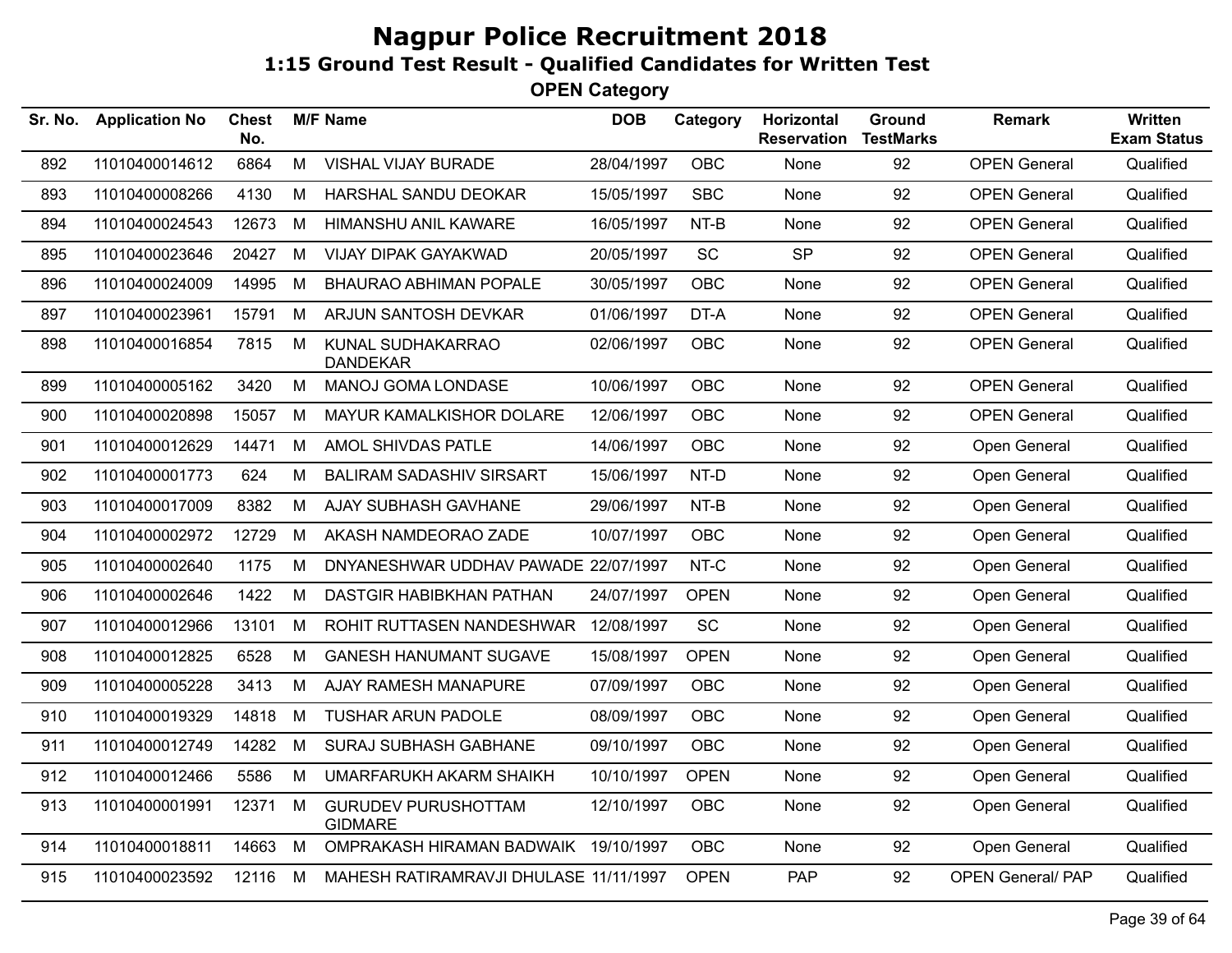| Sr. No. | <b>Application No</b> | <b>Chest</b><br>No. |   | <b>M/F Name</b>                           | <b>DOB</b> | Category    | Horizontal<br><b>Reservation</b> | Ground<br><b>TestMarks</b> | <b>Remark</b>                 | Written<br><b>Exam Status</b> |
|---------|-----------------------|---------------------|---|-------------------------------------------|------------|-------------|----------------------------------|----------------------------|-------------------------------|-------------------------------|
| 916     | 11010400002257        | 11921               | M | DNYANESHWAR SHIVHARI<br><b>THAKARE</b>    | 27/11/1997 | OBC         | None                             | 92                         | Open General                  | Qualified                     |
| 917     | 11010400003644        | 2284                | M | AKASH RAMESHRAV GAWANDE                   | 12/12/1997 | NT-C        | None                             | 92                         | Open General                  | Qualified                     |
| 918     | 11010400007339        | 3141                | M | SAMBHAJI VITTHAL GUTTE                    | 21/12/1997 | NT-D        | None                             | 92                         | Open General                  | Qualified                     |
| 919     | 11010400011021        | 13211               | M | PAVAN MADHUKAR JANGALE                    | 03/01/1998 | <b>OBC</b>  | None                             | 92                         | Open General                  | Qualified                     |
| 920     | 11010400017405        | 14772               | M | DIGESH CHANDRASHSJI PADOLE                | 15/01/1998 | OBC         | <b>SP</b>                        | 92                         | Open General                  | Qualified                     |
| 921     | 11010400021553        | 11421               | M | MAYUR SUNILRAO SAKHE                      | 30/01/1998 | <b>SBC</b>  | None                             | 92                         | Open General                  | Qualified                     |
| 922     | 11010400005637        | 3396                | M | KUNAL KISANLAL HARINKHEDE                 | 06/02/1998 | OBC         | None                             | 92                         | Open General                  | Qualified                     |
| 923     | 11010400013130        | 6562                | M | <b>GURUDEO ARUN LICHADE</b>               | 26/02/1998 | <b>OBC</b>  | None                             | 92                         | Open General                  | Qualified                     |
| 924     | 11010400015700        | 14378               | M | PRADIP MADHAV KENDRE                      | 12/03/1998 | NT-D        | None                             | 92                         | Open General                  | Qualified                     |
| 925     | 11010400009380        | 3966                | M | PANKAJ SUKHDEO KAR                        | 16/03/1998 | <b>OBC</b>  | None                             | 92                         | Open General                  | Qualified                     |
| 926     | 11010400004782        | 3278                | M | RUSHIKESH BABARAO KHANDARE 19/03/1998     |            | SC          | None                             | 92                         | Open General                  | Qualified                     |
| 927     | 11010400009475        | 4080                | M | YOGENDRA ASHOK MUNESHWAR 21/03/1998       |            | OBC         | None                             | 92                         | Open General                  | Qualified                     |
| 928     | 11010400005723        | 3596                | M | <b>INDRAKUMAR PRAMOD</b><br>LAKHAWADE     | 31/03/1998 | OBC         | None                             | 92                         | Open General                  | Qualified                     |
| 929     | 11010400005614        | 2767                | M | RAMESHWAR BABU CHAVAN                     | 01/04/1998 | DT-A        | None                             | 92                         | Open General                  | Qualified                     |
| 930     | 11010400002501        | 1246                | M | TRISHUL GAJANANRAO BORKAR                 | 08/06/1998 | NT-B        | None                             | 92                         | Open General                  | Qualified                     |
| 931     | 11010400024023        | 11819               | M | MANOJ BRAMHNAND WANKHADE 13/06/1998       |            | <b>SC</b>   | None                             | 92                         | Open General                  | Qualified                     |
| 932     | 11010400015483        | 8519                | M | KAUSTUBH CHANDRAKANT<br><b>BONGE</b>      | 15/07/1998 | <b>OPEN</b> | None                             | 92                         | Open General                  | Qualified                     |
| 933     | 22010400005134        | 16105 F             |   | <b>KRANTI BHAGWAN PADOLE</b>              | 17/07/1998 | <b>OPEN</b> | Women                            | 92                         | <b>OPEN General/</b><br>Women | Qualified                     |
| 934     | 11010400005668        | 3305                | M | <b>UMESH VINOD WAKODE</b>                 | 05/08/1998 | SC          | None                             | 92                         | Open General                  | Qualified                     |
| 935     | 11010400006833        | 3461                | M | SHUBHAMSINGH CHANDUSINGH<br><b>RAJPUT</b> | 16/08/1998 | <b>OPEN</b> | None                             | 92                         | Open General                  | Qualified                     |
| 936     | 11010400024538        | 12746               | M | SHARAD DEEPAK WELTURKAR                   | 23/08/1998 | NT-B        | None                             | 92                         | Open General                  | Qualified                     |
| 937     | 11010400019662        | 15025               | M | NITIN DATTATRAY KHONDE                    | 14/09/1998 | OBC         | None                             | 92                         | Open General                  | Qualified                     |
| 938     | 11010400013705        | 7712                | M | <b>VIJAY BHIMRAO LAVATE</b>               | 30/10/1998 | NT-C        | None                             | 92                         | Open General                  | Qualified                     |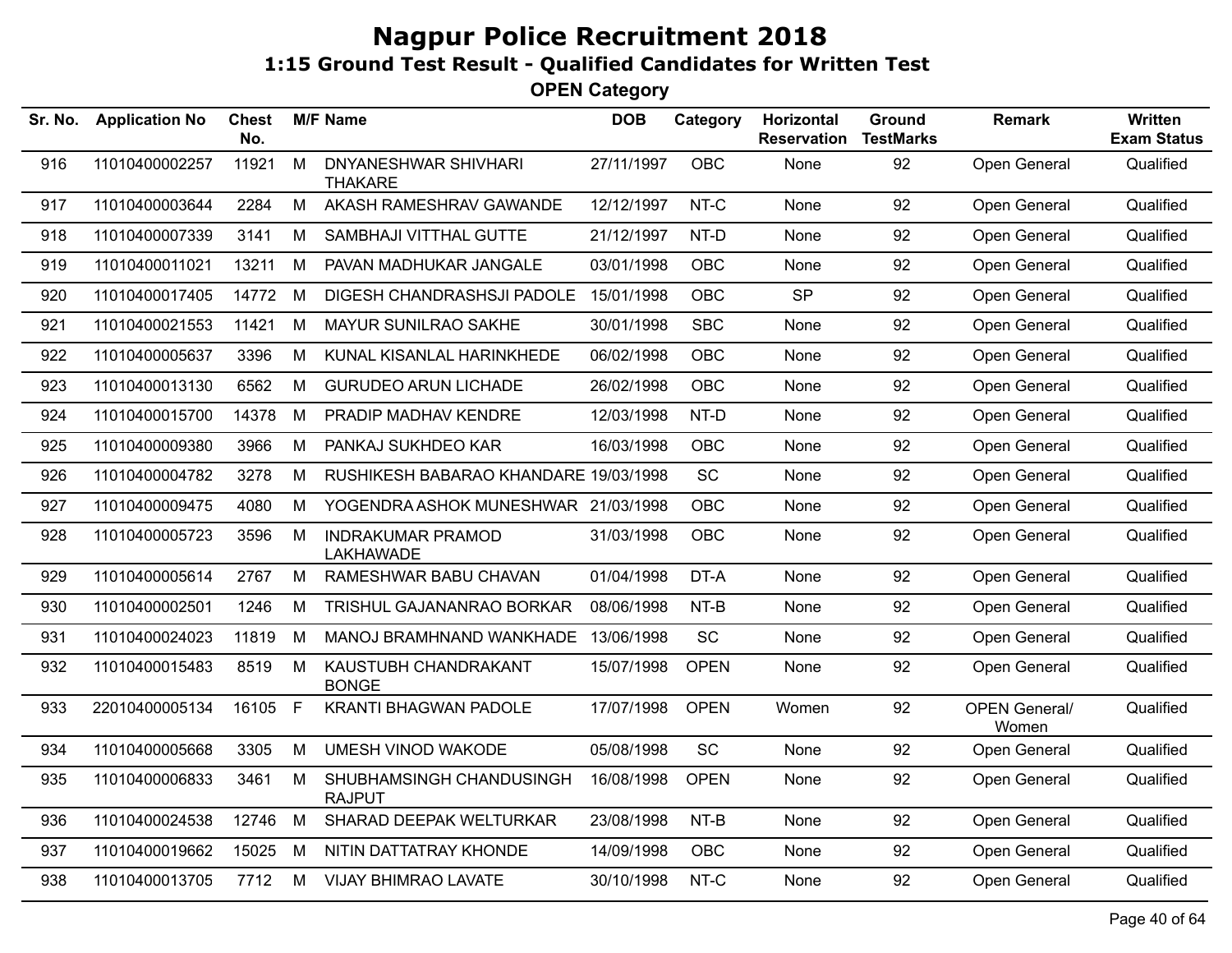| Sr. No. | <b>Application No</b> | <b>Chest</b><br>No. |              | <b>M/F Name</b>                                 | <b>DOB</b> | Category    | Horizontal<br><b>Reservation</b> | Ground<br><b>TestMarks</b> | <b>Remark</b>                         | Written<br><b>Exam Status</b> |
|---------|-----------------------|---------------------|--------------|-------------------------------------------------|------------|-------------|----------------------------------|----------------------------|---------------------------------------|-------------------------------|
| 939     | 11010400009535        | 4569                | M            | <b>BALJIT NAVNATH SHIRSATH</b>                  | 10/11/1998 | NT-D        | None                             | 92                         | Open General                          | Qualified                     |
| 940     | 11010400019003        | 9375                | M            | NITIN LAXMAN THAWKAR                            | 10/11/1998 | OBC         | None                             | 92                         | Open General                          | Qualified                     |
| 941     | 11010400016417        | 13696               | M            | MANESHKUMAR TEJARAM<br><b>KAMBALE</b>           | 11/11/1998 | NT-B        | None                             | 92                         | Open General                          | Qualified                     |
| 942     | 11010400000168        | 738                 | M            | VAIBHAO SIDDHARTH DHULDHULE 21/12/1998          |            | SC          | <b>PAP</b>                       | 92                         | Open General                          | Qualified                     |
| 943     | 11010400003408        | 2141                | M            | <b>CHANDRAKANT GANESH</b><br><b>NAGRIKAR</b>    | 27/12/1998 | <b>OBC</b>  | None                             | 92                         | Open General                          | Qualified                     |
| 944     | 11010400000687        | 12837               | M            | RAHUL MANOHAR RATHOD                            | 28/12/1998 | DT-A        | None                             | 92                         | Open General                          | Qualified                     |
| 945     | 22010400003115        | 19511               | $\mathsf{F}$ | <b>VAISHALI KEWALCHAND</b><br><b>RAHANGDALE</b> | 08/03/1999 | OBC         | Women                            | 92                         | Open General                          | Qualified                     |
| 946     | 11010400014110        | 6708                | М            | PRAVIN LILADHAR BAGHELE                         | 19/04/1999 | <b>OBC</b>  | None                             | 92                         | Open General                          | Qualified                     |
| 947     | 11010400008639        | 4821                | M            | OM AVINASH PATHARKAR                            | 20/04/1999 | <b>OBC</b>  | None                             | 92                         | Open General                          | Qualified                     |
| 948     | 11010400019672        | 10444               | M            | KAMLESH ASHOKJI RAUT                            | 20/04/1999 | <b>SBC</b>  | None                             | 92                         | Open General                          | Qualified                     |
| 949     | 11010400010917        | 5573                | M            | DNYANESHWAR ANNASAHEB<br><b>KOTHE</b>           | 12/05/1999 | <b>OPEN</b> | None                             | 92                         | Open General                          | Qualified                     |
| 950     | 11010400009439        | 13821               | M            | <b>SKAYAZ SK NISAR</b>                          | 01/07/1999 | <b>OBC</b>  | None                             | 92                         | Open General                          | Qualified                     |
| 951     | 11010400009574        | 4833                | M            | <b>GAJANAN KESHAO DOLE</b>                      | 12/08/1999 | NT-D        | None                             | 92                         | Open General                          | Qualified                     |
| 952     | 11010400008867        | 13948               | M            | SANDIP PRABHAKAR AVHAD                          | 16/08/1999 | NT-D        | None                             | 92                         | Open General                          | Qualified                     |
| 953     | 11010400019213        | 10381               | M            | <b>RANJIT SURESH THOMBARE</b>                   | 07/09/1999 | <b>OBC</b>  | None                             | 92                         | Open General                          | Qualified                     |
| 954     | 11010400011047        | 5877                | M            | <b>HARISH VITTHAL BHOYAR</b>                    | 12/10/1999 | OBC         | None                             | 92                         | Open General                          | Qualified                     |
| 955     | 11010400005202        | 3738                | M            | <b>DEEPAK KAUTIK JARARE</b>                     | 19/10/1999 | NT-C        | None                             | 92                         | Open General                          | Qualified                     |
| 956     | 11010400012064        | 5235                | M            | SUDHIR UTTAM ILPATE                             | 25/10/1999 | <b>ST</b>   | None                             | 92                         | Open General                          | Qualified                     |
| 957     | 11010400005788        | 3266                | M            | AVINASH PUNDLIK KHEDKAR                         | 23/11/1999 | NT-B        | None                             | 92                         | Open General                          | Qualified                     |
| 958     | 11010400014171        | 7228                | M            | YOGESH ANIL DARADE                              | 30/11/1999 | NT-D        | None                             | 92                         | Open General                          | Qualified                     |
| 959     | 11010400000222        | 15471               | M            | <b>ASHISH OMKANTH PHALE</b>                     | 13/06/1981 | <b>OPEN</b> | Ex.Serviceman                    | 90                         | <b>OPEN General/</b><br>Ex.Servicemen | Qualified                     |
| 960     | 11010400018699        | 14798               | M            | PRAKASH DIGAMBAR SHINDE                         | 20/05/1986 | <b>OPEN</b> | <b>SP</b>                        | 90                         | <b>OPEN General/ SP</b>               | Qualified                     |
| 961     | 11010400015930        | 13453               | M            | DAULAT HIMMATRAO NAPTE                          | 06/05/1990 | <b>OPEN</b> | PAP                              | 90                         | <b>OPEN General/ PAP</b>              | Qualified                     |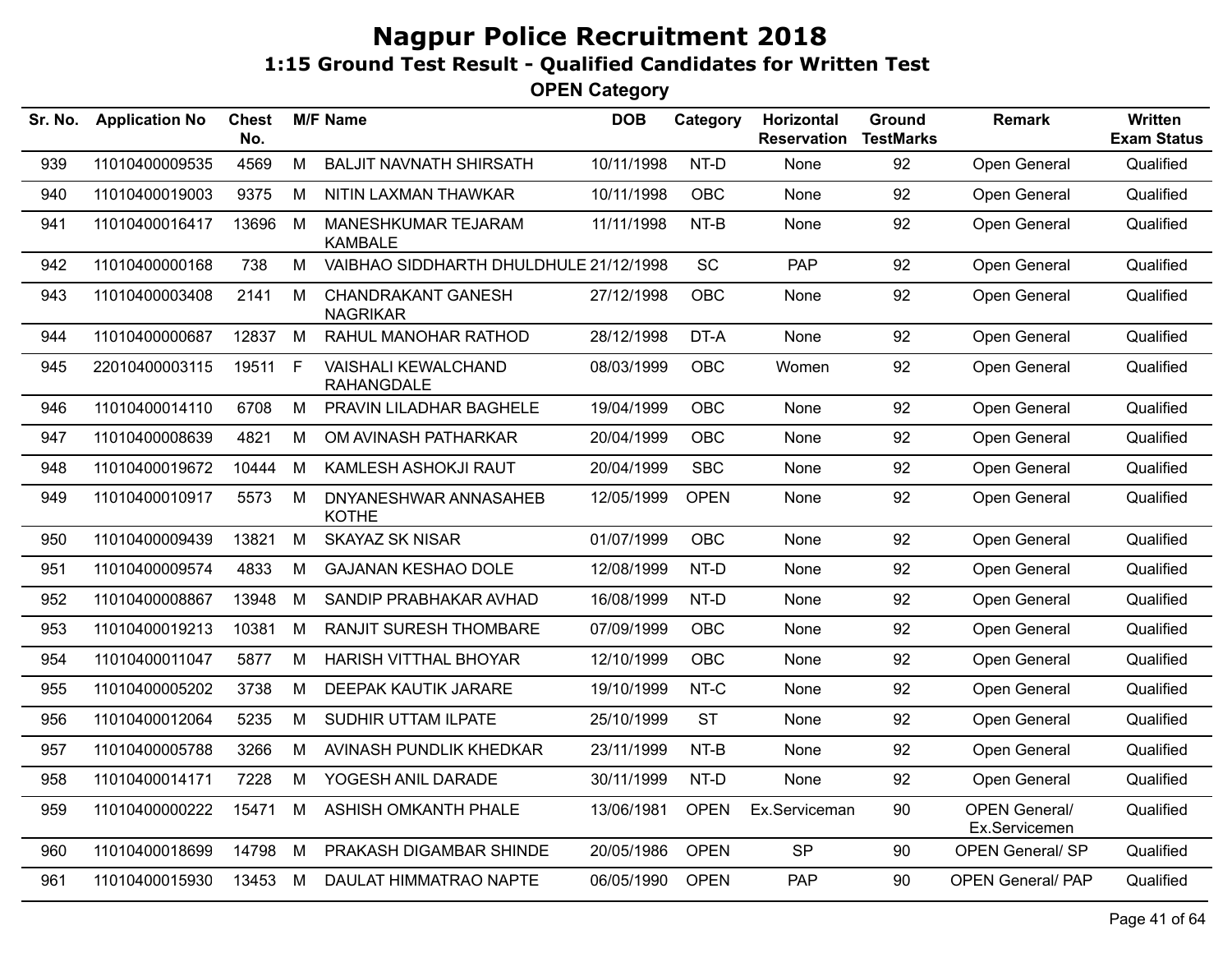| Sr. No. | <b>Application No</b> | <b>Chest</b><br>No. |              | <b>M/F Name</b>                         | <b>DOB</b> | Category    | Horizontal<br><b>Reservation</b> | Ground<br><b>TestMarks</b> | <b>Remark</b>                        | <b>Written</b><br><b>Exam Status</b> |
|---------|-----------------------|---------------------|--------------|-----------------------------------------|------------|-------------|----------------------------------|----------------------------|--------------------------------------|--------------------------------------|
| 962     | 11010400001813        | 12413               | M            | PANDURANG DASHRATH DIKALE               | 30/05/1990 | <b>OPEN</b> | PAP                              | 90                         | <b>OPEN General/ PAP</b>             | Qualified                            |
| 963     | 11010400005300        | 3505                | M            | <b>RAMESH BHIKAN DUDHE</b>              | 11/11/1990 | <b>OPEN</b> | <b>HG</b>                        | 90                         | <b>OPEN General/ HG</b>              | Qualified                            |
| 964     | 11010400010933        | 15356               | M            | <b>LAXMAN MANIK SURNAR</b>              | 18/11/1990 | <b>OPEN</b> | <b>SP</b>                        | 90                         | <b>OPEN General/ SP</b>              | Qualified                            |
| 965     | 11010400008170        | 4255                | М            | <b>MANISH RAMRASILE TIWARI</b>          | 13/01/1991 | <b>OPEN</b> | Police Children                  | 90                         | <b>OPEN General/ Police</b><br>Child | Qualified                            |
| 966     | 11010400018355        | 10242 M             |              | SARFRAJ YUNUS SHEIKH                    | 22/02/1991 | <b>OPEN</b> | Police Children                  | 90                         | <b>OPEN General/ Police</b><br>Child | Qualified                            |
| 967     | 11010400022853        | 15330               | M            | PRAMOD PUNDLIK BAGHE                    | 08/07/1991 | <b>OPEN</b> | HG                               | 90                         | OPEN HG                              | Qualified                            |
| 968     | 11010400013459        | 14866               | M            | AKASH SUDHAKARAO KUPALE                 | 02/10/1991 | <b>OPEN</b> | <b>SP</b>                        | 90                         | OPEN SP                              | Qualified                            |
| 969     | 11010400017475        | 7961                | M            | SYEDJAVEDALI SYEDSHAHADAT<br><b>ALI</b> | 14/10/1991 | <b>OPEN</b> | HG                               | 90                         | OPEN HG                              | Qualified                            |
| 970     | 22010400002957        | 18613 F             |              | <b>MAMTA ROSHANLAL MESHRAM</b>          | 21/05/1992 | <b>OPEN</b> | Women                            | 90                         | Women                                | Qualified                            |
| 971     | 11010400011501        | 5814                | M            | SUNIL ISHWAR PATIL                      | 06/06/1992 | <b>OPEN</b> | <b>PAP</b>                       | 90                         | <b>OPEN PAP</b>                      | Qualified                            |
| 972     | 22010400004878        | 15928               | $\mathsf{F}$ | MADHURI BHIMRAOJI CHAWALE               | 31/08/1992 | <b>OPEN</b> | Women                            | 90                         | Women                                | Qualified                            |
| 973     | 11010400017678        | 9074                | м            | NILESH NARAYANRAOJI KARLUKE 15/11/1992  |            | <b>OPEN</b> | HG                               | 90                         | OPEN HG                              | Qualified                            |
| 974     | 11010400009237        | 14974               | M            | ROSHAN MADHUKARRAO KAWALE 19/12/1992    |            | <b>OPEN</b> | <b>SP</b>                        | 90                         | OPEN SP                              | Qualified                            |
| 975     | 11010400006857        | 3097                | M            | <b>RAJU MAROTI MUSALE</b>               | 14/02/1993 | <b>OPEN</b> | HG                               | 90                         | OPEN HG                              | Qualified                            |
| 976     | 11010400018206        | 15355               | M            | SANTOSH VITTHAL SHINGIRE                | 23/03/1993 | <b>OPEN</b> | <b>PAP</b>                       | 90                         | <b>OPEN PAP</b>                      | Qualified                            |
| 977     | 11010400001444        | 345                 | M            | SIDHESHWAR SADASHIV SHINDE              | 10/06/1993 | <b>OPEN</b> | HG                               | 90                         | OPEN HG                              | Qualified                            |
| 978     | 11010400014132        | 7175                | M            | SOPAN YADAVRAO DEVKATTE                 | 11/07/1993 | <b>OPEN</b> | <b>PAP</b>                       | 90                         | OPEN PAP                             | Qualified                            |
| 979     | 11010400017485        | 8158                | M            | RAHUL ROHIDAS RATHOD                    | 25/07/1993 | <b>OPEN</b> | <b>PAP</b>                       | 90                         | <b>OPEN PAP</b>                      | Qualified                            |
| 980     | 22010400003931        | 18837               | F            | LATA MANGRU NAGPURE                     | 19/08/1993 | <b>OPEN</b> | Women                            | 90                         | Women                                | Qualified                            |
| 981     | 22010400002082        | 17400               | E            | NIRUPA SHRAVAN BOKADE                   | 10/02/1994 | <b>OPEN</b> | Women                            | 90                         | Women                                | Qualified                            |
| 982     | 11010400018707        | 14799               | M            | SANDEEP PANDURANG BASWADE 30/05/1994    |            | <b>OPEN</b> | <b>SP</b>                        | 90                         | OPEN SP                              | Qualified                            |
| 983     | 11010400015849        | 15107               | M            | RAVIKUMAR SAMBHAJI BADANE               | 03/06/1994 | <b>OPEN</b> | <b>SP</b>                        | 90                         | OPEN SP                              | Qualified                            |
| 984     | 11010400020225        | 15688               | M            | SHUBHAM DILIPRAO RAUT                   | 03/09/1994 | <b>OPEN</b> | <b>SP</b>                        | 90                         | OPEN SP                              | Qualified                            |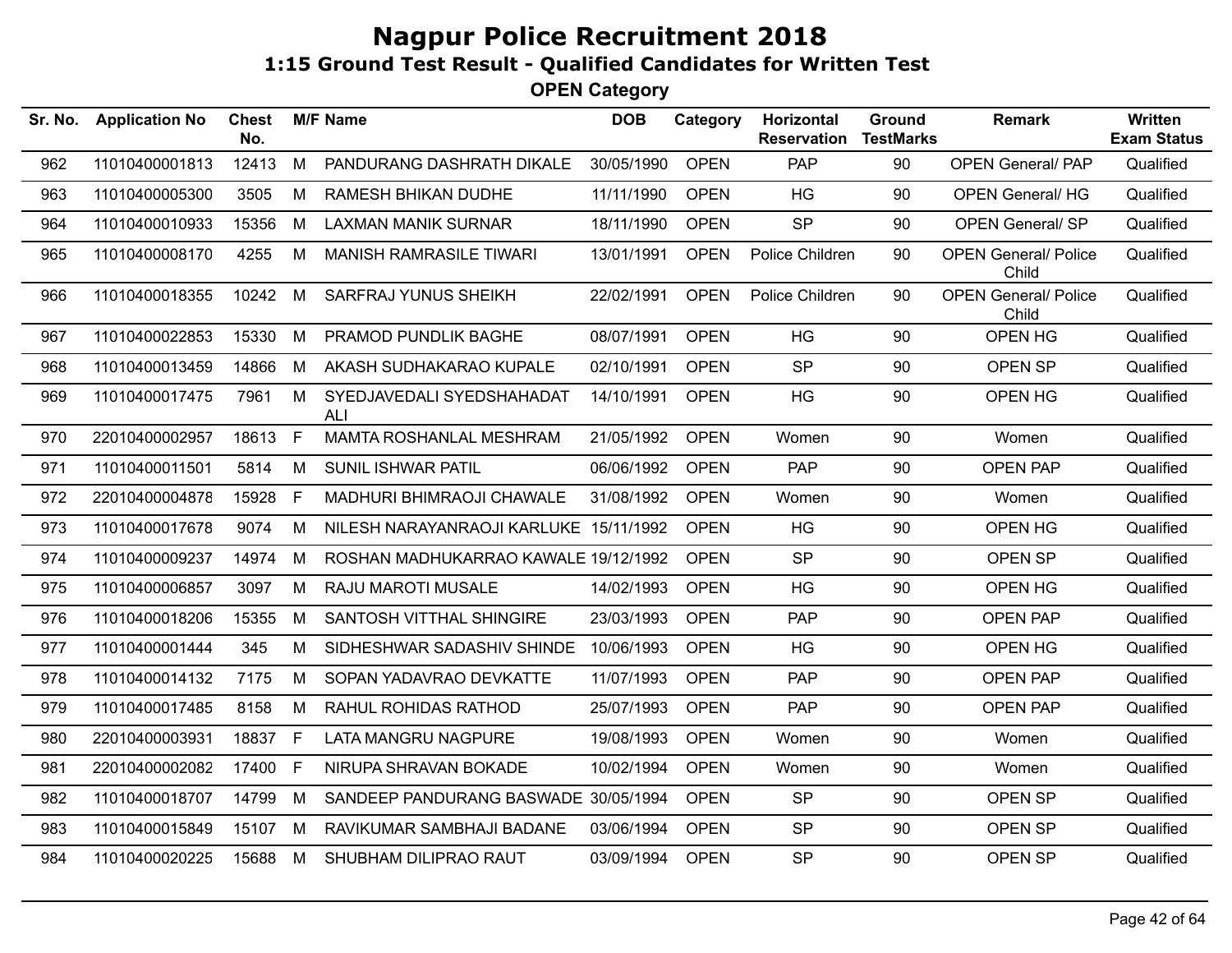| Sr. No. | <b>Application No</b> | <b>Chest</b><br>No. |    | <b>M/F Name</b>                           | <b>DOB</b> | Category    | <b>Horizontal</b><br><b>Reservation</b> | <b>Ground</b><br><b>TestMarks</b> | <b>Remark</b>             | Written<br><b>Exam Status</b> |
|---------|-----------------------|---------------------|----|-------------------------------------------|------------|-------------|-----------------------------------------|-----------------------------------|---------------------------|-------------------------------|
| 985     | 11010400007886        | 15653               | M  | TUSHAR YADAV YENCHILWAR                   | 16/09/1994 | <b>OPEN</b> | <b>SP</b>                               | 90                                | <b>OPEN SP</b>            | Qualified                     |
| 986     | 22010400001873        | 16188               | F  | MUNESHVARI VITHOBAJI<br><b>RAHANGDALE</b> | 16/03/1995 | <b>OPEN</b> | Women                                   | 90                                | Women                     | Qualified                     |
| 987     | 11010400016461        | 14470               | М  | DATTA APPASAHEB BIRAJDAR                  | 01/04/1995 | <b>OPEN</b> | PAP.                                    | 90                                | <b>OPEN PAP</b>           | Qualified                     |
| 988     | 11010400010692        | 5484                | м  | VAIBHAV NANAJI KADAM                      | 16/07/1995 | <b>OPEN</b> | <b>PAP</b>                              | 90                                | <b>OPEN PAP</b>           | Qualified                     |
| 989     | 22010400000267        | 17954               | F. | SHILPA SHAMRAOJI RATHOD                   | 18/08/1995 | <b>OPEN</b> | Women                                   | 90                                | Women                     | Qualified                     |
| 990     | 11010400004787        | 15046               | М  | PRAMOD NAVNATH GARJE                      | 25/10/1995 | <b>OPEN</b> | <b>SP</b>                               | 90                                | OPEN SP                   | Qualified                     |
| 991     | 11010400001286        | 14632               | М  | SACHIN DATTRAO SHINDE                     | 10/01/1996 | <b>OPEN</b> | <b>SP</b>                               | 90                                | OPEN SP                   | Qualified                     |
| 992     | 11010400008075        | 4634                | М  | AKASH RUSTUMRAO KOTKAR                    | 20/03/1996 | <b>OPEN</b> | <b>PAP</b>                              | 90                                | <b>OPEN PAP</b>           | Qualified                     |
| 993     | 11010400015477        | 13333               | М  | DNYANESHWAR BABAN<br><b>KHANDARE</b>      | 04/05/1996 | <b>OPEN</b> | <b>PAP</b>                              | 90                                | OPEN PAP                  | Qualified                     |
| 994     | 11010400008027        | 3988                | М  | SAMADHAN RADHAKISAN MANTE                 | 26/06/1996 | <b>OPEN</b> | <b>PAP</b>                              | 90                                | <b>OPEN PAP</b>           | Qualified                     |
| 995     | 22010400004030        | 18602               | F. | RAKSHA PRAKASHRAO MALIYE                  | 10/07/1996 | <b>OPEN</b> | Women                                   | 90                                | Women                     | Qualified                     |
| 996     | 22010400001088        | 17647 F             |    | <b>BHAGYASHRI DIPAK GONDE</b>             | 02/11/1996 | <b>OPEN</b> | Women                                   | 90                                | Women                     | Qualified                     |
| 997     | 22010400004867        | 16027               | F. | PRITEE GHANSHYAM NIMBARTE                 | 07/11/1996 | <b>OPEN</b> | Women                                   | 90                                | Women                     | Qualified                     |
| 998     | 22010400004427        | 20329               | F. | <b>INDU BHAURAO PAWAR</b>                 | 09/08/1997 | <b>OPEN</b> | Women                                   | 90                                | Women                     | Qualified                     |
| 999     | 11010400011395        | 5968                | м  | SANDIP SHESHRAO VHODGIR                   | 28/08/1997 | <b>OPEN</b> | <b>PAP</b>                              | 90                                | <b>OPEN PAP</b>           | Qualified                     |
| 1000    | 22010400005135        | 16106               | F. | <b>DIPALI GAJANAN CHAWALE</b>             | 29/10/1997 | <b>OPEN</b> | Women                                   | 90                                | Women                     | Qualified                     |
| 1001    | 11010400011496        | 14921               | М  | SOMIANTH SHIVAJIRAO GHOLAP                | 17/11/1997 | <b>OPEN</b> | <b>SP</b>                               | 90                                | OPEN SP                   | Qualified                     |
| 1002    | 22010400000749        | 17287 F             |    | ANJALI KAMALRAJSINGH<br><b>CHOUHAN</b>    | 08/06/1998 | <b>OPEN</b> | Women                                   | 90                                | Women                     | Qualified                     |
| 1003    | 22010400000512        | 17597 F             |    | VAISHNAVI GAJANAN WANGE                   | 23/06/1998 | <b>OPEN</b> | Women                                   | 90                                | Women                     | Qualified                     |
| 1004    | 11010400005826        | 15160               | М  | ANANTA PRALHAD CHOPADE                    | 05/09/1998 | <b>OPEN</b> | <b>SP</b>                               | 90                                | OPEN SP                   | Qualified                     |
| 1005    | 22010400001616        | 16281               | F. | KAJAL SUDHIR SUBUGADE                     | 09/10/1998 | <b>OPEN</b> | Women                                   | 90                                | Women                     | Qualified                     |
| 1006    | 11010400019432        | 14778               | M  | SAURABH RAJU BANDEBUCHE                   | 31/08/1999 | <b>OPEN</b> | <b>SP</b>                               | 90                                | OPEN SP                   | Qualified                     |
| 1007    | 11010400011457        | 15401               | M  | DHANIRAM MADHUKARRAO<br><b>DESHMUKH</b>   | 20/06/1975 | <b>OPEN</b> | Ex.Serviceman                           | 88                                | <b>OPEN Ex.Serviceman</b> | Qualified                     |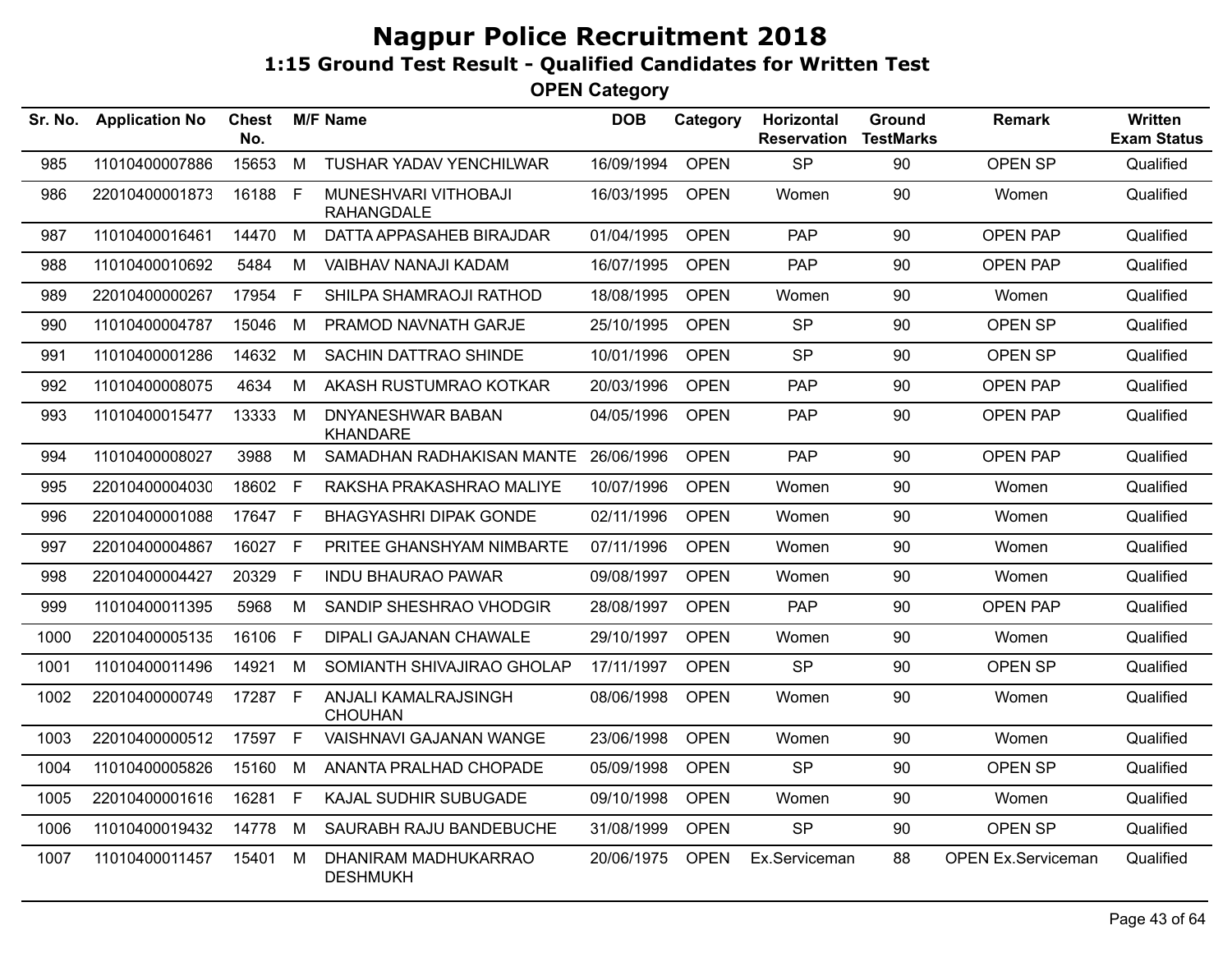| Sr. No. | <b>Application No</b> | <b>Chest</b><br>No. |   | <b>M/F Name</b>                                      | <b>DOB</b> | Category    | Horizontal<br><b>Reservation</b> | Ground<br><b>TestMarks</b> | <b>Remark</b>             | <b>Written</b><br><b>Exam Status</b> |
|---------|-----------------------|---------------------|---|------------------------------------------------------|------------|-------------|----------------------------------|----------------------------|---------------------------|--------------------------------------|
| 1008    | 11010400004500        | 15439               | M | <b>ASHOK MAROTI KOKATE</b>                           | 22/07/1976 | <b>OPEN</b> | Ex.Serviceman                    | 88                         | <b>OPEN Ex.Serviceman</b> | Qualified                            |
| 1009    | 11010400013015        | 7406                | М | PRAVIN ARJUN LIMKAR                                  | 15/06/1986 | <b>OPEN</b> | <b>PAP</b>                       | 88                         | <b>OPEN PAP</b>           | Qualified                            |
| 1010    | 11010400001559        | 15394               | M | YOGESH ANIL DHURIYA                                  | 11/11/1988 | <b>OPEN</b> | <b>SP</b>                        | 88                         | OPEN SP                   | Qualified                            |
| 1011    | 11010400023327        | 11750               | М | RAMESH DNYANDEO WARE                                 | 01/11/1989 | <b>OPEN</b> | PAP                              | 88                         | <b>OPEN PAP</b>           | Qualified                            |
| 1012    | 11010400008069        | 13276               | M | <b>SHAM PARASRAM MAHALNAR</b>                        | 02/04/1990 | <b>OPEN</b> | HG                               | 88                         | OPEN HG                   | Qualified                            |
| 1013    | 11010400012857        | 13154               | М | SAMBHAJI BALAJI KENDRE                               | 20/04/1990 | <b>OPEN</b> | HG                               | 88                         | OPEN HG                   | Qualified                            |
| 1014    | 11010400017692        | 8785                | М | VITHOBA SUKHDEW MUNDHE                               | 22/04/1990 | <b>OPEN</b> | PAP                              | 88                         | <b>OPEN PAP</b>           | Qualified                            |
| 1015    | 11010400024074        | 14508               | М | DINESH DNYANESHWAR SHENDE 22/04/1990                 |            | <b>OPEN</b> | <b>HG</b>                        | 88                         | OPEN HG                   | Qualified                            |
| 1016    | 11010400018366        | 14731               | M | AMOL SHRIRAMJI NICHAT                                | 23/05/1990 | <b>OPEN</b> | HG                               | 88                         | OPEN HG                   | Qualified                            |
| 1017    | 11010400002480        | 2182                | М | <b>QUADIR TASAWWAR KAHN</b>                          | 20/06/1990 | <b>OPEN</b> | PAP                              | 88                         | <b>OPEN PAP</b>           | Qualified                            |
| 1018    | 11010400019937        | 15684               | М | MANISH DIPAKRAO GAWANDE                              | 03/08/1990 | <b>OPEN</b> | <b>SP</b>                        | 88                         | OPEN SP                   | Qualified                            |
| 1019    | 11010400021144        | 14677               | M | RAHUL KAMLAKAR BORKAR                                | 28/10/1990 | <b>OPEN</b> | <b>SP</b>                        | 88                         | OPEN SP                   | Qualified                            |
| 1020    | 11010400012424        | 14096               | М | TAPESH ISHWARJI MURSHETWAR 10/02/1991                |            | <b>OPEN</b> | PAP                              | 88                         | <b>OPEN PAP</b>           | Qualified                            |
| 1021    | 11010400007042        | 3096                | М | CHANDRAKANT SAMBHAJI<br><b>KENDRE</b>                | 10/04/1991 | <b>OPEN</b> | HG                               | 88                         | OPEN HG                   | Qualified                            |
| 1022    | 11010400018889        | 14507               | M | SAKHARAM RAMCHANDRA DHONE 03/06/1991                 |            | <b>OPEN</b> | <b>PAP</b>                       | 88                         | <b>OPEN PAP</b>           | Qualified                            |
| 1023    | 11010400016552        | 14773               | М | KUNAL SUKRAM MESHRAM                                 | 07/07/1991 | <b>OPEN</b> | <b>SP</b>                        | 88                         | OPEN SP                   | Qualified                            |
| 1024    | 11010400013463        | 14867               | M | <b>VIJAY RAMESH TRIPATHI</b>                         | 17/07/1991 | <b>OPEN</b> | <b>SP</b>                        | 88                         | OPEN SP                   | Qualified                            |
| 1025    | 11010400010397        | 6298                | М | <b>IMRAN YUSUF KHAN</b>                              | 12/10/1991 | <b>OPEN</b> | HG                               | 88                         | OPEN HG                   | Qualified                            |
| 1026    | 11010400021423        | 14836               | M | PRAKASH VISHNU KUNDGIR                               | 20/04/1992 | <b>OPEN</b> | PAP                              | 88                         | <b>OPEN PAP</b>           | Qualified                            |
| 1027    | 11010400022381        | 15241               | M | AMOL DAYARAM RATHOD                                  | 07/08/1992 | <b>OPEN</b> | <b>PAP</b>                       | 88                         | <b>OPEN PAP</b>           | Qualified                            |
| 1028    | 11010400018349        | 15620               | М | DNYANESHWAR RAJU RENKE                               | 30/10/1992 | <b>OPEN</b> | <b>PAP</b>                       | 88                         | OPEN PAP                  | Qualified                            |
| 1029    | 11010400014905        | 7403                | M | <b>RINKESHSINGH</b><br><b>JAYPRAKASHSINGH THAKUR</b> | 30/03/1993 | <b>OPEN</b> | Police Children                  | 88                         | <b>OPEN Police Child</b>  | Qualified                            |
| 1030    | 11010400001989        | 865                 | M | SHARAD GULAB GANDALE                                 | 30/05/1993 | <b>OPEN</b> | EQ                               | 88                         | OPEN EQ                   | Qualified                            |
| 1031    | 11010400004611        | 12643               | М | PRAVIN KADUBA CHAVAN                                 | 31/05/1993 | <b>OPEN</b> | PAP                              | 88                         | <b>OPEN PAP</b>           | Qualified                            |
|         |                       |                     |   |                                                      |            |             |                                  |                            |                           |                                      |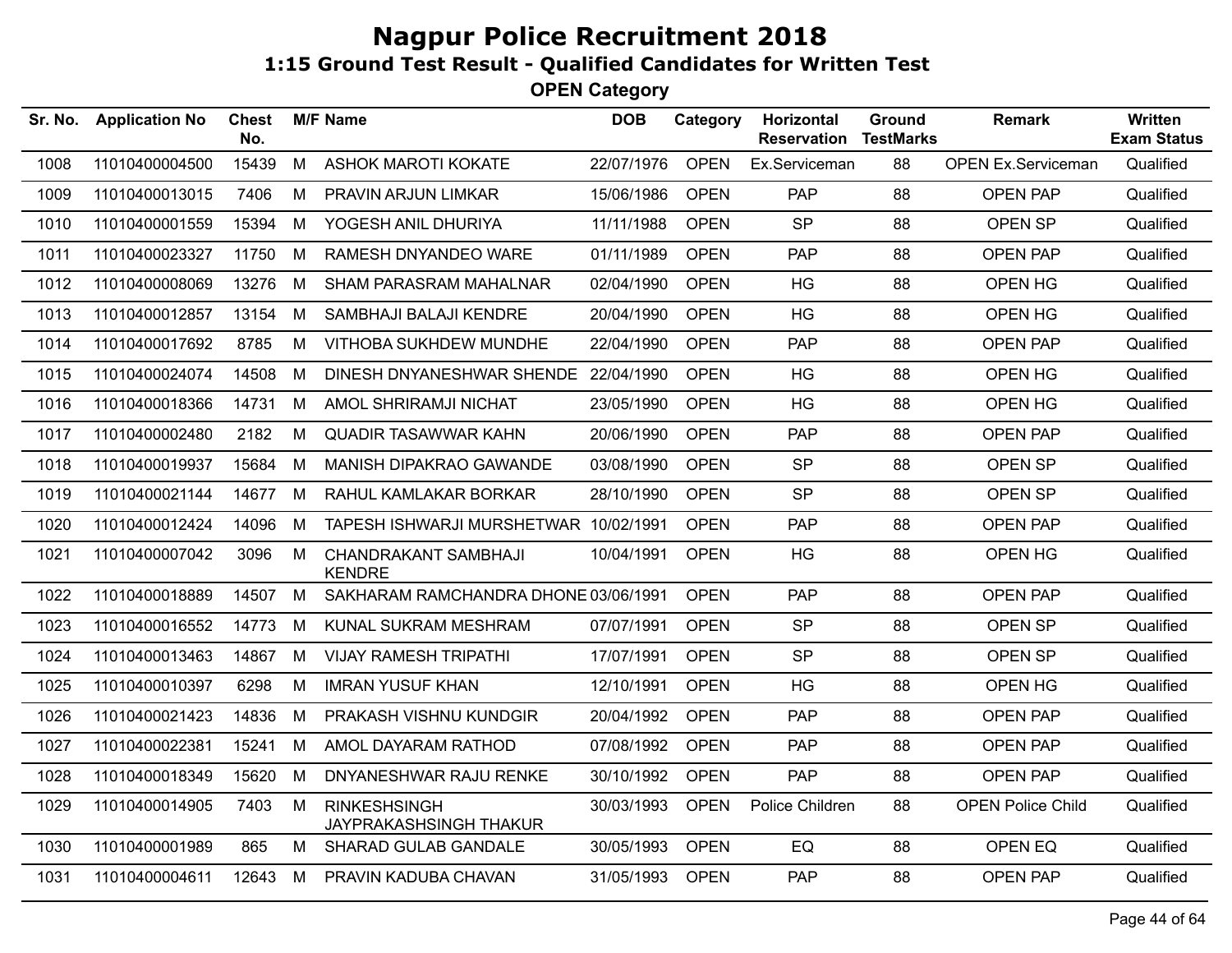| Sr. No. | <b>Application No</b> | Chest<br>No. |    | <b>M/F Name</b>                         | <b>DOB</b> | Category    | Horizontal<br><b>Reservation</b> | Ground<br><b>TestMarks</b> | <b>Remark</b>             | Written<br><b>Exam Status</b> |
|---------|-----------------------|--------------|----|-----------------------------------------|------------|-------------|----------------------------------|----------------------------|---------------------------|-------------------------------|
| 1032    | 11010400010882        | 13953        | M  | AMOL PANDIT DERE                        | 02/06/1993 | <b>OPEN</b> | PAP                              | 88                         | <b>OPEN PAP</b>           | Qualified                     |
| 1033    | 11010400000696        | 585          | М  | <b>VIKRAM TUKARAM NAGPURE</b>           | 12/08/1993 | <b>OPEN</b> | <b>PAP</b>                       | 88                         | <b>OPEN PAP</b>           | Qualified                     |
| 1034    | 11010400005576        | 15691        | M  | <b>RUSHIKESH RAJARAM KALE</b>           | 10/09/1993 | <b>OPEN</b> | <b>SP</b>                        | 88                         | OPEN SP                   | Qualified                     |
| 1035    | 11010400006804        | 14587        | M  | CHETAN GANESHRAO DESHMUKH 25/11/1993    |            | <b>OPEN</b> | <b>SP</b>                        | 88                         | OPEN SP                   | Qualified                     |
| 1036    | 11010400002963        | 15633        | M  | <b>SHAKER BASHIRSAB SHAIKH</b>          | 25/01/1994 | <b>OPEN</b> | <b>SP</b>                        | 88                         | OPEN SP                   | Qualified                     |
| 1037    | 11010400015514        | 7843         | М  | BHARAT VASANT MAHAJAN                   | 14/07/1994 | <b>OPEN</b> | <b>PAP</b>                       | 88                         | <b>OPEN PAP</b>           | Qualified                     |
| 1038    | 11010400006233        | 2483         | M  | KRISHNA DEVRAV CHAVAN                   | 23/08/1994 | <b>OPEN</b> | HG                               | 88                         | OPEN HG                   | Qualified                     |
| 1039    | 11010400008092        | 15387        | M  | KALIM SATTAR KHAN                       | 04/09/1994 | <b>OPEN</b> | <b>SP</b>                        | 88                         | OPEN SP                   | Qualified                     |
| 1040    | 11010400018255        | 9478         | М  | KARAN VITTHALSING BAHURE                | 19/08/1995 | <b>OPEN</b> | PAP                              | 88                         | <b>OPEN PAP</b>           | Qualified                     |
| 1041    | 11010400001857        | 14696        | M  | AKSHAY BHANUDAS DEOGADE                 | 03/09/1996 | <b>OPEN</b> | <b>SP</b>                        | 88                         | OPEN SP                   | Qualified                     |
| 1042    | 11010400021184        | 10602        | М  | <b>GANPAT UTTAM DHULGUNDE</b>           | 01/01/1997 | <b>OPEN</b> | <b>PAP</b>                       | 88                         | <b>OPEN PAP</b>           | Qualified                     |
| 1043    | 11010400015469        | 15512        | M  | <b>TUSHAR VIKRAM SHEKADE</b>            | 04/09/1997 | <b>OPEN</b> | <b>SP</b>                        | 88                         | OPEN SP                   | Qualified                     |
| 1044    | 11010400012471        | 5587         | М  | MIHNAJ BASHIR SHAIKH                    | 01/01/1998 | <b>OPEN</b> | EQ                               | 88                         | OPEN EQ                   | Qualified                     |
| 1045    | 11010400011494        | 14833        | M  | SANTOSH MADHUKARRAO<br><b>SHELKE</b>    | 02/04/1998 | <b>OPEN</b> | <b>SP</b>                        | 88                         | OPEN SP                   | Qualified                     |
| 1046    | 11010400015762        | 8072         | M  | ABHISHEK DIGAMBERJI RAHATE              | 25/08/1998 | <b>OPEN</b> | <b>PAP</b>                       | 88                         | <b>OPEN PAP</b>           | Qualified                     |
| 1047    | 11010400001042        | 12635        | M  | <b>KAPIL RAJU PAWAR</b>                 | 30/01/1999 | <b>OPEN</b> | EQ                               | 88                         | OPEN EQ                   | Qualified                     |
| 1048    | 22010400002848        | 18241        | F. | <b>REETA SURESH BUDHE</b>               | 09/06/1996 | <b>OPEN</b> | Women                            | 87                         | Women                     | Qualified                     |
| 1049    | 11010400002936        | 15473        | M  | ANANDKUMAR LAXMISHANKAR<br>CHAURAGADE   | 15/11/1974 | <b>OPEN</b> | Ex.Serviceman                    | 86                         | <b>OPEN Ex.Serviceman</b> | Qualified                     |
| 1050    | 11010400003665        | 15463        | M  | OMPRAKASH LOKCHAND<br><b>KSHIRSAGAR</b> | 02/01/1977 | <b>OPEN</b> | Ex.Serviceman                    | 86                         | <b>OPEN Ex.Serviceman</b> | Qualified                     |
| 1051    | 11010400018407        | 14956        | М  | <b>BHASKAR BALAJI DARADE</b>            | 04/05/1986 | <b>OPEN</b> | PAP                              | 86                         | <b>OPEN PAP</b>           | Qualified                     |
| 1052    | 11010400015102        | 14683        | М  | <b>VISHAL BHANUDAS PATIL</b>            | 03/09/1987 | <b>OPEN</b> | <b>SP</b>                        | 86                         | OPEN SP                   | Qualified                     |
| 1053    | 11010400006786        | 3726         | М  | NILESH VILAS RATHOD                     | 09/05/1988 | <b>OPEN</b> | <b>PAP</b>                       | 86                         | <b>OPEN PAP</b>           | Qualified                     |
| 1054    | 11010400017484        | 8196         | M  | VINOD LAXMANJI BAGHALLE                 | 02/08/1989 | <b>OPEN</b> | <b>PAP</b>                       | 86                         | <b>OPEN PAP</b>           | Qualified                     |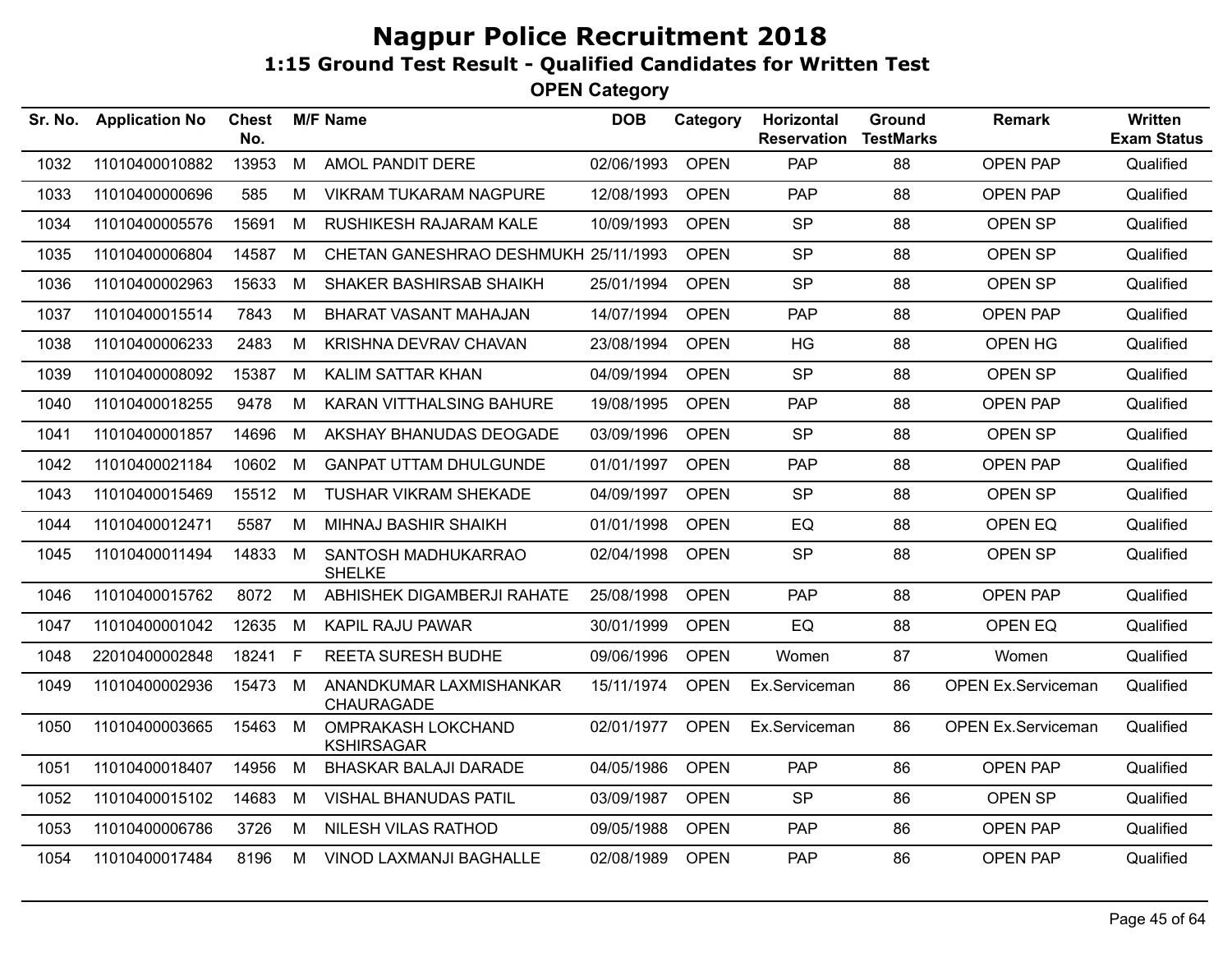| Sr. No. | <b>Application No</b> | <b>Chest</b><br>No. |              | <b>M/F Name</b>                       | <b>DOB</b> | Category    | <b>Horizontal</b><br><b>Reservation</b> | Ground<br><b>TestMarks</b> | <b>Remark</b>   | <b>Written</b><br><b>Exam Status</b> |
|---------|-----------------------|---------------------|--------------|---------------------------------------|------------|-------------|-----------------------------------------|----------------------------|-----------------|--------------------------------------|
| 1055    | 11010400015673        | 13278               | M            | JAYPAL DILIP RATHOD                   | 15/10/1989 | <b>OPEN</b> | <b>PAP</b>                              | 86                         | <b>OPEN PAP</b> | Qualified                            |
| 1056    | 11010400005184        | 3744                | M            | <b>MANISH BANDU TIJARE</b>            | 16/03/1990 | <b>OPEN</b> | <b>PAP</b>                              | 86                         | <b>OPEN PAP</b> | Qualified                            |
| 1057    | 11010400012404        | 15505               | M            | <b>GAJANAN SHIVAJI KALE</b>           | 01/07/1990 | <b>OPEN</b> | <b>SP</b>                               | 86                         | OPEN SP         | Qualified                            |
| 1058    | 11010400001814        | 115                 | M            | DNYANESHWAR JANKIRAM<br><b>JADHAV</b> | 30/09/1990 | <b>OPEN</b> | <b>PAP</b>                              | 86                         | <b>OPEN PAP</b> | Qualified                            |
| 1059    | 22010400001097        | 17080               | $\mathsf{F}$ | SABIYA JAFAR SHEIKH                   | 19/11/1990 | <b>OPEN</b> | Women                                   | 86                         | Women           | Qualified                            |
| 1060    | 11010400020734        | 11292               | M            | SATISH VINAYAAKRAV AHER               | 23/12/1990 | <b>OPEN</b> | <b>HG</b>                               | 86                         | OPEN HG         | Qualified                            |
| 1061    | 11010400019699        | 10392               | M            | <b>GANESH MAROTRAO JAIPURKAR</b>      | 23/12/1990 | <b>OPEN</b> | HG                                      | 86                         | OPEN HG         | Qualified                            |
| 1062    | 11010400022865        | 10977               | M            | <b>SHIVAJI</b>                        | 07/03/1991 | <b>OPEN</b> | HG                                      | 86                         | OPEN HG         | Qualified                            |
| 1063    | 11010400000057        | 12949               | M            | DEVENDRA SHRAWAN MENDHE               | 30/03/1991 | <b>OPEN</b> | HG                                      | 86                         | OPEN HG         | Qualified                            |
| 1064    | 11010400010947        | 5251                | M            | ANKUSH VISHWANATHRAO<br><b>JADHAV</b> | 08/05/1991 | <b>OPEN</b> | PAP                                     | 86                         | OPEN PAP        | Qualified                            |
| 1065    | 11010400008146        | 12999               | M            | VAIBHAV SHESHERAO JAGTAP              | 01/06/1991 | <b>OPEN</b> | EQ                                      | 86                         | OPEN EQ         | Qualified                            |
| 1066    | 11010400005475        | 3357                | M            | KISHOR PUNDLIKNATH GODADE             | 22/06/1991 | <b>OPEN</b> | PAP                                     | 86                         | <b>OPEN PAP</b> | Qualified                            |
| 1067    | 11010400020733        | 11385               | M            | SACHIN SHOBHELAL CHAMLATE             | 22/07/1991 | <b>OPEN</b> | <b>HG</b>                               | 86                         | OPEN HG         | Qualified                            |
| 1068    | 11010400003861        | 1813                | M            | ASHWIN PRAKASH RATHOD                 | 24/08/1991 | <b>OPEN</b> | <b>PAP</b>                              | 86                         | OPEN PAP        | Qualified                            |
| 1069    | 11010400022125        | 10537               | M            | VISHWANATH BABURAO GOGE               | 03/12/1991 | <b>OPEN</b> | <b>PAP</b>                              | 86                         | <b>OPEN PAP</b> | Qualified                            |
| 1070    | 11010400008047        | 14813               | M            | AFROZ RASHID SHAHA                    | 04/08/1992 | <b>OPEN</b> | <b>SP</b>                               | 86                         | OPEN SP         | Qualified                            |
| 1071    | 11010400013158        | 6699                | M            | AKASH SURESH PIPARE                   | 01/01/1993 | <b>OPEN</b> | HG                                      | 86                         | OPEN HG         | Qualified                            |
| 1072    | 11010400008150        | 3980                | M            | <b>VAIBHAV BABANRAO VIR</b>           | 20/01/1993 | <b>OPEN</b> | PAP                                     | 86                         | <b>OPEN PAP</b> | Qualified                            |
| 1073    | 22010400006478        | 19705               | F.           | <b>JYOTI KESARI KORETI</b>            | 09/03/1993 | <b>OPEN</b> | Women                                   | 86                         | Women           | Qualified                            |
| 1074    | 11010400000083        | 545                 | М            | <b>MAROTI KONDIRAM NAIKODE</b>        | 20/10/1993 | <b>OPEN</b> | <b>PAP</b>                              | 86                         | <b>OPEN PAP</b> | Qualified                            |
| 1075    | 11010400001889        | 646                 | M            | <b>GAURAV GANESH INGLE</b>            | 08/11/1993 | <b>OPEN</b> | <b>PAP</b>                              | 86                         | <b>OPEN PAP</b> | Qualified                            |
| 1076    | 11010400006502        | 13516               | M            | SAGAR PRAKASH RATHOD                  | 16/06/1994 | <b>OPEN</b> | <b>PAP</b>                              | 86                         | OPEN PAP        | Qualified                            |
| 1077    | 11010400022356        | 15728               | M            | <b>SACHIN PANJAB PAWAR</b>            | 03/01/1995 | <b>OPEN</b> | <b>PAP</b>                              | 86                         | <b>OPEN PAP</b> | Qualified                            |
| 1078    | 22010400002186        | 18814 F             |              | <b>LATA ARJUN BUDHE</b>               | 26/01/1995 | <b>OPEN</b> | Women                                   | 86                         | Women           | Qualified                            |
|         |                       |                     |              |                                       |            |             |                                         |                            |                 |                                      |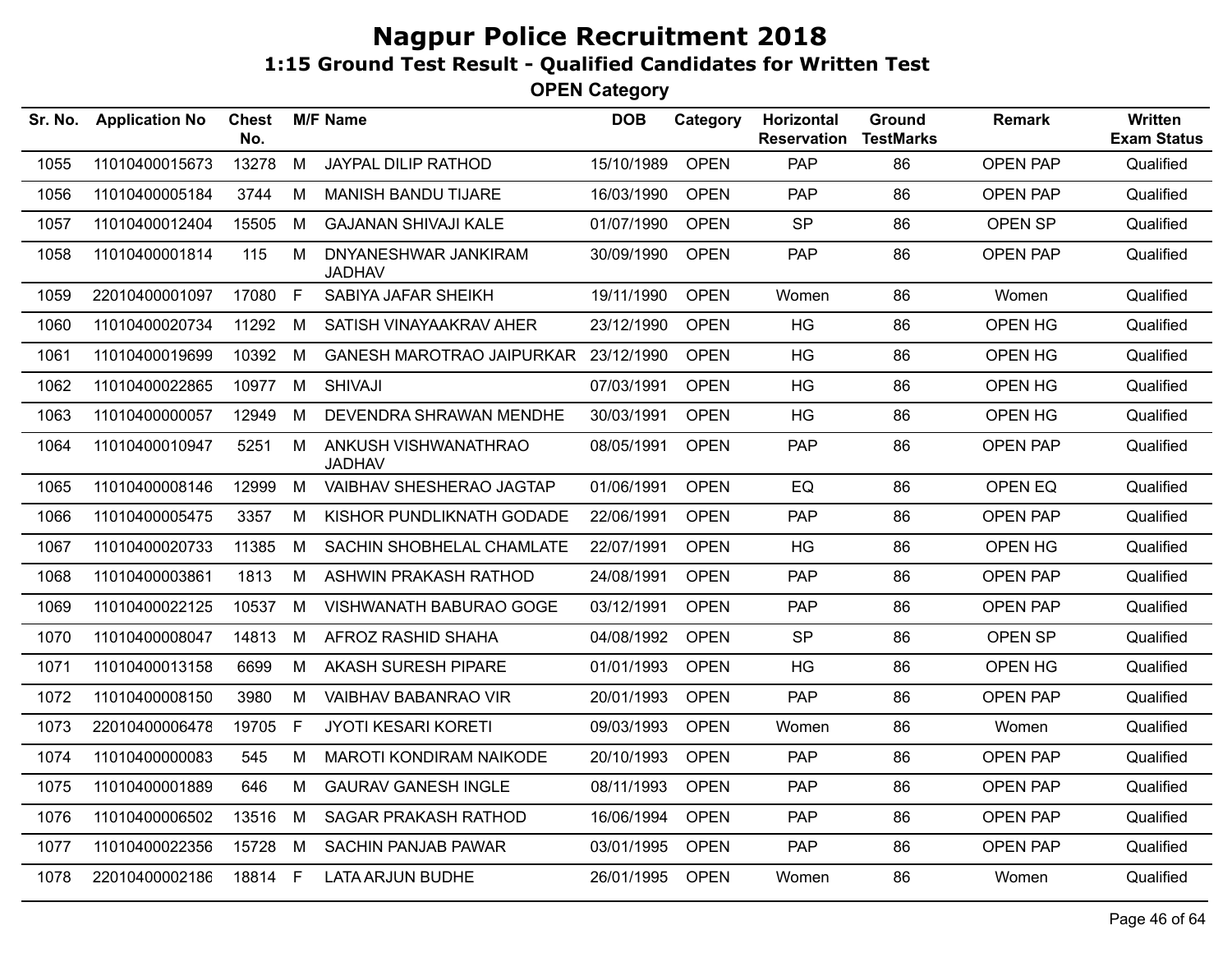| Sr. No. | <b>Application No</b> | Chest<br>No. |    | <b>M/F Name</b>                | <b>DOB</b> | Category    | Horizontal<br><b>Reservation</b> | Ground<br><b>TestMarks</b> | <b>Remark</b>            | Written<br><b>Exam Status</b> |
|---------|-----------------------|--------------|----|--------------------------------|------------|-------------|----------------------------------|----------------------------|--------------------------|-------------------------------|
| 1079    | 22010400004886        | 16044        | F  | PUJA PURAN YADAV               | 15/08/1995 | <b>OPEN</b> | Women                            | 86                         | Women                    | Qualified                     |
| 1080    | 22010400003097        | 18692        | F. | <b>GUNJAN MANGALJI GADHAVE</b> | 02/03/1996 | <b>OPEN</b> | Women                            | 86                         | Women                    | Qualified                     |
| 1081    | 22010400001007        | 16670        | F  | KIRAN SUKHDEVJI KUKWASE        | 11/05/1996 | <b>OPEN</b> | Women                            | 86                         | Women                    | Qualified                     |
| 1082    | 11010400012951        | 14860        | M  | AMOL BHASKARRAO PAWAR          | 26/06/1996 | <b>OPEN</b> | <b>SP</b>                        | 86                         | OPEN SP                  | Qualified                     |
| 1083    | 22010400003075        | 18490        | F. | KAJAL MANOHARJI SHIRKE         | 30/08/1996 | <b>OPEN</b> | Women                            | 86                         | Women                    | Qualified                     |
| 1084    | 22010400001614        | 17818 F      |    | SNEHA MAHESH TOHALIYA          | 02/09/1996 | <b>OPEN</b> | Women                            | 86                         | Women                    | Qualified                     |
| 1085    | 11010400017292        | 7828         | М  | NITIN BALUS YELKAR             | 07/10/1996 | <b>OPEN</b> | EQ                               | 86                         | OPEN EQ                  | Qualified                     |
| 1086    | 22010400004952        | 16719        | F. | NIKITA DURYODHAN AJABALE       | 10/03/1997 | <b>OPEN</b> | Women                            | 86                         | Women                    | Qualified                     |
| 1087    | 22010400004486        | 16248        | F. | PAYAL DILIPRAO PAWAR           | 03/04/1997 | <b>OPEN</b> | Women                            | 86                         | Women                    | Qualified                     |
| 1088    | 11010400004060        | 1410         | M  | RUSHIKESH DINKAR GHODKE        | 11/04/1997 | <b>OPEN</b> | Police Children                  | 86                         | <b>OPEN Police Child</b> | Qualified                     |
| 1089    | 22010400005626        | 20128        | F. | ASHWINI SHESHRAO MASKI         | 07/05/1997 | <b>OPEN</b> | Women                            | 86                         | Women                    | Qualified                     |
| 1090    | 11010400015755        | 15800        | M  | SAGAR GOVIND LOHAR             | 06/06/1997 | <b>OPEN</b> | <b>SP</b>                        | 86                         | OPEN SP                  | Qualified                     |
| 1091    | 22010400004778        | 16140        | F. | ROHINI DNYANDEV KURHE          | 20/06/1997 | <b>OPEN</b> | Women                            | 86                         | Women                    | Qualified                     |
| 1092    | 11010400007934        | 15290        | M  | ANANT ASHROBA JOGDAND          | 01/07/1997 | <b>OPEN</b> | <b>SP</b>                        | 86                         | OPEN SP                  | Qualified                     |
| 1093    | 11010400005591        | 14863        | M  | SOHEL JAVED BAIG               | 04/01/1998 | <b>OPEN</b> | <b>SP</b>                        | 86                         | OPEN SP                  | Qualified                     |
| 1094    | 22010400004665        | 16023        | F. | PRTIKSHA ASHOKJI CHAWARE       | 25/01/1998 | <b>OPEN</b> | Women                            | 86                         | Women                    | Qualified                     |
| 1095    | 22010400005295        | 20633        | F. | REKHA NANDU RATHOD             | 11/07/1998 | <b>OPEN</b> | Women                            | 86                         | Women                    | Qualified                     |
| 1096    | 22010400006181        | 20671        | F. | KIRAN CONGRESS DURGE           | 26/07/1998 | <b>OPEN</b> | Women                            | 86                         | Women                    | Qualified                     |
| 1097    | 11010400000669        | 15099        | M  | ANKUSH DEVIDAS GUTTE           | 11/09/1998 | <b>OPEN</b> | <b>SP</b>                        | 86                         | OPEN SP                  | Qualified                     |
| 1098    | 22010400003420        | 18809        | F. | SHUBHANGI VITHAL PAWAR         | 11/12/1998 | <b>OPEN</b> | Women                            | 86                         | Women                    | Qualified                     |
| 1099    | 22010400006323        | 20296        | F. | KARISHMA SANTOSH RATHOD        | 29/12/1998 | <b>OPEN</b> | Women                            | 86                         | Women                    | Qualified                     |
| 1100    | 22010400001096        | 16864        | F  | PRAGATI DALPATRAO JADHAV       | 20/01/1999 | <b>OPEN</b> | Women                            | 86                         | Women                    | Qualified                     |
| 1101    | 22010400005136        | 16102 F      |    | SUREKHA ISHWAR MARWADE         | 27/02/1999 | <b>OPEN</b> | Women                            | 86                         | Women                    | Qualified                     |
| 1102    | 22010400004954        | 15821 F      |    | SHITAL NARESH SHELOTE          | 25/01/2000 | <b>OPEN</b> | Women                            | 86                         | Women                    | Qualified                     |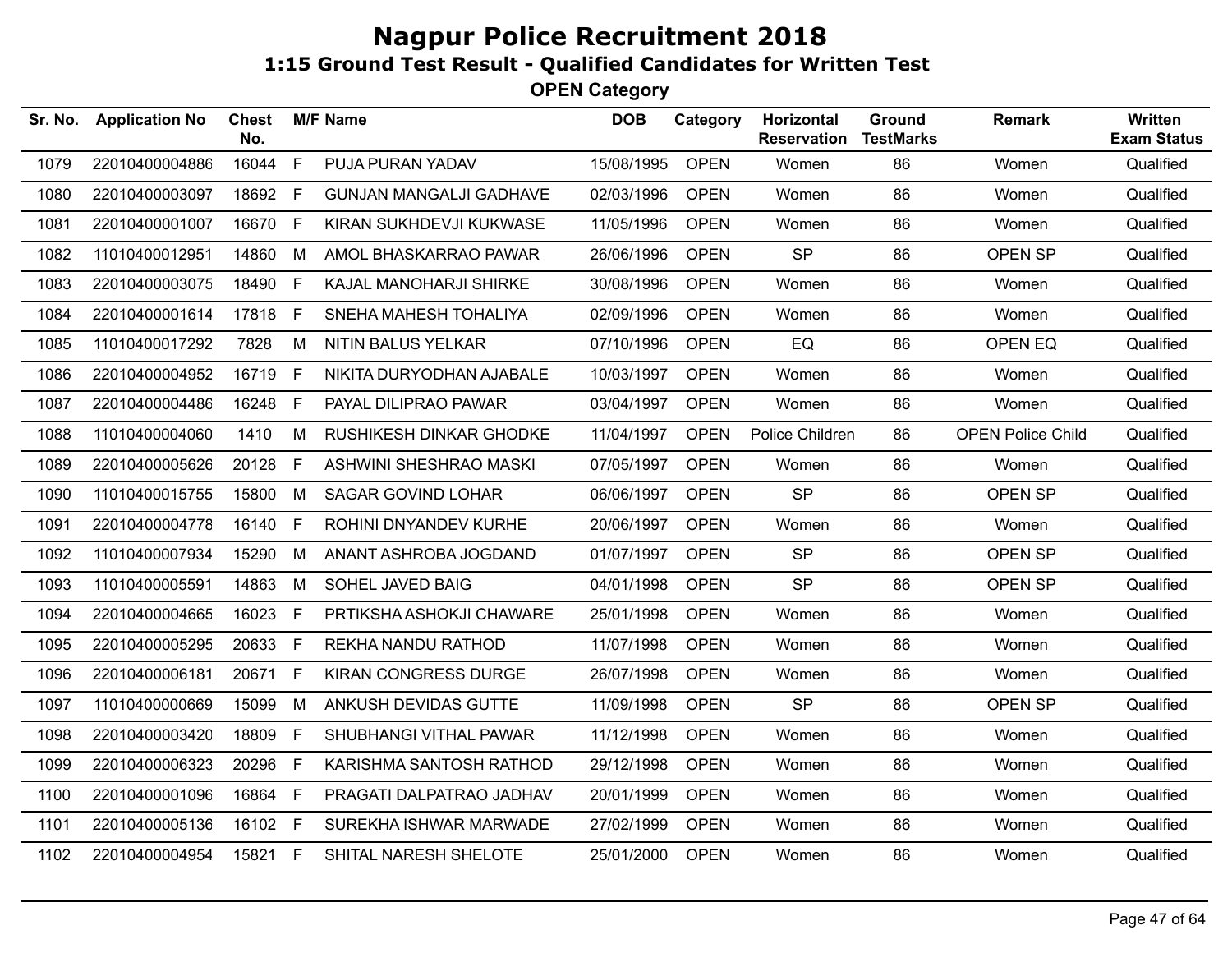| Sr. No. | <b>Application No</b> | Chest<br>No. |    | <b>M/F Name</b>                                      | <b>DOB</b> | Category    | <b>Horizontal</b><br><b>Reservation</b> | Ground<br><b>TestMarks</b> | <b>Remark</b>             | Written<br><b>Exam Status</b> |
|---------|-----------------------|--------------|----|------------------------------------------------------|------------|-------------|-----------------------------------------|----------------------------|---------------------------|-------------------------------|
| 1103    | 22010400000239        | 17133        | F  | <b>GULABSHAH RAFIK PATHAN</b>                        | 07/06/1996 | <b>OPEN</b> | Women                                   | 85                         | Women                     | Qualified                     |
| 1104    | 22010400004827        | 15952        | F. | POOJA SHRIKANT AGRAWAL                               | 28/06/1998 | <b>OPEN</b> | Women                                   | 85                         | Women                     | Qualified                     |
| 1105    | 22010400005137        | 16104        | F  | KARISHMA JAWAHAR CHACHANE                            | 09/08/1998 | <b>OPEN</b> | Women                                   | 85                         | Women                     | Qualified                     |
| 1106    | 11010400000593        | 15486        | M  | SURENDRA KAMESHWAR THAKUR 05/01/1974                 |            | <b>OPEN</b> | Ex.Serviceman                           | 84                         | <b>OPEN Ex.Serviceman</b> | Qualified                     |
| 1107    | 11010400006483        | 15412 M      |    | JAIPRAKASH SHYAMSUNDER<br><b>SHRIWAS</b>             | 04/02/1975 | <b>OPEN</b> | Ex.Serviceman                           | 84                         | <b>OPEN Ex.Serviceman</b> | Qualified                     |
| 1108    | 11010400009634        | 20211        | M  | <b>BHUPENDRASINGH</b><br><b>CHANDRIKASINGH SINGH</b> | 02/01/1976 | <b>OPEN</b> | Ex.Serviceman                           | 84                         | <b>OPEN Ex.Serviceman</b> | Qualified                     |
| 1109    | 11010400019530        | 9343         | M  | PRAVIN RATNAKAR PIMPALKAR                            | 08/04/1990 | <b>OPEN</b> | HG                                      | 84                         | OPEN HG                   | Qualified                     |
| 1110    | 11010400003110        | 2398         | M  | ASHISH LAXMAN SURYEWANSHI                            | 15/05/1990 | <b>OPEN</b> | <b>HG</b>                               | 84                         | OPEN HG                   | Qualified                     |
| 1111    | 11010400023297        | 14743        | M  | SAMIR RIYAZUDDIN SHEIKH                              | 01/07/1990 | <b>OPEN</b> | HG                                      | 84                         | OPEN HG                   | Qualified                     |
| 1112    | 11010400001443        | 14615        | M  | SUSHIL KESHAORAOJI<br><b>WAGHMARE</b>                | 18/07/1990 | <b>OPEN</b> | <b>SP</b>                               | 84                         | OPEN SP                   | Qualified                     |
| 1113    | 11010400012002        | 5375         | M  | <b>JAVED SALIM KHAN</b>                              | 26/08/1990 | <b>OPEN</b> | Police Children                         | 84                         | <b>OPEN Police Child</b>  | Qualified                     |
| 1114    | 11010400018702        | 14897        | M  | <b>MAHESH BHAGWAN MANE</b>                           | 05/06/1991 | <b>OPEN</b> | <b>SP</b>                               | 84                         | OPEN SP                   | Qualified                     |
| 1115    | 11010400019515        | 15271        | M  | RAHUL RAJENDRA MATTE                                 | 11/07/1991 | <b>OPEN</b> | <b>HG</b>                               | 84                         | OPEN HG                   | Qualified                     |
| 1116    | 11010400012177        | 13157        | M  | <b>HARISH SUBHASH LAKADE</b>                         | 01/08/1991 | <b>OPEN</b> | <b>HG</b>                               | 84                         | OPEN HG                   | Qualified                     |
| 1117    | 11010400005325        | 3026         | М  | <b>SADDAM GHANI SHAIKH</b>                           | 25/02/1992 | <b>OPEN</b> | <b>HG</b>                               | 84                         | OPEN HG                   | Qualified                     |
| 1118    | 11010400012425        | 14462        | M  | SOPAN MANOHAR GITTE                                  | 02/06/1992 | <b>OPEN</b> | <b>HG</b>                               | 84                         | OPEN HG                   | Qualified                     |
| 1119    | 11010400010665        | 6410         | M  | <b>GANESH WAMANRAO</b><br><b>NARNAWARE</b>           | 03/12/1992 | <b>OPEN</b> | Police Children                         | 84                         | <b>OPEN Police Child</b>  | Qualified                     |
| 1120    | 11010400019473        | 15661        | M  | KAPIL VINOD DURUGKAR                                 | 13/08/1993 | <b>OPEN</b> | <b>SP</b>                               | 84                         | OPEN SP                   | Qualified                     |
| 1121    | 11010400017535        | 15678        | M  | SWAPNIL VILASRAO DURUGKAR                            | 20/01/1994 | <b>OPEN</b> | <b>SP</b>                               | 84                         | OPEN SP                   | Qualified                     |
| 1122    | 11010400016035        | 15797        | M  | <b>AMOL PIRAJI KENDRE</b>                            | 15/06/1994 | <b>OPEN</b> | <b>SP</b>                               | 84                         | OPEN SP                   | Qualified                     |
| 1123    | 11010400013556        | 15662        | M  | RAJAT RAJU BOBADE                                    | 06/07/1994 | <b>OPEN</b> | <b>SP</b>                               | 84                         | OPEN SP                   | Qualified                     |
| 1124    | 11010400004629        | 15105        | M  | SANTOSH GANESH GHARJALE                              | 16/05/1995 | <b>OPEN</b> | <b>SP</b>                               | 84                         | OPEN SP                   | Qualified                     |
| 1125    | 11010400008244        | 15289        | M  | <b>GOVIND SHAHUJI GARJE</b>                          | 01/04/1997 | <b>OPEN</b> | <b>SP</b>                               | 84                         | <b>OPEN SP</b>            | Qualified                     |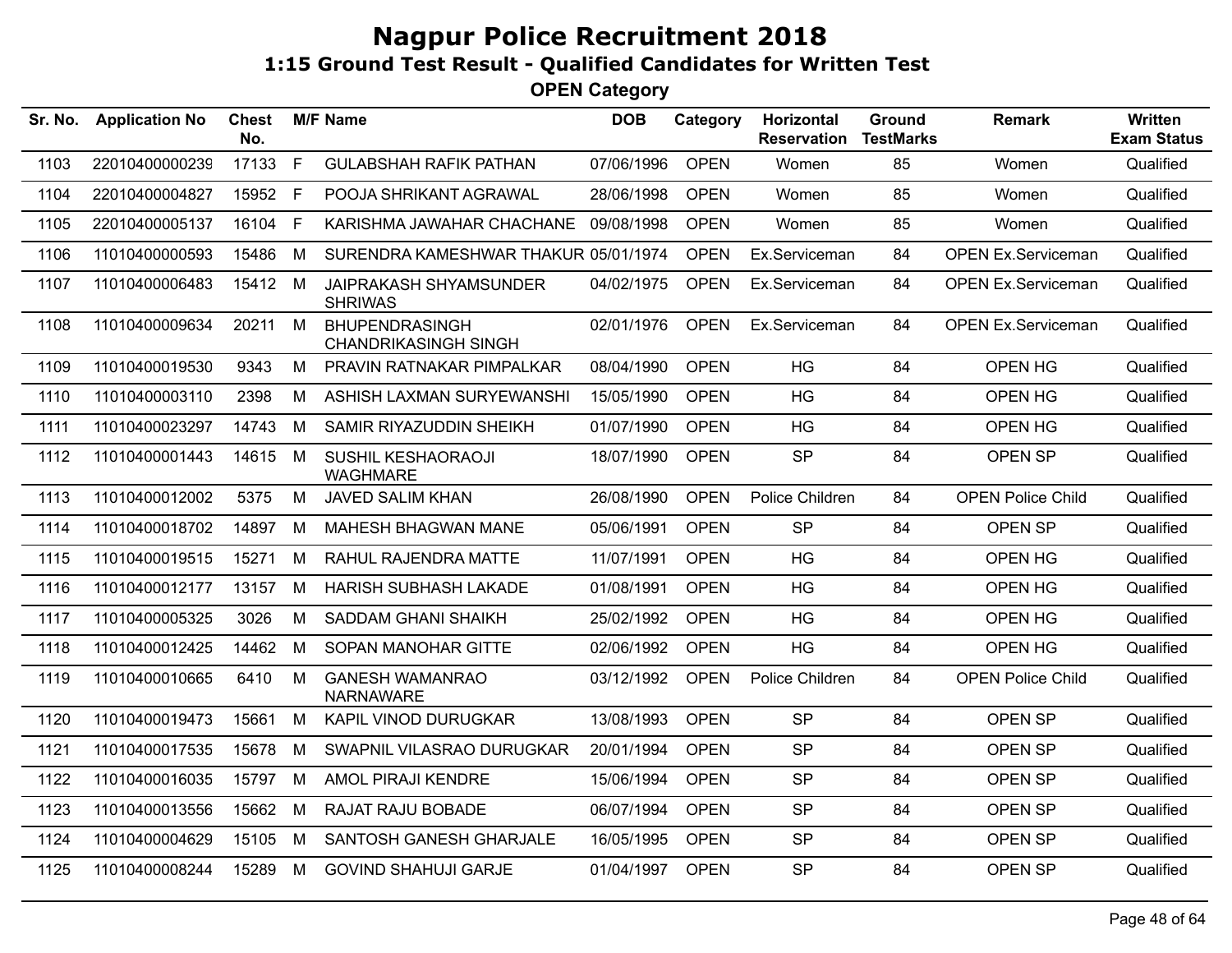| Sr. No. | <b>Application No</b> | <b>Chest</b><br>No. |    | <b>M/F Name</b>                                        | <b>DOB</b> | Category    | Horizontal<br><b>Reservation</b> | <b>Ground</b><br><b>TestMarks</b> | <b>Remark</b>             | Written<br><b>Exam Status</b> |
|---------|-----------------------|---------------------|----|--------------------------------------------------------|------------|-------------|----------------------------------|-----------------------------------|---------------------------|-------------------------------|
| 1126    | 22010400005287        | 20089               | F. | SUSHAMA MAROTIJI THAKARE                               | 10/06/1997 | <b>OPEN</b> | Women                            | 84                                | Women                     | Qualified                     |
| 1127    | 11010400015468        | 15513               | M  | <b>SAGAR DINKAR SHEKADE</b>                            | 03/09/1997 | <b>OPEN</b> | <b>SP</b>                        | 84                                | OPEN SP                   | Qualified                     |
| 1128    | 11010400015989        | 14976               | M  | AKASH UTTAM SHINDE                                     | 11/07/1998 | <b>OPEN</b> | <b>SP</b>                        | 84                                | OPEN SP                   | Qualified                     |
| 1129    | 22010400001049        | 17566               | F  | KALYANI SHESHRAW MAGAR                                 | 21/07/1998 | <b>OPEN</b> | Women                            | 84                                | Women                     | Qualified                     |
| 1130    | 22010400002328        | 18458               | F  | MINAKSHI UMESH SURKAR                                  | 25/03/1999 | <b>OPEN</b> | Women                            | 84                                | Women                     | Qualified                     |
| 1131    | 11010400001459        | 20208               | M  | YUWRAJ RAIBHAN BAGADE                                  | 26/08/1973 | <b>OPEN</b> | Ex.Serviceman                    | 83                                | <b>OPEN Ex.Serviceman</b> | Qualified                     |
| 1132    | 22010400006856        | 20368               | F. | EKTA SHANKARRAO GUND                                   | 30/06/1991 | <b>OPEN</b> | Women                            | 83                                | Women                     | Qualified                     |
| 1133    | 22010400003327        | 18871               | F. | PALLAVI CHHAGANLAL<br><b>DUDHBARAI</b>                 | 23/12/1995 | <b>OPEN</b> | Women                            | 83                                | Women                     | Qualified                     |
| 1134    | 22010400001356        | 17543 F             |    | SANGITA RATAN ZANZAD                                   | 22/09/1998 | <b>OPEN</b> | Women                            | 83                                | Women                     | Qualified                     |
| 1135    | 11010400018743        | 15565               | M  | VISHAL BHAGVANTRAO UMAK                                | 03/03/1990 | <b>OPEN</b> | <b>HG</b>                        | 82                                | OPEN HG                   | Qualified                     |
| 1136    | 11010400002255        | 14595 M             |    | ABDULAZHAR ABDULHAFEEZ<br><b>SHAIKH</b>                | 30/03/1990 | <b>OPEN</b> | <b>SP</b>                        | 82                                | OPEN SP                   | Qualified                     |
| 1137    | 11010400001032        | 20422               | M  | SHAKEEL SHAMIM MOHAMMAD                                | 07/07/1990 | <b>OPEN</b> | <b>SP</b>                        | 82                                | OPEN SP                   | Qualified                     |
| 1138    | 22010400004509        | 15874               | F. | SUNITA SHRILAL PATORKAR                                | 09/07/1990 | <b>OPEN</b> | Women                            | 82                                | Women                     | Qualified                     |
| 1139    | 11010400006168        | 2485                | M  | SUNIL DNYANU CHAVHAN                                   | 01/05/1991 | <b>OPEN</b> | <b>HG</b>                        | 82                                | OPEN HG                   | Qualified                     |
| 1140    | 11010400018076        | 9482                | M  | VIKKAL MADHAVJI LUTE                                   | 07/05/1991 | <b>OPEN</b> | <b>HG</b>                        | 82                                | OPEN HG                   | Qualified                     |
| 1141    | 11010400016300        | 8231                | М  | ABHIJIT MADHUKAR BELPATRE                              | 30/12/1991 | <b>OPEN</b> | HG                               | 82                                | OPEN HG                   | Qualified                     |
| 1142    | 11010400012917        | 7645                | М  | ANILKUMAR UMASHANKAR DUBEY 15/05/1992                  |            | <b>OPEN</b> | <b>HG</b>                        | 82                                | OPEN HG                   | Qualified                     |
| 1143    | 11010400010934        | 15357               | M  | RAMESH HANUMANT DEVKATE                                | 11/06/1992 | <b>OPEN</b> | <b>SP</b>                        | 82                                | OPEN SP                   | Qualified                     |
| 1144    | 11010400012858        | 13153               | М  | HARI SUBHASH KENDRE                                    | 10/07/1992 | <b>OPEN</b> | <b>HG</b>                        | 82                                | OPEN HG                   | Qualified                     |
| 1145    | 11010400007606        | 20418               | M  | RAJOO AMRIT CHAVHAN                                    | 15/08/1992 | <b>OPEN</b> | <b>SP</b>                        | 82                                | OPEN SP                   | Qualified                     |
| 1146    | 11010400017537        | 8548                | М  | SANTOSH BHANUDAS MUNDHE                                | 22/10/1992 | <b>OPEN</b> | HG                               | 82                                | OPEN HG                   | Qualified                     |
| 1147    | 11010400002340        | 12064               | M  | AJAY NANDKISHOR GAWALI                                 | 06/12/1992 | <b>OPEN</b> | HG                               | 82                                | OPEN HG                   | Qualified                     |
| 1148    | 22010400005392        | 16322               | F  | TRISHALA SHERBAHADERSINGHA 31/01/1994<br><b>THAKUR</b> |            | <b>OPEN</b> | Women                            | 82                                | Women                     | Qualified                     |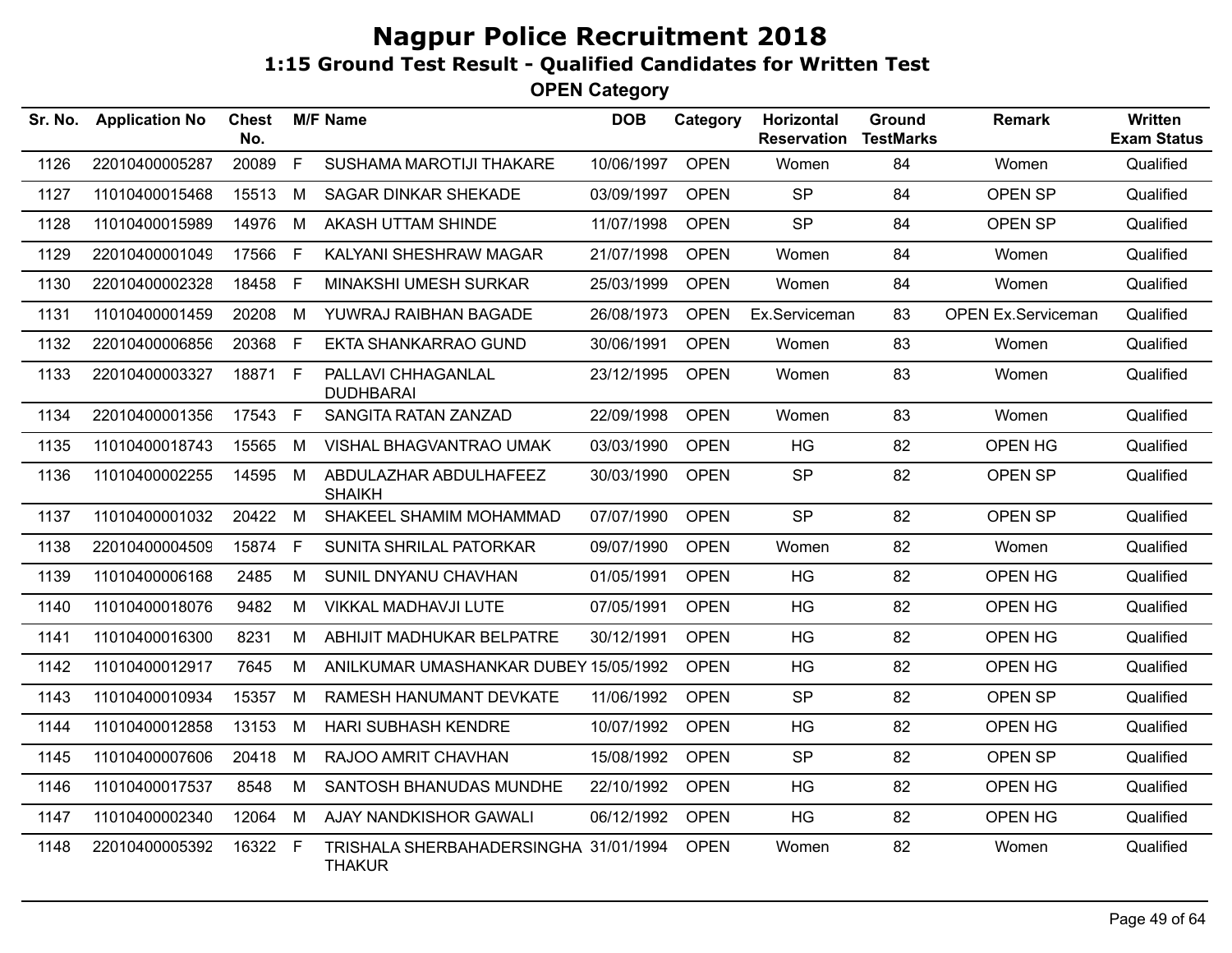| Sr. No. | <b>Application No</b> | <b>Chest</b><br>No. |    | <b>M/F Name</b>                              | <b>DOB</b> | Category    | Horizontal<br><b>Reservation</b> | Ground<br><b>TestMarks</b> | <b>Remark</b>  | <b>Written</b><br><b>Exam Status</b> |
|---------|-----------------------|---------------------|----|----------------------------------------------|------------|-------------|----------------------------------|----------------------------|----------------|--------------------------------------|
| 1149    | 22010400001383        | 17207 F             |    | RESHMAPARVIN ABDULJAMAL<br><b>KHAN</b>       | 04/03/1994 | <b>OPEN</b> | Women                            | 82                         | Women          | Qualified                            |
| 1150    | 22010400001904        | 17957 F             |    | SHITAL DATTATRAYA KADAM                      | 04/09/1994 | <b>OPEN</b> | Women                            | 82                         | Women          | Qualified                            |
| 1151    | 22010400001866        | 16186               | F  | POOJA MOHAN MESHRAM                          | 29/09/1994 | <b>OPEN</b> | Women                            | 82                         | Women          | Qualified                            |
| 1152    | 11010400019848        | 14740               | M  | ANURAG SHRIKANT SANAS                        | 16/03/1995 | <b>OPEN</b> | <b>SP</b>                        | 82                         | OPEN SP        | Qualified                            |
| 1153    | 11010400011460        | 15395               | M  | <b>GOVIND SITARAM WANI</b>                   | 15/04/1995 | <b>OPEN</b> | <b>SP</b>                        | 82                         | <b>OPEN SP</b> | Qualified                            |
| 1154    | 22010400004772        | 15835               | F  | PRIYANKA PRAKASH CHAVHAN                     | 29/08/1995 | <b>OPEN</b> | Women                            | 82                         | Women          | Qualified                            |
| 1155    | 11010400024797        | 14592               | M  | SURAJ VIVEKANAND LANDE                       | 07/04/1996 | <b>OPEN</b> | <b>SP</b>                        | 82                         | <b>OPEN SP</b> | Qualified                            |
| 1156    | 22010400001962        | 17732 F             |    | KANCHAN ANKUSH RATHOD                        | 04/05/1996 | <b>OPEN</b> | Women                            | 82                         | Women          | Qualified                            |
| 1157    | 22010400002031        | 16946               | F. | PRANJALI SUBHASH GHASAD                      | 11/12/1996 | <b>OPEN</b> | Women                            | 82                         | Women          | Qualified                            |
| 1158    | 22010400000313        | 17505 F             |    | <b>MANISHA RAGHUNATH</b><br><b>SHIVARKAR</b> | 25/12/1996 | <b>OPEN</b> | Women                            | 82                         | Women          | Qualified                            |
| 1159    | 11010400011495        | 14832               | M  | RAHUL RAMBHAU TAMBE                          | 15/04/1997 | <b>OPEN</b> | <b>SP</b>                        | 82                         | OPEN SP        | Qualified                            |
| 1160    | 22010400002635        | 18267               | F. | SUCHITA NIVRANGRAO PAWAR                     | 07/11/1997 | <b>OPEN</b> | Women                            | 82                         | Women          | Qualified                            |
| 1161    | 22010400005851        | 16520               | F. | SUDHA RAJENDRA THAKUR                        | 21/06/1998 | <b>OPEN</b> | Women                            | 82                         | Women          | Qualified                            |
| 1162    | 22010400001760        | 18041               | F. | KAUSABAI KAKASAHEB JIVRAG                    | 04/07/1998 | <b>OPEN</b> | Women                            | 82                         | Women          | Qualified                            |
| 1163    | 22010400004982        | 19880               | F. | ARCHANA SHESHERAOJI JADHAV                   | 15/08/1998 | <b>OPEN</b> | Women                            | 82                         | Women          | Qualified                            |
| 1164    | 22010400000748        | 17048               | F. | DILESHWARI BENIRAM BIJEWAR                   | 08/03/1999 | <b>OPEN</b> | Women                            | 82                         | Women          | Qualified                            |
| 1165    | 22010400001579        | 17412 F             |    | PRITI RAJUJI REHPADE                         | 30/04/1999 | <b>OPEN</b> | Women                            | 82                         | Women          | Qualified                            |
| 1166    | 22010400002070        | 15896               | F. | RINA JAIRAM BAHEKAR                          | 16/08/1999 | <b>OPEN</b> | Women                            | 82                         | Women          | Qualified                            |
| 1167    | 22010400005131        | 15809               | F  | SHRADDHA MUNESHWAR<br>PIKALMUNDE             | 13/11/1999 | <b>OPEN</b> | Women                            | 82                         | Women          | Qualified                            |
| 1168    | 22010400002793        | 18733               | F  | SAVITA SUKHDEO BORKAR                        | 08/12/1991 | <b>OPEN</b> | Women                            | 81                         | Women          | Qualified                            |
| 1169    | 22010400005719        | 19858               | F  | NIKITA SUBHASH DAYANE                        | 17/06/1995 | <b>OPEN</b> | Women                            | 81                         | Women          | Qualified                            |
| 1170    | 22010400004833        | 16142               | E  | PRANITA SHANKARRAO BHANGE                    | 16/05/1998 | <b>OPEN</b> | Women                            | 81                         | Women          | Qualified                            |
| 1171    | 22010400001547        | 16198 F             |    | MEGHA DEVDAS BURADE                          | 21/08/1999 | <b>OPEN</b> | Women                            | 81                         | Women          | Qualified                            |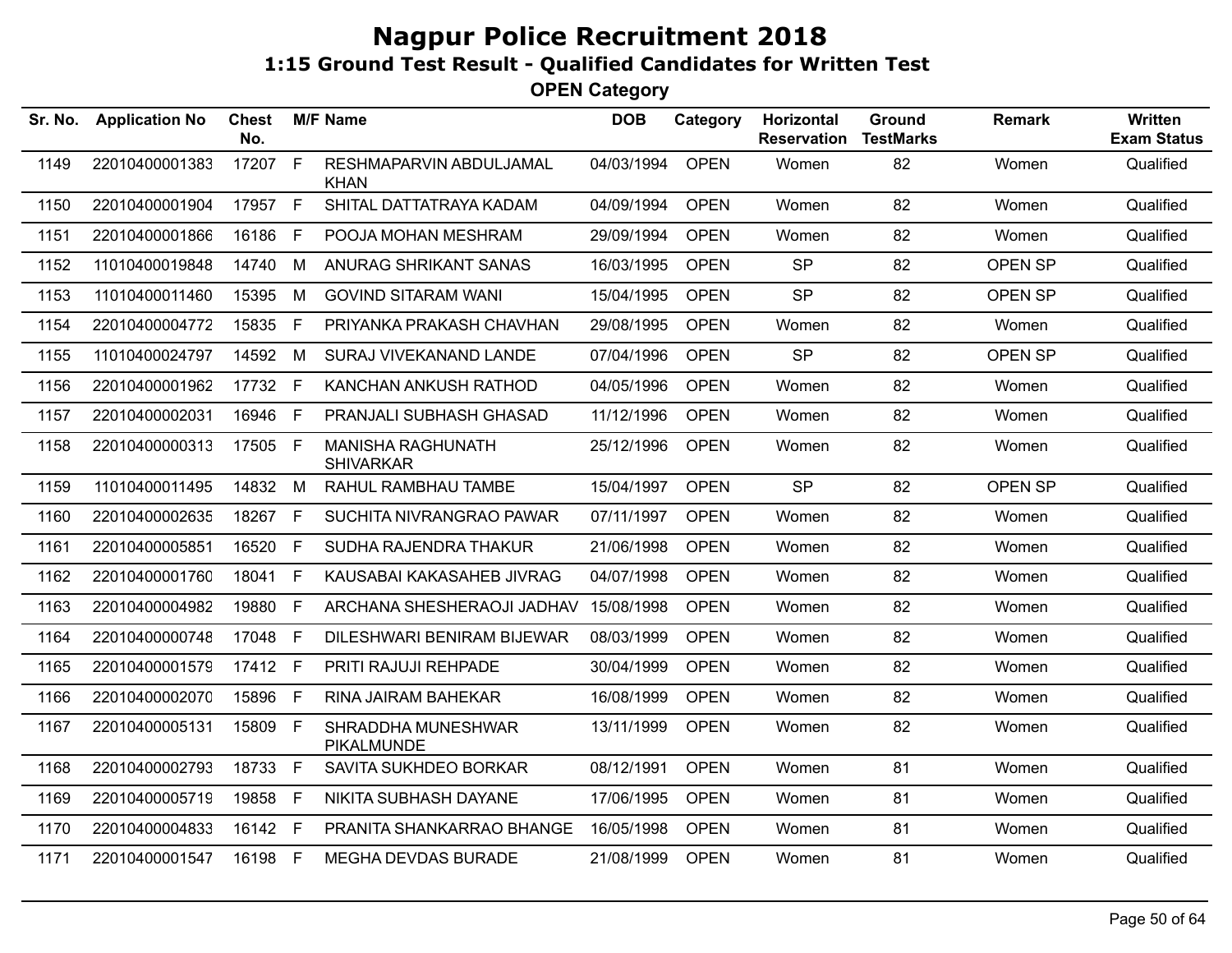| Sr. No. | <b>Application No</b> | <b>Chest</b><br>No. |              | <b>M/F Name</b>                        | <b>DOB</b> | Category    | Horizontal<br><b>Reservation</b> | Ground<br><b>TestMarks</b> | <b>Remark</b>             | <b>Written</b><br><b>Exam Status</b> |
|---------|-----------------------|---------------------|--------------|----------------------------------------|------------|-------------|----------------------------------|----------------------------|---------------------------|--------------------------------------|
| 1172    | 11010400000276        | 15433               | M            | NARAYAN NATTHUJI BINEKAR               | 10/10/1975 | <b>OPEN</b> | Ex.Serviceman                    | 80                         | <b>OPEN Ex.Serviceman</b> | Qualified                            |
| 1173    | 11010400002538        | 15465               | М            | NOHARLAL PRITAMLAL LILHARE             | 15/06/1977 | <b>OPEN</b> | Ex.Serviceman                    | 80                         | <b>OPEN Ex.Serviceman</b> | Qualified                            |
| 1174    | 11010400016566        | 15404               | М            | <b>VIKAS KANHU BIRANGAL</b>            | 01/06/1981 | <b>OPEN</b> | Ex.Serviceman                    | 80                         | <b>OPEN Ex.Serviceman</b> | Qualified                            |
| 1175    | 11010400013672        | 7654                | M            | RAHUL ANIL BIRAJDAR                    | 02/04/1990 | <b>OPEN</b> | EQ                               | 80                         | OPEN EQ                   | Qualified                            |
| 1176    | 11010400015639        | 8537                | М            | SWAPNIL BABANRAO MUNGUL                | 01/08/1990 | <b>OPEN</b> | <b>HG</b>                        | 80                         | OPEN HG                   | Qualified                            |
| 1177    | 11010400017785        | 8632                | M            | PRATIK HIRAMANRAO DHARMIK              | 30/06/1991 | <b>OPEN</b> | Police Children                  | 80                         | <b>OPEN Police Child</b>  | Qualified                            |
| 1178    | 11010400015516        | 8115                | M            | NARESH DASHRATH PAWANKAR               | 16/07/1991 | <b>OPEN</b> | <b>HG</b>                        | 80                         | OPEN HG                   | Qualified                            |
| 1179    | 11010400010913        | 5892                | м            | <b>BILAL NAJIR KHANAPURE</b>           | 06/11/1991 | <b>OPEN</b> | EQ                               | 80                         | OPEN EQ                   | Qualified                            |
| 1180    | 11010400022291        | 11448               | М            | NIKESH JAGANNATHJI<br>PIKALMUNDE       | 10/10/1992 | <b>OPEN</b> | HG                               | 80                         | OPEN HG                   | Qualified                            |
| 1181    | 11010400004785        | 3754                | M            | KRISHNA LAXMAN BAWANKULE               | 31/08/1994 | <b>OPEN</b> | HG                               | 80                         | OPEN HG                   | Qualified                            |
| 1182    | 11010400020359        | 10204               | M            | SOMNATH VITTHAL SHINDE                 | 25/11/1996 | <b>OPEN</b> | EQ                               | 80                         | OPEN EQ                   | Qualified                            |
| 1183    | 22010400004263        | 18664               | F.           | SABIYANAJ YUNUS KURESHI                | 14/07/1997 | <b>OPEN</b> | Women                            | 80                         | Women                     | Qualified                            |
| 1184    | 22010400004958        | 16616               | $\mathsf{F}$ | SHITAL TUKARAM ROHANKAR                | 11/04/1999 | <b>OPEN</b> | Women                            | 80                         | Women                     | Qualified                            |
| 1185    | 22010400002117        | 17362 F             |              | <b>VIDYA NAMDEO BHANDARKAR</b>         | 03/09/1991 | <b>OPEN</b> | Women                            | 79                         | Women                     | Qualified                            |
| 1186    | 22010400005356        | 16052 F             |              | SUCHITA PRABHAKARRAO<br><b>KIRTANE</b> | 26/07/1994 | <b>OPEN</b> | Women                            | 79                         | Women                     | Qualified                            |
| 1187    | 22010400005807        | 20131 F             |              | PRANITA DEORAOJI REWATKAR              | 02/08/1995 | <b>OPEN</b> | Women                            | 79                         | Women                     | Qualified                            |
| 1188    | 22010400003414        | 19362 F             |              | KIRAN GANESH PAWAR                     | 09/06/1996 | <b>OPEN</b> | Women                            | 79                         | Women                     | Qualified                            |
| 1189    | 22010400004744        | 20026               | F.           | MUSKAN JAFARKHAN PATHAN                | 07/04/1998 | <b>OPEN</b> | Women                            | 79                         | Women                     | Qualified                            |
| 1190    | 22010400005065        | 20351               | F            | RADHIKA BALU DANGODE                   | 14/11/1999 | <b>OPEN</b> | Women                            | 79                         | Women                     | Qualified                            |
| 1191    | 22010400004990        | 16257               | $\mathsf F$  | SANGITA DEOCHAND THAKRE                | 02/03/1990 | <b>OPEN</b> | Women                            | 78                         | Women                     | Qualified                            |
| 1192    | 11010400023243        | 12972               | M            | <b>VIKRAM NANDKISHOR KALE</b>          | 29/04/1990 | <b>OPEN</b> | <b>HG</b>                        | 78                         | OPEN HG                   | Qualified                            |
| 1193    | 22010400000859        | 16855               | F            | MINA WASUDEORAOJI SATFALE              | 07/06/1990 | <b>OPEN</b> | Women                            | 78                         | Women                     | Qualified                            |
| 1194    | 11010400017717        | 8329                | M            | <b>VIKI GOPALRAOJI MEHAR</b>           | 28/06/1990 | <b>OPEN</b> | <b>HG</b>                        | 78                         | OPEN HG                   | Qualified                            |
| 1195    | 22010400001301        | 16986               | F            | NEHA VIJAYRAO SONONE                   | 28/11/1990 | <b>OPEN</b> | Women                            | 78                         | Women                     | Qualified                            |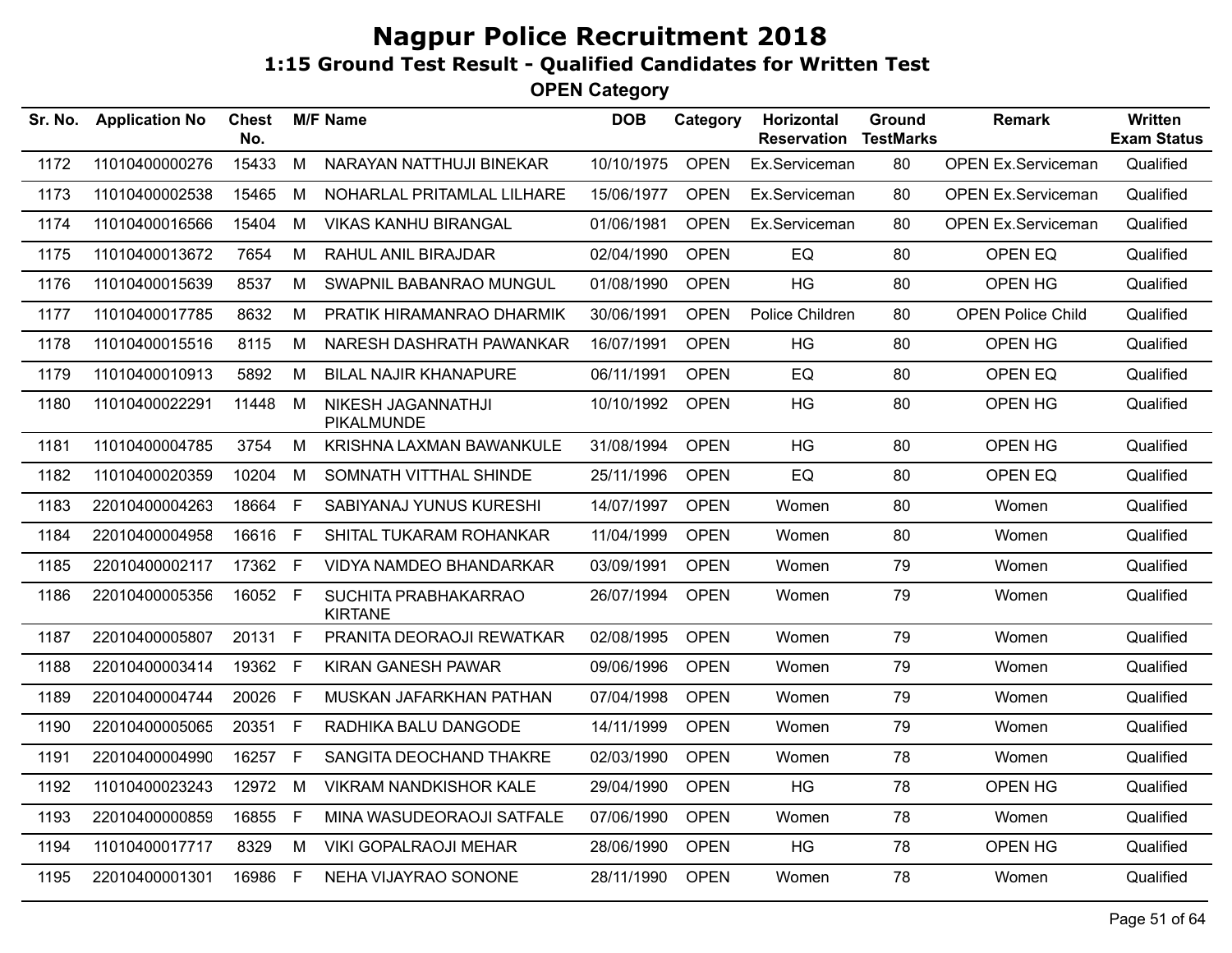| Sr. No. | <b>Application No</b> | Chest<br>No. |    | <b>M/F Name</b>                          | <b>DOB</b> | Category    | Horizontal<br><b>Reservation</b> | Ground<br><b>TestMarks</b> | <b>Remark</b>            | Written<br><b>Exam Status</b> |
|---------|-----------------------|--------------|----|------------------------------------------|------------|-------------|----------------------------------|----------------------------|--------------------------|-------------------------------|
| 1196    | 11010400024203        | 12384        | M  | KHILAWAN LAKSHMAN PAL                    | 12/02/1991 | <b>OPEN</b> | HG                               | 78                         | OPEN HG                  | Qualified                     |
| 1197    | 11010400022869        | 10976        | М  | VILAS DASHRATHRAO WANKHEDE 05/04/1991    |            | <b>OPEN</b> | <b>HG</b>                        | 78                         | OPEN HG                  | Qualified                     |
| 1198    | 11010400011178        | 5619         | M  | ROHAN MANIK NEHAR                        | 22/06/1991 | <b>OPEN</b> | Police Children                  | 78                         | <b>OPEN Police Child</b> | Qualified                     |
| 1199    | 11010400002696        | 1519         | М  | RAKESH SATYANARAYAN<br><b>TANNIRWAR</b>  | 26/06/1991 | <b>OPEN</b> | <b>HG</b>                        | 78                         | OPEN HG                  | Qualified                     |
| 1200    | 11010400008184        | 4284         | м  | MAHESH SUDHAKAR CHAVAN                   | 15/08/1991 | <b>OPEN</b> | EQ                               | 78                         | OPEN EQ                  | Qualified                     |
| 1201    | 22010400007003        | 20337        | F. | RAMAL RAGHUNATH GAIKWAD                  | 11/06/1992 | <b>OPEN</b> | Women                            | 78                         | Women                    | Qualified                     |
| 1202    | 22010400003340        | 18576        | F  | PINKI RAMVILAS MISHRA                    | 25/07/1992 | <b>OPEN</b> | Women                            | 78                         | Women                    | Qualified                     |
| 1203    | 11010400001917        | 185          | M  | <b>AZAZ AZIZ SHAIKH</b>                  | 25/08/1992 | <b>OPEN</b> | <b>HG</b>                        | 78                         | OPEN HG                  | Qualified                     |
| 1204    | 22010400002405        | 18992        | F. | HEENA SURESHJI DHAWADE                   | 09/01/1993 | <b>OPEN</b> | Women                            | 78                         | Women                    | Qualified                     |
| 1205    | 22010400007511        | 20484        | F. | <b>SMITA KOLBA THAKRE</b>                | 16/01/1993 | <b>OPEN</b> | Women                            | 78                         | Women                    | Qualified                     |
| 1206    | 11010400006475        | 2654         | м  | <b>BASAWRAJ BHAGWAT GADADE</b>           | 19/06/1993 | <b>OPEN</b> | EQ                               | 78                         | OPEN EQ                  | Qualified                     |
| 1207    | 22010400002238        | 18828        | F. | PAYAL CHANDANSINGHJI KESHRI              | 30/12/1993 | <b>OPEN</b> | Women                            | 78                         | Women                    | Qualified                     |
| 1208    | 22010400005388        | 19894        | E  | NEELAM RAMKRUPALJI NISHAD                | 28/04/1994 | <b>OPEN</b> | Women                            | 78                         | Women                    | Qualified                     |
| 1209    | 22010400003342        | 18574        | F  | NIYATI PARITOSH MISTRI                   | 08/05/1994 | <b>OPEN</b> | Women                            | 78                         | Women                    | Qualified                     |
| 1210    | 22010400000735        | 15994        | F  | SANGITA FULCHANDJI DHENGE                | 22/06/1994 | <b>OPEN</b> | Women                            | 78                         | Women                    | Qualified                     |
| 1211    | 22010400004683        | 20059        | F  | AANCHAL ASHWINI SINGH                    | 01/07/1994 | <b>OPEN</b> | Women                            | 78                         | Women                    | Qualified                     |
| 1212    | 22010400002830        | 18846        | F. | KOMAL DEVIDAS SHENDE                     | 22/05/1995 | <b>OPEN</b> | Women                            | 78                         | Women                    | Qualified                     |
| 1213    | 22010400000768        | 17111        | F. | PRIYA TATOBAJI BAWANE                    | 13/07/1996 | <b>OPEN</b> | Women                            | 78                         | Women                    | Qualified                     |
| 1214    | 22010400005512        | 15879        | F. | SIMRANNISHA ISARAELEJI SHEIKH 08/03/1997 |            | <b>OPEN</b> | Women                            | 78                         | Women                    | Qualified                     |
| 1215    | 22010400000286        | 17385        | F  | VANDANA BHAGWAT JAGTAP                   | 17/03/1997 | <b>OPEN</b> | Women                            | 78                         | Women                    | Qualified                     |
| 1216    | 22010400005386        | 16731        | F. | NEHA MANOHAR KHANWE                      | 21/04/1997 | <b>OPEN</b> | Women                            | 78                         | Women                    | Qualified                     |
| 1217    | 22010400001167        | 17003 F      |    | SHARDA KUWARLALSINGH<br><b>PARIHAR</b>   | 04/10/1997 | <b>OPEN</b> | Women                            | 78                         | Women                    | Qualified                     |
| 1218    | 22010400004018        | 18564 F      |    | VAISHNAVI SAHADEO DIWATE                 | 15/11/1997 | <b>OPEN</b> | Women                            | 78                         | Women                    | Qualified                     |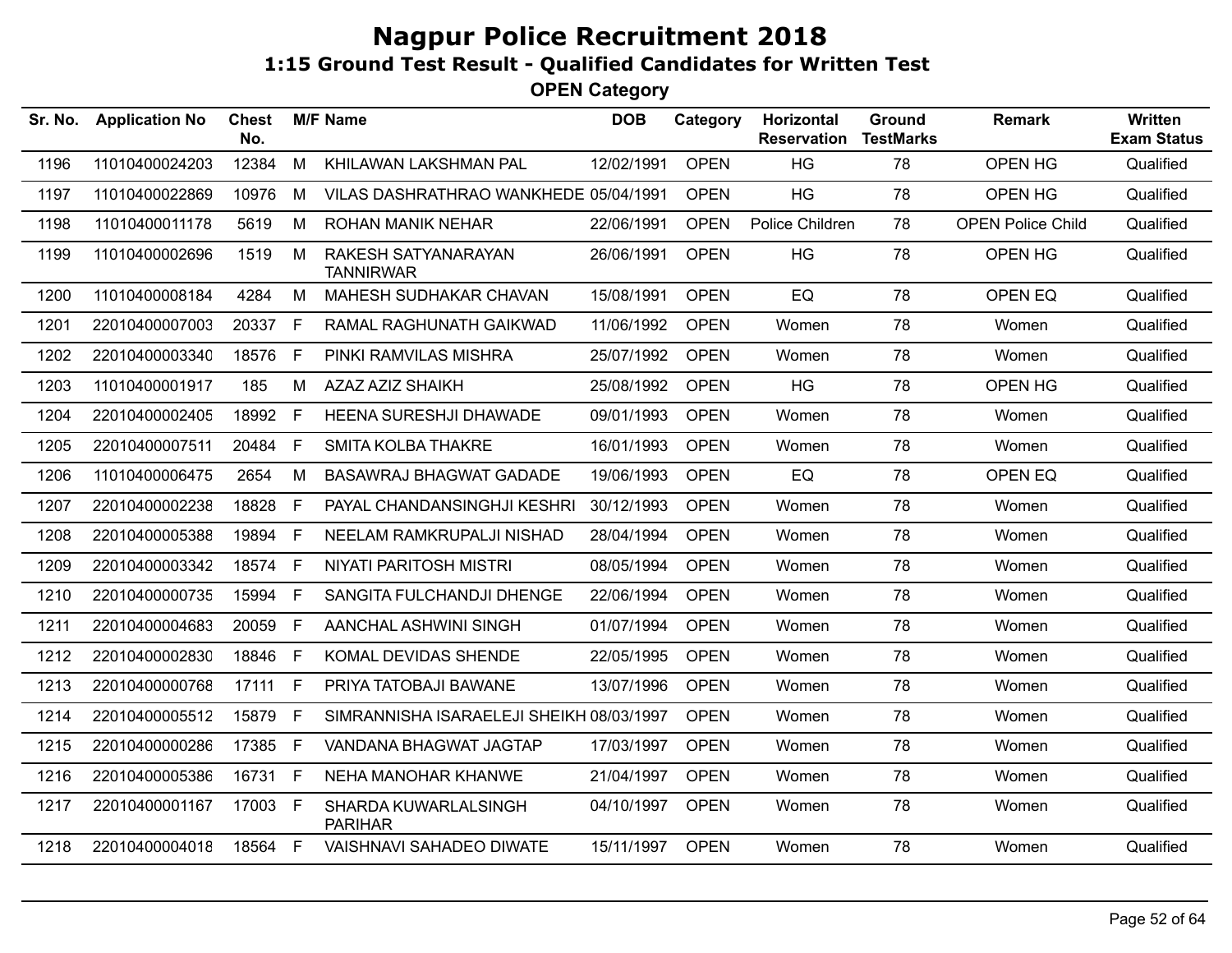| Sr. No. | <b>Application No</b> | Chest<br>No. |             | <b>M/F Name</b>                       | <b>DOB</b> | Category    | Horizontal<br><b>Reservation</b> | Ground<br><b>TestMarks</b> | <b>Remark</b>  | <b>Written</b><br><b>Exam Status</b> |
|---------|-----------------------|--------------|-------------|---------------------------------------|------------|-------------|----------------------------------|----------------------------|----------------|--------------------------------------|
| 1219    | 11010400005080        | 3358         | M           | DHIRAJKUMAR OMPRAKASH<br><b>PAWAR</b> | 29/05/1998 | <b>OPEN</b> | EQ                               | $\overline{78}$            | <b>OPEN EQ</b> | Qualified                            |
| 1220    | 22010400000291        | 16976        | F           | <b>TABSUM GULAB SHAIKH</b>            | 05/07/1998 | <b>OPEN</b> | Women                            | 78                         | Women          | Qualified                            |
| 1221    | 22010400007259        | 19674        | F.          | SHUBHANGI RAJESH TOTAWAR              | 14/12/1998 | <b>OPEN</b> | Women                            | 78                         | Women          | Qualified                            |
| 1222    | 22010400007604        | 20910        | F.          | SHABNUM MAHBOOBSAB MOMIN              | 05/01/1999 | <b>OPEN</b> | Women                            | 78                         | Women          | Qualified                            |
| 1223    | 11010400022427        | 20331        | F.          | PUJA DATTARAO CHAVHAN                 | 06/02/1993 | <b>OPEN</b> | Women                            | 77                         | Women          | Qualified                            |
| 1224    | 22010400007613        | 20909        | F.          | NEHA NAVAJRAFIK SAYYAD                | 05/02/1994 | <b>OPEN</b> | Women                            | 77                         | Women          | Qualified                            |
| 1225    | 22010400000733        | 17327 F      |             | POURNIMA MAHADEOJI KADHAO             | 19/09/1994 | <b>OPEN</b> | Women                            | 77                         | Women          | Qualified                            |
| 1226    | 22010400007253        | 19849        | F.          | <b>BINITA RAMCHANDRA RAJPUT</b>       | 26/11/1994 | <b>OPEN</b> | Women                            | 77                         | Women          | Qualified                            |
| 1227    | 22010400000739        | 17326        | F.          | PAYAL KISHORJI HALMAR                 | 26/09/1995 | <b>OPEN</b> | Women                            | 77                         | Women          | Qualified                            |
| 1228    | 22010400001248        | 16935        | F           | ANKITA BHASKAR BHONGADE               | 31/01/1996 | <b>OPEN</b> | Women                            | 77                         | Women          | Qualified                            |
| 1229    | 22010400002693        | 18822        | $\mathsf F$ | NIKHATKHATUN JABBAR SHEIKH            | 09/03/1997 | <b>OPEN</b> | Women                            | 77                         | Women          | Qualified                            |
| 1230    | 22010400006026        | 16578        | F           | SWARUPA SADASHIV FAJGE                | 14/05/1997 | <b>OPEN</b> | Women                            | 77                         | Women          | Qualified                            |
| 1231    | 22010400002005        | 17320        | F           | MADHURI AMBADAS KANNAKE               | 09/07/1997 | <b>OPEN</b> | Women                            | 77                         | Women          | Qualified                            |
| 1232    | 22010400007215        | 20310 F      |             | SAPANA BABUJI RATHOD                  | 14/04/1999 | <b>OPEN</b> | Women                            | 77                         | Women          | Qualified                            |
| 1233    | 22010400000856        | 17768 F      |             | DIKSHIKA DEVDASJI CHAWALE             | 24/11/1999 | <b>OPEN</b> | Women                            | 77                         | Women          | Qualified                            |
| 1234    | 22010400004944        | 16549        | F.          | MAYURI PRAKASHJI MOHTURE              | 05/12/1999 | <b>OPEN</b> | Women                            | 77                         | Women          | Qualified                            |
| 1235    | 22010400001594        | 17016        | F.          | ARCHANA SANTOSH THAWKAR               | 25/12/1999 | <b>OPEN</b> | Women                            | 77                         | Women          | Qualified                            |
| 1236    | 11010400006199        | 2775         | М           | VISHAL NATTHU MANDHARE                | 09/10/1990 | <b>OPEN</b> | <b>HG</b>                        | 76                         | OPEN HG        | Qualified                            |
| 1237    | 11010400015346        | 14050        | M           | <b>GORAKH BABRUWAN GHODKE</b>         | 02/05/1991 | <b>OPEN</b> | EQ                               | 76                         | OPEN EQ        | Qualified                            |
| 1238    | 11010400005500        | 3564         | М           | RAJENDRA KHEMRAJ KATRE                | 05/05/1991 | <b>OPEN</b> | HG                               | 76                         | OPEN HG        | Qualified                            |
| 1239    | 11010400008989        | 13317 M      |             | NILESH DILIP ZUNGARE                  | 04/07/1993 | <b>OPEN</b> | <b>HG</b>                        | 76                         | OPEN HG        | Qualified                            |
| 1240    | 22010400001344        | 17547 F      |             | PADMA NILKANTH MANE                   | 10/08/1994 | <b>OPEN</b> | Women                            | 76                         | Women          | Qualified                            |
| 1241    | 22010400004826        | 16251        | F           | SONALI TULSIRAM YADAV                 | 01/06/1995 | <b>OPEN</b> | Women                            | 76                         | Women          | Qualified                            |
| 1242    | 22010400002362        | 19045 F      |             | RUKSHALI PRAKASH DIFHORE              | 05/10/1996 | <b>OPEN</b> | Women                            | 76                         | Women          | Qualified                            |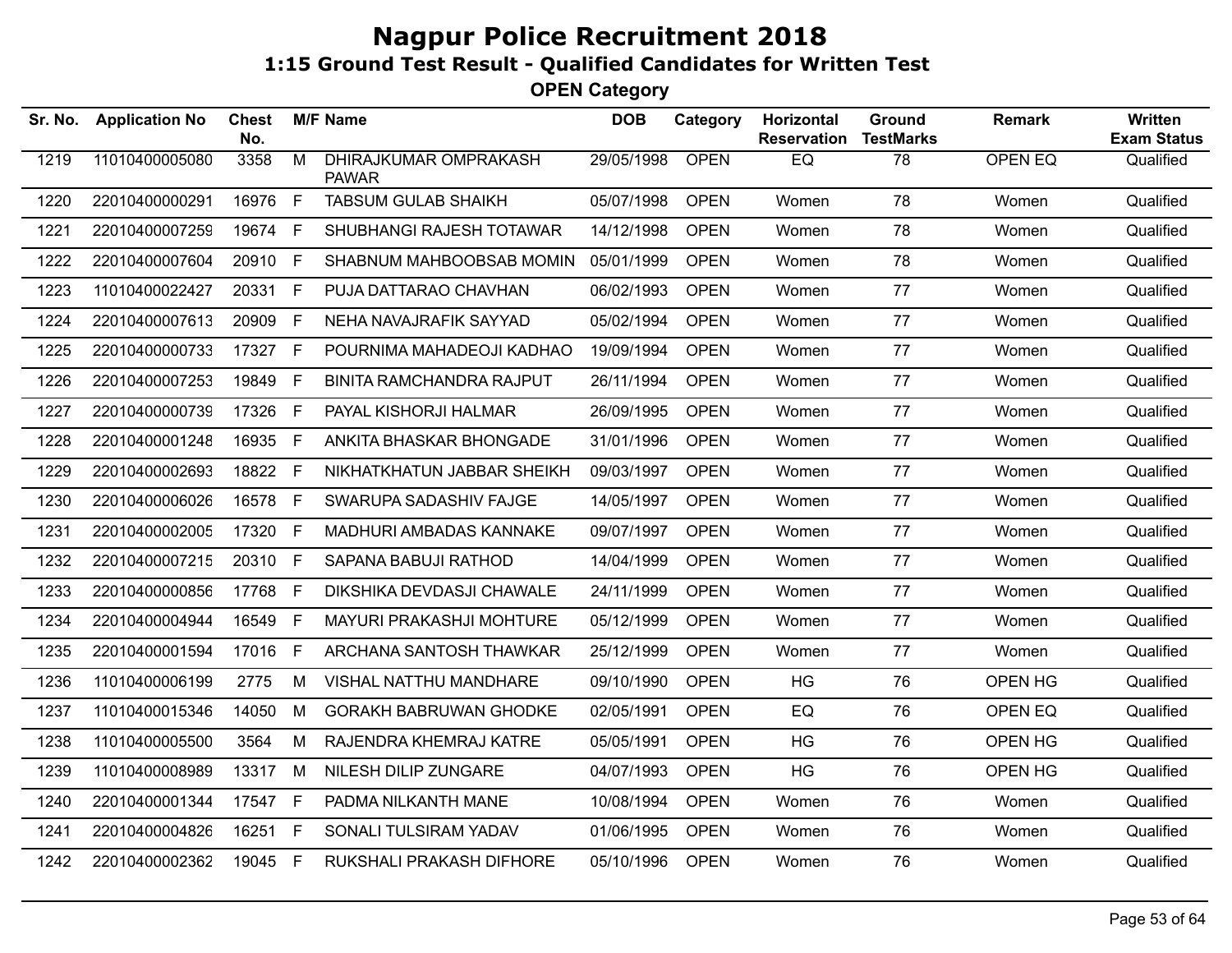| Sr. No. | <b>Application No</b> | Chest<br>No. |    | <b>M/F Name</b>                              | <b>DOB</b> | Category    | Horizontal<br><b>Reservation</b> | Ground<br><b>TestMarks</b> | Remark  | Written<br><b>Exam Status</b> |
|---------|-----------------------|--------------|----|----------------------------------------------|------------|-------------|----------------------------------|----------------------------|---------|-------------------------------|
| 1243    | 22010400003608        | 18883        | F  | POURNIMA PRAKASH SONUNE                      | 24/11/1996 | <b>OPEN</b> | Women                            | 76                         | Women   | Qualified                     |
| 1244    | 22010400002479        | 19033        | F. | NIKITA UTTAM THORAT                          | 08/10/1997 | <b>OPEN</b> | Women                            | 76                         | Women   | Qualified                     |
| 1245    | 22010400001586        | 17450        | F  | NIKITA ARUN GOMASE                           | 21/11/1997 | <b>OPEN</b> | Women                            | 76                         | Women   | Qualified                     |
| 1246    | 22010400000860        | 15991        | F. | BHAGYASHRI MODKUJI GADHAVE 07/04/1999        |            | <b>OPEN</b> | Women                            | 76                         | Women   | Qualified                     |
| 1247    | 11010400013733        | 7635         | М  | SHYAM DEVIDAS KATEWALE                       | 21/07/1990 | <b>OPEN</b> | <b>HG</b>                        | 75                         | OPEN HG | Qualified                     |
| 1248    | 11010400017545        | 8452         | м  | <b>BALAJI DAYAL MESHRAM</b>                  | 01/08/1990 | <b>OPEN</b> | <b>HG</b>                        | 75                         | OPEN HG | Qualified                     |
| 1249    | 22010400000175        | 17528 F      |    | <b>MEGHA KRUSHNARAO</b><br><b>TEMBHURKAR</b> | 11/01/1993 | <b>OPEN</b> | Women                            | 75                         | Women   | Qualified                     |
| 1250    | 22010400006813        | 20332 F      |    | PUJA BABUSING ADE                            | 30/01/1995 | <b>OPEN</b> | Women                            | 75                         | Women   | Qualified                     |
| 1251    | 22010400001654        | 15982 F      |    | <b>BHARATI DAMODHAR DHONE</b>                | 25/06/1995 | <b>OPEN</b> | Women                            | 75                         | Women   | Qualified                     |
| 1252    | 22010400004884        | 16042        | F  | PRIYANKA NARENDRA WARNE                      | 11/07/1995 | <b>OPEN</b> | Women                            | 75                         | Women   | Qualified                     |
| 1253    | 22010400001349        | 17542        | F  | <b>JAGRITI HARIDAS DORLE</b>                 | 19/10/1996 | <b>OPEN</b> | Women                            | 75                         | Women   | Qualified                     |
| 1254    | 22010400002106        | 15893        | F. | SHILPA ANANTRAM LANJEWAR                     | 07/04/1997 | <b>OPEN</b> | Women                            | 75                         | Women   | Qualified                     |
| 1255    | 22010400002872        | 18534        | F. | LAXMI ISTARUJI PANCHBUDHE                    | 28/06/1997 | <b>OPEN</b> | Women                            | 75                         | Women   | Qualified                     |
| 1256    | 22010400002632        | 18268        | F. | CHHAYA MOHANRAO TURI                         | 29/06/1998 | <b>OPEN</b> | Women                            | 75                         | Women   | Qualified                     |
| 1257    | 22010400000752        | 17082 F      |    | LINA MADHUKAR HARGUDE                        | 01/12/1998 | <b>OPEN</b> | Women                            | 75                         | Women   | Qualified                     |
| 1258    | 22010400004882        | 16643 F      |    | PRATIKSHA DNYANESHWAR<br><b>BANTE</b>        | 26/09/1999 | <b>OPEN</b> | Women                            | 75                         | Women   | Qualified                     |
| 1259    | 22010400004083        | 18704        | F. | PALLAVI SUNIL DHANDE                         | 21/01/2000 | <b>OPEN</b> | Women                            | 75                         | Women   | Qualified                     |
| 1260    | 22010400006091        | 20449        | F  | PRIYA NARESH BHAJBHUJE                       | 27/08/1990 | <b>OPEN</b> | Women                            | 74                         | Women   | Qualified                     |
| 1261    | 22010400001543        | 17257 F      |    | MAYA KISANRAO BELE                           | 06/10/1990 | <b>OPEN</b> | Women                            | 74                         | Women   | Qualified                     |
| 1262    | 22010400000704        | 17524        | F. | MANISHA SUDHAKAR BARLEWAR                    | 13/02/1991 | <b>OPEN</b> | Women                            | 74                         | Women   | Qualified                     |
| 1263    | 22010400005884        | 16723        | F  | SUSHMA MAHADEO MESHRAM                       | 20/03/1991 | <b>OPEN</b> | Women                            | 74                         | Women   | Qualified                     |
| 1264    | 11010400020131        | 15163        | M  | BHARAT CHTRABHUJ KADAM                       | 16/07/1991 | <b>OPEN</b> | HG                               | 74                         | OPEN HG | Qualified                     |
| 1265    | 22010400001960        | 18008        | E  | MANISHA CHANDRAMANI<br><b>MUNESHWAR</b>      | 01/01/1992 | <b>OPEN</b> | Women                            | 74                         | Women   | Qualified                     |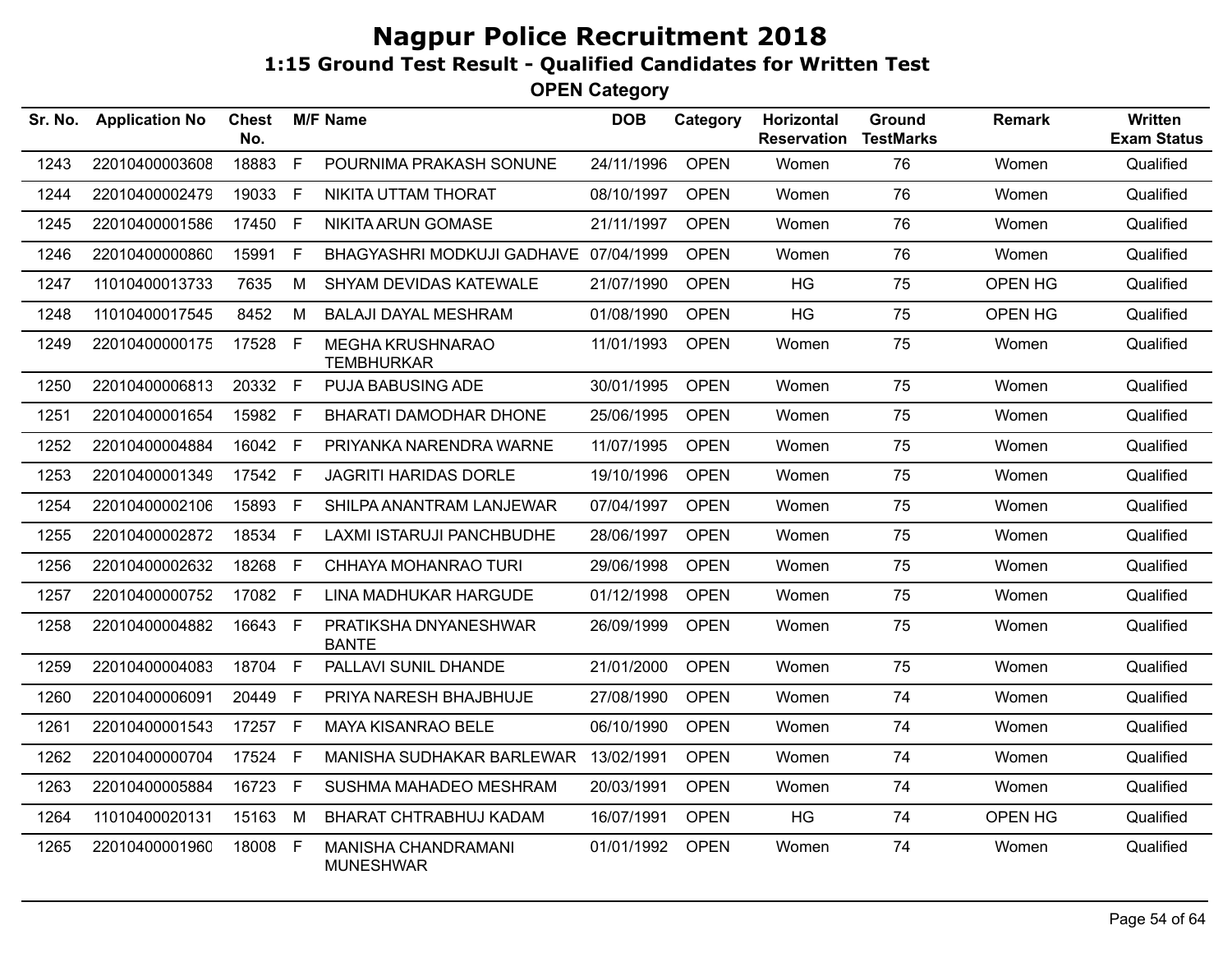| Sr. No. | <b>Application No</b> | <b>Chest</b><br>No. |              | <b>M/F Name</b>                           | <b>DOB</b> | Category    | Horizontal<br><b>Reservation</b> | Ground<br><b>TestMarks</b> | <b>Remark</b> | <b>Written</b><br><b>Exam Status</b> |
|---------|-----------------------|---------------------|--------------|-------------------------------------------|------------|-------------|----------------------------------|----------------------------|---------------|--------------------------------------|
| 1266    | 22010400003279        | 19485               | $\mathsf{F}$ | <b>DIPALI DEVIDAS GHATTE</b>              | 08/12/1992 | <b>OPEN</b> | Women                            | 74                         | Women         | Qualified                            |
| 1267    | 22010400005551        | 20494               | F            | KAJAL ANANDRAO BHAGAT                     | 12/06/1993 | <b>OPEN</b> | Women                            | 74                         | Women         | Qualified                            |
| 1268    | 22010400006850        | 19645               | - F          | <b>MANISHA NOKHELAL KATRE</b>             | 22/10/1993 | <b>OPEN</b> | Women                            | 74                         | Women         | Qualified                            |
| 1269    | 22010400003783        | 19137 F             |              | PRAMILA AMBADAS IDPACHI                   | 13/05/1994 | <b>OPEN</b> | Women                            | 74                         | Women         | Qualified                            |
| 1270    | 22010400004432        | 16715 F             |              | MONA ASHOKRAO KOLHE                       | 23/09/1994 | <b>OPEN</b> | Women                            | 74                         | Women         | Qualified                            |
| 1271    | 22010400005908        | 16245 F             |              | SARITA PRALHAD MESHRAM                    | 01/11/1994 | <b>OPEN</b> | Women                            | 74                         | Women         | Qualified                            |
| 1272    | 22010400007260        | 19780               | -F           | SHILPA MAHADEV GOSAVI                     | 23/01/1995 | <b>OPEN</b> | Women                            | 74                         | Women         | Qualified                            |
| 1273    | 22010400007618        | 20338               | E            | PRITI NANAJI NAIK                         | 18/11/1995 | <b>OPEN</b> | Women                            | 74                         | Women         | Qualified                            |
| 1274    | 22010400002887        | 18786               | $-F$         | SARLA PARABATRAO SONONE                   | 26/12/1995 | <b>OPEN</b> | Women                            | 74                         | Women         | Qualified                            |
| 1275    | 22010400004354        | 16159               | F.           | MANGALA DAGOJI MOUJE                      | 14/01/1996 | <b>OPEN</b> | Women                            | 74                         | Women         | Qualified                            |
| 1276    | 22010400003148        | 18546               | $-F$         | NISHA ASHOKRAO THAKRE                     | 20/01/1996 | <b>OPEN</b> | Women                            | 74                         | Women         | Qualified                            |
| 1277    | 22010400006087        | 16276               | $\mathsf{F}$ | PADMA JIVAN BAWANKAR                      | 09/02/1996 | <b>OPEN</b> | Women                            | 74                         | Women         | Qualified                            |
| 1278    | 22010400005592        | 16211               | F            | <b>MONA ARUN CHAVHAN</b>                  | 04/01/1997 | <b>OPEN</b> | Women                            | 74                         | Women         | Qualified                            |
| 1279    | 22010400001353        | 18100               | - F          | RUPALI JAGESHWAR MATE                     | 16/04/1997 | <b>OPEN</b> | Women                            | 74                         | Women         | Qualified                            |
| 1280    | 22010400000524        | 15884 F             |              | NIKITA VISHAWANATH CHAVHAN                | 18/07/1997 | <b>OPEN</b> | Women                            | 74                         | Women         | Qualified                            |
| 1281    | 11010400014113        | 20646 F             |              | <b>TRUPTI PRALHAD MOHURLE</b>             | 03/09/1997 | <b>OPEN</b> | Women                            | 74                         | Women         | Qualified                            |
| 1282    | 22010400004712        | 16756 F             |              | BHAVNA RAMKRUSHNAAPPA<br><b>DAHIHANDE</b> | 12/10/1997 | <b>OPEN</b> | Women                            | 74                         | Women         | Qualified                            |
| 1283    | 22010400006096        | 16437 F             |              | AFSANAKAUSAR HAMID KHAN                   | 10/01/1998 | <b>OPEN</b> | Women                            | 74                         | Women         | Qualified                            |
| 1284    | 22010400000370        | 16814 F             |              | SHRUTI GOPALRAO LOHAKARE                  | 26/02/1998 | <b>OPEN</b> | Women                            | 74                         | Women         | Qualified                            |
| 1285    | 22010400000280        | 16993 F             |              | NAMRATA VANKETRAO KOHALE                  | 22/08/1998 | <b>OPEN</b> | Women                            | 74                         | Women         | Qualified                            |
| 1286    | 22010400000755        | 17325 F             |              | ASHWINI SURESHJI BHAJIPALE                | 06/02/1999 | <b>OPEN</b> | Women                            | 74                         | Women         | Qualified                            |
| 1287    | 22010400006422        | 16206               | F            | SUNITA KISHOR WALTHARE                    | 21/10/1999 | <b>OPEN</b> | Women                            | 74                         | Women         | Qualified                            |
| 1288    | 11010400022911        | 20640               | F.           | KAVITA RAGHUNAT TEKAM                     | 17/01/1992 | <b>OPEN</b> | Women                            | 73                         | Women         | Qualified                            |
| 1289    | 22010400001091        | 17648 F             |              | DHANASHRI DIPAK GONDE                     | 10/05/1995 | <b>OPEN</b> | Women                            | 73                         | Women         | Qualified                            |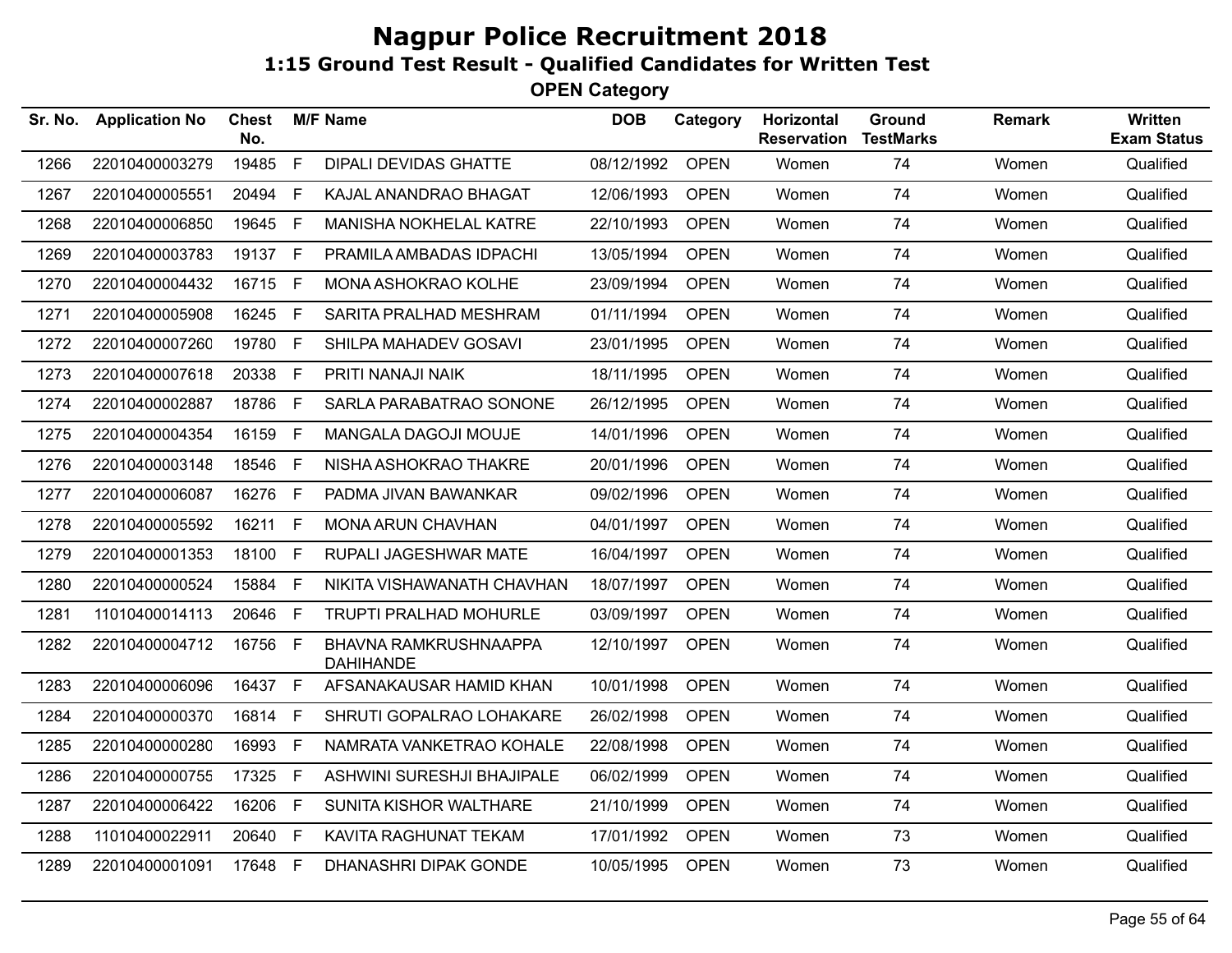| Sr. No. | <b>Application No</b> | Chest<br>No. |              | <b>M/F Name</b>                                | <b>DOB</b> | Category    | Horizontal<br><b>Reservation</b> | Ground<br><b>TestMarks</b> | <b>Remark</b>            | Written<br><b>Exam Status</b> |
|---------|-----------------------|--------------|--------------|------------------------------------------------|------------|-------------|----------------------------------|----------------------------|--------------------------|-------------------------------|
| 1290    | 22010400000515        | 16488        | F            | REKHA SADASHIV MALEKAR                         | 21/05/1995 | <b>OPEN</b> | Women                            | 73                         | Women                    | Qualified                     |
| 1291    | 22010400004520        | 16327 F      |              | <b>JAYSHRI JAGJIVAN TIGGA</b>                  | 07/04/1996 | <b>OPEN</b> | Women                            | 73                         | Women                    | Qualified                     |
| 1292    | 22010400003750        | 18381        | F.           | DEVATA DADAJI NANNAWARE                        | 04/08/1996 | <b>OPEN</b> | Women                            | 73                         | Women                    | Qualified                     |
| 1293    | 22010400002105        | 17228        | - F          | <b>CHANCHAL PREMSINGH BAIS</b>                 | 26/11/1996 | <b>OPEN</b> | Women                            | 73                         | Women                    | Qualified                     |
| 1294    | 22010400006748        | 20293 F      |              | <b>NIKITA BHIMSINGH GUJAR</b>                  | 18/10/1997 | <b>OPEN</b> | Women                            | 73                         | Women                    | Qualified                     |
| 1295    | 22010400001589        | 17468        | F            | MANISHA MAROTIJI THAWKAR                       | 07/07/1998 | <b>OPEN</b> | Women                            | 73                         | Women                    | Qualified                     |
| 1296    | 11010400013769        | 6908         | М            | <b>DILIP DHANLAL ASOLE</b>                     | 17/08/1991 | <b>OPEN</b> | <b>HG</b>                        | 72                         | OPEN HG                  | Qualified                     |
| 1297    | 11010400017543        | 8547         | M            | ANIL DNYANDEO KAKAD                            | 28/09/1992 | <b>OPEN</b> | <b>HG</b>                        | 72                         | OPEN HG                  | Qualified                     |
| 1298    | 22010400001799        | 16395        | -F           | NEELIMA BANDU MANDPE                           | 30/11/1995 | <b>OPEN</b> | Women                            | 72                         | Women                    | Qualified                     |
| 1299    | 22010400001561        | 16800        | F            | PRIYANKA DADARAO KADAM                         | 05/05/1996 | <b>OPEN</b> | Women                            | 72                         | Women                    | Qualified                     |
| 1300    | 22010400007642        | 19771 F      |              | MADAHVI DILIP WANKHEDE                         | 11/06/1996 | <b>OPEN</b> | Women                            | 72                         | Women                    | Qualified                     |
| 1301    | 22010400003915        | 18441        | E            | NANDA EKNATHJI BANTE                           | 05/10/1991 | <b>OPEN</b> | Women                            | 71                         | Women                    | Qualified                     |
| 1302    | 22010400004860        | 20083        | E            | <b>VEENA RAMESH BARGAT</b>                     | 03/07/1994 | <b>OPEN</b> | Women                            | 71                         | Women                    | Qualified                     |
| 1303    | 22010400002300        | 18683        | E            | <b>DIKSHA DILIP PARELWAR</b>                   | 04/08/1994 | <b>OPEN</b> | Women                            | 71                         | Women                    | Qualified                     |
| 1304    | 22010400002349        | 19258        | F            | <b>DEEPA SANJAY KAITHWAS</b>                   | 08/01/1996 | <b>OPEN</b> | Women                            | 71                         | Women                    | Qualified                     |
| 1305    | 22010400006460        | 20365 F      |              | SHIVRATRI VAIJANATH POTRAJ                     | 07/04/1996 | <b>OPEN</b> | Women                            | 71                         | Women                    | Qualified                     |
| 1306    | 22010400000492        | 17152 F      |              | SEEMATAI GANPAT KADLINGE                       | 10/06/1996 | <b>OPEN</b> | Women                            | 71                         | Women                    | Qualified                     |
| 1307    | 22010400001699        | 16668 F      |              | <b>VAIBHAVI PRAMODRAO</b><br><b>GAJARLAWAR</b> | 09/08/1996 | <b>OPEN</b> | Women                            | 71                         | Women                    | Qualified                     |
| 1308    | 22010400000778        | 17718        | F.           | VIDHYA GULABRAO KHARDE                         | 21/03/1999 | <b>OPEN</b> | Women                            | 71                         | Women                    | Qualified                     |
| 1309    | 22010400004871        | 15929        | F.           | <b>TRUPTI FALGUN TUMSARE</b>                   | 23/11/1999 | <b>OPEN</b> | Women                            | 71                         | Women                    | Qualified                     |
| 1310    | 22010400000453        | 17439        | $\mathsf{F}$ | PRADNYA BHAGWAT BELE                           | 18/09/1991 | <b>OPEN</b> | Women                            | 70                         | Women                    | Qualified                     |
| 1311    | 11010400019992        | 14786        | M            | JUBERALI KARAMATALI SAIYYAD                    | 14/10/1991 | <b>OPEN</b> | Police Children                  | 70                         | <b>OPEN Police Child</b> | Qualified                     |
| 1312    | 11010400007359        | 14193        | M            | AKASH PANDURANG SHIVANKAR                      | 12/01/1992 | <b>OPEN</b> | HG                               | 70                         | OPEN HG                  | Qualified                     |
| 1313    | 11010400024562        | 12745 M      |              | SNEHIL MUNINDRADA KABIR                        | 11/06/1992 | <b>OPEN</b> | Police Children                  | 70                         | <b>OPEN Police Child</b> | Qualified                     |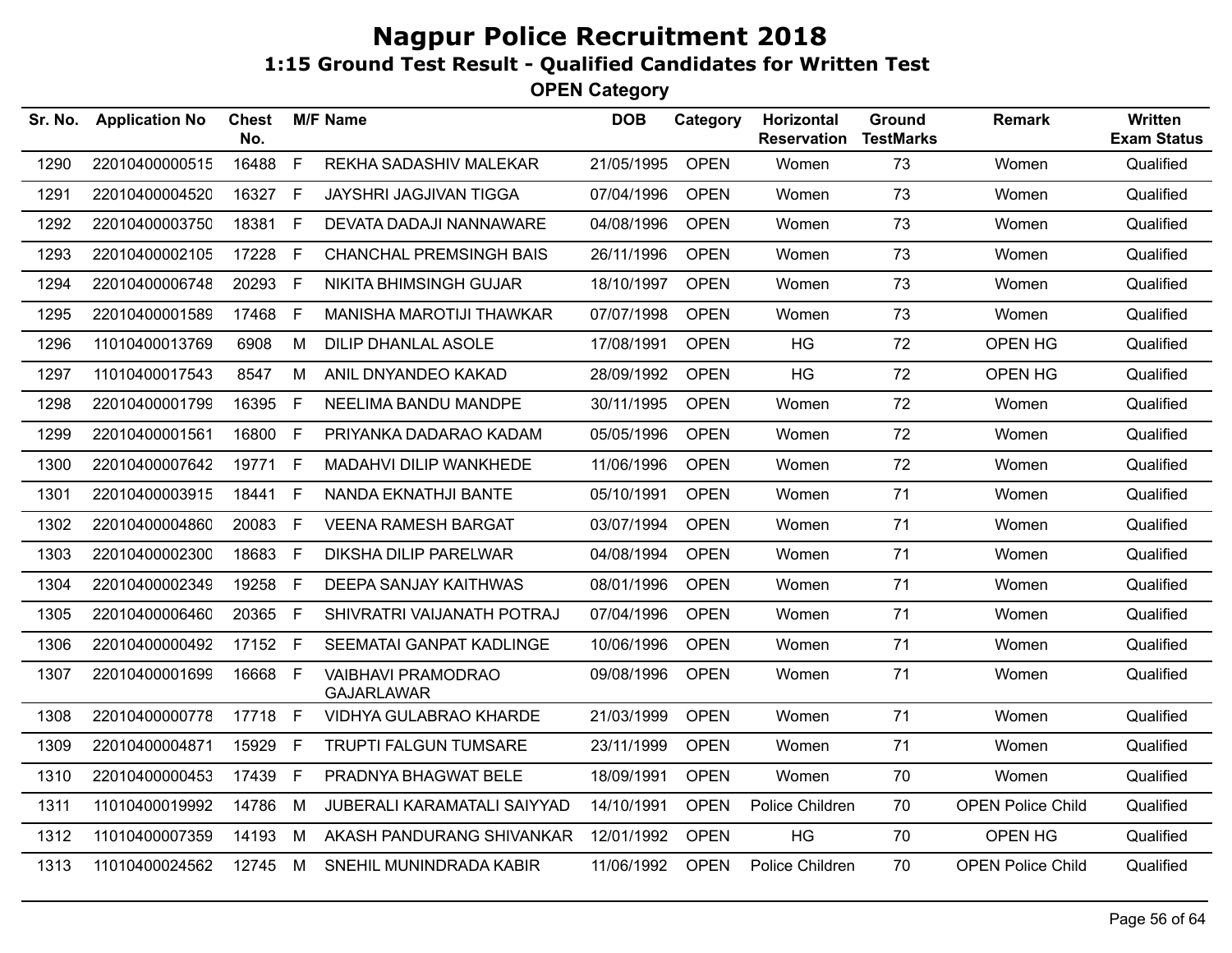| Sr. No. | <b>Application No</b> | <b>Chest</b><br>No. |    | <b>M/F Name</b>                            | <b>DOB</b> | Category    | Horizontal<br><b>Reservation</b> | Ground<br><b>TestMarks</b> | <b>Remark</b> | Written<br><b>Exam Status</b> |
|---------|-----------------------|---------------------|----|--------------------------------------------|------------|-------------|----------------------------------|----------------------------|---------------|-------------------------------|
| 1314    | 11010400017658        | 14428               | M  | AMAR DILIP NAGRE                           | 22/06/1992 | <b>OPEN</b> | HG                               | 70                         | OPEN HG       | Qualified                     |
| 1315    | 22010400004465        | 16714               | F  | SARIKA NANDKUMAR YADAV                     | 18/07/1992 | <b>OPEN</b> | Women                            | 70                         | Women         | Qualified                     |
| 1316    | 22010400003843        | 19030               | F. | <b>BHARTI ASHOK WAGHADE</b>                | 15/08/1992 | <b>OPEN</b> | Women                            | 70                         | Women         | Qualified                     |
| 1317    | 11010400012347        | 5906                | М  | MOHD SHAHRUKH MOHD FARUKH 19/08/1992       |            | <b>OPEN</b> | <b>HG</b>                        | 70                         | OPEN HG       | Qualified                     |
| 1318    | 11010400005540        | 2749                | М  | NEELKANTHESHWAR SUBHASH<br><b>BIRAJDAR</b> | 02/05/1994 | <b>OPEN</b> | EQ                               | 70                         | OPEN EQ       | Qualified                     |
| 1319    | 22010400002835        | 18734 F             |    | RAKHI VIJAYJI BHOTMANGE                    | 21/08/1994 | <b>OPEN</b> | Women                            | 70                         | Women         | Qualified                     |
| 1320    | 22010400002036        | 17955               | F  | <b>GITA GANESH RATHOD</b>                  | 13/10/1994 | <b>OPEN</b> | Women                            | 70                         | Women         | Qualified                     |
| 1321    | 22010400001321        | 17984               | F  | ANJU SUNIL YEYEWAR                         | 25/10/1994 | <b>OPEN</b> | Women                            | 70                         | Women         | Qualified                     |
| 1322    | 22010400002638        | 18848               | F. | PAYAL VASANTA JADHAO                       | 05/07/1995 | <b>OPEN</b> | Women                            | 70                         | Women         | Qualified                     |
| 1323    | 22010400005389        | 19893 F             |    | ALMASPARVEEN NOORKHAN<br><b>PATHAN</b>     | 27/11/1995 | <b>OPEN</b> | Women                            | 70                         | Women         | Qualified                     |
| 1324    | 22010400005170        | 16101               | F  | KARISHMA AJABRAO BHUJADE                   | 24/12/1995 | <b>OPEN</b> | Women                            | 70                         | Women         | Qualified                     |
| 1325    | 22010400001935        | 17667 F             |    | SHARINAANJUM SHAMIULLAKHA<br><b>PATHAN</b> | 21/01/1996 | <b>OPEN</b> | Women                            | 70                         | Women         | Qualified                     |
| 1326    | 22010400001168        | 17002 F             |    | JYOTI BALWANTSIGH PARIHAR                  | 04/04/1996 | <b>OPEN</b> | Women                            | 70                         | Women         | Qualified                     |
| 1327    | 22010400001591        | 17479 F             |    | PALLAVI SUKHOADEO ROTKE                    | 18/09/1997 | <b>OPEN</b> | Women                            | 70                         | Women         | Qualified                     |
| 1328    | 22010400007241        | 20123 F             |    | <b>KAJAL SANJAY GIRI</b>                   | 16/10/1997 | <b>OPEN</b> | Women/SP                         | 70                         | Women         | Qualified                     |
| 1329    | 22010400000762        | 17049 F             |    | MONALI GULABJI BANTE                       | 20/07/1999 | <b>OPEN</b> | Women                            | 70                         | Women         | Qualified                     |
| 1330    | 22010400004666        | 16025               | E  | PRAGATEE RAJU SHAHARE                      | 14/10/1999 | <b>OPEN</b> | Women                            | 70                         | Women         | Qualified                     |
| 1331    | 22010400006808        | 20502 F             |    | PAYAL SUBHASHCHANDRA<br><b>WAGHMARE</b>    | 19/08/1992 | <b>OPEN</b> | Women                            | 69                         | Women         | Qualified                     |
| 1332    | 22010400006305        | 15814 F             |    | LATA MAROTI RAUT                           | 18/10/1993 | <b>OPEN</b> | Women                            | 69                         | Women         | Qualified                     |
| 1333    | 11010400024057        | 12071               | М  | PRAFL JEEVAN THAKRE                        | 13/04/1994 | <b>OPEN</b> | <b>HG</b>                        | 69                         | OPEN HG       | Qualified                     |
| 1334    | 22010400000734        | 16835               | F. | RASHMI SHEKHAR YELMALWAR                   | 02/07/1994 | <b>OPEN</b> | Women                            | 69                         | Women         | Qualified                     |
| 1335    | 22010400000378        | 16804               | F. | SAPNA CHANDUJI JAMBHULE                    | 01/08/1994 | <b>OPEN</b> | Women                            | 69                         | Women         | Qualified                     |
| 1336    | 22010400005665        | 16008 F             |    | MADHURI BABARAO YERNE                      | 18/08/1994 | <b>OPEN</b> | Women                            | 69                         | Women         | Qualified                     |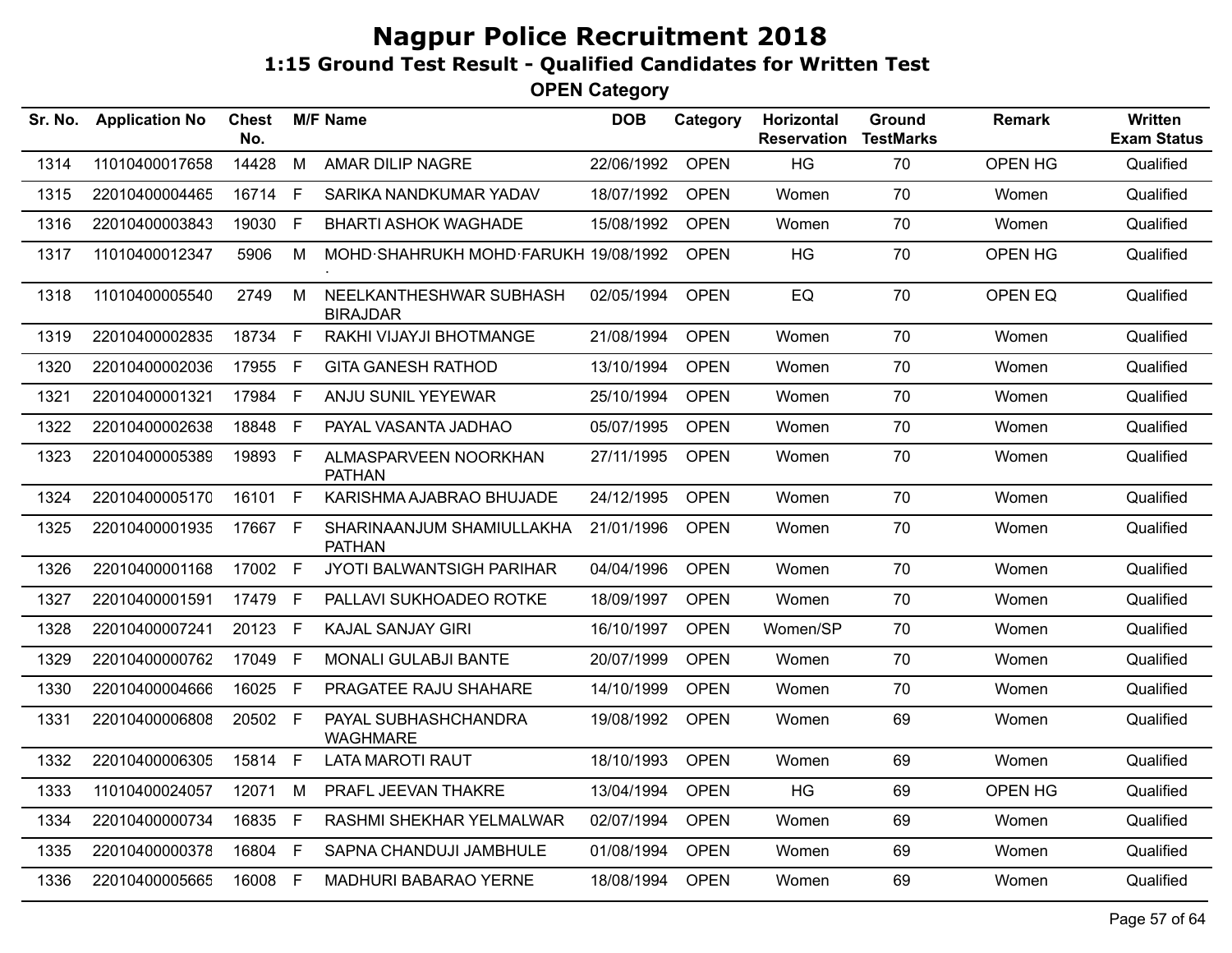| <b>Application No</b> | <b>Chest</b><br>No. |              |                                                                | <b>DOB</b>      | Category    | <b>Horizontal</b><br><b>Reservation</b>                                                                                                                                                                                                                                                                                                                                  | Ground<br><b>TestMarks</b> | <b>Remark</b>            | Written<br><b>Exam Status</b> |
|-----------------------|---------------------|--------------|----------------------------------------------------------------|-----------------|-------------|--------------------------------------------------------------------------------------------------------------------------------------------------------------------------------------------------------------------------------------------------------------------------------------------------------------------------------------------------------------------------|----------------------------|--------------------------|-------------------------------|
| 22010400004964        | 19781               | F            | PUJA BHAGCHAND KOKAN                                           | 02/11/1995      | <b>OPEN</b> | Women                                                                                                                                                                                                                                                                                                                                                                    | 69                         | Women                    | Qualified                     |
| 22010400000947        | 17338               | E            | <b>VARSHA ANIL TICHKULE</b>                                    |                 | <b>OPEN</b> | Women                                                                                                                                                                                                                                                                                                                                                                    | 69                         | Women                    | Qualified                     |
| 22010400005727        |                     |              | SUNITA AJABRAO BHALAVI                                         |                 | <b>OPEN</b> | Women                                                                                                                                                                                                                                                                                                                                                                    | 69                         | Women                    | Qualified                     |
| 22010400002261        | 18634               | E            | DIKSHA DEVRAO ANDRASKAR                                        |                 | <b>OPEN</b> | Women                                                                                                                                                                                                                                                                                                                                                                    | 69                         | Women                    | Qualified                     |
| 22010400002910        | 18535               | E            | MAYURI NAGO JAGNADE                                            |                 | <b>OPEN</b> | Women                                                                                                                                                                                                                                                                                                                                                                    | 69                         | Women                    | Qualified                     |
| 11010400003520        | 1705                | M            | ARSHAD AKRAM SHAIKH                                            |                 | <b>OPEN</b> | Police Children                                                                                                                                                                                                                                                                                                                                                          | 69                         | <b>OPEN Police Child</b> | Qualified                     |
| 22010400002527        | 18366               | F            | JYOTI SANJAY TIDKE                                             |                 | <b>OPEN</b> | Women                                                                                                                                                                                                                                                                                                                                                                    | 69                         | Women                    | Qualified                     |
| 22010400003446        | 18146               | F            | <b>MAYURI RAJU DHOTE</b>                                       | 26/12/1991      | <b>OPEN</b> | Women                                                                                                                                                                                                                                                                                                                                                                    | 68                         | Women                    | Qualified                     |
| 22010400003717        | 18568               | F            | NUTAN JAYRAM HALMARE                                           |                 | <b>OPEN</b> | Women                                                                                                                                                                                                                                                                                                                                                                    | 68                         | Women                    | Qualified                     |
| 22010400004598        | 16464               | F            | JYOTI KHEMRAJ HUKARE                                           |                 | <b>OPEN</b> | Women                                                                                                                                                                                                                                                                                                                                                                    | 68                         | Women                    | Qualified                     |
| 11010400021370        | 11583               | М            |                                                                |                 | <b>OPEN</b> | HG                                                                                                                                                                                                                                                                                                                                                                       | 68                         | OPEN HG                  | Qualified                     |
| 22010400004752        |                     |              | TRUPTI RAMCHANDRARAO<br><b>MESHRAM</b>                         |                 | <b>OPEN</b> | Women                                                                                                                                                                                                                                                                                                                                                                    | 68                         | Women                    | Qualified                     |
| 22010400004834        | 16566               | $\mathsf{F}$ | CHETNA DAMODHARRAO<br><b>SONTAKKE</b>                          |                 | <b>OPEN</b> | Women                                                                                                                                                                                                                                                                                                                                                                    | 68                         | Women                    | Qualified                     |
| 22010400001959        | 18010               | $\mathsf{F}$ | ASHWINI AKASH ALONE                                            |                 | <b>OPEN</b> | Women                                                                                                                                                                                                                                                                                                                                                                    | 68                         | Women                    | Qualified                     |
| 22010400002994        | 19255               | F            | KIRTI ASHOKRAO RATHOD                                          |                 | <b>OPEN</b> | Women                                                                                                                                                                                                                                                                                                                                                                    | 68                         | Women                    | Qualified                     |
| 22010400003263        | 18561               | $\mathsf{F}$ | NANDESHWARI RAVI NIRMALKAR                                     |                 | <b>OPEN</b> | Women                                                                                                                                                                                                                                                                                                                                                                    | 68                         | Women                    | Qualified                     |
| 22010400005492        |                     |              | ROSHANA ATMARAM RATHOD                                         |                 | <b>OPEN</b> | Women                                                                                                                                                                                                                                                                                                                                                                    | 68                         | Women                    | Qualified                     |
| 22010400002409        | 18916               | $\mathsf F$  | SHWETA VINOD VAIDYA                                            |                 | <b>OPEN</b> | Women                                                                                                                                                                                                                                                                                                                                                                    | 68                         | Women                    | Qualified                     |
| 22010400000644        |                     |              |                                                                |                 | <b>OPEN</b> | Women                                                                                                                                                                                                                                                                                                                                                                    | 68                         | Women                    | Qualified                     |
| 22010400004076        | 18676               | $\mathsf F$  | SHITAL HIVRAJ PIMPALSHENDE                                     |                 | <b>OPEN</b> | Women                                                                                                                                                                                                                                                                                                                                                                    | 68                         | Women                    | Qualified                     |
| 22010400000380        |                     |              | ANTKALA PUNJARAM PAWAR                                         |                 | <b>OPEN</b> | Women                                                                                                                                                                                                                                                                                                                                                                    | 68                         | Women                    | Qualified                     |
| 22010400006327        | 19603               | E            | MOOMTAJPARVEEN JALIL ABDUL                                     |                 | <b>OPEN</b> | Women                                                                                                                                                                                                                                                                                                                                                                    | 68                         | Women                    | Qualified                     |
| 22010400000467        | 17023               | F            | <b>TULSABAI VILAS SULE</b>                                     |                 | <b>OPEN</b> | Women                                                                                                                                                                                                                                                                                                                                                                    | 68                         | Women                    | Qualified                     |
| 22010400000871        |                     |              | SHIVANI LAXMANRAO GADBAIL                                      |                 | <b>OPEN</b> | Women                                                                                                                                                                                                                                                                                                                                                                    | 68                         | Women                    | Qualified                     |
|                       |                     |              | 16431 F<br>16647 F<br>16213 F<br>17612 F<br>16677 F<br>17301 F | <b>M/F Name</b> |             | 27/07/1996<br>24/08/1996<br>01/11/1996<br>06/11/1996<br>19/10/1998<br>10/08/1999<br>28/06/1993<br>10/07/1993<br>MOHARIFRAJA MOHSHAFI SHEIKH 23/07/1994<br>24/07/1994<br>07/11/1994<br>04/12/1994<br>26/07/1995<br>27/06/1996<br>19/08/1996<br>20/11/1996<br>BHAVIKA PRABHAKARJI THAKARE 31/03/1997<br>03/04/1997<br>07/05/1997<br>05/05/1998<br>04/06/1998<br>28/08/1999 |                            |                          |                               |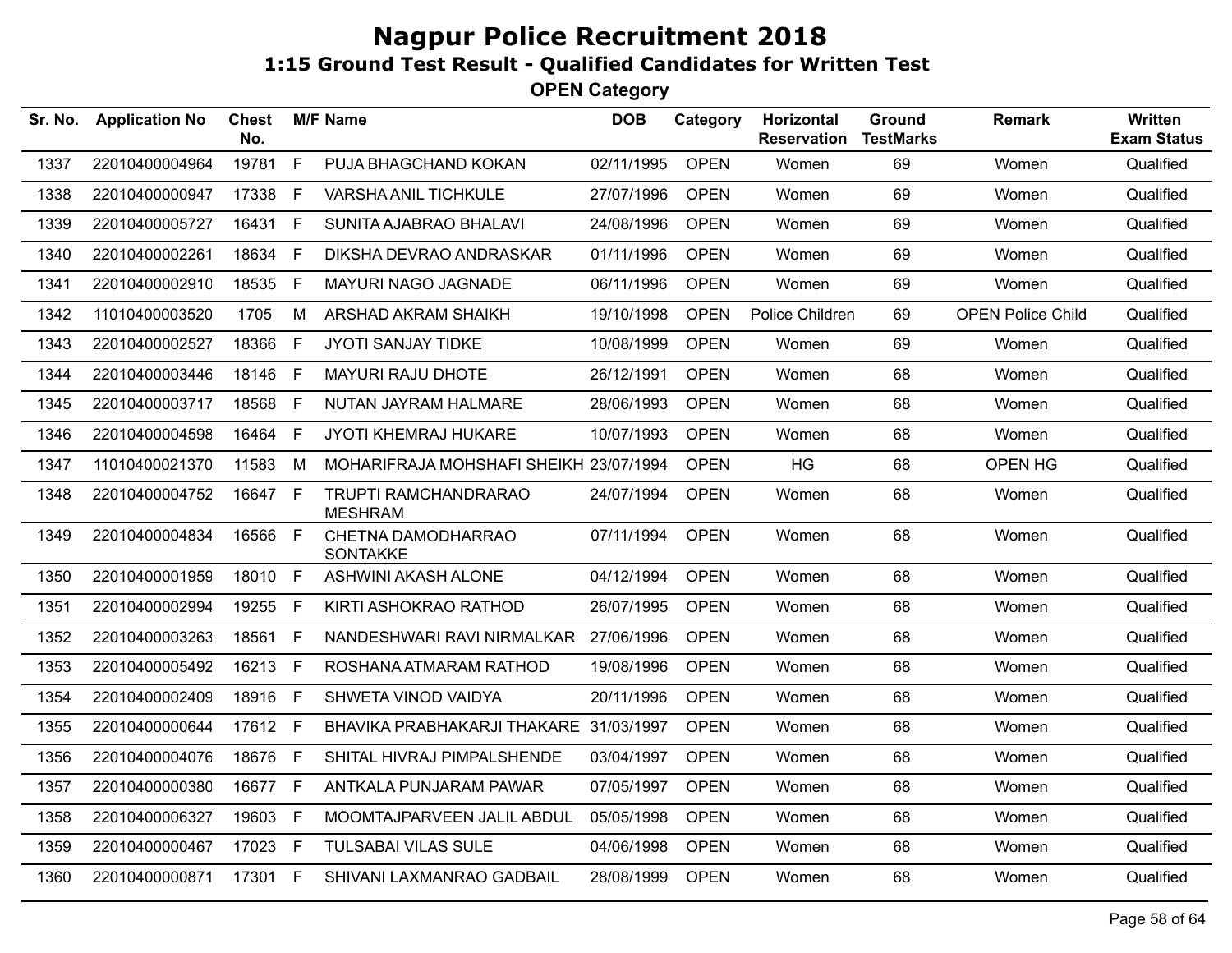| Sr. No. | <b>Application No</b> | <b>Chest</b><br>No. |      | <b>M/F Name</b>                        | <b>DOB</b> | Category    | Horizontal<br><b>Reservation</b> | Ground<br><b>TestMarks</b> | <b>Remark</b> | Written<br><b>Exam Status</b> |
|---------|-----------------------|---------------------|------|----------------------------------------|------------|-------------|----------------------------------|----------------------------|---------------|-------------------------------|
| 1361    | 22010400001423        | 17948               | F.   | FIRDOUS JAMILKHAN PATHAN               | 05/01/2000 | <b>OPEN</b> | Women                            | 68                         | Women         | Qualified                     |
| 1362    | 22010400007640        | 19993               | F.   | RESHMA RAMESH RATANPURE                | 23/04/1992 | <b>OPEN</b> | Women                            | 67                         | Women         | Qualified                     |
| 1363    | 22010400003076        | 18120               | F.   | DIPIKA HANSRAJ PAKHAMODE               | 28/05/1992 | <b>OPEN</b> | Women                            | 67                         | Women         | Qualified                     |
| 1364    | 22010400003267        | 18563               | F.   | NEHA ASHOK YADAV                       | 09/08/1992 | <b>OPEN</b> | Women                            | 67                         | Women         | Qualified                     |
| 1365    | 22010400004553        | 15943 F             |      | JARINABEGUM MOAHESAN<br><b>KHEIKH</b>  | 29/06/1993 | <b>OPEN</b> | Women                            | 67                         | Women         | Qualified                     |
| 1366    | 22010400006970        | 20149               | F    | MANISHA RAVSAHEB DAHIPHALE             | 10/04/1995 | <b>OPEN</b> | Women/PAP                        | 67                         | Women         | Qualified                     |
| 1367    | 22010400006894        | 20843               | F.   | VAISHNAVI SHASHIKANT POHARE 14/11/1995 |            | <b>OPEN</b> | Women                            | 67                         | Women         | Qualified                     |
| 1368    | 22010400001653        | 17571               | F    | <b>RAGINI ASHOK JHA</b>                | 20/02/1996 | <b>OPEN</b> | Women                            | 67                         | Women         | Qualified                     |
| 1369    | 22010400003175        | 18605 F             |      | VARSHA DNYANESHWARRAO<br><b>THORAT</b> | 23/05/1996 | <b>OPEN</b> | Women                            | 67                         | Women         | Qualified                     |
| 1370    | 22010400001582        | 17437 F             |      | ANJALI SHALIKJI SARVE                  | 07/12/1996 | <b>OPEN</b> | Women                            | 67                         | Women         | Qualified                     |
| 1371    | 22010400004855        | 20085 F             |      | ROSHANI NIRMALKUMAR<br><b>MANEKAR</b>  | 25/05/1997 | <b>OPEN</b> | Women                            | 67                         | Women         | Qualified                     |
| 1372    | 22010400001352        | 17548 F             |      | PRAGATI HARIBHAU HALMARE               | 13/07/1997 | <b>OPEN</b> | Women                            | 67                         | Women         | Qualified                     |
| 1373    | 22010400002118        | 17363 F             |      | PRATIMA YASHVANTRAO<br><b>RAJANKAR</b> | 25/09/1997 | <b>OPEN</b> | Women                            | 67                         | Women         | Qualified                     |
| 1374    | 22010400006400        | 16319 F             |      | SHUBHANGI SHESHRAO ATKARI              | 06/04/1998 | <b>OPEN</b> | Women                            | 67                         | Women         | Qualified                     |
| 1375    | 22010400001153        | 17467 F             |      | LAMIPARVATI ASHOK MANE                 | 09/06/1998 | <b>OPEN</b> | Women                            | 67                         | Women         | Qualified                     |
| 1376    | 22010400003983        | 18486               | F.   | PRITI BALASAHEB DEOKAR                 | 17/12/1998 | <b>OPEN</b> | Women                            | 67                         | Women         | Qualified                     |
| 1377    | 22010400001198        | 16985               | F.   | SAGARI MADHUKAR RATHOD                 | 19/02/1999 | <b>OPEN</b> | Women                            | 67                         | Women         | Qualified                     |
| 1378    | 22010400000462        | 16980               | F.   | <b>VAISHALI RAVINDRA PUJARI</b>        | 06/04/1999 | <b>OPEN</b> | Women                            | 67                         | Women         | Qualified                     |
| 1379    | 22010400004079        | 18710               | F.   | MAYURI SHEKHARJI DHENGE                | 11/04/1999 | <b>OPEN</b> | Women                            | 67                         | Women         | Qualified                     |
| 1380    | 22010400005129        | 16103               | E    | SNEHA MURLIDHAR HATWAR                 | 28/07/1999 | <b>OPEN</b> | Women                            | 67                         | Women         | Qualified                     |
| 1381    | 22010400001828        | 17846               | $-F$ | SANDHYA RAJEBHAU THOMBRE               | 26/09/1999 | <b>OPEN</b> | Women                            | 67                         | Women         | Qualified                     |
| 1382    | 22010400004980        | 20569 F             |      | SHARVARI SHESHARAJ<br><b>LONARKAR</b>  | 30/11/1999 | <b>OPEN</b> | Women                            | 67                         | Women         | Qualified                     |
| 1383    | 22010400005449        | 20802 F             |      | JYOTI REKHCHAND PATLE                  | 10/12/1990 | <b>OPEN</b> | Women                            | 66                         | Women         | Qualified                     |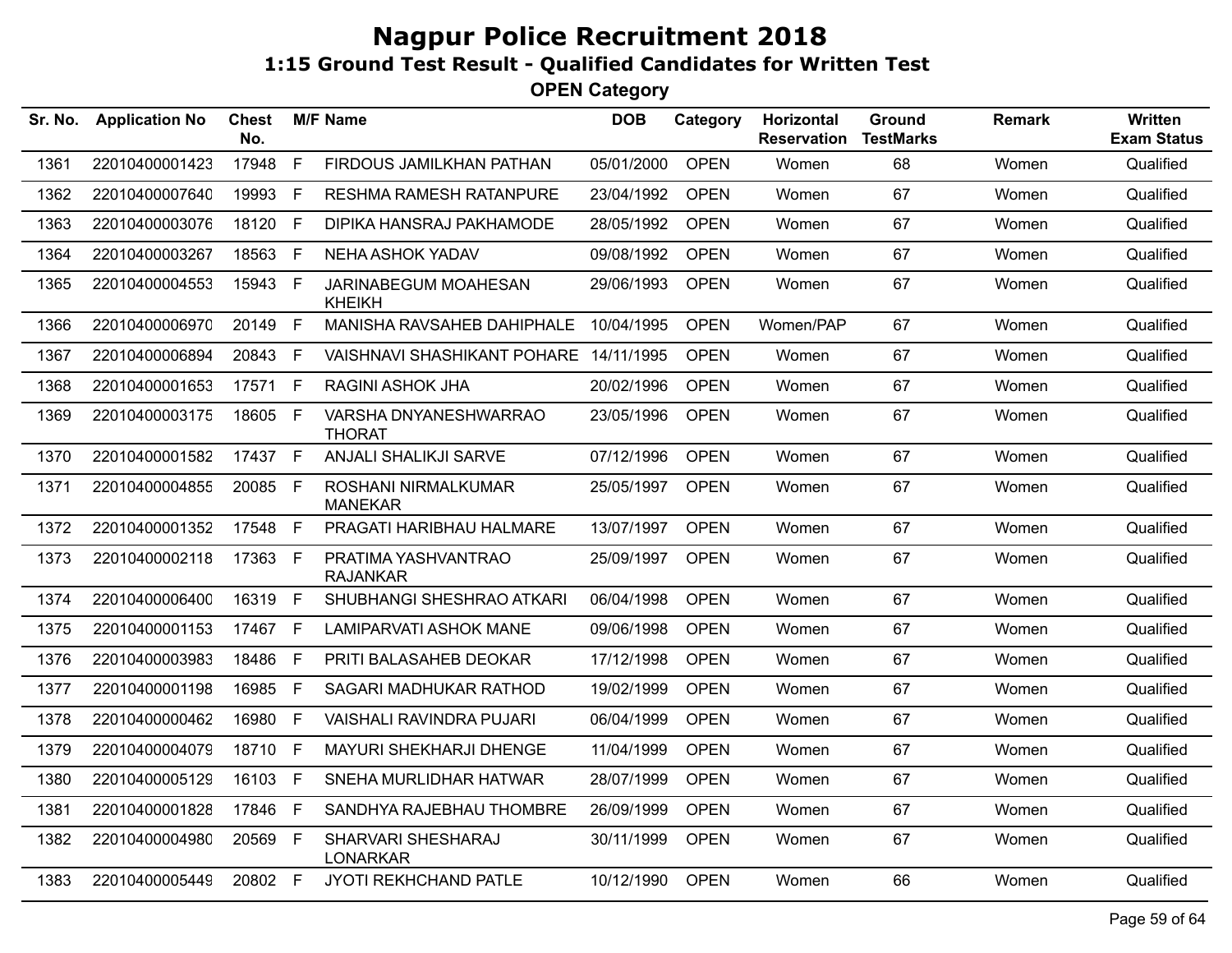| Sr. No. | <b>Application No</b> | <b>Chest</b><br>No. |             | <b>M/F Name</b>                              | <b>DOB</b> | Category    | Horizontal<br><b>Reservation</b> | Ground<br><b>TestMarks</b> | <b>Remark</b>            | Written<br><b>Exam Status</b> |
|---------|-----------------------|---------------------|-------------|----------------------------------------------|------------|-------------|----------------------------------|----------------------------|--------------------------|-------------------------------|
| 1384    | 22010400003784        | 19138               | F           | SONALI KANTHIRAM MASRAM                      | 11/04/1993 | <b>OPEN</b> | Women                            | 66                         | Women                    | Qualified                     |
| 1385    | 22010400000757        | 17184               | E           | DEEPALI SEVAKJI KALE                         | 06/12/1993 | <b>OPEN</b> | Women                            | 66                         | Women                    | Qualified                     |
| 1386    | 22010400002522        | 18955 F             |             | ANITA NARESHJI SHAHU                         | 15/02/1994 | <b>OPEN</b> | Women                            | 66                         | Women                    | Qualified                     |
| 1387    | 22010400003984        | 18195 F             |             | <b>GHAYATRI SANJAY PAWAR</b>                 | 02/05/1994 | <b>OPEN</b> | Women                            | 66                         | Women                    | Qualified                     |
| 1388    | 22010400002990        | 19354 F             |             | <b>BHAGYASHRI DUDHARAM</b><br><b>HATWAR</b>  | 11/11/1994 | <b>OPEN</b> | Women                            | 66                         | Women                    | Qualified                     |
| 1389    | 22010400003839        | 19029               | F           | ASHWINI DEEPAK SARODE                        | 08/02/1995 | <b>OPEN</b> | Women                            | 66                         | Women                    | Qualified                     |
| 1390    | 22010400004656        | 19922               | F.          | SAVITA GAURISHANKAR RATHOD                   | 06/06/1995 | <b>OPEN</b> | Women/SP                         | 66                         | Women                    | Qualified                     |
| 1391    | 22010400002079        | 17392 F             |             | POONAM AJABRAO MOHOD                         | 13/08/1995 | <b>OPEN</b> | Women                            | 66                         | Women                    | Qualified                     |
| 1392    | 22010400006233        | 15964               | $\mathsf F$ | SARITA JAYDEO CHUTE                          | 13/11/1995 | <b>OPEN</b> | Women                            | 66                         | Women                    | Qualified                     |
| 1393    | 22010400004070        | 18677               | F           | <b>DIPALI VILAS TUMSARE</b>                  | 03/03/1996 | <b>OPEN</b> | Women                            | 66                         | Women                    | Qualified                     |
| 1394    | 11010400016811        | 8906                | М           | MOHSINKHAN HAFIJKHAN PATHAN 27/04/1996       |            | <b>OPEN</b> | Police Children                  | 66                         | <b>OPEN Police Child</b> | Qualified                     |
| 1395    | 22010400001659        | 17574               | F.          | JYOTI BHOGENDRA MISHRA                       | 23/06/1996 | <b>OPEN</b> | Women                            | 66                         | Women                    | Qualified                     |
| 1396    | 22010400006888        | 19585 F             |             | MANISHA ARUN AWASTHI                         | 09/08/1996 | <b>OPEN</b> | Women                            | 66                         | Women                    | Qualified                     |
| 1397    | 22010400006734        | 20370               | F           | CHHAYA REWARAM KHOPE                         | 06/09/1996 | <b>OPEN</b> | Women                            | 66                         | Women                    | Qualified                     |
| 1398    | 22010400005180        | 16166               | F           | LATA RAMRAOJI CHAVHAN                        | 07/09/1996 | <b>OPEN</b> | Women                            | 66                         | Women                    | Qualified                     |
| 1399    | 22010400000388        | 16903 F             |             | <b>ASHWINI OMPRAKASH</b><br><b>BHANARKAR</b> | 22/11/1996 | <b>OPEN</b> | Women                            | 66                         | Women                    | Qualified                     |
| 1400    | 22010400005133        | 16628               | F.          | DIPALI DNYANESHWAR MATE                      | 28/11/1996 | <b>OPEN</b> | Women                            | 66                         | Women                    | Qualified                     |
| 1401    | 22010400001800        | 16000               | F.          | <b>KAJAL RAJESH GUPTA</b>                    | 27/03/1997 | <b>OPEN</b> | Women                            | 66                         | Women                    | Qualified                     |
| 1402    | 22010400003683        | 18493               | F           | NAINA BABAN KUDAWALE                         | 23/05/1997 | <b>OPEN</b> | Women                            | 66                         | Women                    | Qualified                     |
| 1403    | 22010400000134        | 16493               | F           | CHANDA GOVINDA THAKARE                       | 28/06/1997 | <b>OPEN</b> | Women                            | 66                         | Women                    | Qualified                     |
| 1404    | 22010400006309        | 16619               | F           | <b>BHAVNA MAHESH BALAP</b>                   | 04/12/1997 | <b>OPEN</b> | Women                            | 66                         | Women                    | Qualified                     |
| 1405    | 22010400001162        | 17101               | F.          | PORNIMA SANTU MANHAR                         | 25/12/1998 | <b>OPEN</b> | Women                            | 66                         | Women                    | Qualified                     |
| 1406    | 22010400005058        | 19897 F             |             | SHRADDHA CHUNNILAL YADAV                     | 30/05/1993 | <b>OPEN</b> | Women/SP                         | 65                         | Women                    | Qualified                     |
| 1407    | 22010400003067        | 18346 F             |             | DHABALE SAPANA RAMKRUSHNA 22/04/1994         |            | <b>OPEN</b> | Women                            | 65                         | Women                    | Qualified                     |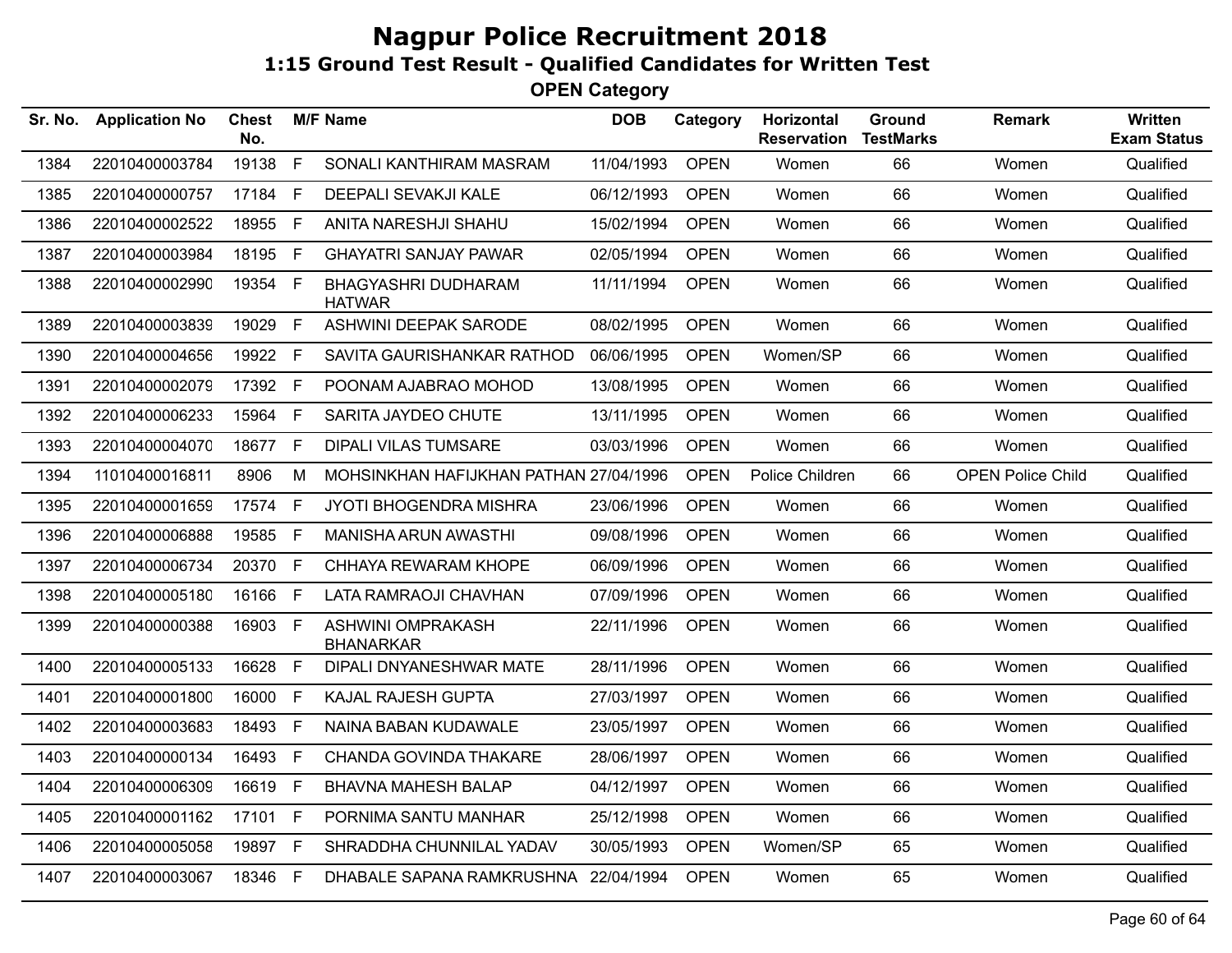| Sr. No. | <b>Application No</b> | <b>Chest</b><br>No. |              | <b>M/F Name</b>                              | <b>DOB</b> | Category    | Horizontal<br><b>Reservation</b> | Ground<br><b>TestMarks</b> | <b>Remark</b>            | Written<br><b>Exam Status</b> |
|---------|-----------------------|---------------------|--------------|----------------------------------------------|------------|-------------|----------------------------------|----------------------------|--------------------------|-------------------------------|
| 1408    | 22010400006739        | 19698               | F            | RASHMI SANTOSHSINGH THAKUR 09/04/1995        |            | <b>OPEN</b> | Women                            | 65                         | Women                    | Qualified                     |
| 1409    | 22010400004750        | 16646               | F            | <b>VAISHNAVI SHANKAR</b><br><b>CHOUDHARY</b> | 12/10/1995 | <b>OPEN</b> | Women                            | 65                         | Women                    | Qualified                     |
| 1410    | 22010400001636        | 17040               | F            | SHUBHANGI KAMALDAS UTANE                     | 20/09/1996 | <b>OPEN</b> | Women                            | 65                         | Women                    | Qualified                     |
| 1411    | 11010400023144        | 10659               | M            | SAJJADAHMEDKHAN SALIM KHAN 07/05/1997        |            | <b>OPEN</b> | Police Children                  | 65                         | <b>OPEN Police Child</b> | Qualified                     |
| 1412    | 22010400001201        | 16082 F             |              | MANISHA RAMRAO JADHAV                        | 30/01/1998 | <b>OPEN</b> | Women                            | 65                         | Women                    | Qualified                     |
| 1413    | 22010400004455        | 20127 F             |              | <b>MANISHA NETA GHODE</b>                    | 20/09/1998 | <b>OPEN</b> | Women                            | 65                         | Women                    | Qualified                     |
| 1414    | 22010400005853        | 19970 F             |              | ASHWINI BHALCHANDRA<br><b>MALEWAR</b>        | 04/03/1993 | <b>OPEN</b> | Women                            | 64                         | Women                    | Qualified                     |
| 1415    | 22010400001657        | 17862 F             |              | <b>ASMITA TATOBA GAYKI</b>                   | 07/04/1993 | <b>OPEN</b> | Women                            | 64                         | Women                    | Qualified                     |
| 1416    | 22010400007323        | 19673 F             |              | VANDANA MAROTI DHEKALE                       | 21/01/1994 | <b>OPEN</b> | Women                            | 64                         | Women                    | Qualified                     |
| 1417    | 22010400000426        | 17145 F             |              | RESHMA MOHMMADALAM ANSARI 08/10/1994         |            | <b>OPEN</b> | Women                            | 64                         | Women                    | Qualified                     |
| 1418    | 22010400006151        | 16433 F             |              | PRIYA VILASRAO WAGHMARE                      | 06/01/1996 | <b>OPEN</b> | Women                            | 64                         | Women                    | Qualified                     |
| 1419    | 22010400001709        | 17192 F             |              | SONALI AJAYSING SISODIYA                     | 29/06/1996 | <b>OPEN</b> | Women                            | 64                         | Women                    | Qualified                     |
| 1420    | 22010400000536        | 17553 F             |              | <b>CHANCHAL RAJU GOUR</b>                    | 22/08/1997 | <b>OPEN</b> | Women                            | 64                         | Women                    | Qualified                     |
| 1421    | 11010400019677        | 9138                | M            | ROHIT PANDURANG SALUNKHE                     | 09/01/1999 | <b>OPEN</b> | EQ                               | 64                         | OPEN EQ                  | Qualified                     |
| 1422    | 22010400000501        | 16982 F             |              | SIMRANKAUR HARBANSINGH<br><b>RAMGADIYA</b>   | 05/08/1999 | <b>OPEN</b> | Women                            | 64                         | Women                    | Qualified                     |
| 1423    | 22010400005142        | 16107 F             |              | PALLAVI MAROTI DHULSE                        | 12/11/1999 | <b>OPEN</b> | Women                            | 64                         | Women                    | Qualified                     |
| 1424    | 22010400001958        | 18009               | F.           | SONAL MADHUKAR RANGARI                       | 28/05/1990 | <b>OPEN</b> | Women                            | 63                         | Women                    | Qualified                     |
| 1425    | 11010400007641        | 4314                | M            | MUZZAFAR MOINUDDIN MULLA                     | 16/06/1990 | <b>OPEN</b> | EQ                               | 63                         | OPEN EQ                  | Qualified                     |
| 1426    | 22010400001790        | 18079               | $\mathsf{F}$ | ROSHANI BHOLA BODILE                         | 03/07/1990 | <b>OPEN</b> | Women                            | 63                         | Women                    | Qualified                     |
| 1427    | 22010400006568        | 19895 F             |              | NAMITA VASANTRAO BHURE                       | 10/06/1992 | <b>OPEN</b> | Women                            | 63                         | Women                    | Qualified                     |
| 1428    | 22010400000270        | 17527 F             |              | ROSHANI MANOHARRAO MOHARE 07/01/1994         |            | <b>OPEN</b> | Women                            | 63                         | Women                    | Qualified                     |
| 1429    | 22010400000866        | 18034 F             |              | PRIYANKA CHANDRAKANT KADAM 04/06/1995        |            | <b>OPEN</b> | Women                            | 63                         | Women                    | Qualified                     |
| 1430    | 22010400005124        | 15933 F             |              | PRAGATI GOPAL HALMARE                        | 04/07/1995 | <b>OPEN</b> | Women                            | 63                         | Women                    | Qualified                     |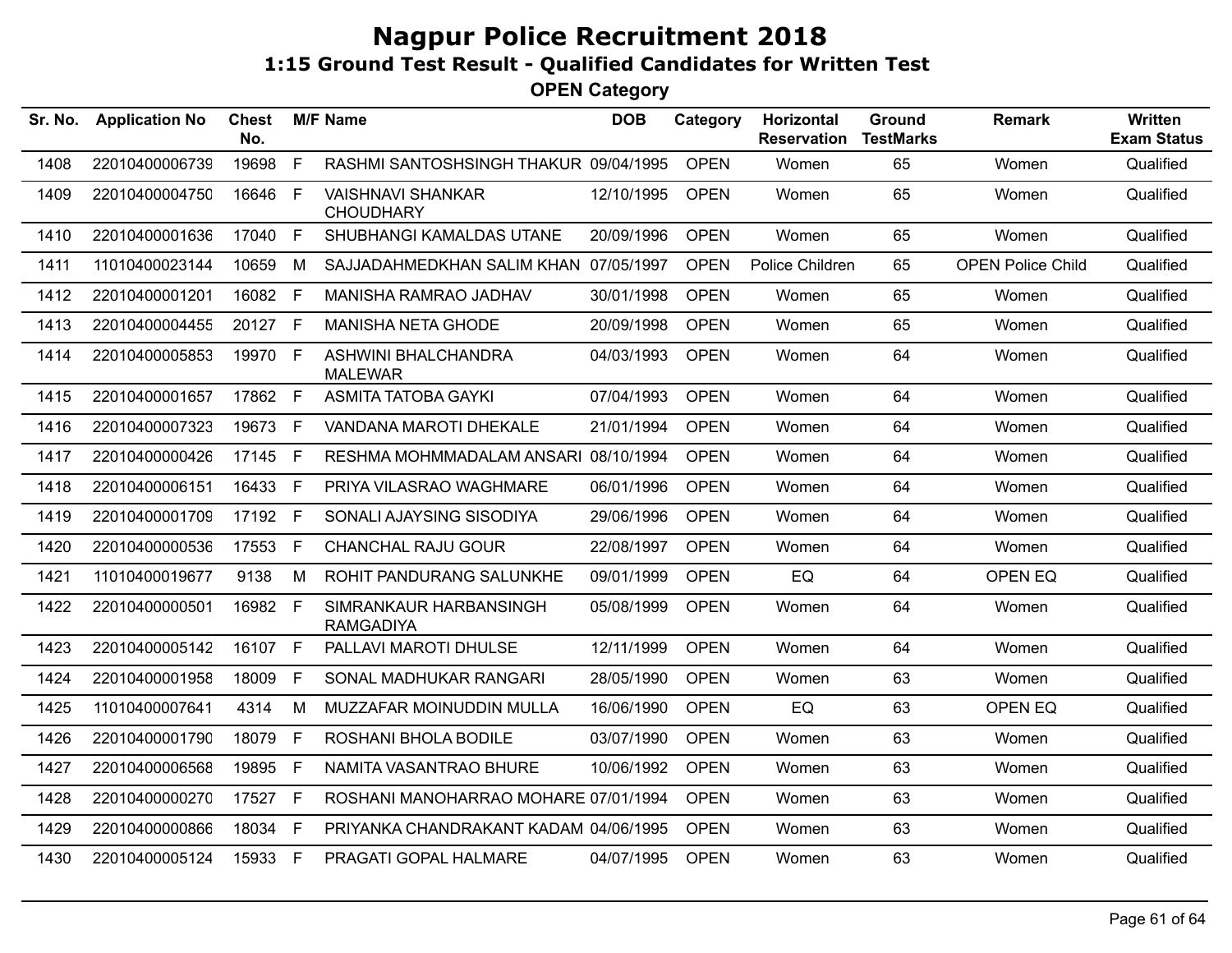| Sr. No. | <b>Application No</b> | <b>Chest</b><br>No. |    | <b>M/F Name</b>                        | <b>DOB</b> | Category    | <b>Horizontal</b><br><b>Reservation</b> | Ground<br><b>TestMarks</b> | <b>Remark</b> | Written<br><b>Exam Status</b> |
|---------|-----------------------|---------------------|----|----------------------------------------|------------|-------------|-----------------------------------------|----------------------------|---------------|-------------------------------|
| 1431    | 22010400004790        | 16378               | F  | NAYANA SHYAM GOUR                      | 13/07/1995 | <b>OPEN</b> | Women                                   | 63                         | Women         | Qualified                     |
| 1432    | 22010400000879        | 18018               | F. | <b>MANISHA SUBHASH DUKARE</b>          | 10/06/1996 | <b>OPEN</b> | Women                                   | 63                         | Women         | Qualified                     |
| 1433    | 22010400000761        | 17383 F             |    | ANJANABAI GOPAL AREWAR                 | 12/12/1996 | <b>OPEN</b> | Women                                   | 63                         | Women         | Qualified                     |
| 1434    | 22010400005095        | 20226               | F. | NISHA BHOJU JAHDAO                     | 23/07/1997 | <b>OPEN</b> | Women                                   | 63                         | Women         | Qualified                     |
| 1435    | 22010400005271        | 16234               | F. | RUJWANA MEHBOOB SHEIKH                 | 24/10/1998 | <b>OPEN</b> | Women                                   | 63                         | Women         | Qualified                     |
| 1436    | 22010400004984        | 20621               | F. | JAYSHRI LALA BHOYAR                    | 10/11/1998 | <b>OPEN</b> | Women                                   | 63                         | Women         | Qualified                     |
| 1437    | 22010400000857        | 17767 F             |    | <b>VAISHNAVI RAJKUMAR PARDHI</b>       | 24/11/1998 | <b>OPEN</b> | Women                                   | 63                         | Women         | Qualified                     |
| 1438    | 22010400007277        | 19653               | F  | MAYURI SUBHASH MADARKAR                | 22/12/1998 | <b>OPEN</b> | Women                                   | 63                         | Women         | Qualified                     |
| 1439    | 22010400000455        | 16992 F             |    | RABBANA TYYAB SHAIKH                   | 01/05/1999 | <b>OPEN</b> | Women                                   | 63                         | Women         | Qualified                     |
| 1440    | 22010400004072        | 18678 F             |    | SHUBHANGI EKNATH ZALKE                 | 01/08/1999 | <b>OPEN</b> | Women                                   | 63                         | Women         | Qualified                     |
| 1441    | 22010400000839        | 17249               | F. | AASIYAPARVEEN SHAIKH HAMEED 15/08/1999 |            | <b>OPEN</b> | Women                                   | 63                         | Women         | Qualified                     |
| 1442    | 22010400000864        | 17474 F             |    | ROMA ANILJI THAOKAR                    | 10/03/1994 | <b>OPEN</b> | Women                                   | 62                         | Women         | Qualified                     |
| 1443    | 22010400005448        | 16201               | F  | PRIYANKA SUDHAKAR MAHANTI              | 19/04/1996 | <b>OPEN</b> | Women                                   | 62                         | Women         | Qualified                     |
| 1444    | 22010400006688        | 19785               | F  | JAYADABANO YUNUS MOHAMMAD 28/07/1996   |            | <b>OPEN</b> | Women                                   | 62                         | Women         | Qualified                     |
| 1445    | 22010400007510        | 20392 F             |    | POOJA CHINTAMAN MASKE                  | 06/11/1996 | <b>OPEN</b> | Women                                   | 62                         | Women         | Qualified                     |
| 1446    | 22010400002877        | 18533               | F  | BHAGYASHI LAXMANJI KUKADE              | 12/11/1997 | <b>OPEN</b> | Women                                   | 62                         | Women         | Qualified                     |
| 1447    | 22010400005385        | 16732 F             |    | <b>INITA RAMESH PANORE</b>             | 30/11/1997 | <b>OPEN</b> | Women                                   | 62                         | Women         | Qualified                     |
| 1448    | 22010400000758        | 17324               | F  | POOJA GHANSHYAM GABHANE                | 08/01/1998 | <b>OPEN</b> | Women                                   | 62                         | Women         | Qualified                     |
| 1449    | 22010400000934        | 16802 F             |    | NAMRATA MANIK MALOT                    | 29/03/1998 | <b>OPEN</b> | Women                                   | 62                         | Women         | Qualified                     |
| 1450    | 22010400007290        | 19712 F             |    | SWATI GANESH BONDARKAR                 | 05/07/1998 | <b>OPEN</b> | Women                                   | 62                         | Women         | Qualified                     |
| 1451    | 22010400000861        | 17475 F             |    | SUSHAMA VASANTAJI<br><b>KURANJEKAR</b> | 12/12/1998 | <b>OPEN</b> | Women                                   | 62                         | Women         | Qualified                     |
| 1452    | 22010400001595        | 17359 F             |    | SNEHAL BABULAL GAIDHANE                | 20/06/1999 | <b>OPEN</b> | Women                                   | 62                         | Women         | Qualified                     |
| 1453    | 22010400000853        | 17360 F             |    | PUNAM SUKHADEO TITIRMARE               | 02/08/1999 | <b>OPEN</b> | Women                                   | 62                         | Women         | Qualified                     |
| 1454    | 22010400000010        | 17607               | F. | MALLIKATARANNUM<br>SUBHEDARKHAN PATHAN | 12/12/1990 | <b>OPEN</b> | Women                                   | 61                         | Women         | Qualified                     |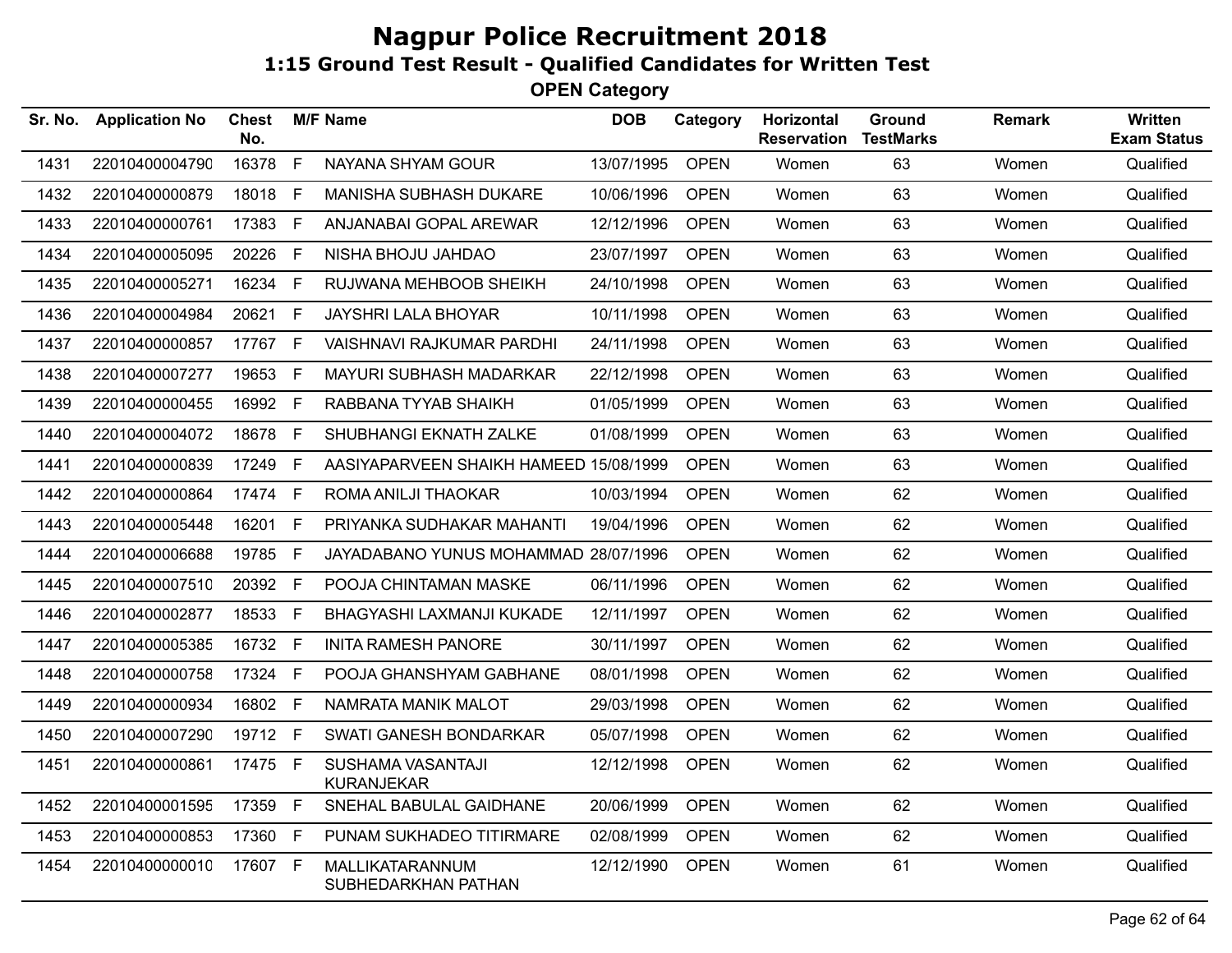**OPEN Category**

| Sr. No. | <b>Application No</b> | <b>Chest</b><br>No. |              | <b>M/F Name</b>                              | <b>DOB</b> | Category    | Horizontal<br><b>Reservation</b> | Ground<br><b>TestMarks</b> | <b>Remark</b> | <b>Written</b><br><b>Exam Status</b> |
|---------|-----------------------|---------------------|--------------|----------------------------------------------|------------|-------------|----------------------------------|----------------------------|---------------|--------------------------------------|
| 1455    | 22010400004832        | 15954               | F            | PUSHPA SURESHPRASAD PANDEY 03/05/1993        |            | <b>OPEN</b> | Women                            | 61                         | Women         | Qualified                            |
| 1456    | 22010400005930        | 20876               | E            | AMAVASHA SHALIKRAM MESHRAM 11/12/1995        |            | <b>OPEN</b> | Women                            | 61                         | Women         | Qualified                            |
| 1457    | 22010400006508        | 19693               | $\mathsf{F}$ | PALLAVI PRAKASH JAWADE                       | 16/03/1996 | <b>OPEN</b> | Women                            | 61                         | Women         | Qualified                            |
| 1458    | 22010400006843        | 19845 F             |              | USHA AMARSINGH SAMARIYA                      | 12/07/1996 | <b>OPEN</b> | Women                            | 61                         | Women         | Qualified                            |
| 1459    | 22010400000557        | 17377 F             |              | JYOTI VITTHAL DEOKATE                        | 05/08/1997 | <b>OPEN</b> | Women                            | 61                         | Women         | Qualified                            |
| 1460    | 22010400000780        | 18049 F             |              | ANJALI RAMESH ADE                            | 08/08/1997 | <b>OPEN</b> | Women                            | 61                         | Women         | Qualified                            |
| 1461    | 22010400005296        | 16509               | -F           | POOJA PARASHAR WADE                          | 09/12/1997 | <b>OPEN</b> | Women                            | 61                         | Women         | Qualified                            |
| 1462    | 22010400005113        | 20504               | F.           | SONU VILAS KHAMBADKAR                        | 14/07/1998 | <b>OPEN</b> | Women                            | 61                         | Women         | Qualified                            |
| 1463    | 22010400002555        | 19433 F             |              | KALYANI BABURAO LAKDE                        | 05/09/1998 | <b>OPEN</b> | Women                            | 61                         | Women         | Qualified                            |
| 1464    | 22010400005947        | 15859 F             |              | PALLAVI RAMESH ROTHE                         | 08/11/1998 | <b>OPEN</b> | Women                            | 61                         | Women         | Qualified                            |
| 1465    | 22010400004872        | 15926 F             |              | PALLAVI PRADIP WANJARI                       | 02/07/1999 | <b>OPEN</b> | Women                            | 61                         | Women         | Qualified                            |
| 1466    | 22010400005713        | 16305               | -F           | PRARTHANA BINDRABAN YADAV                    | 03/11/1990 | <b>OPEN</b> | Women                            | 60                         | Women         | Qualified                            |
| 1467    | 22010400003262        | 18313 F             |              | PRIYA RAMESH BANGADE                         | 21/12/1991 | <b>OPEN</b> | Women                            | 60                         | Women         | Qualified                            |
| 1468    | 22010400006199        | 20275 F             |              | VARSHA MAHADEO SURPAM                        | 06/07/1993 | <b>OPEN</b> | Women                            | 60                         | Women         | Qualified                            |
| 1469    | 22010400000458        | 17915 F             |              | PRATIBHA DASHARATH JADHAO                    | 24/07/1993 | <b>OPEN</b> | Women                            | 60                         | Women         | Qualified                            |
| 1470    | 22010400001688        | 17649 F             |              | NANDINI LAXMAN DURGEKAR                      | 27/10/1993 | <b>OPEN</b> | Women                            | 60                         | Women         | Qualified                            |
| 1471    | 22010400002712        | 18937 F             |              | CHHAYAWANTI TULSHIRAM AHAKE 02/05/1994       |            | <b>OPEN</b> | Women                            | 60                         | Women         | Qualified                            |
| 1472    | 22010400000530        | 17907 F             |              | PRIYANKA PARASHAR WADE                       | 04/10/1994 | <b>OPEN</b> | Women                            | 60                         | Women         | Qualified                            |
| 1473    | 22010400002321        | 19284               | $-F$         | RUPALI NARAYANRAO CHAWARE                    | 01/10/1995 | <b>OPEN</b> | Women                            | 60                         | Women         | Qualified                            |
| 1474    | 22010400000292        | 16490 F             |              | <b>ROSHANI SHRAWAN</b><br><b>MAHAMANDARE</b> | 07/12/1995 | <b>OPEN</b> | Women                            | 60                         | Women         | Qualified                            |
| 1475    | 22010400004938        | 19872 F             |              | SUNANDA TARACHAND JADHAO                     | 15/01/1996 | <b>OPEN</b> | Women                            | 60                         | Women         | Qualified                            |
| 1476    | 22010400001990        | 17723               | $\mathsf{F}$ | POOJA PRABHAKARRAO RAUT                      | 03/06/1996 | <b>OPEN</b> | Women                            | 60                         | Women         | Qualified                            |
| 1477    | 22010400006216        | 20271 F             |              | <b>MAYURI GOKUL BHUTE</b>                    | 16/11/1996 | <b>OPEN</b> | Women/SP                         | 60                         | Women         | Qualified                            |
| 1478    | 22010400006132        | 20109 F             |              | PRAJAKTA ARUN PATIL                          | 30/12/1996 | <b>OPEN</b> | Women                            | 60                         | Women         | Qualified                            |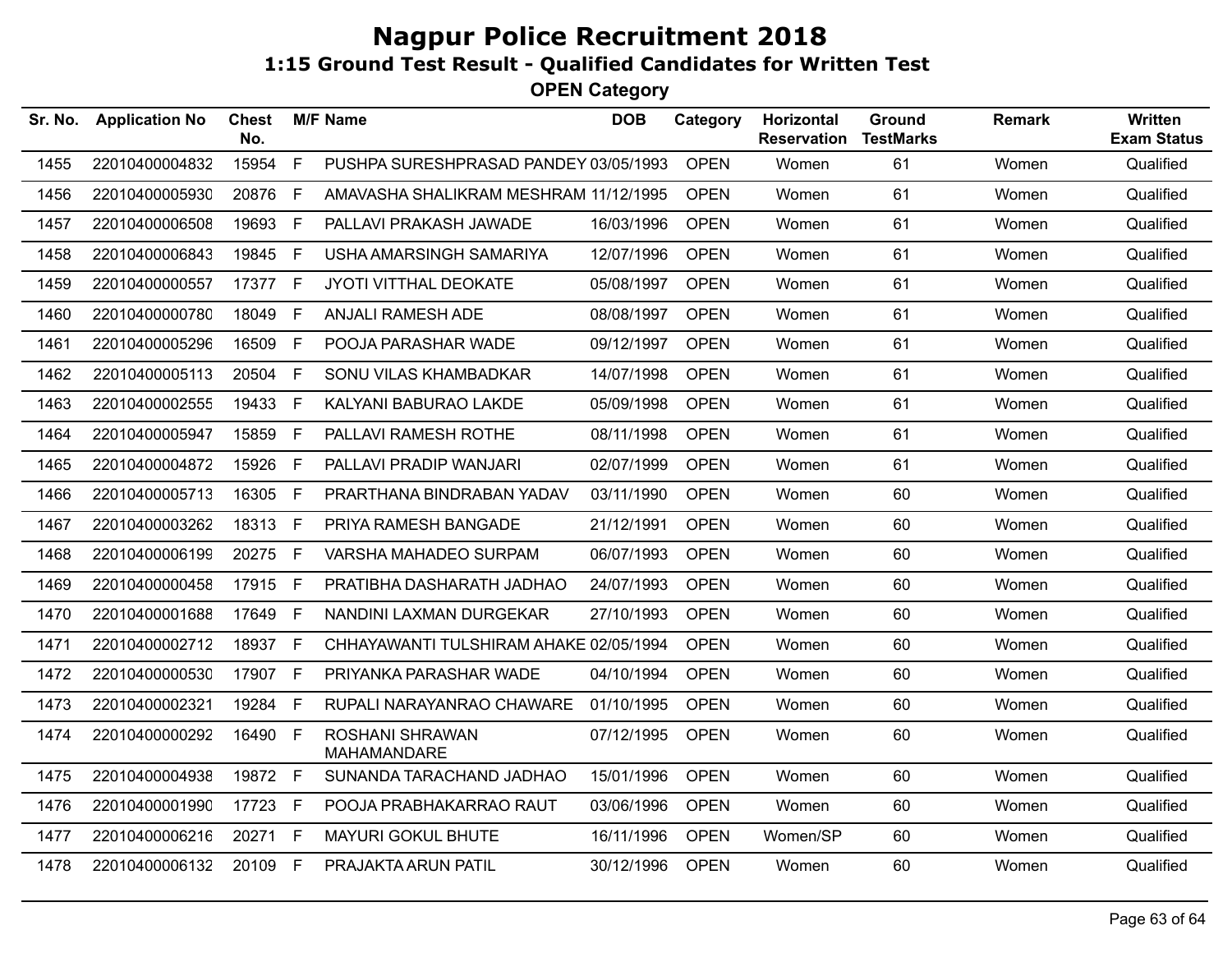| Sr. No. | <b>Application No</b> | <b>Chest</b><br>No. |    | <b>M/F Name</b>          | DOB        | Category    | Horizontal<br><b>Reservation</b> | <b>Ground</b><br><b>TestMarks</b> | <b>Remark</b>             | <b>Written</b><br><b>Exam Status</b> |
|---------|-----------------------|---------------------|----|--------------------------|------------|-------------|----------------------------------|-----------------------------------|---------------------------|--------------------------------------|
| 1479    | 22010400003442        | 19296               | E  | SONAL SHANKAR WANKHADE   | 28/08/1999 | <b>OPEN</b> | Women                            | 60                                | Women                     | Qualified                            |
| 1480    | 22010400007245        | 19581               | F. | AARTI TUKARAM MESHRAM    | 05/10/1999 | <b>OPEN</b> | Women                            | 60                                | Women                     | Qualified                            |
| 1481    | 11010400004603        | 1894                | M  | SURAJ RAJARAM BADE       | 16/10/1997 | <b>OPEN</b> | Police Children                  | 59                                | <b>OPEN Police Child</b>  | Qualified                            |
| 1482    | 11010400007170        | 3020                | M  | ABHIJIT MURLIDHAR BAWANE | 04/09/1996 | <b>OPEN</b> | Police Children                  | 53                                | <b>OPEN Police Child</b>  | Qualified                            |
| 1483    | 11010400014964        | 15444               | M  | RAMMURAT AMIRCHAND YADAV | 01/10/1977 | <b>OPEN</b> | Ex.Serviceman                    | 52                                | <b>OPEN Ex.Serviceman</b> | Qualified                            |
| 1484    | 11010400017645        | 13871               | M  | ANKUR JANARDAN MOHITE    | 10/04/1990 | <b>OPEN</b> | Police Children                  | 52                                | <b>OPEN Police Child</b>  | Qualified                            |
| 1485    | 11010400017623        | 15407               | M  | SANJAY SHIVNATH YADAV    | 08/08/1981 | <b>OPEN</b> | Ex.Serviceman                    | 51                                | <b>OPEN Ex.Serviceman</b> | Qualified                            |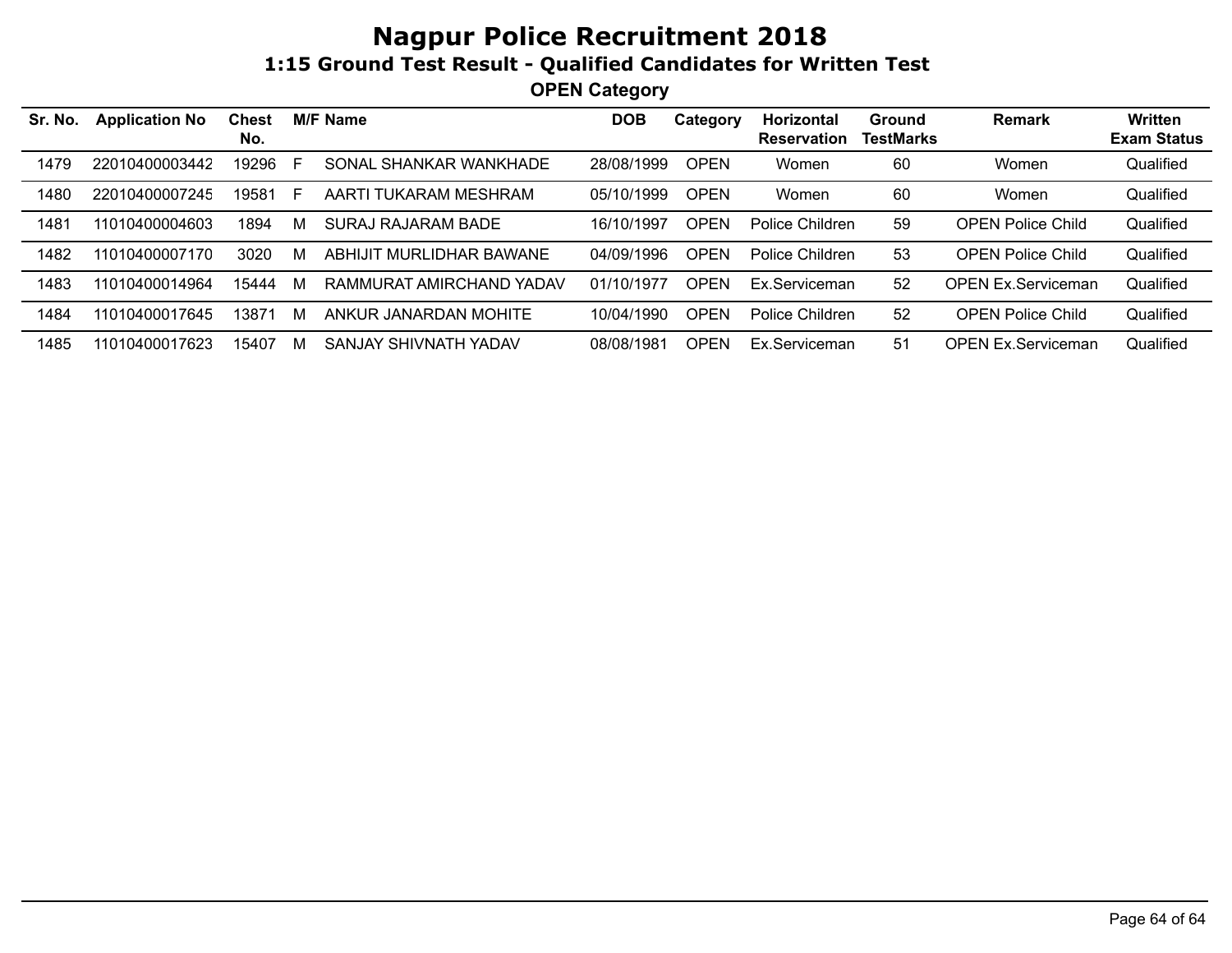| Sr. No.        | <b>Application No</b> | <b>Chest</b><br>No. |   | <b>M/F Name</b>                      | <b>DOB</b> | Category  | Horizontal<br>Reservation | Ground<br><b>TestMarks</b> | <b>Remark</b>          | Written<br><b>Exam Status</b> |
|----------------|-----------------------|---------------------|---|--------------------------------------|------------|-----------|---------------------------|----------------------------|------------------------|-------------------------------|
| $\mathbf{1}$   | 11010400010642        | 15470               | M | <b>GENDLAL RAMCHAND WALDE</b>        | 21/05/1976 | SC        | Ex.Serviceman             | 90                         | SC Ex.Servicemen       | Qualified                     |
| $\overline{2}$ | 11010400008553        | 15431               | M | UMESH WAMANRAO SARATE                | 01/06/1978 | SC        | Ex.Serviceman             | 90                         | SC Ex.Servicemen       | Qualified                     |
| 3              | 11010400017539        | 15464               | M | <b>VILAS LAXMAN RAUT</b>             | 30/07/1978 | SC        | Ex.Serviceman             | 90                         | SC Ex.Servicemen       | Qualified                     |
| 4              | 11010400006592        | 15495               | M | SATISH YUWARAJ BHAISARE              | 26/11/1978 | SC        | Ex.Serviceman             | 90                         | SC Ex.Servicemen       | Qualified                     |
| 5              | 11010400000300        | 15475               | M | <b>NILESH BHIMRAOJI PATIL</b>        | 20/06/1980 | SC        | Ex.Serviceman             | 90                         | SC Ex.Servicemen       | Qualified                     |
| 6              | 11010400023836        | 20207               | M | <b>GAWAI DIWAKAR NARAYAN</b>         | 25/06/1982 | SC        | Ex.Serviceman             | 90                         | SC Ex.Servicemen       | Qualified                     |
| $\overline{7}$ | 11010400005640        | 12714               | M | <b>VIKRANT RUPCHAND BARAIKAR</b>     | 20/12/1986 | SC        | None                      | 90                         | <b>SC General</b>      | Qualified                     |
| 8              | 11010400019601        | 15038               | M | ARVIND ARJUN PATTHE                  | 07/06/1988 | <b>SC</b> | None                      | 90                         | <b>SC General</b>      | Qualified                     |
| 9              | 11010400017908        | 7910                | M | SHAHIDSHAH MEHBOOB SHAH              | 13/06/1988 | SC        | None                      | 90                         | <b>SC General</b>      | Qualified                     |
| 10             | 11010400018401        | 9427                | M | ANANDA BHIMRAO SADAWARTE             | 24/11/1988 | <b>SC</b> | None                      | 90                         | <b>SC General</b>      | Qualified                     |
| 11             | 11010400019774        | 9473                | M | PRAFUL RAJENDRA PUNWATKAR            | 14/12/1989 | SC        | None                      | 90                         | <b>SC General</b>      | Qualified                     |
| 12             | 11010400018291        | 14894               | M | MANGESH ASHOK DESHBHRATAR 02/02/1990 |            | SC        | None                      | 90                         | <b>SC General</b>      | Qualified                     |
| 13             | 11010400004634        | 1323                | M | ANAND TUKARAM PAGARE                 | 13/02/1990 | SC        | None                      | 90                         | <b>SC General</b>      | Qualified                     |
| 14             | 11010400011234        | 13481               | M | VIKRANT JIVRAJ KHANDARE              | 23/03/1990 | SC        | <b>HG</b>                 | 90                         | SC HG                  | Qualified                     |
| 15             | 11010400020768        | 15751               | M | ASHWIN BHUSHANDAS SONEKAR 14/05/1990 |            | <b>SC</b> | None                      | 90                         | <b>SC General</b>      | Qualified                     |
| 16             | 11010400002586        | 2357                | M | AMIT ASMAN TIRPUDE                   | 20/06/1990 | SC        | None                      | 90                         | <b>SC General</b>      | Qualified                     |
| 17             | 22010400002775        | 18735               | F | SONALI VIJAY BAGADE                  | 18/07/1990 | <b>SC</b> | Women                     | 90                         | SC Women               | Qualified                     |
| 18             | 11010400008631        | 13487               | M | KAPIL ASHOKRAO MAKODE                | 17/08/1990 | SC        | None                      | 90                         | <b>SC General</b>      | Qualified                     |
| 19             | 11010400019084        | 10337               | M | SACHIN UGRASENJI GANVIR              | 07/09/1990 | SC        | None                      | 90                         | <b>SC General</b>      | Qualified                     |
| 20             | 11010400004192        | 1851                | M | ROSHAN YASHAVANT RAMTEKE             | 01/01/1991 | SC        | None                      | 90                         | <b>SC General</b>      | Qualified                     |
| 21             | 11010400014062        | 7367                | M | NIRAJ PREMRAJ GAWAI                  | 02/01/1991 | SC        | Police Children           | 90                         | <b>SC Police Child</b> | Qualified                     |
| 22             | 11010400014604        | 7599                | M | SUNIL UTTAMRAO WANKHADE              | 16/01/1991 | SC        | <b>PAP</b>                | 90                         | <b>SC PAP</b>          | Qualified                     |
| 23             | 11010400022120        | 14928               | M | AMAR DNYANDEO INGLE                  | 08/02/1991 | <b>SC</b> | None                      | 90                         | <b>SC General</b>      | Qualified                     |
| 24             | 11010400024514        | 15742               | M | <b>VILAS KAILAS INGALE</b>           | 20/03/1991 | <b>SC</b> | None                      | 90                         | <b>SC General</b>      | Qualified                     |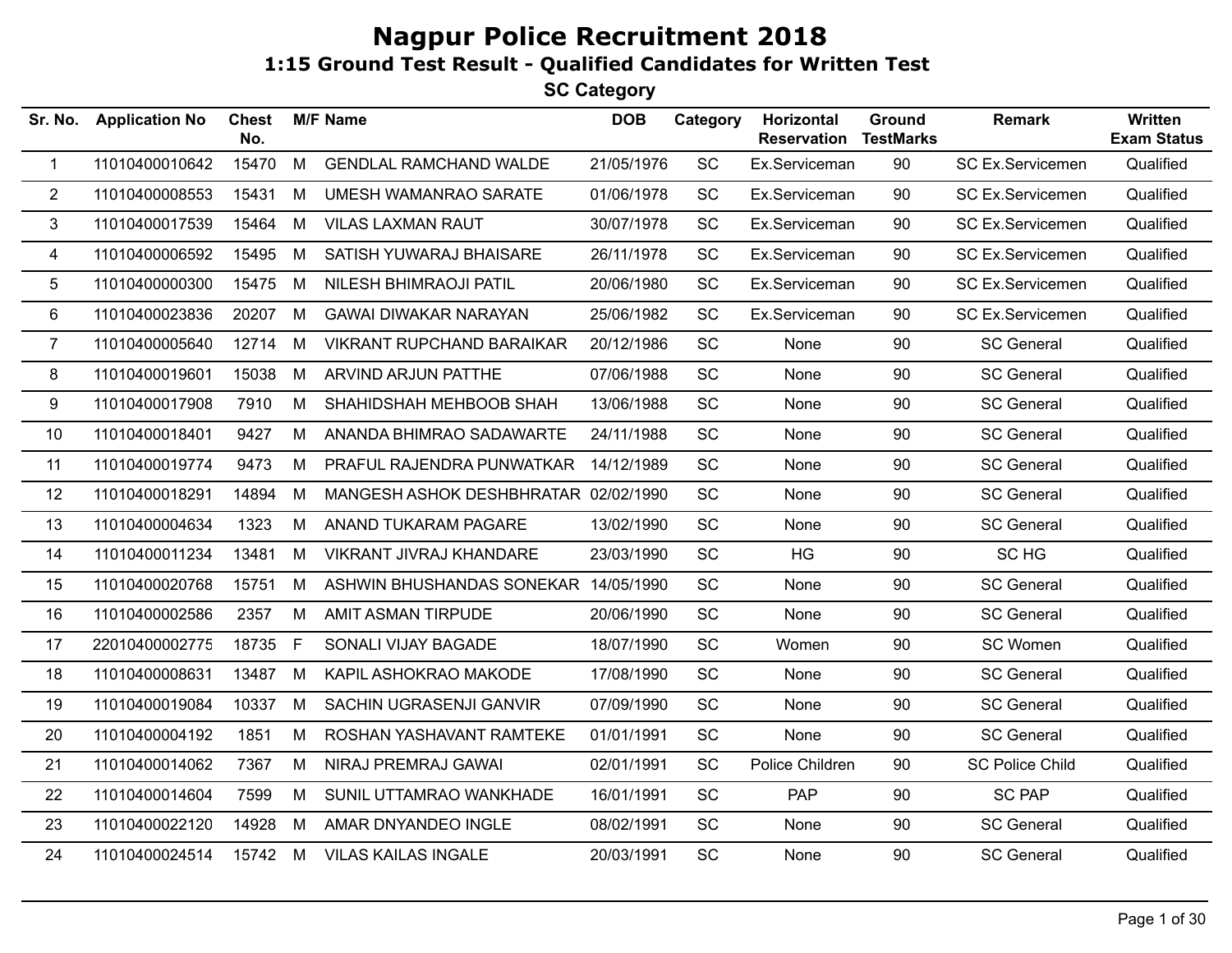| Sr. No. | <b>Application No</b> | <b>Chest</b><br>No. |    | <b>M/F Name</b>                           | <b>DOB</b> | Category  | Horizontal<br><b>Reservation</b> | Ground<br><b>TestMarks</b> | <b>Remark</b>          | Written<br><b>Exam Status</b> |
|---------|-----------------------|---------------------|----|-------------------------------------------|------------|-----------|----------------------------------|----------------------------|------------------------|-------------------------------|
| 25      | 11010400007770        | 4647                | M  | ROHAN CHOTELAL DHADKAR                    | 03/04/1991 | SC        | None                             | 90                         | <b>SC General</b>      | Qualified                     |
| 26      | 11010400005203        | 11911               | M  | ROSHAN SHANKAR SELVE                      | 25/04/1991 | SC        | None                             | 90                         | <b>SC General</b>      | Qualified                     |
| 27      | 11010400012513        | 20405               | M  | AMOL UTTAM KASARE                         | 25/05/1991 | SC        | <b>SP</b>                        | 90                         | <b>SC SP</b>           | Qualified                     |
| 28      | 22010400004472        | 16564 F             |    | SONAL RAJU UMARE                          | 15/06/1991 | <b>SC</b> | Women                            | 90                         | SC Women               | Qualified                     |
| 29      | 11010400020704        | 15645               | M  | CHETAN SAGAR LADE                         | 09/07/1991 | <b>SC</b> | None                             | 90                         | <b>SC General</b>      | Qualified                     |
| 30      | 11010400012258        | 5757                | M  | AKASH BABARAOJI KHOBRAGADE 21/07/1991     |            | <b>SC</b> | None                             | 90                         | <b>SC General</b>      | Qualified                     |
| 31      | 11010400024713        | 14902               | M  | ROSHAN PRAKASH MOHOD                      | 27/07/1991 | SC        | <b>None</b>                      | 90                         | <b>SC General</b>      | Qualified                     |
| 32      | 11010400007182        | 13636               | M  | PRASHANT PREMDAS<br><b>BHAMBULKAR</b>     | 22/08/1991 | SC        | None                             | 90                         | <b>SC General</b>      | Qualified                     |
| 33      | 11010400018044        | 9557                | M  | NIKHIL MULCHAND RODGE                     | 10/09/1991 | SC        | Police Children                  | 90                         | <b>SC Police Child</b> | Qualified                     |
| 34      | 22010400005391        | 19896               | F. | SANGEETA RAMESH MESHRAM                   | 02/10/1991 | SC        | Women/SP                         | 90                         | <b>SC SP</b>           | Qualified                     |
| 35      | 11010400018293        | 14635 M             |    | PARAG GHANSHYAM GADPAYLE                  | 22/11/1991 | <b>SC</b> | None                             | 90                         | <b>SC General</b>      | Qualified                     |
| 36      | 11010400018242        | 10212               | M  | MUKESH HARIDAS INGOLE                     | 28/11/1991 | SC        | <b>HG</b>                        | 90                         | SC HG                  | Qualified                     |
| 37      | 11010400006671        | 13808               | M  | ROSHAN BHIMRAO SALVE                      | 04/01/1992 | <b>SC</b> | None                             | 90                         | <b>SC General</b>      | Qualified                     |
| 38      | 11010400016287        | 9032                | M  | AKASH DHARMA KHAKASE                      | 23/01/1992 | SC        | None                             | 90                         | <b>SC General</b>      | Qualified                     |
| 39      | 11010400017988        | 10255               | M  | PANKAJ NAMDEV MOHOD                       | 01/02/1992 | SC        | None                             | 90                         | <b>SC General</b>      | Qualified                     |
| 40      | 11010400003873        | 1271                | M  | SIDDHANT SURESHRAO SHELKAR 16/03/1992     |            | SC        | None                             | 90                         | <b>SC General</b>      | Qualified                     |
| 41      | 11010400018827        | 10182               | M  | AJAY RAMESHJI SHENDE                      | 13/05/1992 | SC        | None                             | 90                         | <b>SC General</b>      | Qualified                     |
| 42      | 11010400007517        | 5131                | M  | SHALIK CHINTAMAN INGLE                    | 03/08/1992 | <b>SC</b> | None                             | 90                         | <b>SC General</b>      | Qualified                     |
| 43      | 11010400014870        | 7689                | M  | <b>VIKAS RAJES SHAHARE</b>                | 04/08/1992 | <b>SC</b> | None                             | 90                         | <b>SC General</b>      | Qualified                     |
| 44      | 11010400016427        | 13346               | M  | MAHENDRA SHESHRAO MESHRAM01/10/1992       |            | <b>SC</b> | None                             | 90                         | <b>SC General</b>      | Qualified                     |
| 45      | 11010400001080        | 877                 | M  | PRAFUL PURUSHOTTAM AMBADE 04/10/1992      |            | SC        | None                             | 90                         | <b>SC General</b>      | Qualified                     |
| 46      | 11010400001629        | 712                 | М  | MADHAV PANDURANG SUROSHE 10/10/1992       |            | <b>SC</b> | None                             | 90                         | <b>SC General</b>      | Qualified                     |
| 47      | 11010400000540        | 348                 | M  | SAMADHAN BHAGWAN LONDHE                   | 31/10/1992 | SC        | None                             | 90                         | <b>SC General</b>      | Qualified                     |
| 48      | 11010400009245        | 5173                | М  | ABHIJEET CHANDRASHEKHAR<br><b>KHARCHE</b> | 26/11/1992 | SC        | None                             | 90                         | <b>SC General</b>      | Qualified                     |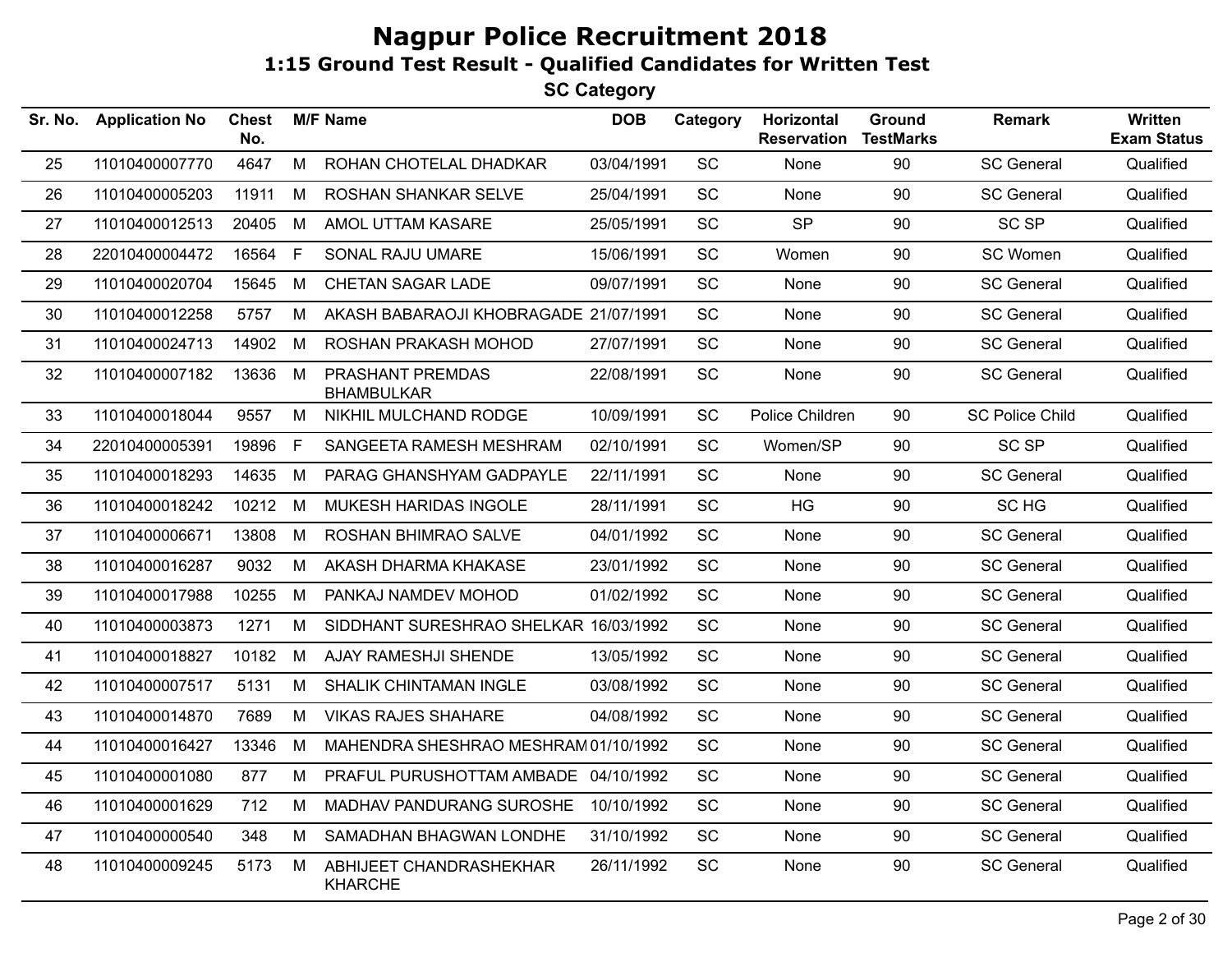| Sr. No. | <b>Application No</b> | <b>Chest</b><br>No. |              | <b>M/F Name</b>                              | <b>DOB</b> | Category  | Horizontal<br><b>Reservation</b> | Ground<br><b>TestMarks</b> | <b>Remark</b>     | <b>Written</b><br><b>Exam Status</b> |
|---------|-----------------------|---------------------|--------------|----------------------------------------------|------------|-----------|----------------------------------|----------------------------|-------------------|--------------------------------------|
| 49      | 11010400000243        | 796                 | M            | HARSHWARDHAN PUNDLIK<br><b>NAGRALE</b>       | 14/12/1992 | SC        | None                             | 90                         | <b>SC General</b> | Qualified                            |
| 50      | 11010400004205        | 2172                | M            | SANDIP DAYARAMJI KHOBRAGADE 18/12/1992       |            | SC        | None                             | 90                         | <b>SC General</b> | Qualified                            |
| 51      | 11010400015136        | 13055               | M            | <b>KIRAN ARUN KATKE</b>                      | 02/01/1993 | SC        | None                             | 90                         | <b>SC General</b> | Qualified                            |
| 52      | 11010400001208        | 11716               | M            | MITHUN RAYBHAN DAHAKE                        | 12/04/1993 | SC        | None                             | 90                         | <b>SC General</b> | Qualified                            |
| 53      | 11010400022899        | 11490               | M            | SUMIT CHANDRAMANIJI<br><b>MESHRAM</b>        | 19/04/1993 | SC        | None                             | 90                         | <b>SC General</b> | Qualified                            |
| 54      | 22010400000204        | 17636               | $\mathsf{F}$ | PRANALI PRAMOD MANDPE                        | 01/06/1993 | <b>SC</b> | Women                            | 90                         | SC Women          | Qualified                            |
| 55      | 11010400025063        | 15785               | M            | ROSHAN BALIRAM GAYAKWAD                      | 04/06/1993 | <b>SC</b> | None                             | 90                         | <b>SC General</b> | Qualified                            |
| 56      | 11010400013892        | 7344                | M            | SANDESH ISHWARJI DHONGLE                     | 12/06/1993 | <b>SC</b> | None                             | 90                         | <b>SC General</b> | Qualified                            |
| 57      | 11010400022570        | 11419               | M            | AKASH VISHWANATH INGLE                       | 02/07/1993 | SC        | None                             | 90                         | <b>SC General</b> | Qualified                            |
| 58      | 11010400013377        | 7188                | M            | <b>SANJAY RAMESHRAO PATIL</b>                | 07/07/1993 | <b>SC</b> | None                             | 90                         | <b>SC General</b> | Qualified                            |
| 59      | 11010400001031        | 299                 | M            | DEVANAND PRAKASH MOGALE                      | 09/07/1993 | SC        | None                             | 90                         | <b>SC General</b> | Qualified                            |
| 60      | 11010400000910        | 448                 | М            | KAMLESH MANIKRAO JAWANJAL                    | 25/07/1993 | SC        | None                             | 90                         | <b>SC General</b> | Qualified                            |
| 61      | 11010400000544        | 758                 | M            | AMOL KASHINATH KAKADE                        | 16/08/1993 | SC        | None                             | 90                         | <b>SC General</b> | Qualified                            |
| 62      | 11010400010645        | 6252                | M            | VIKRANT TEJRAMJI JANBANDHU                   | 09/09/1993 | SC        | HG                               | 90                         | SC HG             | Qualified                            |
| 63      | 11010400005336        | 2909                | M            | <b>MANOJ SHRIKRUSHNA</b><br><b>BABHULKAR</b> | 03/10/1993 | SC        | None                             | 90                         | <b>SC General</b> | Qualified                            |
| 64      | 11010400015912        | 13914               | M            | <b>LOKESH MILIND SHAHARE</b>                 | 26/11/1993 | SC        | None                             | 90                         | <b>SC General</b> | Qualified                            |
| 65      | 11010400002299        | 15546               | M            | AKASH ASHOK DESHBHRATAR                      | 22/02/1994 | SC        | <b>SP</b>                        | 90                         | SC <sub>SP</sub>  | Qualified                            |
| 66      | 11010400006488        | 2593                | M            | KAILAS ASHOK BASHIRE                         | 04/04/1994 | <b>SC</b> | None                             | 90                         | <b>SC General</b> | Qualified                            |
| 67      | 11010400003142        | 1269                | М            | DADA GOPAL KAMBLE                            | 14/04/1994 | SC        | None                             | 90                         | <b>SC General</b> | Qualified                            |
| 68      | 11010400000296        | 237                 | M            | <b>SAGAR MADAN BANGALE</b>                   | 23/08/1994 | SC        | None                             | 90                         | <b>SC General</b> | Qualified                            |
| 69      | 11010400001311        | 452                 | M            | <b>VIPIN SUNIL GAJBHIYE</b>                  | 25/11/1994 | SC        | None                             | 90                         | <b>SC General</b> | Qualified                            |
| 70      | 11010400017078        | 14350               | M            | MADHAV SAHEBRAO AMBATWAD                     | 01/01/1995 | <b>SC</b> | None                             | 90                         | <b>SC General</b> | Qualified                            |
| 71      | 11010400001870        | 12305               | M            | AJAY KALYA BELKAR                            | 28/02/1995 | SC        | None                             | 90                         | <b>SC General</b> | Qualified                            |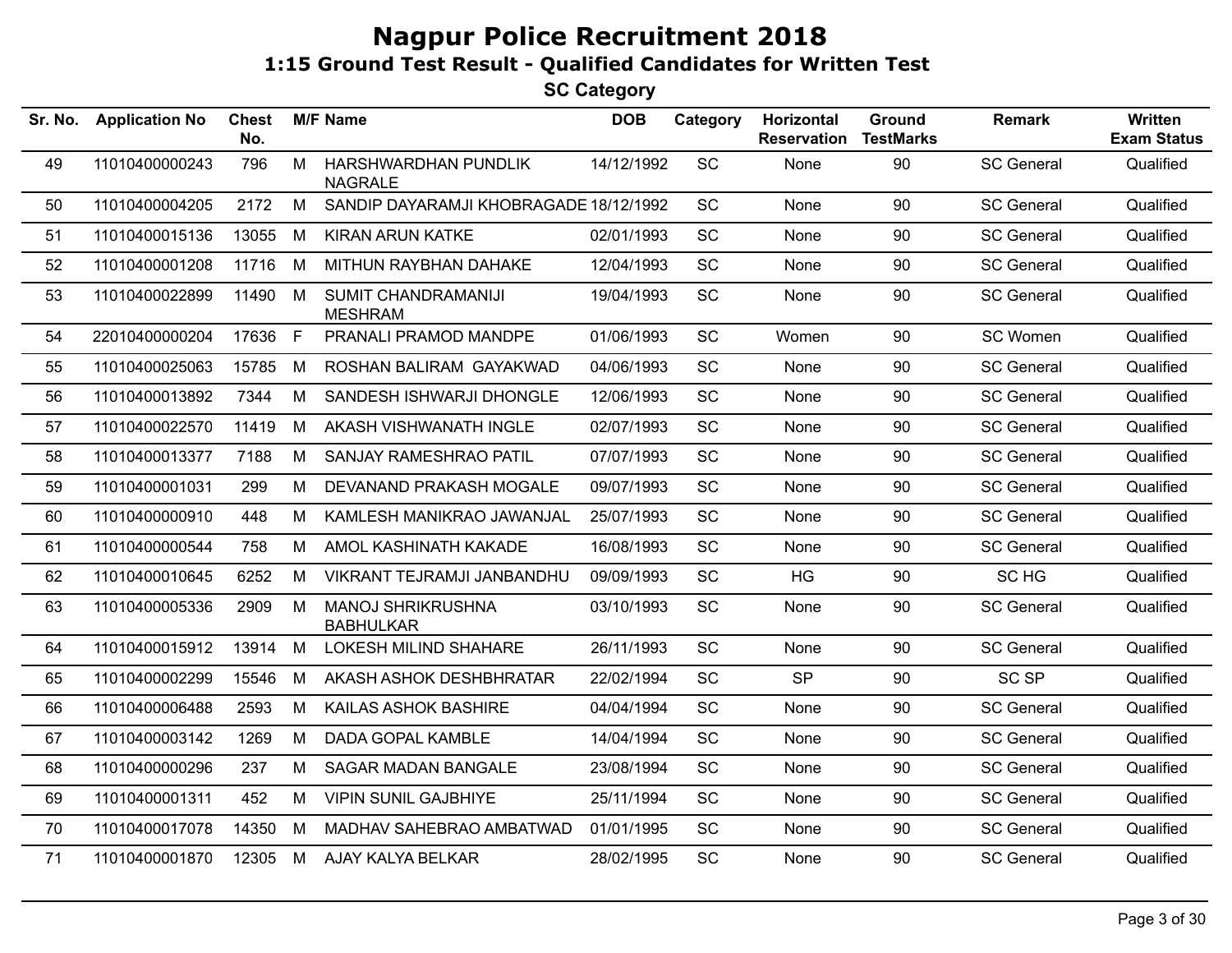| Sr. No. | <b>Application No</b> | <b>Chest</b><br>No. |     | <b>M/F Name</b>                        | <b>DOB</b> | Category  | Horizontal<br><b>Reservation</b> | Ground<br><b>TestMarks</b> | <b>Remark</b>     | Written<br><b>Exam Status</b> |
|---------|-----------------------|---------------------|-----|----------------------------------------|------------|-----------|----------------------------------|----------------------------|-------------------|-------------------------------|
| 72      | 11010400001872        | 12682               | M   | SAGAR DILIP SATDIVE                    | 27/04/1995 | SC        | None                             | 90                         | <b>SC General</b> | Qualified                     |
| 73      | 11010400006905        | 2592                | M   | ANKUSH DIGAMBAR KHANDARE               | 14/06/1995 | SC        | None                             | 90                         | <b>SC General</b> | Qualified                     |
| 74      | 11010400015025        | 14312               | M   | PRASHANT RAJENDRA LOKHANDE 19/06/1995  |            | SC        | None                             | 90                         | <b>SC General</b> | Qualified                     |
| 75      | 11010400000616        | 12323               | M   | PRAVIN RAM RANDIVE                     | 20/06/1995 | <b>SC</b> | EQ                               | 90                         | SC EQ             | Qualified                     |
| 76      | 11010400000911        | 446                 | M   | <b>GAJANAN BHIMRAO JAMNIK</b>          | 20/06/1995 | SC        | None                             | 90                         | <b>SC General</b> | Qualified                     |
| 77      | 11010400015914        | 13915               | M   | ASHISH SHIVRAM WALDE                   | 15/08/1995 | <b>SC</b> | None                             | 90                         | <b>SC General</b> | Qualified                     |
| 78      | 22010400001628        | 17066 F             |     | PRANITA RAJU MOKADE                    | 07/10/1995 | <b>SC</b> | Women                            | 90                         | SC Women          | Qualified                     |
| 79      | 22010400005777        | 19783               | F.  | NISHA JAYKUMAR SHENDE                  | 29/11/1995 | SC        | Women                            | 90                         | SC Women          | Qualified                     |
| 80      | 11010400006856        | 2914                | М   | BHAYYASAHEB PARLHAD PAIKRAO 04/12/1995 |            | <b>SC</b> | None                             | 90                         | <b>SC General</b> | Qualified                     |
| 81      | 11010400016545        | 14079               | M   | <b>VIKKI SUDAM GAIKWAD</b>             | 13/12/1995 | <b>SC</b> | None                             | 90                         | <b>SC General</b> | Qualified                     |
| 82      | 11010400004418        | 2099                | M   | SATISH ATMARAM SARODE                  | 30/01/1996 | SC        | None                             | 90                         | <b>SC General</b> | Qualified                     |
| 83      | 11010400002254        | 12557               | M   | <b>ASHISH MILIND BORKAR</b>            | 26/02/1996 | SC        | None                             | 90                         | <b>SC General</b> | Qualified                     |
| 84      | 11010400020472        | 9508                | M   | SACHIN SHANTILAL SHIRSATH              | 13/06/1996 | SC        | None                             | 90                         | <b>SC General</b> | Qualified                     |
| 85      | 11010400022916        | 11503               | M   | NEHAL NAGORAOJI LAMGHARE               | 26/07/1996 | SC        | None                             | 90                         | <b>SC General</b> | Qualified                     |
| 86      | 22010400004825        | 16060 F             |     | TAMANNA UMASHANKAR PATEL               | 09/08/1996 | <b>SC</b> | Women                            | 90                         | SC Women          | Qualified                     |
| 87      | 11010400003022        | 1513                | M   | ASHWIN SUKHADEO BALODE                 | 22/08/1996 | <b>SC</b> | None                             | 90                         | <b>SC General</b> | Qualified                     |
| 88      | 11010400015702        | 14375               | M   | SADASHIV BALAJI MALLE                  | 27/08/1996 | <b>SC</b> | None                             | 90                         | <b>SC General</b> | Qualified                     |
| 89      | 11010400007929        | 4579                | M   | <b>SURAJ BHASKAR WAHANE</b>            | 12/12/1996 | <b>SC</b> | None                             | 90                         | <b>SC General</b> | Qualified                     |
| 90      | 22010400001928        | 17316               | - F | ANUKSHA RAMESH HANDE                   | 10/02/1997 | SC        | Women                            | 90                         | SC Women          | Qualified                     |
| 91      | 11010400013082        | 7336                | M   | SHUBHAM PRAKASH SHENDE                 | 19/03/1997 | SC        | None                             | 90                         | <b>SC General</b> | Qualified                     |
| 92      | 11010400020833        | 10474               | M   | PRAVIN BABAN WANKHADE                  | 04/04/1997 | SC        | None                             | 90                         | <b>SC General</b> | Qualified                     |
| 93      | 11010400016059        | 14122               | M   | SUNIL BAPURAO AVAGHADE                 | 05/05/1997 | SC        | EQ                               | 90                         | SC EQ             | Qualified                     |
| 94      | 11010400001513        | 232                 | M   | SAKET BHAGWAN MAGHADE                  | 12/05/1997 | SC        | None                             | 90                         | <b>SC General</b> | Qualified                     |
| 95      | 11010400010236        | 6486                | M   | SHUBHAM PITAMBAR WASNIK                | 29/05/1997 | SC        | None                             | 90                         | <b>SC General</b> | Qualified                     |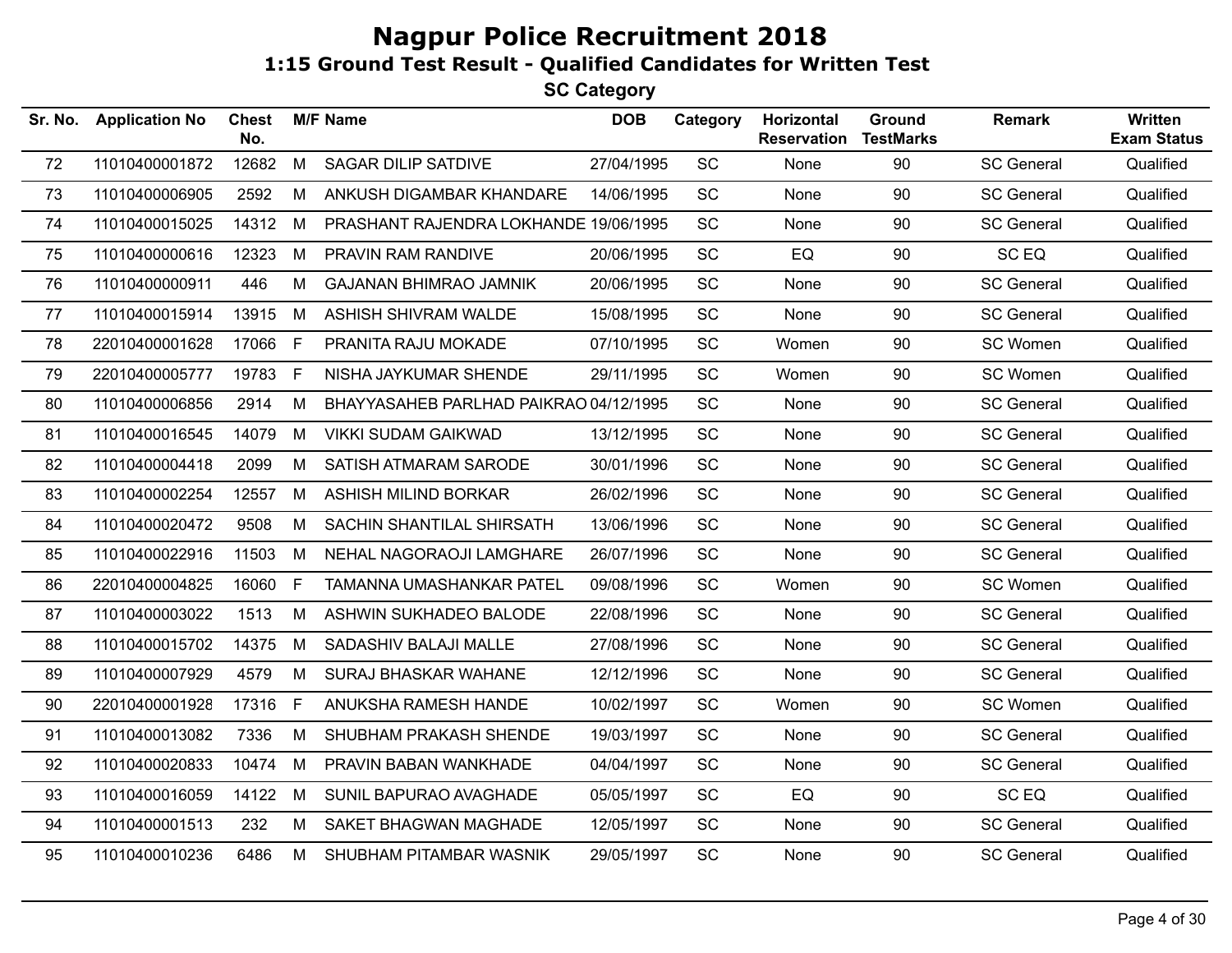**SC Category**

| Sr. No. | <b>Application No</b> | <b>Chest</b><br>No. |   | <b>M/F Name</b>                         | <b>DOB</b> | Category  | Horizontal<br><b>Reservation</b> | Ground<br><b>TestMarks</b> | <b>Remark</b>          | Written<br><b>Exam Status</b> |
|---------|-----------------------|---------------------|---|-----------------------------------------|------------|-----------|----------------------------------|----------------------------|------------------------|-------------------------------|
| 96      | 11010400003470        | 12792               | M | DINESH SANJAY KALAMBE                   | 25/06/1997 | SC        | None                             | 90                         | <b>SC General</b>      | Qualified                     |
| 97      | 11010400022843        | 11180               | M | <b>KAPIL GAUTAM MORE</b>                | 25/06/1997 | SC        | None                             | 90                         | <b>SC General</b>      | Qualified                     |
| 98      | 11010400007630        | 13068               | M | SANTOSH SANJAY DEVKAMBLE                | 27/06/1997 | SC        | None                             | 90                         | <b>SC General</b>      | Qualified                     |
| 99      | 11010400005928        | 3790                | M | VISHAL DADABHAU INGLE                   | 01/08/1997 | SC        | None                             | 90                         | <b>SC General</b>      | Qualified                     |
| 100     | 11010400005205        | 3268                | М | PRAKASH KANTILAL PAWAR                  | 04/08/1997 | SC        | None                             | 90                         | <b>SC General</b>      | Qualified                     |
| 101     | 11010400019433        | 9775                | M | LOKESH MANOJ GOSWAMI                    | 22/09/1997 | SC        | None                             | 90                         | <b>SC General</b>      | Qualified                     |
| 102     | 11010400007354        | 13477               | M | AJINKYA TATERAO MASKE                   | 29/09/1997 | SC        | None                             | 90                         | <b>SC General</b>      | Qualified                     |
| 103     | 11010400008177        | 4994                | М | SUHAS SUDHAKAR HATKAR                   | 18/05/1998 | SC        | None                             | 90                         | <b>SC General</b>      | Qualified                     |
| 104     | 11010400022063        | 10664               | M | ANKUSH RANGRAO LONARE                   | 20/05/1998 | SC        | None                             | 90                         | <b>SC General</b>      | Qualified                     |
| 105     | 11010400015130        | 6614                | М | HARSHAL PRAMOD KARWADE                  | 24/06/1998 | <b>SC</b> | None                             | 90                         | <b>SC General</b>      | Qualified                     |
| 106     | 11010400001178        | 175                 | M | NILESH CHHATRAPATI HUMANE               | 01/07/1998 | SC        | None                             | 90                         | <b>SC General</b>      | Qualified                     |
| 107     | 11010400002690        | 14979               | M | ANIL PANDURANG WAGHMARE                 | 10/06/1999 | SC        | <b>SP</b>                        | 90                         | <b>SC SP</b>           | Qualified                     |
| 108     | 11010400024078        | 15535               | M | NACHIKET KUMAR KAMBLE                   | 24/06/1999 | SC        | <b>SP</b>                        | 90                         | SC <sub>SP</sub>       | Qualified                     |
| 109     | 22010400003307        | 18769               | E | KISMAT ASHOK SURYAWANSHI                | 27/02/1998 | SC        | Women                            | 89                         | SC Women               | Qualified                     |
| 110     | 11010400000140        | 20201               | M | VINODKUMAR RAMCHANDRA<br><b>WADEKAR</b> | 21/02/1975 | SC        | Ex.Serviceman                    | 88                         | SC Ex.Servicemen       | Qualified                     |
| 111     | 11010400014463        | 15437               | M | ANIL FULCHAND GHODESWAR                 | 15/11/1975 | SC        | Ex.Serviceman                    | 88                         | SC Ex.Servicemen       | Qualified                     |
| 112     | 11010400001901        | 106                 | M | KUNAL SURESH DAHAT                      | 03/03/1985 | <b>SC</b> | None                             | 88                         | <b>SC General</b>      | Qualified                     |
| 113     | 11010400011833        | 6088                | M | UJWAL DADARAO UKEY                      | 10/07/1985 | <b>SC</b> | None                             | 88                         | <b>SC General</b>      | Qualified                     |
| 114     | 11010400008801        | 3937                | M | PAWANKUMAR GHANSHYAM<br>PARADHI         | 31/07/1985 | SC        | None                             | 88                         | <b>SC General</b>      | Qualified                     |
| 115     | 11010400008979        | 13257               | M | ASHISH MADHUKAR SOMKUWAR                | 09/09/1987 | SC        | Police Children                  | 88                         | <b>SC Police Child</b> | Qualified                     |
| 116     | 11010400006417        | 3696                | M | ANI MADHUKAR CHAVHAN                    | 30/01/1988 | <b>SC</b> | None                             | 88                         | <b>SC General</b>      | Qualified                     |
| 117     | 11010400005326        | 3027                | M | KAPIL PRAKASH MANWAR                    | 06/07/1988 | SC        | None                             | 88                         | <b>SC General</b>      | Qualified                     |
| 118     | 11010400005634        | 3398                | М | SATYAM KAILASH RAMTEKE                  | 01/12/1988 | SC        | None                             | 88                         | <b>SC General</b>      | Qualified                     |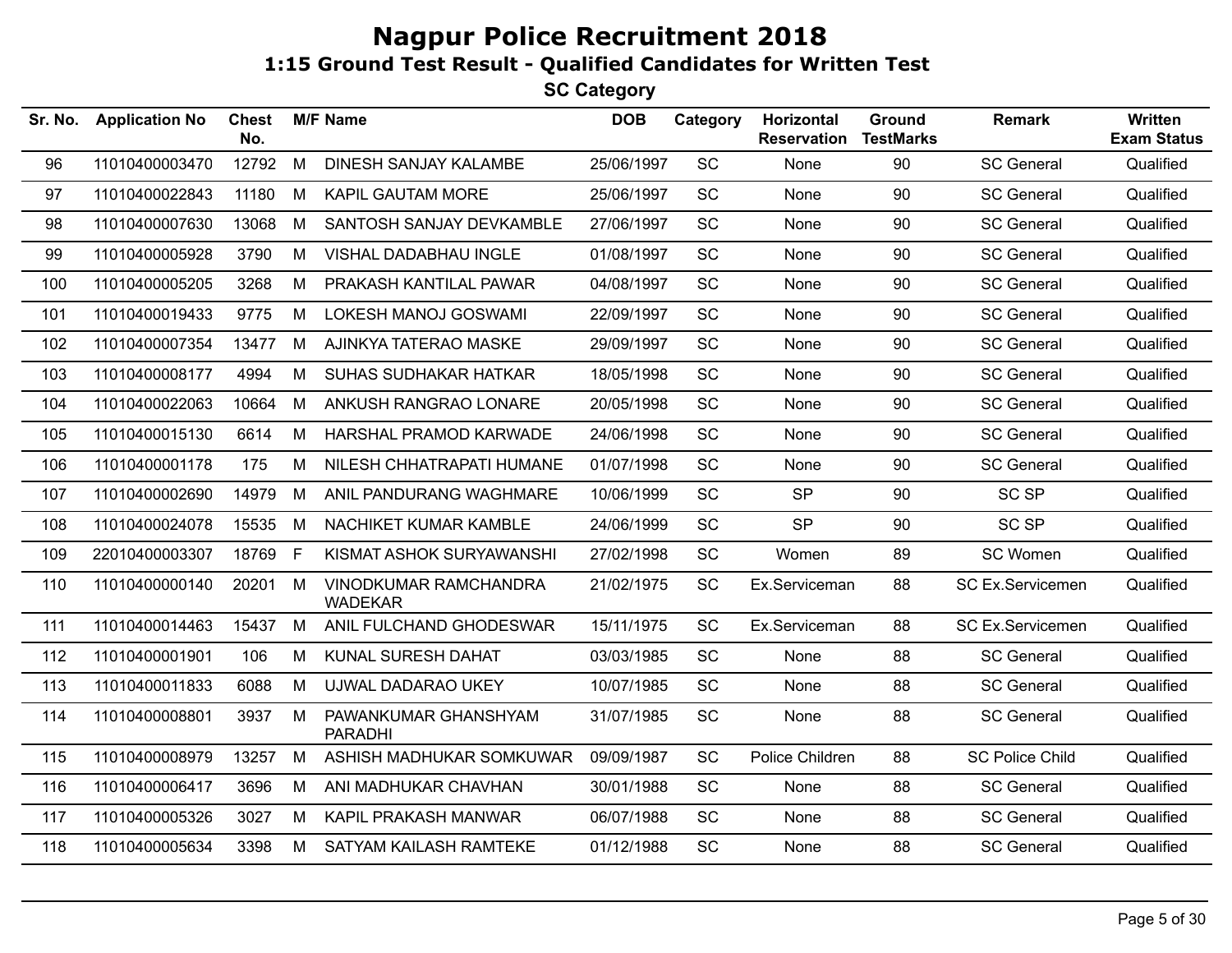| Sr. No. | <b>Application No</b> | <b>Chest</b><br>No. |                | <b>M/F Name</b>                               | <b>DOB</b> | Category        | Horizontal<br><b>Reservation</b> | Ground<br><b>TestMarks</b> | <b>Remark</b>     | Written<br><b>Exam Status</b> |
|---------|-----------------------|---------------------|----------------|-----------------------------------------------|------------|-----------------|----------------------------------|----------------------------|-------------------|-------------------------------|
| 119     | 11010400012806        | 7246                | $\overline{M}$ | <b>ANKUSH SEVAKRAMJI</b><br><b>TEMBHURKAR</b> | 30/12/1988 | $\overline{SC}$ | None                             | 88                         | <b>SC General</b> | Qualified                     |
| 120     | 11010400022414        | 14651               | M              | PRAMOD RAGHOJI KHIRADE                        | 19/02/1989 | SC              | None                             | 88                         | <b>SC General</b> | Qualified                     |
| 121     | 11010400018045        | 9204                | M              | <b>ISHAWARDAS WASUDEVRAO</b><br>MOHEKAR       | 14/06/1989 | <b>SC</b>       | None                             | 88                         | <b>SC General</b> | Qualified                     |
| 122     | 11010400006880        | 14102               | M              | YOGESH VIJAY MORE                             | 31/07/1989 | SC              | None                             | 88                         | <b>SC General</b> | Qualified                     |
| 123     | 11010400010650        | 6422                | M              | SANDEEP PRAKASHJI KOKANE                      | 19/08/1989 | <b>SC</b>       | None                             | 88                         | <b>SC General</b> | Qualified                     |
| 124     | 11010400004472        | 12995               | M              | PANKAJ SHESHRAO BANSOD                        | 05/09/1989 | <b>SC</b>       | None                             | 88                         | <b>SC General</b> | Qualified                     |
| 125     | 11010400017496        | 14270               | M              | PRASHANT RAGHUNATH<br><b>GAJBHIYE</b>         | 07/09/1989 | SC              | None                             | 88                         | <b>SC General</b> | Qualified                     |
| 126     | 11010400011404        | 5483                | M              | MAINAJI BABANRAO KAMBLE                       | 15/05/1990 | <b>SC</b>       | None                             | 88                         | <b>SC General</b> | Qualified                     |
| 127     | 11010400001508        | 12442               | M              | <b>SUMIT SHESHRAO BARAHATE</b>                | 07/10/1990 | <b>SC</b>       | None                             | 88                         | <b>SC General</b> | Qualified                     |
| 128     | 11010400000731        | 922                 | M              | SAGAR JAGATRAO INGALE                         | 15/12/1990 | SC              | None                             | 88                         | <b>SC General</b> | Qualified                     |
| 129     | 11010400015823        | 13777               | M              | SUBHASH SUNIL MESHRAM                         | 17/12/1990 | <b>SC</b>       | None                             | 88                         | <b>SC General</b> | Qualified                     |
| 130     | 11010400015937        | 8515                | M              | NANDU SHALIGRAM DHOKE                         | 28/12/1990 | <b>SC</b>       | None                             | 88                         | <b>SC General</b> | Qualified                     |
| 131     | 11010400017423        | 7819                | M              | PREMKUMAR ASHOKRAOJI INGLE 06/01/1991         |            | SC              | None                             | 88                         | <b>SC General</b> | Qualified                     |
| 132     | 11010400016672        | 8924                | M              | AVINASH SANJAY BHAGAT                         | 24/01/1991 | <b>SC</b>       | None                             | 88                         | <b>SC General</b> | Qualified                     |
| 133     | 11010400000602        | 610                 | M              | DILIP KACHARU BHALERAO                        | 15/05/1991 | SC              | None                             | 88                         | <b>SC General</b> | Qualified                     |
| 134     | 11010400023649        | 12423               | M              | MANGESH BALKRUSHN SIRSAT                      | 24/05/1991 | SC              | None                             | 88                         | <b>SC General</b> | Qualified                     |
| 135     | 11010400005073        | 2495                | M              | <b>VIJAY UTTAM PAWAR</b>                      | 01/06/1991 | <b>SC</b>       | None                             | 88                         | <b>SC General</b> | Qualified                     |
| 136     | 11010400005337        | 2702                | M              | VINOD ANANDA SAWADEKAR                        | 13/09/1991 | SC              | None                             | 88                         | <b>SC General</b> | Qualified                     |
| 137     | 11010400011825        | 5695                | M              | <b>GAJANAN KAILASJI GEDAM</b>                 | 03/10/1991 | SC              | None                             | 88                         | <b>SC General</b> | Qualified                     |
| 138     | 11010400004788        | 3280                | M              | SWAPNIL PANJABRAO TELGOTE                     | 25/01/1992 | SC              | None                             | 88                         | <b>SC General</b> | Qualified                     |
| 139     | 11010400013155        | 13921               | M              | AMOL MANIKRAO SHIRSAT                         | 01/02/1992 | <b>SC</b>       | None                             | 88                         | <b>SC General</b> | Qualified                     |
| 140     | 11010400001307        | 11866               | M              | ANIL DHANRAJ GEDAM                            | 02/04/1992 | SC              | None                             | 88                         | <b>SC General</b> | Qualified                     |
| 141     | 11010400009313        | 4346                | M              | AKASH BHIMRAO KURWADE                         | 04/04/1992 | <b>SC</b>       | None                             | 88                         | <b>SC General</b> | Qualified                     |
| 142     | 11010400014209        | 7650                | M              | NARENDRA RAMCHANDRA INGLE 05/05/1992          |            | <b>SC</b>       | None                             | 88                         | <b>SC General</b> | Qualified                     |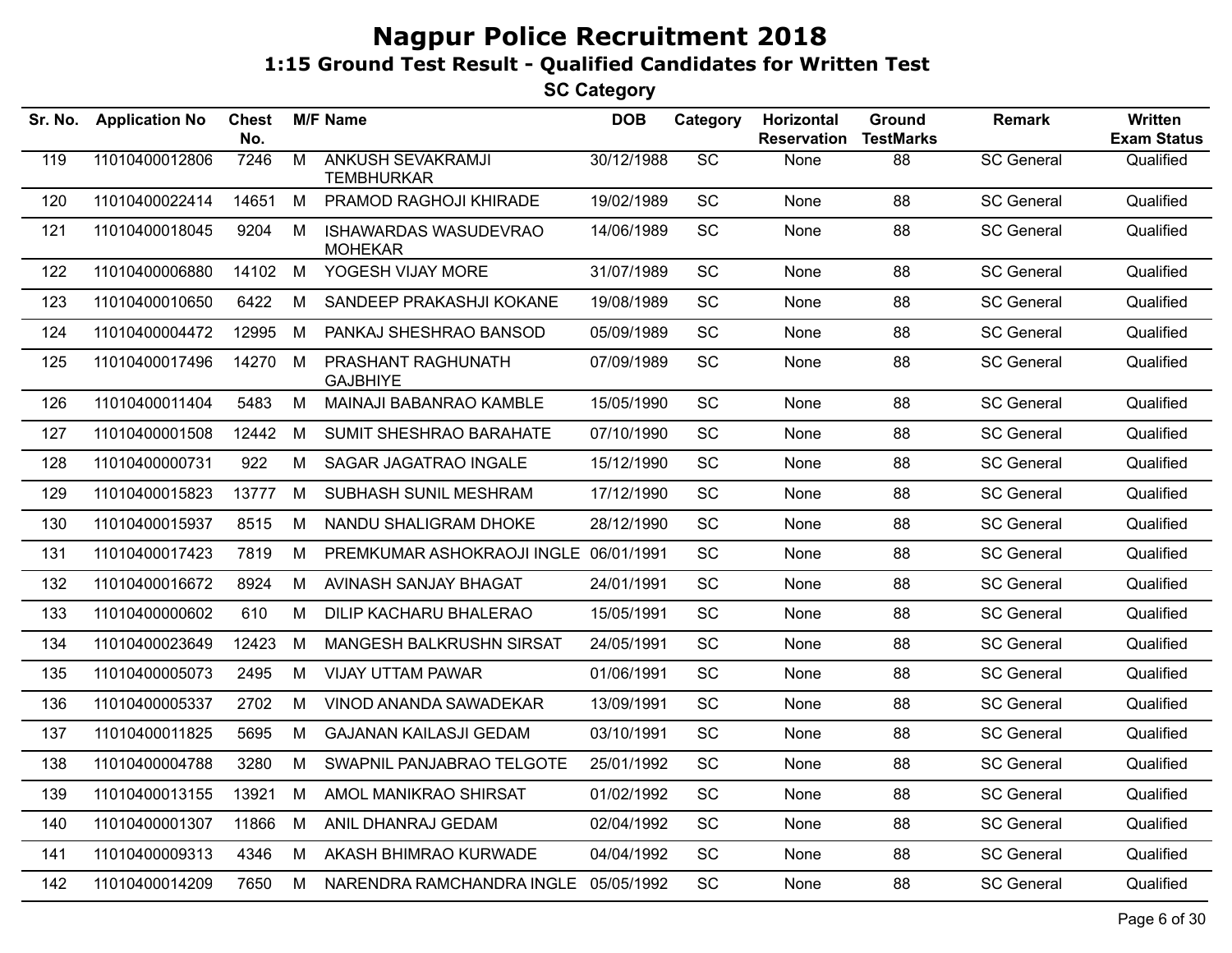| Sr. No. | <b>Application No</b> | <b>Chest</b><br>No. |   | <b>M/F Name</b>                        | <b>DOB</b> | Category  | Horizontal<br><b>Reservation</b> | Ground<br><b>TestMarks</b> | Remark            | <b>Written</b><br><b>Exam Status</b> |
|---------|-----------------------|---------------------|---|----------------------------------------|------------|-----------|----------------------------------|----------------------------|-------------------|--------------------------------------|
| 143     | 11010400006836        | 3462                | M | NITINKUMAR VISHWANATH<br><b>DHAWSE</b> | 11/05/1992 | SC        | None                             | 88                         | <b>SC General</b> | Qualified                            |
| 144     | 11010400007917        | 4580                | M | AMARDIP BHASKAR WAHANE                 | 12/06/1992 | <b>SC</b> | None                             | 88                         | <b>SC General</b> | Qualified                            |
| 145     | 11010400003480        | 1657                | M | PRALHAD MADHUKAR SURADKAR 29/07/1992   |            | <b>SC</b> | None                             | 88                         | <b>SC General</b> | Qualified                            |
| 146     | 11010400007207        | 3529                | M | ASHISHKUMAR MAHADEV<br><b>KUMBHRE</b>  | 02/08/1992 | SC        | None                             | 88                         | <b>SC General</b> | Qualified                            |
| 147     | 11010400011543        | 5324                | M | SNEHAL VIJAYJI KAMBLE                  | 15/08/1992 | <b>SC</b> | None                             | 88                         | <b>SC General</b> | Qualified                            |
| 148     | 11010400003501        | 1286                | М | SHANKAR HEMRAJ SOMKUWAR                | 22/08/1992 | <b>SC</b> | None                             | 88                         | <b>SC General</b> | Qualified                            |
| 149     | 11010400002587        | 11967               | M | SANGHPAL NIRANJAN SARKATE              | 16/09/1992 | <b>SC</b> | None                             | 88                         | <b>SC General</b> | Qualified                            |
| 150     | 11010400003914        | 11976               | M | RAVI SEVAKRAM DAMODAR                  | 02/10/1992 | <b>SC</b> | None                             | 88                         | <b>SC General</b> | Qualified                            |
| 151     | 11010400001218        | 12234               | M | ANIL ABHIMAN SONAWANE                  | 20/10/1992 | <b>SC</b> | None                             | 88                         | <b>SC General</b> | Qualified                            |
| 152     | 11010400020385        | 14913               | M | HIMANSHU RAJENDRA MENDHE               | 15/02/1993 | <b>SC</b> | None                             | 88                         | <b>SC General</b> | Qualified                            |
| 153     | 11010400009695        | 14263               | M | <b>JAGAN BABAN CHATSE</b>              | 15/02/1993 | <b>SC</b> | None                             | 88                         | <b>SC General</b> | Qualified                            |
| 154     | 11010400005441        | 12128               | M | PRASHIK BHIMRAO DAMODAR                | 03/03/1993 | <b>SC</b> | None                             | 88                         | <b>SC General</b> | Qualified                            |
| 155     | 11010400000476        | 93                  | м | VIKAS DAYASHANKAR DHANVIJAY 01/04/1993 |            | <b>SC</b> | None                             | 88                         | <b>SC General</b> | Qualified                            |
| 156     | 11010400001115        | 662                 | M | JIVAN RAJARAM TATEWAD                  | 13/04/1993 | SC        | None                             | 88                         | <b>SC General</b> | Qualified                            |
| 157     | 11010400015913        | 7964                | M | SHAHIRAM TRYMBAK SHINDE                | 27/04/1993 | <b>SC</b> | None                             | 88                         | <b>SC General</b> | Qualified                            |
| 158     | 11010400010743        | 13166               | M | SAGAR KAILASRAO CHAVHAN                | 30/04/1993 | <b>SC</b> | None                             | 88                         | <b>SC General</b> | Qualified                            |
| 159     | 11010400009786        | 4782                | M | <b>MANOHAR RAMESH YEDKE</b>            | 05/06/1993 | <b>SC</b> | None                             | 88                         | <b>SC General</b> | Qualified                            |
| 160     | 11010400002363        | 2125                | M | PRADIP BHASKARRAO OHEKAR               | 21/06/1993 | SC        | None                             | 88                         | <b>SC General</b> | Qualified                            |
| 161     | 11010400012167        | 5268                | M | <b>VIKAS RAMDAS PATTEBAHADUR</b>       | 04/07/1993 | <b>SC</b> | <b>PAP</b>                       | 88                         | <b>SC PAP</b>     | Qualified                            |
| 162     | 11010400005149        | 12282               | M | <b>VIKASH BALAJI BORKAR</b>            | 15/08/1993 | SC        | None                             | 88                         | <b>SC General</b> | Qualified                            |
| 163     | 11010400014575        | 13199               | M | SUYOG SUDHAKAR KALBANDE                | 01/09/1993 | <b>SC</b> | None                             | 88                         | <b>SC General</b> | Qualified                            |
| 164     | 11010400016258        | 8524                | M | AMAN DURGESH SANDE                     | 02/09/1993 | <b>SC</b> | HG                               | 88                         | SC HG             | Qualified                            |
| 165     | 11010400022560        | 15127               | M | PRAVIN BABARAO GAJBHIYE                | 25/09/1993 | <b>SC</b> | None                             | 88                         | <b>SC General</b> | Qualified                            |
| 166     | 11010400000788        | 12603 M             |   | AAKASH TANSINGH MATELKAR               | 21/10/1993 | <b>SC</b> | None                             | 88                         | <b>SC General</b> | Qualified                            |
|         |                       |                     |   |                                        |            |           |                                  |                            |                   |                                      |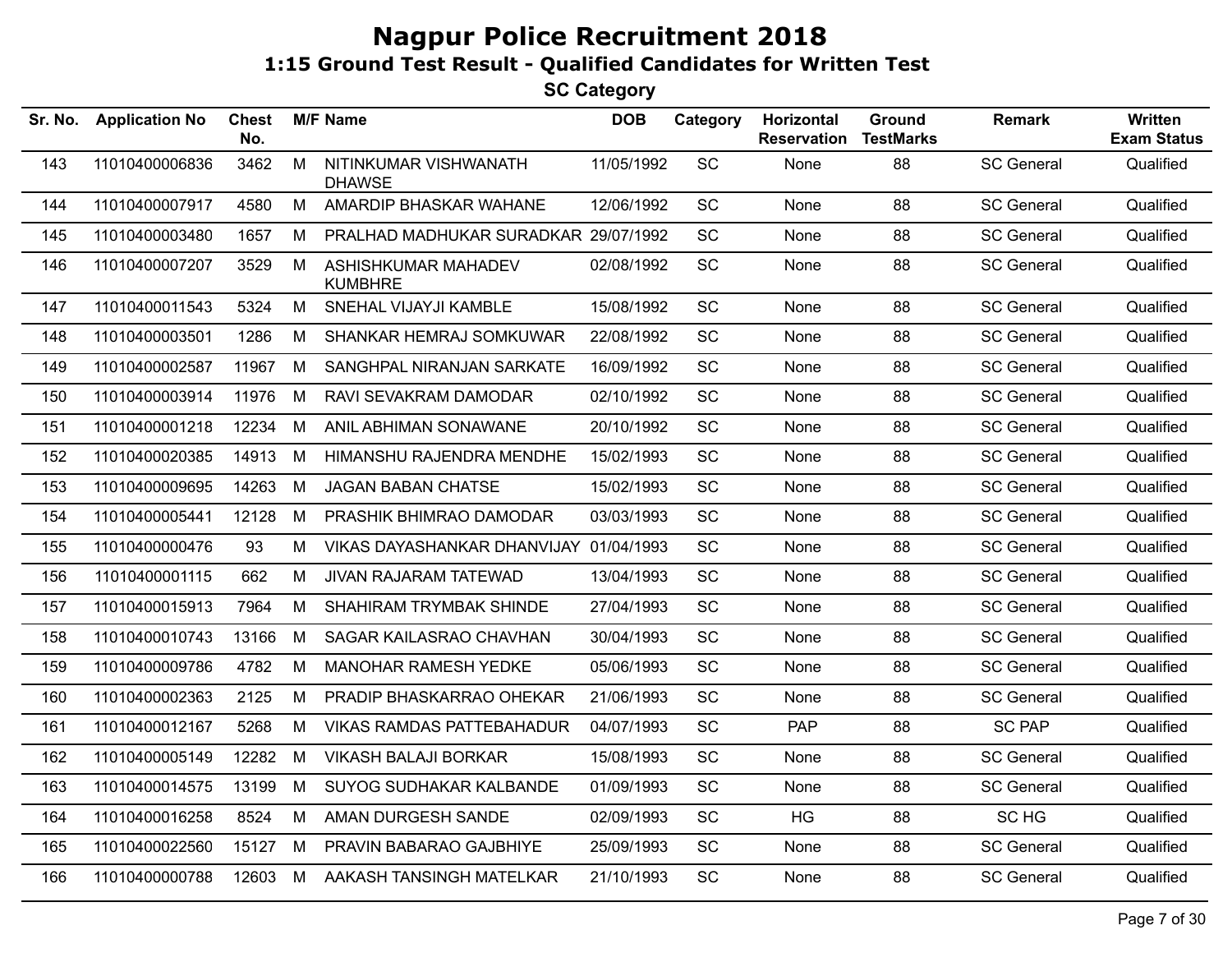| Sr. No. | <b>Application No</b> | <b>Chest</b><br>No. |   | <b>M/F Name</b>                               | <b>DOB</b> | Category  | Horizontal<br><b>Reservation</b> | Ground<br><b>TestMarks</b> | <b>Remark</b>     | <b>Written</b><br><b>Exam Status</b> |
|---------|-----------------------|---------------------|---|-----------------------------------------------|------------|-----------|----------------------------------|----------------------------|-------------------|--------------------------------------|
| 167     | 11010400002201        | 2152                | M | <b>BHAIYASAHEB MADHUKAR</b><br><b>PAIKRAO</b> | 24/10/1993 | SC        | PAP                              | 88                         | <b>SC PAP</b>     | Qualified                            |
| 168     | 11010400015958        | 8257                | M | SAGAR ASHOKRAO DHUMALE                        | 18/12/1993 | SC        | None                             | 88                         | <b>SC General</b> | Qualified                            |
| 169     | 11010400007568        | 4081                | M | <b>SAGAR SUDHAKAR WALDE</b>                   | 10/01/1994 | SC        | None                             | 88                         | <b>SC General</b> | Qualified                            |
| 170     | 11010400002862        | 2196                | M | SUNIL ANNASAHEB SASANE                        | 10/03/1994 | SC        | None                             | 88                         | <b>SC General</b> | Qualified                            |
| 171     | 11010400022566        | 10501               | M | <b>VIKAS VISHNUPANT INGALE</b>                | 25/03/1994 | SC        | None                             | 88                         | <b>SC General</b> | Qualified                            |
| 172     | 11010400009482        | 4079                | M | <b>RAJANKUMAR VINOD</b><br><b>JAMBHULKAR</b>  | 31/03/1994 | SC        | None                             | 88                         | <b>SC General</b> | Qualified                            |
| 173     | 11010400008178        | 4996                | M | CHANDRAMUNI LAXMAN<br><b>ARUNABAI</b>         | 15/04/1994 | SC        | None                             | 88                         | <b>SC General</b> | Qualified                            |
| 174     | 11010400010614        | 6407                | M | <b>NIKHIL SUBHASHJI BHISE</b>                 | 31/05/1994 | SC        | None                             | 88                         | <b>SC General</b> | Qualified                            |
| 175     | 11010400004508        | 1731                | M | SHARAD SAHEB MANE                             | 02/06/1994 | SC        | EQ                               | 88                         | SC EQ             | Qualified                            |
| 176     | 11010400006808        | 13069               | M | RAHUL VIJAYKUMAR MOHOD                        | 07/07/1994 | SC        | None                             | 88                         | <b>SC General</b> | Qualified                            |
| 177     | 11010400016097        | 13746               | M | <b>GOPAL TARACHAND MASANKAR</b>               | 20/07/1994 | SC        | None                             | 88                         | <b>SC General</b> | Qualified                            |
| 178     | 11010400004366        | 1134                | M | <b>DIPAK SHIVAJI KAMBLE</b>                   | 26/08/1994 | <b>SC</b> | None                             | 88                         | <b>SC General</b> | Qualified                            |
| 179     | 11010400017164        | 8830                | M | PRADIP YOASEF WAGHMARE                        | 07/12/1994 | SC        | <b>None</b>                      | 88                         | <b>SC General</b> | Qualified                            |
| 180     | 22010400002093        | 17227 F             |   | KSHAMATA GOVARDHANRAO<br><b>MANOHARE</b>      | 23/01/1995 | SC        | Women                            | 88                         | SC Women          | Qualified                            |
| 181     | 11010400000728        | 945                 | M | RAHUL KISANAJI DHONE                          | 30/03/1995 | SC        | None                             | 88                         | <b>SC General</b> | Qualified                            |
| 182     | 11010400015418        | 8748                | M | AKSHAY PRALHAD TELANGE                        | 03/04/1995 | SC        | None                             | 88                         | <b>SC General</b> | Qualified                            |
| 183     | 11010400016796        | 8684                | M | RANDHIR SHANKARRAV<br><b>GAYAKAWAD</b>        | 25/05/1995 | SC        | None                             | 88                         | <b>SC General</b> | Qualified                            |
| 184     | 11010400023498        | 12616               | M | SHUBHAM VITHOBAJI GANVIR                      | 01/06/1995 | SC        | None                             | 88                         | <b>SC General</b> | Qualified                            |
| 185     | 11010400023881        | 11880               | M | AVINASH MADHAV AMBULGEKAR                     | 15/06/1995 | SC        | None                             | 88                         | <b>SC General</b> | Qualified                            |
| 186     | 11010400012643        | 7564                | M | SANDIP UKANDA INGLE                           | 04/07/1995 | SC        | None                             | 88                         | <b>SC General</b> | Qualified                            |
| 187     | 11010400021936        | 11223               | M | ANIL PRAKASH KHADSE                           | 05/07/1995 | SC        | None                             | 88                         | <b>SC General</b> | Qualified                            |
| 188     | 11010400013901        | 7342                | M | SHUBHAM RAMESH TELGOTE                        | 19/07/1995 | SC        | None                             | 88                         | <b>SC General</b> | Qualified                            |
| 189     | 11010400013578        | 7273                | M | PRASHANT ASHOK SAHARE                         | 30/08/1995 | SC        | None                             | 88                         | <b>SC General</b> | Qualified                            |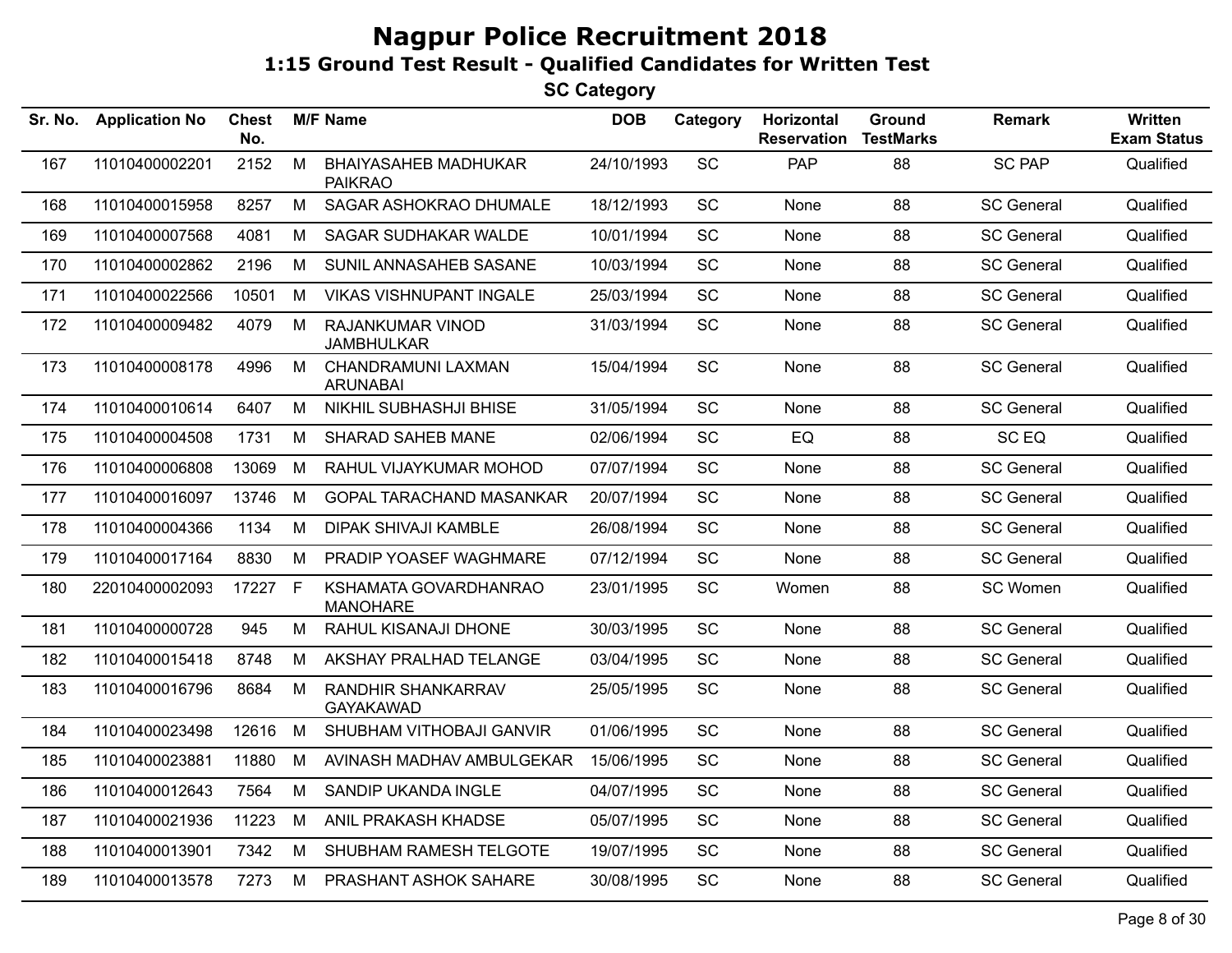| Sr. No. | <b>Application No</b> | <b>Chest</b><br>No. |   | <b>M/F Name</b>                         | <b>DOB</b> | Category  | Horizontal<br><b>Reservation</b> | Ground<br><b>TestMarks</b> | Remark            | Written<br><b>Exam Status</b> |
|---------|-----------------------|---------------------|---|-----------------------------------------|------------|-----------|----------------------------------|----------------------------|-------------------|-------------------------------|
| 190     | 11010400009311        | 4200                | M | PARMESHWAR SANGRAM KAMBLE 06/09/1995    |            | SC        | None                             | 88                         | <b>SC General</b> | Qualified                     |
| 191     | 11010400002820        | 2064                | M | AMAR SHANKAR KAKDE                      | 10/09/1995 | SC        | None                             | 88                         | <b>SC General</b> | Qualified                     |
| 192     | 11010400012416        | 14091               | M | AKSHAY LILADHAR GAJBHIYE                | 25/09/1995 | SC        | None                             | 88                         | <b>SC General</b> | Qualified                     |
| 193     | 11010400017133        | 7840                | М | SANGHARSH SUNIL TEMBHURNE               | 23/10/1995 | SC        | None                             | 88                         | <b>SC General</b> | Qualified                     |
| 194     | 11010400013691        | 15327               | M | ANKIT MUKUND WANKHEDE                   | 04/12/1995 | SC        | <b>SP</b>                        | 88                         | SC <sub>SP</sub>  | Qualified                     |
| 195     | 11010400016573        | 8507                | M | BADAL RAJKUMAR KHANDEKAR                | 13/12/1995 | SC        | None                             | 88                         | <b>SC General</b> | Qualified                     |
| 196     | 11010400001283        | 12478               | M | SACHIN HARIBHAU KAMBLE                  | 09/01/1996 | SC        | None                             | 88                         | <b>SC General</b> | Qualified                     |
| 197     | 11010400002206        | 12788               | M | BHAIYYASAHEB HARI AWATHE                | 11/01/1996 | SC        | None                             | 88                         | <b>SC General</b> | Qualified                     |
| 198     | 11010400020617        | 10198               | M | SHAILESH RAYBHAN MESHRAM                | 28/02/1996 | SC        | None                             | 88                         | <b>SC General</b> | Qualified                     |
| 199     | 11010400013678        | 15638               | M | RAHUL SHYAMRAOJI ADHAWAL                | 28/03/1996 | SC        | <b>SP</b>                        | 88                         | <b>SC SP</b>      | Qualified                     |
| 200     | 11010400003029        | 1276                | M | NIKHIL DURYODHAN RAMTEKE                | 26/05/1996 | SC        | None                             | 88                         | <b>SC General</b> | Qualified                     |
| 201     | 11010400008856        | 4326                | M | PRITAM DILIP KHANDARE                   | 28/05/1996 | SC        | None                             | 88                         | <b>SC General</b> | Qualified                     |
| 202     | 11010400010952        | 13360               | M | <b>ABHAY DADARAO INGOLE</b>             | 20/07/1996 | <b>SC</b> | None                             | 88                         | <b>SC General</b> | Qualified                     |
| 203     | 11010400004590        | 11738               | M | SHUBHAM DADARAO BODADE                  | 26/07/1996 | SC        | None                             | 88                         | <b>SC General</b> | Qualified                     |
| 204     | 11010400022669        | 10975               | M | SANTOSH RAMESH PATTHE                   | 09/08/1996 | SC        | None                             | 88                         | <b>SC General</b> | Qualified                     |
| 205     | 11010400017185        | 20414               | M | <b>SHYAM DALSINGH SHIPNE</b>            | 13/08/1996 | <b>SC</b> | <b>SP</b>                        | 88                         | SC SP             | Qualified                     |
| 206     | 11010400002144        | 1038                | М | ANKESH ANANT BHATKULE                   | 20/08/1996 | SC        | None                             | 88                         | <b>SC General</b> | Qualified                     |
| 207     | 11010400001541        | 329                 | М | PARMESHWAR SAHEBRAO<br><b>NIMBALKAR</b> | 07/09/1996 | SC        | None                             | 88                         | <b>SC General</b> | Qualified                     |
| 208     | 11010400012526        | 5995                | М | PIYUSH NAGORAOJI PATIL                  | 14/10/1996 | SC        | None                             | 88                         | <b>SC General</b> | Qualified                     |
| 209     | 11010400013605        | 7511                | М | HITESH PRAVIN LADE                      | 02/11/1996 | SC        | None                             | 88                         | <b>SC General</b> | Qualified                     |
| 210     | 11010400011108        | 5399                | M | DEEPAK SAKET KHOBRAGADE                 | 22/01/1997 | SC        | None                             | 88                         | <b>SC General</b> | Qualified                     |
| 211     | 11010400008176        | 4993                | М | JAGDISH SUDHAKAR HATKAR                 | 02/03/1997 | SC        | None                             | 88                         | <b>SC General</b> | Qualified                     |
| 212     | 11010400013978        | 14446               | M | RAVI RAMESH PAIKRAO                     | 09/03/1997 | SC        | None                             | 88                         | <b>SC General</b> | Qualified                     |
| 213     | 11010400007186        | 3521                | M | SANKALP TARIKRAMJI RAMTEKE              | 23/03/1997 | SC        | None                             | 88                         | <b>SC General</b> | Qualified                     |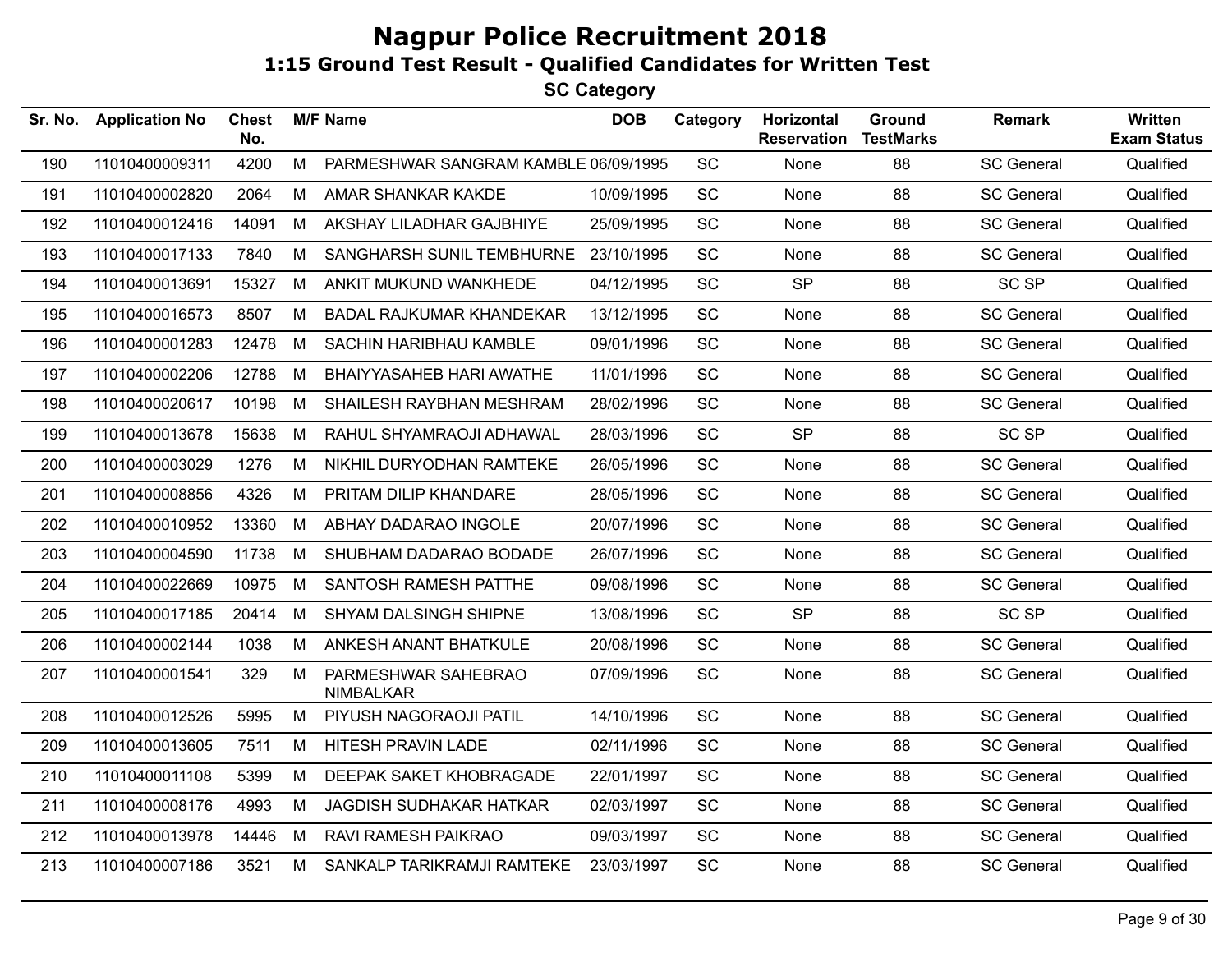| Sr. No. | <b>Application No</b> | <b>Chest</b><br>No. |   | <b>M/F Name</b>                             | <b>DOB</b> | Category  | Horizontal<br><b>Reservation</b> | Ground<br><b>TestMarks</b> | <b>Remark</b>     | Written<br><b>Exam Status</b> |
|---------|-----------------------|---------------------|---|---------------------------------------------|------------|-----------|----------------------------------|----------------------------|-------------------|-------------------------------|
| 214     | 11010400002345        | 1099                | M | <b>BHUSHAN SURENDRA</b><br><b>SHAMKUWAR</b> | 02/04/1997 | SC        | None                             | 88                         | <b>SC General</b> | Qualified                     |
| 215     | 11010400016885        | 8184                | М | RAJAT DEVENDRABHAUJI PATIL                  | 06/04/1997 | <b>SC</b> | None                             | 88                         | <b>SC General</b> | Qualified                     |
| 216     | 11010400008422        | 4814                | М | AKASH DEVIDAS INGALE                        | 11/05/1997 | <b>SC</b> | None                             | 88                         | <b>SC General</b> | Qualified                     |
| 217     | 11010400004848        | 12136               | M | PRANAY RAVIKUMAR URADE                      | 23/05/1997 | SC        | None                             | 88                         | <b>SC General</b> | Qualified                     |
| 218     | 11010400002593        | 1767                | M | PRATIK DILIP KOLHE                          | 30/05/1997 | SC        | <b>None</b>                      | 88                         | <b>SC General</b> | Qualified                     |
| 219     | 11010400005294        | 12077               | M | SAGAR MAHADEV WADEKAR                       | 08/06/1997 | SC        | None                             | 88                         | <b>SC General</b> | Qualified                     |
| 220     | 11010400011956        | 5922                | м | MAYUR MORESHWAR KOTANGALE 11/07/1997        |            | <b>SC</b> | <b>None</b>                      | 88                         | <b>SC General</b> | Qualified                     |
| 221     | 11010400012084        | 13079               | M | PRAFUL GULAB BHAGAT                         | 18/07/1997 | SC        | None                             | 88                         | <b>SC General</b> | Qualified                     |
| 222     | 11010400021233        | 10973               | M | SHATRUGHAN CHHATTUPRASAD<br><b>RAVIDAS</b>  | 19/07/1997 | SC        | None                             | 88                         | <b>SC General</b> | Qualified                     |
| 223     | 11010400014425        | 13335               | M | SURAJKUMAR MANOJ RAMTEKE                    | 26/07/1997 | SC        | None                             | 88                         | <b>SC General</b> | Qualified                     |
| 224     | 11010400022814        | 11173               | M | SHUBHAM RAMESH JAWRE                        | 30/07/1997 | SC        | None                             | 88                         | <b>SC General</b> | Qualified                     |
| 225     | 11010400014196        | 14067               | M | <b>VINIT MORESHWAR PATIL</b>                | 08/08/1997 | SC        | None                             | 88                         | <b>SC General</b> | Qualified                     |
| 226     | 11010400016594        | 8464                | M | <b>MAHANT BHAGAWAN SIRSAT</b>               | 23/08/1997 | <b>SC</b> | <b>None</b>                      | 88                         | <b>SC General</b> | Qualified                     |
| 227     | 11010400005703        | 3353                | М | MAROTI VIKASRAO WAGHMARE                    | 05/09/1997 | SC        | None                             | 88                         | <b>SC General</b> | Qualified                     |
| 228     | 11010400019730        | 9650                | М | AKASH PAPPAJI JADHAV                        | 13/10/1997 | <b>SC</b> | None                             | 88                         | <b>SC General</b> | Qualified                     |
| 229     | 11010400021848        | 15789               | M | OMPRAKASH DEVCHAND<br><b>BANJARE</b>        | 30/01/1998 | SC        | None                             | 88                         | <b>SC General</b> | Qualified                     |
| 230     | 11010400002950        | 2055                | M | ROHIT SANJAY AMBADE                         | 01/05/1998 | <b>SC</b> | None                             | 88                         | <b>SC General</b> | Qualified                     |
| 231     | 11010400000735        | 924                 | M | AKASHDEEP SUBHASH BADSHE                    | 07/05/1998 | SC        | None                             | 88                         | <b>SC General</b> | Qualified                     |
| 232     | 11010400016539        | 8921                | M | ANAND DIPAKRAO GAYGOLE                      | 27/08/1998 | SC        | None                             | 88                         | <b>SC General</b> | Qualified                     |
| 233     | 11010400006285        | 3578                | M | <b>TUSHAR RAJU BURBURE</b>                  | 27/10/1998 | SC        | None                             | 88                         | <b>SC General</b> | Qualified                     |
| 234     | 11010400004080        | 2231                | M | SHAILESHKUMAR SUDHAKAR<br><b>WANKHEDE</b>   | 20/12/1998 | SC        | None                             | 88                         | <b>SC General</b> | Qualified                     |
| 235     | 11010400006738        | 13430               | M | YOGESH MADHUKAR SABALE                      | 31/08/1999 | SC        | None                             | 88                         | <b>SC General</b> | Qualified                     |
| 236     | 11010400004429        | 1220                | M | ASHUTOSH AMBALAL BORKAR                     | 19/09/1999 | SC        | None                             | 88                         | <b>SC General</b> | Qualified                     |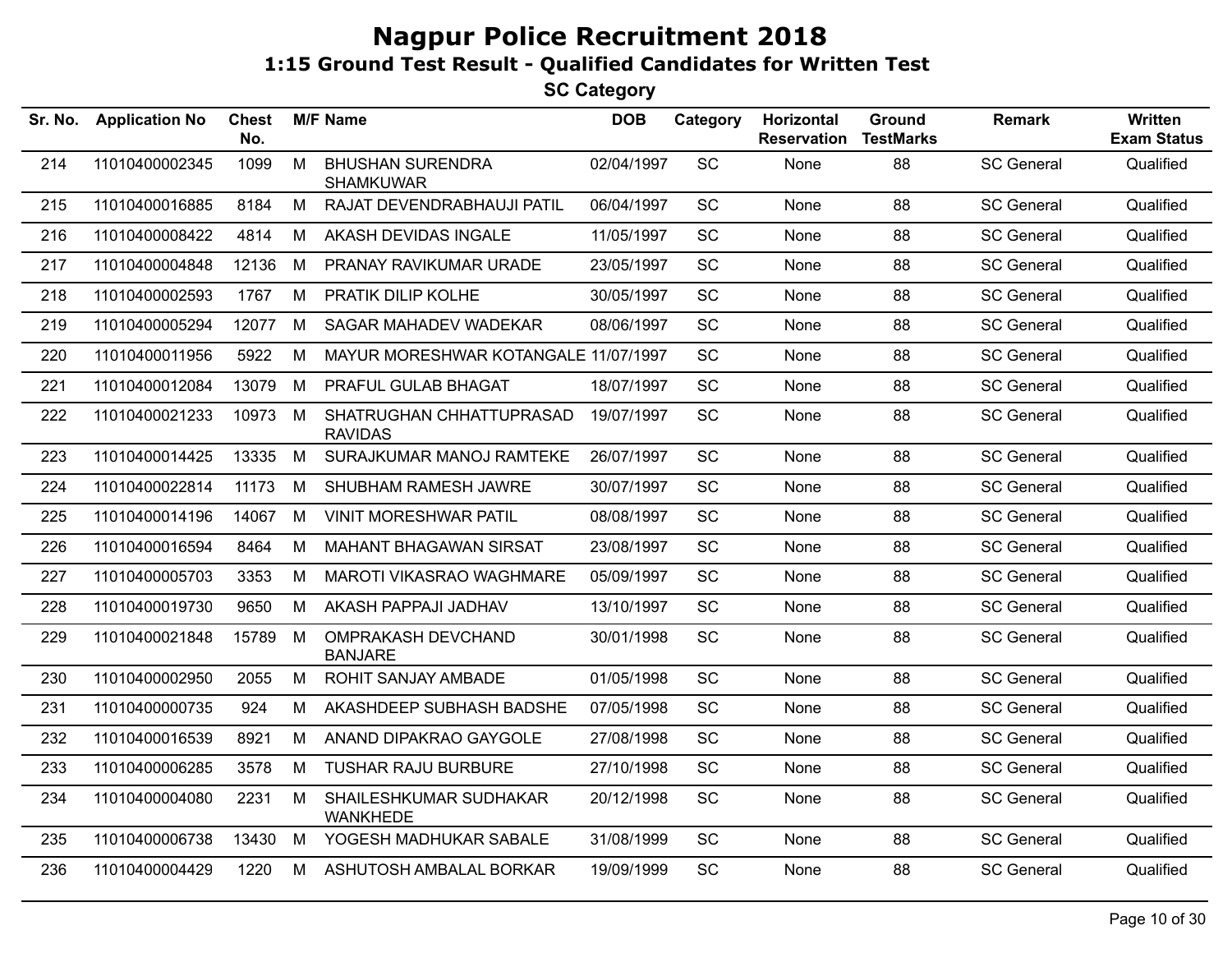| Sr. No. | <b>Application No</b> | <b>Chest</b><br>No. |   | <b>M/F Name</b>                          | <b>DOB</b> | Category  | Horizontal<br><b>Reservation</b> | Ground<br><b>TestMarks</b> | <b>Remark</b>           | <b>Written</b><br><b>Exam Status</b> |
|---------|-----------------------|---------------------|---|------------------------------------------|------------|-----------|----------------------------------|----------------------------|-------------------------|--------------------------------------|
| 237     | 11010400003893        | 15446               | M | VINOD KRUSHNA ZAMBHARE                   | 14/05/1974 | <b>SC</b> | Ex.Serviceman                    | 86                         | <b>SC Ex.Servicemen</b> | Qualified                            |
| 238     | 11010400004770        | 20210               | M | VINOD VISHNU PRAGHANE                    | 05/06/1977 | <b>SC</b> | Ex.Serviceman                    | 86                         | <b>SC Ex.Servicemen</b> | Qualified                            |
| 239     | 11010400000666        | 15456               | M | SANDIP TARACHAND WAGHMARE 05/07/1981     |            | SC        | Ex.Serviceman                    | 86                         | SC Ex.Servicemen        | Qualified                            |
| 240     | 11010400007035        | 15472 M             |   | SANTOSH WASUDEORAO<br><b>WANKHADE</b>    | 12/05/1983 | SC        | Ex.Serviceman                    | 86                         | SC Ex.Servicemen        | Qualified                            |
| 241     | 22010400006868        | 20739               | F | <b>DIPTI VASUDEO CHOURE</b>              | 15/01/1987 | <b>SC</b> | Women                            | 86                         | SC Women                | Qualified                            |
| 242     | 11010400009179        | 4267                | M | <b>DINESH RAGHOJI GAIKAWAD</b>           | 15/06/1987 | <b>SC</b> | <b>PAP</b>                       | 86                         | <b>SC PAP</b>           | Qualified                            |
| 243     | 11010400009664        | 4438                | M | SURAJKUMAR DILIPRAO MHAISKE 02/07/1987   |            | <b>SC</b> | None                             | 86                         | <b>SC General</b>       | Qualified                            |
| 244     | 11010400001312        | 531                 | M | PRANAY KACHARU INDURKAR                  | 17/07/1987 | SC        | <b>PAP</b>                       | 86                         | <b>SC PAP</b>           | Qualified                            |
| 245     | 11010400004172        | 1442                | М | BANDU RAVINDRA CHINCHKHEDE 20/07/1987    |            | SC        | None                             | 86                         | <b>SC General</b>       | Qualified                            |
| 246     | 11010400016755        | 8045                | M | <b>VILAS NAJUKRAO RAMTEKE</b>            | 25/01/1988 | <b>SC</b> | HG                               | 86                         | SC HG                   | Qualified                            |
| 247     | 11010400015018        | 7619                | M | RATNASHIL MADHUKAR MESHRAM 02/02/1988    |            | SC        | PAP                              | 86                         | <b>SC PAP</b>           | Qualified                            |
| 248     | 11010400020727        | 10788               | M | SAMEERRAO ASHOKRAO SHENDE 17/02/1988     |            | <b>SC</b> | None                             | 86                         | <b>SC General</b>       | Qualified                            |
| 249     | 11010400004073        | 11729               | M | LAXMIKANT BABURAO GAJBHIYE 03/05/1988    |            | SC        | None                             | 86                         | <b>SC General</b>       | Qualified                            |
| 250     | 11010400011930        | 14271               | M | ANIL MAHADU BAVISKAR                     | 04/06/1988 | SC        | None                             | 86                         | <b>SC General</b>       | Qualified                            |
| 251     | 11010400007453        | 4185                | M | JITENDRA RAMKRUSHNAJI<br><b>TANDEKAR</b> | 06/06/1988 | <b>SC</b> | None                             | 86                         | <b>SC General</b>       | Qualified                            |
| 252     | 11010400004793        | 2541                | M | ANUP VASANTRAO FULLUKE                   | 10/08/1988 | <b>SC</b> | <b>PAP</b>                       | 86                         | <b>SC PAP</b>           | Qualified                            |
| 253     | 11010400003035        | 12977               | M | PRAFUL VASUDEO BHAISARE                  | 16/08/1988 | <b>SC</b> | <b>HG</b>                        | 86                         | SC HG                   | Qualified                            |
| 254     | 11010400022790        | 11152               | M | NAYAN BHIMRAO KAMBLE                     | 02/12/1988 | SC        | None                             | 86                         | <b>SC General</b>       | Qualified                            |
| 255     | 11010400000601        | 609                 | M | <b>BABARAO KACHRU BHALERAO</b>           | 02/02/1989 | SC        | None                             | 86                         | <b>SC General</b>       | Qualified                            |
| 256     | 11010400020035        | 9372                | M | <b>DINESH SURESH GADKARI</b>             | 12/03/1989 | <b>SC</b> | None                             | 86                         | <b>SC General</b>       | Qualified                            |
| 257     | 11010400002026        | 1551                | M | NILESH SAHEB KUDVE                       | 07/05/1989 | SC        | None                             | 86                         | <b>SC General</b>       | Qualified                            |
| 258     | 11010400022835        | 14563               | M | <b>VINOD SAMBHAJI KAMBLE</b>             | 10/05/1989 | <b>SC</b> | PAP                              | 86                         | <b>SC PAP</b>           | Qualified                            |
| 259     | 11010400017127        | 7832                | M | AVINASH JANARDHANRAO<br><b>KAMBLE</b>    | 09/06/1989 | <b>SC</b> | None                             | 86                         | <b>SC General</b>       | Qualified                            |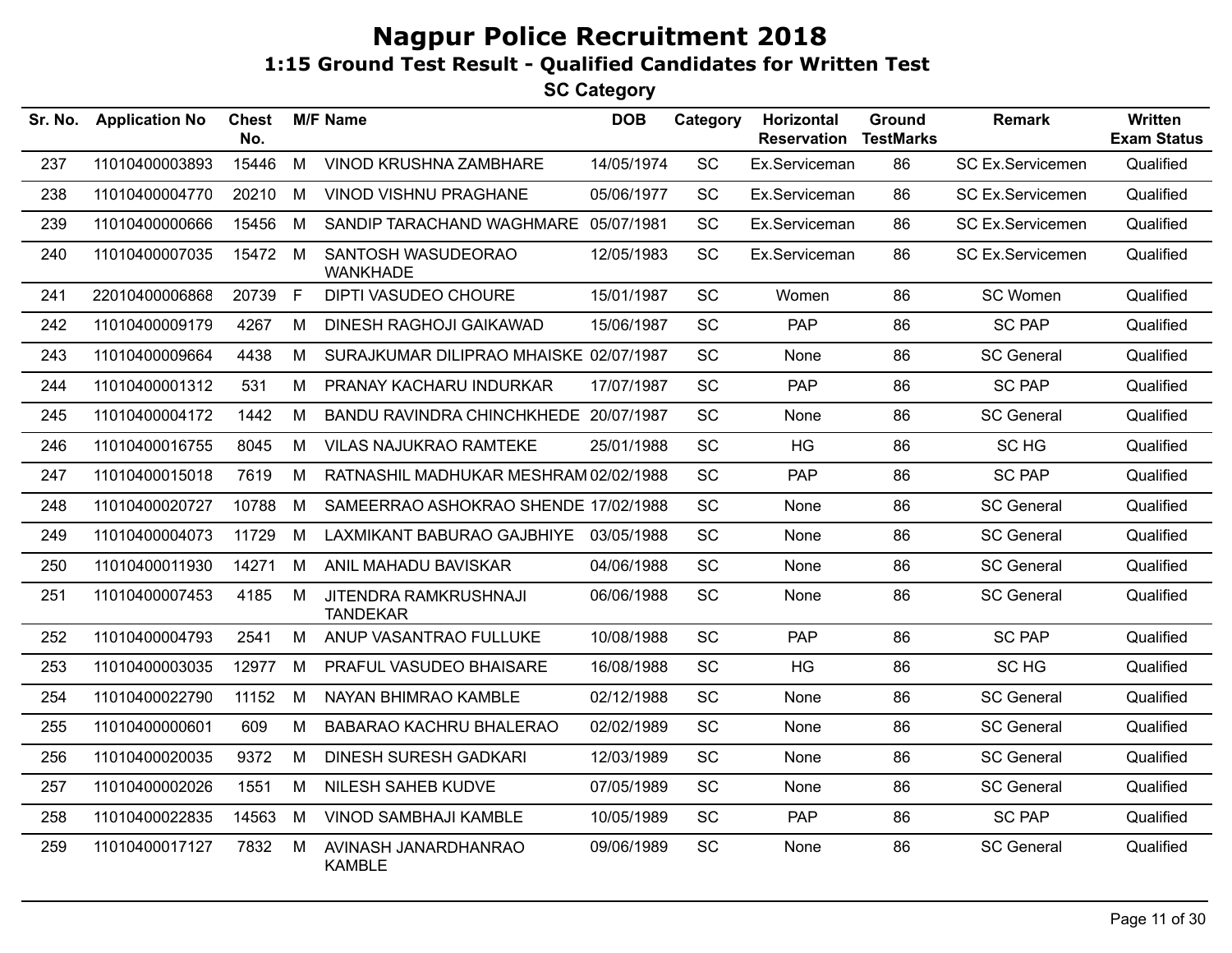| Sr. No. | <b>Application No</b> | <b>Chest</b><br>No. |    | <b>M/F Name</b>                       | <b>DOB</b> | Category  | Horizontal<br><b>Reservation</b> | Ground<br><b>TestMarks</b> | <b>Remark</b>     | Written<br><b>Exam Status</b> |
|---------|-----------------------|---------------------|----|---------------------------------------|------------|-----------|----------------------------------|----------------------------|-------------------|-------------------------------|
| 260     | 11010400018602        | 14711               | M  | <b>VIKAS DEVIDAS SARDAR</b>           | 28/07/1989 | SC        | None                             | 86                         | <b>SC General</b> | Qualified                     |
| 261     | 11010400010041        | 5670                | M  | SANDIP DADARAO DERE                   | 25/08/1989 | <b>SC</b> | HG                               | 86                         | SC HG             | Qualified                     |
| 262     | 11010400001240        | 143                 | M  | SHANKAR PRALHAD HAPSE                 | 27/08/1989 | <b>SC</b> | None                             | 86                         | <b>SC General</b> | Qualified                     |
| 263     | 11010400004527        | 1882                | M  | <b>DILIP CHINDHA BANSODE</b>          | 14/09/1989 | SC        | HG                               | 86                         | SC HG             | Qualified                     |
| 264     | 11010400000782        | 633                 | М  | AMOL BHIVAJI NIMSATKAR                | 28/09/1989 | SC        | None                             | 86                         | <b>SC General</b> | Qualified                     |
| 265     | 22010400001223        | 17283               | F. | PAMITA DURYODHANJI WAGHALE            | 10/12/1989 | SC        | Women                            | 86                         | SC Women          | Qualified                     |
| 266     | 22010400001964        | 17733 F             |    | <b>MANISHA PRAKASH KOCHE</b>          | 19/12/1989 | SC        | Women                            | 86                         | SC Women          | Qualified                     |
| 267     | 11010400003189        | 11971               | M  | <b>BADAL SHANKAR NITNAWARE</b>        | 23/01/1990 | <b>SC</b> | None                             | 86                         | <b>SC General</b> | Qualified                     |
| 268     | 11010400019383        | 15722 M             |    | ASHISH NANDKUMAR DUDHE                | 29/01/1990 | <b>SC</b> | None                             | 86                         | <b>SC General</b> | Qualified                     |
| 269     | 11010400010807        | 13169               | M  | <b>ANIL SATWA PAWAR</b>               | 07/02/1990 | SC        | None                             | 86                         | <b>SC General</b> | Qualified                     |
| 270     | 11010400018193        | 15279               | M  | NIKHIL VITTHAL NIKOSE                 | 09/02/1990 | SC        | None                             | 86                         | <b>SC General</b> | Qualified                     |
| 271     | 11010400008499        | 4557                | M  | KAMLESH NAMDEVRAO PATIL               | 01/04/1990 | SC        | None                             | 86                         | <b>SC General</b> | Qualified                     |
| 272     | 11010400004819        | 11689               | M  | PANKAJ VASANTRAOJI<br><b>WANKHADE</b> | 05/04/1990 | SC        | None                             | 86                         | <b>SC General</b> | Qualified                     |
| 273     | 11010400004370        | 11984               | M  | MAHADEV PREMNATH KAMBLE               | 07/04/1990 | <b>SC</b> | EQ                               | 86                         | SC <sub>EQ</sub>  | Qualified                     |
| 274     | 11010400024859        | 15041               | M  | YOGESH NINAII TAYADE                  | 03/05/1990 | <b>SC</b> | None                             | 86                         | <b>SC General</b> | Qualified                     |
| 275     | 22010400005784        | 16518               | F  | SONALEE VASANTA NANDAGAOLI            | 14/05/1990 | SC        | Women                            | 86                         | SC Women          | Qualified                     |
| 276     | 11010400016299        | 7789                | M  | <b>VIPIN RAJU CHUNARKAR</b>           | 02/07/1990 | SC        | None                             | 86                         | <b>SC General</b> | Qualified                     |
| 277     | 11010400010951        | 13357               | M  | RAHUL MADHUKAR HATAGALE               | 08/09/1990 | SC        | None                             | 86                         | <b>SC General</b> | Qualified                     |
| 278     | 22010400002004        | 16394               | F. | SHITAL SURESHJI SANESHWAR             | 19/11/1990 | SC        | Women                            | 86                         | SC Women          | Qualified                     |
| 279     | 11010400019513        | 9294                | M  | <b>SUSHANT KISHOR KARVE</b>           | 23/11/1990 | SC        | None                             | 86                         | <b>SC General</b> | Qualified                     |
| 280     | 11010400018064        | 9822                | M  | SHRAWAN NARAYAN BHAGAT                | 15/12/1990 | <b>SC</b> | None                             | 86                         | <b>SC General</b> | Qualified                     |
| 281     | 11010400004594        | 12641               | M  | NILESH BHAURAO THORAT                 | 16/02/1991 | SC        | None                             | 86                         | <b>SC General</b> | Qualified                     |
| 282     | 11010400019246        | 10113               | M  | PRASHANT GAUTAM DUPARE                | 12/03/1991 | SC        | None                             | 86                         | <b>SC General</b> | Qualified                     |
| 283     | 11010400008888        | 4206                | M  | DEEPAK YASHVANTA KAHALE               | 15/03/1991 | SC        | None                             | 86                         | <b>SC General</b> | Qualified                     |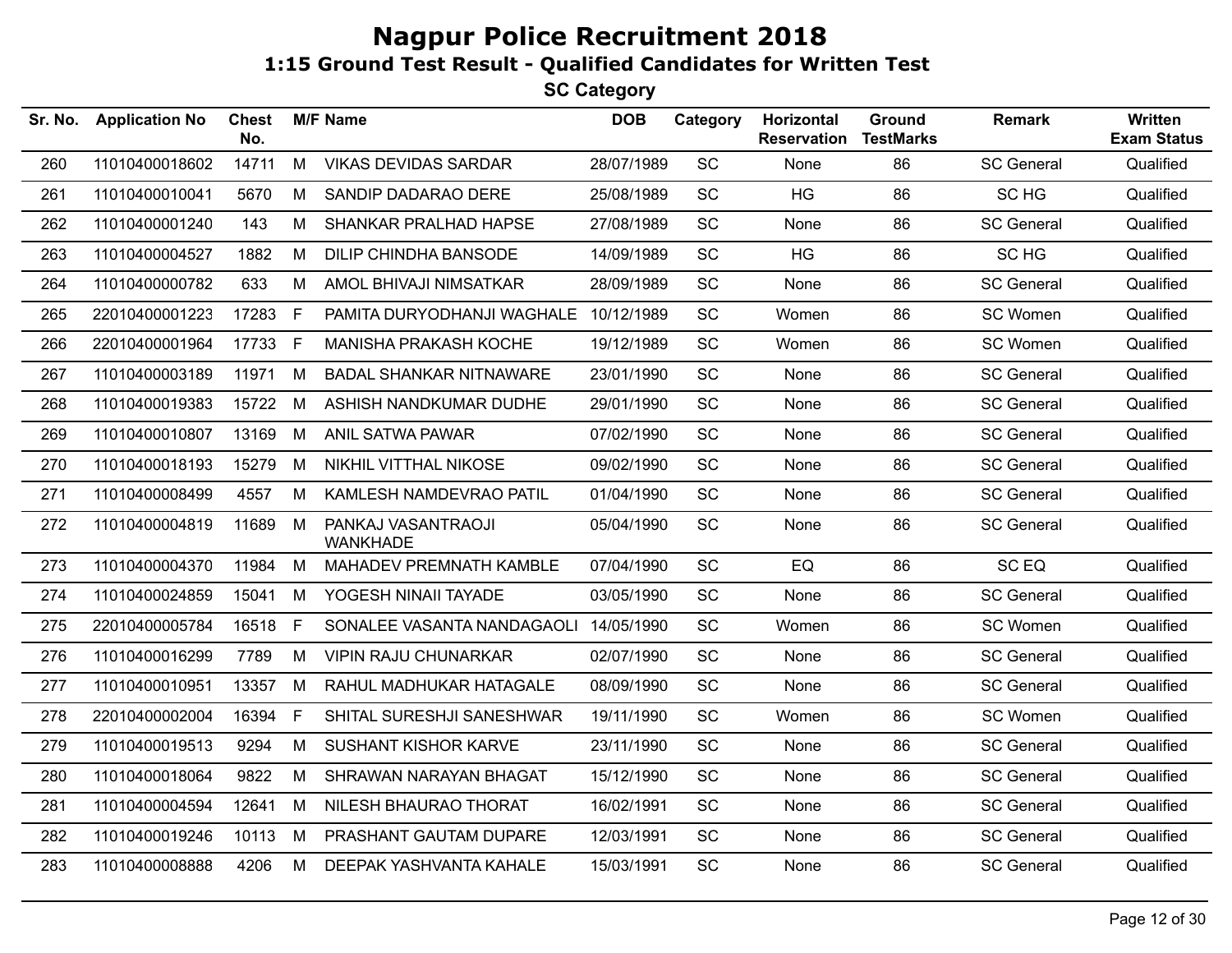| Sr. No. | <b>Application No</b> | <b>Chest</b><br>No. |    | <b>M/F Name</b>                          | <b>DOB</b> | Category  | Horizontal<br><b>Reservation</b> | Ground<br><b>TestMarks</b> | <b>Remark</b>     | Written<br><b>Exam Status</b> |
|---------|-----------------------|---------------------|----|------------------------------------------|------------|-----------|----------------------------------|----------------------------|-------------------|-------------------------------|
| 284     | 11010400017820        | 8087                | м  | HANMANT WAMAN DEVKAMBLE                  | 05/04/1991 | SC        | None                             | 86                         | <b>SC General</b> | Qualified                     |
| 285     | 11010400016257        | 9105                | М  | ANIL MAHANKALI TONDKURWAR                | 27/04/1991 | <b>SC</b> | None                             | 86                         | <b>SC General</b> | Qualified                     |
| 286     | 11010400014772        | 6806                | M  | <b>GULSHAN AMBADAS MAKODE</b>            | 24/05/1991 | SC        | None                             | 86                         | <b>SC General</b> | Qualified                     |
| 287     | 11010400017647        | 9044                | M  | DHANANJAY SUBHASHRAOJI<br><b>DONGARE</b> | 03/06/1991 | SC        | None                             | 86                         | <b>SC General</b> | Qualified                     |
| 288     | 11010400002946        | 1494                | M  | <b>BHIMA KISAN INGLE</b>                 | 05/06/1991 | SC        | None                             | 86                         | <b>SC General</b> | Qualified                     |
| 289     | 11010400005560        | 2703                | M  | VITTHAL GOVARDHAN PATEKAR                | 17/07/1991 | SC        | None                             | 86                         | <b>SC General</b> | Qualified                     |
| 290     | 11010400001310        | 11865               | M  | AKASH PRAKASH GAJBHIYE                   | 05/08/1991 | SC        | None                             | 86                         | <b>SC General</b> | Qualified                     |
| 291     | 11010400025011        | 14560               | M  | PRABHU HIRAMAN BHALERAO                  | 10/08/1991 | SC        | None                             | 86                         | <b>SC General</b> | Qualified                     |
| 292     | 11010400001483        | 78                  | М  | RAHUL TULSHIDAS WALSE                    | 16/08/1991 | <b>SC</b> | None                             | 86                         | <b>SC General</b> | Qualified                     |
| 293     | 11010400017606        | 9067                | М  | <b>VILAS RAMDASH MOON</b>                | 20/08/1991 | SC        | None                             | 86                         | <b>SC General</b> | Qualified                     |
| 294     | 11010400006015        | 13095               | M  | <b>ANURAG ASHOK PATIL</b>                | 16/09/1991 | SC        | None                             | 86                         | <b>SC General</b> | Qualified                     |
| 295     | 11010400001895        | 664                 | M  | SANDIP DILIP WANKHADE                    | 14/10/1991 | <b>SC</b> | None                             | 86                         | <b>SC General</b> | Qualified                     |
| 296     | 22010400001342        | 17544               | F. | JYOTI MILIND RAMTEKE                     | 15/10/1991 | <b>SC</b> | Women                            | 86                         | SC Women          | Qualified                     |
| 297     | 11010400008644        | 14911               | M  | NIKKY KAILASH DONGRE                     | 09/11/1991 | <b>SC</b> | <b>SP</b>                        | 86                         | <b>SC SP</b>      | Qualified                     |
| 298     | 11010400016361        | 8008                | м  | SANGHDEEP PRITAM GANVIR                  | 10/11/1991 | <b>SC</b> | None                             | 86                         | <b>SC General</b> | Qualified                     |
| 299     | 11010400015743        | 7779                | м  | MANGESH SUBHASHJI MESHRAM                | 17/11/1991 | SC        | None                             | 86                         | <b>SC General</b> | Qualified                     |
| 300     | 11010400022668        | 10732               | M  | RAJRATAN UDDHAVRAO DIPAKE                | 07/12/1991 | <b>SC</b> | None                             | 86                         | <b>SC General</b> | Qualified                     |
| 301     | 11010400009152        | 4216                | M  | <b>MANOJ MUKINDA THORAT</b>              | 18/12/1991 | <b>SC</b> | <b>HG</b>                        | 86                         | SC HG             | Qualified                     |
| 302     | 11010400018687        | 15617               | M  | PRADEEP NAMDEO KHANDARE                  | 02/01/1992 | <b>SC</b> | None                             | 86                         | <b>SC General</b> | Qualified                     |
| 303     | 11010400015543        | 7986                | M  | PARMANAD DHURVDAS<br><b>SONBARSE</b>     | 26/01/1992 | SC        | None                             | 86                         | <b>SC General</b> | Qualified                     |
| 304     | 11010400005364        | 11734               | M  | RAHUL GAJANAN SAWDEKAR                   | 14/03/1992 | <b>SC</b> | None                             | 86                         | <b>SC General</b> | Qualified                     |
| 305     | 11010400006893        | 2618                | М  | SANDIP RAHUL SHINGANE                    | 09/06/1992 | <b>SC</b> | None                             | 86                         | <b>SC General</b> | Qualified                     |
| 306     | 11010400002687        | 1394                | М  | ANIL NIVRATTIRAO HANDEBAG                | 25/06/1992 | SC        | None                             | 86                         | <b>SC General</b> | Qualified                     |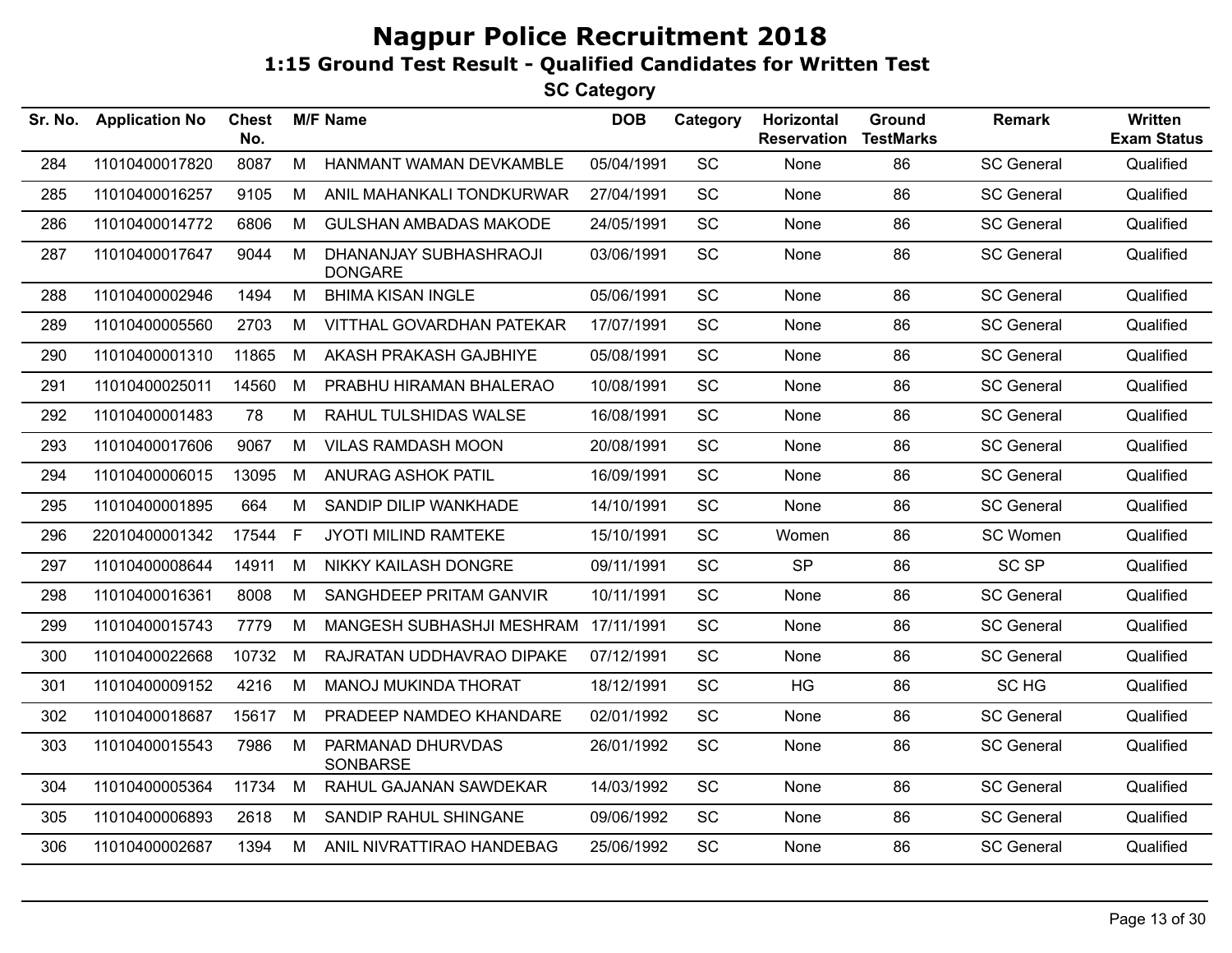| Sr. No. | <b>Application No</b> | <b>Chest</b><br>No. |                | <b>M/F Name</b>                              | <b>DOB</b> | Category  | Horizontal<br><b>Reservation</b> | Ground<br><b>TestMarks</b> | <b>Remark</b>     | Written<br><b>Exam Status</b> |
|---------|-----------------------|---------------------|----------------|----------------------------------------------|------------|-----------|----------------------------------|----------------------------|-------------------|-------------------------------|
| 307     | 11010400017538        | 8109                | $\overline{M}$ | <b>SHASHIKANT SAHEBRAO</b><br><b>NATEKAR</b> | 20/07/1992 | SC        | None                             | 86                         | <b>SC General</b> | Qualified                     |
| 308     | 11010400018884        | 9745                | M              | ANUP SUBHASH TANDEKAR                        | 01/08/1992 | SC        | None                             | 86                         | <b>SC General</b> | Qualified                     |
| 309     | 11010400015279        | 7867                | M              | ASHWIN SUDHAKAR GADEKAR                      | 03/09/1992 | SC        | None                             | 86                         | <b>SC General</b> | Qualified                     |
| 310     | 11010400024536        | 12457               | M              | PRASHANT DHANRAJ DONGRE                      | 04/09/1992 | SC        | None                             | 86                         | <b>SC General</b> | Qualified                     |
| 311     | 11010400006956        | 13618               | M              | ANKUSH VINAYAK RAMTEKE                       | 27/09/1992 | SC        | None                             | 86                         | <b>SC General</b> | Qualified                     |
| 312     | 11010400004143        | 1585                | M              | SIDDHARTH SHAMRAOJI TAYDE                    | 30/09/1992 | <b>SC</b> | None                             | 86                         | <b>SC General</b> | Qualified                     |
| 313     | 11010400016106        | 13749               | M              | PANKAJ PRAKASH WANKHADE                      | 07/10/1992 | SC        | None                             | 86                         | <b>SC General</b> | Qualified                     |
| 314     | 11010400007914        | 4661                | M              | AKHIL SHANKAR JIBHE                          | 10/10/1992 | SC        | None                             | 86                         | <b>SC General</b> | Qualified                     |
| 315     | 11010400014904        | 7401                | M              | ROSHAN DEORAOJI DONGARE                      | 21/10/1992 | SC        | <b>None</b>                      | 86                         | <b>SC General</b> | Qualified                     |
| 316     | 11010400012506        | 5991                | M              | AMIT SUNIL RAMTEKE                           | 09/11/1992 | SC        | None                             | 86                         | <b>SC General</b> | Qualified                     |
| 317     | 11010400022129        | 10760               | M              | <b>GANESH MOHAN DHABADGHAV</b>               | 28/12/1992 | SC        | None                             | 86                         | <b>SC General</b> | Qualified                     |
| 318     | 22010400000196        | 17519               | F              | <b>GUNJABAI OMENDRA RAMTEKE</b>              | 29/12/1992 | SC        | Women                            | 86                         | SC Women          | Qualified                     |
| 319     | 11010400008830        | 13651               | M              | <b>TUSHAR RAMESH JADHAO</b>                  | 17/02/1993 | SC        | <b>PAP</b>                       | 86                         | <b>SC PAP</b>     | Qualified                     |
| 320     | 11010400015662        | 8022                | M              | <b>GANESH MAHADEO DUKARE</b>                 | 09/03/1993 | SC        | None                             | 86                         | <b>SC General</b> | Qualified                     |
| 321     | 11010400004604        | 1005                | М              | ANKUSH MANOHARJI MESHRAM                     | 05/04/1993 | SC        | None                             | 86                         | <b>SC General</b> | Qualified                     |
| 322     | 11010400007566        | 4348                | М              | MANGESH KUMAR TELGOTE                        | 04/05/1993 | <b>SC</b> | <b>None</b>                      | 86                         | <b>SC General</b> | Qualified                     |
| 323     | 22010400002188        | 18872               | E              | SONALI BHANUDASRAO GHUBADE 10/07/1993        |            | SC        | Women                            | 86                         | SC Women          | Qualified                     |
| 324     | 11010400009700        | 14260               | M              | ATISH SANJAY LONKAR                          | 12/07/1993 | SC        | None                             | 86                         | <b>SC General</b> | Qualified                     |
| 325     | 11010400015770        | 8179                | M              | SANDIP SANJAY BANSOD                         | 14/07/1993 | SC        | None                             | 86                         | <b>SC General</b> | Qualified                     |
| 326     | 11010400023601        | 12742               | M              | SAVAN GANPATRAO LADHE                        | 16/07/1993 | SC        | None                             | 86                         | <b>SC General</b> | Qualified                     |
| 327     | 22010400000085        | 17191               | F              | MADHURI VASANTA SHAMKUWAR 13/08/1993         |            | SC        | Women                            | 86                         | SC Women          | Qualified                     |
| 328     | 11010400004735        | 2896                | М              | RAVI GANESH PACHANG                          | 21/08/1993 | SC        | None                             | 86                         | <b>SC General</b> | Qualified                     |
| 329     | 11010400015028        | 6710                | M              | VAIBHAV MAHENDRARAO<br><b>MESHRAM</b>        | 01/10/1993 | <b>SC</b> | <b>None</b>                      | 86                         | <b>SC General</b> | Qualified                     |
| 330     | 11010400010341        | 13412 M             |                | <b>VIJAY RAMBHAU PANZADE</b>                 | 07/10/1993 | <b>SC</b> | None                             | 86                         | <b>SC General</b> | Qualified                     |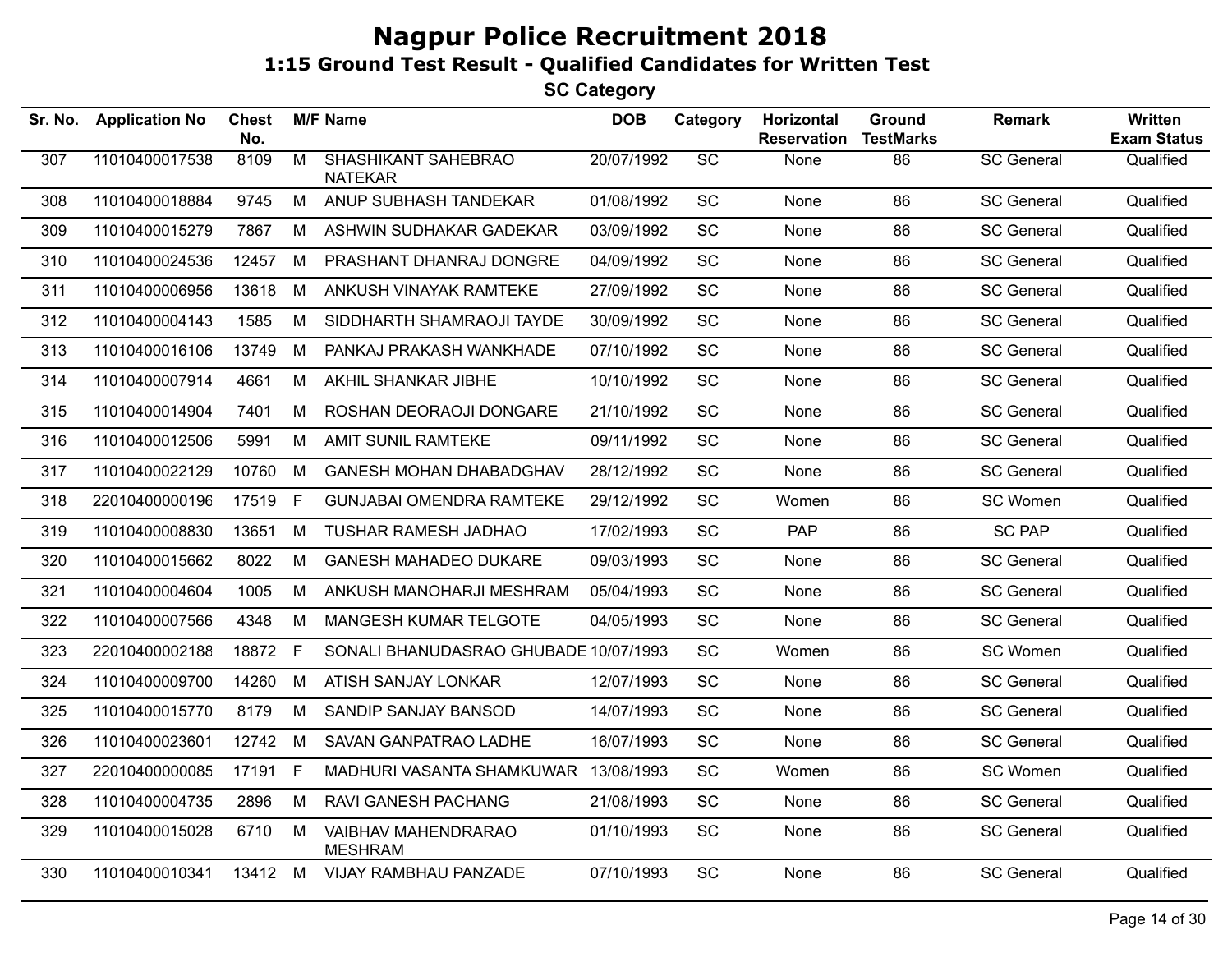| Sr. No. | <b>Application No</b> | <b>Chest</b><br>No. |   | <b>M/F Name</b>                | <b>DOB</b> | Category  | Horizontal<br><b>Reservation</b> | Ground<br><b>TestMarks</b> | <b>Remark</b>          | Written<br><b>Exam Status</b> |
|---------|-----------------------|---------------------|---|--------------------------------|------------|-----------|----------------------------------|----------------------------|------------------------|-------------------------------|
| 331     | 11010400023135        | 14934               | M | PRADEEP BALDEO MORE            | 08/10/1993 | SC        | Police Children                  | 86                         | <b>SC Police Child</b> | Qualified                     |
| 332     | 11010400025059        | 15784               | M | MANOJ ASHOKRAO MOHOD           | 01/11/1993 | SC        | None                             | 86                         | <b>SC General</b>      | Qualified                     |
| 333     | 11010400000322        | 12021               | M | NIKHIL GULAB WAGHMARE          | 07/11/1993 | SC        | None                             | 86                         | <b>SC General</b>      | Qualified                     |
| 334     | 11010400003077        | 1983                | M | PRADIP BABURAO SAWATKAR        | 11/11/1993 | <b>SC</b> | None                             | 86                         | <b>SC General</b>      | Qualified                     |
| 335     | 11010400010912        | 14644               | M | <b>VINIT PANDIT MESHRAM</b>    | 18/11/1993 | SC        | <b>SP</b>                        | 86                         | <b>SC SP</b>           | Qualified                     |
| 336     | 11010400022044        | 11226               | M | <b>BABASAHEB KISAN GAIKWAD</b> | 23/12/1993 | SC        | None                             | 86                         | <b>SC General</b>      | Qualified                     |
| 337     | 11010400012227        | 5502                | М | VINOD SHIVAJI LOKHANDE         | 23/12/1993 | <b>SC</b> | None                             | 86                         | <b>SC General</b>      | Qualified                     |
| 338     | 11010400013860        | 7704                | M | AKASH ANIL JADHAV              | 23/12/1993 | SC        | None                             | 86                         | <b>SC General</b>      | Qualified                     |
| 339     | 11010400008469        | 14292               | М | ASHISH MORESHWAR BORKAR        | 25/12/1993 | <b>SC</b> | None                             | 86                         | <b>SC General</b>      | Qualified                     |
| 340     | 11010400008949        | 13156               | M | <b>VILAS DEVRAO INGLE</b>      | 07/01/1994 | <b>SC</b> | None                             | 86                         | <b>SC General</b>      | Qualified                     |
| 341     | 11010400007511        | 5132                | M | <b>VIKAS CHINTAMAN INGLE</b>   | 07/01/1994 | SC        | None                             | 86                         | <b>SC General</b>      | Qualified                     |
| 342     | 11010400018465        | 9824                | M | SWAPNIL GANGAREDDI ASAWAR      | 10/01/1994 | SC        | None                             | 86                         | <b>SC General</b>      | Qualified                     |
| 343     | 11010400001368        | 602                 | M | KIRAN ANIL WATHORE             | 11/01/1994 | SC        | PAP                              | 86                         | <b>SC PAP</b>          | Qualified                     |
| 344     | 11010400010171        | 5999                | М | <b>BALAJI BHAGWAN NARWADE</b>  | 22/01/1994 | SC        | None                             | 86                         | <b>SC General</b>      | Qualified                     |
| 345     | 11010400006626        | 2642                | М | ABHIJEET VITTHALRAO KASBE      | 23/01/1994 | <b>SC</b> | None                             | 86                         | <b>SC General</b>      | Qualified                     |
| 346     | 11010400022712        | 15301               | M | SATYAWAN MANOHAR MARATHE       | 30/01/1994 | <b>SC</b> | None                             | 86                         | <b>SC General</b>      | Qualified                     |
| 347     | 11010400021512        | 11322               | M | <b>HEMANT ARUN DASARWAR</b>    | 03/02/1994 | <b>SC</b> | None                             | 86                         | <b>SC General</b>      | Qualified                     |
| 348     | 22010400001147        | 18061               | F | KAJAL GAUTAM TAYADE            | 18/02/1994 | <b>SC</b> | Women                            | 86                         | SC Women               | Qualified                     |
| 349     | 11010400000566        | 715                 | м | PRAVIN ANANDRAO CHIKATE        | 05/03/1994 | SC        | None                             | 86                         | <b>SC General</b>      | Qualified                     |
| 350     | 11010400022132        | 10607               | M | KAPIL SIDHARTHA UNDIRWADE      | 15/03/1994 | SC        | None                             | 86                         | <b>SC General</b>      | Qualified                     |
| 351     | 11010400002548        | 11835               | M | SWAPNIL VIJAY KHARATE          | 15/03/1994 | SC        | None                             | 86                         | <b>SC General</b>      | Qualified                     |
| 352     | 11010400015797        | 13046               | M | NITESH PAIGAMBAR DUPARE        | 03/04/1994 | SC        | None                             | 86                         | <b>SC General</b>      | Qualified                     |
| 353     | 11010400000468        | 12388               | M | SATISH GAUTAM DHULE            | 14/04/1994 | SC        | None                             | 86                         | <b>SC General</b>      | Qualified                     |
| 354     | 11010400006863        | 3219                | M | <b>MANGESH KAILAS CHAVHAN</b>  | 20/04/1994 | <b>SC</b> | None                             | 86                         | <b>SC General</b>      | Qualified                     |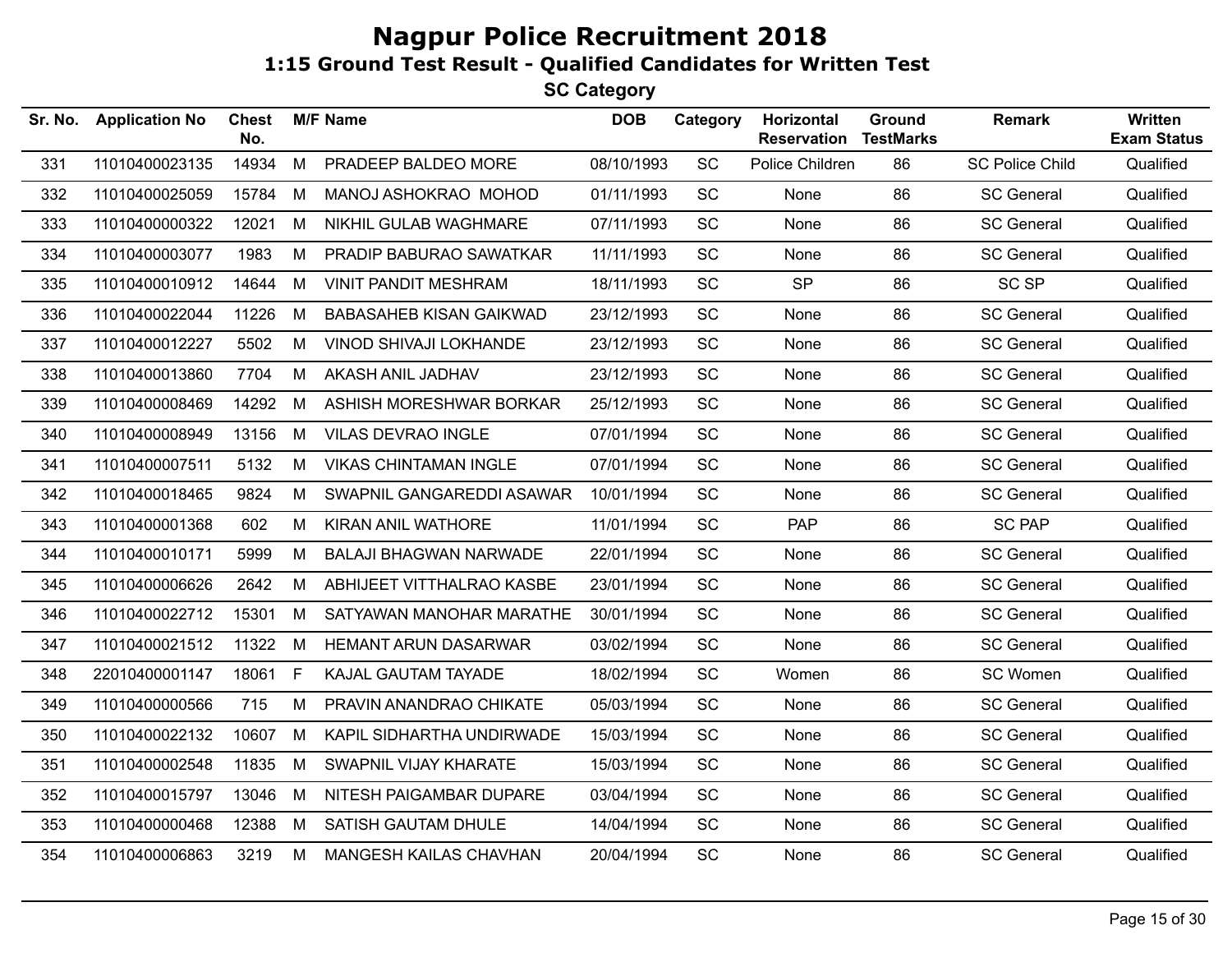| Sr. No. | <b>Application No</b> | <b>Chest</b><br>No. |   | <b>M/F Name</b>                               | <b>DOB</b> | Category  | Horizontal<br><b>Reservation</b> | Ground<br><b>TestMarks</b> | <b>Remark</b>     | Written<br><b>Exam Status</b> |
|---------|-----------------------|---------------------|---|-----------------------------------------------|------------|-----------|----------------------------------|----------------------------|-------------------|-------------------------------|
| 355     | 11010400002158        | 1037                | M | KAMLESH ANANT BHATKULE                        | 01/05/1994 | SC        | None                             | 86                         | <b>SC General</b> | Qualified                     |
| 356     | 11010400011739        | 5650                | М | HARDIK RAVINDRA INGALE                        | 04/05/1994 | SC        | None                             | 86                         | <b>SC General</b> | Qualified                     |
| 357     | 11010400000433        | 419                 | M | PARMESHWAR LAKSHMAN<br><b>KAMBLE</b>          | 14/05/1994 | SC        | None                             | 86                         | <b>SC General</b> | Qualified                     |
| 358     | 11010400011622        | 6271                | M | AMOL ASHOK THAKARE                            | 20/06/1994 | <b>SC</b> | None                             | 86                         | <b>SC General</b> | Qualified                     |
| 359     | 11010400004588        | 11740               | M | VISHWADEEP DADARAO BODADE 23/06/1994          |            | <b>SC</b> | None                             | 86                         | <b>SC General</b> | Qualified                     |
| 360     | 11010400006371        | 14024               | M | <b>BHUPESH UTTAM BHALERAO</b>                 | 24/06/1994 | SC        | None                             | 86                         | <b>SC General</b> | Qualified                     |
| 361     | 11010400024558        | 12747               | M | SHUBHAM SANJAY NARANJE                        | 05/07/1994 | SC        | None                             | 86                         | <b>SC General</b> | Qualified                     |
| 362     | 11010400007251        | 13472 M             |   | <b>MANGESH DEORAO</b><br><b>BHASHASHANKAR</b> | 09/08/1994 | SC        | None                             | 86                         | <b>SC General</b> | Qualified                     |
| 363     | 11010400006868        | 3634                | M | <b>GANESH DIGAMBAR DESHMANE</b>               | 01/09/1994 | SC        | None                             | 86                         | <b>SC General</b> | Qualified                     |
| 364     | 11010400014593        | 6549                | М | SANGHARSH DEORAOJI<br>NAGDAWANE               | 01/10/1994 | SC        | <b>None</b>                      | 86                         | <b>SC General</b> | Qualified                     |
| 365     | 11010400023300        | 14669               | M | SURAJ PANJABRAO PATIL                         | 28/10/1994 | <b>SC</b> | None                             | 86                         | <b>SC General</b> | Qualified                     |
| 366     | 11010400005007        | 3460                | М | NARAYAN MOHAN YENGADE                         | 08/12/1994 | SC        | None                             | 86                         | <b>SC General</b> | Qualified                     |
| 367     | 11010400024228        | 15122               | M | SHANKAR MAROTI BHATLADE                       | 05/01/1995 | SC        | None                             | 86                         | <b>SC General</b> | Qualified                     |
| 368     | 11010400006870        | 3636                | M | SURAJ RAMCHANDRA KAMBLE                       | 12/01/1995 | <b>SC</b> | None                             | 86                         | <b>SC General</b> | Qualified                     |
| 369     | 11010400001792        | 955                 | M | <b>SHRIKANT RAMBHAU</b><br><b>PADGHAMOD</b>   | 15/01/1995 | SC        | None                             | 86                         | <b>SC General</b> | Qualified                     |
| 370     | 11010400002689        | 14978               | M | KUNAL KISAN NARWADE                           | 24/02/1995 | SC        | <b>SP</b>                        | 86                         | SC <sub>SP</sub>  | Qualified                     |
| 371     | 11010400006686        | 3031                | M | RAHUL RAJU TAYADE                             | 01/04/1995 | SC        | None                             | 86                         | <b>SC General</b> | Qualified                     |
| 372     | 11010400008885        | 15294               | M | <b>NITESH ASHOK HANDE</b>                     | 03/04/1995 | SC        | <b>SP</b>                        | 86                         | <b>SC SP</b>      | Qualified                     |
| 373     | 11010400007427        | 4787                | M | MUKESH VISHRAM INGLE                          | 21/04/1995 | SC        | None                             | 86                         | <b>SC General</b> | Qualified                     |
| 374     | 11010400020495        | 9315                | M | <b>HIVARDAS DEVIDAS INGLE</b>                 | 29/04/1995 | SC        | None                             | 86                         | <b>SC General</b> | Qualified                     |
| 375     | 11010400019825        | 9605                | M | SURAJ SIDDHARTH BHASME                        | 06/05/1995 | <b>SC</b> | None                             | 86                         | <b>SC General</b> | Qualified                     |
| 376     | 11010400020445        | 9947                | M | <b>SAGAR SUNIL KURIL</b>                      | 11/05/1995 | SC        | None                             | 86                         | <b>SC General</b> | Qualified                     |
| 377     | 22010400004599        | 16462               | F | RAJNI RAJKUMAR SAKHARE                        | 17/05/1995 | <b>SC</b> | Women                            | 86                         | SC Women          | Qualified                     |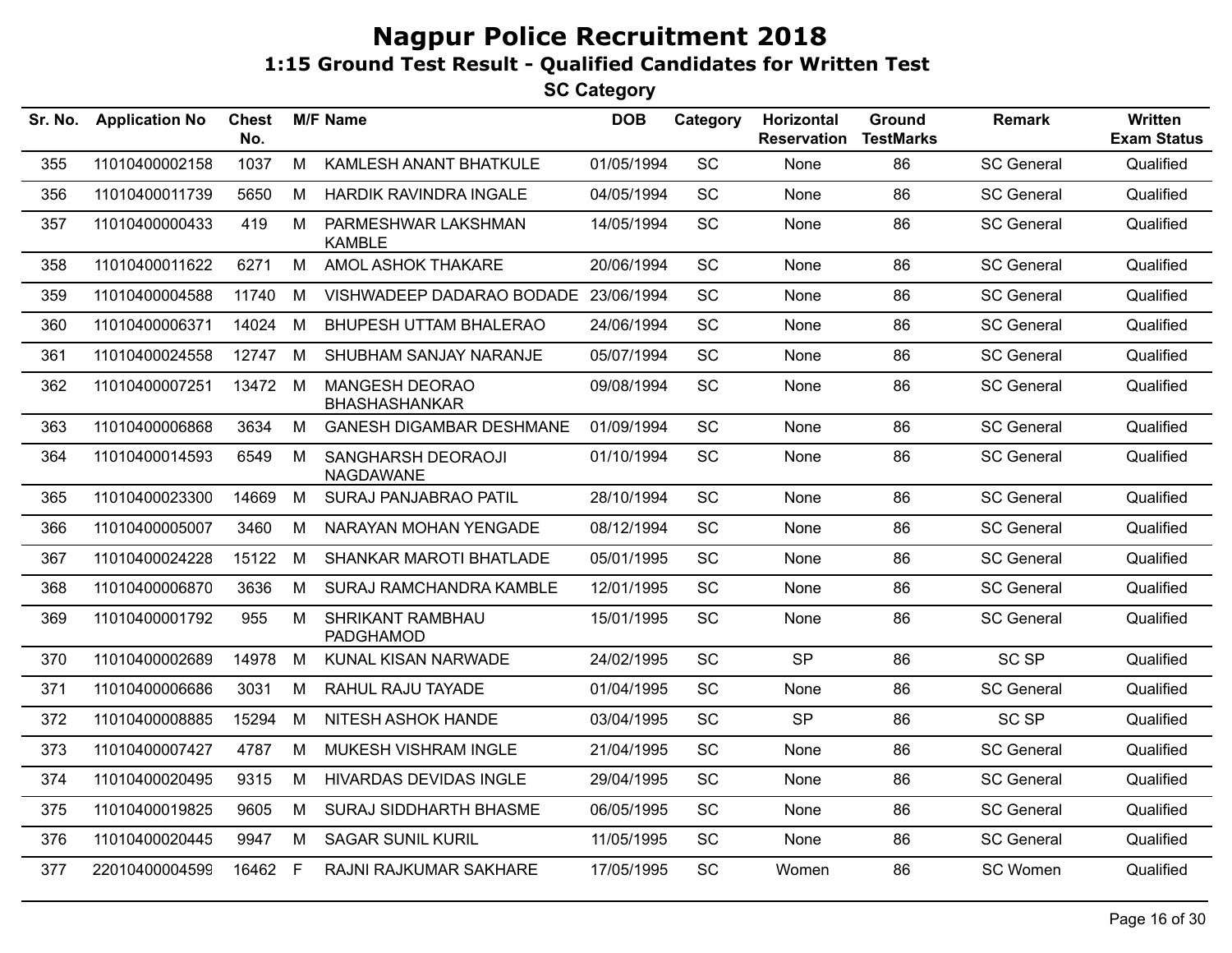| Sr. No. | <b>Application No</b> | <b>Chest</b><br>No. |    | <b>M/F Name</b>                               | <b>DOB</b> | Category  | Horizontal<br><b>Reservation</b> | Ground<br><b>TestMarks</b> | <b>Remark</b>     | Written<br><b>Exam Status</b> |
|---------|-----------------------|---------------------|----|-----------------------------------------------|------------|-----------|----------------------------------|----------------------------|-------------------|-------------------------------|
| 378     | 11010400004386        | 1025                | M  | RAHUL RAJENDRA CHAVHAN                        | 29/05/1995 | SC        | None                             | 86                         | <b>SC General</b> | Qualified                     |
| 379     | 11010400023282        | 12268               | M  | RAJANNA LAXMISWAMI ATTELA                     | 22/06/1995 | <b>SC</b> | None                             | 86                         | <b>SC General</b> | Qualified                     |
| 380     | 11010400012375        | 13414               | M  | ASHISH SIDDHARTH GEDAM                        | 25/06/1995 | <b>SC</b> | None                             | 86                         | <b>SC General</b> | Qualified                     |
| 381     | 11010400012437        | 13192               | М  | ARJUN SOMESHWAR MESHRAM                       | 26/07/1995 | <b>SC</b> | None                             | 86                         | <b>SC General</b> | Qualified                     |
| 382     | 11010400004178        | 2071                | M  | NITIN ANIL TAKSANDE                           | 09/08/1995 | SC        | None                             | 86                         | <b>SC General</b> | Qualified                     |
| 383     | 11010400001557        | 586                 | M  | ARVIND NANDU CHARHATE                         | 20/08/1995 | <b>SC</b> | <b>None</b>                      | 86                         | <b>SC General</b> | Qualified                     |
| 384     | 11010400001784        | 459                 | М  | SHILVANT BALU TAYADE                          | 10/10/1995 | SC        | None                             | 86                         | <b>SC General</b> | Qualified                     |
| 385     | 11010400014006        | 6740                | М  | <b>SHUDDHODHAN</b><br>RAMCHANDRARAO SIRSATH   | 29/10/1995 | <b>SC</b> | None                             | 86                         | <b>SC General</b> | Qualified                     |
| 386     | 11010400024769        | 15519               | M  | SAHIL VINOD DHONGLE                           | 26/11/1995 | SC        | None                             | 86                         | <b>SC General</b> | Qualified                     |
| 387     | 11010400001002        | 873                 | M  | ANKITKUMAR DHARMARAJ<br><b>CHOUBE</b>         | 01/12/1995 | <b>SC</b> | None                             | 86                         | <b>SC General</b> | Qualified                     |
| 388     | 11010400018669        | 14627               | M  | NAYAN THANIRAM BAGDE                          | 06/12/1995 | <b>SC</b> | <b>SP</b>                        | 86                         | <b>SC SP</b>      | Qualified                     |
| 389     | 22010400000310        | 16994               | F  | PRIYANKA SURESH GADAGE                        | 07/12/1995 | <b>SC</b> | Women                            | 86                         | SC Women          | Qualified                     |
| 390     | 11010400007467        | 13426               | M  | PRASHIK KAMLESH DEOGADE                       | 13/02/1996 | SC        | None                             | 86                         | <b>SC General</b> | Qualified                     |
| 391     | 11010400005213        | 12820               | М  | <b>MAHESH BANSI AWAD</b>                      | 17/02/1996 | <b>SC</b> | None                             | 86                         | <b>SC General</b> | Qualified                     |
| 392     | 11010400014871        | 14120               | М  | MAYUR MANOJ NITNAWARE                         | 21/03/1996 | <b>SC</b> | <b>None</b>                      | 86                         | <b>SC General</b> | Qualified                     |
| 393     | 11010400012051        | 5600                | М  | AKASH GAJANAN BHATKULE                        | 02/04/1996 | SC        | None                             | 86                         | <b>SC General</b> | Qualified                     |
| 394     | 11010400023579        | 11931               | M  | <b>DIPAK VASANT SALUNKE</b>                   | 30/05/1996 | <b>SC</b> | None                             | 86                         | <b>SC General</b> | Qualified                     |
| 395     | 11010400014372        | 6695                | M  | SACHIN SHRIKRUSHNA MANWAR                     | 31/08/1996 | SC        | None                             | 86                         | <b>SC General</b> | Qualified                     |
| 396     | 11010400013173        | 7244                | M  | SWADESH NAGSEN BHOWATE                        | 16/10/1996 | <b>SC</b> | None                             | 86                         | <b>SC General</b> | Qualified                     |
| 397     | 11010400010657        | 5333                | М  | <b>RUPESH SHESHRAO</b><br><b>DESHABHRATAR</b> | 10/11/1996 | SC        | None                             | 86                         | <b>SC General</b> | Qualified                     |
| 398     | 11010400000787        | 950                 | M  | <b>GAUTAM RAMESHRAO</b><br><b>KHANDEKAR</b>   | 01/01/1997 | SC        | None                             | 86                         | <b>SC General</b> | Qualified                     |
| 399     | 22010400001152        | 16818               | F. | <b>DIPALI BALU GOLE</b>                       | 03/01/1997 | <b>SC</b> | Women                            | 86                         | SC Women          | Qualified                     |
| 400     | 11010400005985        | 2940                | М  | <b>VIJAY SURESH WANKHADE</b>                  | 07/02/1997 | SC        | None                             | 86                         | <b>SC General</b> | Qualified                     |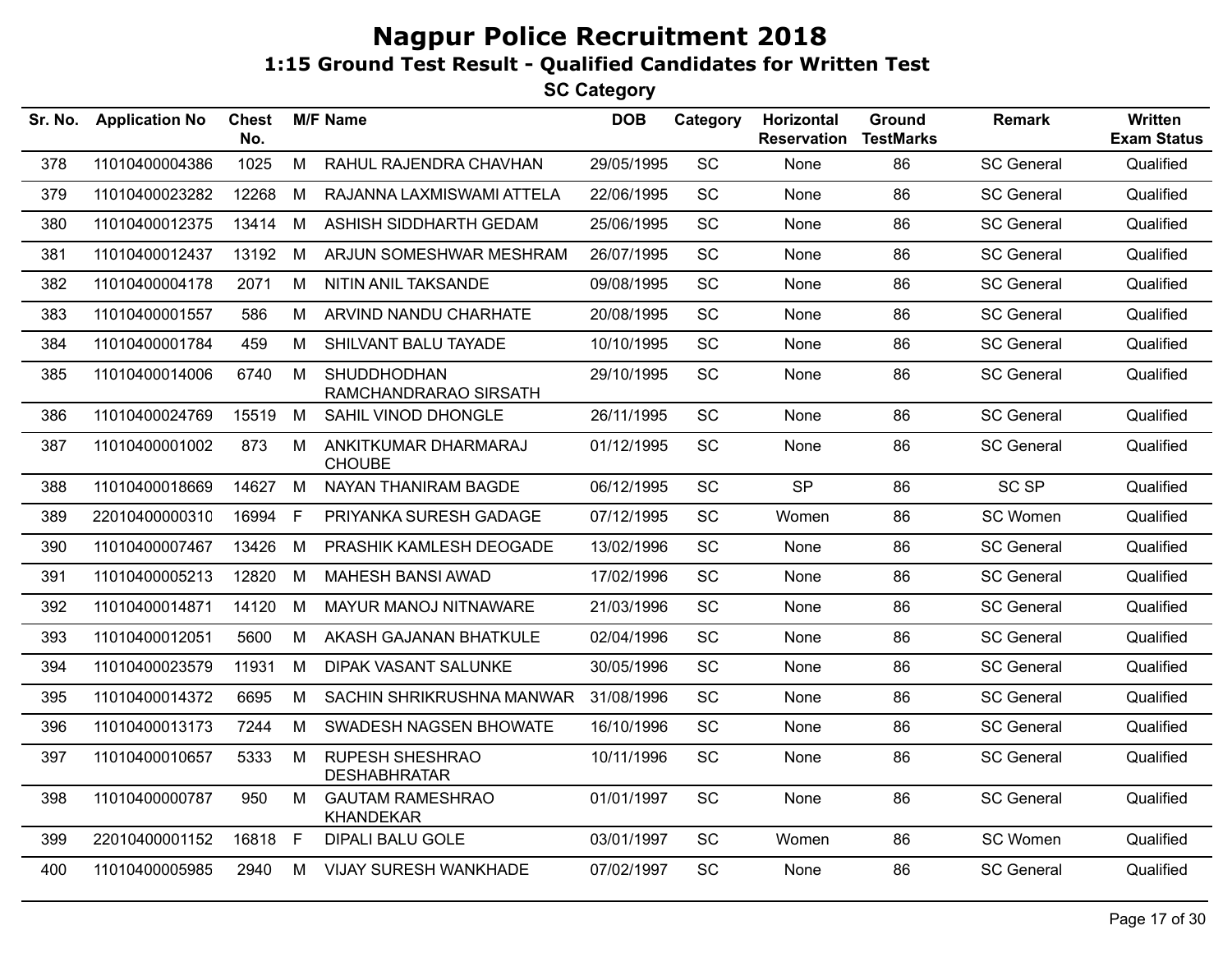| Sr. No. | <b>Application No</b> | <b>Chest</b><br>No. |    | <b>M/F Name</b>                     | <b>DOB</b> | Category  | Horizontal<br><b>Reservation</b> | Ground<br><b>TestMarks</b> | <b>Remark</b>     | Written<br><b>Exam Status</b> |
|---------|-----------------------|---------------------|----|-------------------------------------|------------|-----------|----------------------------------|----------------------------|-------------------|-------------------------------|
| 401     | 11010400006063        | 2520                | M  | RAHUL UTTAMRAO KAMBLE               | 05/03/1997 | SC        | None                             | 86                         | <b>SC General</b> | Qualified                     |
| 402     | 11010400020532        | 9174                | М  | SHUBHAM ARVINDJI KAMBLE             | 28/03/1997 | SC        | None                             | 86                         | <b>SC General</b> | Qualified                     |
| 403     | 11010400014544        | 13463               | M  | PAVAN MANOHARRAO SHENDE             | 09/05/1997 | SC        | None                             | 86                         | <b>SC General</b> | Qualified                     |
| 404     | 11010400011932        | 5248                | M  | KALPAK BABARAO DHANKE               | 15/05/1997 | SC        | None                             | 86                         | <b>SC General</b> | Qualified                     |
| 405     | 11010400020451        | 9689                | M  | AKASH YUVRAJ GAJBHIYE               | 30/05/1997 | SC        | None                             | 86                         | <b>SC General</b> | Qualified                     |
| 406     | 11010400022545        | 15737               | M  | <b>VIJAY DILIP GAWAI</b>            | 23/06/1997 | SC        | None                             | 86                         | <b>SC General</b> | Qualified                     |
| 407     | 22010400004466        | 16415 F             |    | PRIYA CHUNNILAL GEDAM               | 24/06/1997 | SC        | Women                            | 86                         | SC Women          | Qualified                     |
| 408     | 11010400018674        | 9773                | M  | <b>MAYUR GAJANAN KARHE</b>          | 07/07/1997 | <b>SC</b> | None                             | 86                         | <b>SC General</b> | Qualified                     |
| 409     | 11010400007845        | 4503                | М  | RUPESH RAVINDRAJI SHAMKULE          | 09/08/1997 | SC        | None                             | 86                         | <b>SC General</b> | Qualified                     |
| 410     | 22010400003525        | 18184               | F  | REKHA PURANRAO MANEKAR              | 04/09/1997 | SC        | Women                            | 86                         | SC Women          | Qualified                     |
| 411     | 11010400016906        | 8084                | M  | <b>GANESH NASHIK KHOBRAGADE</b>     | 17/09/1997 | SC        | None                             | 86                         | <b>SC General</b> | Qualified                     |
| 412     | 11010400011843        | 5728                | М  | ASHISH JITENRAJI RAMTEKE            | 24/11/1997 | SC        | None                             | 86                         | <b>SC General</b> | Qualified                     |
| 413     | 11010400023937        | 12362               | M  | PRASHANT REVIDAS FULZELE            | 06/12/1997 | <b>SC</b> | None                             | 86                         | <b>SC General</b> | Qualified                     |
| 414     | 11010400005296        | 2629                | M  | SUSHIL DILIPJI UNDIRWADE            | 28/12/1997 | SC        | None                             | 86                         | <b>SC General</b> | Qualified                     |
| 415     | 11010400000940        | 560                 | M  | SWAPNIL GOPALA MHASKE               | 03/01/1998 | SC        | None                             | 86                         | <b>SC General</b> | Qualified                     |
| 416     | 11010400003005        | 1512                | M  | RIKSHIT BHOJRAM TARJULE             | 21/01/1998 | SC        | None                             | 86                         | <b>SC General</b> | Qualified                     |
| 417     | 11010400015184        | 7361                | М  | RUPESH NANARAO BANSOD               | 30/03/1998 | SC        | None                             | 86                         | <b>SC General</b> | Qualified                     |
| 418     | 11010400007352        | 3519                | M  | AKSHAY ANIL SARKATE                 | 16/04/1998 | <b>SC</b> | None                             | 86                         | <b>SC General</b> | Qualified                     |
| 419     | 11010400001249        | 141                 | M  | SURAJ CHANDRAKANT GAIKWAD           | 02/05/1998 | SC        | None                             | 86                         | <b>SC General</b> | Qualified                     |
| 420     | 11010400015138        | 13056               | M  | <b>SUMIT RAJU PATIL</b>             | 04/05/1998 | SC        | None                             | 86                         | <b>SC General</b> | Qualified                     |
| 421     | 22010400007342        | 19763               | F  | DARSHANA RATAN CHANDEKAR            | 09/05/1998 | SC        | Women                            | 86                         | SC Women          | Qualified                     |
| 422     | 11010400022985        | 11151               | M  | RAMESHWAR SAHEBRAO<br><b>BORUDE</b> | 19/05/1998 | SC        | None                             | 86                         | <b>SC General</b> | Qualified                     |
| 423     | 11010400007432        | 4828                | M  | AMARDIP MANGAL KATKAR               | 23/05/1998 | SC        | None                             | 86                         | <b>SC General</b> | Qualified                     |
| 424     | 22010400005969        | 15858               | -F | SHWETA R KHOBRAGADE                 | 09/06/1998 | SC        | Women                            | 86                         | SC Women          | Qualified                     |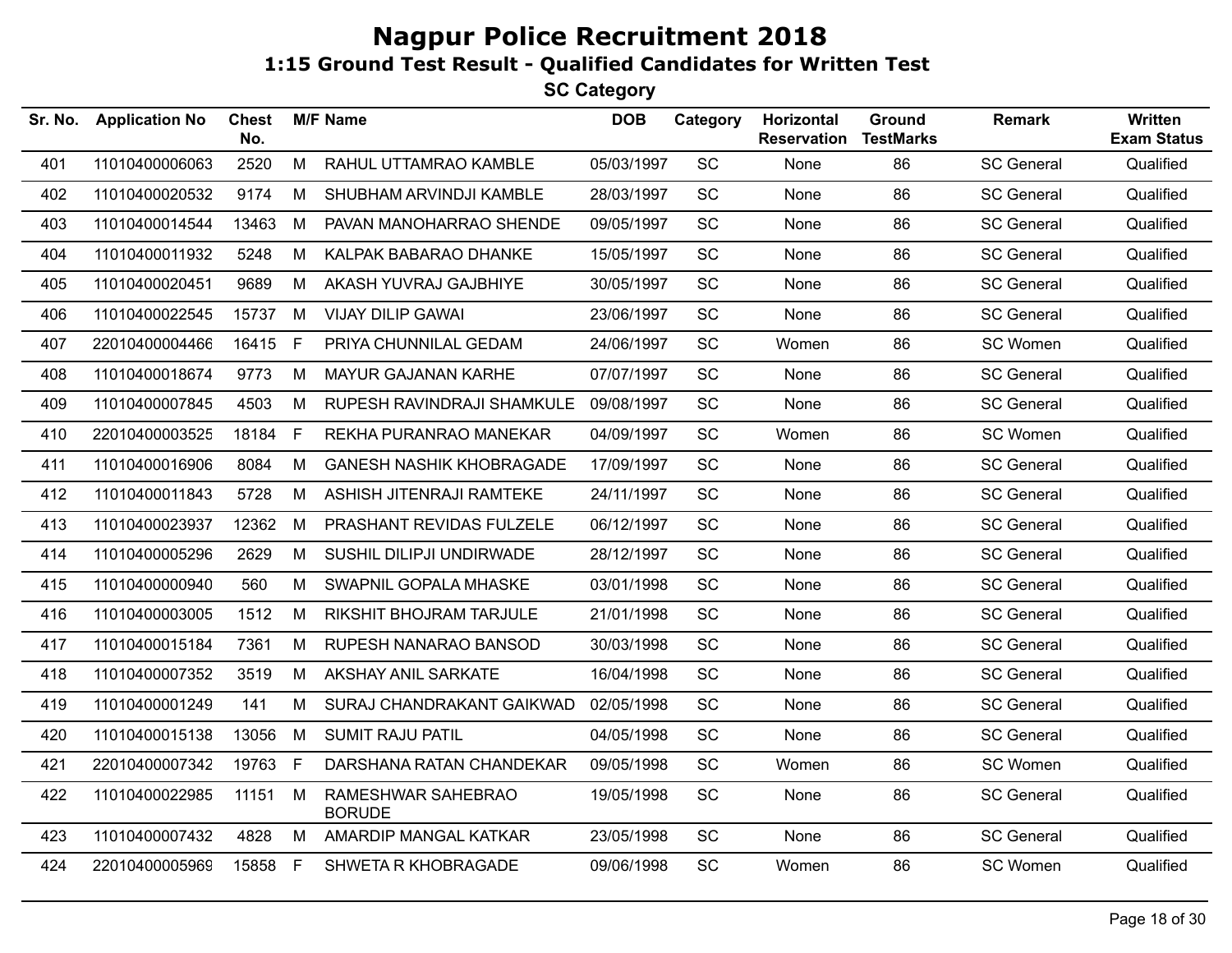| Sr. No. | <b>Application No</b> | <b>Chest</b><br>No. |   | <b>M/F Name</b>                        | <b>DOB</b> | Category  | Horizontal<br><b>Reservation</b> | Ground<br><b>TestMarks</b> | <b>Remark</b>           | <b>Written</b><br><b>Exam Status</b> |
|---------|-----------------------|---------------------|---|----------------------------------------|------------|-----------|----------------------------------|----------------------------|-------------------------|--------------------------------------|
| 425     | 22010400003826        | 18797 F             |   | POOJA SURESHRAO MANKAR                 | 29/07/1998 | SC        | Women                            | 86                         | SC Women                | Qualified                            |
| 426     | 22010400002022        | 17537 F             |   | POOJA RAVAN THORAT                     | 21/08/1998 | SC        | Women                            | 86                         | SC Women                | Qualified                            |
| 427     | 11010400015218        | 6575                | M | AKASHAY SURESH INGLE                   | 28/08/1998 | <b>SC</b> | None                             | 86                         | <b>SC General</b>       | Qualified                            |
| 428     | 11010400009836        | 4220                | M | MANOJ DINKAR JADHAO                    | 05/09/1998 | <b>SC</b> | None                             | 86                         | <b>SC General</b>       | Qualified                            |
| 429     | 11010400002701        | 2024                | M | ROHIT SANJAY WAKODE                    | 09/11/1998 | SC        | None                             | 86                         | <b>SC General</b>       | Qualified                            |
| 430     | 11010400014556        | 6769                | M | DHAMMDIP RAJKUMAR WALDE                | 14/04/1999 | <b>SC</b> | None                             | 86                         | <b>SC General</b>       | Qualified                            |
| 431     | 11010400003335        | 20409               | M | HIMANSHU GAJANAN THAKRE                | 30/06/1999 | SC        | <b>SP</b>                        | 86                         | <b>SC SP</b>            | Qualified                            |
| 432     | 11010400012768        | 6761                | M | SANGHAPAL SUBHASH NARWADE 30/08/1999   |            | <b>SC</b> | None                             | 86                         | <b>SC General</b>       | Qualified                            |
| 433     | 22010400000513        | 17504               | F | PRIYA SUNIL TELTUMBADE                 | 28/11/1999 | SC        | Women                            | 86                         | SC Women                | Qualified                            |
| 434     | 11010400015266        | 15447               | M | RAKESH SULCHAND KAMBLE                 | 27/08/1980 | SC        | Ex.Serviceman                    | 85                         | <b>SC Ex.Servicemen</b> | Qualified                            |
| 435     | 22010400006851        | 19984               | F | UJWALA ASHOKJI JANBANDHU               | 10/03/1991 | <b>SC</b> | Women                            | 85                         | SC Women                | Qualified                            |
| 436     | 22010400002516        | 19507 F             |   | ARTI RAMKRIT CHOUDHARY                 | 05/05/1996 | SC        | Women                            | 85                         | SC Women                | Qualified                            |
| 437     | 22010400004569        | 16012 F             |   | <b>MANGLA BHIMRAOJI BARVE</b>          | 10/02/1997 | <b>SC</b> | Women                            | 85                         | SC Women                | Qualified                            |
| 438     | 22010400005283        | 15816 F             |   | AKSHATA ANGULIMAL MATE                 | 26/09/1998 | <b>SC</b> | Women                            | 85                         | SC Women                | Qualified                            |
| 439     | 11010400014418        | 15454               | M | <b>BHIMRAO TUKARAMJI INGOLE</b>        | 14/04/1977 | SC        | Ex.Serviceman                    | 84                         | SC Ex.Servicemen        | Qualified                            |
| 440     | 11010400012034        | 15426               | M | <b>NITIN BABAN AARANE</b>              | 16/08/1981 | <b>SC</b> | Ex.Serviceman                    | 84                         | <b>SC Ex.Servicemen</b> | Qualified                            |
| 441     | 11010400016951        | 8744                | М | NARENDRA PRABHU TAYADE                 | 03/07/1987 | SC        | <b>PAP</b>                       | 84                         | <b>SC PAP</b>           | Qualified                            |
| 442     | 11010400024420        | 12115               | M | <b>GANESH VITTHAL KEDARE</b>           | 17/03/1989 | <b>SC</b> | Police Children                  | 84                         | <b>SC Police Child</b>  | Qualified                            |
| 443     | 11010400000871        | 134                 | M | RAVI NIRANJANRAO WANKHADE              | 01/05/1989 | <b>SC</b> | HG                               | 84                         | SC HG                   | Qualified                            |
| 444     | 11010400011174        | 5617                | M | ASHISH VISHWANATH WANKAHDE 13/07/1989  |            | SC        | Police Children                  | 84                         | <b>SC Police Child</b>  | Qualified                            |
| 445     | 11010400006605        | 13454               | М | HARESH VILAS SAPAKALE                  | 02/01/1990 | <b>SC</b> | HG                               | 84                         | SC HG                   | Qualified                            |
| 446     | 11010400024610        | 14973               | M | <b>MANISH SUBHASHRAO MANDRE</b>        | 26/06/1990 | SC        | <b>SP</b>                        | 84                         | <b>SC SP</b>            | Qualified                            |
| 447     | 11010400007672        | 3997                | M | PRITHWIRAJ PRAKASH<br><b>THANDEKAR</b> | 03/09/1990 | SC        | HG                               | 84                         | SC HG                   | Qualified                            |
| 448     | 11010400023347        | 14594               | M | NITESH SHAMRAO BHAGAT                  | 06/11/1990 | SC        | <b>SP</b>                        | 84                         | <b>SC SP</b>            | Qualified                            |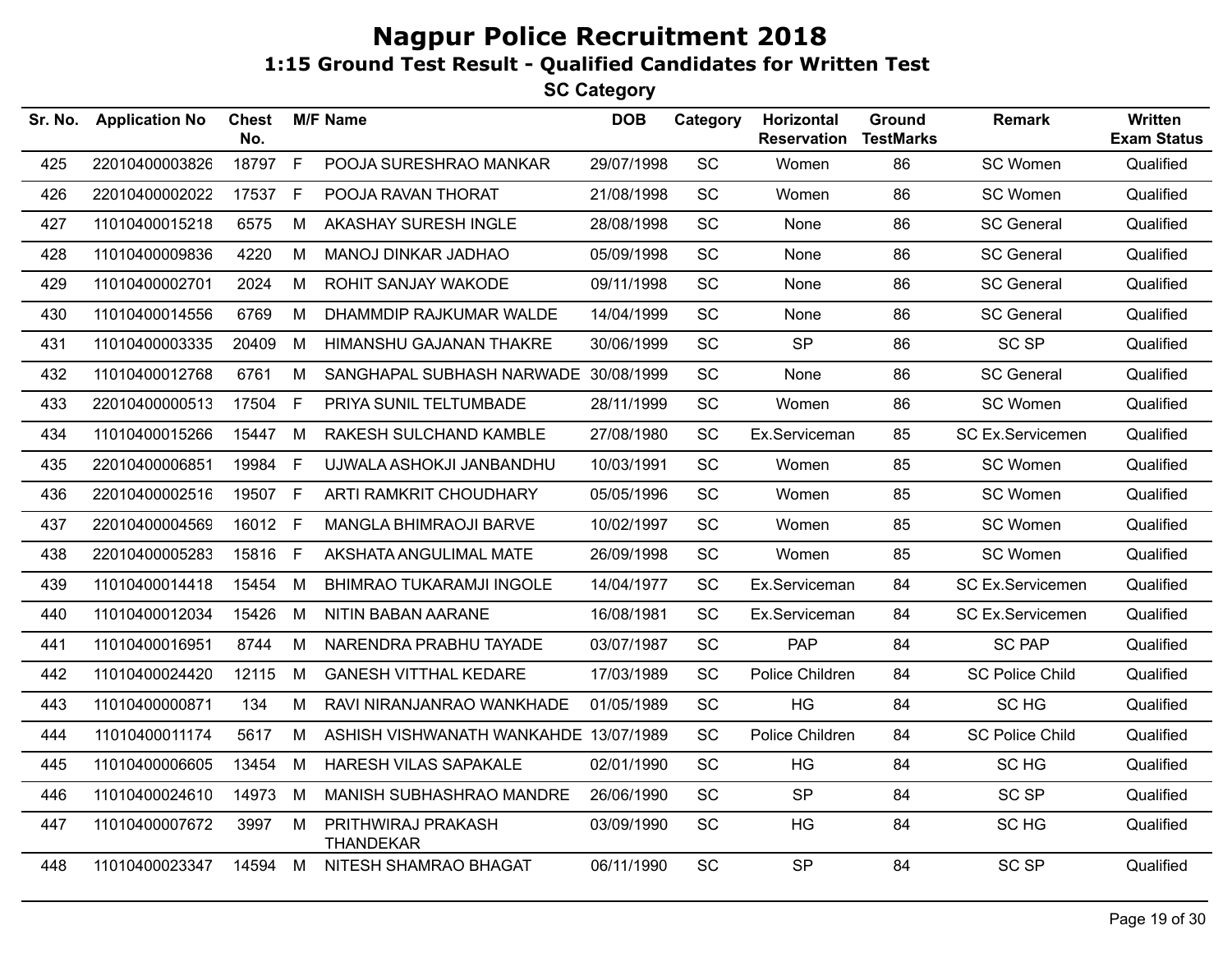**SC Category**

| Sr. No. | <b>Application No</b> | <b>Chest</b><br>No. |              | <b>M/F Name</b>                         | <b>DOB</b> | Category  | Horizontal<br><b>Reservation</b> | Ground<br><b>TestMarks</b> | <b>Remark</b>    | Written<br><b>Exam Status</b> |
|---------|-----------------------|---------------------|--------------|-----------------------------------------|------------|-----------|----------------------------------|----------------------------|------------------|-------------------------------|
| 449     | 22010400003690        | 18911               | $\mathsf{F}$ | JYOTI BALAJI LONE                       | 05/03/1991 | SC        | Women                            | 84                         | SC Women         | Qualified                     |
| 450     | 11010400018511        | 9564                | М            | DIPAK MUKUNDA DEWATALE                  | 10/07/1991 | <b>SC</b> | HG                               | 84                         | SC HG            | Qualified                     |
| 451     | 11010400024407        | 11958               | M            | AKSHAY SHARADJI WAHULKAR                | 15/10/1991 | SC        | HG                               | 84                         | SC <sub>HG</sub> | Qualified                     |
| 452     | 11010400015355        | 15195               | M            | UMESH ASHOKJI DANDEKAR                  | 04/06/1993 | <b>SC</b> | <b>SP</b>                        | 84                         | SC SP            | Qualified                     |
| 453     | 11010400002877        | 1889                | M            | RAJAT NATTHUJI BHAGAT                   | 20/11/1993 | <b>SC</b> | HG                               | 84                         | SC HG            | Qualified                     |
| 454     | 11010400006574        | 15110               | M            | NIKHIL KAILASH KANEKAR                  | 08/09/1994 | <b>SC</b> | <b>SP</b>                        | 84                         | <b>SC SP</b>     | Qualified                     |
| 455     | 11010400008051        | 14814               | M            | AKSHAY PREMRAJ HARDE                    | 10/12/1994 | SC        | <b>SP</b>                        | 84                         | <b>SC SP</b>     | Qualified                     |
| 456     | 11010400023444        | 12615               | M            | SURAJ RAJKUMARJI KALE                   | 25/07/1995 | <b>SC</b> | <b>PAP</b>                       | 84                         | <b>SC PAP</b>    | Qualified                     |
| 457     | 22010400007244        | 19732 F             |              | KAVITA KAILASH BANSOD                   | 05/08/1996 | <b>SC</b> | Women                            | 83                         | SC Women         | Qualified                     |
| 458     | 22010400000651        | 17894               | -F.          | SUSHMA RAJARAM BADGE                    | 21/10/1986 | SC        | Women                            | 82                         | SC Women         | Qualified                     |
| 459     | 11010400011796        | 5563                | M            | PRAFUL VIJAY DHULDHULE                  | 01/02/1988 | SC        | <b>PAP</b>                       | 82                         | <b>SC PAP</b>    | Qualified                     |
| 460     | 11010400011176        | 20429               | M            | SUSHIL UTTAMRAO MESHRAM                 | 02/04/1988 | <b>SC</b> | <b>PAP</b>                       | 82                         | <b>SC PAP</b>    | Qualified                     |
| 461     | 22010400004501        | 15873 F             |              | KAMAL KADMA BELKAR                      | 05/05/1988 | <b>SC</b> | Women                            | 82                         | SC Women         | Qualified                     |
| 462     | 22010400007652        | 19876               | - F          | SUCHITA AVDHUT KHADSE                   | 09/06/1988 | SC        | Women                            | 82                         | SC Women         | Qualified                     |
| 463     | 22010400003514        | 19104               | $\mathsf{F}$ | RESHMA GAJANAN HIWRALE                  | 02/07/1988 | <b>SC</b> | Women                            | 82                         | SC Women         | Qualified                     |
| 464     | 11010400010469        | 5958                | M            | ANANDAIP RAMESH RAUT                    | 18/09/1988 | <b>SC</b> | PAP                              | 82                         | <b>SC PAP</b>    | Qualified                     |
| 465     | 11010400009512        | 4153                | M            | SATYAPAL NAMDEO JOGDANDE                | 02/05/1989 | <b>SC</b> | <b>PAP</b>                       | 82                         | <b>SC PAP</b>    | Qualified                     |
| 466     | 11010400013487        | 6957                | M            | RASHTRAPAL GANESH PAIKRAO               | 10/10/1989 | <b>SC</b> | PAP                              | 82                         | <b>SC PAP</b>    | Qualified                     |
| 467     | 11010400010768        | 5779                | M            | PRADIP VILAS UGADE                      | 01/02/1990 | SC        | EQ                               | 82                         | SC <sub>EQ</sub> | Qualified                     |
| 468     | 11010400012379        | 6224                | М            | VIJAY CHARANDAS GAYKAWAD                | 08/08/1990 | SC        | <b>HG</b>                        | 82                         | SC HG            | Qualified                     |
| 469     | 22010400001557        | 19678 F             |              | PRIYANKA GOVIND THEMASKAR               | 30/10/1990 | SC        | Women/SP                         | 82                         | SC Women         | Qualified                     |
| 470     | 11010400013866        | 7702                | M            | AKASH RAJENDRARAO DHOKE                 | 22/03/1991 | <b>SC</b> | HG                               | 82                         | SC HG            | Qualified                     |
| 471     | 11010400011557        | 6101                | M            | <b>LAXMAN DILIPRAO GAWAI</b>            | 13/07/1991 | <b>SC</b> | PAP                              | 82                         | <b>SC PAP</b>    | Qualified                     |
| 472     | 11010400020467        | 14957 M             |              | SHIVPRASAD NIVRUTTI KHILLARE 21/01/1992 |            | SC        | <b>SP</b>                        | 82                         | <b>SC SP</b>     | Qualified                     |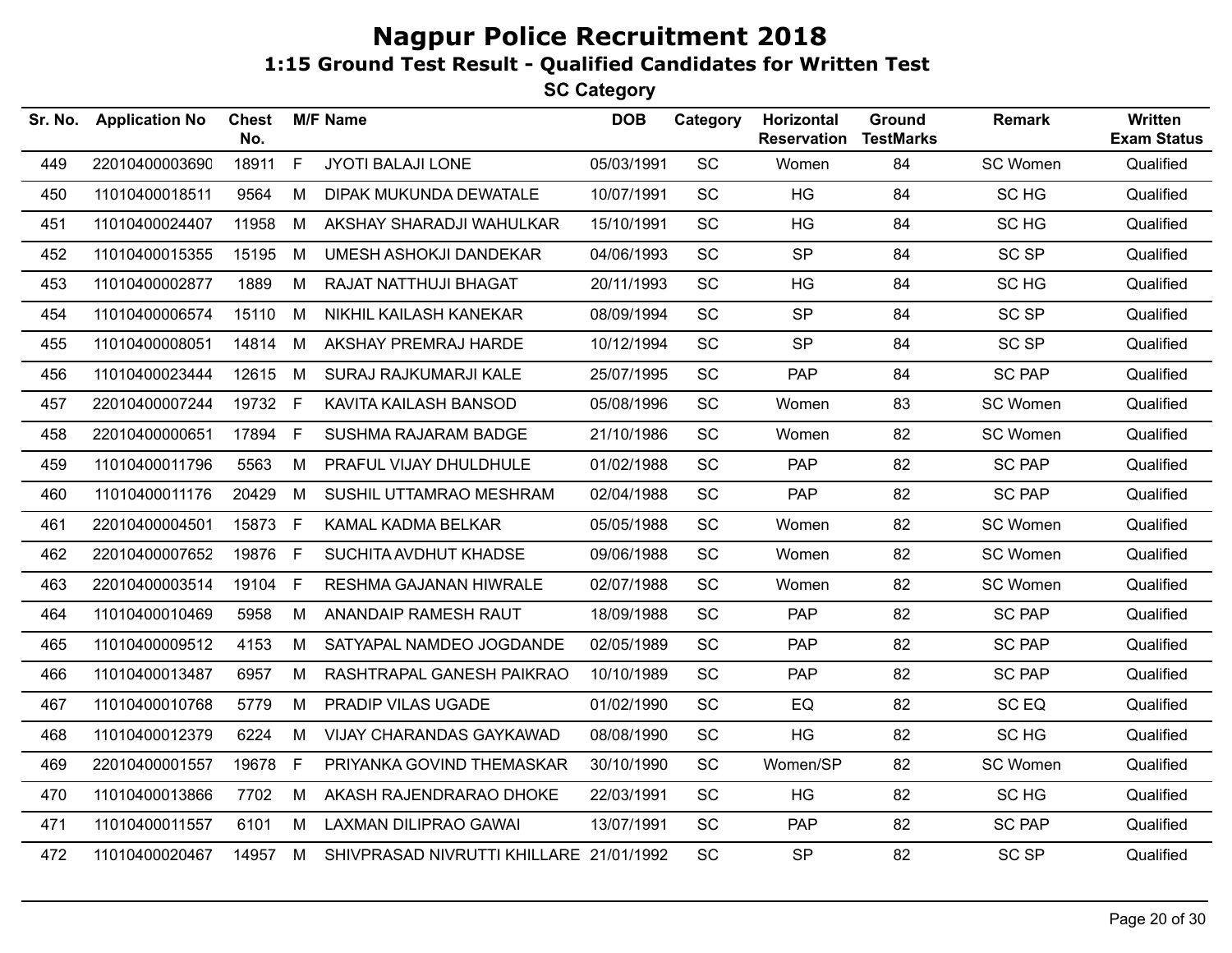| Sr. No. | <b>Application No</b> | Chest<br>No. |              | <b>M/F Name</b>                        | <b>DOB</b> | Category  | Horizontal<br><b>Reservation</b> | Ground<br><b>TestMarks</b> | <b>Remark</b>          | <b>Written</b><br><b>Exam Status</b> |
|---------|-----------------------|--------------|--------------|----------------------------------------|------------|-----------|----------------------------------|----------------------------|------------------------|--------------------------------------|
| 473     | 22010400000210        | 17740        | F            | YOGITA BASURAJ SHAMKUWAR               | 26/03/1992 | <b>SC</b> | Women                            | 82                         | SC Women               | Qualified                            |
| 474     | 11010400018927        | 9445         | M            | VAIBHAV ANANDRAO<br><b>JAMBHULKAR</b>  | 19/09/1992 | <b>SC</b> | Police Children                  | 82                         | <b>SC Police Child</b> | Qualified                            |
| 475     | 11010400024402        | 12941        | M            | <b>AJAY ASHOK DONGARE</b>              | 13/10/1992 | <b>SC</b> | <b>HG</b>                        | 82                         | SC HG                  | Qualified                            |
| 476     | 22010400004505        | 16532        | E            | SHIPALI DAULAT DONGARE                 | 04/12/1992 | SC        | Women                            | 82                         | SC Women               | Qualified                            |
| 477     | 11010400017365        | 14123        | M            | SUNNYRAJ BAPURAO JADHAV                | 14/06/1993 | SC        | EQ                               | 82                         | SC EQ                  | Qualified                            |
| 478     | 22010400001542        | 16482        | F.           | SHARDA BHARATRAO DABHADE               | 13/10/1994 | SC        | Women                            | 82                         | SC Women               | Qualified                            |
| 479     | 11010400014143        | 7068         | M            | GAURAV SHANTARAM WANKHADE 21/02/1995   |            | SC        | PAP                              | 82                         | <b>SC PAP</b>          | Qualified                            |
| 480     | 11010400013981        | 13705        | M            | SHUDHODHAN TULSHIRAM<br><b>WAKODE</b>  | 15/03/1995 | SC        | PAP                              | 82                         | <b>SC PAP</b>          | Qualified                            |
| 481     | 22010400004552        | 15942 F      |              | TEJASWINI AMBADAS RANGARI              | 31/03/1995 | SC        | Women                            | 82                         | SC Women               | Qualified                            |
| 482     | 22010400000576        | 17175        | F            | PORNIMA MURLIDHAR ATHAVALE             | 30/06/1995 | SC        | Women                            | 82                         | SC Women               | Qualified                            |
| 483     | 22010400003756        | 18607 F      |              | PRATIKSHA PRAMODRAO<br><b>WAGHMARE</b> | 10/10/1995 | SC        | Women                            | 82                         | SC Women               | Qualified                            |
| 484     | 22010400002514        | 19508        | F            | SUNITA ANIL KANOJE                     | 29/04/1996 | <b>SC</b> | Women                            | 82                         | SC Women               | Qualified                            |
| 485     | 22010400003422        | 18410        | E            | DIKSHA MADANRAO INGOLE                 | 19/11/1996 | SC        | Women                            | 82                         | SC Women               | Qualified                            |
| 486     | 22010400004184        | 18207 F      |              | POOJA GANESH GADGERAO                  | 12/01/1998 | <b>SC</b> | Women                            | 82                         | SC Women               | Qualified                            |
| 487     | 11010400017152        | 14774        | M            | SANDIP SHAMRAO GHUBADE                 | 27/01/1998 | SC        | <b>SP</b>                        | 82                         | <b>SC SP</b>           | Qualified                            |
| 488     | 22010400004153        | 18418        | $\mathsf{F}$ | AMRAPALI SAMADHAN GAWAI                | 02/06/1998 | SC        | Women                            | 82                         | SC Women               | Qualified                            |
| 489     | 11010400009658        | 14540        | M            | <b>LOKESH SUNIL NAGRARE</b>            | 11/09/1998 | SC        | <b>SP</b>                        | 82                         | SC <sub>SP</sub>       | Qualified                            |
| 490     | 22010400004724        | 16449        | F            | SHWETAJALI SANTOSH MESHRAM 02/11/1998  |            | SC        | Women                            | 82                         | SC Women               | Qualified                            |
| 491     | 22010400005546        | 16632 F      |              | KARISHMA MACCHINDRA<br>CHAKRANARAYAN   | 13/02/1999 | SC        | Women                            | 82                         | SC Women               | Qualified                            |
| 492     | 22010400000496        | 17162 F      |              | MONALI KHUSHAL MARATHE                 | 25/02/1999 | <b>SC</b> | Women                            | 82                         | SC Women               | Qualified                            |
| 493     | 11010400017796        | 14771        | M            | SIDDHARTH JAYRAM MESHRAM               | 04/07/1999 | SC        | <b>SP</b>                        | 82                         | <b>SC SP</b>           | Qualified                            |
| 494     | 22010400006461        | 20390        | F.           | RUPALI VAIJANATH KACHARE               | 07/03/1990 | <b>SC</b> | Women                            | 81                         | SC Women               | Qualified                            |
| 495     | 22010400000311        | 16995 F      |              | <b>MEGHA BANDU NAKHALE</b>             | 02/09/1992 | SC        | Women                            | 81                         | SC Women               | Qualified                            |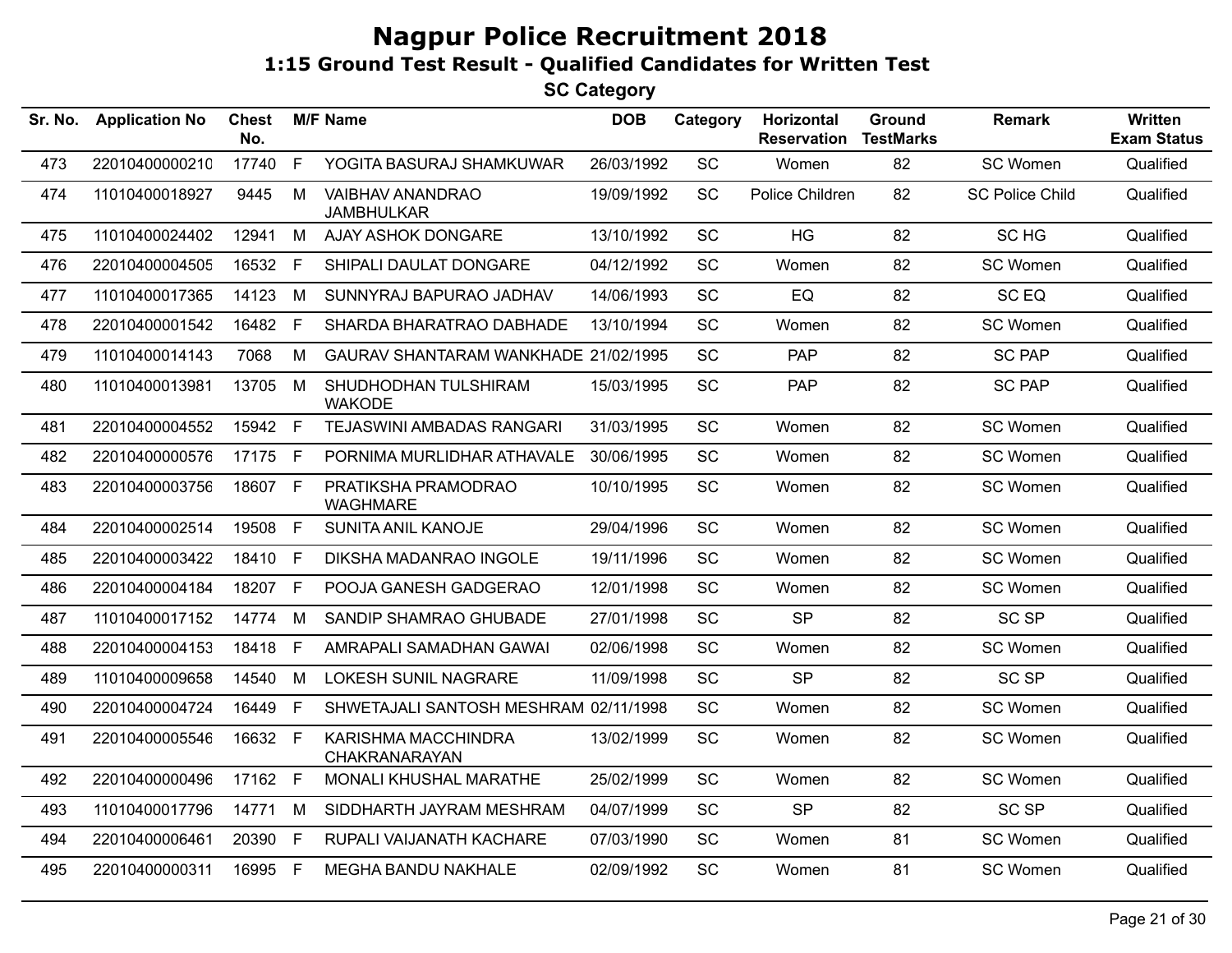| Sr. No. | <b>Application No</b> | <b>Chest</b><br>No. |              | <b>M/F Name</b>                        | <b>DOB</b> | Category  | Horizontal<br><b>Reservation</b> | Ground<br><b>TestMarks</b> | <b>Remark</b>          | <b>Written</b><br><b>Exam Status</b> |
|---------|-----------------------|---------------------|--------------|----------------------------------------|------------|-----------|----------------------------------|----------------------------|------------------------|--------------------------------------|
| 496     | 22010400002363        | 18863               | $\mathsf{F}$ | SUPRIYA SHRISAWANTJI<br><b>MESHRAM</b> | 18/08/1994 | SC        | Women                            | 81                         | SC Women               | Qualified                            |
| 497     | 22010400000806        | 18050 F             |              | JAYSHRI RAVINDRA MOHOD                 | 27/09/1996 | SC        | Women                            | 81                         | SC Women               | Qualified                            |
| 498     | 22010400000457        | 17063               | F            | MANISHA SHIVAJI GUDME                  | 05/10/1998 | SC        | Women                            | 81                         | SC Women               | Qualified                            |
| 499     | 22010400003234        | 18383               | F            | PRIYA BHAURAO GAJBHIYE                 | 19/02/1999 | <b>SC</b> | Women                            | 81                         | SC Women               | Qualified                            |
| 500     | 11010400001063        | 12688               | M            | RAVI SUDAM BANSODE                     | 30/12/1983 | SC        | <b>PAP</b>                       | 80                         | <b>SC PAP</b>          | Qualified                            |
| 501     | 11010400003903        | 1713                | M            | KIRAN SURESH RANDHE                    | 18/04/1987 | SC        | HG                               | 80                         | SC HG                  | Qualified                            |
| 502     | 11010400001407        | 14614               | M            | SACHIN ASHOKRAO DUKARE                 | 16/07/1987 | <b>SC</b> | <b>SP</b>                        | 80                         | <b>SC SP</b>           | Qualified                            |
| 503     | 11010400017674        | 8284                | М            | NITESH GAUTAM CHAHANDE                 | 24/09/1987 | SC        | <b>HG</b>                        | 80                         | SC HG                  | Qualified                            |
| 504     | 11010400003454        | 2140                | М            | RAM CHARANDAS LADE                     | 24/04/1988 | SC        | HG                               | 80                         | SC HG                  | Qualified                            |
| 505     | 11010400004948        | 12650               | M            | PRASHANT DHANILAL RAUT                 | 06/05/1988 | <b>SC</b> | Police Children                  | 80                         | <b>SC Police Child</b> | Qualified                            |
| 506     | 11010400012986        | 14417               | M            | VINOD RAJARAM AMBHORE                  | 08/09/1988 | <b>SC</b> | <b>PAP</b>                       | 80                         | <b>SC PAP</b>          | Qualified                            |
| 507     | 11010400008913        | 13706               | M            | ANKOSH DEVIDAS BHIMKE                  | 24/12/1988 | <b>SC</b> | HG                               | 80                         | SC HG                  | Qualified                            |
| 508     | 11010400003863        | 12059               | M            | RAJESH BHAGAVAN JADHAO                 | 12/03/1990 | SC        | HG                               | 80                         | SC HG                  | Qualified                            |
| 509     | 11010400018058        | 14452               | M            | DHAMMADIP HIVRAJ MESHRAM               | 16/12/1990 | SC        | Police Children                  | 80                         | <b>SC Police Child</b> | Qualified                            |
| 510     | 11010400020433        | 9443                | M            | PRATIK PRAVIN BORKAR                   | 08/04/1991 | SC        | HG                               | 80                         | SC HG                  | Qualified                            |
| 511     | 11010400002675        | 2293                | M            | AKSHAY DASURAO WAGHMARE                | 05/08/1992 | <b>SC</b> | <b>PAP</b>                       | 80                         | <b>SC PAP</b>          | Qualified                            |
| 512     | 11010400000043        | 650                 | M            | <b>VISHAL NARAYAN KAMBLE</b>           | 11/12/1992 | SC        | EQ                               | 80                         | SC <sub>EQ</sub>       | Qualified                            |
| 513     | 11010400012536        | 5992                | М            | AMIT VINOD RANGARI                     | 02/05/1993 | SC        | HG                               | 80                         | SC HG                  | Qualified                            |
| 514     | 11010400005523        | 3282                | M            | AJAY PRABHAKAR MESHRAM                 | 19/05/1993 | SC        | HG                               | 80                         | SC HG                  | Qualified                            |
| 515     | 11010400012201        | 15625               | M            | <b>GAURAV RAVINDRA SARVATKAR</b>       | 24/07/1993 | SC        | <b>SP</b>                        | 80                         | <b>SC SP</b>           | Qualified                            |
| 516     | 22010400003946        | 18511               | F            | VARSHA RANGRAO SHINGANKAR              | 29/12/1993 | SC        | Women                            | 80                         | SC Women               | Qualified                            |
| 517     | 11010400017504        | 8312                | М            | <b>GAJANAN HIRAJI KAMBALE</b>          | 03/03/1994 | SC        | EQ                               | 80                         | SC <sub>EQ</sub>       | Qualified                            |
| 518     | 11010400012121        | 5377                | M            | VAIBHAV DEVIDAS DONGARE                | 17/04/1995 | SC        | <b>PAP</b>                       | 80                         | <b>SC PAP</b>          | Qualified                            |
| 519     | 11010400002987        | 15632 M             |              | SUDARSHAN ASHOK DHALE                  | 25/06/1995 | SC        | <b>SP</b>                        | 80                         | <b>SC SP</b>           | Qualified                            |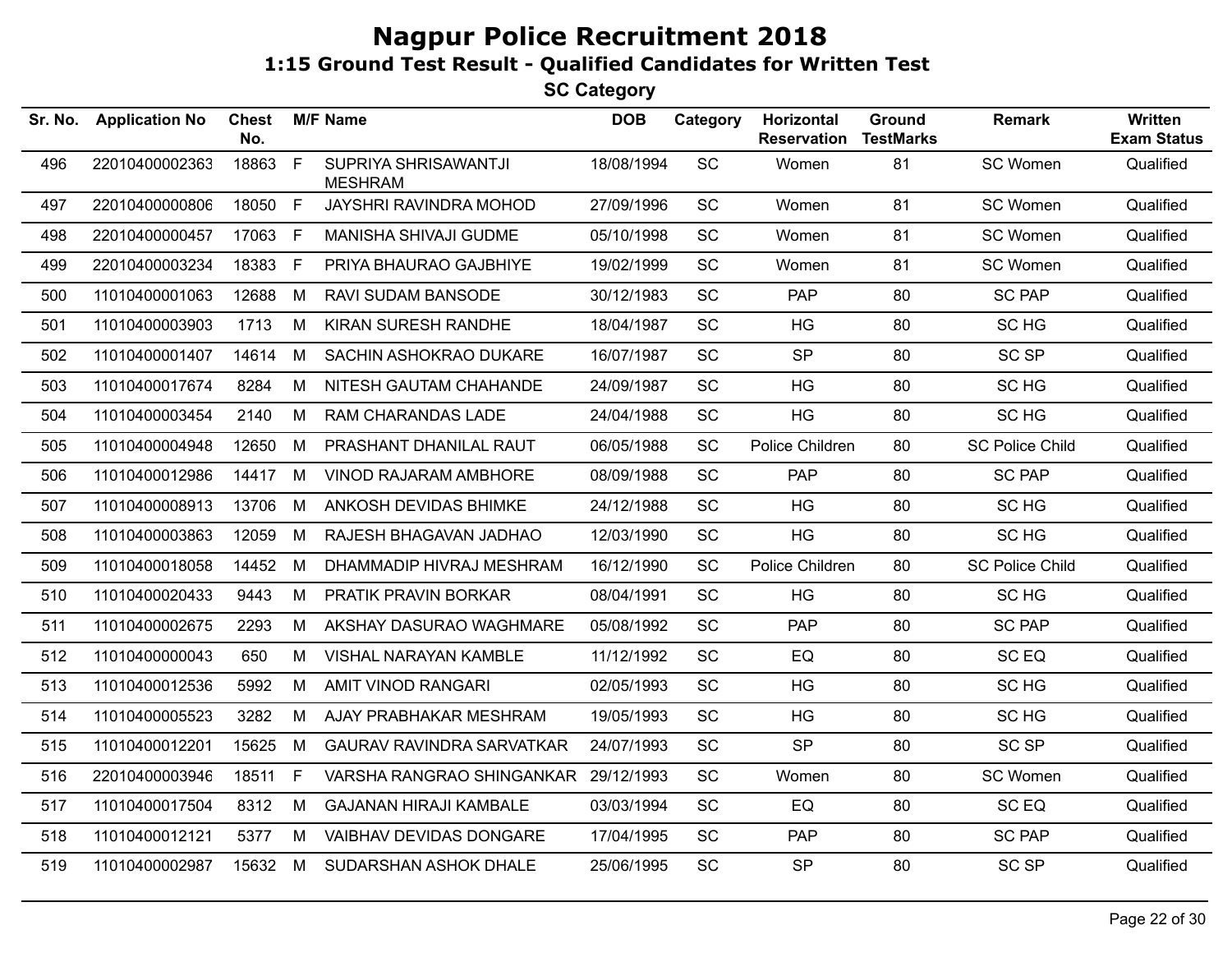| Sr. No. | <b>Application No</b> | <b>Chest</b><br>No. |      | <b>M/F Name</b>                        | <b>DOB</b> | Category  | Horizontal<br><b>Reservation</b> | Ground<br><b>TestMarks</b> | <b>Remark</b>    | <b>Written</b><br><b>Exam Status</b> |
|---------|-----------------------|---------------------|------|----------------------------------------|------------|-----------|----------------------------------|----------------------------|------------------|--------------------------------------|
| 520     | 11010400000037        | 103                 | M    | DHANRAJ MADHUKAR GAIKWAD               | 04/09/1995 | SC        | EQ                               | 80                         | SC <sub>EQ</sub> | Qualified                            |
| 521     | 11010400020348        | 14939               | M    | AKSHAY RAJURAO KUDAVE                  | 29/03/1997 | <b>SC</b> | <b>SP</b>                        | 80                         | <b>SC SP</b>     | Qualified                            |
| 522     | 22010400007464        | 20610 F             |      | PUJA GORKHANATH BHARSAKHE              | 10/12/1998 | SC        | Women                            | 80                         | SC Women         | Qualified                            |
| 523     | 11010400005032        | 19892 F             |      | <b>CHANDNI ARUN BORKAR</b>             | 19/11/1999 | SC        | Women/SP                         | 80                         | SC Women         | Qualified                            |
| 524     | 11010400011633        | 15494               | M    | RAMDAS BHIKAJI GAWALI                  | 15/07/1975 | <b>SC</b> | Ex.Serviceman                    | 79                         | SC Ex.Serviceman | Qualified                            |
| 525     | 22010400004483        | 16158 F             |      | SUPRIYA CHUNNILAL WASNIK               | 22/12/1990 | <b>SC</b> | Women                            | 79                         | SC Women         | Qualified                            |
| 526     | 11010400021171        | 14679               | M    | AMAR BABURAO MESHRAM                   | 02/06/1992 | <b>SC</b> | <b>SP</b>                        | 79                         | <b>SC SP</b>     | Qualified                            |
| 527     | 22010400007417        | 20184               | $-F$ | POOJA PRALHAD MESHRAM                  | 19/11/1992 | SC        | Women                            | 79                         | SC Women         | Qualified                            |
| 528     | 22010400004055        | 18565 F             |      | KOMAL NIRANJAN DAMODAR                 | 18/06/1993 | SC        | Women                            | 79                         | SC Women         | Qualified                            |
| 529     | 22010400000302        | 17654               | F    | RAMA UDEBHAN VIRGHAT                   | 13/09/1995 | <b>SC</b> | Women                            | 79                         | SC Women         | Qualified                            |
| 530     | 22010400000683        | 17928 F             |      | ARCHANA KUBER CHATSE                   | 16/10/1995 | <b>SC</b> | Women                            | 79                         | SC Women         | Qualified                            |
| 531     | 22010400006830        | 19611 F             |      | JAYSHRI GANESH KAVHALE                 | 06/09/1996 | <b>SC</b> | Women                            | 79                         | SC Women         | Qualified                            |
| 532     | 22010400003265        | 18314 F             |      | ARATI MAHENDRA WAGHAMARE               | 09/05/1997 | <b>SC</b> | Women                            | 79                         | SC Women         | Qualified                            |
| 533     | 22010400003642        | 18706               | F    | ASHVINI DILIP KAMBLE                   | 18/09/1997 | SC        | Women                            | 79                         | SC Women         | Qualified                            |
| 534     | 11010400000700        | 14858               | M    | AJAY NARAYAN DHAWALE                   | 26/11/1998 | <b>SC</b> | <b>SP</b>                        | 79                         | <b>SC SP</b>     | Qualified                            |
| 535     | 22010400004065        | 18825 F             |      | PAYAL RAJUJI GAWANDE                   | 24/03/1999 | <b>SC</b> | Women                            | 79                         | SC Women         | Qualified                            |
| 536     | 22010400004635        | 16318 F             |      | ARATI KAILASH CHAKRANARAYAN 25/08/1999 |            | <b>SC</b> | Women                            | 79                         | SC Women         | Qualified                            |
| 537     | 11010400021986        | 11412 M             |      | ANIL KRUSHNARAO RANGARI                | 21/12/1986 | SC        | PAP                              | 78                         | <b>SC PAP</b>    | Qualified                            |
| 538     | 11010400020809        | 15304               | M    | <b>VIKAS VASANT MADLE</b>              | 11/04/1987 | SC        | EQ                               | 78                         | SC <sub>EQ</sub> | Qualified                            |
| 539     | 22010400001656        | 17572 F             |      | KALPANA SHRIPAT MORE                   | 16/01/1988 | <b>SC</b> | Women                            | 78                         | SC Women         | Qualified                            |
| 540     | 11010400024020        | 12534               | M    | RASHTRAPAL SUBHASHRAV<br>KHOBRAGADE    | 03/07/1988 | <b>SC</b> | <b>HG</b>                        | 78                         | SC HG            | Qualified                            |
| 541     | 22010400000301        | 17510 F             |      | SANGEETA DURYODHAN KARVATE 05/03/1989  |            | <b>SC</b> | Women                            | 78                         | SC Women         | Qualified                            |
| 542     | 11010400013271        | 7413                | M    | ANIL MADHUKAR RANGARI                  | 27/04/1989 | SC        | HG                               | 78                         | SC <sub>HG</sub> | Qualified                            |
| 543     | 11010400008441        | 14643               | M    | <b>VIKKY KAILASH DONGRE</b>            | 17/06/1989 | SC        | <b>SP</b>                        | 78                         | <b>SC SP</b>     | Qualified                            |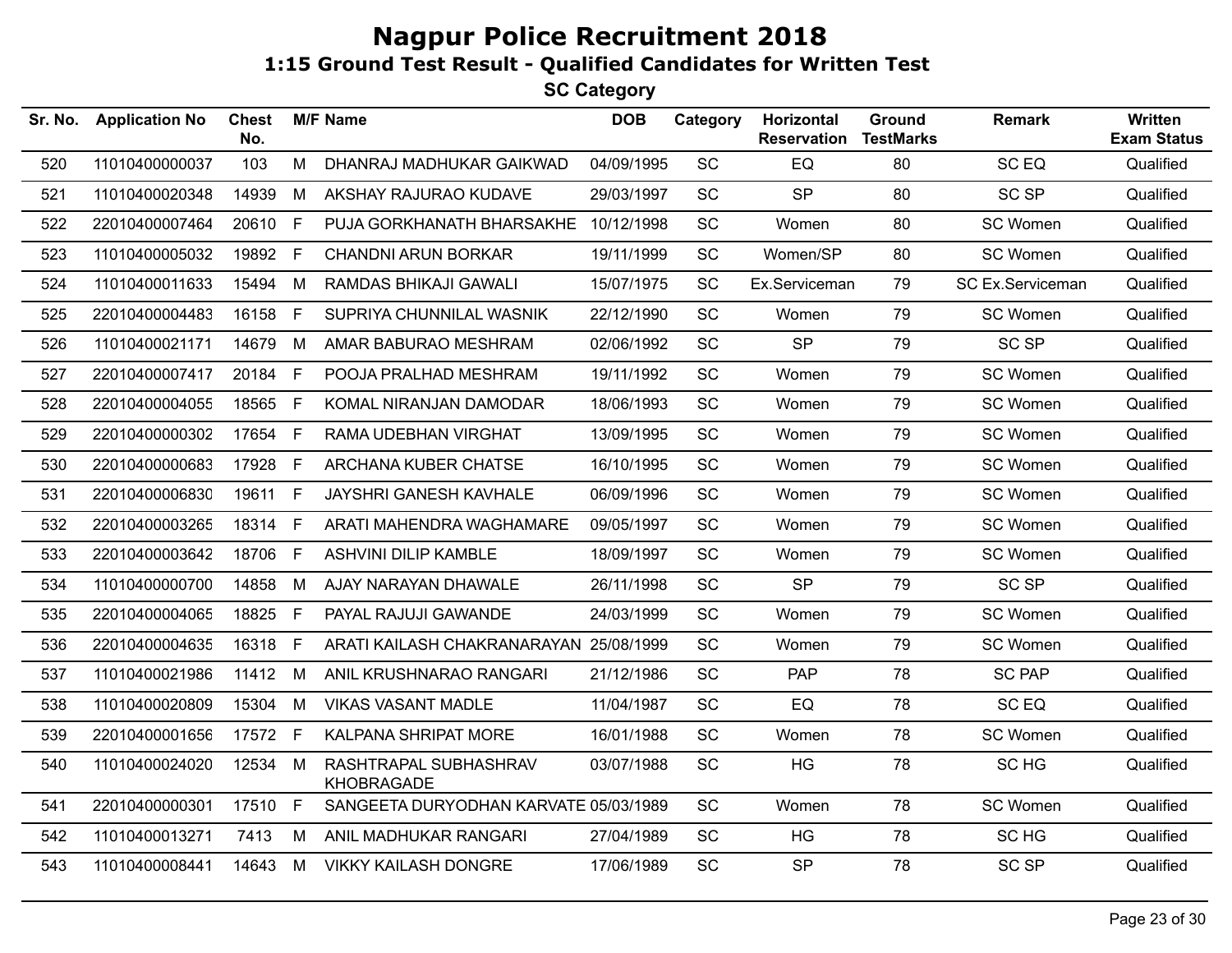| Sr. No. | <b>Application No</b> | <b>Chest</b><br>No. |    | <b>M/F Name</b>                          | <b>DOB</b> | Category  | Horizontal<br><b>Reservation</b> | <b>Ground</b><br><b>TestMarks</b> | <b>Remark</b>          | <b>Written</b><br><b>Exam Status</b> |
|---------|-----------------------|---------------------|----|------------------------------------------|------------|-----------|----------------------------------|-----------------------------------|------------------------|--------------------------------------|
| 544     | 11010400012256        | 15627               | M  | <b>BADAL BHIMRAO UPARE</b>               | 31/08/1989 | SC        | <b>SP</b>                        | 78                                | <b>SC SP</b>           | Qualified                            |
| 545     | 11010400014157        | 14676               | M  | SHUBAHM HEMANT MESHRAM                   | 27/02/1990 | SC        | <b>SP</b>                        | 78                                | <b>SC SP</b>           | Qualified                            |
| 546     | 11010400019630        | 9507                | M  | SUMEDH GHANSHYAM KAMBLE                  | 29/11/1990 | <b>SC</b> | <b>PAP</b>                       | 78                                | <b>SC PAP</b>          | Qualified                            |
| 547     | 11010400005429        | 15004               | М  | <b>ROSHAN SURESH PILLEWAN</b>            | 10/12/1990 | SC        | <b>SP</b>                        | 78                                | <b>SC SP</b>           | Qualified                            |
| 548     | 22010400006268        | 16361               | F  | PUSHPA JIJA SHEJUL                       | 15/04/1991 | <b>SC</b> | Women                            | 78                                | SC Women               | Qualified                            |
| 549     | 11010400010491        | 5932                | м  | PRITESH RAMDAS MAKESHWAR                 | 02/06/1991 | <b>SC</b> | <b>PAP</b>                       | 78                                | <b>SC PAP</b>          | Qualified                            |
| 550     | 11010400011123        | 14890               | M  | <b>TUSHAR BHASKAR KOTHALKAR</b>          | 10/10/1991 | SC        | <b>SP</b>                        | 78                                | <b>SC SP</b>           | Qualified                            |
| 551     | 11010400004411        | 1498                | М  | NARENDAR MANOHAR<br><b>MAKESHWAR</b>     | 27/04/1992 | SC        | HG                               | 78                                | SC HG                  | Qualified                            |
| 552     | 11010400010557        | 5439                | M  | KAMALAKAR BAPURAOJI<br><b>MESHRAM</b>    | 03/06/1992 | SC        | <b>PAP</b>                       | 78                                | <b>SC PAP</b>          | Qualified                            |
| 553     | 11010400018032        | 14453               | M  | KUNAL ASHOK LINGAYAT                     | 25/07/1992 | <b>SC</b> | Police Children                  | 78                                | <b>SC Police Child</b> | Qualified                            |
| 554     | 11010400001844        | 605                 | М  | <b>SAGAR HARIKISAN KAMBLE</b>            | 27/07/1992 | SC        | HG                               | 78                                | SC HG                  | Qualified                            |
| 555     | 22010400005992        | 16316               | F. | SHRUTI SHARADCHANDRARAO<br><b>WASNIK</b> | 09/09/1992 | <b>SC</b> | Women                            | 78                                | SC Women               | Qualified                            |
| 556     | 11010400009599        | 4459                | M  | ROSHAN RAMDAS PAWAR                      | 08/10/1992 | <b>SC</b> | <b>PAP</b>                       | 78                                | <b>SC PAP</b>          | Qualified                            |
| 557     | 22010400007393        | 20069               | F. | PRIYA VIJAY NIKOSE                       | 22/06/1993 | <b>SC</b> | Women                            | 78                                | SC Women               | Qualified                            |
| 558     | 11010400024080        | 12369               | M  | SHASHIKANT ARUN GAIKWAD                  | 20/08/1993 | SC        | EQ                               | 78                                | SC EQ                  | Qualified                            |
| 559     | 11010400023182        | 11134               | M  | <b>SACHIN VILAS DHAKARKE</b>             | 16/10/1994 | <b>SC</b> | <b>PAP</b>                       | 78                                | <b>SC PAP</b>          | Qualified                            |
| 560     | 11010400023516        | 11755               | М  | RAVI MAHADEVJI KARLEKAR                  | 16/10/1994 | SC        | <b>PAP</b>                       | 78                                | <b>SC PAP</b>          | Qualified                            |
| 561     | 22010400001580        | 16694               | F. | BHAGYASHRI VASANT JADHAO                 | 03/07/1995 | <b>SC</b> | Women                            | 78                                | SC Women               | Qualified                            |
| 562     | 22010400000389        | 16904               | F. | SHIVANI ANIL MESHRAM                     | 29/04/1996 | <b>SC</b> | Women                            | 78                                | SC Women               | Qualified                            |
| 563     | 22010400003002        | 18429               | F  | <b>ANJALI BALAJI BHALERAO</b>            | 11/05/1996 | SC        | Women                            | 78                                | SC Women               | Qualified                            |
| 564     | 22010400006546        | 20013               | F. | POOJA DEVIDAS WAHANE                     | 19/06/1996 | <b>SC</b> | Women                            | 78                                | SC Women               | Qualified                            |
| 565     | 11010400011734        | 5678                | М  | PLASH DILIP RAUT                         | 19/07/1996 | <b>SC</b> | Police Children                  | 78                                | <b>SC Police Child</b> | Qualified                            |
| 566     | 22010400001999        | 16392 F             |    | PRANALI ANILRAO PATIL                    | 04/08/1996 | <b>SC</b> | Women                            | 78                                | SC Women               | Qualified                            |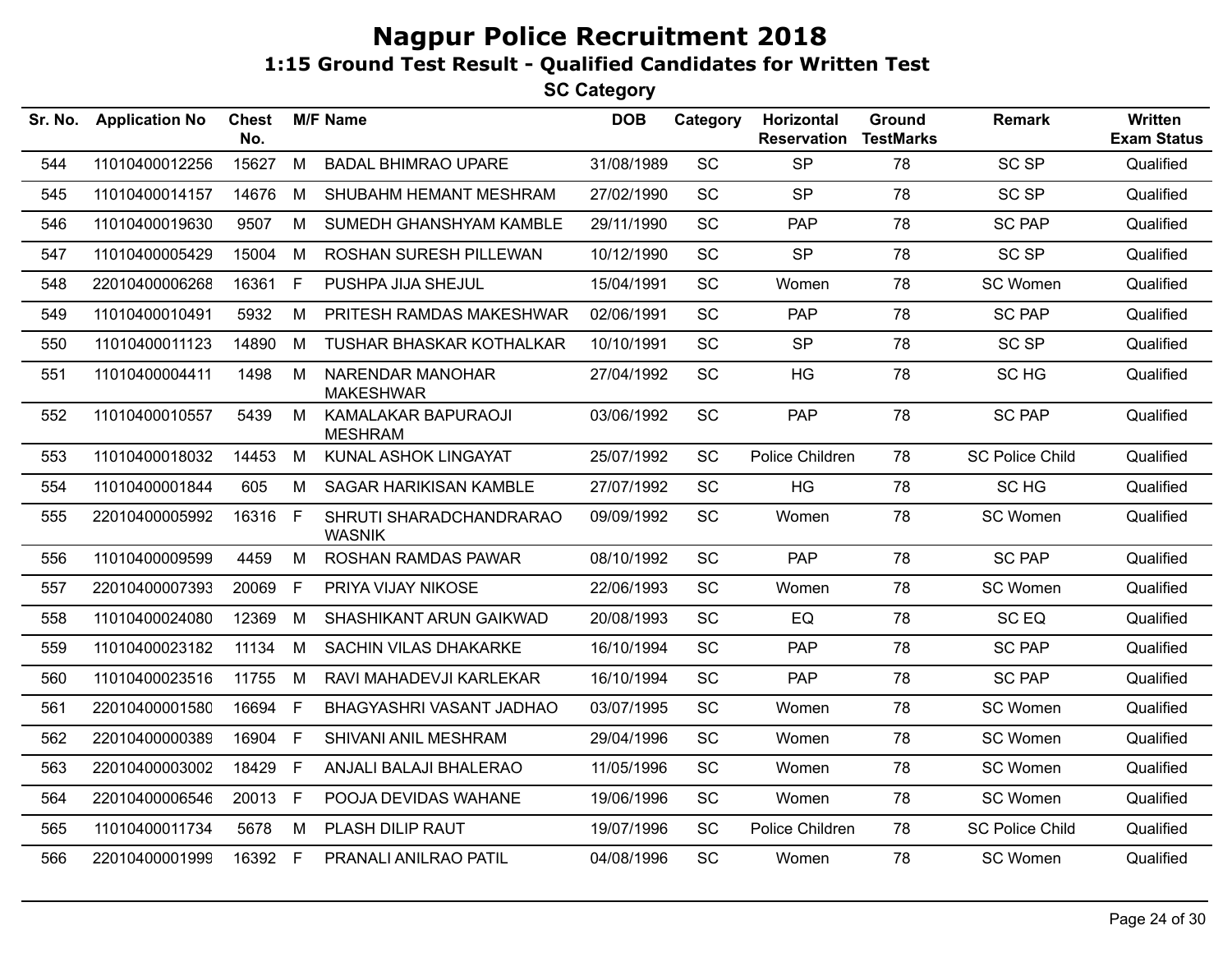| Sr. No. | <b>Application No</b> | Chest<br>No. |              | <b>M/F Name</b>                        | <b>DOB</b> | Category  | Horizontal<br><b>Reservation</b> | Ground<br><b>TestMarks</b> | <b>Remark</b>          | <b>Written</b><br><b>Exam Status</b> |
|---------|-----------------------|--------------|--------------|----------------------------------------|------------|-----------|----------------------------------|----------------------------|------------------------|--------------------------------------|
| 567     | 22010400001585        | 17469        | F            | PRANALI DEWANANDJI BAGDE               | 19/11/1996 | SC        | Women                            | 78                         | SC Women               | Qualified                            |
| 568     | 11010400024666        | 15703        | M            | AKASH NAMDEORAO MORE                   | 01/01/1997 | SC        | <b>PAP</b>                       | 78                         | <b>SC PAP</b>          | Qualified                            |
| 569     | 11010400002152        | 2244         | M            | MANOJ BALBHIM GAIKAWAD                 | 05/01/1997 | SC        | EQ                               | 78                         | SC <sub>EQ</sub>       | Qualified                            |
| 570     | 22010400007410        | 19576        | $\mathsf{F}$ | PALLAVI PRAFULLA INGLE                 | 04/09/1997 | <b>SC</b> | Women                            | 78                         | SC Women               | Qualified                            |
| 571     | 22010400001046        | 16875        | F            | DIPIKA JAIPRAKASH MESHRAM              | 24/02/1998 | SC        | Women                            | 78                         | SC Women               | Qualified                            |
| 572     | 22010400003037        | 18247 F      |              | <b>DIPTI SURESH UKEY</b>               | 22/09/1998 | <b>SC</b> | Women                            | 78                         | SC Women               | Qualified                            |
| 573     | 11010400004997        | 15459        | M            | <b>SUNIL BIJA NIMAGDE</b>              | 01/01/1970 | SC        | Ex.Serviceman                    | 77                         | SC Ex.Serviceman       | Qualified                            |
| 574     | 22010400002080        | 17393        | E            | SUVARNA KEWALCHAND SAIVAI              | 29/12/1989 | SC        | Women                            | 77                         | SC Women               | Qualified                            |
| 575     | 22010400000878        | 17738        | F            | SHILPA GAUTAM KATKAR                   | 29/09/1991 | SC        | Women                            | 77                         | SC Women               | Qualified                            |
| 576     | 22010400005539        | 20673        | F            | DEVITA RAJKUMAR MESHRAM                | 02/07/1993 | <b>SC</b> | Women                            | 77                         | SC Women               | Qualified                            |
| 577     | 22010400002783        | 18993        | F            | PUJA NARESH CHAHNDE                    | 01/06/1994 | SC        | Women                            | 77                         | SC Women               | Qualified                            |
| 578     | 22010400000638        | 17164 F      |              | PRIYANKA BALCHANDRA<br><b>MESHRAM</b>  | 24/06/1994 | SC        | Women                            | 77                         | SC Women               | Qualified                            |
| 579     | 22010400000499        | 16950        | F            | MRUNALI SIDDHARTH SAHARE               | 09/08/1994 | SC        | Women                            | 77                         | SC Women               | Qualified                            |
| 580     | 22010400003343        | 19345        | F            | <b>SWATI SUNIL MANKAR</b>              | 19/07/1995 | <b>SC</b> | Women                            | 77                         | SC Women               | Qualified                            |
| 581     | 22010400002976        | 18934 F      |              | SHRADDHA NARESHJI GEDAMJI              | 15/08/1995 | SC        | Women                            | 77                         | SC Women               | Qualified                            |
| 582     | 22010400005762        | 20075 F      |              | AASHIKA VIJAY DONGRE                   | 12/12/1997 | <b>SC</b> | Women                            | 77                         | SC Women               | Qualified                            |
| 583     | 22010400000812        | 16787 F      |              | <b>MANISHA PRAFUL BAGDE</b>            | 09/02/1998 | SC        | Women                            | 77                         | SC Women               | Qualified                            |
| 584     | 11010400020775        | 15736        | M            | AKASH ASHOK SABLE                      | 23/08/1988 | SC        | Police Children                  | 76                         | <b>SC Police Child</b> | Qualified                            |
| 585     | 22010400001077        | 18084        | $\mathsf{F}$ | PUNAM JEEVANDAS LONARE                 | 05/07/1993 | <b>SC</b> | Women                            | 76                         | SC Women               | Qualified                            |
| 586     | 11010400006205        | 13482        | M            | KIRAN DATTU KAMBLE                     | 02/08/1993 | <b>SC</b> | EQ                               | 76                         | SC <sub>EQ</sub>       | Qualified                            |
| 587     | 11010400010864        | 5621         | M            | PRUTHVIRAJ SATTESHWAR BHISE 21/06/1995 |            | <b>SC</b> | EQ                               | 76                         | SC EQ                  | Qualified                            |
| 588     | 22010400004560        | 16015 F      |              | KALYANI SURESH BHONDEKAR               | 16/07/1995 | SC        | Women                            | 76                         | SC Women               | Qualified                            |
| 589     | 22010400001253        | 17278 F      |              | SONI JAGAN WAGHAMARE                   | 21/08/1998 | SC        | Women                            | 76                         | SC Women               | Qualified                            |
| 590     | 22010400003029        | 18649        | F            | KARUNA PARASRAM SHAHARE                | 09/02/1987 | SC        | Women                            | 75                         | SC Women               | Qualified                            |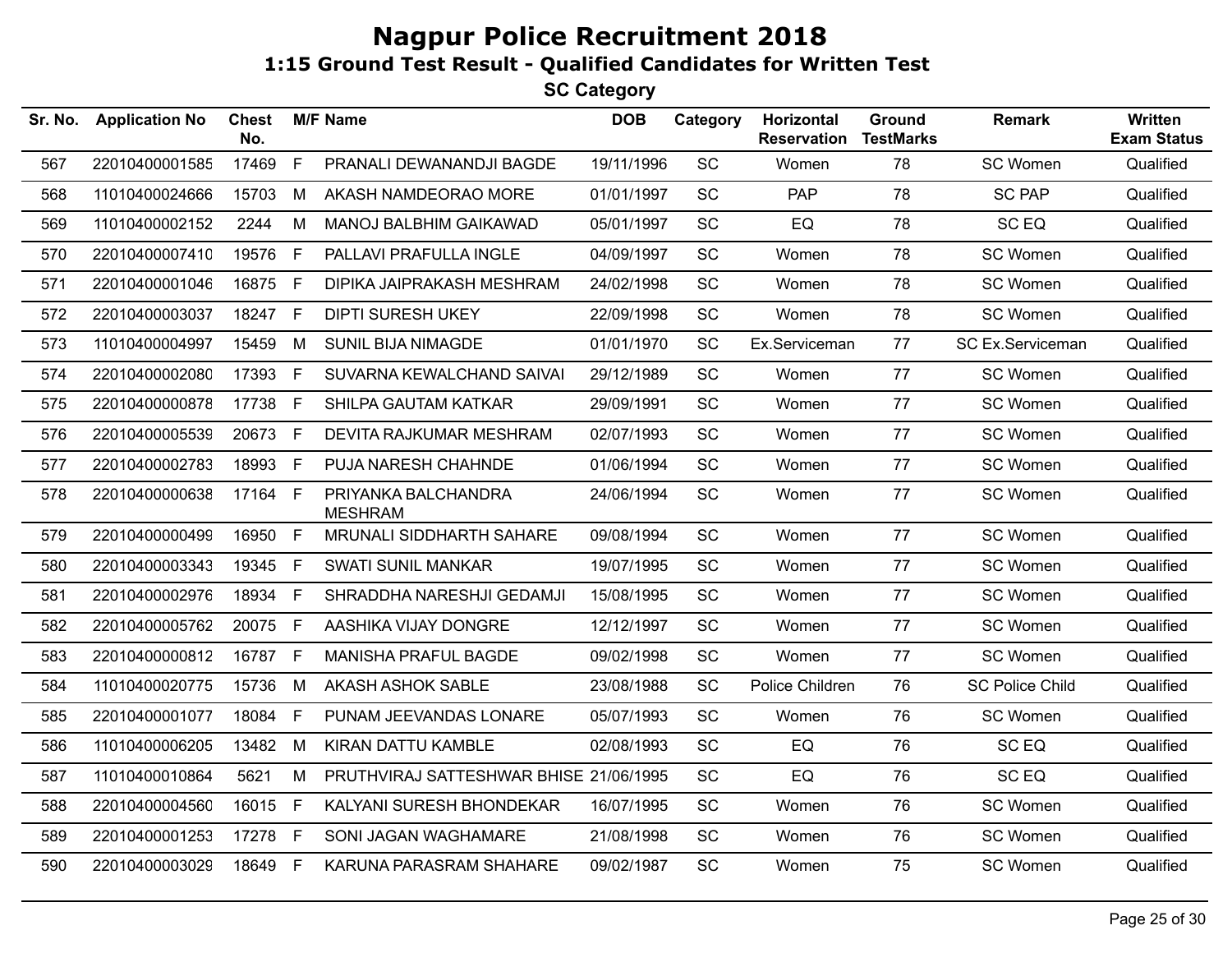| F<br>19122<br>SC<br>75<br>22010400003287<br>POONAM HEMRAJ BHASKAR<br>17/12/1994<br>591<br>Women<br>F<br>SC<br>75<br>592<br>22010400002510<br>19506<br><b>SUJATA SHRIRAM PASI</b><br>23/07/1995<br>Women<br>SC<br>75<br>22010400005544<br>20639<br>F.<br>PAYAL NANAAJI KHOBRAGADE<br>22/07/1996<br>593<br>Women<br>22010400002120<br>17493 F<br>CHHAYA SUDAM WAHANE<br>05/01/1998<br>SC<br>Women<br>75<br>594<br><b>SC</b><br>11010400019546<br>15450<br>M<br>MANGESH BALKANTH GHARDE<br>17/10/1981<br>Ex.Serviceman<br>74<br>595<br>EQ<br>11010400002697<br>1459<br>M<br>KAKASAHEB YADAV KAMBLE<br>04/10/1988<br><b>SC</b><br>74<br>596<br>E<br>RASIKA MANOHARRAO DHOKANE 06/02/1991<br><b>SC</b><br>74<br>597<br>22010400004643<br>20400<br>Women<br>19112 F<br><b>SC</b><br>22010400004027<br>SONAM REVCHAND TEMBHURNE 21/04/1991<br>74<br>598<br>Women<br>F<br>SC<br>22010400005735<br>16726<br>SANGITA NAMDEV GAYGOLE<br>04/01/1993<br>74<br>599<br>Women | SC Women<br>Qualified<br>SC Women<br>Qualified<br>SC Women<br>Qualified<br>SC Women<br>Qualified<br>SC Ex.Serviceman<br>Qualified<br>SC <sub>EQ</sub><br>Qualified<br>SC Women<br>Qualified<br>SC Women<br>Qualified<br>SC Women<br>Qualified |
|---------------------------------------------------------------------------------------------------------------------------------------------------------------------------------------------------------------------------------------------------------------------------------------------------------------------------------------------------------------------------------------------------------------------------------------------------------------------------------------------------------------------------------------------------------------------------------------------------------------------------------------------------------------------------------------------------------------------------------------------------------------------------------------------------------------------------------------------------------------------------------------------------------------------------------------------------------------|-----------------------------------------------------------------------------------------------------------------------------------------------------------------------------------------------------------------------------------------------|
|                                                                                                                                                                                                                                                                                                                                                                                                                                                                                                                                                                                                                                                                                                                                                                                                                                                                                                                                                               |                                                                                                                                                                                                                                               |
|                                                                                                                                                                                                                                                                                                                                                                                                                                                                                                                                                                                                                                                                                                                                                                                                                                                                                                                                                               |                                                                                                                                                                                                                                               |
|                                                                                                                                                                                                                                                                                                                                                                                                                                                                                                                                                                                                                                                                                                                                                                                                                                                                                                                                                               |                                                                                                                                                                                                                                               |
|                                                                                                                                                                                                                                                                                                                                                                                                                                                                                                                                                                                                                                                                                                                                                                                                                                                                                                                                                               |                                                                                                                                                                                                                                               |
|                                                                                                                                                                                                                                                                                                                                                                                                                                                                                                                                                                                                                                                                                                                                                                                                                                                                                                                                                               |                                                                                                                                                                                                                                               |
|                                                                                                                                                                                                                                                                                                                                                                                                                                                                                                                                                                                                                                                                                                                                                                                                                                                                                                                                                               |                                                                                                                                                                                                                                               |
|                                                                                                                                                                                                                                                                                                                                                                                                                                                                                                                                                                                                                                                                                                                                                                                                                                                                                                                                                               |                                                                                                                                                                                                                                               |
|                                                                                                                                                                                                                                                                                                                                                                                                                                                                                                                                                                                                                                                                                                                                                                                                                                                                                                                                                               |                                                                                                                                                                                                                                               |
|                                                                                                                                                                                                                                                                                                                                                                                                                                                                                                                                                                                                                                                                                                                                                                                                                                                                                                                                                               |                                                                                                                                                                                                                                               |
| 19628<br>F<br>SC<br>74<br>600<br>22010400006396<br><b>VAISHNAVI RAMESH BINZADE</b><br>05/02/1993<br>Women                                                                                                                                                                                                                                                                                                                                                                                                                                                                                                                                                                                                                                                                                                                                                                                                                                                     | SC Women<br>Qualified                                                                                                                                                                                                                         |
| F<br><b>SC</b><br>22010400007352<br>20222<br><b>RESHMA GOKUL DEVARE</b><br>16/02/1993<br>74<br>601<br>Women                                                                                                                                                                                                                                                                                                                                                                                                                                                                                                                                                                                                                                                                                                                                                                                                                                                   | SC Women<br>Qualified                                                                                                                                                                                                                         |
| SC<br>74<br>602<br>22010400000728<br>15993<br>-F<br>SONAM KHUSHALJI UKEY<br>23/09/1993<br>Women                                                                                                                                                                                                                                                                                                                                                                                                                                                                                                                                                                                                                                                                                                                                                                                                                                                               | SC Women<br>Qualified                                                                                                                                                                                                                         |
| 19490 F<br>SC<br>74<br>603<br>22010400003015<br>POOJA MACCHINDRA<br>19/03/1994<br>Women<br><b>DONGARDIVE</b>                                                                                                                                                                                                                                                                                                                                                                                                                                                                                                                                                                                                                                                                                                                                                                                                                                                  | SC Women<br>Qualified                                                                                                                                                                                                                         |
| 16152 F<br>PRIYANKA DHANRAJ JAWALEKAR<br>SC<br>74<br>22010400004807<br>08/04/1994<br>604<br>Women                                                                                                                                                                                                                                                                                                                                                                                                                                                                                                                                                                                                                                                                                                                                                                                                                                                             | SC Women<br>Qualified                                                                                                                                                                                                                         |
| SC<br>20135 F<br><b>NEHA MORESHWARJI</b><br>74<br>605<br>11010400016137<br>04/08/1995<br>Women<br><b>TEMBHEKAR</b>                                                                                                                                                                                                                                                                                                                                                                                                                                                                                                                                                                                                                                                                                                                                                                                                                                            | SC Women<br>Qualified                                                                                                                                                                                                                         |
| 18334 F<br><b>SC</b><br>22010400002473<br>SUDIKSHA RAVINDRA KHADSE<br>04/09/1995<br>Women<br>74<br>606                                                                                                                                                                                                                                                                                                                                                                                                                                                                                                                                                                                                                                                                                                                                                                                                                                                        | Qualified<br>SC Women                                                                                                                                                                                                                         |
| 18157 F<br>SURABHI PRAMESH RODGE<br>SC<br>74<br>22010400003237<br>13/01/1996<br>Women<br>607                                                                                                                                                                                                                                                                                                                                                                                                                                                                                                                                                                                                                                                                                                                                                                                                                                                                  | SC Women<br>Qualified                                                                                                                                                                                                                         |
| 16136<br>F<br><b>SC</b><br>74<br>608<br>22010400005708<br>JAYA ISHWARDAS WANKHADE<br>18/02/1996<br>Women                                                                                                                                                                                                                                                                                                                                                                                                                                                                                                                                                                                                                                                                                                                                                                                                                                                      | Qualified<br>SC Women                                                                                                                                                                                                                         |
| $\mathsf{F}$<br>SC<br>74<br>609<br>22010400000351<br>17441<br>SWATI MADHUKAR RAUT<br>14/06/1996<br>Women                                                                                                                                                                                                                                                                                                                                                                                                                                                                                                                                                                                                                                                                                                                                                                                                                                                      | SC Women<br>Qualified                                                                                                                                                                                                                         |
| 19770<br>E<br>PRAGATI PREMDASJ HIREKHAN<br>SC<br>74<br>610<br>22010400007441<br>23/09/1996<br>Women                                                                                                                                                                                                                                                                                                                                                                                                                                                                                                                                                                                                                                                                                                                                                                                                                                                           | SC Women<br>Qualified                                                                                                                                                                                                                         |
| 22010400003253<br>19270<br>F<br><b>SWATI GANESH HATOLE</b><br><b>SC</b><br>74<br>12/01/1997<br>Women<br>611                                                                                                                                                                                                                                                                                                                                                                                                                                                                                                                                                                                                                                                                                                                                                                                                                                                   | SC Women<br>Qualified                                                                                                                                                                                                                         |
| $\mathsf{F}$<br>SC<br>612<br>22010400000606<br>16496<br>PRIYANKA ASHOKRAO GAJBHIYE<br>30/05/1997<br>Women<br>74                                                                                                                                                                                                                                                                                                                                                                                                                                                                                                                                                                                                                                                                                                                                                                                                                                               | SC Women<br>Qualified                                                                                                                                                                                                                         |
| F<br>POOJA BABULAL KAMBLE<br>SC<br>74<br>613<br>11010400021119<br>20303<br>10/11/1997<br>Women                                                                                                                                                                                                                                                                                                                                                                                                                                                                                                                                                                                                                                                                                                                                                                                                                                                                | SC Women<br>Qualified                                                                                                                                                                                                                         |
| SC<br>74<br>614<br>22010400002947<br>19098 F<br>POONAM GAJANAN WANKHADE<br>18/12/1997<br>Women                                                                                                                                                                                                                                                                                                                                                                                                                                                                                                                                                                                                                                                                                                                                                                                                                                                                | SC Women<br>Qualified                                                                                                                                                                                                                         |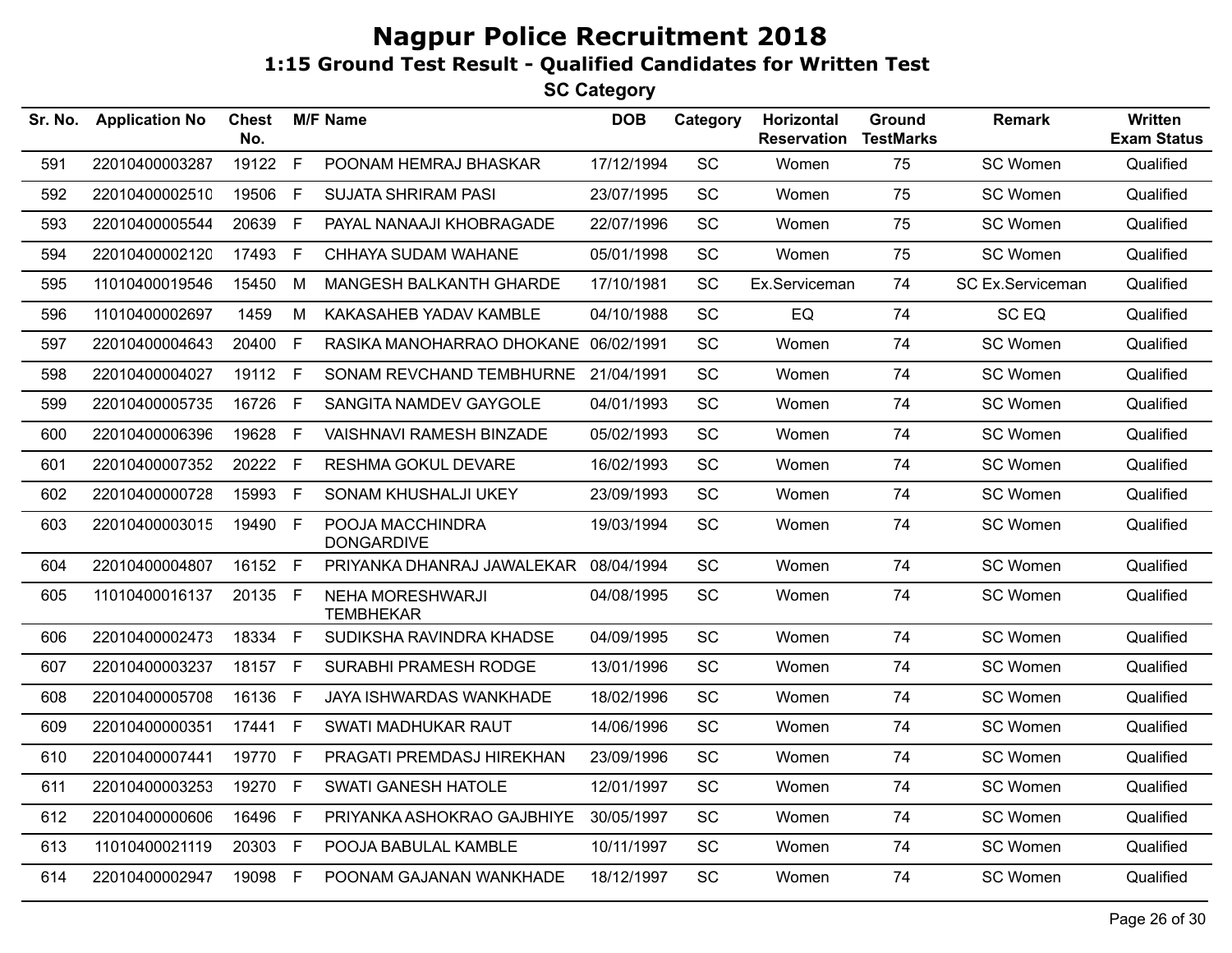| Sr. No. | <b>Application No</b> | Chest<br>No. |              | <b>M/F Name</b>                              | <b>DOB</b> | Category  | Horizontal<br><b>Reservation</b> | Ground<br><b>TestMarks</b> | <b>Remark</b> | Written<br><b>Exam Status</b> |
|---------|-----------------------|--------------|--------------|----------------------------------------------|------------|-----------|----------------------------------|----------------------------|---------------|-------------------------------|
| 615     | 22010400000357        | 16888        | $\mathsf{F}$ | PRAJKTA SATISH NANDAGAWLI                    | 01/01/1998 | SC        | Women                            | 74                         | SC Women      | Qualified                     |
| 616     | 22010400002431        | 19245        | F            | PUNAM KISHORRAO MASANE                       | 26/08/1999 | <b>SC</b> | Women                            | 74                         | SC Women      | Qualified                     |
| 617     | 22010400001528        | 17396        | F.           | SARLA BHIMRAO KALAMBE                        | 17/11/1985 | <b>SC</b> | Women                            | 73                         | SC Women      | Qualified                     |
| 618     | 22010400005434        | 16615        | F.           | YOGITA SIDHARTHRAO BHASME                    | 08/02/1989 | SC        | Women                            | 73                         | SC Women      | Qualified                     |
| 619     | 22010400001777        | 17454 F      |              | PRIYANKA OMPRAKASH SHAHARE 29/04/1992        |            | SC        | Women                            | 73                         | SC Women      | Qualified                     |
| 620     | 22010400000600        | 15890        | F.           | <b>VAISHALI RAMESH NAIK</b>                  | 22/08/1992 | <b>SC</b> | Women                            | 73                         | SC Women      | Qualified                     |
| 621     | 22010400004589        | 19935 F      |              | PUNAM ASHOK GAIKWAD                          | 01/03/1993 | SC        | Women                            | 73                         | SC Women      | Qualified                     |
| 622     | 22010400002000        | 17319        | F            | <b>RUPA GULAB PAHADE</b>                     | 17/06/1993 | SC        | Women                            | 73                         | SC Women      | Qualified                     |
| 623     | 22010400001740        | 16836        | F.           | <b>VAISHALI KAILAS RANGARI</b>               | 08/09/1993 | SC        | Women                            | 73                         | SC Women      | Qualified                     |
| 624     | 22010400002099        | 17017 F      |              | AMPRAPALI SUDHAKAR MORE                      | 09/09/1993 | SC        | Women                            | 73                         | SC Women      | Qualified                     |
| 625     | 22010400001080        | 17582        | F.           | <b>SUMAN SANTOSH SAWALE</b>                  | 07/04/1995 | SC        | Women                            | 73                         | SC Women      | Qualified                     |
| 626     | 22010400000679        | 17373 F      |              | <b>DIPTI RAMESH RAUT</b>                     | 09/11/1996 | SC        | Women                            | 73                         | SC Women      | Qualified                     |
| 627     | 22010400003194        | 19173        | F.           | NISHA JEEVANDAS MESHRAM                      | 26/12/1996 | SC        | Women                            | 73                         | SC Women      | Qualified                     |
| 628     | 22010400001757        | 17223        | F            | JAYSHRI PANJABRAO BHAGAT                     | 24/08/1990 | <b>SC</b> | Women                            | 72                         | SC Women      | Qualified                     |
| 629     | 22010400000161        | 16664        | F.           | DIKSHA DEWAJI RAMTEKE                        | 01/12/1990 | <b>SC</b> | Women                            | 72                         | SC Women      | Qualified                     |
| 630     | 22010400002220        | 18952 F      |              | <b>DIKSHA MORESHWARJI</b><br><b>JAMBHULE</b> | 22/09/1992 | <b>SC</b> | Women                            | 72                         | SC Women      | Qualified                     |
| 631     | 22010400003619        | 18811        | F.           | YOGITA RUPRAOJI ATHOR                        | 05/01/1993 | SC        | Women                            | 72                         | SC Women      | Qualified                     |
| 632     | 22010400006804        | 19606        | F.           | NAINA GULAB RATANKAR                         | 09/07/1993 | <b>SC</b> | Women                            | 72                         | SC Women      | Qualified                     |
| 633     | 22010400005497        | 15905        | F.           | MANISHA GAJANAN WANKHADE                     | 12/05/1996 | SC        | Women                            | 72                         | SC Women      | Qualified                     |
| 634     | 22010400001338        | 17371        | $\mathsf F$  | ASHWINI MANOHARRAO<br><b>SURYAWANSHI</b>     | 09/10/1997 | SC        | Women                            | 72                         | SC Women      | Qualified                     |
| 635     | 22010400004858        | 20565        | F            | ROHINI MUKUNDARAO KHANDARE 26/11/1997        |            | SC        | Women                            | 72                         | SC Women      | Qualified                     |
| 636     | 22010400003150        | 18529        | F            | PALLAVI GAUTAM NARWADE                       | 07/06/1998 | SC        | Women                            | 72                         | SC Women      | Qualified                     |
| 637     | 22010400002074        | 17295        | F            | SUREKHA SHRAVAN KAMBLE                       | 22/06/1999 | <b>SC</b> | Women                            | 72                         | SC Women      | Qualified                     |
| 638     | 22010400000346        | 16943 F      |              | MAYURI UDEBHAN BHIOGADE                      | 01/09/1999 | SC        | Women                            | 72                         | SC Women      | Qualified                     |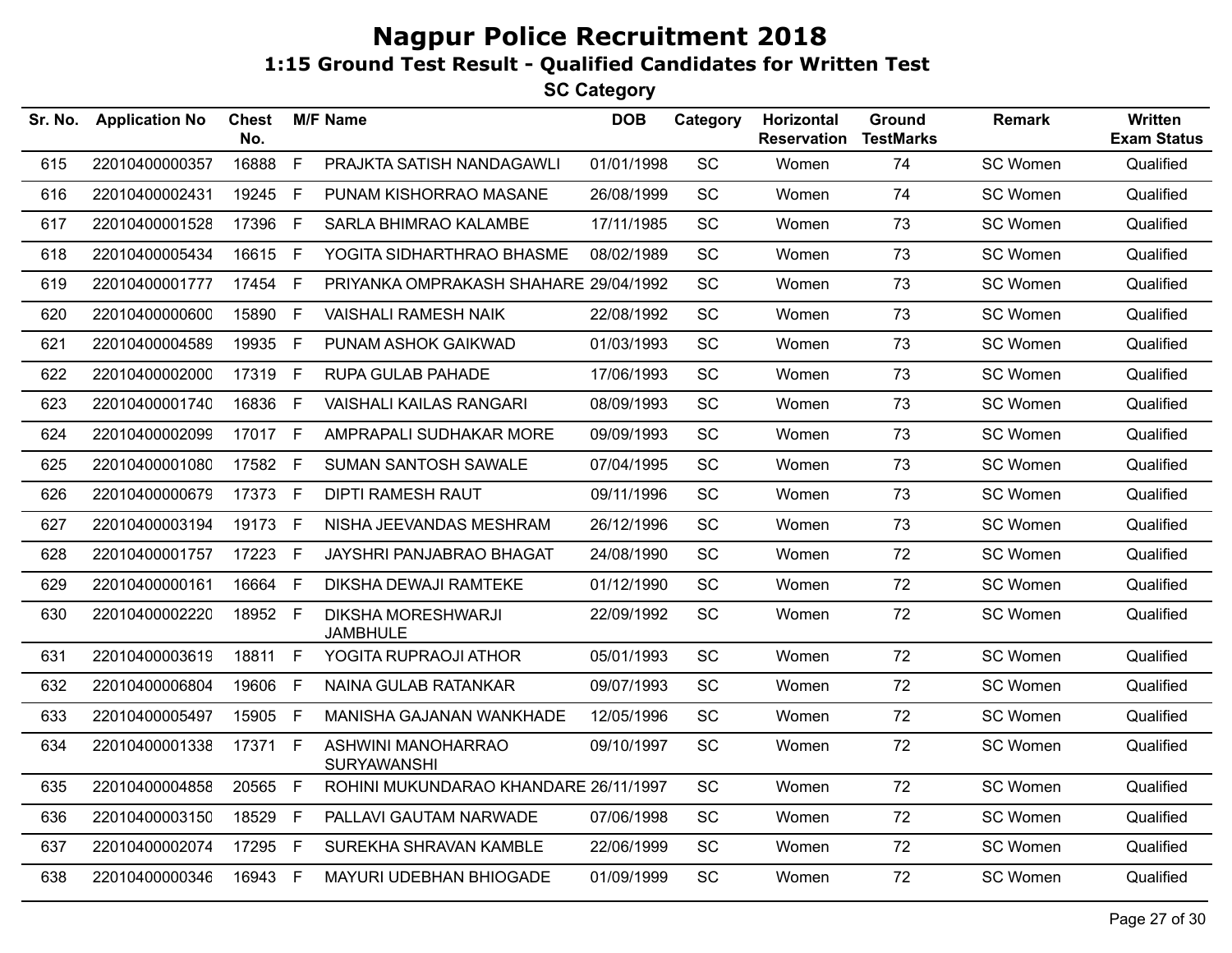| Sr. No. | <b>Application No</b> | <b>Chest</b><br>No. |             | <b>M/F Name</b>                       | <b>DOB</b> | Category  | Horizontal<br><b>Reservation</b> | Ground<br><b>TestMarks</b> | <b>Remark</b> | Written<br><b>Exam Status</b> |
|---------|-----------------------|---------------------|-------------|---------------------------------------|------------|-----------|----------------------------------|----------------------------|---------------|-------------------------------|
| 639     | 22010400004478        | 16259               | F.          | VANITA MUKTESHWAR DURGE               | 15/04/1988 | <b>SC</b> | Women                            | 71                         | SC Women      | Qualified                     |
| 640     | 22010400004583        | 16748               | F.          | ARTEE BHOJRAJAJI RANGARI              | 27/11/1988 | SC        | Women                            | 71                         | SC Women      | Qualified                     |
| 641     | 22010400006487        | 20269               | F           | MANISHA MOHANRAO GAWAI                | 17/04/1990 | SC        | Women                            | 71                         | SC Women      | Qualified                     |
| 642     | 22010400000333        | 17444               | F.          | KALYANI VILAS WASNIK                  | 21/03/1991 | SC        | Women                            | 71                         | SC Women      | Qualified                     |
| 643     | 22010400007298        | 19596               | F           | REENA MANOJ SANSARODE                 | 30/05/1992 | <b>SC</b> | Women                            | 71                         | SC Women      | Qualified                     |
| 644     | 22010400001629        | 17253               | F.          | SHITAL NANAJI THORAT                  | 13/10/1993 | SC        | Women                            | 71                         | SC Women      | Qualified                     |
| 645     | 22010400001987        | 17864               | F           | PRANALI TARACHAND DURGE               | 25/08/1994 | <b>SC</b> | Women                            | 71                         | SC Women      | Qualified                     |
| 646     | 22010400005211        | 19737               | F.          | <b>MOHINI RUPESH WASNIK</b>           | 29/09/1994 | <b>SC</b> | Women                            | 71                         | SC Women      | Qualified                     |
| 647     | 22010400002805        | 19461               | F.          | KAANCHAN VINAYAK GAYAKWAD             | 19/07/1995 | SC        | Women                            | 71                         | SC Women      | Qualified                     |
| 648     | 22010400000118        | 17150               | F.          | <b>SWATI VIJAY BHAGAT</b>             | 03/02/1996 | <b>SC</b> | Women                            | 71                         | SC Women      | Qualified                     |
| 649     | 22010400003753        | 18188 F             |             | KALYANI MANOHAR JAMBHULKAR 07/08/1996 |            | SC        | Women                            | 71                         | SC Women      | Qualified                     |
| 650     | 22010400005510        | 15880               | F.          | RAKSHANTA GAUTAMJI RANGARI            | 20/09/1996 | <b>SC</b> | Women                            | 71                         | SC Women      | Qualified                     |
| 651     | 22010400004821        | 20787 F             |             | SHAMAL RAJENDRA PATIL                 | 21/10/1996 | SC        | Women                            | 71                         | SC Women      | Qualified                     |
| 652     | 22010400002143        | 17613               | F.          | SNEHAL PRAMODRAO MESHRAM 17/07/1997   |            | SC        | Women                            | 71                         | SC Women      | Qualified                     |
| 653     | 22010400002190        | 18755               | F.          | PRERANA VIRCHANDJI HUMANE             | 04/09/1997 | <b>SC</b> | Women                            | 71                         | SC Women      | Qualified                     |
| 654     | 22010400002660        | 18630               | F.          | PRAJKTA PRAKASH SONTAKE               | 10/09/1998 | SC        | Women                            | 71                         | SC Women      | Qualified                     |
| 655     | 22010400002900        | 18116               | F.          | <b>VAISHALI BABARAO THORAT</b>        | 20/11/1991 | <b>SC</b> | Women                            | 70                         | SC Women      | Qualified                     |
| 656     | 22010400001107        | 16877               | F.          | JULI WASUDEORAO KHANDEKAR             | 21/12/1992 | SC        | Women                            | 70                         | SC Women      | Qualified                     |
| 657     | 22010400004171        | 19381               | F           | ANITA SAMPATTI WAGHMARE               | 09/06/1993 | <b>SC</b> | Women                            | 70                         | SC Women      | Qualified                     |
| 658     | 22010400001391        | 16908               | F.          | BHAGYASHRI BABARAO GOSAVI             | 30/04/1994 | <b>SC</b> | Women                            | 70                         | SC Women      | Qualified                     |
| 659     | 22010400006645        | 19753               | $\mathsf F$ | SAVITA RAJUBHAU LOKHANDE              | 16/08/1994 | <b>SC</b> | Women/SP                         | 70                         | SC Women      | Qualified                     |
| 660     | 22010400003410        | 18824               | F.          | DIKSHA INDAL UKE                      | 13/11/1994 | SC        | Women                            | 70                         | SC Women      | Qualified                     |
| 661     | 22010400006117        | 20562 F             |             | SUSHILA ANANDA SURYAVANSHI            | 15/05/1995 | <b>SC</b> | Women                            | 70                         | SC Women      | Qualified                     |
| 662     | 22010400000236        | 16587 F             |             | SONAL BHIMRAO TAKSANDE                | 13/09/1995 | <b>SC</b> | Women                            | 70                         | SC Women      | Qualified                     |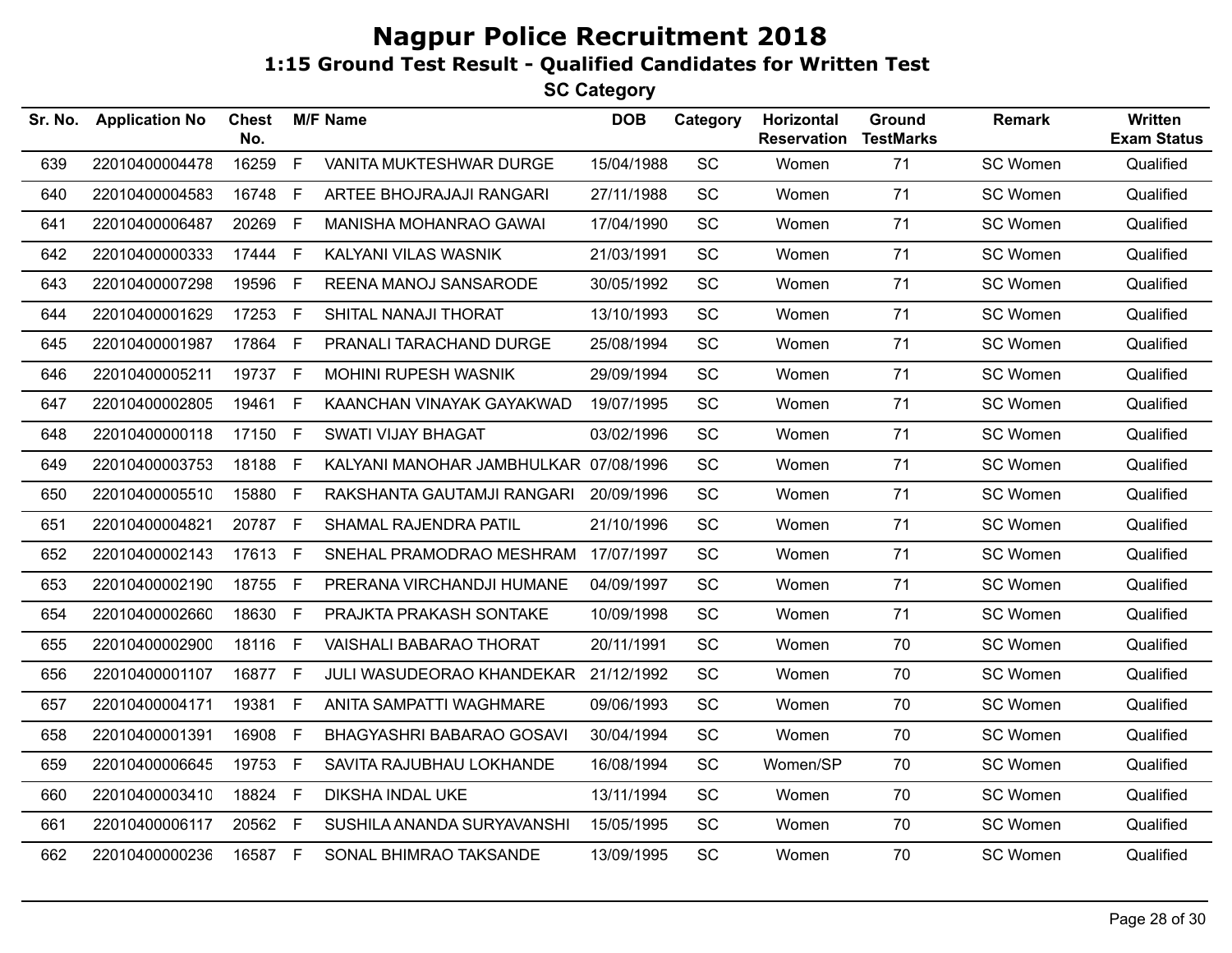| Sr. No. | <b>Application No</b> | <b>Chest</b><br>No. |    | <b>M/F Name</b>                                       | <b>DOB</b> | Category  | Horizontal<br><b>Reservation</b> | <b>Ground</b><br><b>TestMarks</b> | <b>Remark</b>          | <b>Written</b><br><b>Exam Status</b> |
|---------|-----------------------|---------------------|----|-------------------------------------------------------|------------|-----------|----------------------------------|-----------------------------------|------------------------|--------------------------------------|
| 663     | 22010400003528        | 18816               | F  | SHIVANI YASHWANT BORKAR                               | 16/03/1996 | <b>SC</b> | Women                            | 70                                | SC Women               | Qualified                            |
| 664     | 22010400000595        | 17096               | F  | KANYA SUBHASH GADLING                                 | 17/06/1996 | <b>SC</b> | Women                            | 70                                | SC Women               | Qualified                            |
| 665     | 22010400001956        | 16853               | F  | POOJA ASHOK SAHARE                                    | 29/07/1996 | SC        | Women                            | 70                                | SC Women               | Qualified                            |
| 666     | 22010400005990        | 15808               | F. | NISHA BHARATJI DHOBLE                                 | 08/01/1997 | <b>SC</b> | Women                            | 70                                | SC Women               | Qualified                            |
| 667     | 22010400000057        | 17554               | F. | PRANALI SANJAY PUNVATKAR                              | 25/05/1997 | <b>SC</b> | Women                            | 70                                | SC Women               | Qualified                            |
| 668     | 22010400005846        | 20176               | F  | TRUPTI DEORAM RAMTEKE                                 | 18/11/1998 | SC        | Women                            | 70                                | SC Women               | Qualified                            |
| 669     | 22010400005120        | 16452 F             |    | SHEENA MADHUKAR MESHRAM                               | 08/04/1988 | <b>SC</b> | Women                            | 69                                | SC Women               | Qualified                            |
| 670     | 22010400000247        | 17234               | F. | USHA SUDHAKAR AADOLE                                  | 30/06/1991 | <b>SC</b> | Women                            | 69                                | SC Women               | Qualified                            |
| 671     | 22010400003574        | 18230               | F. | PRIYANKA RAJKUMAR BHALERAO                            | 12/08/1991 | <b>SC</b> | Women                            | 69                                | SC Women               | Qualified                            |
| 672     | 22010400002954        | 18669               | F  | ASHWINI HETRAM RAUT                                   | 24/03/1994 | SC        | Women                            | 69                                | SC Women               | Qualified                            |
| 673     | 22010400003047        | 19022 F             |    | SUPRIYA SURESH RAMTEKE                                | 08/05/1994 | <b>SC</b> | Women                            | 69                                | SC Women               | Qualified                            |
| 674     | 22010400004711        | 16037 F             |    | ASHANKA CHANDRAMINI<br><b>PAUNIPAGAR</b>              | 15/10/1994 | <b>SC</b> | Women                            | 69                                | SC Women               | Qualified                            |
| 675     | 22010400003573        | 18384               | F  | <b>SWATI VINAYAK BADOLE</b>                           | 29/10/1994 | SC        | Women                            | 69                                | SC Women               | Qualified                            |
| 676     | 22010400006575        | 20249               | F. | PRACHEE SUDHAKAR WANKHADE 25/09/1995                  |            | <b>SC</b> | Women                            | 69                                | SC Women               | Qualified                            |
| 677     | 22010400003467        | 18199               | F  | MIRA CHAKARDHAR KAMBLE                                | 10/01/1996 | <b>SC</b> | Women                            | 69                                | SC Women               | Qualified                            |
| 678     | 22010400006072        | 16636               | F. | PRITI PRAVESH ZADE                                    | 26/08/1996 | <b>SC</b> | Women                            | 69                                | SC Women               | Qualified                            |
| 679     | 22010400001546        | 16954               | F  | NIKITA SADANAND BORKAR                                | 22/11/1997 | SC        | Women                            | 69                                | SC Women               | Qualified                            |
| 680     | 22010400005604        | 20728 F             |    | SANGHAMITRA MAHANANDANRAO 24/12/1997<br><b>DHANDE</b> |            | <b>SC</b> | Women                            | 69                                | SC Women               | Qualified                            |
| 681     | 22010400003303        | 18842               | F  | ANITA JITENDRA NAGRALE                                | 14/07/1998 | <b>SC</b> | Women                            | 69                                | SC Women               | Qualified                            |
| 682     | 11010400018367        | 10158               | М  | SHAILENDRA PRAKASH KOCHE                              | 30/11/1985 | <b>SC</b> | Police Children                  | 68                                | <b>SC Police Child</b> | Qualified                            |
| 683     | 22010400004796        | 16450               | F  | PRIYA UMASHANKAR PATIL                                | 14/04/1991 | SC        | Women                            | 68                                | SC Women               | Qualified                            |
| 684     | 22010400000810        | 17127 F             |    | PRAJAKTA KESHAO SONONE                                | 08/12/1994 | <b>SC</b> | Women                            | 68                                | SC Women               | Qualified                            |
| 685     | 22010400000717        | 16388               | E  | DHAMMAKIRTI VITTHALRAO<br>KALAMKAR                    | 07/03/1995 | <b>SC</b> | Women                            | 68                                | SC Women               | Qualified                            |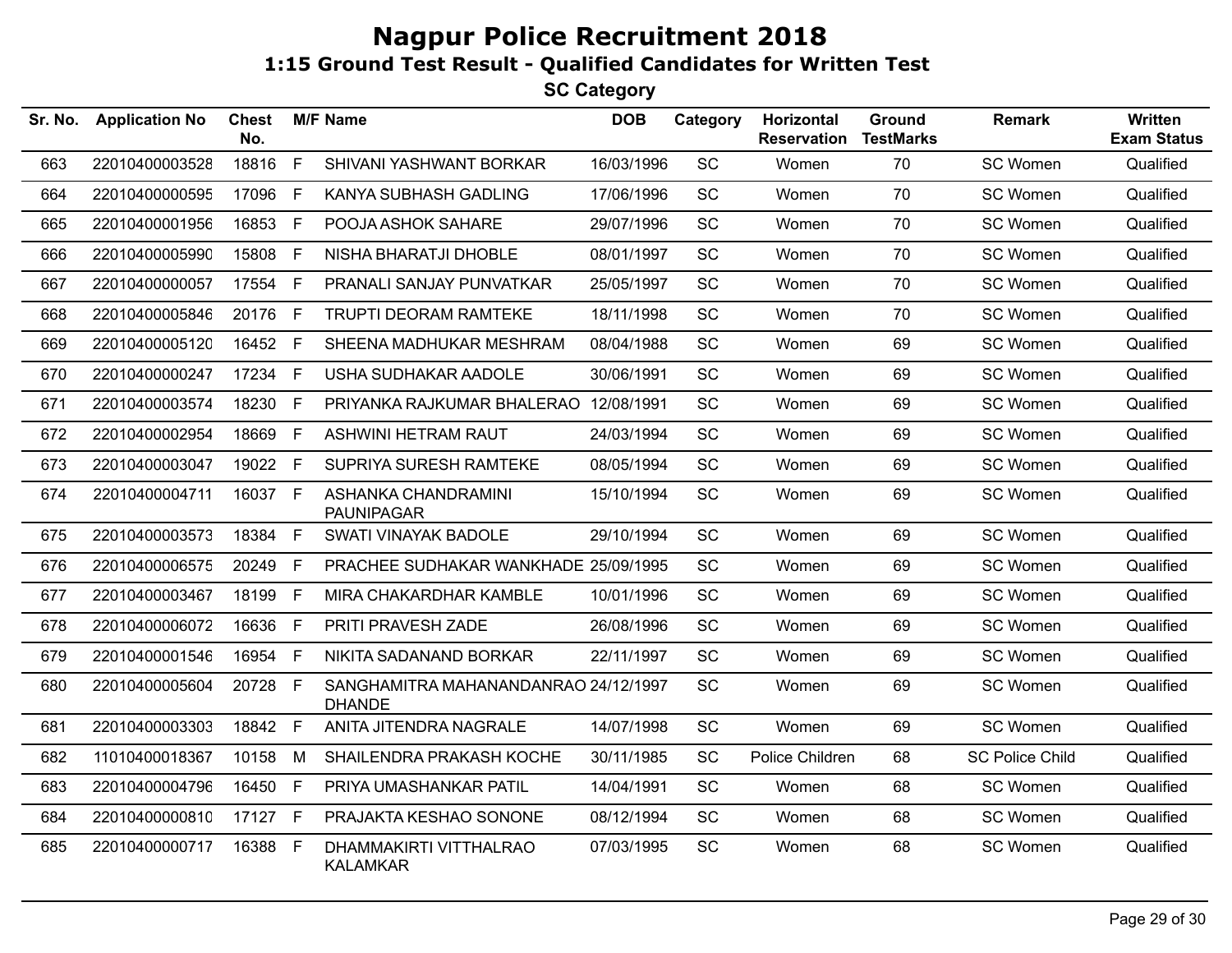| Sr. No. | <b>Application No</b> | <b>Chest</b><br>No. |              | <b>M/F Name</b>                                 | <b>DOB</b> | Category  | <b>Horizontal</b><br><b>Reservation</b> | <b>Ground</b><br><b>TestMarks</b> | <b>Remark</b>           | <b>Written</b><br><b>Exam Status</b> |
|---------|-----------------------|---------------------|--------------|-------------------------------------------------|------------|-----------|-----------------------------------------|-----------------------------------|-------------------------|--------------------------------------|
| 686     | 22010400004725        | 16760               | E            | <b>RANI ANIL INGALE</b>                         | 10/05/1995 | SC        | Women                                   | 68                                | SC Women                | Qualified                            |
| 687     | 22010400007416        | 19718               | -F           | <b>LAXMI VIJAY DHOKE</b>                        | 03/12/1995 | SC        | Women                                   | 68                                | SC Women                | Qualified                            |
| 688     | 22010400004442        | 19838               | - F          | <b>HIRA KALURAM FATPURE</b>                     | 05/02/1996 | <b>SC</b> | Women                                   | 68                                | SC Women                | Qualified                            |
| 689     | 22010400001663        | 17891               | $\mathsf{F}$ | SAMKSHA ARVINDJI CHAWARE                        | 21/08/1996 | <b>SC</b> | Women                                   | 68                                | SC Women                | Qualified                            |
| 690     | 22010400006113        | 16545               | F            | POOJA KRUSHNAKUMAR<br><b>BAWARIYA</b>           | 02/01/1997 | SC        | Women                                   | 68                                | SC Women                | Qualified                            |
| 691     | 22010400003300        | 18843               | $\mathsf{F}$ | URMILA MANOHAR LOKHANDE                         | 03/02/1997 | <b>SC</b> | Women                                   | 68                                | SC Women                | Qualified                            |
| 692     | 22010400005538        | 16631               | -F           | PORNIMA SANTOSH TAYDE                           | 23/06/1997 | SC        | Women                                   | 68                                | <b>SC Women</b>         | Qualified                            |
| 693     | 22010400003732        | 18382               | F.           | <b>BUDDHAPALI VANRAJ</b><br><b>CHANDANKHEDE</b> | 08/12/1997 | <b>SC</b> | Women                                   | 68                                | SC Women                | Qualified                            |
| 694     | 22010400005328        | 19752               | -F           | AAKANSHA VINAYAK MENDHE                         | 14/02/1998 | SC        | Women                                   | 68                                | SC Women                | Qualified                            |
| 695     | 22010400002687        | 18578               | - F          | DIPALI DAMODHAR WANKHADE                        | 08/04/1998 | <b>SC</b> | Women                                   | 68                                | <b>SC Women</b>         | Qualified                            |
| 696     | 22010400003317        | 18111               | E            | ANKITA UTTAM RAUT                               | 05/07/1998 | SC        | Women                                   | 68                                | <b>SC Women</b>         | Qualified                            |
| 697     | 11010400012331        | 15417               | M            | SAHARE RAJESH REWARAM                           | 04/06/1972 | <b>SC</b> | Ex.Serviceman                           | 66                                | SC Ex.Serviceman        | Qualified                            |
| 698     | 11010400014811        | 14300               | M            | NILESH PRAKASH MOHOD                            | 16/11/1986 | <b>SC</b> | Police Children                         | 66                                | <b>SC Police Child</b>  | Qualified                            |
| 699     | 11010400005545        | 3472                | M            | <b>SHASHANK ASHOK FULE</b>                      | 22/06/1996 | <b>SC</b> | Police Children                         | 65                                | <b>SC Police Child</b>  | Qualified                            |
| 700     | 11010400005597        | 15419               | M            | KHOBRAGADE KISHOR<br><b>PRABHUDAS</b>           | 15/12/1974 | <b>SC</b> | Ex.Serviceman                           | 64                                | <b>SC Ex.Serviceman</b> | Qualified                            |
| 701     | 11010400001718        | 15438               | M            | SUNIL BALAKDAS MESHRAM                          | 10/03/1975 | <b>SC</b> | Ex.Serviceman                           | 64                                | SC Ex.Serviceman        | Qualified                            |
| 702     | 11010400004122        | 15413               | M            | RAJU RAMJI MANWAR                               | 03/05/1967 | SC        | Ex.Serviceman                           | 60                                | SC Ex.Serviceman        | Qualified                            |
| 703     | 11010400007661        | 15432               | M            | RAJESH SEVKRAM SAKHARE                          | 04/07/1976 | SC        | Ex.Serviceman                           | 57                                | SC Ex.Serviceman        | Qualified                            |
| 704     | 11010400000753        | 15500               | M            | <b>VINOD BALU INGLE</b>                         | 10/08/1977 | <b>SC</b> | Ex.Serviceman                           | 52                                | <b>SC Ex.Serviceman</b> | Qualified                            |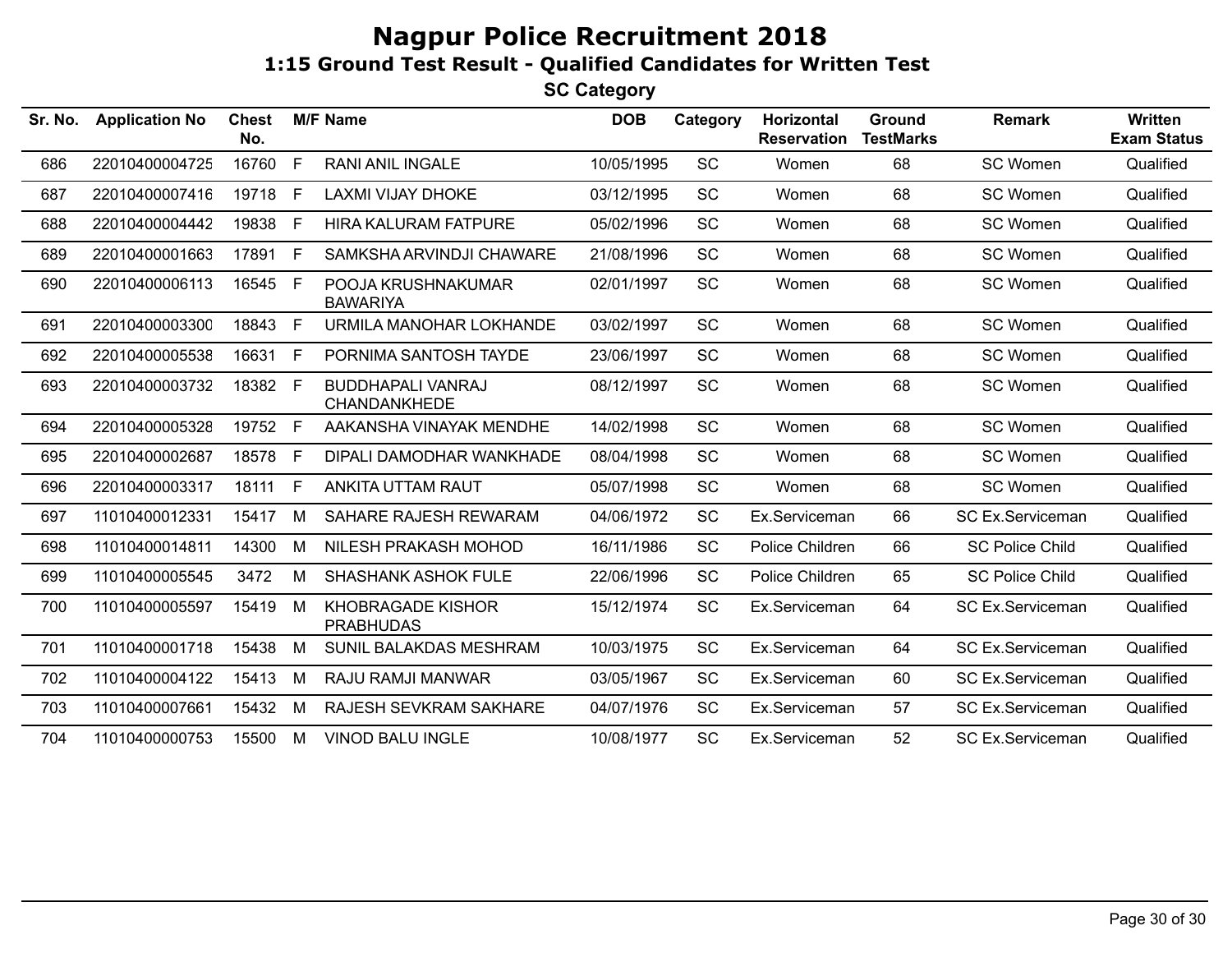| Sr. No.        | <b>Application No</b> | <b>Chest</b><br>No. |              | <b>M/F Name</b>                       | <b>DOB</b> | Category  | Horizontal<br><b>Reservation</b> | Ground<br><b>TestMarks</b> | <b>Remark</b>     | Written<br><b>Exam Status</b> |
|----------------|-----------------------|---------------------|--------------|---------------------------------------|------------|-----------|----------------------------------|----------------------------|-------------------|-------------------------------|
| $\mathbf{1}$   | 22010400004999        | 16410               | $\mathsf{F}$ | KOMAL MANOHAR PURAM                   | 07/05/1987 | <b>ST</b> | Women                            | 90                         | ST Women          | Qualified                     |
| $\overline{2}$ | 11010400015821        | 13407               | M            | SANDIP RAMKRUSHNA KUMARE              | 17/11/1987 | <b>ST</b> | None                             | 90                         | <b>ST General</b> | Qualified                     |
| 3              | 11010400008772        | 13713               | M            | AJAY SADASHIV SALAME                  | 27/01/1988 | <b>ST</b> | None                             | 90                         | <b>ST General</b> | Qualified                     |
| 4              | 11010400008897        | 4125                | M            | <b>WALMIK VITTHALJI MASRAM</b>        | 11/02/1988 | <b>ST</b> | None                             | 90                         | <b>ST General</b> | Qualified                     |
| 5              | 11010400022465        | 11483               | M            | SHIVAJI NIVRUTTI GOTARNE              | 06/07/1988 | <b>ST</b> | None                             | 90                         | <b>ST General</b> | Qualified                     |
| 6              | 11010400009724        | 14137               | M            | <b>GURUNATH YUWRAJ SIRSAM</b>         | 18/10/1989 | <b>ST</b> | None                             | 90                         | ST General        | Qualified                     |
| $\overline{7}$ | 11010400022685        | 10802               | M            | <b>GOPAL DEORAO MALVE</b>             | 21/06/1992 | <b>ST</b> | None                             | 90                         | <b>ST General</b> | Qualified                     |
| 8              | 11010400004034        | 12529               | M            | DINESH SHIVDAS MARASKOLHE             | 17/07/1992 | <b>ST</b> | None                             | 90                         | <b>ST General</b> | Qualified                     |
| 9              | 11010400002192        | 2135                | M            | AASHISH SURESHRAO<br><b>MARSKOLHE</b> | 23/01/1993 | <b>ST</b> | None                             | 90                         | <b>ST General</b> | Qualified                     |
| 10             | 11010400018241        | 10293               | M            | DNYANESHWAR GANGDHAR NAIK 13/06/1993  |            | <b>ST</b> | None                             | 90                         | <b>ST General</b> | Qualified                     |
| 11             | 11010400016171        | 13980               | M            | DEWANAND TEKCHAND NAIK                | 27/10/1993 | <b>ST</b> | None                             | 90                         | <b>ST General</b> | Qualified                     |
| 12             | 11010400015215        | 13347               | M            | SHASHIKANT ARJUN GHAROTE              | 12/11/1993 | <b>ST</b> | None                             | 90                         | <b>ST General</b> | Qualified                     |
| 13             | 11010400004911        | 3641                | M            | <b>BHOJRAJ RAMCHAND PARTETI</b>       | 15/06/1994 | <b>ST</b> | None                             | 90                         | <b>ST General</b> | Qualified                     |
| 14             | 11010400008793        | 4182                | M            | PRAFULL NAMDEV SOLANKE                | 19/06/1994 | <b>ST</b> | None                             | 90                         | <b>ST General</b> | Qualified                     |
| 15             | 11010400004528        | 12985               | M            | YOGESH NAWALSING MIRI                 | 24/08/1994 | <b>ST</b> | None                             | 90                         | <b>ST General</b> | Qualified                     |
| 16             | 11010400010591        | 13575               | M            | <b>HEMRAJ SHESHRAOJI UIKE</b>         | 30/09/1995 | <b>ST</b> | None                             | 90                         | ST General        | Qualified                     |
| 17             | 11010400018491        | 14603               | M            | AKSHAY JITENDRA MORCHULE              | 02/12/1995 | <b>ST</b> | None                             | 90                         | <b>ST General</b> | Qualified                     |
| 18             | 11010400023295        | 12584               | M            | MITHUN RAMBHAU AHAKE                  | 16/06/1996 | <b>ST</b> | None                             | 90                         | <b>ST General</b> | Qualified                     |
| 19             | 11010400018658        | 9157                | M            | PRAVIN PURUSHOTTAM MADAVI             | 27/10/1996 | <b>ST</b> | None                             | 90                         | <b>ST General</b> | Qualified                     |
| 20             | 22010400006193        | 19796 F             |              | KOMAL NARESH DHARNE                   | 19/11/1996 | <b>ST</b> | Women                            | 90                         | ST Women          | Qualified                     |
| 21             | 11010400023263        | 11767               | M            | <b>VISHWAJIT BALA SIDAM</b>           | 14/07/1997 | <b>ST</b> | None                             | 90                         | <b>ST General</b> | Qualified                     |
| 22             | 11010400005187        | 2441                | M            | KRUSHNAKUMAR DHANRAJ<br><b>KIRSAN</b> | 24/08/1997 | <b>ST</b> | None                             | 90                         | <b>ST General</b> | Qualified                     |
| 23             | 11010400001232        | 11730               | M            | MAYUR SANJAY DABERAO                  | 02/09/1997 | <b>ST</b> | None                             | 90                         | ST General        | Qualified                     |
| 24             | 22010400004587        | 16146 F             |              | RASHMI SHESHRAO BHALAVI               | 09/09/1997 | <b>ST</b> | Women                            | 90                         | ST Women          | Qualified                     |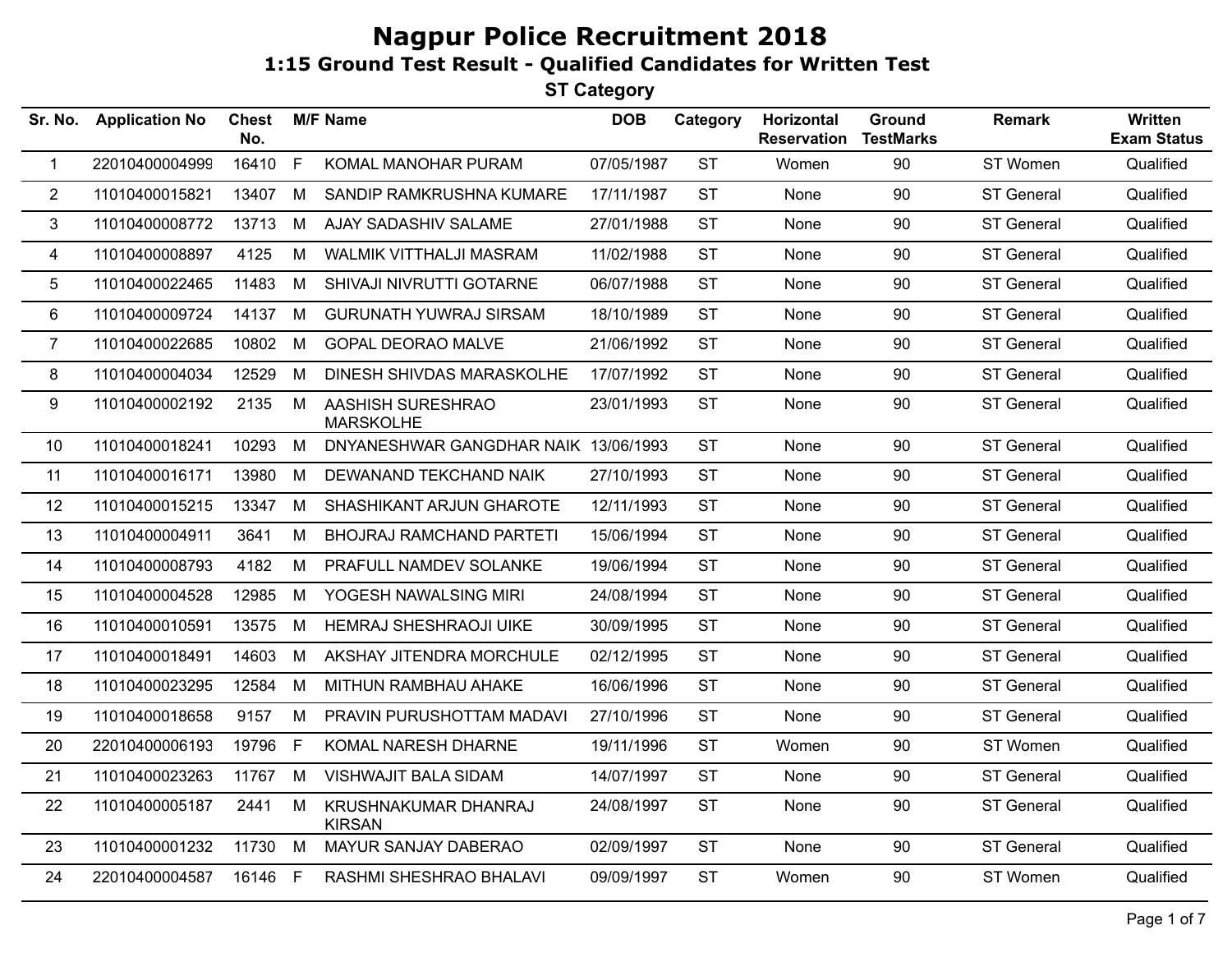| Sr. No. | <b>Application No</b> | <b>Chest</b><br>No. |    | <b>M/F Name</b>                        | <b>DOB</b> | Category  | Horizontal<br><b>Reservation</b> | Ground<br><b>TestMarks</b> | <b>Remark</b>     | <b>Written</b><br><b>Exam Status</b> |
|---------|-----------------------|---------------------|----|----------------------------------------|------------|-----------|----------------------------------|----------------------------|-------------------|--------------------------------------|
| 25      | 11010400014551        | 6632                | M  | PRADIP VASANTA MADAVI                  | 14/05/1998 | <b>ST</b> | None                             | 90                         | ST General        | Qualified                            |
| 26      | 22010400001258        | 17286               | F. | MAYURI VISHNURAO NAITAM                | 22/01/2000 | <b>ST</b> | Women                            | 89                         | ST Women          | Qualified                            |
| 27      | 11010400015922        | 14171               | M  | PAWAN DETKA PAWARA                     | 19/03/1988 | <b>ST</b> | None                             | 88                         | <b>ST General</b> | Qualified                            |
| 28      | 11010400024697        | 14810               | М  | PRAVIN RAJKUMAR UIKE                   | 05/08/1988 | <b>ST</b> | None                             | 88                         | <b>ST General</b> | Qualified                            |
| 29      | 11010400020103        | 15275               | M  | ARIVNDKUAMR JAYSING INWATE             | 09/12/1988 | <b>ST</b> | None                             | 88                         | <b>ST General</b> | Qualified                            |
| 30      | 11010400005170        | 2533                | M  | <b>VIKAS SHAMLAL KODAPE</b>            | 26/07/1989 | <b>ST</b> | None                             | 88                         | ST General        | Qualified                            |
| 31      | 11010400010896        | 13403               | M  | RAVINDRA TULSIRAM KANGALE              | 11/09/1990 | <b>ST</b> | None                             | 88                         | <b>ST General</b> | Qualified                            |
| 32      | 11010400014807        | 7014                | M  | BALGOVIND KASHINATH TALANDE 16/11/1990 |            | <b>ST</b> | None                             | 88                         | ST General        | Qualified                            |
| 33      | 11010400015452        | 8753                | М  | ANIL BHAURAOJI PURKAM                  | 04/05/1991 | <b>ST</b> | None                             | 88                         | <b>ST General</b> | Qualified                            |
| 34      | 11010400014893        | 7095                | М  | PAWAN MANOHAR DHADASE                  | 18/01/1992 | <b>ST</b> | None                             | 88                         | <b>ST General</b> | Qualified                            |
| 35      | 11010400015802        | 14002               | М  | RAMRATAN PANDHARI ILPATE               | 03/07/1992 | <b>ST</b> | None                             | 88                         | <b>ST General</b> | Qualified                            |
| 36      | 11010400012489        | 14454               | M  | PANKESH MADHUKAR UIKEY                 | 08/05/1993 | <b>ST</b> | None                             | 88                         | ST General        | Qualified                            |
| 37      | 11010400019747        | 9579                | М  | RAHUL SURESHRAO MADAVI                 | 05/08/1993 | <b>ST</b> | HG                               | 88                         | ST <sub>HG</sub>  | Qualified                            |
| 38      | 11010400015534        | 13543               | M  | VASANTA BHIMRAO MASRAM                 | 31/08/1993 | <b>ST</b> | None                             | 88                         | <b>ST General</b> | Qualified                            |
| 39      | 11010400011678        | 5288                | М  | <b>GUDDU VASANT KANNAKE</b>            | 02/09/1993 | <b>ST</b> | None                             | 88                         | <b>ST General</b> | Qualified                            |
| 40      | 11010400009109        | 5030                | м  | DHARMENDRA SITARAM INWATE              | 05/10/1993 | <b>ST</b> | None                             | 88                         | <b>ST General</b> | Qualified                            |
| 41      | 11010400013326        | 13727               | М  | NAVEEN SHYAM MADAVI                    | 26/10/1993 | <b>ST</b> | None                             | 88                         | <b>ST General</b> | Qualified                            |
| 42      | 11010400015000        | 15674               | М  | CHETAN GULABRAO MASRAM                 | 22/12/1993 | <b>ST</b> | <b>SP</b>                        | 88                         | ST <sub>SP</sub>  | Qualified                            |
| 43      | 11010400019008        | 14596               | M  | SUHAS MANUMAT MADAVI                   | 23/02/1994 | <b>ST</b> | <b>SP</b>                        | 88                         | ST SP             | Qualified                            |
| 44      | 11010400015333        | 13038               | M  | ROHIT ANANDRAO GEDAM                   | 28/07/1994 | <b>ST</b> | None                             | 88                         | <b>ST General</b> | Qualified                            |
| 45      | 11010400013129        | 6561                | M  | NITESH NARESH DHARNE                   | 03/10/1994 | <b>ST</b> | None                             | 88                         | ST General        | Qualified                            |
| 46      | 11010400021803        | 11612               | M  | LOKESH ANAND NARNAWARE                 | 07/02/1995 | <b>ST</b> | None                             | 88                         | <b>ST General</b> | Qualified                            |
| 47      | 11010400019522        | 15312               | M  | MAROTI VISHVAMBHAR SHELAKE             | 19/06/1995 | <b>ST</b> | None                             | 88                         | <b>ST General</b> | Qualified                            |
| 48      | 11010400016518        | 15221               | M  | SHUBHAM MOTIRAM JAMBHALE               | 11/12/1995 | <b>ST</b> | <b>SP</b>                        | 88                         | ST <sub>SP</sub>  | Qualified                            |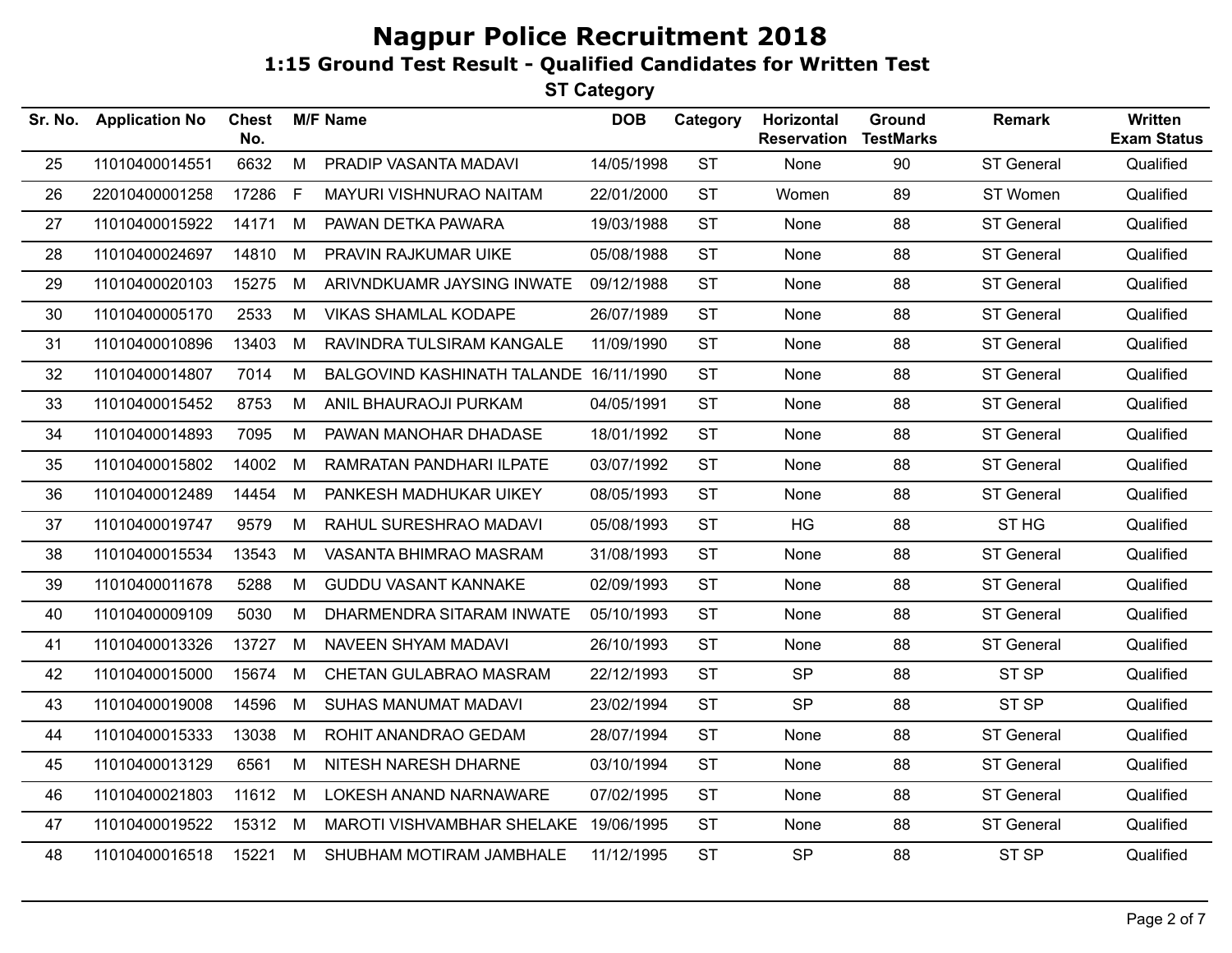| <b>Application No</b> | <b>Chest</b><br>No. |    |                                      | <b>DOB</b>      | Category                                                                        | Horizontal<br><b>Reservation</b> | Ground<br><b>TestMarks</b> | <b>Remark</b>     | Written<br><b>Exam Status</b> |
|-----------------------|---------------------|----|--------------------------------------|-----------------|---------------------------------------------------------------------------------|----------------------------------|----------------------------|-------------------|-------------------------------|
| 11010400023809        | 14542               | M  | SHRIKANT NARESH KUMRE                | 22/06/1996      | <b>ST</b>                                                                       | None                             | 88                         | ST General        | Qualified                     |
| 11010400016138        | 8661                | M  | AKASH SHESHRAO MANGRE                | 09/09/1996      | <b>ST</b>                                                                       | None                             | 88                         | <b>ST General</b> | Qualified                     |
| 11010400004537        | 1471                | М  | CHANDRAKANT TUKARAM<br><b>WELADI</b> | 13/06/1997      | <b>ST</b>                                                                       | None                             | 88                         | <b>ST General</b> | Qualified                     |
| 11010400018632        | 14602               | M  | OMKANT MADHUKAR PRADHAN              | 23/07/1997      | <b>ST</b>                                                                       | None                             | 88                         | <b>ST General</b> | Qualified                     |
| 11010400020553        | 15560               | М  | VIJAY SABULAL MAWASKAR               | 26/08/1997      | <b>ST</b>                                                                       | None                             | 88                         | <b>ST General</b> | Qualified                     |
| 11010400011374        | 13988               | M  | <b>VIVEK SURESH KAWADO</b>           | 27/12/1997      | <b>ST</b>                                                                       | None                             | 88                         | <b>ST General</b> | Qualified                     |
| 11010400009669        | 4440                | M  | PRAFUL DEORAOJI GAJABHE              | 01/11/1998      | <b>ST</b>                                                                       | None                             | 88                         | <b>ST General</b> | Qualified                     |
| 11010400017402        | 20404               | M  | NARENDRA PRALHAD BHAWAL              | 05/04/1999      | <b>ST</b>                                                                       | <b>SP</b>                        | 88                         | ST <sub>SP</sub>  | Qualified                     |
| 11010400000679        | 438                 | M  |                                      |                 | <b>ST</b>                                                                       | None                             | 86                         | <b>ST General</b> | Qualified                     |
| 11010400006099        | 13887               | M  | AMIT SUNDARLAL MADAVI                | 17/09/1989      | <b>ST</b>                                                                       | None                             | 86                         | <b>ST General</b> | Qualified                     |
| 11010400025071        |                     | M  | <b>GANESH SHRIHARI JAMBHULE</b>      | 01/01/1990      | <b>ST</b>                                                                       | None                             | 86                         | <b>ST General</b> | Qualified                     |
| 11010400012149        | 14358               | M  | SURAJ LAXMANRAO MADAVI               | 28/03/1990      | <b>ST</b>                                                                       | None                             | 86                         | <b>ST General</b> | Qualified                     |
| 22010400002594        | 18323               | F. | SARSWATI SUKHDEO YUVANATE            | 20/06/1991      | <b>ST</b>                                                                       | Women                            | 86                         | ST Women          | Qualified                     |
| 11010400021088        | 10648               | M  | <b>BHIMA YENKA TALANDI</b>           | 20/08/1991      | <b>ST</b>                                                                       | None                             | 86                         | ST General        | Qualified                     |
| 11010400015390        | 8747                | M  | PRANAY DNYANESHWAR TEKAM             | 01/01/1992      | <b>ST</b>                                                                       | None                             | 86                         | <b>ST General</b> | Qualified                     |
| 11010400001035        | 867                 | M  | <b>VIJAY SHIVDAS SONONE</b>          | 21/01/1992      | <b>ST</b>                                                                       | None                             | 86                         | <b>ST General</b> | Qualified                     |
| 11010400018681        | 10314               | M  | ANKIT GAJANANRAO UIKEY               | 01/05/1992      | <b>ST</b>                                                                       | None                             | 86                         | ST General        | Qualified                     |
| 11010400017792        | 8631                | M  | PRAFUL VIJAY KOKATE                  | 06/08/1992      | <b>ST</b>                                                                       | HG                               | 86                         | ST <sub>HG</sub>  | Qualified                     |
| 11010400010746        | 13847               | М  | CHETAN TEJRAM MADAVI                 | 02/01/1993      | <b>ST</b>                                                                       | None                             | 86                         | <b>ST General</b> | Qualified                     |
| 11010400015815        | 13621               | M  |                                      |                 | <b>ST</b>                                                                       | None                             | 86                         | <b>ST General</b> | Qualified                     |
| 11010400022596        | 15398               | M  | VAIBHAV SHRIKRUSHNA GHARAT           | 04/04/1993      | <b>ST</b>                                                                       | None                             | 86                         | ST General        | Qualified                     |
| 11010400020093        | 15073               | M  | PRABHAKAR BHAGWAN<br><b>SUDEWAD</b>  | 09/07/1993      | <b>ST</b>                                                                       | None                             | 86                         | <b>ST General</b> | Qualified                     |
| 11010400009177        | 13884               | M  | MILAN MANOHAR DHURVE                 | 20/08/1993      | <b>ST</b>                                                                       | None                             | 86                         | <b>ST General</b> | Qualified                     |
| 11010400002331        | 1685                | М  | <b>OMKAR RAMSING MADAVI</b>          | 30/11/1993      | <b>ST</b>                                                                       | None                             | 86                         | <b>ST General</b> | Qualified                     |
|                       |                     |    | 14797                                | <b>M/F Name</b> | SUDHARKAR VISHVANATH KAPATE 22/02/1988<br>RAJHANS GANGADHAR PRATYEKI 12/01/1993 |                                  |                            |                   |                               |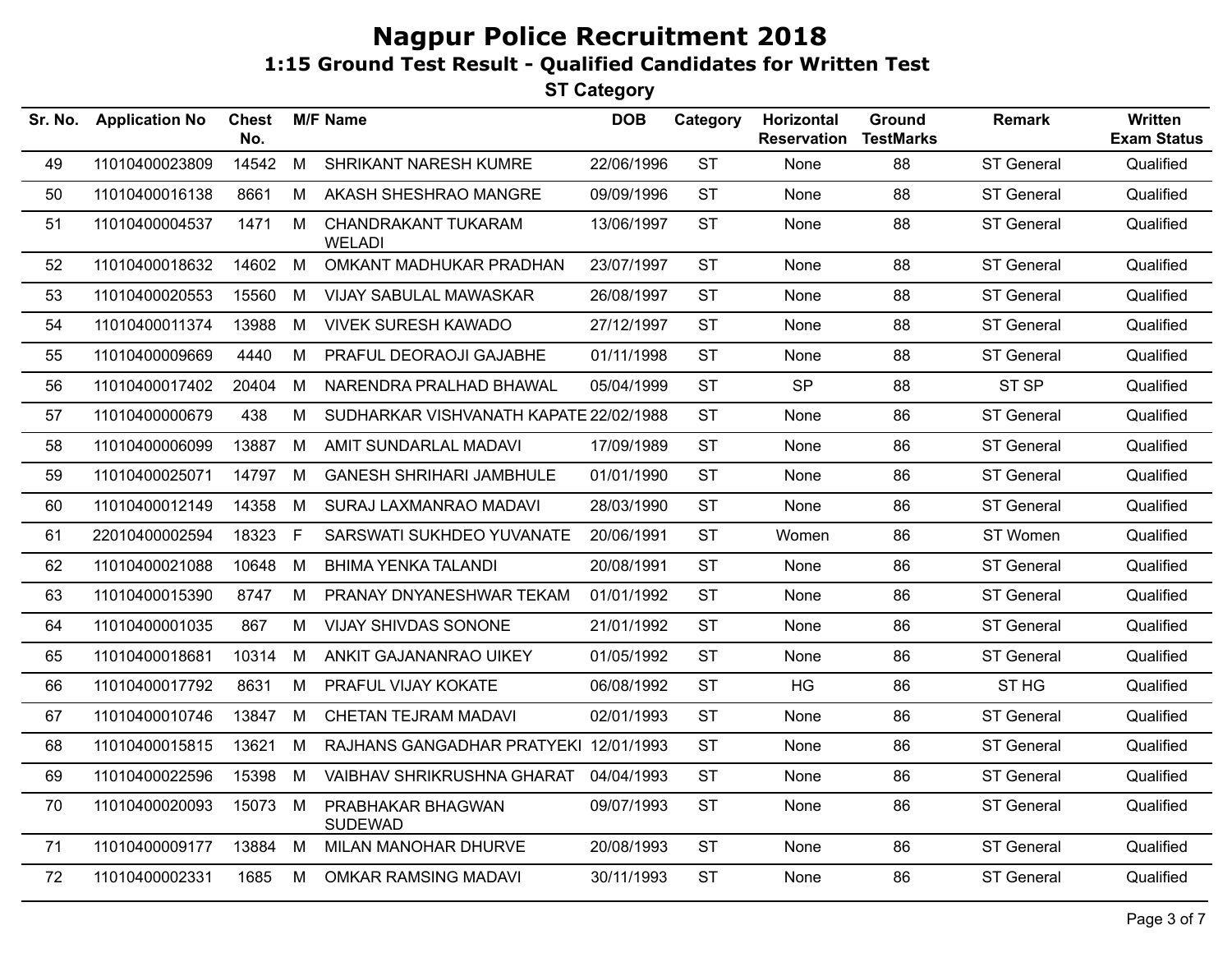|    |                | <b>Chest</b><br>No. |              | <b>M/F Name</b>                               | <b>DOB</b> | Category  | Horizontal<br><b>Reservation</b> | Ground<br><b>TestMarks</b> | <b>Remark</b>     | Written<br><b>Exam Status</b> |
|----|----------------|---------------------|--------------|-----------------------------------------------|------------|-----------|----------------------------------|----------------------------|-------------------|-------------------------------|
| 73 | 11010400013451 | 13965               | M            | MUKESH AMBADAS KANNAKE                        | 19/05/1994 | <b>ST</b> | PAP                              | 86                         | ST PAP            | Qualified                     |
| 74 | 11010400005743 | 3734                | М            | VIJAY BRIJLAL WALKE                           | 25/05/1994 | <b>ST</b> | None                             | 86                         | <b>ST General</b> | Qualified                     |
| 75 | 11010400011685 | 5289                | M            | AKASH DEVNATH NAROTE                          | 09/09/1994 | <b>ST</b> | None                             | 86                         | <b>ST General</b> | Qualified                     |
| 76 | 11010400010771 | 13846               | M            | <b>GAURISHANKAR PANDURANG</b><br><b>SAYAM</b> | 10/10/1994 | <b>ST</b> | None                             | 86                         | <b>ST General</b> | Qualified                     |
| 77 | 11010400019733 | 9789                | M            | SHUBHAM SUNIIL BONGIRI                        | 23/05/1995 | <b>ST</b> | None                             | 86                         | <b>ST General</b> | Qualified                     |
| 78 | 11010400009326 | 4241                | M            | <b>VITTHAL BHIMRAO BALI</b>                   | 05/06/1995 | <b>ST</b> | None                             | 86                         | <b>ST General</b> | Qualified                     |
| 79 | 11010400011963 | 5792                | M            | PANKAJ LAHUJI KILNAKE                         | 25/07/1995 | <b>ST</b> | None                             | 86                         | ST General        | Qualified                     |
| 80 | 11010400008715 | 4957                | M            | <b>VIVEK SHATRUGHANA SALAME</b>               | 31/07/1995 | <b>ST</b> | None                             | 86                         | <b>ST General</b> | Qualified                     |
| 81 | 11010400018161 | 15232               | M            | PRADIP ASHOK BHISE                            | 06/08/1995 | <b>ST</b> | None                             | 86                         | <b>ST General</b> | Qualified                     |
| 82 | 11010400012399 | 6125                | M            | NITIN CHINTAMAN TEKAM                         | 16/09/1995 | <b>ST</b> | None                             | 86                         | ST General        | Qualified                     |
| 83 | 11010400006477 | 2910                | M            | RAKESH ARUN MASRAM                            | 04/01/1996 | <b>ST</b> | None                             | 86                         | <b>ST General</b> | Qualified                     |
| 84 | 11010400012463 | 14098               | M            | ASHISH GULAB KUMRE                            | 03/07/1996 | <b>ST</b> | None                             | 86                         | <b>ST General</b> | Qualified                     |
| 85 | 11010400013553 | 14501               | M            | ASHISH SANTOSH PUSAM                          | 13/12/1996 | <b>ST</b> | None                             | 86                         | <b>ST General</b> | Qualified                     |
| 86 | 22010400000792 | 18048               | $\mathsf{F}$ | RUPALI VINODARAO SAYAM                        | 15/07/1997 | <b>ST</b> | Women                            | 86                         | ST Women          | Qualified                     |
| 87 | 22010400001283 | 16769               | F            | DEVANGANA BALKRUSHNA<br><b>WARKADE</b>        | 24/08/1997 | <b>ST</b> | Women                            | 86                         | ST Women          | Qualified                     |
| 88 | 11010400001351 | 239                 | M            | AMOL BABAN CHOUKE                             | 08/12/1997 | <b>ST</b> | None                             | 86                         | <b>ST General</b> | Qualified                     |
| 89 | 11010400006558 | 15609               | M            | ANIKET GYANIRAM KOKODE                        | 13/04/1998 | <b>ST</b> | <b>SP</b>                        | 86                         | ST <sub>SP</sub>  | Qualified                     |
| 90 | 11010400007369 | 3717                | M            | MUKESH SHIVAJI NARNAWARE                      | 23/08/1998 | <b>ST</b> | None                             | 86                         | <b>ST General</b> | Qualified                     |
| 91 | 22010400001919 | 17461               | F            | POOJA VIJAY PARTEKI                           | 06/09/1992 | <b>ST</b> | Women                            | 85                         | ST Women          | Qualified                     |
| 92 | 22010400006150 | 16710               | $\mathsf{F}$ | <b>DIPA ANIL UIKE</b>                         | 14/08/1995 | <b>ST</b> | Women                            | 85                         | ST Women          | Qualified                     |
| 93 | 22010400005949 | 16148               | F            | NILAM BHUJBAL KUMBHRE                         | 19/05/1996 | <b>ST</b> | Women                            | 85                         | ST Women          | Qualified                     |
| 94 | 11010400000406 | 292                 | M            | ROSHAN VASANT SIDARAM                         | 24/07/1990 | <b>ST</b> | HG                               | 84                         | ST <sub>HG</sub>  | Qualified                     |
| 95 | 11010400013146 | 6659                | M            | SUJIT GOVINDRAO POTE                          | 13/05/1995 | <b>ST</b> | HG                               | 84                         | ST <sub>HG</sub>  | Qualified                     |
| 96 | 11010400002672 | 12181               | M            | <b>EKNATH SAKHARAM SHENDE</b>                 | 08/11/1985 | <b>ST</b> | HG                               | 82                         | ST <sub>HG</sub>  | Qualified                     |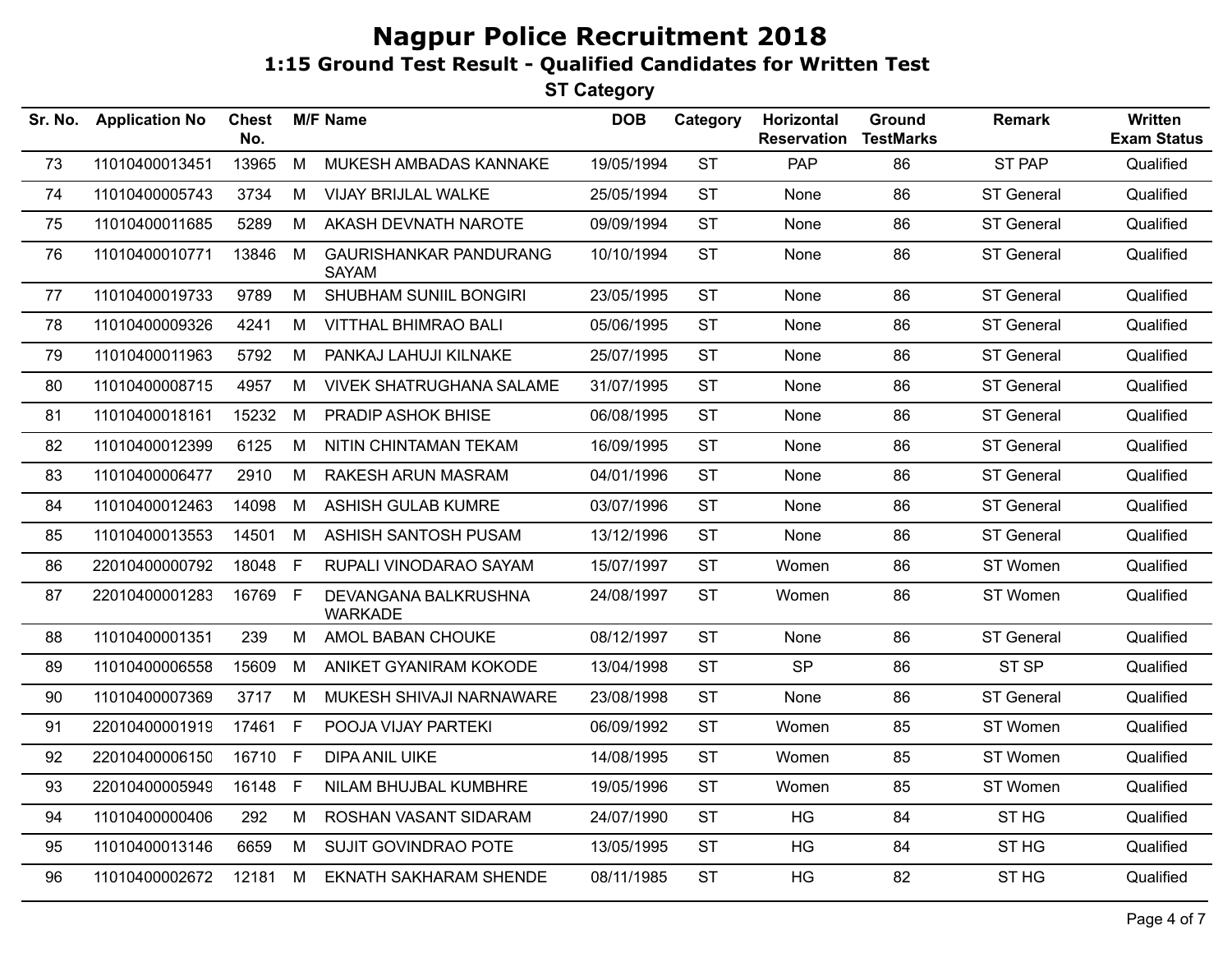| Sr. No. | <b>Application No</b> | <b>Chest</b><br>No. |             | <b>M/F Name</b>                        | <b>DOB</b> | Category  | Horizontal<br><b>Reservation</b> | Ground<br><b>TestMarks</b> | <b>Remark</b>    | <b>Written</b><br><b>Exam Status</b> |
|---------|-----------------------|---------------------|-------------|----------------------------------------|------------|-----------|----------------------------------|----------------------------|------------------|--------------------------------------|
| 97      | 22010400005097        | 19920               | F           | SONU DEVRAO SONWANE                    | 10/02/1990 | <b>ST</b> | Women                            | 82                         | ST Women         | Qualified                            |
| 98      | 22010400002831        | 18847               | F           | <b>SANGITA MITARAM UIKEY</b>           | 19/12/1993 | <b>ST</b> | Women                            | 82                         | ST Women         | Qualified                            |
| 99      | 22010400003131        | 19431               | E           | LEELA SHANTILAL DHIKAR                 | 07/03/1994 | <b>ST</b> | Women                            | 82                         | ST Women         | Qualified                            |
| 100     | 22010400003806        | 18337               | F           | MEENA SANTOSHJI WARTHI                 | 17/05/1994 | <b>ST</b> | Women                            | 82                         | ST Women         | Qualified                            |
| 101     | 22010400003853        | 18166               | F           | PAYAL NAMDEOJI KIRANAKE                | 20/04/1996 | <b>ST</b> | Women                            | 82                         | ST Women         | Qualified                            |
| 102     | 22010400004668        | 16024               | E           | SHUBHANGI VASANT ISKAPE                | 01/11/1996 | <b>ST</b> | Women                            | 82                         | ST Women         | Qualified                            |
| 103     | 22010400003130        | 19432               | $\mathsf F$ | ROSHNI ARUN SALAME                     | 18/06/1997 | <b>ST</b> | Women                            | 82                         | ST Women         | Qualified                            |
| 104     | 22010400003494        | 19094               | F           | KIRAN MADHU KOKODE                     | 02/07/1998 | <b>ST</b> | Women                            | 82                         | ST Women         | Qualified                            |
| 105     | 11010400000701        | 14857               | M           | AVINASH PURUSHOTTAM MADAVI 23/12/1998  |            | <b>ST</b> | <b>SP</b>                        | 82                         | ST <sub>SP</sub> | Qualified                            |
| 106     | 22010400004164        | 18881               | F           | PRIYA MAHADEO RAYSIDAM                 | 20/02/1998 | <b>ST</b> | Women                            | 81                         | ST Women         | Qualified                            |
| 107     | 11010400003377        | 2307                | M           | <b>GANESH EKNATHRAO MADAVI</b>         | 22/08/1987 | <b>ST</b> | HG                               | 80                         | ST <sub>HG</sub> | Qualified                            |
| 108     | 11010400018686        | 10313               | M           | PRASHANT DIGAMBARRAO<br><b>JUGNAKE</b> | 06/03/1988 | <b>ST</b> | <b>HG</b>                        | 80                         | ST <sub>HG</sub> | Qualified                            |
| 109     | 11010400001597        | 39                  | M           | <b>DINESH GULAB TADVI</b>              | 04/06/1988 | <b>ST</b> | PAP                              | 80                         | <b>ST PAP</b>    | Qualified                            |
| 110     | 11010400016172        | 14520               | M           | DURGESHWAR PUNARAM UIKEY               | 03/10/1989 | <b>ST</b> | <b>SP</b>                        | 80                         | ST <sub>SP</sub> | Qualified                            |
| 111     | 11010400010136        | 6491                | M           | <b>VIKKY DHANRAJJI SINDRAM</b>         | 25/11/1992 | <b>ST</b> | <b>PAP</b>                       | 80                         | ST PAP           | Qualified                            |
| 112     | 22010400000876        | 17381               | F           | RENUKA SHIVRAM GAIKWAD                 | 23/03/1994 | <b>ST</b> | Women                            | 80                         | ST Women         | Qualified                            |
| 113     | 11010400011923        | 5247                | M           | VISHAL BABULAL BHALAVI                 | 25/06/1995 | <b>ST</b> | PAP                              | 80                         | ST PAP           | Qualified                            |
| 114     | 11010400022228        | 14944               | M           | DIPAK UDAYSINGH MARASKOLHE 20/04/1998  |            | <b>ST</b> | <b>SP</b>                        | 80                         | ST <sub>SP</sub> | Qualified                            |
| 115     | 22010400002123        | 17153               | $\mathsf F$ | PRAGATI JAYDEO DHOK                    | 10/01/1999 | <b>ST</b> | Women                            | 79                         | ST Women         | Qualified                            |
| 116     | 11010400001767        | 614                 | M           | <b>HARISH GAJANAN SASANE</b>           | 21/05/1990 | <b>ST</b> | <b>PAP</b>                       | 78                         | <b>ST PAP</b>    | Qualified                            |
| 117     | 22010400001492        | 17391               | F           | SAGANI BHAIYALAL UIKEY                 | 01/02/1991 | <b>ST</b> | Women                            | 78                         | ST Women         | Qualified                            |
| 118     | 11010400005411        | 14544               | M           | AKASH PRAKASH TODASE                   | 25/10/1993 | <b>ST</b> | <b>SP</b>                        | 78                         | ST SP            | Qualified                            |
| 119     | 22010400001134        | 17214 F             |             | ROSHANA RAMESHWARRAO<br><b>PARTEKI</b> | 29/03/1994 | <b>ST</b> | Women                            | 78                         | ST Women         | Qualified                            |
| 120     | 22010400000635        | 17231 F             |             | <b>SONAM KISHOR TEKAM</b>              | 01/09/1995 | <b>ST</b> | Women                            | 78                         | ST Women         | Qualified                            |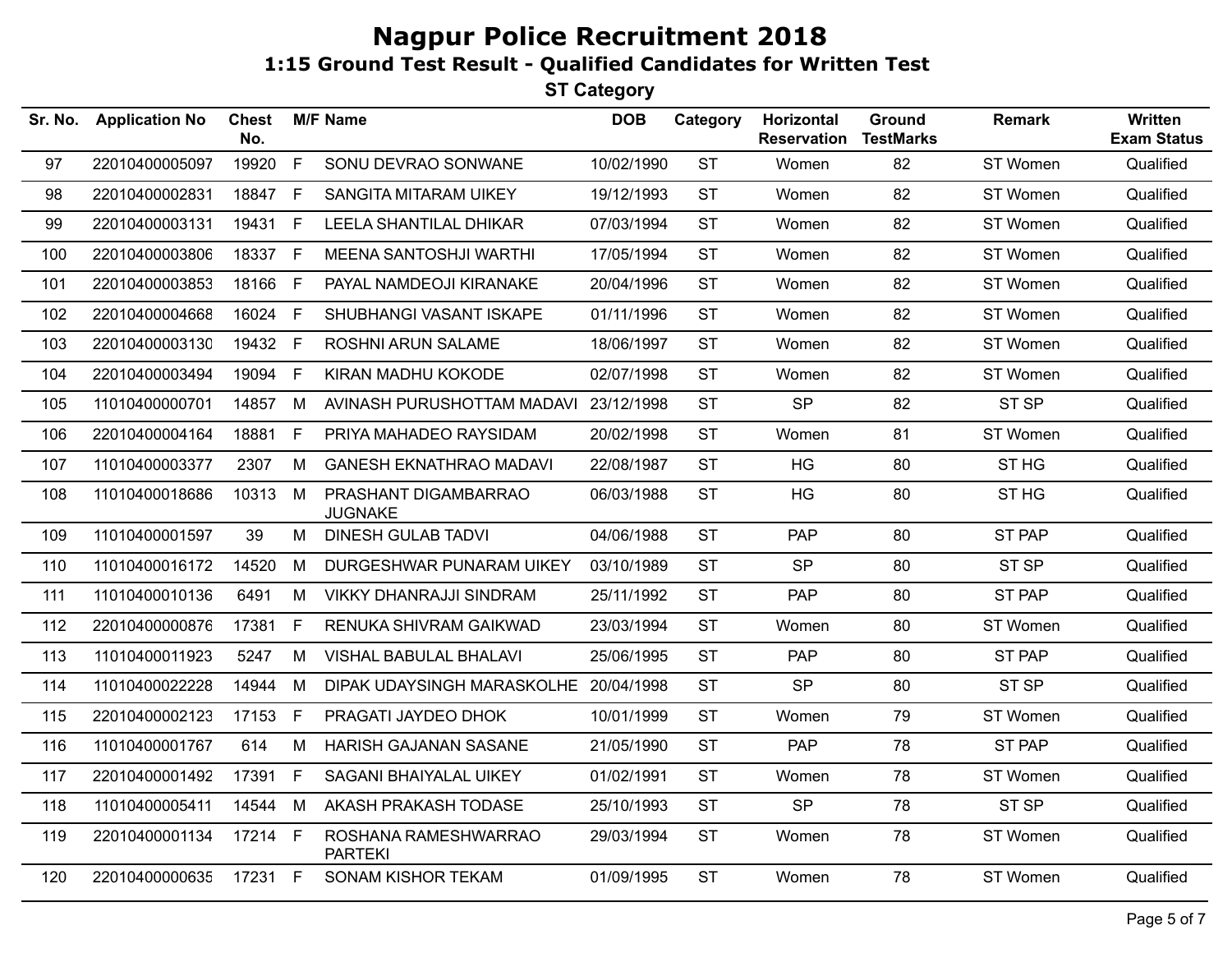| Sr. No. | <b>Application No</b> | <b>Chest</b><br>No. |    | <b>M/F Name</b>                        | <b>DOB</b> | Category  | Horizontal<br><b>Reservation</b> | <b>Ground</b><br><b>TestMarks</b> | <b>Remark</b>    | <b>Written</b><br><b>Exam Status</b> |
|---------|-----------------------|---------------------|----|----------------------------------------|------------|-----------|----------------------------------|-----------------------------------|------------------|--------------------------------------|
| 121     | 22010400004003        | 18235               | F  | <b>ASHA SUDHAKR NAIK</b>               | 10/02/1996 | <b>ST</b> | Women                            | 78                                | ST Women         | Qualified                            |
| 122     | 22010400002651        | 19260               | F. | YAMUNA RAMESH UIKEY                    | 10/06/1996 | <b>ST</b> | Women                            | 78                                | ST Women         | Qualified                            |
| 123     | 22010400002692        | 18319               | F  | PALLAVI SHALIK AADE                    | 02/04/1999 | <b>ST</b> | Women                            | 78                                | ST Women         | Qualified                            |
| 124     | 22010400000514        | 16599               | F  | CHANDANI VIJAY ADMACHI                 | 27/07/1999 | <b>ST</b> | Women                            | 78                                | ST Women         | Qualified                            |
| 125     | 22010400004887        | 16045               | F  | SONU BABANRAO SAYYAM                   | 01/01/1989 | <b>ST</b> | Women                            | 77                                | ST Women         | Qualified                            |
| 126     | 22010400001312        | 17645 F             |    | <b>BHARATI DINKAR CHAUDHARI</b>        | 11/12/1997 | <b>ST</b> | Women                            | 77                                | ST Women         | Qualified                            |
| 127     | 22010400000100        | 17772 F             |    | NIKITA NARESH BAREKAR                  | 14/04/1998 | <b>ST</b> | Women                            | 77                                | ST Women         | Qualified                            |
| 128     | 11010400002173        | 12851               | М  | MANOJ RAMKRUSHNA SAHAKATE 10/07/1984   |            | <b>ST</b> | PAP                              | 76                                | ST PAP           | Qualified                            |
| 129     | 11010400019573        | 15177               | M  | SUNIL NILKANTH MORE                    | 15/08/1988 | <b>ST</b> | HG                               | 76                                | ST <sub>HG</sub> | Qualified                            |
| 130     | 11010400009753        | 3964                | М  | YOGESH GAJANAN GAJAM                   | 06/10/1989 | <b>ST</b> | <b>PAP</b>                       | 76                                | <b>ST PAP</b>    | Qualified                            |
| 131     | 22010400002626        | 18658               | F. | HARSHILA RAYSHING PARTEKI              | 13/11/1994 | <b>ST</b> | Women                            | 75                                | ST Women         | Qualified                            |
| 132     | 11010400012362        | 6225                | M  | RAJU SOMAJI KOKODE                     | 13/05/1985 | <b>ST</b> | <b>HG</b>                        | 74                                | ST <sub>HG</sub> | Qualified                            |
| 133     | 22010400003989        | 18888               | F. | SUSHAMA KAWALU MADAVI                  | 25/12/1989 | <b>ST</b> | Women                            | 74                                | ST Women         | Qualified                            |
| 134     | 11010400016684        | 7909                | М  | MAHESH MANOHAR MASRAM                  | 01/01/1990 | <b>ST</b> | HG                               | 74                                | ST <sub>HG</sub> | Qualified                            |
| 135     | 22010400002955        | 18306               | F. | PALLAVI MADHUKAR SOLANKE               | 07/06/1994 | <b>ST</b> | Women                            | 74                                | ST Women         | Qualified                            |
| 136     | 22010400006042        | 16167 F             |    | KRISHNASHWARI PATIRAM<br><b>SAROTE</b> | 01/09/1994 | <b>ST</b> | Women                            | 74                                | ST Women         | Qualified                            |
| 137     | 11010400016914        | 7785                | M  | PRAVIN JAYRAM PRATYEKE                 | 24/09/1994 | <b>ST</b> | PAP                              | 74                                | <b>ST PAP</b>    | Qualified                            |
| 138     | 22010400001731        | 17623               | F. | KAJAL RAJU DHIKAR                      | 02/05/1995 | <b>ST</b> | Women                            | 74                                | ST Women         | Qualified                            |
| 139     | 22010400003028        | 18648               | F. | SAVITA MUNESHWAR WALVE                 | 24/10/1995 | <b>ST</b> | Women                            | 74                                | ST Women         | Qualified                            |
| 140     | 22010400000368        | 17472               | F. | <b>VRUKSHALI GULAB UIKEY</b>           | 30/12/1995 | <b>ST</b> | Women                            | 74                                | ST Women         | Qualified                            |
| 141     | 22010400004206        | 19801               | F  | KARISHMA SUBHASH DHURVE                | 16/06/1996 | <b>ST</b> | Women/SP                         | 74                                | ST Women         | Qualified                            |
| 142     | 22010400004260        | 18841               | F  | <b>BHARTI HIRAMAN DHURVE</b>           | 18/11/1996 | <b>ST</b> | Women                            | 74                                | ST Women         | Qualified                            |
| 143     | 22010400000486        | 17715 F             |    | SHALU VASANTA MARASKOLHE               | 21/04/1993 | <b>ST</b> | Women                            | 73                                | ST Women         | Qualified                            |
| 144     | 22010400002256        | 18492 F             |    | RINA VIJAYJI BAREKAR                   | 16/03/1996 | <b>ST</b> | Women                            | 73                                | ST Women         | Qualified                            |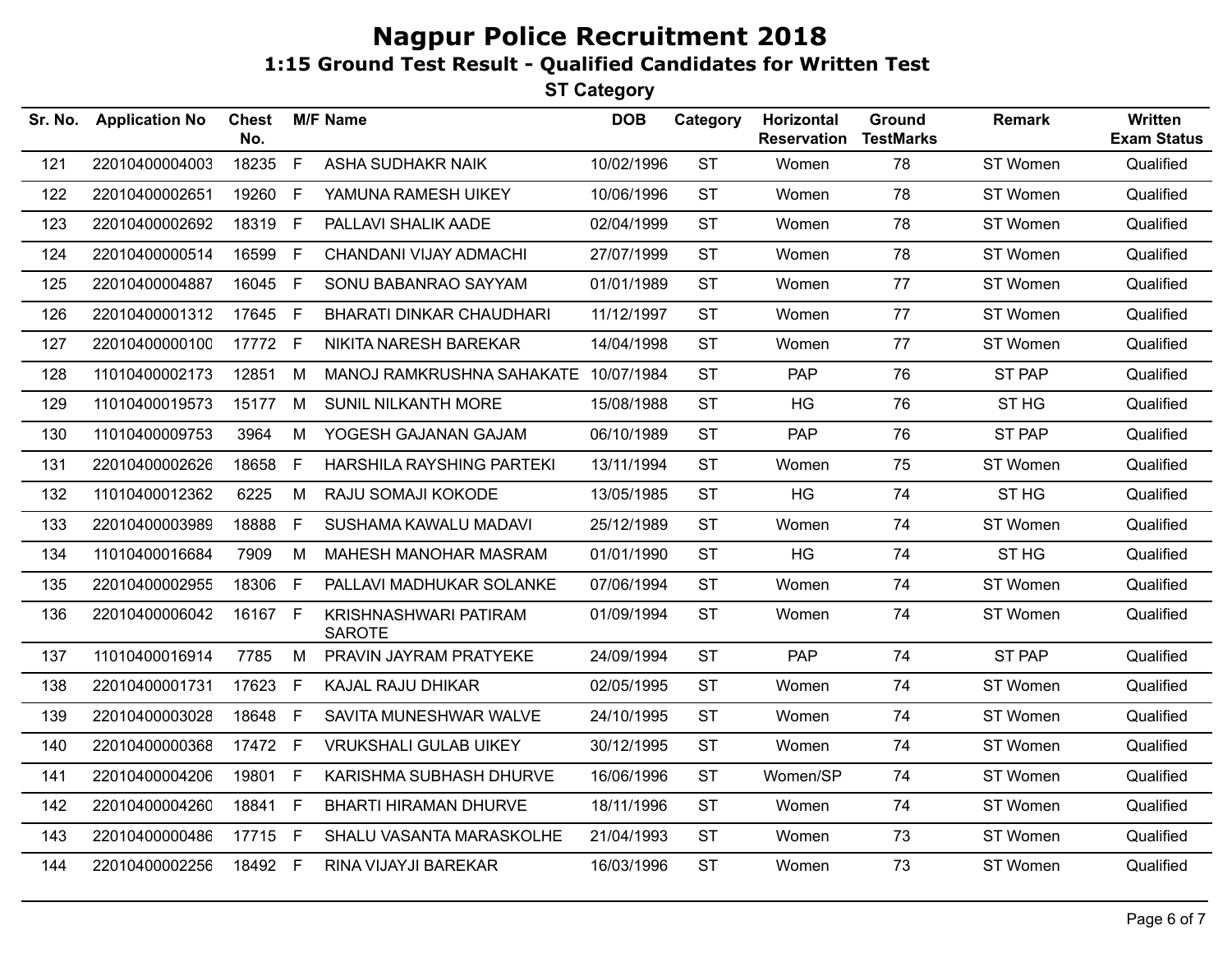| Sr. No. | <b>Application No</b> | <b>Chest</b><br>No. |    | <b>M/F Name</b>                        | <b>DOB</b> | Category  | Horizontal<br><b>Reservation</b> | Ground<br><b>TestMarks</b> | Remark           | <b>Written</b><br><b>Exam Status</b> |
|---------|-----------------------|---------------------|----|----------------------------------------|------------|-----------|----------------------------------|----------------------------|------------------|--------------------------------------|
| 145     | 22010400004082        | 18926               | F. | KOMAL MANIK MADAVI                     | 29/07/1996 | <b>ST</b> | Women                            | 73                         | ST Women         | Qualified                            |
| 146     | 11010400009409        | 15564               | М  | RISHAB RAMKRISHNA PARWEKAR 26/07/1997  |            | <b>ST</b> | <b>SP</b>                        | 73                         | ST <sub>SP</sub> | Qualified                            |
| 147     | 22010400003856        | 18165 F             |    | UJJWALA DNYANESHWARJI<br><b>DHURVE</b> | 01/04/1998 | <b>ST</b> | Women                            | 73                         | ST Women         | Qualified                            |
| 148     | 22010400006984        | 20713 F             |    | <b>BALUSHA SAKHARAM GEDAM</b>          | 21/02/1990 | <b>ST</b> | Women                            | 72                         | ST Women         | Qualified                            |
| 149     | 11010400024698        | 14678               | M  | <b>RITESH RAMDAS SHRIRAME</b>          | 03/08/1990 | <b>ST</b> | <b>SP</b>                        | 72                         | ST <sub>SP</sub> | Qualified                            |
| 150     | 22010400000649        | 16826               | F. | <b>BABITA HARICHANDRA TEKAM</b>        | 07/04/1992 | <b>ST</b> | Women                            | 72                         | ST Women         | Qualified                            |
| 151     | 22010400000042        | 16382               | F. | ASMITA SHANKAR TEKAM                   | 26/02/1995 | <b>ST</b> | Women                            | 72                         | ST Women         | Qualified                            |
| 152     | 22010400004270        | 18443               | F  | <b>BHARATI RAMCHANDRA RAUT</b>         | 01/06/1999 | <b>ST</b> | Women                            | 72                         | ST Women         | Qualified                            |
| 153     | 11010400006405        | 3721                | м  | SAMIR RAMESHRAO MADAVI                 | 08/07/1994 | <b>ST</b> | <b>PAP</b>                       | 71                         | ST PAP           | Qualified                            |
| 154     | 11010400015086        | 15226               | M  | AMOL DHARMRAJ SHERKAR                  | 01/11/1995 | <b>ST</b> | <b>SP</b>                        | 70                         | ST <sub>SP</sub> | Qualified                            |
| 155     | 11010400024934        | 15351               | M  | <b>GOPAL WASUDEO UIKEY</b>             | 08/08/1985 | <b>ST</b> | <b>PAP</b>                       | 68                         | ST PAP           | Qualified                            |
| 156     | 11010400016648        | 14426               | M  | PRAFULLA RAMESHWAR<br><b>JUGNAYAKE</b> | 08/04/1991 | <b>ST</b> | <b>PAP</b>                       | 68                         | ST PAP           | Qualified                            |
| 157     | 11010400019439        | 15016               | M  | KHIROJ MAROTI DHEKALE                  | 17/10/1991 | <b>ST</b> | <b>SP</b>                        | 67                         | ST <sub>SP</sub> | Qualified                            |
| 158     | 22010400000052        | 19867               | F. | SITA SHOBHELAL UIKEY                   | 07/05/1991 | <b>ST</b> | Women/SP                         | 65                         | ST <sub>SP</sub> | Qualified                            |
| 159     | 11010400001528        | 70                  | M  | YOGESH DIGAMBAR BAREKAR                | 27/02/1992 | <b>ST</b> | <b>PAP</b>                       | 64                         | ST PAP           | Qualified                            |
| 160     | 11010400020355        | 14996               | M  | ANIKET TUKARAM KALE                    | 16/03/1999 | <b>ST</b> | <b>SP</b>                        | 64                         | ST SP            | Qualified                            |
| 161     | 11010400000066        | 429                 | м  | SWAPNIL NARHARI SIDAM                  | 14/03/1992 | <b>ST</b> | <b>HG</b>                        | 63                         | ST <sub>HG</sub> | Qualified                            |
| 162     | 11010400000060        | 698                 | M  | RAKESH VISHVANATH MADAVI               | 26/11/1991 | <b>ST</b> | <b>HG</b>                        | 62                         | ST <sub>HG</sub> | Qualified                            |
| 163     | 11010400011646        | 6028                | М  | DEWANAND DEODAS DHOK                   | 30/11/1992 | <b>ST</b> | PAP                              | 62                         | ST PAP           | Qualified                            |
| 164     | 11010400016949        | 8092                | м  | AMIT DIGAMBAR CHANDEKAR                | 28/11/1992 | <b>ST</b> | <b>HG</b>                        | 56                         | ST <sub>HG</sub> | Qualified                            |
| 165     | 11010400014560        | 7647                | M  | YADNYESH GOVINDA KAURATI               | 02/05/1992 | <b>ST</b> | <b>PAP</b>                       | 53                         | <b>ST PAP</b>    | Qualified                            |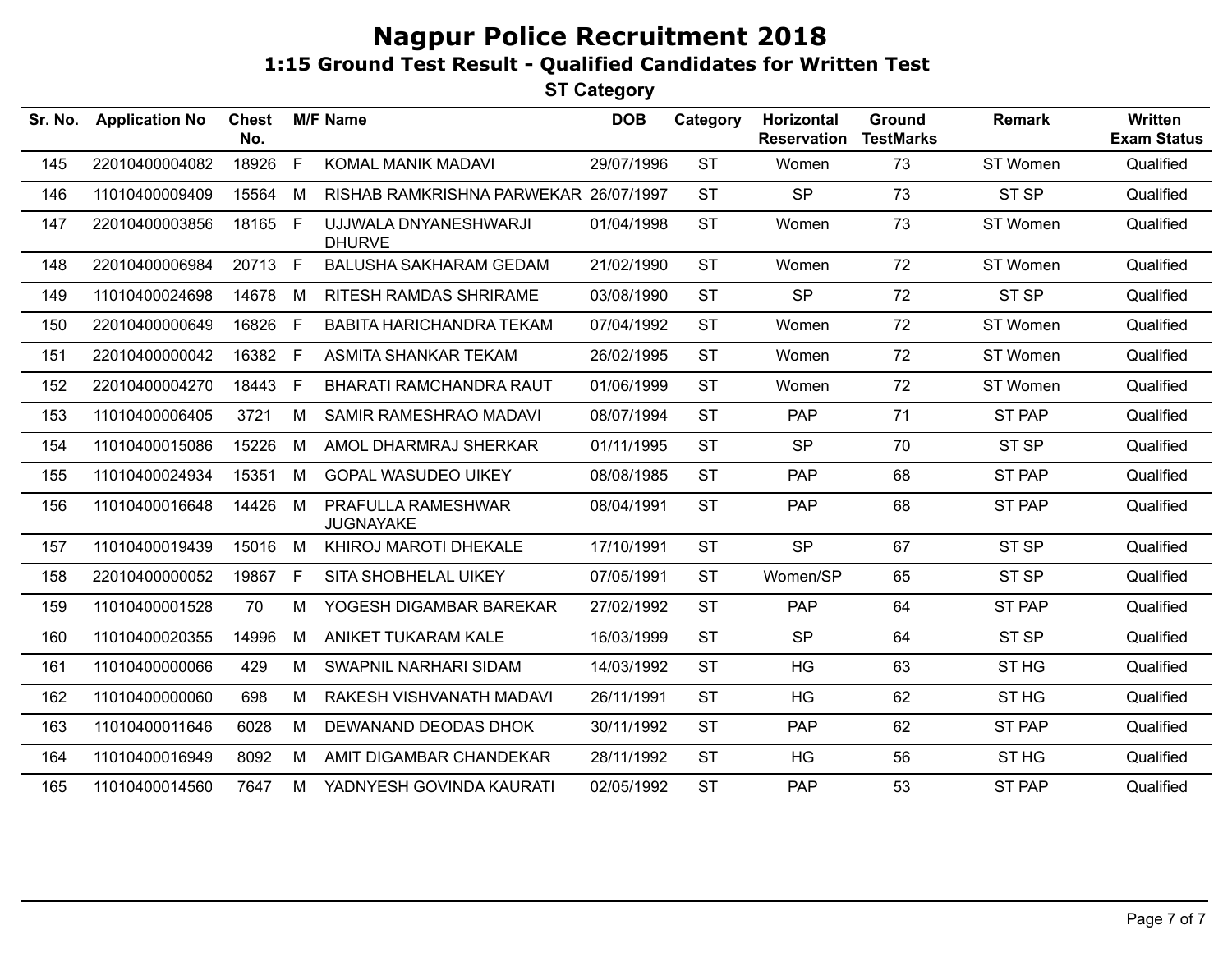**DT-A Category**

| <b>Application No</b> | <b>Chest</b><br>No. |   |                                        | <b>DOB</b>      | Category                              | Horizontal<br><b>Reservation</b>                                                                                                                                                                                                                                                                                 | <b>Ground</b><br><b>TestMarks</b> | Remark              | <b>Written</b><br><b>Exam Status</b> |
|-----------------------|---------------------|---|----------------------------------------|-----------------|---------------------------------------|------------------------------------------------------------------------------------------------------------------------------------------------------------------------------------------------------------------------------------------------------------------------------------------------------------------|-----------------------------------|---------------------|--------------------------------------|
| 11010400013005        | 6837                | M | YASIN RAJAK SHEIKH                     |                 | DT-A                                  | None                                                                                                                                                                                                                                                                                                             | 90                                | <b>DT-A General</b> | Qualified                            |
| 11010400006769        | 3723                | М | ARVIND SHRIRAMJI CHAVHAN               |                 | DT-A                                  | None                                                                                                                                                                                                                                                                                                             | 90                                | DT-A General        | Qualified                            |
| 11010400012841        | 6646                | M | PRAFUL SHESHRAOJI RATHOD               |                 | DT-A                                  | None                                                                                                                                                                                                                                                                                                             | 90                                | DT-A General        | Qualified                            |
| 11010400018915        | 15619               | M | SURESH VASANTRAO PAWAR                 |                 | DT-A                                  | None                                                                                                                                                                                                                                                                                                             | 90                                | DT-A General        | Qualified                            |
| 11010400005873        | 2912                | М | DINESH DATTARAO RATHOD                 | 06/06/1991      | DT-A                                  | None                                                                                                                                                                                                                                                                                                             | 90                                | <b>DT-A General</b> | Qualified                            |
| 11010400014582        | 7597                | М | <b>GAJANAN PRAKASH RATHOD</b>          |                 | DT-A                                  | <b>None</b>                                                                                                                                                                                                                                                                                                      | 90                                | DT-A General        | Qualified                            |
| 11010400015524        | 13018               | M |                                        |                 | DT-A                                  | None                                                                                                                                                                                                                                                                                                             | 90                                | DT-A General        | Qualified                            |
| 11010400002059        | 1630                | M | NILESH BALU CHAVHAN                    |                 | DT-A                                  | <b>None</b>                                                                                                                                                                                                                                                                                                      | 90                                | DT-A General        | Qualified                            |
| 11010400002907        | 12451               | M | <b>RAHUL GOKUL GOUR</b>                |                 | DT-A                                  | None                                                                                                                                                                                                                                                                                                             | 90                                | DT-A General        | Qualified                            |
| 11010400023499        |                     | M | <b>SANTOSH CHAINSING</b><br>CHANDWADE  |                 | DT-A                                  | None                                                                                                                                                                                                                                                                                                             | 90                                | DT-A General        | Qualified                            |
| 11010400019917        | 14590               | M | PANKAJ TOLARAM CHAVHAN                 |                 | DT-A                                  | None                                                                                                                                                                                                                                                                                                             | 90                                | <b>DT-A General</b> | Qualified                            |
| 11010400004812        | 2974                | М | AMOL PARASHRAM GUNJKAR                 |                 | DT-A                                  | None                                                                                                                                                                                                                                                                                                             | 90                                | DT-A General        | Qualified                            |
| 11010400024877        |                     | M | <b>SUNIL DATTA RATHOD</b>              |                 | DT-A                                  | <b>None</b>                                                                                                                                                                                                                                                                                                      | 90                                | DT-A General        | Qualified                            |
| 11010400022644        | 15265               | M | SANJAY SAWAI JADHAO                    |                 | DT-A                                  | None                                                                                                                                                                                                                                                                                                             | 90                                | <b>DT-A General</b> | Qualified                            |
| 11010400006768        | 3724                | M | <b>BABAN ASHOK RATHOD</b>              |                 | DT-A                                  | <b>None</b>                                                                                                                                                                                                                                                                                                      | 90                                | DT-A General        | Qualified                            |
| 11010400020378        | 14839               | M | PRADIP JYOTAMAL RATHOD                 |                 | DT-A                                  | None                                                                                                                                                                                                                                                                                                             | 90                                | DT-A General        | Qualified                            |
| 11010400016265        | 8526                | M | DNYANESHWAR BHIMRAOJI<br><b>JADHAV</b> |                 | DT-A                                  | None                                                                                                                                                                                                                                                                                                             | 90                                | DT-A General        | Qualified                            |
| 11010400015643        | 13492               | M | SACHIN VISHWANATH RATHOD               |                 | DT-A                                  | None                                                                                                                                                                                                                                                                                                             | 90                                | DT-A General        | Qualified                            |
| 11010400000685        | 349                 | M | PRADIP DARASING RATHOD                 |                 | DT-A                                  | None                                                                                                                                                                                                                                                                                                             | 90                                | DT-A General        | Qualified                            |
| 11010400007194        | 2584                | M | AMOL JANARDHAN RATHOD                  |                 | DT-A                                  | <b>None</b>                                                                                                                                                                                                                                                                                                      | 90                                | DT-A General        | Qualified                            |
| 11010400001123        | 541                 | М | RAJESH DEWANAND ADE                    |                 | DT-A                                  | None                                                                                                                                                                                                                                                                                                             | 90                                | <b>DT-A General</b> | Qualified                            |
| 11010400021275        | 15040               | M | <b>TIRUPATI RAWAN RATHOD</b>           |                 | DT-A                                  | None                                                                                                                                                                                                                                                                                                             | 90                                | DT-A General        | Qualified                            |
| 11010400000046        | 82                  | М | ANKUSH GOPICHAND PADWALE               |                 | DT-A                                  | None                                                                                                                                                                                                                                                                                                             | 90                                | DT-A General        | Qualified                            |
| 11010400024913        | 15121               | M | ARVIND SHESHRAO PAWAR                  |                 | DT-A                                  | None                                                                                                                                                                                                                                                                                                             | 90                                | <b>DT-A General</b> | Qualified                            |
|                       |                     |   | 14610<br>15134                         | <b>M/F Name</b> | BHARATSING PREMSING DEDWAL 01/12/1991 | 05/10/1987<br>25/02/1988<br>24/12/1990<br>25/02/1991<br>20/07/1991<br>23/04/1992<br>07/06/1992<br>20/06/1992<br>04/02/1993<br>12/05/1993<br>06/07/1993<br>10/10/1993<br>05/11/1993<br>15/12/1993<br>02/02/1994<br>28/06/1994<br>12/07/1994<br>21/07/1994<br>14/09/1995<br>19/10/1995<br>19/01/1996<br>07/03/1996 |                                   |                     |                                      |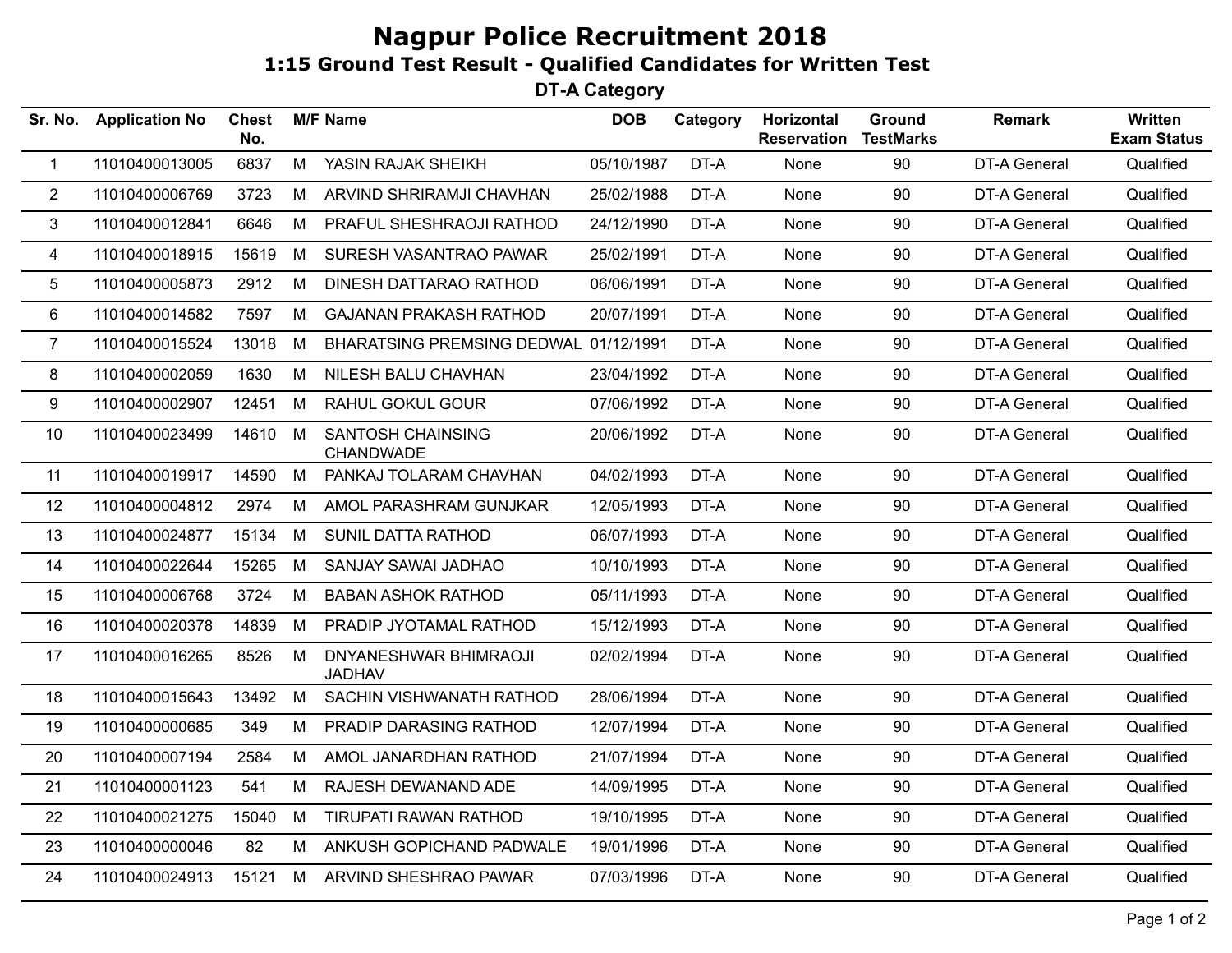**DT-A Category**

| Sr. No. | <b>Application No</b> | Chest<br>No. |   | <b>M/F Name</b>                       | <b>DOB</b> | Category | <b>Horizontal</b><br><b>Reservation</b> | <b>Ground</b><br><b>TestMarks</b> | Remark       | Written<br><b>Exam Status</b> |
|---------|-----------------------|--------------|---|---------------------------------------|------------|----------|-----------------------------------------|-----------------------------------|--------------|-------------------------------|
| 25      | 11010400011922        | 5928         | M | AJIT DILIP ADE                        | 09/05/1996 | DT-A     | None                                    | 90                                | DT-A General | Qualified                     |
| 26      | 11010400013791        | 14438        | M | BHAGERATH VINOD RATHOD                | 09/05/1996 | DT-A     | None                                    | 90                                | DT-A General | Qualified                     |
| 27      | 11010400016619        | 8993         | M | <b>JANARDHAN KISHOR JADHAV</b>        | 16/11/1996 | DT-A     | None                                    | 90                                | DT-A General | Qualified                     |
| 28      | 22010400003465        | 19327        | E | DIKSHA VASANTA RATHOD                 | 22/05/1997 | DT-A     | Women                                   | 90                                | DT-A General | Qualified                     |
| 29      | 11010400000802        | 643          | M | AJAY LALSING JADHAO                   | 10/06/1997 | DT-A     | None                                    | 90                                | DT-A General | Qualified                     |
| 30      | 11010400004583        | 12440        | M | ROHIT VINAYAK PAWAR                   | 06/09/1997 | DT-A     | None                                    | 90                                | DT-A General | Qualified                     |
| 31      | 11010400019420        | 14653        | M | AKSHAY VINOD PADWAL                   | 15/04/1998 | DT-A     | None                                    | 90                                | DT-A General | Qualified                     |
| 32      | 11010400003053        | 12152        | M | KISHOR ARVIND RATHOD                  | 20/05/1998 | DT-A     | None                                    | 90                                | DT-A General | Qualified                     |
| 33      | 11010400000374        | 12978        | M | AKSHAY PURUSHOTTAM<br><b>CHAVHAN</b>  | 16/07/1998 | DT-A     | None                                    | 90                                | DT-A General | Qualified                     |
| 34      | 11010400019421        | 9970         | M | MANGESH MANSINGHJI BRAMHAN 10/11/1998 |            | DT-A     | None                                    | 90                                | DT-A General | Qualified                     |
| 35      | 11010400010948        | 6106         | M | SANDESH SUKHDEV RATHOD                | 07/11/1999 | DT-A     | None                                    | 90                                | DT-A General | Qualified                     |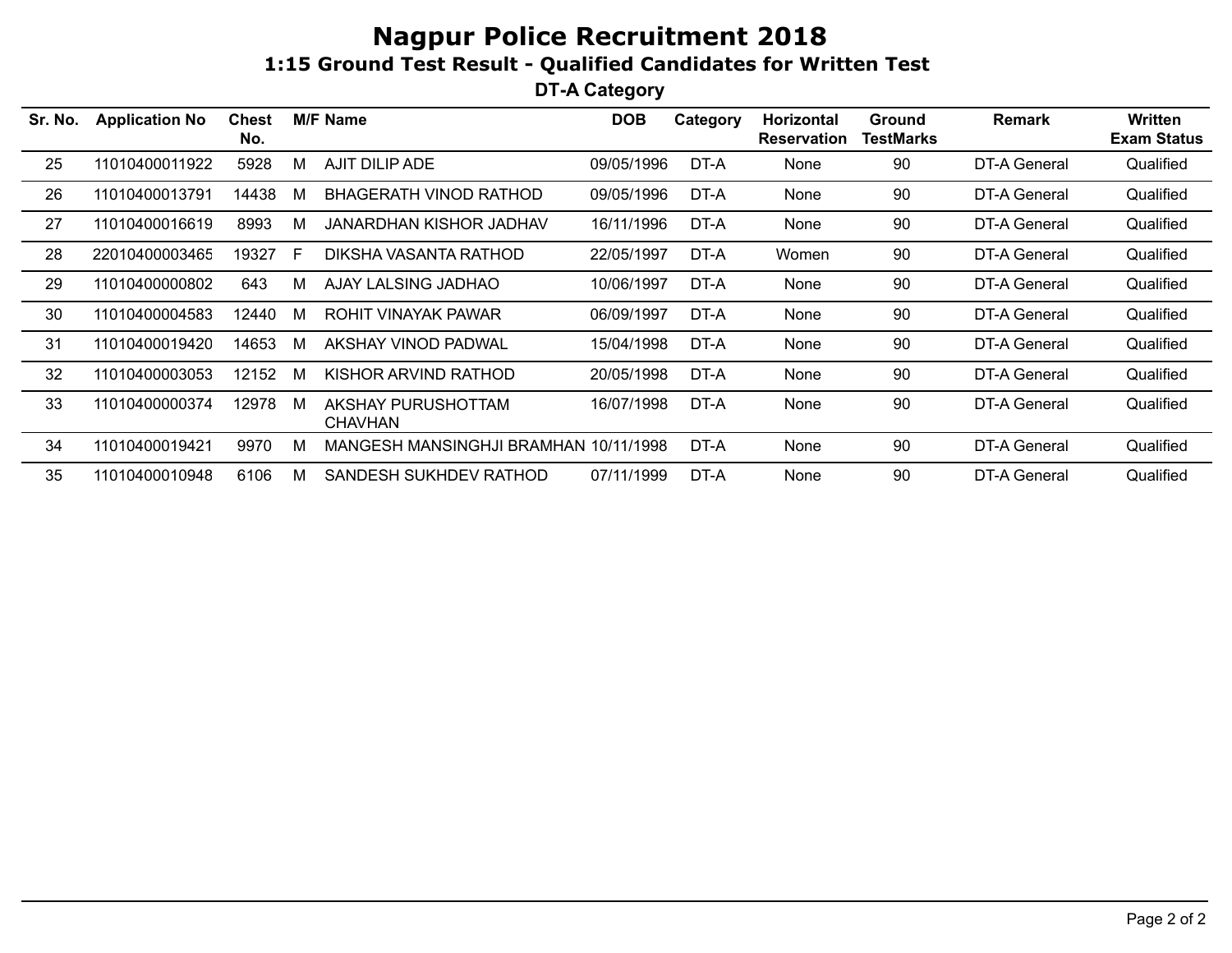| <b>Application No</b> | <b>Chest</b><br>No. |   |                                        | <b>DOB</b>      | Category | Horizontal<br><b>Reservation</b>                                                                                                                                                                                                                                                                                                                                                                 | Ground<br><b>TestMarks</b> | Remark       | Written<br><b>Exam Status</b> |
|-----------------------|---------------------|---|----------------------------------------|-----------------|----------|--------------------------------------------------------------------------------------------------------------------------------------------------------------------------------------------------------------------------------------------------------------------------------------------------------------------------------------------------------------------------------------------------|----------------------------|--------------|-------------------------------|
| 11010400013489        | 7601                | M | MADHUKAR DHANRAJ SURJUSE               |                 | NT-B     | None                                                                                                                                                                                                                                                                                                                                                                                             | 90                         | NT-B General | Qualified                     |
| 11010400008104        | 14320               | M | <b>MANOJ SHANKAR ZELE</b>              |                 | NT-B     | None                                                                                                                                                                                                                                                                                                                                                                                             | 90                         | NT-B General | Qualified                     |
| 11010400005627        |                     | M | ANUJ SHIVPRASAD NANDANE                |                 | NT-B     | None                                                                                                                                                                                                                                                                                                                                                                                             | 90                         | NT-B General | Qualified                     |
| 11010400016891        | 8310                | M | RAVINDRA SAKHARAM ASALKAR              |                 | NT-B     | None                                                                                                                                                                                                                                                                                                                                                                                             | 90                         | NT-B General | Qualified                     |
| 11010400010255        | 5669                | M | <b>UMESH BHAGWAN RAWATE</b>            |                 | NT-B     | None                                                                                                                                                                                                                                                                                                                                                                                             | 90                         | NT-B General | Qualified                     |
| 11010400018614        | 9594                | M | DEEPAK DAMODHAR JAGATE                 |                 | NT-B     | None                                                                                                                                                                                                                                                                                                                                                                                             | 90                         | NT-B General | Qualified                     |
| 11010400019106        | 10074               | M | PRATIK ANANDRAO DHABEKAR               |                 | NT-B     | None                                                                                                                                                                                                                                                                                                                                                                                             | 90                         | NT-B General | Qualified                     |
| 11010400003028        | 12070               | M | SONU MAROTI GHUGRE                     |                 | NT-B     | None                                                                                                                                                                                                                                                                                                                                                                                             | 90                         | NT-B General | Qualified                     |
| 11010400006207        | 3823                | М | RAJESH RAMESHJI MESHRAM                |                 | NT-B     | None                                                                                                                                                                                                                                                                                                                                                                                             | 90                         | NT-B General | Qualified                     |
| 11010400009520        | 3933                | M | SONU DASHRATH FALKE                    |                 | NT-B     | None                                                                                                                                                                                                                                                                                                                                                                                             | 90                         | NT-B General | Qualified                     |
| 11010400013921        | 14333               | M | PREMKUMAR PRABHAKAR<br><b>KOSARE</b>   |                 | NT-B     | None                                                                                                                                                                                                                                                                                                                                                                                             | 90                         | NT-B General | Qualified                     |
| 11010400018976        | 9674                | M | TRIPATI BALAJI AIATWAD                 |                 | NT-B     | None                                                                                                                                                                                                                                                                                                                                                                                             | 90                         | NT-B General | Qualified                     |
| 11010400016501        | 7960                | M | SAGAR HARIBHAU BRAMHNE                 |                 | NT-B     | None                                                                                                                                                                                                                                                                                                                                                                                             | 90                         | NT-B General | Qualified                     |
| 11010400007349        | 13187               | M | NARAYAN PANDHARI POINKAR               |                 | NT-B     | None                                                                                                                                                                                                                                                                                                                                                                                             | 90                         | NT-B General | Qualified                     |
| 11010400017315        | 13854               | M | RAKESH RAJU MESHRAM                    |                 | NT-B     | None                                                                                                                                                                                                                                                                                                                                                                                             | 90                         | NT-B General | Qualified                     |
| 11010400018608        | 14717               | M | NITIN SHRAWAN MAUJE                    |                 | NT-B     | None                                                                                                                                                                                                                                                                                                                                                                                             | 90                         | NT-B General | Qualified                     |
| 11010400011402        | 5482                | M | NITESH MADHUKAR GADEKAR                |                 | $NT-B$   | None                                                                                                                                                                                                                                                                                                                                                                                             | 90                         | NT-B General | Qualified                     |
| 11010400018285        |                     | M | <b>LAKHAN NARAYAN SAVANT</b>           |                 | $NT-B$   | None                                                                                                                                                                                                                                                                                                                                                                                             | 90                         | NT-B General | Qualified                     |
| 11010400005557        | 12849               | M | RAVINDRA HARIDAS KOSARE                |                 | NT-B     | None                                                                                                                                                                                                                                                                                                                                                                                             | 90                         | NT-B General | Qualified                     |
| 11010400009201        | 13883               | M | ASHISH CHANDRASHEKHAR<br><b>BAWANE</b> |                 | NT-B     | None                                                                                                                                                                                                                                                                                                                                                                                             | 90                         | NT-B General | Qualified                     |
| 11010400007596        | 3923                | M |                                        |                 | NT-B     | None                                                                                                                                                                                                                                                                                                                                                                                             | 90                         | NT-B General | Qualified                     |
| 11010400002024        | 1518                | M |                                        |                 | NT-B     | None                                                                                                                                                                                                                                                                                                                                                                                             | 90                         | NT-B General | Qualified                     |
| 11010400015940        | 13071               | M | <b>GOPAL HARIDAS PARISE</b>            |                 | NT-B     | None                                                                                                                                                                                                                                                                                                                                                                                             | 90                         | NT-B General | Qualified                     |
| 11010400003886        | 1429                | M | PRASHANT LILADHAR SURJUSE              |                 | NT-B     | None                                                                                                                                                                                                                                                                                                                                                                                             | 90                         | NT-B General | Qualified                     |
|                       | Sr. No.             |   | 12712<br>10162                         | <b>M/F Name</b> |          | 13/08/1988<br>25/01/1989<br>04/05/1989<br>03/03/1990<br>12/08/1990<br>05/10/1990<br>31/01/1991<br>12/03/1991<br>01/04/1991<br>20/07/1991<br>08/10/1991<br>08/02/1992<br>20/07/1992<br>29/09/1992<br>05/01/1993<br>09/05/1993<br>10/05/1993<br>15/07/1993<br>22/08/1993<br>04/11/1993<br>RUSHIRAJ PRABHAKAR DHANGAR 11/11/1993<br>YOGESH GOVERDHAN CHAVHAN 14/12/1993<br>29/12/1993<br>16/01/1994 |                            |              |                               |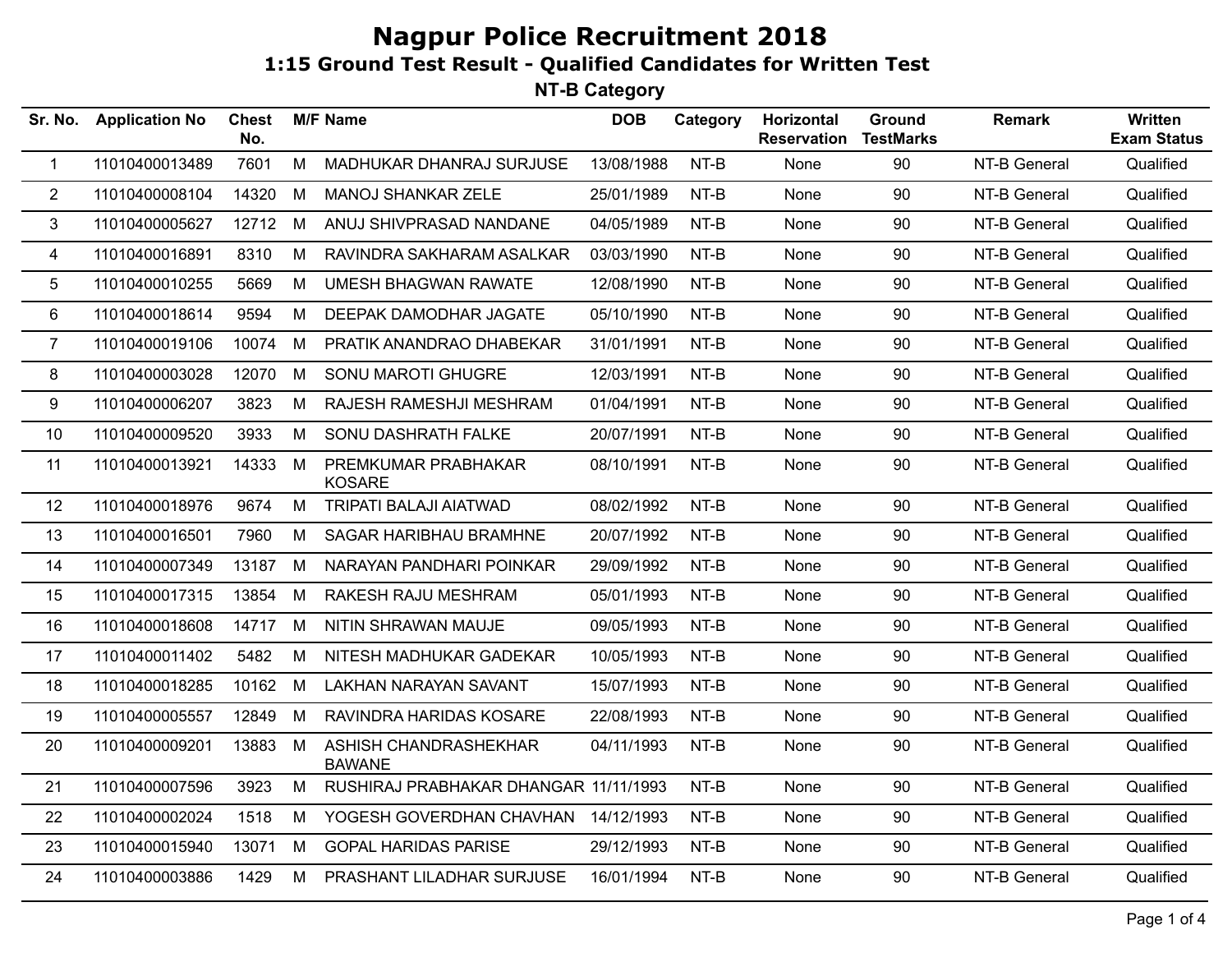| Sr. No. | <b>Application No</b> | <b>Chest</b><br>No. |    | <b>M/F Name</b>                       | <b>DOB</b> | Category | Horizontal<br><b>Reservation</b> | Ground<br><b>TestMarks</b> | <b>Remark</b> | Written<br><b>Exam Status</b> |
|---------|-----------------------|---------------------|----|---------------------------------------|------------|----------|----------------------------------|----------------------------|---------------|-------------------------------|
| 25      | 11010400002838        | 12184               | M  | SAJJAD SUBHAN CHOUDHARI               | 20/02/1994 | NT-B     | None                             | 90                         | NT-B General  | Qualified                     |
| 26      | 11010400014141        | 14246               | M  | AVINASH RAJU RAJNEKAR                 | 15/03/1994 | NT-B     | None                             | 90                         | NT-B General  | Qualified                     |
| 27      | 11010400005716        | 14228               | M  | ANUP VIJAY JAWAJI                     | 01/05/1994 | NT-B     | None                             | 90                         | NT-B General  | Qualified                     |
| 28      | 11010400008426        | 4718                | M  | HASIM IBRAHIM NAURANGABADI            | 24/05/1994 | NT-B     | None                             | 90                         | NT-B General  | Qualified                     |
| 29      | 11010400024436        | 12404               | M  | SWAPNIL YADAORAOJI KALE               | 27/07/1994 | NT-B     | None                             | 90                         | NT-B General  | Qualified                     |
| 30      | 11010400020654        | 9243                | М  | GOTU SHARAWANRAO SONWANE 11/08/1994   |            | NT-B     | None                             | 90                         | NT-B General  | Qualified                     |
| 31      | 11010400020985        | 11234               | M  | ROHIT RAMCHANDRA SURJUSE              | 12/12/1994 | NT-B     | None                             | 90                         | NT-B General  | Qualified                     |
| 32      | 11010400018151        | 14631               | M  | RAHUL LAXMAN CHANDEKAR                | 23/03/1995 | NT-B     | None                             | 90                         | NT-B General  | Qualified                     |
| 33      | 11010400020102        | 14855               | М  | NILESH UDDHAV JADHAV                  | 25/05/1995 | NT-B     | None                             | 90                         | NT-B General  | Qualified                     |
| 34      | 11010400008920        | 13212               | M  | ASIF RAJJAK DARGEWALE                 | 27/06/1995 | NT-B     | None                             | 90                         | NT-B General  | Qualified                     |
| 35      | 11010400019007        | 9675                | M  | RAJIV SAKHARAM PENDALEWAD             | 07/09/1995 | NT-B     | None                             | 90                         | NT-B General  | Qualified                     |
| 36      | 11010400022161        | 14583               | M  | SHAILESH NILKAMAL SONWANE             | 05/11/1995 | NT-B     | None                             | 90                         | NT-B General  | Qualified                     |
| 37      | 11010400018549        | 10132               | M  | NITIN MANOHAR SHENDE                  | 13/11/1995 | NT-B     | None                             | 90                         | NT-B General  | Qualified                     |
| 38      | 11010400019247        | 14819               | M  | AKASH VASANTA BHOYAR                  | 13/11/1995 | NT-B     | None                             | 90                         | NT-B General  | Qualified                     |
| 39      | 11010400020683        | 9196                | M  | SUNIL MADHUKAR MEHENGE                | 12/04/1996 | NT-B     | None                             | 90                         | NT-B General  | Qualified                     |
| 40      | 11010400009530        | 3931                | M  | <b>LALIT PREMPRAKASH GIRI</b>         | 03/05/1996 | NT-B     | None                             | 90                         | NT-B General  | Qualified                     |
| 41      | 11010400021112        | 10883               | M  | AMAR ASHOK MESHRAM                    | 09/06/1996 | NT-B     | None                             | 90                         | NT-B General  | Qualified                     |
| 42      | 11010400006017        | 3174                | М  | <b>GOVIND SURESH BIKE</b>             | 05/09/1996 | NT-B     | None                             | 90                         | NT-B General  | Qualified                     |
| 43      | 22010400001922        | 16095               | F. | <b>SHARDA RAM THORAT</b>              | 21/10/1996 | NT-B     | Women                            | 90                         | NT-B Women    | Qualified                     |
| 44      | 11010400016763        | 14113               | М  | ROSHAN DNYANESHWAR PAWAR              | 23/10/1996 | NT-B     | None                             | 90                         | NT-B General  | Qualified                     |
| 45      | 11010400008273        | 14294               | М  | CHETAN PANDURANG NAGPURE              | 24/04/1997 | NT-B     | None                             | 90                         | NT-B General  | Qualified                     |
| 46      | 11010400010829        | 5522                | M  | KUNDAN SUBHASH BHISE                  | 04/07/1997 | NT-B     | None                             | 90                         | NT-B General  | Qualified                     |
| 47      | 11010400012498        | 13733               | М  | KAILASH KUWARLAL BAWANE               | 10/07/1997 | NT-B     | None                             | 90                         | NT-B General  | Qualified                     |
| 48      | 11010400013090        | 13053 M             |    | SARANG RAJNIKANT NAGPURKAR 24/10/1997 |            | NT-B     | None                             | 90                         | NT-B General  | Qualified                     |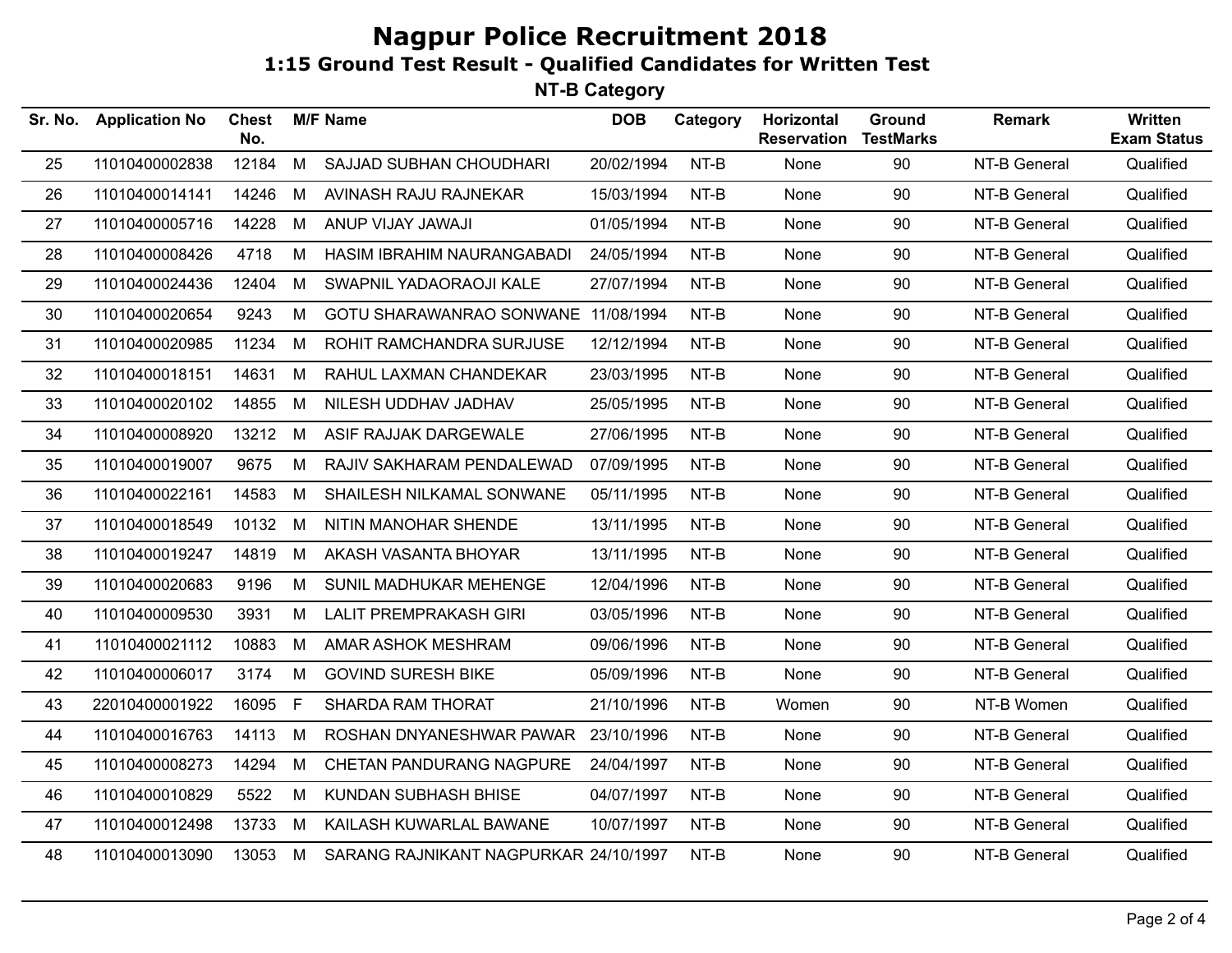| Sr. No. | <b>Application No</b> | <b>Chest</b><br>No. |              | <b>M/F Name</b>                             | <b>DOB</b> | Category | Horizontal<br><b>Reservation</b> | Ground<br><b>TestMarks</b> | <b>Remark</b>      | Written<br><b>Exam Status</b> |
|---------|-----------------------|---------------------|--------------|---------------------------------------------|------------|----------|----------------------------------|----------------------------|--------------------|-------------------------------|
| 49      | 11010400019660        | 9592                | M            | JAGESHWAR SAMBHA KAMBLE                     | 02/12/1997 | NT-B     | None                             | 90                         | NT-B General       | Qualified                     |
| 50      | 11010400008154        | 3979                | M            | <b>ASHUTOSH SUBHASH GIRI</b>                | 04/12/1997 | NT-B     | None                             | 90                         | NT-B General       | Qualified                     |
| 51      | 11010400023004        | 11094               | M            | RADHESHAM PRALHADRAO MOTE 12/06/1998        |            | NT-B     | None                             | 90                         | NT-B General       | Qualified                     |
| 52      | 11010400010253        | 5250                | M            | YOGESH SHESHRAO MANDHARE                    | 28/08/1999 | NT-B     | None                             | 90                         | NT-B General       | Qualified                     |
| 53      | 22010400003684        | 18580               | E            | ARCHANA RAMHARI NAGPURE                     | 14/01/1989 | NT-B     | Women                            | 86                         | NT-B Women         | Qualified                     |
| 54      | 22010400001929        | 17318 F             |              | SHITAL NILESH SAYAMWAR                      | 16/10/1994 | NT-B     | Women                            | 86                         | NT-B Women         | Qualified                     |
| 55      | 22010400003763        | 18798               | F            | DIPA VITTHAL KAVANPURE                      | 08/10/1998 | NT-B     | Women                            | 86                         | NT-B Women         | Qualified                     |
| 56      | 22010400006053        | 20336               | F.           | LATA DATTA DHANGAR                          | 23/02/1999 | NT-B     | Women                            | 86                         | NT-B Women         | Qualified                     |
| 57      | 22010400003827        | 18590               | F.           | PUJA MHAISURGIR RIDHNARTHI                  | 02/05/1996 | NT-B     | Women                            | 83                         | NT-B Women         | Qualified                     |
| 58      | 22010400006920        | 20330               | $\mathsf{F}$ | KOMAL LAHANU PAVADE                         | 05/01/1994 | NT-B     | Women                            | 82                         | NT-B Women         | Qualified                     |
| 59      | 22010400007232        | 19609               | $\mathsf{F}$ | VARSHA MAHADEO SONWANE                      | 08/08/1995 | NT-B     | Women                            | 82                         | NT-B Women         | Qualified                     |
| 60      | 22010400000925        | 17634 F             |              | NEHA RATIRAM NAVDEVE                        | 01/01/1996 | NT-B     | Women                            | 82                         | NT-B Women         | Qualified                     |
| 61      | 22010400003050        | 18296               | E            | PARIKA RAMESH MAUJE                         | 17/05/1997 | NT-B     | Women                            | 82                         | NT-B Women         | Qualified                     |
| 62      | 22010400001229        | 17277 F             |              | KAVITA ARJUN SHIVARKAR                      | 01/08/1997 | NT-B     | Women                            | 82                         | NT-B Women         | Qualified                     |
| 63      | 22010400001303        | 17917 F             |              | <b>BHARTI RAMPRAKASH</b><br><b>RAHEKWAR</b> | 13/12/1997 | NT-B     | Women                            | 82                         | NT-B Women         | Qualified                     |
| 64      | 11010400013292        | 15476 M             |              | <b>VIJAY DAULAT TANDULKAR</b>               | 06/07/1973 | NT-B     | Ex.Serviceman                    | 81                         | NT-B Ex.Serviceman | Qualified                     |
| 65      | 11010400009908        | 20212               | M            | RAJESHWAR KISAN MARBHATE                    | 31/05/1979 | NT-B     | Ex.Serviceman                    | 80                         | NT-B Ex.Serviceman | Qualified                     |
| 66      | 22010400002501        | 19101               | F            | POOJA ISHWAR SONWANE                        | 01/10/1996 | NT-B     | Women                            | 79                         | NT-B Women         | Qualified                     |
| 67      | 22010400005190        | 16536               | F            | AMRUTA AMRUT NISHIBKAR                      | 17/04/1997 | NT-B     | Women                            | 79                         | NT-B Women         | Qualified                     |
| 68      | 22010400007333        | 19794               | - F          | DIPALI LAXMANRAO BAWANE                     | 18/01/1986 | NT-B     | Women                            | 78                         | NT-B Women         | Qualified                     |
| 69      | 22010400001712        | 16975 F             |              | NISHA NAMDEOJI MOHANKAR                     | 01/01/1989 | NT-B     | Women                            | 78                         | NT-B Women         | Qualified                     |
| 70      | 22010400002189        | 18815 F             |              | SANGITA DEVIDAS MANKAR                      | 14/07/1989 | $NT-B$   | Women                            | 78                         | NT-B Women         | Qualified                     |
| 71      | 22010400000281        | 17873 F             |              | ASHWINI GAJANANRAO JUMDE                    | 23/06/1995 | NT-B     | Women                            | 78                         | NT-B Women         | Qualified                     |
| 72      | 22010400003061        | 18294 F             |              | PRIYANKA DNYANESHWAR SARAF 12/09/1996       |            | NT-B     | Women                            | 78                         | NT-B Women         | Qualified                     |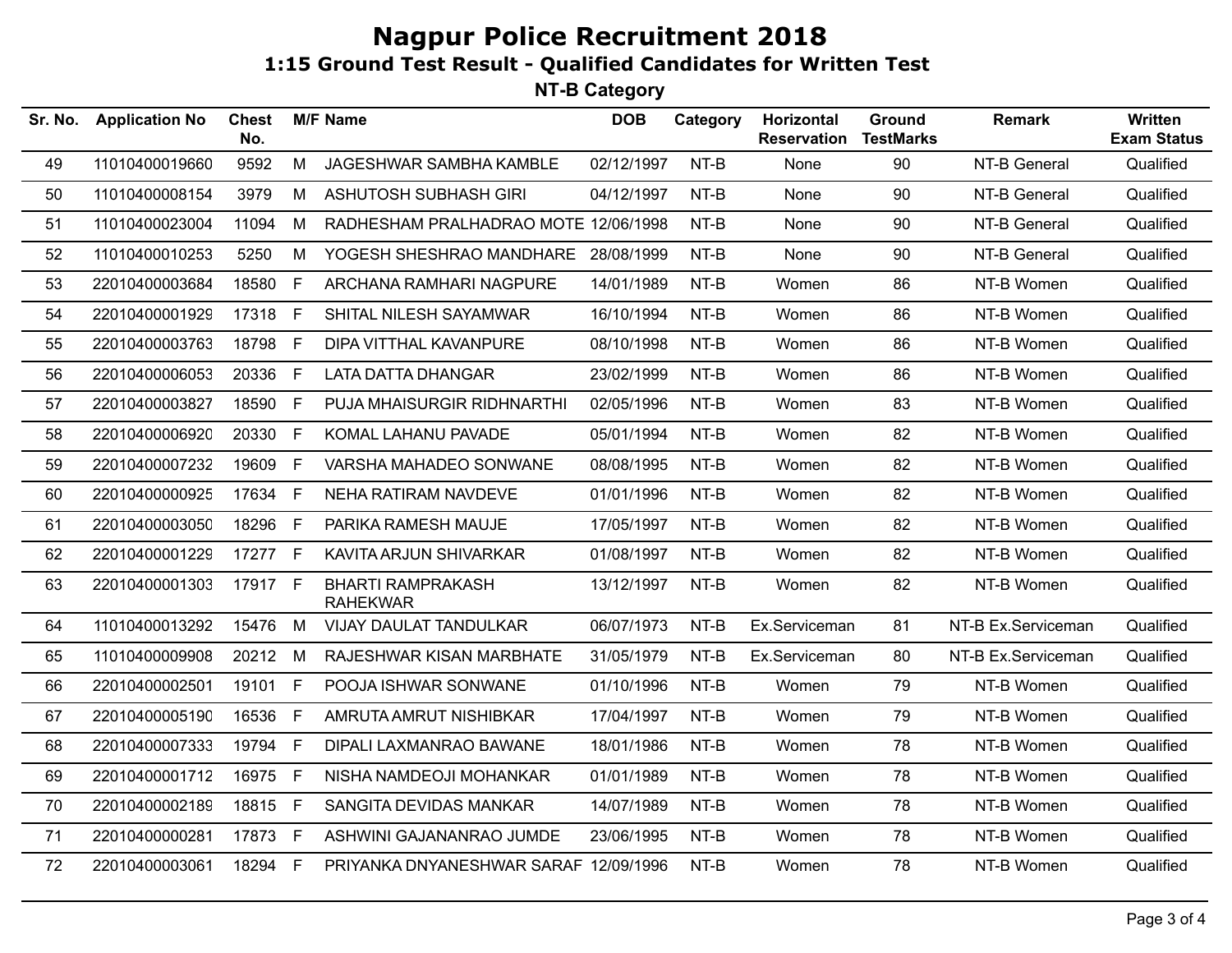| Sr. No. | <b>Application No</b> | <b>Chest</b><br>No. |     | <b>M/F Name</b>                        | <b>DOB</b> | Category | <b>Horizontal</b><br><b>Reservation</b> | <b>Ground</b><br><b>TestMarks</b> | <b>Remark</b> | Written<br><b>Exam Status</b> |
|---------|-----------------------|---------------------|-----|----------------------------------------|------------|----------|-----------------------------------------|-----------------------------------|---------------|-------------------------------|
| 73      | 22010400002083        | 17006               |     | MINA PURUSHOTTAM KORDE                 | 01/06/1997 | NT-B     | Women                                   | 78                                | NT-B Women    | Qualified                     |
| 74      | 22010400004507        | 16650               | E   | SAMIKSHA SURESH AMZARE                 | 07/12/1997 | NT-B     | Women                                   | 78                                | NT-B Women    | Qualified                     |
| 75      | 22010400003000        | 18505               | F.  | SONALI NAMDEO MARBATE                  | 31/03/1998 | NT-B     | Women                                   | 78                                | NT-B Women    | Qualified                     |
| 76      | 22010400001548        | 16920               | - F | PRANJALI RAMKRUSHNA<br><b>MODANKAR</b> | 16/05/1998 | NT-B     | Women                                   | 77                                | NT-B Women    | Qualified                     |
| 77      | 22010400001074        | 17358               | E   | ANJU ASHOK GIRADKAR                    | 03/07/1995 | NT-B     | Women                                   | 75                                | NT-B Women    | Qualified                     |
| 78      | 22010400001331        | 17839               | F.  | <b>MONU RAYBHAN DAYARE</b>             | 02/10/1995 | NT-B     | Women                                   | 75                                | NT-B Women    | Qualified                     |
| 79      | 22010400007489        | 20614               | - F | NIKITA KISHOR FULSUNGE                 | 04/09/1993 | NT-B     | Women                                   | 74                                | NT-B Women    | Qualified                     |
| 80      | 22010400000540        | 17796               | - F | VAISHALI BHASKAR BHOYAR                | 10/04/1994 | NT-B     | Women                                   | 73                                | NT-B Women    | Qualified                     |
| 81      | 22010400006380        | 16553               | F.  | KANCHAN SHANKAR DONGARE                | 18/05/1994 | NT-B     | Women                                   | 73                                | NT-B Women    | Qualified                     |
| 82      | 22010400004498        | 16649               | E   | <b>MINAL SURESH AMZARE</b>             | 22/08/1995 | NT-B     | Women                                   | 73                                | NT-B Women    | Qualified                     |
| 83      | 22010400006898        | 20587               | E   | RUPALI SANJAY GAZALWAR                 | 07/11/1995 | NT-B     | Women                                   | 73                                | NT-B Women    | Qualified                     |
| 84      | 22010400005324        | 16716 F             |     | <b>JAYANA ASHOK KOLHE</b>              | 15/01/1999 | NT-B     | Women                                   | 73                                | NT-B Women    | Qualified                     |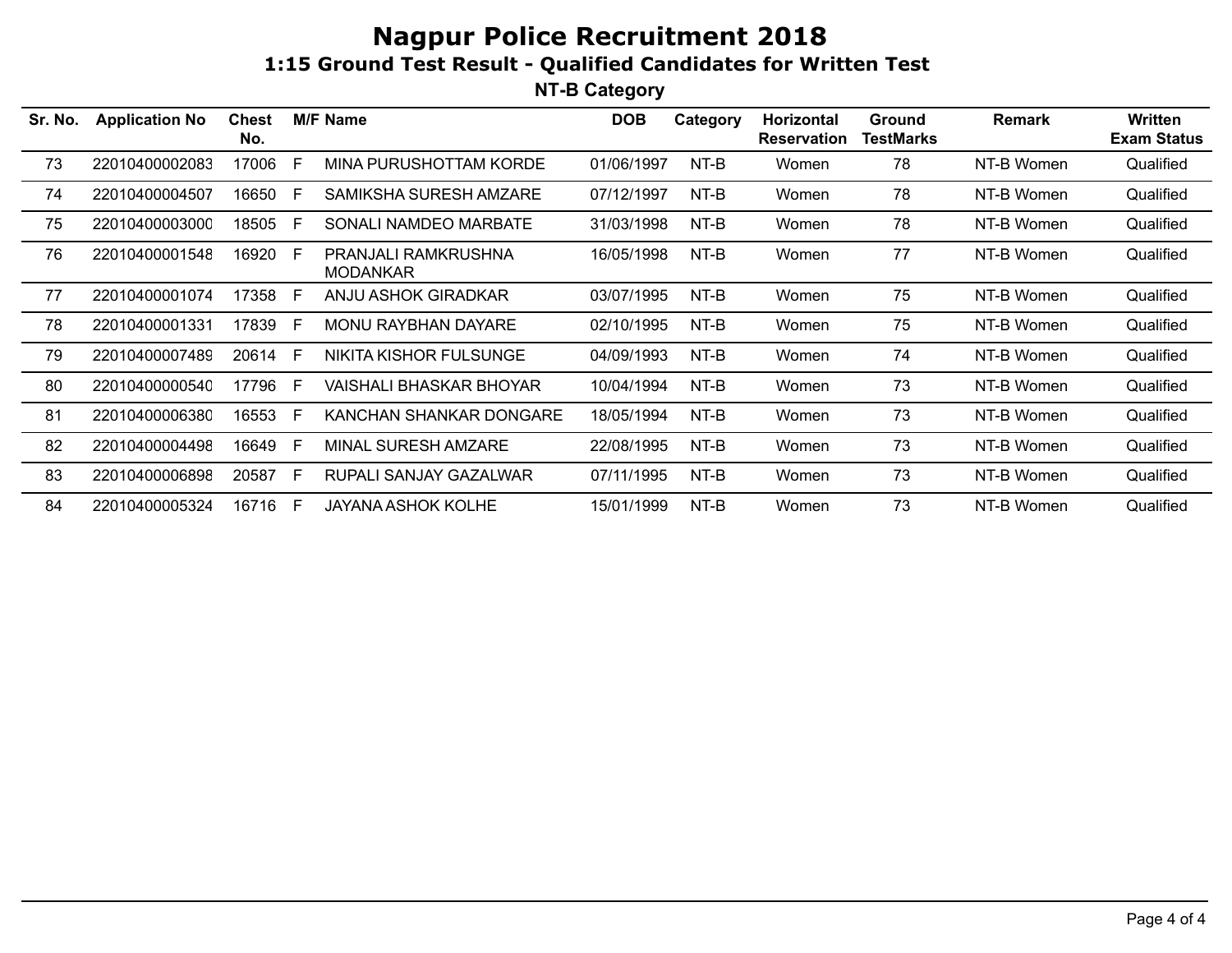| Sr. No.        | <b>Application No</b> | <b>Chest</b><br>No. |   | <b>M/F Name</b>                              | <b>DOB</b> | Category | Horizontal<br><b>Reservation</b> | Ground<br><b>TestMarks</b> | Remark       | <b>Written</b><br><b>Exam Status</b> |
|----------------|-----------------------|---------------------|---|----------------------------------------------|------------|----------|----------------------------------|----------------------------|--------------|--------------------------------------|
| $\mathbf{1}$   | 11010400014347        | 7069                | M | KISHOR PRAMODJI GONDASE                      | 19/04/1988 | NT-C     | None                             | 90                         | NT-C General | Qualified                            |
| $\overline{2}$ | 11010400024633        | 14566               | M | VISHAL SUDHAKARJI CHAMATE                    | 28/07/1989 | NT-C     | None                             | 90                         | NT-C General | Qualified                            |
| 3              | 11010400021559        | 11121               | M | <b>VYAKANTESH KISHANRAO</b><br><b>HAJARE</b> | 01/01/1990 | NT-C     | None                             | 90                         | NT-C General | Qualified                            |
| 4              | 11010400024634        | 14565               | M | NITIN VITTHALRAO YEREKAR                     | 20/01/1990 | NT-C     | None                             | 90                         | NT-C General | Qualified                            |
| 5              | 11010400000359        | 12515               | M | AMOL GANESH MASKE                            | 03/03/1990 | NT-C     | None                             | 90                         | NT-C General | Qualified                            |
| 6              | 11010400004857        | 12895               | M | <b>SAGAR PRAMOD MASKE</b>                    | 13/07/1990 | NT-C     | None                             | 90                         | NT-C General | Qualified                            |
| $\overline{7}$ | 11010400019550        | 15229               | M | <b>GOVIND BABURAO PARKAD</b>                 | 10/06/1991 | NT-C     | None                             | 90                         | NT-C General | Qualified                            |
| 8              | 11010400008501        | 13757               | M | UTTAM GIRJAPPA CHAMNAR                       | 15/03/1992 | NT-C     | None                             | 90                         | NT-C General | Qualified                            |
| 9              | 11010400009503        | 3909                | M | SATISH BHAUSAHEB MISE                        | 06/05/1993 | NT-C     | None                             | 90                         | NT-C General | Qualified                            |
| 10             | 11010400019133        | 9920                | M | <b>MAHADEV DATTATRYA GHODKE</b>              | 25/05/1993 | NT-C     | None                             | 90                         | NT-C General | Qualified                            |
| 11             | 11010400005709        | 3455                | M | AMOL SHANKAR BHANDARE                        | 07/09/1993 | NT-C     | None                             | 90                         | NT-C General | Qualified                            |
| 12             | 11010400012346        | 5775                | M | <b>VISHAL MADHUKAR PATOND</b>                | 02/10/1993 | NT-C     | None                             | 90                         | NT-C General | Qualified                            |
| 13             | 11010400004862        | 2976                | M | ANKIT ASHOKRAO KUNGAR                        | 12/10/1993 | NT-C     | None                             | 90                         | NT-C General | Qualified                            |
| 14             | 11010400012828        | 6645                | M | BHUSHAN JAGESHWAR MOTE                       | 17/12/1993 | NT-C     | None                             | 90                         | NT-C General | Qualified                            |
| 15             | 11010400007667        | 13219               | M | VITTHAL PANDURANG BHANDARE 23/12/1993        |            | NT-C     | None                             | 90                         | NT-C General | Qualified                            |
| 16             | 11010400000193        | 435                 | M | DIGAMBAR LAXMANRAO<br><b>KOLNURE</b>         | 12/04/1994 | NT-C     | None                             | 90                         | NT-C General | Qualified                            |
| 17             | 11010400019101        | 9917                | M | PANDURANG BALAJI DEVKATE                     | 10/05/1994 | NT-C     | None                             | 90                         | NT-C General | Qualified                            |
| 18             | 11010400018325        | 15594               | M | SHUBHAM JAGDEO BHARKAD                       | 13/11/1994 | NT-C     | None                             | 90                         | NT-C General | Qualified                            |
| 19             | 11010400024611        | 14567               | M | MANGESH DEORAOJI ZAGADE                      | 25/12/1994 | NT-C     | None                             | 90                         | NT-C General | Qualified                            |
| 20             | 11010400018436        | 10279               | M | SANTOSH NANARAO LOHATE                       | 02/01/1995 | NT-C     | None                             | 90                         | NT-C General | Qualified                            |
| 21             | 11010400022703        | 11622               | M | SACHIN SANJAY DUDHALE                        | 01/03/1995 | NT-C     | None                             | 90                         | NT-C General | Qualified                            |
| 22             | 11010400013788        | 13476               | M | <b>SHANKAR BHAGWAN POLE</b>                  | 11/04/1995 | NT-C     | <b>PAP</b>                       | 90                         | NT-C General | Qualified                            |
| 23             | 11010400006666        | 3069                | M | SOPAN SAMADHAN NAPTE                         | 16/05/1995 | NT-C     | None                             | 90                         | NT-C General | Qualified                            |
| 24             | 11010400018439        | 10015 M             |   | <b>GANGADHAR DHUPAJI WANI</b>                | 12/12/1995 | NT-C     | None                             | 90                         | NT-C General | Qualified                            |
|                |                       |                     |   |                                              |            |          |                                  |                            |              |                                      |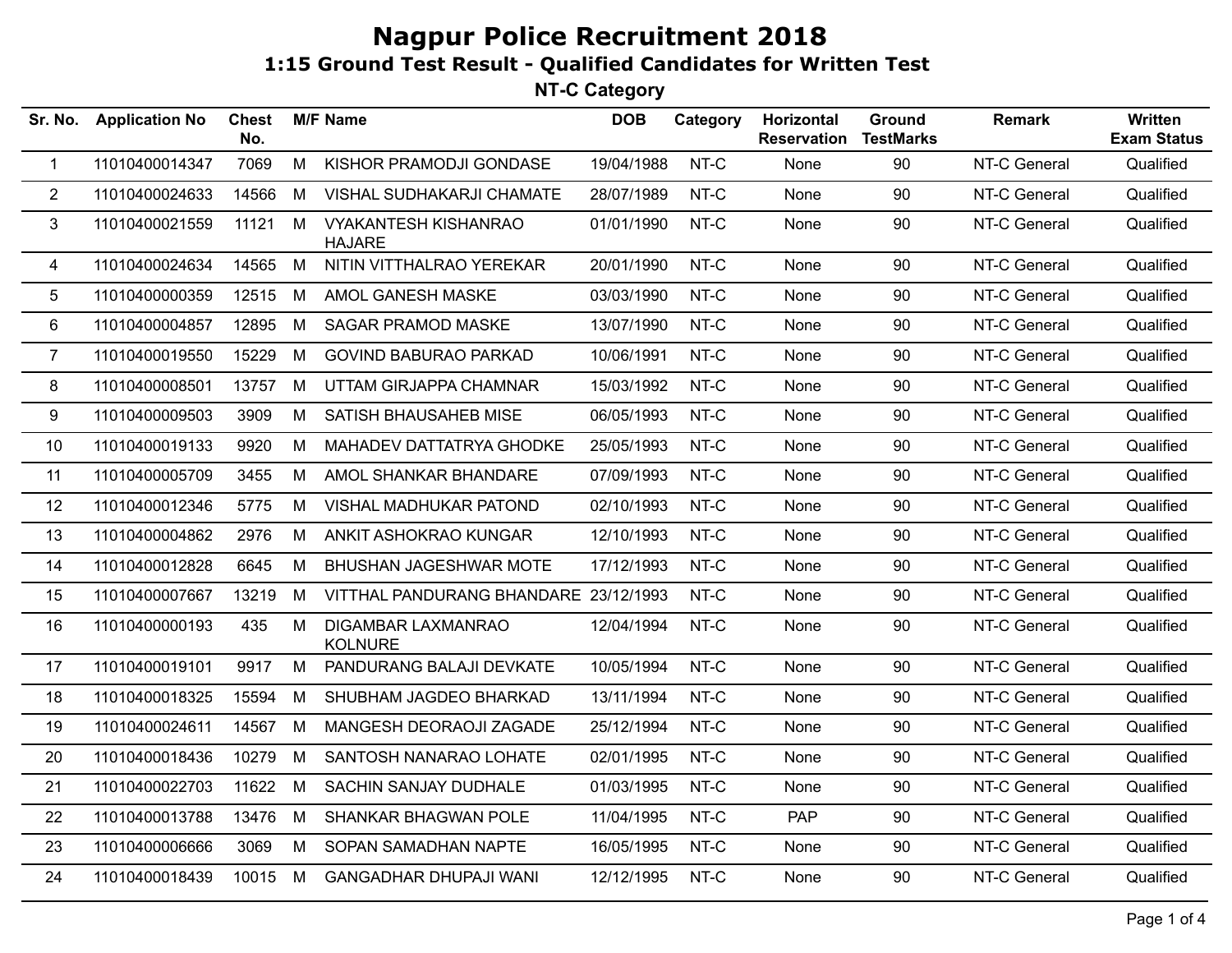| Sr. No. | <b>Application No</b> | <b>Chest</b><br>No. |   | <b>M/F Name</b>                        | <b>DOB</b> | Category | Horizontal<br><b>Reservation</b> | Ground<br><b>TestMarks</b> | <b>Remark</b> | Written<br><b>Exam Status</b> |
|---------|-----------------------|---------------------|---|----------------------------------------|------------|----------|----------------------------------|----------------------------|---------------|-------------------------------|
| 25      | 11010400000786        | 12992               | M | <b>UMAKANT DEVIDAS DEVKATE</b>         | 13/04/1996 | NT-C     | None                             | 90                         | NT-C General  | Qualified                     |
| 26      | 11010400012273        | 5281                | M | RAVINDRA PRABHAKARRAV<br><b>BHOYAR</b> | 20/05/1996 | NT-C     | None                             | 90                         | NT-C General  | Qualified                     |
| 27      | 11010400016467        | 8789                | M | PARASRAM RAMRAO BHOPALE                | 01/06/1996 | NT-C     | None                             | 90                         | NT-C General  | Qualified                     |
| 28      | 11010400018896        | 9934                | M | SANTOSH NARAYAN SODGIR                 | 10/06/1996 | NT-C     | None                             | 90                         | NT-C General  | Qualified                     |
| 29      | 11010400000020        | 11773               | M | <b>AJAY SUBHASH MHASKE</b>             | 08/08/1996 | NT-C     | None                             | 90                         | NT-C General  | Qualified                     |
| 30      | 11010400008080        | 4637                | M | SANDIP KAILAS LEKULE                   | 13/08/1996 | NT-C     | None                             | 90                         | NT-C General  | Qualified                     |
| 31      | 11010400000178        | 12005               | M | SUNIL BHAGWANRAO KARE                  | 03/12/1996 | NT-C     | None                             | 90                         | NT-C General  | Qualified                     |
| 32      | 11010400008504        | 13756               | M | TUKARAM MADHUKAR HAKE                  | 02/02/1997 | NT-C     | None                             | 90                         | NT-C General  | Qualified                     |
| 33      | 11010400000589        | 366                 | M | PRASHANT SUBHASH SHIRAME               | 22/03/1997 | NT-C     | None                             | 90                         | NT-C General  | Qualified                     |
| 34      | 11010400014256        | 14336               | M | YASHWANT KISHOR SARAK                  | 23/03/1997 | NT-C     | None                             | 90                         | NT-C General  | Qualified                     |
| 35      | 11010400012414        | 13488               | M | PRAFUL BABAN GOHATRE                   | 18/07/1997 | NT-C     | None                             | 90                         | NT-C General  | Qualified                     |
| 36      | 11010400020549        | 15214               | M | SHANKAR BALASAHEB SURWASE 22/07/1997   |            | NT-C     | None                             | 90                         | NT-C General  | Qualified                     |
| 37      | 11010400009665        | 4436                | M | SWAPNIL CHANDRABHANJI<br><b>TEKADE</b> | 04/09/1997 | NT-C     | None                             | 90                         | NT-C General  | Qualified                     |
| 38      | 11010400010998        | 5245                | M | DIGAMBAR RAMESHRAO KALE                | 11/11/1997 | NT-C     | None                             | 90                         | NT-C General  | Qualified                     |
| 39      | 11010400024939        | 15119               | M | <b>NAMDEV GOPINAH KOLGIR</b>           | 02/12/1997 | NT-C     | None                             | 90                         | NT-C General  | Qualified                     |
| 40      | 11010400009274        | 4961                | M | <b>BALAJI GANPATRAO MUNDKAR</b>        | 06/04/1999 | NT-C     | None                             | 90                         | NT-C General  | Qualified                     |
| 41      | 11010400023395        | 12743               | M | SUDARSHAN RAMESH MADNE                 | 05/06/1989 | NT-C     | None                             | 88                         | NT-C General  | Qualified                     |
| 42      | 11010400000574        | 946                 | M | ARVIND MANOHAR DAKHOLE                 | 20/07/1989 | NT-C     | None                             | 88                         | NT-C General  | Qualified                     |
| 43      | 11010400013286        | 14195               | M | SAKHARAM NAGNATH SALGAR                | 28/07/1990 | NT-C     | None                             | 88                         | NT-C General  | Qualified                     |
| 44      | 11010400007739        | 14423               | M | ASHOK GANGADHARRAO<br><b>GHURDE</b>    | 05/02/1991 | NT-C     | None                             | 88                         | NT-C General  | Qualified                     |
| 45      | 11010400006230        | 2484                | М | PRAKASH DEVRAO BAJGIR                  | 20/08/1991 | NT-C     | None                             | 88                         | NT-C General  | Qualified                     |
| 46      | 11010400010964        | 5242                | м | RAJENDRA NAGORAVJI BENGAL              | 03/07/1993 | NT-C     | None                             | 88                         | NT-C General  | Qualified                     |
| 47      | 11010400010284        | 5754                | M | TRIMBAK ASARAMA KURWADE                | 11/07/1993 | NT-C     | None                             | 88                         | NT-C General  | Qualified                     |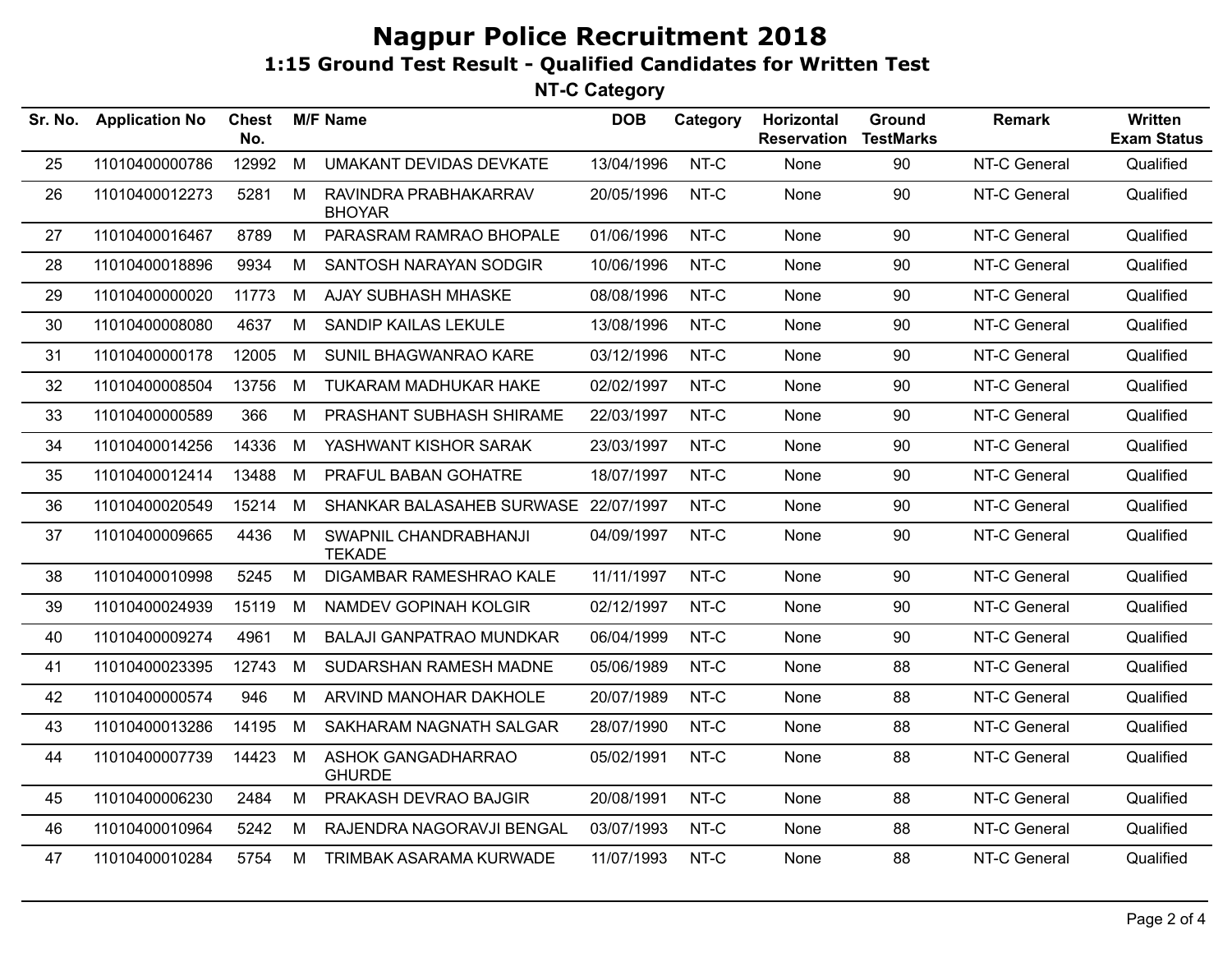| Sr. No. | <b>Application No</b> | Chest<br>No. |   | <b>M/F Name</b>                        | <b>DOB</b> | Category | Horizontal<br><b>Reservation</b> | <b>Ground</b><br><b>TestMarks</b> | <b>Remark</b> | Written<br><b>Exam Status</b> |
|---------|-----------------------|--------------|---|----------------------------------------|------------|----------|----------------------------------|-----------------------------------|---------------|-------------------------------|
| 48      | 11010400020089        | 9220         | M | RAVI KHANDERAO KOPALE                  | 08/11/1993 | NT-C     | None                             | 88                                | NT-C General  | Qualified                     |
| 49      | 11010400018940        | 10058        | M | PAVAN VIJAY KAWALE                     | 29/11/1993 | NT-C     | None                             | 88                                | NT-C General  | Qualified                     |
| 50      | 11010400001440        | 338          | M | SHIVAJI SAHEBRAO HARAL                 | 20/01/1994 | NT-C     | None                             | 88                                | NT-C General  | Qualified                     |
| 51      | 11010400019239        | 14962        | M | <b>GOPAL PANDIT SURNAR</b>             | 05/02/1994 | NT-C     | None                             | 88                                | NT-C General  | Qualified                     |
| 52      | 11010400022383        | 10623        | M | SHREEDHAR BALU GARULE                  | 28/02/1994 | NT-C     | None                             | 88                                | NT-C General  | Qualified                     |
| 53      | 11010400018895        | 14505        | M | SANTOSH TEKCHAND BAMHANE               | 03/04/1994 | NT-C     | None                             | 88                                | NT-C General  | Qualified                     |
| 54      | 11010400004571        | 12132        | M | KHANDU RAM HALE                        | 27/06/1994 | NT-C     | None                             | 88                                | NT-C General  | Qualified                     |
| 55      | 11010400018725        | 15567        | M | JIVAN YASHVANTRAO SHINDE               | 02/07/1994 | NT-C     | None                             | 88                                | NT-C General  | Qualified                     |
| 56      | 11010400021560        | 11099        | М | SACHIN RAJARAM SOLANKAR                | 15/07/1994 | NT-C     | None                             | 88                                | NT-C General  | Qualified                     |
| 57      | 11010400009725        | 13836        | M | RAVI SHIVAJI LOHI                      | 30/11/1994 | NT-C     | None                             | 88                                | NT-C General  | Qualified                     |
| 58      | 11010400018864        | 15217        | M | DNYANESHWAR KAILAS JARHAD              | 08/04/1995 | NT-C     | None                             | 88                                | NT-C General  | Qualified                     |
| 59      | 11010400000386        | 11789        | М | SHIVDAS BABURAO DINDE                  | 02/06/1995 | NT-C     | None                             | 88                                | NT-C General  | Qualified                     |
| 60      | 11010400004708        | 1184         | M | RAJENDRA KUNDALIKRAO SHINDE 25/06/1995 |            | NT-C     | None                             | 88                                | NT-C General  | Qualified                     |
| 61      | 11010400006355        | 3184         | M | ANKUSH RAMESHRAO BHUTNAR 20/08/1995    |            | NT-C     | None                             | 88                                | NT-C General  | Qualified                     |
| 62      | 11010400014135        | 7176         | M | NAMDEV MADHAVRAO DEVKATTE 21/08/1995   |            | NT-C     | None                             | 88                                | NT-C General  | Qualified                     |
| 63      | 11010400022745        | 11506        | M | AMOL TEJRAO NAPTE                      | 18/09/1995 | NT-C     | None                             | 88                                | NT-C General  | Qualified                     |
| 64      | 11010400008079        | 4906         | М | GOURAV NAMDEORAOJI KAPADE 01/12/1995   |            | NT-C     | None                             | 88                                | NT-C General  | Qualified                     |
| 65      | 11010400003602        | 2207         | м | KRISHNAKUMAR MANIK RAUT                | 10/12/1995 | NT-C     | None                             | 88                                | NT-C General  | Qualified                     |
| 66      | 11010400000543        | 587          | M | <b>SACHIN BAPURAO LEKULE</b>           | 01/01/1996 | NT-C     | None                             | 88                                | NT-C General  | Qualified                     |
| 67      | 11010400008459        | 4721         | M | SWAPNIL GIRMA RAJURWAR                 | 18/10/1996 | NT-C     | None                             | 88                                | NT-C General  | Qualified                     |
| 68      | 11010400016371        | 8985         | M | SAINATH BHUMAJI WAGHALE                | 05/11/1996 | NT-C     | None                             | 88                                | NT-C General  | Qualified                     |
| 69      | 11010400006980        | 3623         | M | ARJUN NARAYAN DEVKATE                  | 18/05/1997 | NT-C     | None                             | 88                                | NT-C General  | Qualified                     |
| 70      | 11010400011285        | 5369         | M | AMOL SHESHARAO PANDHARE                | 04/07/1997 | NT-C     | None                             | 88                                | NT-C General  | Qualified                     |
| 71      | 11010400005964        | 3770         | M | DNYANESHWAR SAYAJI TAKALE              | 27/07/1997 | NT-C     | None                             | 88                                | NT-C General  | Qualified                     |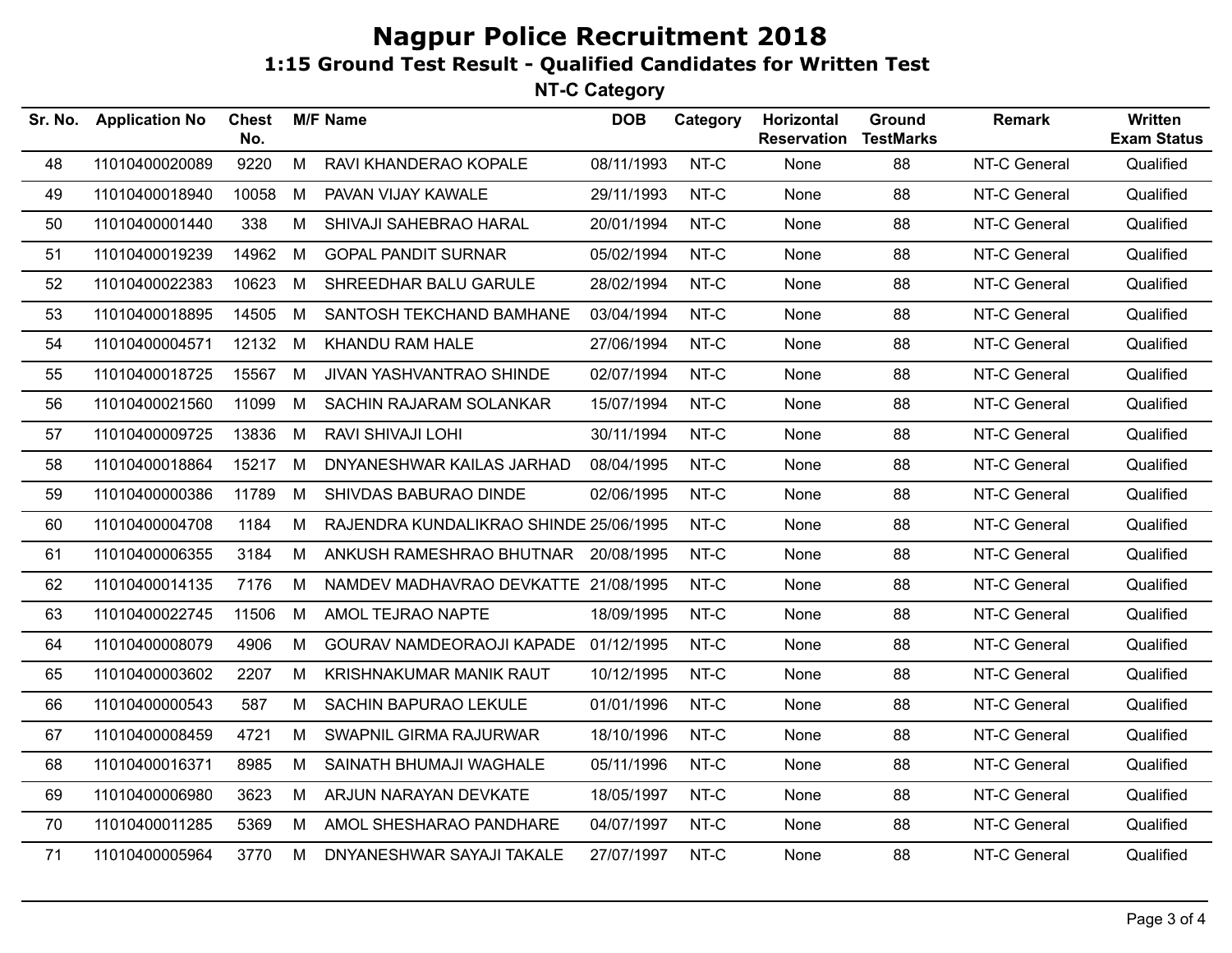| Sr. No. | <b>Application No</b> | <b>Chest</b><br>No. |              | <b>M/F Name</b>                 | <b>DOB</b> | Category | Horizontal<br><b>Reservation</b> | Ground<br><b>TestMarks</b> | <b>Remark</b> | Written<br><b>Exam Status</b> |
|---------|-----------------------|---------------------|--------------|---------------------------------|------------|----------|----------------------------------|----------------------------|---------------|-------------------------------|
| 72      | 11010400002387        | 2229                | M            | AKASH VISHNU SONAWANE           | 12/08/1997 | NT-C     | None                             | 88                         | NT-C General  | Qualified                     |
| 73      | 11010400004883        | 12299               | M            | ABHILASH VIJAY KOLHE            | 06/09/1997 | NT-C     | None                             | 88                         | NT-C General  | Qualified                     |
| 74      | 11010400006228        | 2769                | М            | KUNDAN SURYABHAN KUNDGIR        | 21/09/1997 | NT-C     | None                             | 88                         | NT-C General  | Qualified                     |
| 75      | 11010400006871        | 3637                | М            | <b>EKNATH RANGRAO POLE</b>      | 13/10/1997 | NT-C     | None                             | 88                         | NT-C General  | Qualified                     |
| 76      | 11010400011849        | 14351               | M            | RAVINDRA RAJKUMAR THATKAR       | 31/01/1998 | NT-C     | None                             | 88                         | NT-C General  | Qualified                     |
| 77      | 11010400001013        | 12188               | M            | <b>VIKKI BALASAHEB SHINDE</b>   | 07/02/1998 | NT-C     | None                             | 88                         | NT-C General  | Qualified                     |
| 78      | 11010400012605        | 14328               | M            | SWAPNIL PARASRAM HODGIR         | 24/04/1998 | NT-C     | None                             | 88                         | NT-C General  | Qualified                     |
| 79      | 22010400004346        | 16228               | F            | PRITI RAJKUMAR FUTANE           | 09/07/1989 | NT-C     | Women                            | 82                         | NT-C Women    | Qualified                     |
| 80      | 22010400001978        | 19921               | F.           | POOJA DILIPRAO LANDE            | 20/01/1996 | NT-C     | Women/SP                         | 82                         | NT-C Women    | Qualified                     |
| 81      | 22010400000452        | 16979 F             |              | <b>BHAGYASHRI BABAN DOMBALE</b> | 02/02/1999 | NT-C     | Women                            | 77                         | NT-C Women    | Qualified                     |
| 82      | 22010400003230        | 18193 F             |              | ANKITA DASHARATHJI MORE         | 25/07/1995 | NT-C     | Women                            | 75                         | NT-C Women    | Qualified                     |
| 83      | 22010400001419        | 17933 F             |              | PRANALI LILADHAR DHOTE          | 25/08/1997 | NT-C     | Women                            | 75                         | NT-C Women    | Qualified                     |
| 84      | 22010400007532        | 20789               | $\mathsf{F}$ | VIDHYA PURUSHOTTAM KALE         | 17/08/1987 | NT-C     | Women                            | 71                         | NT-C Women    | Qualified                     |
| 85      | 22010400001360        | 17985               | F.           | MAYURI SHANKAR KOKAN            | 01/08/1991 | NT-C     | Women                            | 70                         | NT-C Women    | Qualified                     |
| 86      | 22010400002096        | 17225               | - F          | TEJASWINI PRABHAKAR HIVE        | 02/05/1999 | NT-C     | Women                            | 69                         | NT-C Women    | Qualified                     |
| 87      | 22010400003034        | 18274               | -F.          | HITESHWARI SURESH PADOLE        | 17/10/1995 | NT-C     | Women                            | 65                         | NT-C Women    | Qualified                     |
| 88      | 22010400006560        | 20002 F             |              | VAISHALI WAMANRAO JAMKAR        | 27/08/1996 | NT-C     | Women                            | 63                         | NT-C Women    | Qualified                     |
| 89      | 22010400004830        | 16468               | E            | <b>VAISHALI FATTU GHATARE</b>   | 24/02/1988 | NT-C     | Women                            | 62                         | NT-C Women    | Qualified                     |
| 90      | 22010400004020        | 18197 F             |              | ANUJA SUDHAKAR NAGE             | 09/09/1999 | NT-C     | Women                            | 62                         | NT-C Women    | Qualified                     |
| 91      | 22010400002364        | 18746 F             |              | CHHAYA SONIRAMJI JANGLE         | 02/07/1991 | NT-C     | Women                            | 60                         | NT-C Women    | Qualified                     |
| 92      | 22010400004102        | 19243 F             |              | JYOTI LAXMAN GOLHARE            | 02/06/1990 | NT-C     | Women                            | 59                         | NT-C Women    | Qualified                     |
| 93      | 22010400001711        | 16387 F             |              | NAYNA ASHOKJI SARGAR            | 18/05/1997 | NT-C     | Women                            | 59                         | NT-C Women    | Qualified                     |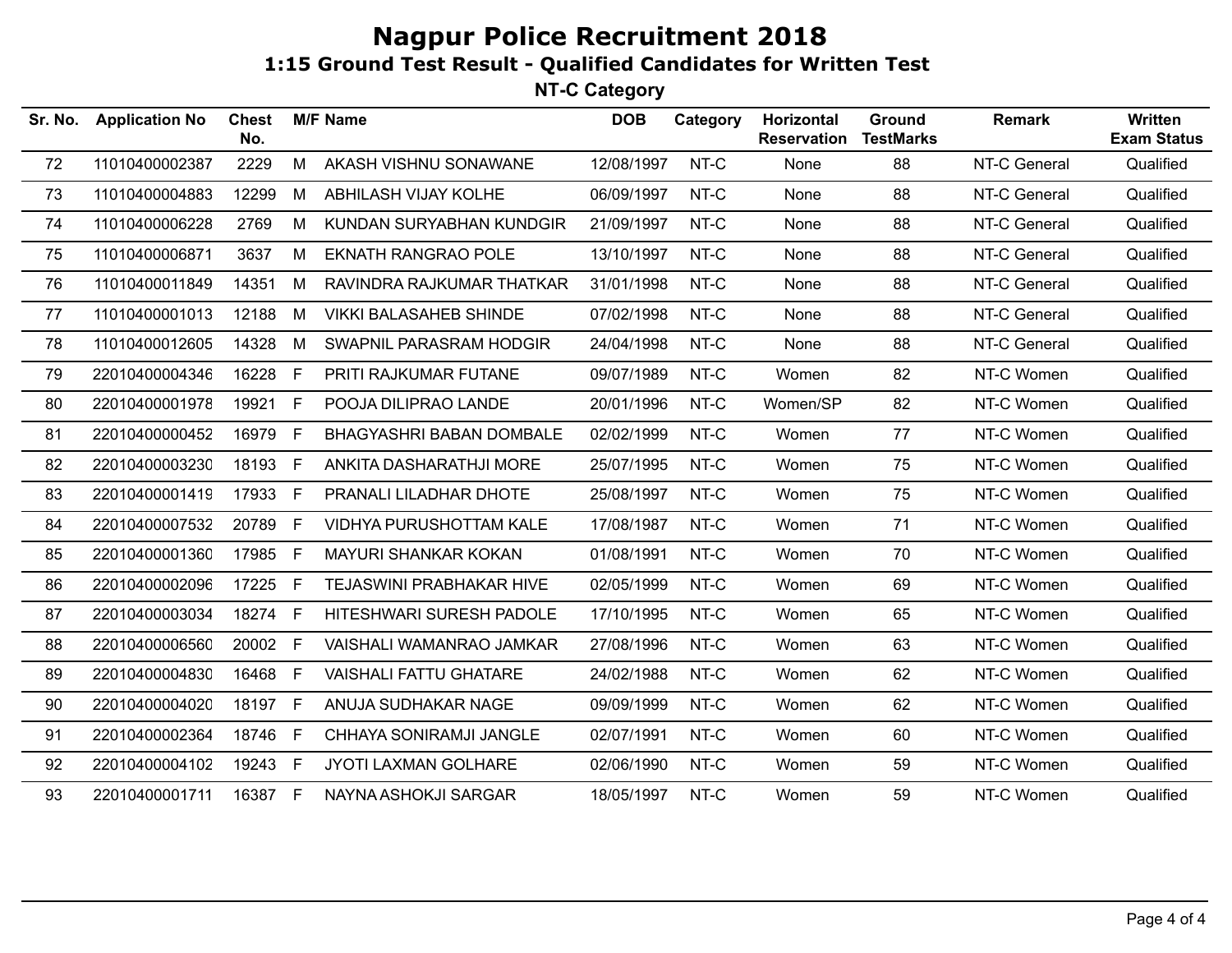**NT-D Category**

| Sr. No.        | <b>Application No</b> | <b>Chest</b><br>No. |   | <b>M/F Name</b>                       | <b>DOB</b> | Category | Horizontal<br><b>Reservation</b> | Ground<br><b>TestMarks</b> | <b>Remark</b> | Written<br><b>Exam Status</b> |
|----------------|-----------------------|---------------------|---|---------------------------------------|------------|----------|----------------------------------|----------------------------|---------------|-------------------------------|
| 1              | 11010400019695        | 15049               | M | SATISH GAHININATH KHEDKAR             | 30/03/1987 | NT-D     | None                             | 90                         | NT-D General  | Qualified                     |
| 2              | 11010400005079        | 2622                | M | VISHVNATH PRAKASH SANAP               | 31/03/1990 | NT-D     | None                             | 90                         | NT-D General  | Qualified                     |
| 3              | 11010400012938        | 7082                | M | ASRUBA KUNDLIK KANDE                  | 05/03/1991 | NT-D     | None                             | 90                         | NT-D General  | Qualified                     |
| 4              | 11010400004580        | 12131 M             |   | PRAVIN VISHNU AVHAD                   | 24/10/1991 | NT-D     | None                             | 90                         | NT-D General  | Qualified                     |
| 5              | 11010400021086        | 10865               | M | SAGAR GAJANANRAO KALE                 | 11/11/1991 | NT-D     | None                             | 90                         | NT-D General  | Qualified                     |
| 6              | 11010400009495        | 4343                | M | NARAYAN ASHOK GHUGE                   | 23/02/1992 | NT-D     | None                             | 90                         | NT-D General  | Qualified                     |
| $\overline{7}$ | 11010400004496        | 12617               | M | <b>BABASAHEB KRISHNA BARGAJE</b>      | 05/05/1992 | NT-D     | None                             | 90                         | NT-D General  | Qualified                     |
| 8              | 11010400012794        | 13508               | M | <b>BRAMHADEV LAHU KARAD</b>           | 02/04/1993 | NT-D     | None                             | 90                         | NT-D General  | Qualified                     |
| 9              | 11010400015846        | 13141 M             |   | AMOL KESHAV GITTE                     | 04/05/1993 | NT-D     | None                             | 90                         | NT-D General  | Qualified                     |
| 10             | 11010400016328        | 13904               | M | DNYANESHWAR KISAN MANTE               | 05/01/1994 | NT-D     | None                             | 90                         | NT-D General  | Qualified                     |
| 11             | 11010400004041        | 1789                | M | SHANKAR SUBHASHRAO KENDRE             | 18/04/1994 | NT-D     | None                             | 90                         | NT-D General  | Qualified                     |
| 12             | 11010400000326        | 457                 | M | BHARAT SANGRAM JAYEBHAYE              | 04/06/1994 | NT-D     | None                             | 90                         | NT-D General  | Qualified                     |
| 13             | 11010400015881        | 13105               | M | SHRIRAM GINYANDEV SANAP               | 05/06/1994 | NT-D     | None                             | 90                         | NT-D General  | Qualified                     |
| 14             | 11010400012426        | 5585                | M | VITTHAL SUDAMJI SANAP                 | 14/06/1994 | NT-D     | None                             | 90                         | NT-D General  | Qualified                     |
| 15             | 11010400012596        | 14396               | M | <b>BHARAT SAMBHAJI BONDARE</b>        | 17/09/1994 | NT-D     | None                             | 90                         | NT-D General  | Qualified                     |
| 16             | 11010400010910        | 5891                | M | RAHUL RAJKUMAR GHUGE                  | 02/01/1995 | NT-D     | None                             | 90                         | NT-D General  | Qualified                     |
| 17             | 11010400001471        | 12393               | M | KAILAS BABASAHEB SHIRSAT              | 21/01/1995 | NT-D     | None                             | 90                         | NT-D General  | Qualified                     |
| 18             | 11010400009523        | 4567                | M | SANDEEP BHAUSAHEB PALVE               | 02/02/1995 | NT-D     | None                             | 90                         | NT-D General  | Qualified                     |
| 19             | 11010400010612        | 14049               | M | <b>GOPINATH SUKHDEV MUNDHE</b>        | 14/03/1995 | NT-D     | None                             | 90                         | NT-D General  | Qualified                     |
| 20             | 11010400008216        | 13656               | M | <b>BHAGVAT RAMCHANDRA SHEP</b>        | 19/04/1995 | NT-D     | None                             | 90                         | NT-D General  | Qualified                     |
| 21             | 11010400022390        | 11377               | M | VINAYAK SWAMINATH DHAKANE             | 01/06/1995 | NT-D     | None                             | 90                         | NT-D General  | Qualified                     |
| 22             | 11010400024269        | 11856               | M | PRAVIN PRALHAD LAD                    | 14/06/1995 | NT-D     | None                             | 90                         | NT-D General  | Qualified                     |
| 23             | 11010400013621        | 6544                | M | SACHIN NAMDEV SONWANE                 | 10/01/1996 | NT-D     | None                             | 90                         | NT-D General  | Qualified                     |
| 24             | 11010400018733        | 14763               | M | NATESHWAR RADHAKISAN<br><b>KHARDE</b> | 14/04/1996 | NT-D     | None                             | 90                         | NT-D General  | Qualified                     |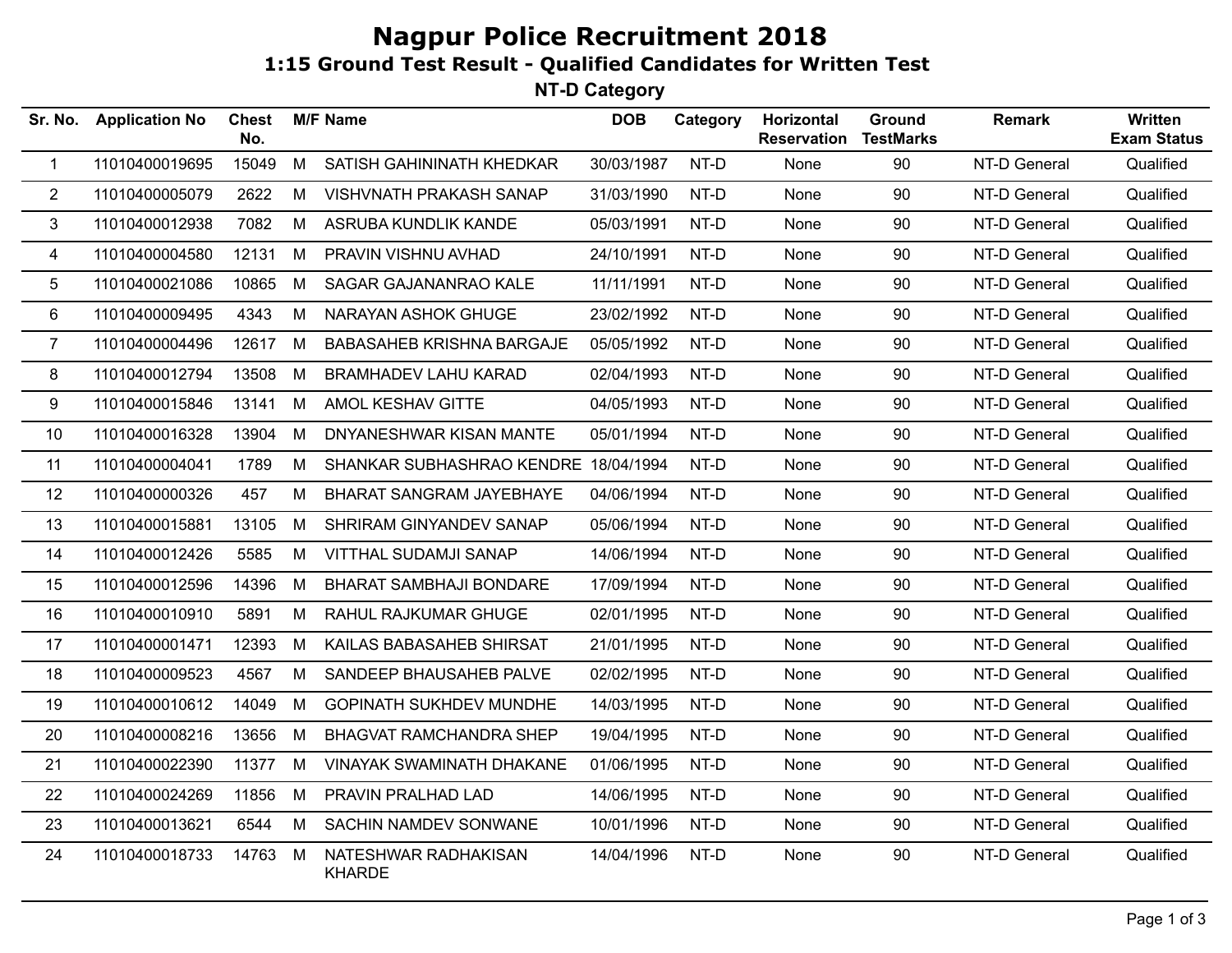| Sr. No. | <b>Application No</b> | <b>Chest</b><br>No. |   | <b>M/F Name</b>                       | <b>DOB</b> | Category | Horizontal<br><b>Reservation</b> | Ground<br><b>TestMarks</b> | <b>Remark</b>      | <b>Written</b><br><b>Exam Status</b> |
|---------|-----------------------|---------------------|---|---------------------------------------|------------|----------|----------------------------------|----------------------------|--------------------|--------------------------------------|
| 25      | 11010400001418        | 425                 | M | HANUMANT SHANKARRAO<br><b>MUNDHE</b>  | 21/04/1996 | NT-D     | None                             | 90                         | NT-D General       | Qualified                            |
| 26      | 11010400007009        | 13146               | M | SATISH SURESH NAGRE                   | 04/05/1996 | NT-D     | None                             | 90                         | NT-D General       | Qualified                            |
| 27      | 11010400010887        | 5368                | М | SIDDHESHVAR VINAYAK GHOLVE            | 04/06/1996 | NT-D     | None                             | 90                         | NT-D General       | Qualified                            |
| 28      | 11010400021338        | 11131               | M | AVINASH GAJANAN KAYANDE               | 13/06/1996 | NT-D     | None                             | 90                         | NT-D General       | Qualified                            |
| 29      | 11010400007887        | 13461               | M | <b>GOKUL BHIVAJI KHADE</b>            | 05/07/1996 | NT-D     | None                             | 90                         | NT-D General       | Qualified                            |
| 30      | 11010400016405        | 9058                | M | VINOD GAJANAN WAGH                    | 21/08/1996 | NT-D     | None                             | 90                         | NT-D General       | Qualified                            |
| 31      | 11010400017098        | 14156               | M | <b>GANESH DATTU KHARDE</b>            | 13/09/1996 | NT-D     | None                             | 90                         | NT-D General       | Qualified                            |
| 32      | 11010400016406        | 9109                | M | VISHAL LAXMAN WAGH                    | 30/09/1996 | NT-D     | None                             | 90                         | NT-D General       | Qualified                            |
| 33      | 11010400018899        | 9937                | М | GAJANAN VASANTA BHENDEKAR             | 11/10/1996 | NT-D     | None                             | 90                         | NT-D General       | Qualified                            |
| 34      | 11010400015699        | 13940               | М | <b>VIJAY AMBADAS KARAD</b>            | 03/12/1996 | NT-D     | None                             | 90                         | NT-D General       | Qualified                            |
| 35      | 11010400003146        | 12276               | М | <b>BALAJI LIMBAJI GHUGE</b>           | 29/01/1997 | NT-D     | None                             | 90                         | NT-D General       | Qualified                            |
| 36      | 11010400009524        | 4568                | М | AJINATH BHAUSAHEB PALVE               | 25/04/1997 | NT-D     | None                             | 90                         | NT-D General       | Qualified                            |
| 37      | 11010400019682        | 15051               | M | BHANUDAS MAHADEV JAYBHAYE             | 01/06/1997 | NT-D     | None                             | 90                         | NT-D General       | Qualified                            |
| 38      | 11010400022137        | 11189               | М | NIKHIL RATNAKAR NAGARGOJE             | 06/07/1997 | NT-D     | None                             | 90                         | NT-D General       | Qualified                            |
| 39      | 11010400000021        | 11763               | M | PRAVIN JALINDAR NAGRE                 | 08/07/1997 | NT-D     | None                             | 90                         | NT-D General       | Qualified                            |
| 40      | 11010400020843        | 11026               | M | NAGANATH SURESH DAHIPHALE             | 09/10/1997 | NT-D     | None                             | 90                         | NT-D General       | Qualified                            |
| 41      | 11010400018913        | 14673               | M | AMOL BHAUSAHEB ANDHALE                | 03/01/1998 | NT-D     | None                             | 90                         | NT-D General       | Qualified                            |
| 42      | 11010400007027        | 13337               | M | GAJANAN HIMMATRAO JAYBHAYE 07/01/1998 |            | NT-D     | None                             | 90                         | NT-D General       | Qualified                            |
| 43      | 11010400009225        | 13513               | M | SHRIHARI KADUBA MANTE                 | 18/05/1998 | NT-D     | None                             | 90                         | NT-D General       | Qualified                            |
| 44      | 11010400004930        | 2550                | М | MADHAV VITTHAL GITE                   | 05/12/1998 | NT-D     | None                             | 90                         | NT-D General       | Qualified                            |
| 45      | 11010400021824        | 15331               | M | SACHIN BHAUSAHEB GARJE                | 05/06/1999 | NT-D     | None                             | 90                         | NT-D General       | Qualified                            |
| 46      | 11010400012799        | 7434                | M | OMKESH DNYANOBA SAKHARE               | 26/07/1999 | NT-D     | None                             | 90                         | NT-D General       | Qualified                            |
| 47      | 11010400009748        | 15434               | M | TUKARAM TRIMBAK MUNDHE                | 07/11/1971 | NT-D     | Ex.Serviceman                    | 82                         | NT-D Ex.Serviceman | Qualified                            |
| 48      | 22010400004559        | 19963               | F | SAROJA DAYANAND KENDRE                | 23/04/1997 | NT-D     | Women                            | 82                         | NT-D Women         | Qualified                            |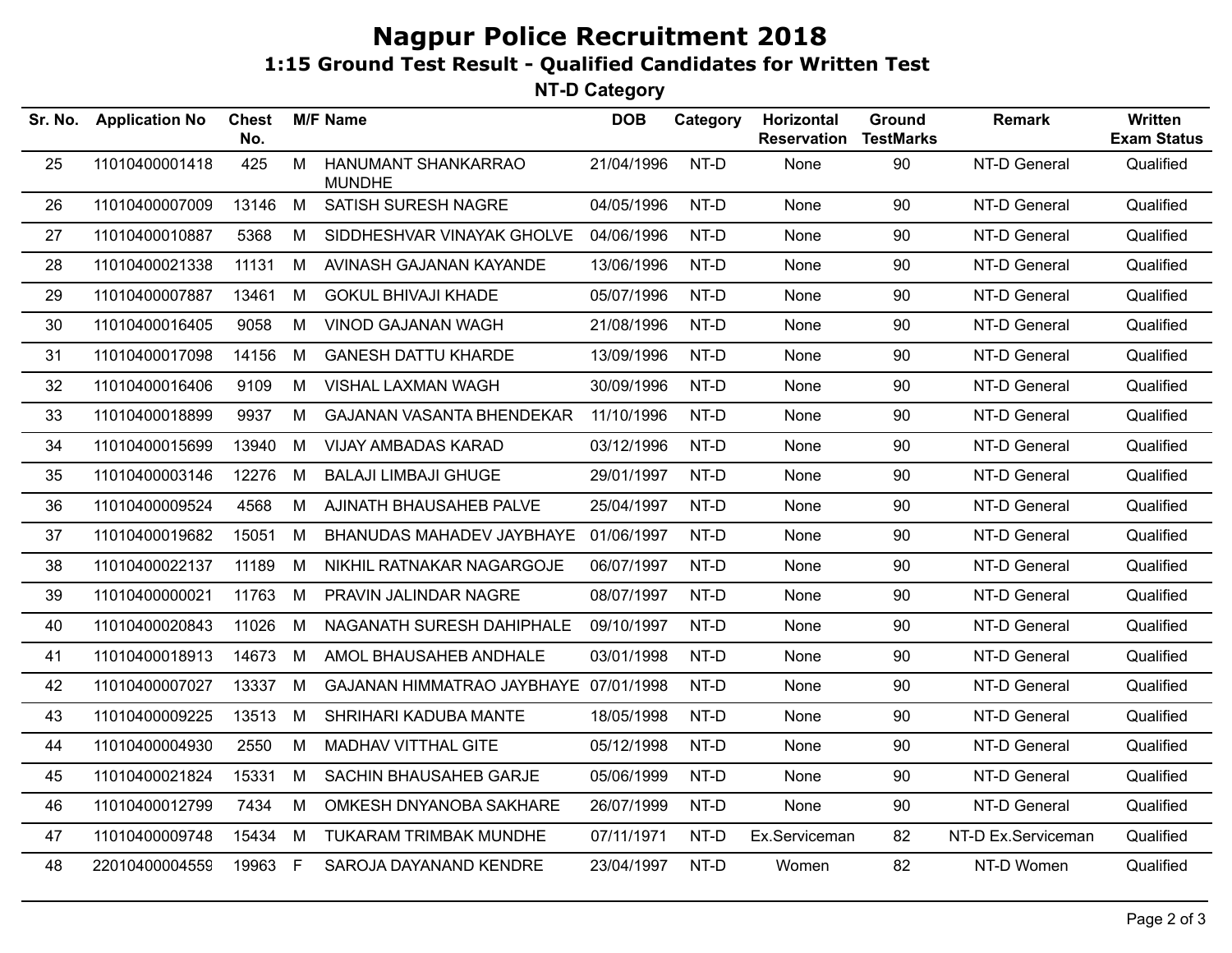| Sr. No. | <b>Application No</b> | <b>Chest</b><br>No. |   | <b>M/F Name</b>                      | <b>DOB</b> | Category | Horizontal<br><b>Reservation</b> | Ground<br><b>TestMarks</b> | <b>Remark</b>      | Written<br><b>Exam Status</b> |
|---------|-----------------------|---------------------|---|--------------------------------------|------------|----------|----------------------------------|----------------------------|--------------------|-------------------------------|
| 49      | 22010400001196        | 18059               | E | SHITAL DNYANESHWAR MUNDE             | 12/07/1999 | NT-D     | Women                            | 81                         | NT-D Women         | Qualified                     |
| 50      | 22010400004314        | 16521               | E | PALLAVI VAIJANATH MUSALE             | 12/04/1998 | NT-D     | Women                            | 75                         | NT-D Women         | Qualified                     |
| 51      | 22010400004818        | 20786               | E | NANDINI WASUDEO PHAD                 | 02/04/1995 | NT-D     | Women                            | 74                         | NT-D Women         | Qualified                     |
| 52      | 22010400004562        | 19965               | F | MANDAKINI DAYANAND KENDRE            | 27/10/1999 | NT-D     | Women                            | 71                         | NT-D Women         | Qualified                     |
| 53      | 22010400004121        | 18326               | E | SANGITA BALAJI SANAP                 | 12/06/1996 | NT-D     | Women                            | 70                         | NT-D Women         | Qualified                     |
| 54      | 11010400013700        | 15477               | М | <b>MANIK MUNJAJI CHOURE</b>          | 02/07/1980 | NT-D     | Ex.Serviceman                    | 66                         | NT-D Ex.Serviceman | Qualified                     |
| 55      | 22010400004564        | 19964               | E | ANURADHA DAYANAND KENDRE             | 23/01/1995 | NT-D     | Women                            | 66                         | NT-D Women         | Qualified                     |
| 56      | 22010400000880        | 18019               | E | YASHWANTI EKNATH DHAYTADAK           | 07/05/1997 | NT-D     | Women                            | 66                         | NT-D Women         | Qualified                     |
| 57      | 22010400002732        | 19262               | E | <b>NEETA ASHOK KENDRE</b>            | 01/06/1997 | NT-D     | Women                            | 66                         | NT-D Women         | Qualified                     |
| 58      | 22010400002461        | 19034               | E | <b>MOHINI PANKAJ CHANGLE</b>         | 26/05/1989 | NT-D     | Women                            | 64                         | NT-D Women         | Qualified                     |
| 59      | 22010400000476        | 17026               | E | ARCHANA VISHWAMHBAR<br><b>KENDRE</b> | 01/01/1990 | NT-D     | Women                            | 64                         | NT-D Women         | Qualified                     |
| 60      | 22010400001115        | 16852               | E | PRANALI GAJANAN GOURKAR              | 22/04/1997 | NT-D     | Women                            | 61                         | NT-D Women         | Qualified                     |
| 61      | 22010400003870        | 18560               | E | <b>GITA SUKHADEO KHEDKAR</b>         | 20/08/1996 | NT-D     | Women                            | 59                         | NT-D Women         | Qualified                     |
| 62      | 22010400002331        | 18981               | E | ARTI SANTOSH WARHADE                 | 02/11/1994 | NT-D     | Women                            | 58                         | NT-D Women         | Qualified                     |
| 63      | 22010400005838        | 16225               | E | SWATI SADASHIV BHENDEKAR             | 01/06/1995 | NT-D     | Women                            | 58                         | NT-D Women         | Qualified                     |
| 64      | 22010400006941        | 20471               | E | SHILPA PRALHADRAO BADE               | 11/04/1996 | NT-D     | Women                            | 58                         | NT-D Women         | Qualified                     |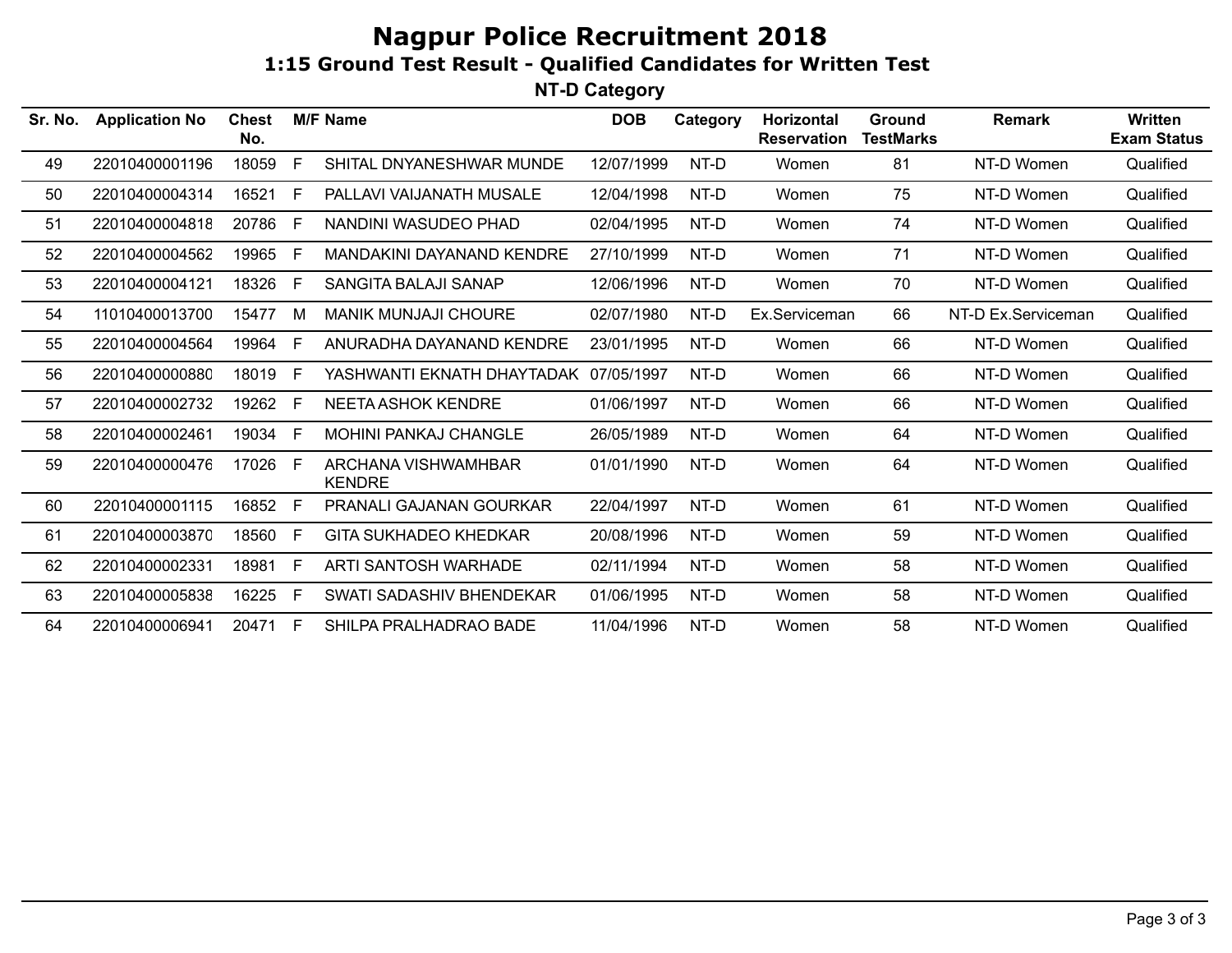| Sr. No.        | <b>Application No</b> | <b>Chest</b><br>No. |   | <b>M/F Name</b>                       | <b>DOB</b> | Category   | Horizontal<br><b>Reservation</b> | Ground<br><b>TestMarks</b> | <b>Remark</b>      | Written<br><b>Exam Status</b> |
|----------------|-----------------------|---------------------|---|---------------------------------------|------------|------------|----------------------------------|----------------------------|--------------------|-------------------------------|
| $\mathbf 1$    | 11010400011188        | 13529               | M | <b>GAURAV DIWAKAR DEHARE</b>          | 03/09/1988 | <b>SBC</b> | None                             | 90                         | <b>SBC General</b> | Qualified                     |
| $\overline{2}$ | 11010400000157        | 562                 | M | SWAPNIL DILIPRAO MENEWAR              | 24/05/1989 | <b>SBC</b> | None                             | 90                         | <b>SBC General</b> | Qualified                     |
| 3              | 11010400017464        | 8220                | M | GAJANAN PRALHAD BHOLANKAR             | 23/11/1990 | <b>SBC</b> | None                             | 90                         | <b>SBC General</b> | Qualified                     |
| 4              | 11010400009681        | 14486               | M | SURENDRA ASHOK KUHAD                  | 10/07/1991 | <b>SBC</b> | None                             | 90                         | <b>SBC General</b> | Qualified                     |
| 5              | 11010400004238        | 12697               | M | AKASH RAMESH NEWARE                   | 24/10/1991 | <b>SBC</b> | None                             | 90                         | <b>SBC General</b> | Qualified                     |
| 6              | 11010400010070        | 5498                | M | SATISH VISHVNATH MORE                 | 14/02/1992 | <b>SBC</b> | None                             | 90                         | <b>SBC General</b> | Qualified                     |
| $\overline{7}$ | 11010400000266        | 497                 | M | VIKAS SUBHASHRAO GAWANJE              | 15/06/1992 | <b>SBC</b> | None                             | 90                         | <b>SBC General</b> | Qualified                     |
| 8              | 11010400024353        | 14686               | M | AMOL RAMKUMAR SONKUSARE               | 28/06/1992 | <b>SBC</b> | None                             | 90                         | <b>SBC General</b> | Qualified                     |
| 9              | 11010400018810        | 10098               | M | SACHIN SHIVRAM WAGHARE                | 11/10/1992 | <b>SBC</b> | None                             | 90                         | <b>SBC General</b> | Qualified                     |
| 10             | 11010400001575        | 118                 | M | SANTOSH NARAYAN BEDRE                 | 10/11/1992 | <b>SBC</b> | None                             | 90                         | <b>SBC General</b> | Qualified                     |
| 11             | 11010400004253        | 12693               | M | SHYAMKUMAR DURYODHAN<br><b>NEWARE</b> | 12/03/1993 | <b>SBC</b> | None                             | 90                         | <b>SBC General</b> | Qualified                     |
| 12             | 11010400009101        | 3954                | M | <b>VISHNU MAROTIJI GONNADE</b>        | 02/11/1993 | <b>SBC</b> | None                             | 90                         | <b>SBC General</b> | Qualified                     |
| 13             | 11010400008678        | 3985                | M | AVINASH DHANRAJ BHANDE                | 07/04/1994 | <b>SBC</b> | None                             | 90                         | <b>SBC General</b> | Qualified                     |
| 14             | 11010400008268        | 4134                | M | <b>SANTOSH SANDU DEOKAR</b>           | 17/07/1994 | <b>SBC</b> | None                             | 90                         | <b>SBC General</b> | Qualified                     |
| 15             | 11010400009814        | 4642                | M | DEVENDRA RAJU NEWARE                  | 25/11/1994 | <b>SBC</b> | None                             | 90                         | <b>SBC General</b> | Qualified                     |
| 16             | 11010400004530        | 1502                | M | <b>VIKAS EKNATH NEWARE</b>            | 09/02/1995 | <b>SBC</b> | None                             | 90                         | <b>SBC General</b> | Qualified                     |
| 17             | 11010400023610        | 12511               | M | SAMADHAN PRAKASH DANDGE               | 10/02/1995 | <b>SBC</b> | None                             | 90                         | <b>SBC General</b> | Qualified                     |
| 18             | 11010400013232        | 14383               | M | DURWAS SHAMRAO NEWARE                 | 30/03/1995 | <b>SBC</b> | None                             | 90                         | <b>SBC General</b> | Qualified                     |
| 19             | 11010400002264        | 12560               | M | KOHINOOR ASHOK BHANUSE                | 14/05/1995 | <b>SBC</b> | None                             | 90                         | <b>SBC General</b> | Qualified                     |
| 20             | 11010400013944        | 6814                | М | SAGAR SHRIKRUSHNARAO KAKNE 21/05/1995 |            | <b>SBC</b> | None                             | 90                         | <b>SBC General</b> | Qualified                     |
| 21             | 11010400007868        | 4768                | M | PRASHANT MOTIRAM BARAPATRE 25/06/1995 |            | <b>SBC</b> | None                             | 90                         | <b>SBC General</b> | Qualified                     |
| 22             | 11010400024383        | 15084               | M | <b>VIVEK SURESH AMBHORE</b>           | 07/07/1995 | <b>SBC</b> | None                             | 90                         | <b>SBC General</b> | Qualified                     |
| 23             | 11010400017819        | 13611               | M | SAGAR SANJAY TAYADE                   | 18/07/1995 | <b>SBC</b> | None                             | 90                         | <b>SBC General</b> | Qualified                     |
| 24             | 11010400020834        | 14601               | M | AKSHAY VASANT APOTIKAR                | 21/10/1995 | <b>SBC</b> | None                             | 90                         | <b>SBC General</b> | Qualified                     |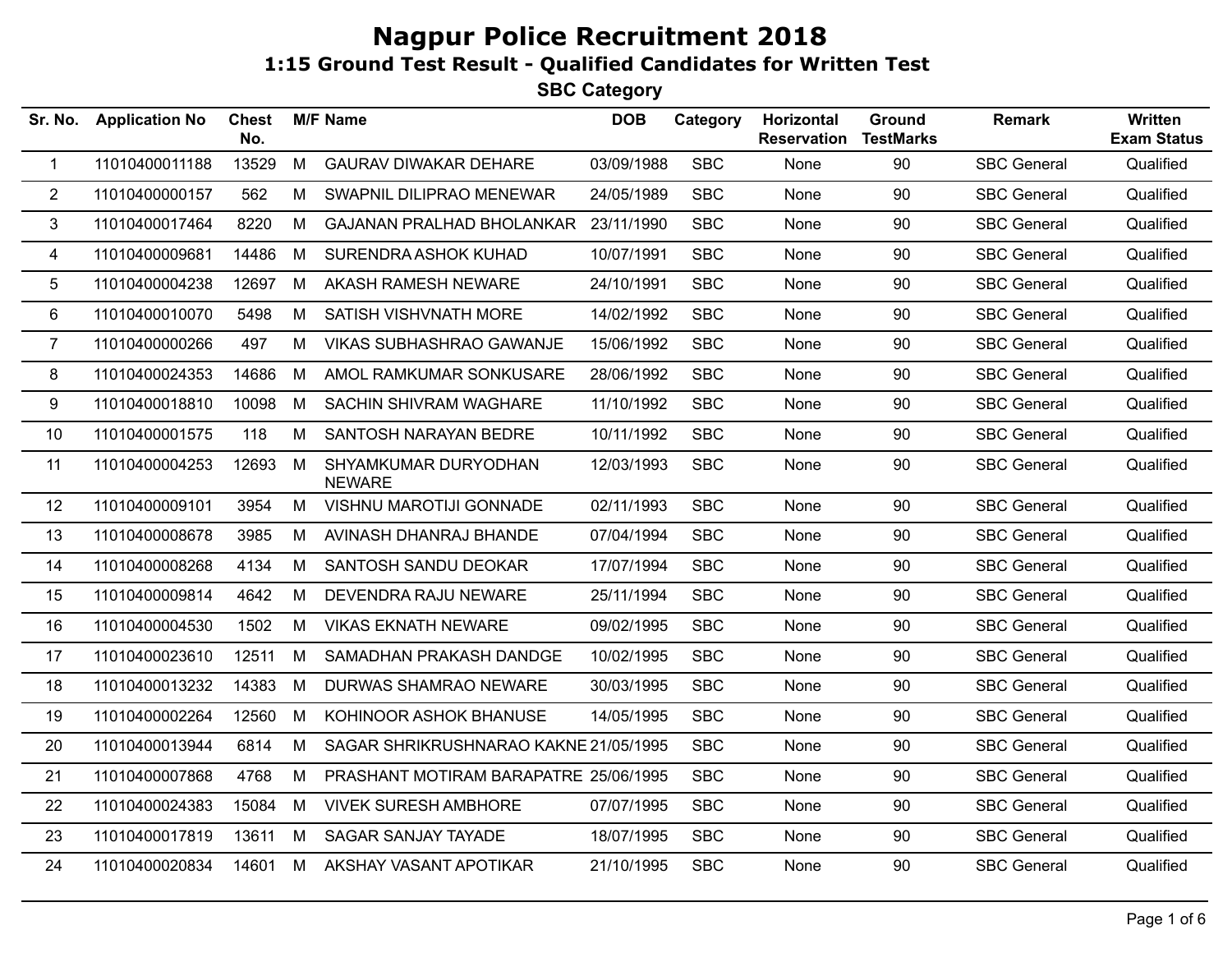| Sr. No. | <b>Application No</b> | <b>Chest</b><br>No. |    | <b>M/F Name</b>                              | <b>DOB</b> | Category   | Horizontal<br><b>Reservation</b> | Ground<br><b>TestMarks</b> | <b>Remark</b>      | <b>Written</b><br><b>Exam Status</b> |
|---------|-----------------------|---------------------|----|----------------------------------------------|------------|------------|----------------------------------|----------------------------|--------------------|--------------------------------------|
| 25      | 11010400002507        | 2118                | M  | <b>UMESH MANOHAR THORAT</b>                  | 19/10/1996 | <b>SBC</b> | None                             | 90                         | <b>SBC General</b> | Qualified                            |
| 26      | 11010400017769        | 8490                | M  | ANUP DILIPRAO SHENDRE                        | 23/11/1996 | <b>SBC</b> | None                             | 90                         | <b>SBC General</b> | Qualified                            |
| 27      | 11010400008973        | 4641                | M  | SANKET RAJU NEWARE                           | 29/11/1996 | <b>SBC</b> | None                             | 90                         | <b>SBC General</b> | Qualified                            |
| 28      | 11010400003386        | 1925                | M  | ONKAR YASHWANT GURUPWAR                      | 26/02/1997 | <b>SBC</b> | None                             | 90                         | <b>SBC General</b> | Qualified                            |
| 29      | 11010400001933        | 221                 | M  | RAHUL MOTIRAMJI RAMBHAD                      | 16/05/1997 | <b>SBC</b> | None                             | 90                         | <b>SBC General</b> | Qualified                            |
| 30      | 11010400020013        | 9601                | М  | ATUL SHALIKRAM THAKARE                       | 05/10/1997 | <b>SBC</b> | None                             | 90                         | <b>SBC General</b> | Qualified                            |
| 31      | 11010400024949        | 14823               | M  | SAHIL WASUDEO BAJIRAO                        | 30/12/1997 | <b>SBC</b> | <b>SP</b>                        | 90                         | <b>SBC General</b> | Qualified                            |
| 32      | 11010400000690        | 310                 | M  | RAM KASHINATH NEWARE                         | 22/01/1998 | <b>SBC</b> | None                             | 90                         | <b>SBC General</b> | Qualified                            |
| 33      | 11010400000557        | 45                  | М  | <b>VIKAS DNYANESHWAR</b><br><b>KANDELKAR</b> | 30/04/1998 | <b>SBC</b> | None                             | 90                         | <b>SBC General</b> | Qualified                            |
| 34      | 11010400022707        | 10784               | M  | PARMESHWAR SHANTARAM<br>SONAWANE             | 09/09/1998 | <b>SBC</b> | None                             | 90                         | <b>SBC General</b> | Qualified                            |
| 35      | 22010400004536        | 15843 F             |    | KIRTIKA CHANDUJI RAUT                        | 12/02/1997 | <b>SBC</b> | Women                            | 89                         | <b>SBC Women</b>   | Qualified                            |
| 36      | 22010400001012        | 16832               | F. | SHILPA RAJESH BHIMTE                         | 19/03/1997 | <b>SBC</b> | Women                            | 89                         | <b>SBC Women</b>   | Qualified                            |
| 37      | 11010400001673        | 12311               | M  | <b>UMESH NANDKISHOR RAUT</b>                 | 30/08/1987 | <b>SBC</b> | None                             | 88                         | <b>SBC General</b> | Qualified                            |
| 38      | 11010400015764        | 8074                | M  | RAVINDRAKUMAR BALIRAM<br><b>NEWARE</b>       | 22/01/1989 | <b>SBC</b> | None                             | 88                         | <b>SBC General</b> | Qualified                            |
| 39      | 11010400002906        | 12454               | M  | YOGESH UDARAM GADIKAR                        | 24/04/1989 | <b>SBC</b> | None                             | 88                         | <b>SBC General</b> | Qualified                            |
| 40      | 11010400009431        | 13624               | M  | ANIL PARASRAM BAYEWAD                        | 14/02/1990 | <b>SBC</b> | None                             | 88                         | <b>SBC General</b> | Qualified                            |
| 41      | 11010400007358        | 13396               | М  | <b>BHARAT LAKSHMAN LOKHANDE</b>              | 28/06/1990 | <b>SBC</b> | None                             | 88                         | <b>SBC General</b> | Qualified                            |
| 42      | 11010400002584        | 12360               | М  | MUNESHWAR KUWARLAL RAUT                      | 08/09/1990 | <b>SBC</b> | None                             | 88                         | <b>SBC General</b> | Qualified                            |
| 43      | 11010400002532        | 1770                | M  | ANKUSH SURESH SONWANE                        | 20/01/1991 | <b>SBC</b> | None                             | 88                         | <b>SBC General</b> | Qualified                            |
| 44      | 11010400020044        | 15276               | M  | PRADIP DHANRAJ RAUT                          | 14/02/1991 | <b>SBC</b> | None                             | 88                         | <b>SBC General</b> | Qualified                            |
| 45      | 11010400005408        | 2571                | M  | SANDIP BABURAO BAKADE                        | 04/05/1991 | <b>SBC</b> | None                             | 88                         | <b>SBC General</b> | Qualified                            |
| 46      | 11010400000529        | 12520               | М  | RAHUL HIRALAL MATAGHARE                      | 17/05/1991 | <b>SBC</b> | None                             | 88                         | <b>SBC General</b> | Qualified                            |
| 47      | 11010400010456        | 14046               | M  | <b>VILAS VIJAY SHENDRE</b>                   | 14/06/1991 | <b>SBC</b> | None                             | 88                         | <b>SBC General</b> | Qualified                            |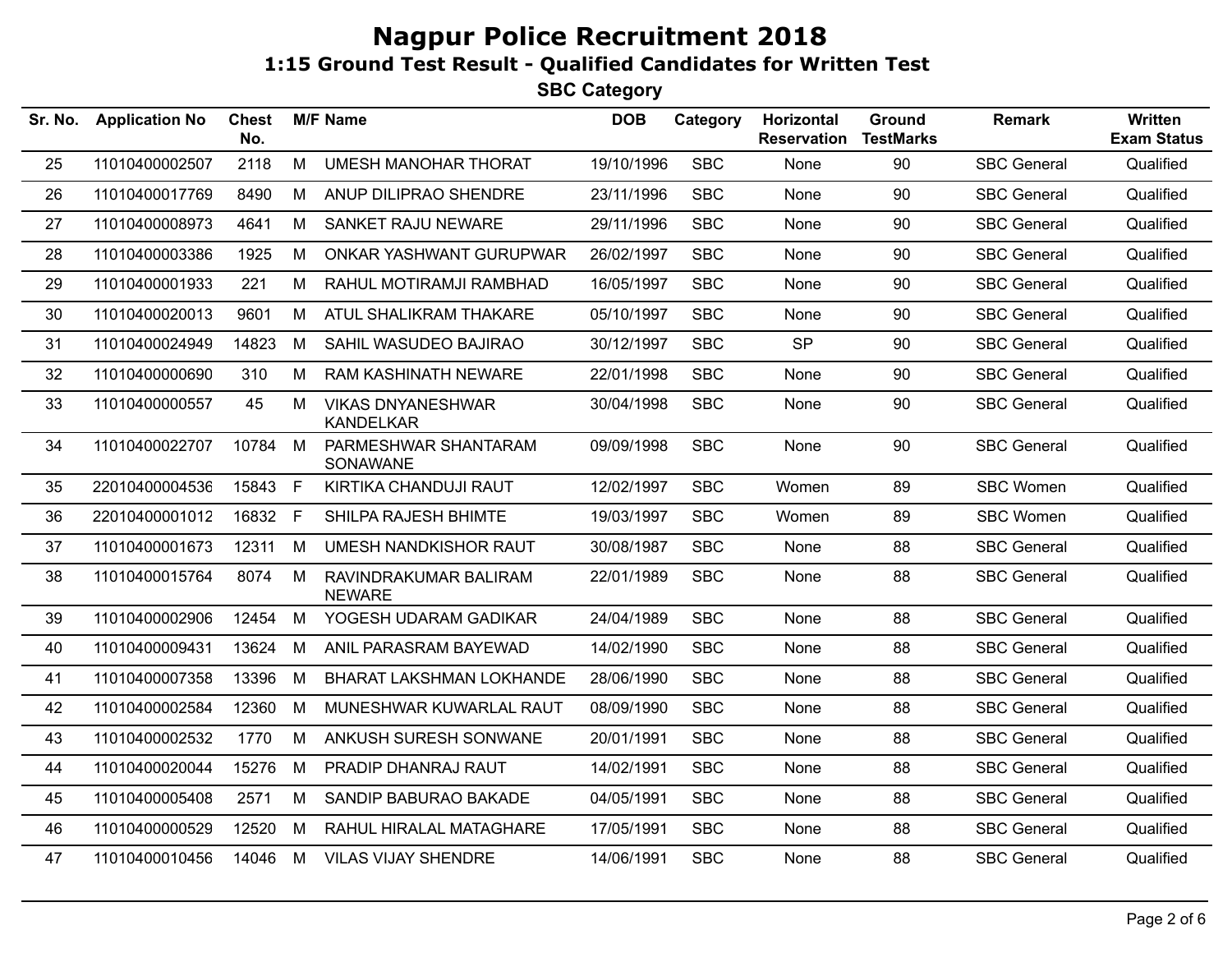| Sr. No. | <b>Application No</b> | <b>Chest</b><br>No. |   | <b>M/F Name</b>                              | <b>DOB</b> | Category   | Horizontal<br><b>Reservation</b> | Ground<br><b>TestMarks</b> | <b>Remark</b>      | <b>Written</b><br><b>Exam Status</b> |
|---------|-----------------------|---------------------|---|----------------------------------------------|------------|------------|----------------------------------|----------------------------|--------------------|--------------------------------------|
| 48      | 11010400013514        | 14478               | M | <b>LAXMAN PRAKASH KOLI</b>                   | 30/07/1991 | <b>SBC</b> | <b>None</b>                      | 88                         | <b>SBC General</b> | Qualified                            |
| 49      | 11010400001958        | 342                 | M | AKASH NARAYAN TUNKIWAR                       | 12/08/1991 | <b>SBC</b> | None                             | 88                         | <b>SBC General</b> | Qualified                            |
| 50      | 11010400021359        | 11403               | M | MAHESH FAKARU THAKARE                        | 08/09/1991 | <b>SBC</b> | None                             | 88                         | <b>SBC General</b> | Qualified                            |
| 51      | 11010400012878        | 13555               | M | RAKESH RAMDAS KHANDRE                        | 22/08/1992 | <b>SBC</b> | None                             | 88                         | <b>SBC General</b> | Qualified                            |
| 52      | 11010400008959        | 14016               | M | SAGAR RAMESHRAO THAKARE                      | 16/09/1992 | <b>SBC</b> | None                             | 88                         | <b>SBC General</b> | Qualified                            |
| 53      | 11010400009886        | 13951               | M | <b>BHARAT SAMADHAN KOLI</b>                  | 08/03/1993 | <b>SBC</b> | None                             | 88                         | <b>SBC General</b> | Qualified                            |
| 54      | 11010400004236        | 12692               | M | RAJKUMAR DURYODHAN NEWARE 12/03/1993         |            | <b>SBC</b> | None                             | 88                         | <b>SBC General</b> | Qualified                            |
| 55      | 11010400002251        | 12559               | M | PARAS ASHOK BHANUSE                          | 05/05/1993 | <b>SBC</b> | None                             | 88                         | <b>SBC General</b> | Qualified                            |
| 56      | 11010400016437        | 7835                | M | <b>BALAJI RAM YELKEWAD</b>                   | 23/05/1993 | <b>SBC</b> | None                             | 88                         | <b>SBC General</b> | Qualified                            |
| 57      | 11010400001860        | 12826               | M | <b>VIJAYKUMAR BUDHRAM</b><br><b>KALSARPE</b> | 01/07/1993 | <b>SBC</b> | None                             | 88                         | <b>SBC General</b> | Qualified                            |
| 58      | 11010400000349        | 12979               | M | <b>SAGAR RAJENDRA FATAKE</b>                 | 29/08/1993 | <b>SBC</b> | None                             | 88                         | <b>SBC General</b> | Qualified                            |
| 59      | 11010400018400        | 10054               | M | <b>VIJAY SHESHRAO RAUT</b>                   | 23/09/1993 | <b>SBC</b> | None                             | 88                         | <b>SBC General</b> | Qualified                            |
| 60      | 11010400006119        | 3861                | M | SHEKHAR RAJENDRAJI<br><b>PARATWAR</b>        | 05/12/1993 | <b>SBC</b> | None                             | 88                         | <b>SBC General</b> | Qualified                            |
| 61      | 11010400006028        | 3648                | M | <b>ASHVIN DILIPJI GALKATE</b>                | 24/02/1994 | <b>SBC</b> | None                             | 88                         | <b>SBC General</b> | Qualified                            |
| 62      | 11010400017795        | 13415               | M | VAIBHAV DILIP SHENDRE                        | 11/05/1994 | <b>SBC</b> | None                             | 88                         | <b>SBC General</b> | Qualified                            |
| 63      | 11010400016204        | 13081               | M | LOKESH NILKANTH CHACHANE                     | 29/06/1994 | <b>SBC</b> | None                             | 88                         | <b>SBC General</b> | Qualified                            |
| 64      | 11010400004710        | 1734                | M | <b>GANESH JANRAO CHAHARE</b>                 | 01/10/1994 | <b>SBC</b> | None                             | 88                         | <b>SBC General</b> | Qualified                            |
| 65      | 11010400002487        | 1594                | M | RAHUL VISHWANATH TAROLE                      | 22/11/1994 | <b>SBC</b> | None                             | 88                         | <b>SBC General</b> | Qualified                            |
| 66      | 11010400005092        | 2778                | М | ROSHAN MADHUKAR PAYTALE                      | 02/12/1994 | <b>SBC</b> | None                             | 88                         | <b>SBC General</b> | Qualified                            |
| 67      | 11010400010711        | 13444               | M | PRAMOD MAHADEO GHUYE                         | 25/12/1994 | <b>SBC</b> | <b>None</b>                      | 88                         | <b>SBC General</b> | Qualified                            |
| 68      | 11010400016931        | 7870                | M | <b>SHIVA BHASKAR BUDH</b>                    | 10/05/1995 | <b>SBC</b> | None                             | 88                         | <b>SBC General</b> | Qualified                            |
| 69      | 11010400001949        | 882                 | M | SHEKHAR ARUN NEWARE                          | 27/05/1995 | <b>SBC</b> | None                             | 88                         | <b>SBC General</b> | Qualified                            |
| 70      | 22010400004007        | 18236               | F | <b>MAYA TEBULAL WARTHI</b>                   | 24/07/1995 | <b>SBC</b> | Women                            | 88                         | <b>SBC Women</b>   | Qualified                            |
| 71      | 11010400001938        | 36                  | M | AMEY DILIPJI RAMBHAD                         | 17/10/1995 | <b>SBC</b> | None                             | 88                         | <b>SBC General</b> | Qualified                            |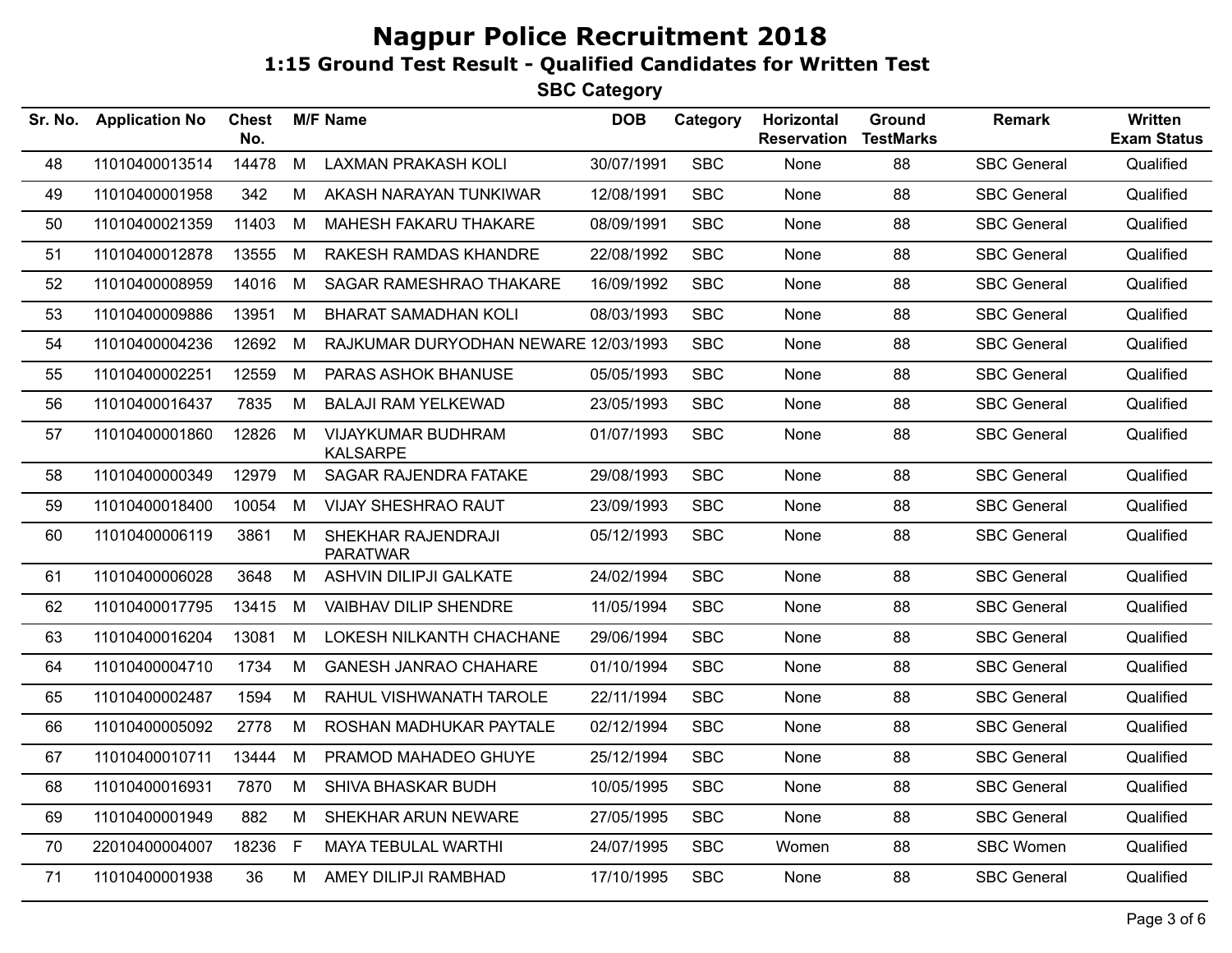| <b>Application No</b> | <b>Chest</b><br>No. |    |                                                                                  | <b>DOB</b>      | Category                                                                      | Horizontal<br><b>Reservation</b>                                                                                                                                                                                             | Ground<br><b>TestMarks</b> | Remark             | Written<br><b>Exam Status</b> |
|-----------------------|---------------------|----|----------------------------------------------------------------------------------|-----------------|-------------------------------------------------------------------------------|------------------------------------------------------------------------------------------------------------------------------------------------------------------------------------------------------------------------------|----------------------------|--------------------|-------------------------------|
| 11010400018284        | 9488                | M  | MANGESH PURUSHOTTTAM<br>SONKUSARE                                                |                 | <b>SBC</b>                                                                    | None                                                                                                                                                                                                                         | 88                         | <b>SBC General</b> | Qualified                     |
| 11010400017370        |                     |    | TUSHAR SHIVCHARAN DHARMIK                                                        |                 | <b>SBC</b>                                                                    | None                                                                                                                                                                                                                         | 88                         | <b>SBC General</b> | Qualified                     |
| 11010400002617        | 11858               | M  | SURAJ AVADHUTRAO RAUT                                                            | 13/11/1995      | <b>SBC</b>                                                                    | None                                                                                                                                                                                                                         | 88                         | <b>SBC General</b> | Qualified                     |
| 11010400011733        | 5764                | M  | PARESH RAMAJI RAUT                                                               |                 | <b>SBC</b>                                                                    | None                                                                                                                                                                                                                         | 88                         | <b>SBC General</b> | Qualified                     |
| 11010400020946        | 10950               | M  | MADHAV SHIVAJI GADAMWAD                                                          |                 | <b>SBC</b>                                                                    | None                                                                                                                                                                                                                         | 88                         | <b>SBC General</b> | Qualified                     |
| 11010400017627        | 14006               | M  | VISHAL RAJESHRAO PATEKAR                                                         |                 | <b>SBC</b>                                                                    | None                                                                                                                                                                                                                         | 88                         | <b>SBC General</b> | Qualified                     |
| 11010400014530        | 13691               | M  | NITESH DHANRAJ NANDANWAR                                                         | 01/03/1997      | <b>SBC</b>                                                                    | None                                                                                                                                                                                                                         | 88                         | <b>SBC General</b> | Qualified                     |
| 11010400017035        | 9099                | M  | <b>UMESH SUBHASH KOLI</b>                                                        |                 | <b>SBC</b>                                                                    | None                                                                                                                                                                                                                         | 88                         | <b>SBC General</b> | Qualified                     |
| 11010400002334        | 12301               | M  | <b>GANESH MADHAV ANCHEWAR</b>                                                    | 06/07/1997      | <b>SBC</b>                                                                    | None                                                                                                                                                                                                                         | 88                         | <b>SBC General</b> | Qualified                     |
| 11010400003313        | 1225                | M  | AKSHAY VILAS WAWRE                                                               |                 | <b>SBC</b>                                                                    | None                                                                                                                                                                                                                         | 88                         | <b>SBC General</b> | Qualified                     |
| 11010400022625        | 10544               | M  | DEVANAND EKNATH MORE                                                             | 28/08/1997      | <b>SBC</b>                                                                    | None                                                                                                                                                                                                                         | 88                         | <b>SBC General</b> | Qualified                     |
| 11010400008257        | 4474                | М  | VINOD HARIBAHU SONWANE                                                           |                 | <b>SBC</b>                                                                    | None                                                                                                                                                                                                                         | 88                         | <b>SBC General</b> | Qualified                     |
| 11010400017069        | 7756                | M  | NIKHIL SUKHADEV WAHGAMARE                                                        |                 | <b>SBC</b>                                                                    | None                                                                                                                                                                                                                         | 88                         | <b>SBC General</b> | Qualified                     |
| 11010400009097        | 4215                | M  | <b>SAGAR RAMESH SAHARE</b>                                                       |                 | <b>SBC</b>                                                                    | None                                                                                                                                                                                                                         | 88                         | <b>SBC General</b> | Qualified                     |
| 11010400006292        | 3363                | M  |                                                                                  |                 | <b>SBC</b>                                                                    | None                                                                                                                                                                                                                         | 88                         | <b>SBC General</b> | Qualified                     |
| 11010400017525        | 8161                | M  | <b>AJAY ASHOK THAKRE</b>                                                         |                 | <b>SBC</b>                                                                    | None                                                                                                                                                                                                                         | 88                         | <b>SBC General</b> | Qualified                     |
| 11010400014251        | 6802                | M  | SHESHRAO RAJDHAN<br><b>KANDELKAR</b>                                             |                 | <b>SBC</b>                                                                    | None                                                                                                                                                                                                                         | 88                         | <b>SBC General</b> | Qualified                     |
| 11010400024054        |                     | M  | <b>SACHIN KAILASH THAKARE</b>                                                    |                 | <b>SBC</b>                                                                    | None                                                                                                                                                                                                                         | 88                         | <b>SBC General</b> | Qualified                     |
| 22010400003897        |                     |    | JYOTI CHINTAMAN SAHARE                                                           | 30/03/1997      | <b>SBC</b>                                                                    | Women                                                                                                                                                                                                                        | 87                         | <b>SBC Women</b>   | Qualified                     |
| 22010400000773        |                     | -F |                                                                                  |                 | <b>SBC</b>                                                                    | Women                                                                                                                                                                                                                        | 86                         | SBC Women          | Qualified                     |
| 22010400007466        |                     |    | <b>DIPIKA PURAN RAUT</b>                                                         |                 | <b>SBC</b>                                                                    | Women                                                                                                                                                                                                                        | 86                         | <b>SBC Women</b>   | Qualified                     |
| 22010400004555        |                     |    | RUPALI DHANRAJJI TANDULKAR                                                       | 25/10/1997      | <b>SBC</b>                                                                    | Women                                                                                                                                                                                                                        | 86                         | <b>SBC Women</b>   | Qualified                     |
| 22010400002802        |                     |    | SONAM RAVINDRAJI GOKHALE                                                         |                 | <b>SBC</b>                                                                    | Women                                                                                                                                                                                                                        | 86                         | <b>SBC Women</b>   | Qualified                     |
| 22010400000566        |                     |    | BHUMIKA MOTIRAM SAHARE                                                           |                 | <b>SBC</b>                                                                    | Women                                                                                                                                                                                                                        | 86                         | <b>SBC Women</b>   | Qualified                     |
|                       | Sr. No.             |    | 14133 M<br>11972<br>18407 F<br>17834<br>20748 F<br>16019 F<br>18759 F<br>17305 F | <b>M/F Name</b> | LAKHANKUMAR RAMU AMBEDARE 23/05/1998<br>SONALI RAMCHANDRAJI THAKRE 01/09/1991 | 19/10/1995<br>24/10/1995<br>23/12/1995<br>11/02/1996<br>17/12/1996<br>21/06/1997<br>25/08/1997<br>07/10/1997<br>14/02/1998<br>03/05/1998<br>21/06/1998<br>24/07/1998<br>12/10/1998<br>06/01/1993<br>27/06/1998<br>12/02/2000 |                            |                    |                               |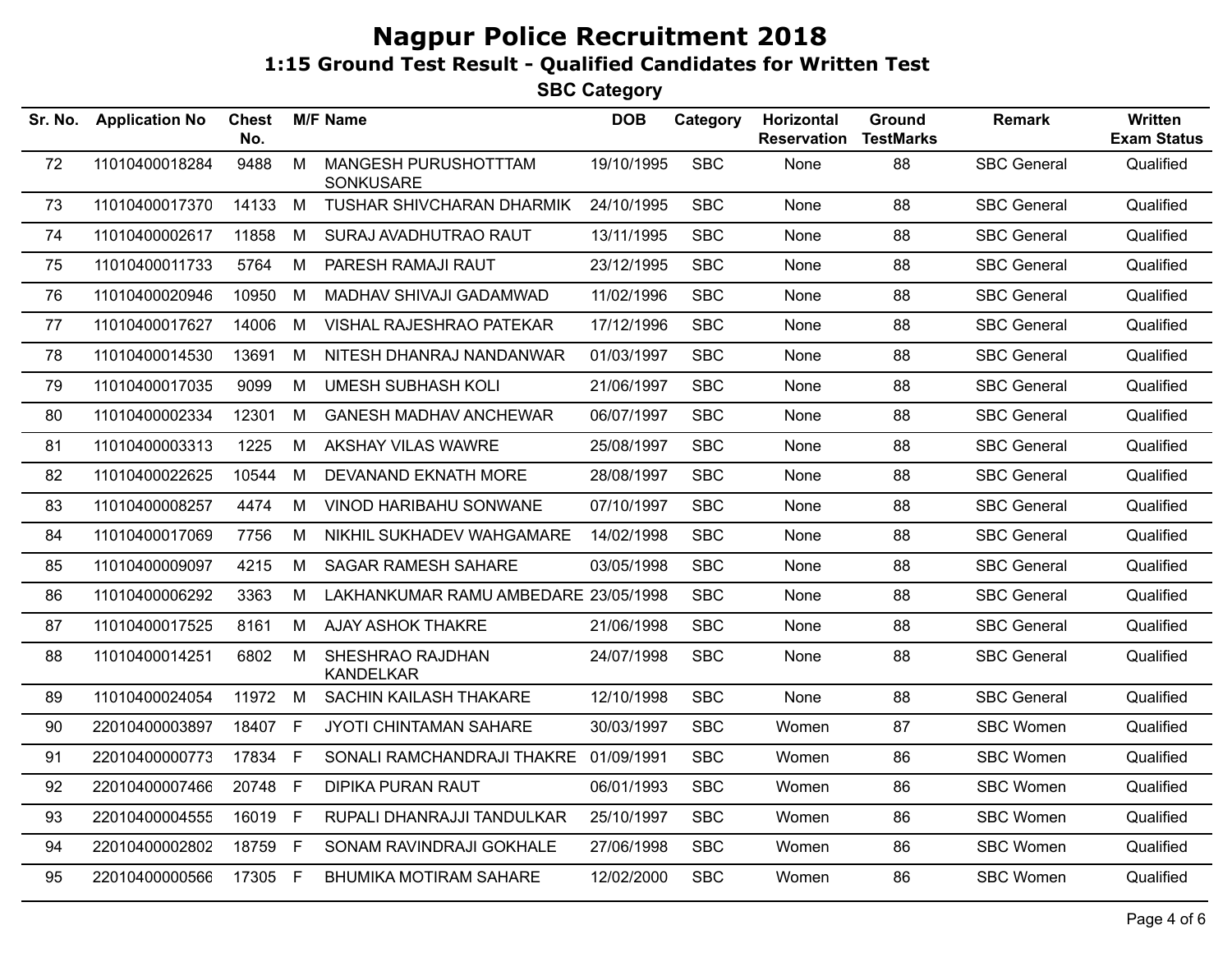| Sr. No. | <b>Application No</b> | <b>Chest</b><br>No. |              | <b>M/F Name</b>                        | <b>DOB</b> | Category   | Horizontal<br><b>Reservation</b> | Ground<br><b>TestMarks</b> | <b>Remark</b>    | Written<br><b>Exam Status</b> |
|---------|-----------------------|---------------------|--------------|----------------------------------------|------------|------------|----------------------------------|----------------------------|------------------|-------------------------------|
| 96      | 22010400002943        | 18277 F             |              | DAMINI DADARAOJI WANKHADE              | 28/05/1995 | <b>SBC</b> | Women                            | 85                         | <b>SBC Women</b> | Qualified                     |
| 97      | 22010400002165        | 18514 F             |              | NISHA MADAN CHAMLATE                   | 09/05/1996 | <b>SBC</b> | Women                            | 82                         | <b>SBC Women</b> | Qualified                     |
| 98      | 22010400001965        | 18096               | -F           | MAYURI KANTARAM KALSARPE               | 10/02/1993 | <b>SBC</b> | Women                            | 79                         | <b>SBC Women</b> | Qualified                     |
| 99      | 22010400001351        | 17546               | - F          | RINKI SURESH RAMBHAD                   | 21/08/1995 | <b>SBC</b> | Women                            | 79                         | <b>SBC Women</b> | Qualified                     |
| 100     | 22010400001184        | 16842 F             |              | PUNAM RAMESHRAO RAUT                   | 12/12/1998 | <b>SBC</b> | Women                            | 78                         | <b>SBC Women</b> | Qualified                     |
| 101     | 22010400000126        | 17239               | F            | VARSHA BALIRAM NEWARE                  | 28/10/1999 | <b>SBC</b> | Women                            | 78                         | <b>SBC Women</b> | Qualified                     |
| 102     | 22010400002305        | 19064 F             |              | SONALI MADHUKARAO MEHER                | 17/11/1997 | <b>SBC</b> | Women                            | 77                         | <b>SBC Women</b> | Qualified                     |
| 103     | 22010400000867        | 17113 F             |              | SHIVKANTA MOHAN RAUT                   | 10/03/1994 | <b>SBC</b> | Women                            | 76                         | <b>SBC Women</b> | Qualified                     |
| 104     | 22010400000553        | 17798               | F            | <b>LALITA BHAOOLAL MANKAR</b>          | 07/11/1985 | <b>SBC</b> | Women                            | 75                         | <b>SBC Women</b> | Qualified                     |
| 105     | 22010400004813        | 20779               | $\mathsf{F}$ | SONALI GULAB RAUT                      | 14/12/1994 | <b>SBC</b> | Women                            | 74                         | <b>SBC Women</b> | Qualified                     |
| 106     | 22010400000570        | 17929 F             |              | RATNAKALA BHAGWAT THAKRE               | 15/07/1996 | <b>SBC</b> | Women                            | 74                         | <b>SBC Women</b> | Qualified                     |
| 107     | 22010400003825        | 18817 F             |              | PRIYANKA DILIPJI UMREDKAR              | 18/01/1995 | <b>SBC</b> | Women                            | 72                         | <b>SBC Women</b> | Qualified                     |
| 108     | 22010400006134        | 16275 F             |              | ASHA BHAURAO CHOUDHARI                 | 03/07/1990 | <b>SBC</b> | Women                            | 70                         | <b>SBC Women</b> | Qualified                     |
| 109     | 22010400004071        | 18330 F             |              | ROHINI CHANDRASHEKHAR<br><b>NAGOSE</b> | 02/06/1993 | <b>SBC</b> | Women                            | 70                         | <b>SBC Women</b> | Qualified                     |
| 110     | 22010400004447        | 20510 F             |              | ANURADHA ARUNBHAU NEHARE               | 28/07/1995 | <b>SBC</b> | Women                            | 70                         | <b>SBC Women</b> | Qualified                     |
| 111     | 22010400005071        | 19947 F             |              | SANGITA SURAJLAL SHAHARE               | 21/08/1996 | <b>SBC</b> | Women                            | 70                         | <b>SBC Women</b> | Qualified                     |
| 112     | 22010400001602        | 18093               | F            | <b>LEENA PRABHUDAS NEWARE</b>          | 19/07/1997 | <b>SBC</b> | Women                            | 70                         | <b>SBC Women</b> | Qualified                     |
| 113     | 22010400001596        | 16790               | E            | PUJA ARUN KHANDRE                      | 28/03/1998 | <b>SBC</b> | Women                            | 70                         | <b>SBC Women</b> | Qualified                     |
| 114     | 22010400000353        | 16813 F             |              | GAYATRI DHANRAJ NANDANWAR              | 30/07/1999 | <b>SBC</b> | Women                            | 70                         | <b>SBC Women</b> | Qualified                     |
| 115     | 22010400000317        | 17953               | - F          | KIRAN DNYANESHWAR NAGOSE               | 16/07/1995 | <b>SBC</b> | Women                            | 69                         | <b>SBC Women</b> | Qualified                     |
| 116     | 22010400004440        | 16413 F             |              | UMABAI RAMKRUSHNA NIMJE                | 18/11/1997 | <b>SBC</b> | Women                            | 69                         | <b>SBC Women</b> | Qualified                     |
| 117     | 22010400000766        | 17975 F             |              | <b>BABITA SHANKAR NIMJE</b>            | 12/03/1999 | <b>SBC</b> | Women                            | 69                         | <b>SBC Women</b> | Qualified                     |
| 118     | 22010400007243        | 20536               | - F          | <b>LEENA ARUN RAUT</b>                 | 09/12/1992 | <b>SBC</b> | Women                            | 67                         | <b>SBC Women</b> | Qualified                     |
| 119     | 22010400006707        | 20666 F             |              | ASHWINI DEVRAO CHOUDHARY               | 04/05/1993 | <b>SBC</b> | Women                            | 67                         | <b>SBC Women</b> | Qualified                     |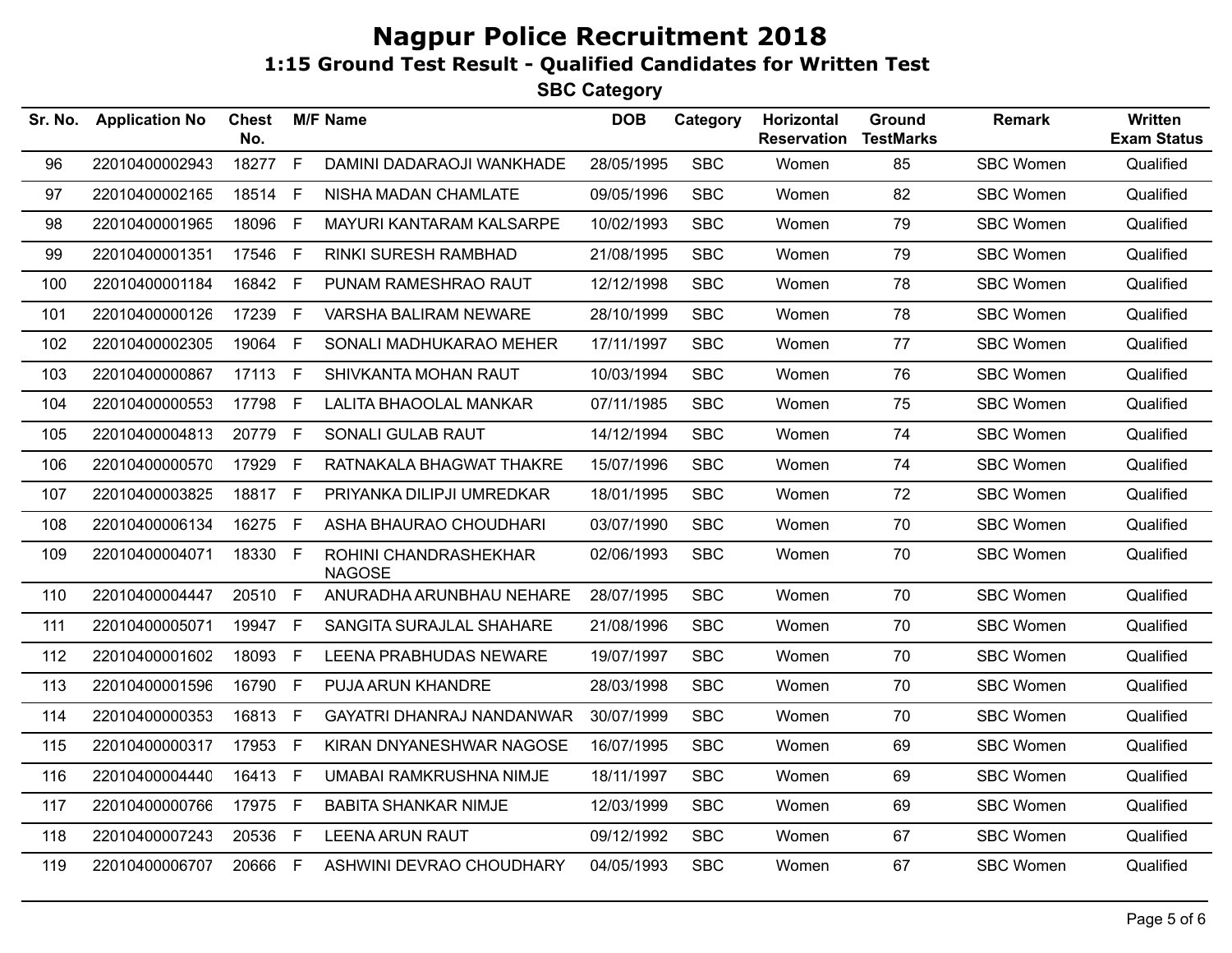| Sr. No. | <b>Application No</b> | <b>Chest</b><br>No. |              | <b>M/F Name</b>                 | <b>DOB</b> | Category   | Horizontal<br><b>Reservation</b> | Ground<br><b>TestMarks</b> | <b>Remark</b>    | Written<br><b>Exam Status</b> |
|---------|-----------------------|---------------------|--------------|---------------------------------|------------|------------|----------------------------------|----------------------------|------------------|-------------------------------|
| 120     | 22010400000621        | 16495               | E            | <b>SHITAL RAMA RAUT</b>         | 05/10/1997 | <b>SBC</b> | Women                            | 67                         | <b>SBC Women</b> | Qualified                     |
| 121     | 22010400000092        | 17823               | E            | JAYSHRI NARAYAN BORKAR          | 15/03/1998 | <b>SBC</b> | Women                            | 67                         | <b>SBC Women</b> | Qualified                     |
| 122     | 22010400004038        | 18941               | -F           | ROHINI HIRALAL SONWANE          | 15/06/1995 | <b>SBC</b> | Women                            | 66                         | <b>SBC Women</b> | Qualified                     |
| 123     | 22010400003823        | 20346               | F            | NILIMA MANOHAR SARWARE          | 03/05/1999 | <b>SBC</b> | Women/SP                         | 66                         | <b>SBC Women</b> | Qualified                     |
| 124     | 22010400001529        | 17394               | E            | <b>MANISHA VINOD KALE</b>       | 19/06/1999 | <b>SBC</b> | Women                            | 66                         | <b>SBC Women</b> | Qualified                     |
| 125     | 22010400004632        | 16463               | E            | <b>ARATI YOGLAL SORTE</b>       | 22/07/1995 | <b>SBC</b> | Women                            | 65                         | <b>SBC Women</b> | Qualified                     |
| 126     | 22010400002018        | 17147 F             |              | CHETANA DEEPACHANDJI<br>SONWANE | 11/10/1996 | <b>SBC</b> | Women                            | 65                         | <b>SBC Women</b> | Qualified                     |
| 127     | 22010400000714        | 17302               | E            | DIPALI GOPAL NANDANWAR          | 14/06/1999 | <b>SBC</b> | Women                            | 65                         | <b>SBC Women</b> | Qualified                     |
| 128     | 22010400000139        | 17881               | F.           | SHUSHMA SHRAWAN NEWARE          | 28/08/1988 | <b>SBC</b> | Women                            | 64                         | <b>SBC Women</b> | Qualified                     |
| 129     | 22010400001318        | 16983               | F            | SHOBHA ASHOK SHAHARE            | 28/11/1994 | <b>SBC</b> | Women                            | 64                         | <b>SBC Women</b> | Qualified                     |
| 130     | 22010400000189        | 17499               | F            | PRIYANKA MAHADEV WAYRE          | 31/03/1995 | <b>SBC</b> | Women                            | 64                         | <b>SBC Women</b> | Qualified                     |
| 131     | 22010400001685        | 16894               | E            | <b>MAMTA NARENDRA PARATE</b>    | 28/11/1991 | <b>SBC</b> | Women                            | 63                         | <b>SBC Women</b> | Qualified                     |
| 132     | 22010400004689        | 16252               | E            | AARTI GOPICHAND DEWARE          | 28/02/1995 | <b>SBC</b> | Women                            | 63                         | <b>SBC Women</b> | Qualified                     |
| 133     | 22010400000306        | 15897               | $\mathsf{F}$ | KAVITA KAILASH GADE             | 22/01/1996 | <b>SBC</b> | Women                            | 63                         | <b>SBC Women</b> | Qualified                     |
| 134     | 22010400006811        | 20535               | - F          | <b>SWETA ANIL KOHALE</b>        | 12/06/1996 | <b>SBC</b> | Women                            | 63                         | <b>SBC Women</b> | Qualified                     |
| 135     | 22010400001896        | 17765               | -F           | LALITA PRAKASH SONEWANE         | 01/10/1996 | <b>SBC</b> | Women                            | 63                         | SBC Women        | Qualified                     |
| 136     | 22010400000855        | 17466               | -F           | RASHMI WASUDEVRAO GAJABE        | 29/10/1997 | <b>SBC</b> | Women                            | 63                         | <b>SBC Women</b> | Qualified                     |
| 137     | 22010400000403        | 17448 F             |              | ARATI RAMBHAU BARADE            | 18/12/1997 | <b>SBC</b> | Women                            | 63                         | <b>SBC Women</b> | Qualified                     |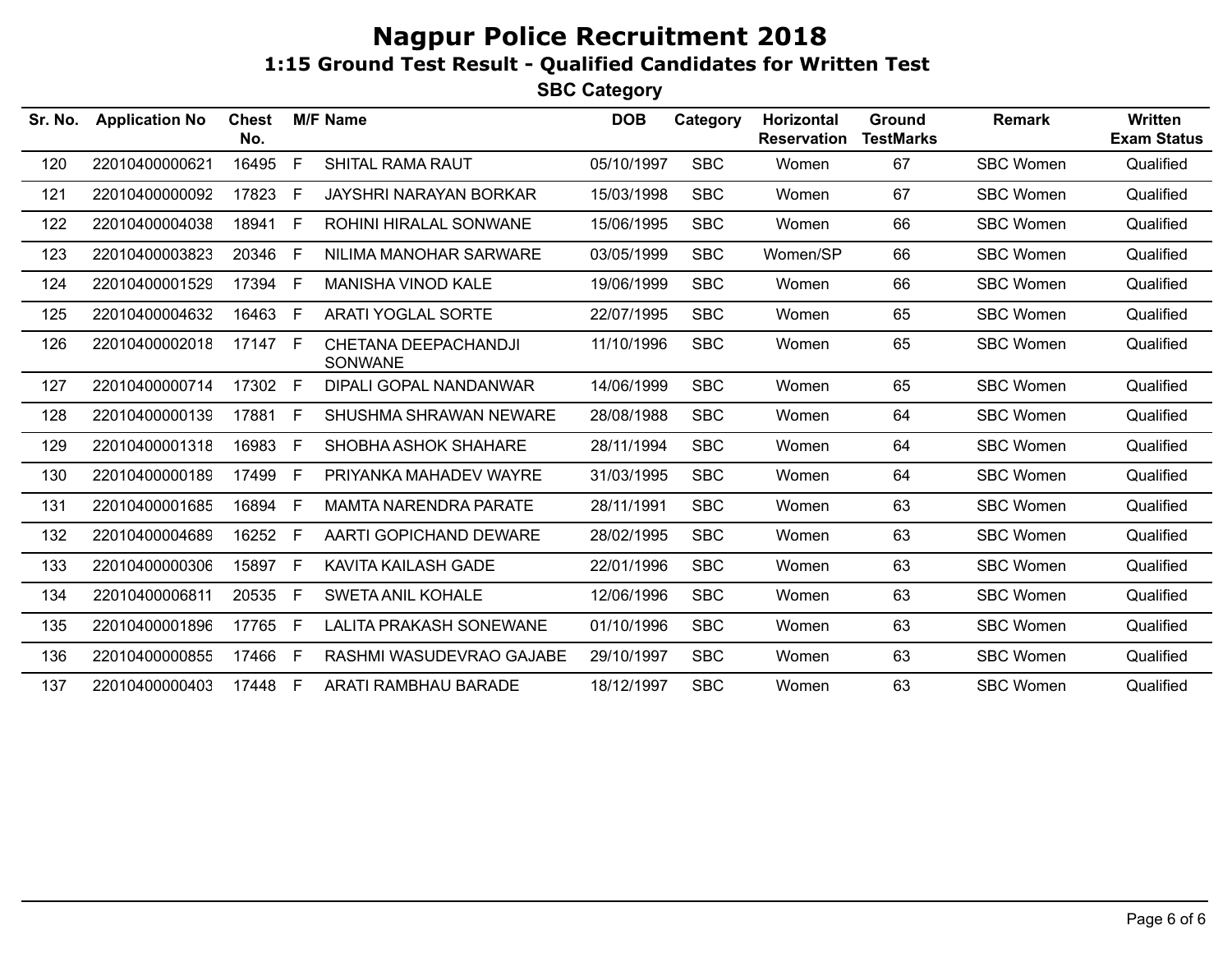| Sr. No.        | <b>Application No</b> | <b>Chest</b><br>No. |   | <b>M/F Name</b>                           | <b>DOB</b> | Category   | Horizontal<br><b>Reservation</b> | Ground<br><b>TestMarks</b> | <b>Remark</b>           | Written<br><b>Exam Status</b> |
|----------------|-----------------------|---------------------|---|-------------------------------------------|------------|------------|----------------------------------|----------------------------|-------------------------|-------------------------------|
| $\mathbf 1$    | 11010400019004        | 15496               | M | RAJENDRAKUMAR PRABHAKAR<br><b>MESHRAM</b> | 04/05/1974 | <b>OBC</b> | Ex.Serviceman                    | 90                         | OBC Ex.Servicemen       | Qualified                     |
| $\overline{2}$ | 11010400002034        | 15424               | M | SUSHILKUMAR DASHRATH TUPTE 21/10/1977     |            | OBC        | Ex.Serviceman                    | 90                         | OBC Ex.Servicemen       | Qualified                     |
| 3              | 11010400002311        | 15483               | M | KISHOR SAHEBRAOJI MAHURKAR 25/12/1977     |            | OBC        | Ex.Serviceman                    | 90                         | OBC Ex.Servicemen       | Qualified                     |
| 4              | 11010400000653        | 15428               | M | DAYDEEPKUMAR DULICHAND<br><b>AMBULE</b>   | 28/05/1980 | OBC        | Ex.Serviceman                    | 90                         | OBC Ex.Servicemen       | Qualified                     |
| 5              | 11010400009141        | 15482               | M | MAHESH GANPATRAO PADOLE                   | 06/02/1981 | OBC        | Ex.Serviceman                    | 90                         | OBC Ex.Servicemen       | Qualified                     |
| 6              | 11010400003836        | 12474               | M | PADAM RATAN RAGHORTE                      | 21/04/1985 | OBC        | None                             | 90                         | <b>OBC</b> General      | Qualified                     |
| $\overline{7}$ | 11010400007729        | 4340                | M | <b>HEMANT PADMAKAR KALE</b>               | 09/10/1985 | OBC        | None                             | 90                         | <b>OBC</b> General      | Qualified                     |
| 8              | 11010400000578        | 973                 | M | SAHEBRAO GANPATRAO<br><b>GANDHARE</b>     | 24/04/1986 | <b>OBC</b> | None                             | 90                         | <b>OBC</b> General      | Qualified                     |
| 9              | 11010400000841        | 11851               | M | AJAY LAKSHMAN BANEWAR                     | 21/09/1986 | OBC        | None                             | 90                         | <b>OBC</b> General      | Qualified                     |
| 10             | 11010400008698        | 3984                | M | SACHIN VIJAYRAOJI BANARASE                | 06/12/1986 | <b>OBC</b> | None                             | 90                         | <b>OBC</b> General      | Qualified                     |
| 11             | 11010400015145        | 13524               | M | DAMENDRA ABAJI HADGE                      | 22/05/1987 | OBC        | None                             | 90                         | <b>OBC</b> General      | Qualified                     |
| 12             | 11010400024347        | 14588               | M | MANGESH YADAV WADHAI                      | 10/08/1987 | <b>OBC</b> | HG                               | 90                         | OBC HG                  | Qualified                     |
| 13             | 11010400023161        | 14621               | M | <b>VIJAY TULSHIDAS KAURASE</b>            | 14/08/1987 | OBC        | None                             | 90                         | <b>OBC</b> General      | Qualified                     |
| 14             | 11010400004126        | 12196               | M | SACHIN GOKULDAS PARKHI                    | 21/10/1987 | OBC        | None                             | 90                         | <b>OBC</b> General      | Qualified                     |
| 15             | 11010400024272        | 15198               | M | DINKAR SUKHADEO DAHAKE                    | 26/11/1987 | OBC        | None                             | 90                         | <b>OBC</b> General      | Qualified                     |
| 16             | 11010400015370        | 14402               | M | NITINKUMAR ADELU PAILWAR                  | 02/12/1987 | OBC        | None                             | 90                         | <b>OBC</b> General      | Qualified                     |
| 17             | 11010400010244        | 6178                | M | <b>VICKRANT SURESH DATIR</b>              | 29/12/1987 | <b>OBC</b> | None                             | 90                         | <b>OBC</b> General      | Qualified                     |
| 18             | 11010400015455        | 7998                | M | <b>GAJANAN RAMDAS MAHALLE</b>             | 02/02/1988 | OBC        | None                             | 90                         | <b>OBC</b> General      | Qualified                     |
| 19             | 11010400008014        | 3925                | M | <b>VINOD SUBHASH HEMBADE</b>              | 02/03/1988 | <b>OBC</b> | None                             | 90                         | <b>OBC</b> General      | Qualified                     |
| 20             | 11010400022437        | 11196               | M | ATUL TARACHAND GONDOLE                    | 25/05/1988 | OBC        | None                             | 90                         | <b>OBC</b> General      | Qualified                     |
| 21             | 11010400007817        | 5082                | M | PRADEEP SHRIKRUSHNARAO<br>SAMBASKAR       | 07/08/1988 | <b>OBC</b> | None                             | 90                         | <b>OBC</b> General      | Qualified                     |
| 22             | 11010400010559        | 5873                | M | PAWAN SHANKARRAO RAUT                     | 16/08/1988 | OBC        | None                             | 90                         | <b>OBC</b> General      | Qualified                     |
| 23             | 11010400002327        | 12586               | M | SANTOSH SURESH LOHAKPURE                  | 26/08/1988 | OBC        | Police Children                  | 90                         | <b>OBC Police Child</b> | Qualified                     |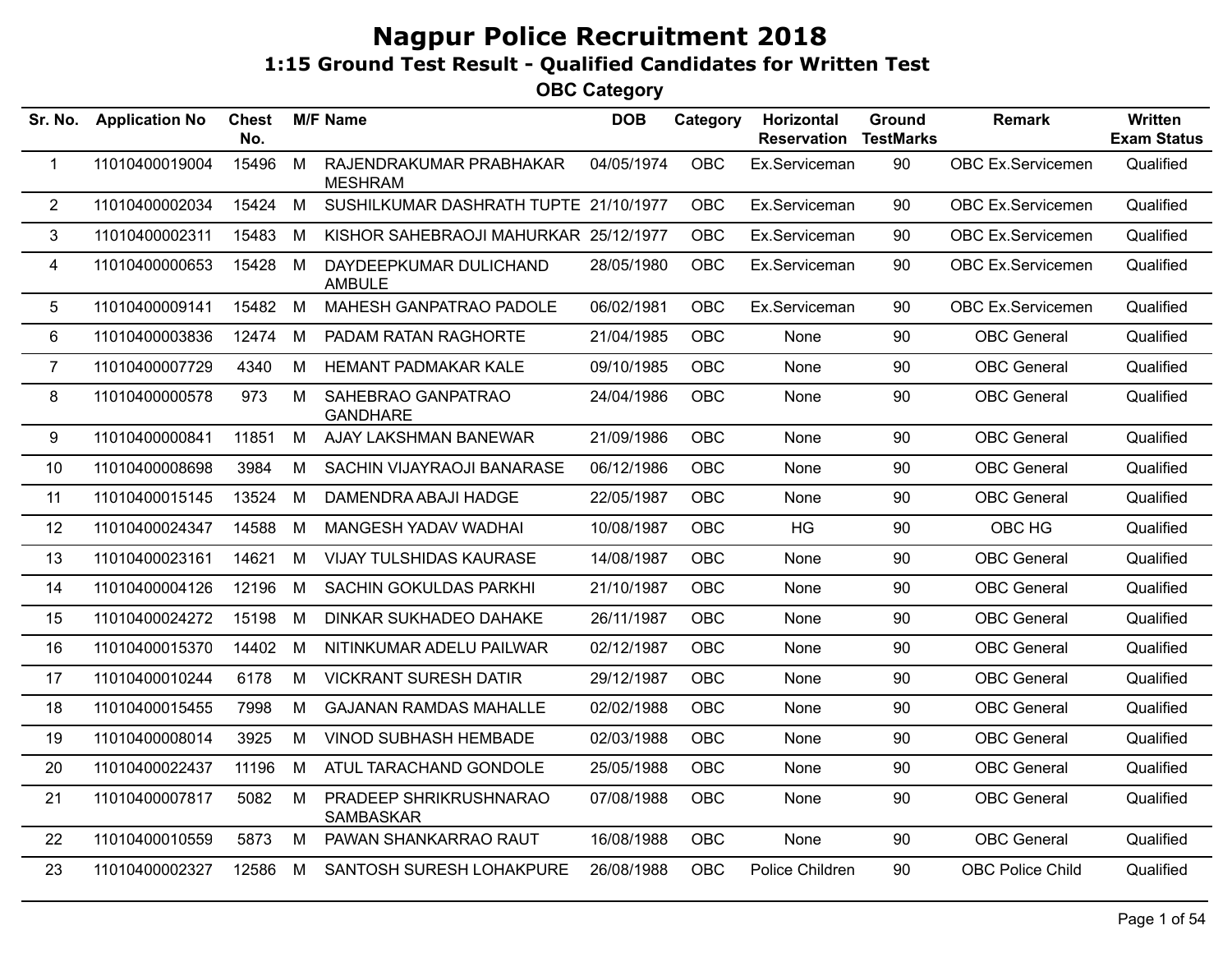| <b>Application No</b> | <b>Chest</b><br>No. |   |                                             | <b>DOB</b>      | Category   | Horizontal<br><b>Reservation</b> | <b>Ground</b><br><b>TestMarks</b> | <b>Remark</b>      | Written<br><b>Exam Status</b> |
|-----------------------|---------------------|---|---------------------------------------------|-----------------|------------|----------------------------------|-----------------------------------|--------------------|-------------------------------|
| 11010400016317        | 13620               | M | YOGESH CHAKRADHARRAO<br><b>LABADE</b>       | 03/09/1988      | <b>OBC</b> | None                             | 90                                | <b>OBC</b> General | Qualified                     |
| 11010400008129        |                     |   | SHRIKANT PRAKASHRAO<br><b>THAKARE</b>       |                 | OBC        | None                             | 90                                | <b>OBC</b> General | Qualified                     |
| 11010400005663        | 14210               | M | ATUL RAMNATH KOKODE                         | 07/10/1988      | OBC        | None                             | 90                                | <b>OBC</b> General | Qualified                     |
| 11010400010426        | 5953                | М | DURWAS LOKNATHRAO ZANZAD                    | 23/10/1988      | <b>OBC</b> | <b>None</b>                      | 90                                | <b>OBC</b> General | Qualified                     |
| 11010400024029        | 12079               | М | <b>VISHAL PRADIP BAGHELE</b>                | 22/12/1988      | <b>OBC</b> | None                             | 90                                | <b>OBC</b> General | Qualified                     |
| 11010400016368        | 7879                | M | CHHANNULAL BUDHAJI<br><b>LANJEWAR</b>       | 24/12/1988      | <b>OBC</b> | None                             | 90                                | <b>OBC</b> General | Qualified                     |
| 11010400015397        | 9006                | M | PANKAJ ASHOKRAO NILEWAR                     | 23/01/1989      | <b>OBC</b> | None                             | 90                                | <b>OBC</b> General | Qualified                     |
| 11010400011878        | 13830               | М | MANOJ NILKANTH SHIWANKAR                    | 28/01/1989      | OBC        | HG                               | 90                                | OBC HG             | Qualified                     |
| 11010400020697        | 10168               | M | BHUMESHWAR DHANIRAM<br><b>BHAJIPALE</b>     | 03/02/1989      | OBC        | None                             | 90                                | <b>OBC</b> General | Qualified                     |
| 11010400024643        | 14564               | M | AMOL WASUDEOJI CHARDE                       | 30/03/1989      | <b>OBC</b> | None                             | 90                                | <b>OBC</b> General | Qualified                     |
| 11010400020561        | 9323                | M | RAKESH ANIL DAWANDE                         | 16/04/1989      | OBC        | None                             | 90                                | <b>OBC</b> General | Qualified                     |
| 11010400021754        | 11011               | М | <b>MAYUR RAMESH CHAUDHARI</b>               | 25/04/1989      | <b>OBC</b> | None                             | 90                                | <b>OBC</b> General | Qualified                     |
| 11010400019219        | 15069               | М | ROSHAN ARUN BORKAR                          | 15/05/1989      | OBC        | None                             | 90                                | <b>OBC</b> General | Qualified                     |
| 11010400000829        | 631                 | M | VINOD UDDHAORAO KAKDE                       | 25/05/1989      | <b>OBC</b> | PAP                              | 90                                | OBC PAP            | Qualified                     |
| 11010400022825        | 15216               | М | AVINASH JANAKLAL LILHARE                    | 02/06/1989      | <b>OBC</b> | None                             | 90                                | <b>OBC</b> General | Qualified                     |
| 11010400022206        | 15011               | M | AMOL DEVAJI DEORE                           | 17/06/1989      | <b>OBC</b> | None                             | 90                                | <b>OBC</b> General | Qualified                     |
| 11010400006079        | 14173               | M | <b>VIJAY LAXMAN KANIRE</b>                  | 17/06/1989      | <b>OBC</b> | None                             | 90                                | <b>OBC</b> General | Qualified                     |
| 11010400007131        | 3525                | М | AKASH KAWADU GODARE                         | 19/06/1989      | <b>OBC</b> | None                             | 90                                | <b>OBC</b> General | Qualified                     |
| 11010400021815        | 11062               | М | <b>GAJANAN LAXMANRAO</b><br><b>WAGHMARA</b> | 20/07/1989      | <b>OBC</b> | None                             | 90                                | <b>OBC</b> General | Qualified                     |
| 11010400004464        | 2226                | M | ANKUSH GOPICHAND MATE                       | 15/08/1989      | OBC        | None                             | 90                                | <b>OBC</b> General | Qualified                     |
| 11010400003919        | 12111               | М | PANKAJ RANGRAOJI KAPSE                      | 17/08/1989      | OBC        | None                             | 90                                | <b>OBC</b> General | Qualified                     |
| 11010400018536        | 9562                | М | SANJAY MAHADEO LONARKAR                     | 08/09/1989      | <b>OBC</b> | None                             | 90                                | <b>OBC</b> General | Qualified                     |
| 11010400001892        | 663                 | М | PRAKASH TUKARAM WANKHADE                    | 03/10/1989      | <b>OBC</b> | None                             | 90                                | <b>OBC</b> General | Qualified                     |
|                       |                     |   | 14238 M                                     | <b>M/F Name</b> |            | 04/10/1988                       |                                   |                    |                               |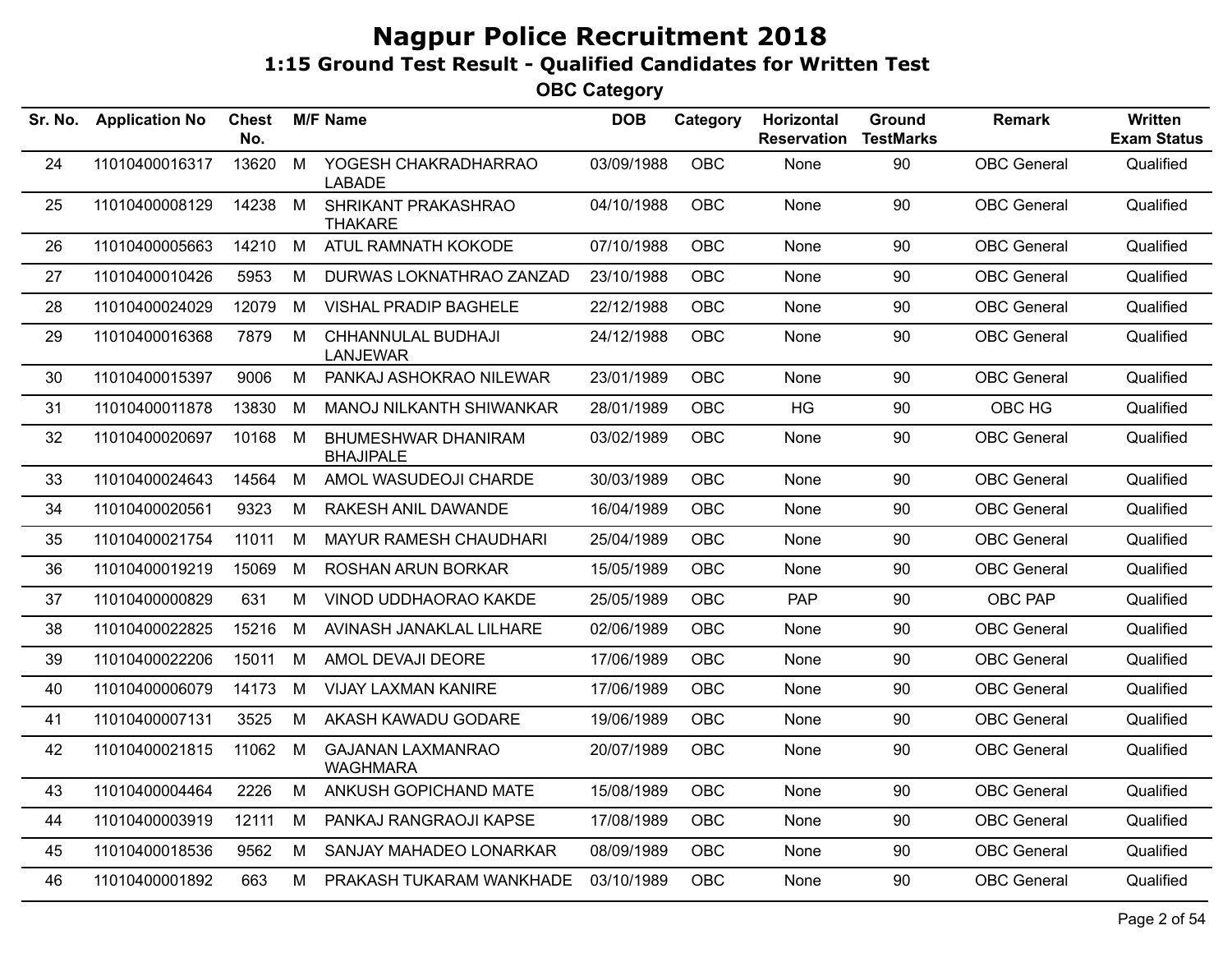| Sr. No. | <b>Application No</b> | <b>Chest</b><br>No. |   | <b>M/F Name</b>                               | <b>DOB</b> | Category   | Horizontal<br><b>Reservation</b> | Ground<br><b>TestMarks</b> | <b>Remark</b>      | <b>Written</b><br><b>Exam Status</b> |
|---------|-----------------------|---------------------|---|-----------------------------------------------|------------|------------|----------------------------------|----------------------------|--------------------|--------------------------------------|
| 47      | 11010400015539        | 13542               | M | <b>VIKAS KHUSHAL THAKRE</b>                   | 18/10/1989 | <b>OBC</b> | None                             | 90                         | <b>OBC</b> General | Qualified                            |
| 48      | 11010400002107        | 11793               | M | <b>UMESH JAYRAM BAHE</b>                      | 21/10/1989 | OBC        | None                             | 90                         | <b>OBC</b> General | Qualified                            |
| 49      | 11010400008791        | 14339               | М | UMASHANKAR HARIRAM UPRIKAR 08/11/1989         |            | <b>OBC</b> | <b>PAP</b>                       | 90                         | OBC PAP            | Qualified                            |
| 50      | 11010400016312        | 8331                | M | SANDIP RAMESHWARRAO INGOLE 26/11/1989         |            | OBC        | None                             | 90                         | <b>OBC</b> General | Qualified                            |
| 51      | 11010400012988        | 6836                | M | <b>OMPRAKASH BHARATLAL</b><br><b>SEVUTKAR</b> | 29/11/1989 | <b>OBC</b> | None                             | 90                         | <b>OBC</b> General | Qualified                            |
| 52      | 11010400018451        | 14829               | M | <b>GANESH YOGIRAJ TADAS</b>                   | 08/01/1990 | OBC        | None                             | 90                         | <b>OBC</b> General | Qualified                            |
| 53      | 11010400019339        | 9732                | M | <b>SACHIN LAXMAN KUKADE</b>                   | 19/02/1990 | <b>OBC</b> | None                             | 90                         | <b>OBC</b> General | Qualified                            |
| 54      | 11010400015429        | 8540                | M | ATUL SHESHRAO SHAHARE                         | 10/04/1990 | <b>OBC</b> | <b>None</b>                      | 90                         | <b>OBC</b> General | Qualified                            |
| 55      | 11010400000031        | 807                 | M | ROSHAN HOLIRAM BISEN                          | 01/06/1990 | OBC        | None                             | 90                         | <b>OBC</b> General | Qualified                            |
| 56      | 11010400008261        | 5162                | M | SACHIN PURUSHOTTAMRAOJI<br>RAUT               | 02/06/1990 | <b>OBC</b> | None                             | 90                         | <b>OBC</b> General | Qualified                            |
| 57      | 11010400011181        | 13176               | M | <b>MANOJ LAXMAN RAUT</b>                      | 04/06/1990 | <b>OBC</b> | None                             | 90                         | <b>OBC</b> General | Qualified                            |
| 58      | 11010400007363        | 13394               | M | <b>SACHIN KISHOR SUTONE</b>                   | 26/06/1990 | <b>OBC</b> | None                             | 90                         | <b>OBC</b> General | Qualified                            |
| 59      | 11010400012222        | 14182 M             |   | CHHATRAPATI SUKHACHAND<br><b>KHAIRE</b>       | 28/06/1990 | OBC        | None                             | 90                         | <b>OBC</b> General | Qualified                            |
| 60      | 11010400011118        | 13162               | M | SACHIN BANDU PACHABHAI                        | 15/07/1990 | <b>OBC</b> | None                             | 90                         | <b>OBC</b> General | Qualified                            |
| 61      | 11010400018307        | 9486                | M | VIKAS BABURAO LANJEWAR                        | 19/09/1990 | OBC        | None                             | 90                         | <b>OBC</b> General | Qualified                            |
| 62      | 11010400018316        | 9489                | M | <b>DEEPAK SOVINDA BHUSARI</b>                 | 10/10/1990 | <b>OBC</b> | None                             | 90                         | <b>OBC</b> General | Qualified                            |
| 63      | 11010400012470        | 13147               | M | HIVARAJ PRABHAKAR SATPUTE                     | 11/10/1990 | OBC        | None                             | 90                         | <b>OBC</b> General | Qualified                            |
| 64      | 11010400012977        | 13409               | М | RADHESHYAM CHANDANLAL<br><b>MASKARE</b>       | 12/11/1990 | OBC        | None                             | 90                         | <b>OBC</b> General | Qualified                            |
| 65      | 11010400001391        | 14975               | M | DURGADAS SHAMRAO DEVHARE                      | 27/11/1990 | <b>OBC</b> | <b>SP</b>                        | 90                         | OBC SP             | Qualified                            |
| 66      | 11010400007875        | 4096                | M | VINOD HEMRAJ ADMANE                           | 23/12/1990 | OBC        | None                             | 90                         | <b>OBC</b> General | Qualified                            |
| 67      | 11010400017368        | 14134               | M | ANAND TARACHAND DHABALE                       | 25/12/1990 | <b>OBC</b> | None                             | 90                         | <b>OBC</b> General | Qualified                            |
| 68      | 11010400014401        | 14126               | M | <b>MANOHAR MOTIRAM HEMANE</b>                 | 09/01/1991 | OBC        | None                             | 90                         | <b>OBC</b> General | Qualified                            |
| 69      | 11010400024001        | 14994               | M | SACHIN BALASAHEB PATKAL                       | 02/02/1991 | OBC        | None                             | 90                         | <b>OBC</b> General | Qualified                            |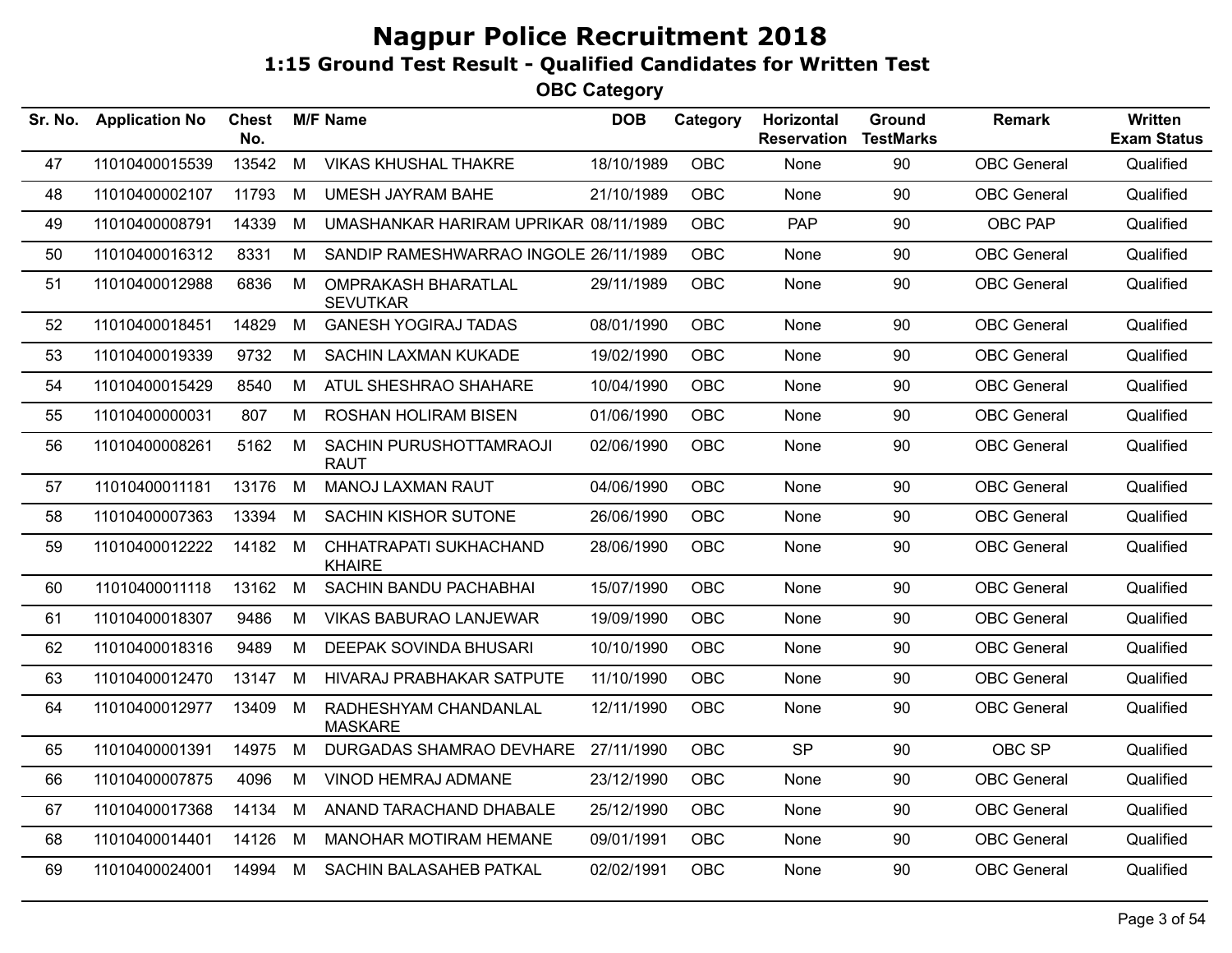| Sr. No. | <b>Application No</b> | <b>Chest</b><br>No. |    | <b>M/F Name</b>                       | <b>DOB</b> | Category   | Horizontal<br><b>Reservation</b> | Ground<br><b>TestMarks</b> | <b>Remark</b>      | <b>Written</b><br><b>Exam Status</b> |
|---------|-----------------------|---------------------|----|---------------------------------------|------------|------------|----------------------------------|----------------------------|--------------------|--------------------------------------|
| 70      | 11010400013764        | 7205                | M  | VAIBHAV LALAJI PALANDURKAR            | 10/03/1991 | <b>OBC</b> | PAP                              | 90                         | OBC PAP            | Qualified                            |
| 71      | 11010400017927        | 7830                | M  | <b>SWAPNIL ASHOK BANTE</b>            | 31/03/1991 | <b>OBC</b> | Police Children                  | 90                         | OBC Police Child   | Qualified                            |
| 72      | 11010400012975        | 6633                | М  | CHETANKUMAR RUPCHAND<br><b>MADIYE</b> | 14/04/1991 | OBC        | None                             | 90                         | <b>OBC</b> General | Qualified                            |
| 73      | 11010400016422        | 13695               | М  | BHESHRAJ VASANTA BANKAR               | 15/04/1991 | <b>OBC</b> | None                             | 90                         | <b>OBC</b> General | Qualified                            |
| 74      | 11010400005507        | 3036                | м  | PRANAY CHHAGAN SAHARE                 | 06/05/1991 | <b>OBC</b> | None                             | 90                         | <b>OBC</b> General | Qualified                            |
| 75      | 11010400018875        | 10368               | М  | KUNAL RAJESH MARODKAR                 | 13/05/1991 | OBC        | None                             | 90                         | <b>OBC</b> General | Qualified                            |
| 76      | 11010400008188        | 5036                | M  | MANISH NARAYAN MAHALLE                | 14/05/1991 | OBC        | None                             | 90                         | <b>OBC</b> General | Qualified                            |
| 77      | 11010400004802        | 12605               | М  | MANGESH BABURAO BAWANKAR              | 04/06/1991 | <b>OBC</b> | None                             | 90                         | <b>OBC</b> General | Qualified                            |
| 78      | 22010400004484        | 16157               | F. | PRITI RATIRAM RAHANGDALE              | 27/06/1991 | <b>OBC</b> | Women                            | 90                         | OBC Women          | Qualified                            |
| 79      | 11010400023065        | 11175               | М  | KAILASH ANANDRAO SUPARE               | 27/06/1991 | <b>OBC</b> | None                             | 90                         | <b>OBC</b> General | Qualified                            |
| 80      | 11010400001893        | 665                 | M  | SHYAM GAJANAN BODADE                  | 02/07/1991 | <b>OBC</b> | None                             | 90                         | <b>OBC</b> General | Qualified                            |
| 81      | 11010400016682        | 8769                | M  | <b>MANOJ EKNATH THAKRE</b>            | 05/07/1991 | <b>OBC</b> | None                             | 90                         | <b>OBC</b> General | Qualified                            |
| 82      | 11010400012967        | 7238                | M  | MANOJ RUPRAO WANKHADE                 | 14/07/1991 | <b>OBC</b> | None                             | 90                         | <b>OBC</b> General | Qualified                            |
| 83      | 11010400003695        | 2365                | M  | MANGESH GANAPAT GAJAPURE              | 15/07/1991 | <b>OBC</b> | None                             | 90                         | <b>OBC</b> General | Qualified                            |
| 84      | 11010400004518        | 12774               | M  | ANIL BHAULAL LILHARE                  | 06/08/1991 | <b>OBC</b> | None                             | 90                         | <b>OBC</b> General | Qualified                            |
| 85      | 11010400010622        | 5854                | M  | NILESH DHANRAJ CHANDEWAR              | 16/08/1991 | <b>OBC</b> | <b>HG</b>                        | 90                         | OBC HG             | Qualified                            |
| 86      | 11010400020396        | 14915               | M  | YOGESH NAMDEO TEKADE                  | 12/09/1991 | OBC        | None                             | 90                         | <b>OBC</b> General | Qualified                            |
| 87      | 11010400017894        | 8294                | М  | PRAFUL GANGADHAR BHUTE                | 19/09/1991 | <b>OBC</b> | None                             | 90                         | <b>OBC</b> General | Qualified                            |
| 88      | 11010400001638        | 12974               | М  | DHANRAJ THALIRAM SHIVANKAR            | 21/10/1991 | <b>OBC</b> | None                             | 90                         | <b>OBC</b> General | Qualified                            |
| 89      | 11010400016230        | 8262                | M  | PRAFUL DAMODHAR BANTE                 | 22/10/1991 | <b>OBC</b> | None                             | 90                         | <b>OBC</b> General | Qualified                            |
| 90      | 11010400011464        | 14052               | М  | HITESH SHALIKRAM LENGULE              | 24/10/1991 | OBC        | Police Children                  | 90                         | OBC Police Child   | Qualified                            |
| 91      | 11010400009465        | 5062                | M  | SANJAY SHANKAR CHAUDHARI              | 22/11/1991 | OBC        | None                             | 90                         | <b>OBC</b> General | Qualified                            |
| 92      | 11010400019097        | 9308                | М  | RAKESH GURUDASJI ITWARE               | 07/12/1991 | <b>OBC</b> | None                             | 90                         | <b>OBC</b> General | Qualified                            |
| 93      | 11010400016724        | 14460               | M  | OMPRAKASH JASWANT KAPGATE 20/12/1991  |            | <b>OBC</b> | None                             | 90                         | <b>OBC</b> General | Qualified                            |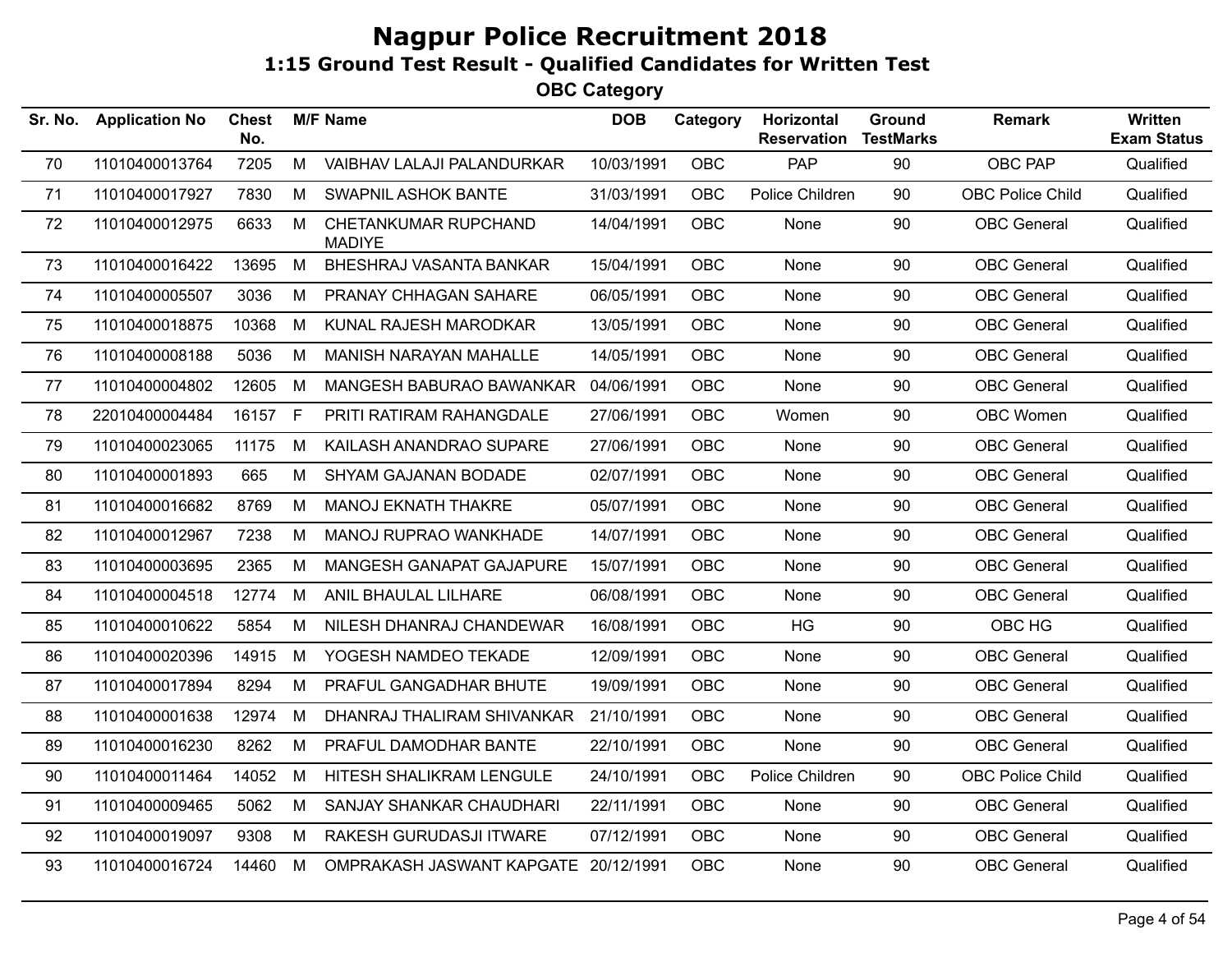| Sr. No. | <b>Application No</b> | <b>Chest</b><br>No. |   | <b>M/F Name</b>                             | <b>DOB</b> | Category   | Horizontal<br><b>Reservation</b> | Ground<br><b>TestMarks</b> | <b>Remark</b>      | Written<br><b>Exam Status</b> |
|---------|-----------------------|---------------------|---|---------------------------------------------|------------|------------|----------------------------------|----------------------------|--------------------|-------------------------------|
| 94      | 11010400010993        | 13709               | M | YOGESH NANA CHOPADE                         | 05/01/1992 | OBC        | None                             | 90                         | <b>OBC</b> General | Qualified                     |
| 95      | 11010400017698        | 7817                | M | SAGAR VASANTRAOJI KALE                      | 25/01/1992 | OBC        | None                             | 90                         | <b>OBC</b> General | Qualified                     |
| 96      | 11010400015731        | 8430                | M | RINKU GHANSHAM SHENDE                       | 26/01/1992 | OBC        | None                             | 90                         | <b>OBC</b> General | Qualified                     |
| 97      | 11010400020259        | 10395               | M | MUKUNDAR MAHADEOJI LILHARE                  | 03/02/1992 | <b>OBC</b> | None                             | 90                         | <b>OBC</b> General | Qualified                     |
| 98      | 11010400013148        | 6660                | M | DARSHAN DEVIDASJI DONAGRE                   | 14/02/1992 | OBC        | None                             | 90                         | <b>OBC</b> General | Qualified                     |
| 99      | 11010400012052        | 13365               | M | MOHAN DEVIDAS NAKAT                         | 20/02/1992 | OBC        | None                             | 90                         | <b>OBC</b> General | Qualified                     |
| 100     | 11010400014690        | 6622                | M | SHAILESH WASUDEVRAO AMLE                    | 04/03/1992 | OBC        | None                             | 90                         | <b>OBC</b> General | Qualified                     |
| 101     | 22010400002948        | 18614               | F | SAKUN BUDHARAM LILHARE                      | 18/03/1992 | OBC        | Women                            | 90                         | OBC Women          | Qualified                     |
| 102     | 11010400010881        | 5847                | M | <b>RUSHIDHAR GANGADHAR</b><br><b>KHARAT</b> | 01/04/1992 | OBC        | None                             | 90                         | <b>OBC</b> General | Qualified                     |
| 103     | 11010400021508        | 11112               | M | YOGESH RAMESH BHAGAT                        | 21/04/1992 | OBC        | None                             | 90                         | <b>OBC</b> General | Qualified                     |
| 104     | 11010400004978        | 3667                | M | PRASHANT PRATAP REWALKAR                    | 22/04/1992 | <b>OBC</b> | None                             | 90                         | <b>OBC</b> General | Qualified                     |
| 105     | 11010400007051        | 14306               | M | <b>SAGAR SUBHASH BULBULE</b>                | 26/04/1992 | OBC        | None                             | 90                         | <b>OBC</b> General | Qualified                     |
| 106     | 11010400006882        | 3753                | M | PRASHANT BALAIYA GADDAMWAR 08/05/1992       |            | <b>OBC</b> | None                             | 90                         | <b>OBC</b> General | Qualified                     |
| 107     | 11010400003463        | 1272                | M | RUPESH DNYANESHWAR KHODE                    | 15/05/1992 | OBC        | None                             | 90                         | <b>OBC</b> General | Qualified                     |
| 108     | 11010400001654        | 385                 | M | <b>VISHAL RAMDAS BHINGARE</b>               | 31/05/1992 | <b>OBC</b> | None                             | 90                         | <b>OBC</b> General | Qualified                     |
| 109     | 11010400005623        | 12713               | M | PAWAN SHANKARLAL MISAR                      | 08/06/1992 | <b>OBC</b> | None                             | 90                         | <b>OBC</b> General | Qualified                     |
| 110     | 11010400000139        | 14885               | M | <b>JITENDRA PRALHAD</b><br>SAWWALAKHE       | 19/06/1992 | OBC        | <b>SP</b>                        | 90                         | OBC SP             | Qualified                     |
| 111     | 11010400005771        | 3639                | M | PRAVIN SURESH DAFALE                        | 20/06/1992 | <b>OBC</b> | None                             | 90                         | <b>OBC</b> General | Qualified                     |
| 112     | 11010400008892        | 5166                | M | <b>DEEPAK PRAKASH BORSE</b>                 | 24/06/1992 | <b>OBC</b> | None                             | 90                         | <b>OBC</b> General | Qualified                     |
| 113     | 11010400009263        | 4946                | M | PARMESHVAR DHANAJI ADANI                    | 02/07/1992 | <b>OBC</b> | None                             | 90                         | <b>OBC</b> General | Qualified                     |
| 114     | 11010400009734        | 4793                | M | SAPNIL VIJAY BAWANKAR                       | 02/07/1992 | <b>OBC</b> | None                             | 90                         | <b>OBC</b> General | Qualified                     |
| 115     | 11010400008878        | 4484                | M | RAVINDRA PRAKASH SATAO                      | 03/07/1992 | <b>OBC</b> | None                             | 90                         | <b>OBC</b> General | Qualified                     |
| 116     | 11010400001086        | 872                 | M | MAHESH SHAMRAO PANCHALWAR 04/07/1992        |            | <b>OBC</b> | None                             | 90                         | <b>OBC</b> General | Qualified                     |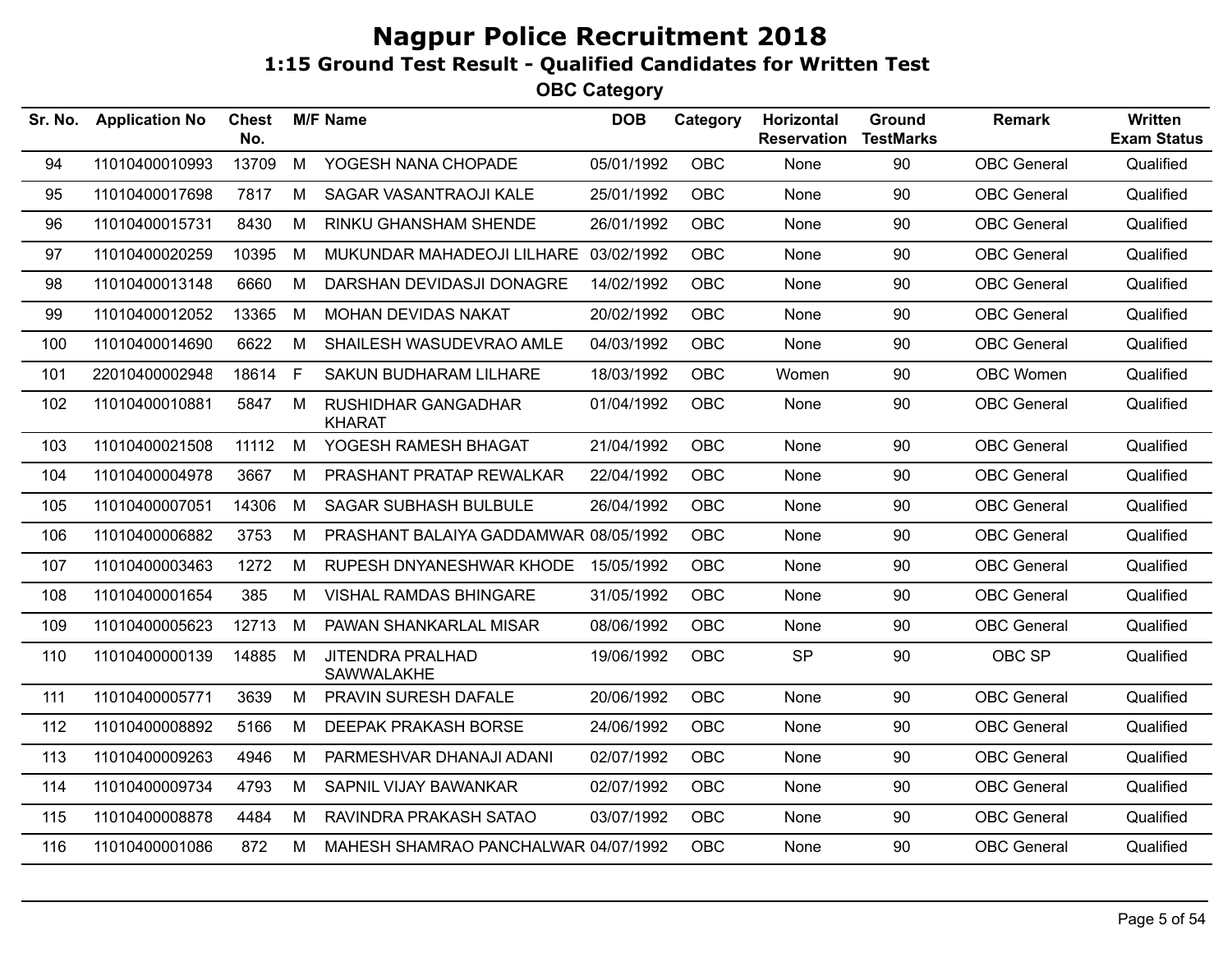| Sr. No. | <b>Application No</b> | Chest<br>No. |                | <b>M/F Name</b>                              | <b>DOB</b> | Category   | Horizontal<br><b>Reservation</b> | Ground<br><b>TestMarks</b> | <b>Remark</b>      | Written<br><b>Exam Status</b> |
|---------|-----------------------|--------------|----------------|----------------------------------------------|------------|------------|----------------------------------|----------------------------|--------------------|-------------------------------|
| 117     | 11010400018857        | 10181        | $\overline{M}$ | <b>SURENDRA MURLIDHAR</b><br><b>MOHARKAR</b> | 04/07/1992 | OBC        | None                             | 90                         | <b>OBC</b> General | Qualified                     |
| 118     | 11010400001050        | 352          | M              | AMOL BHAURAO JAMJARE                         | 20/07/1992 | <b>OBC</b> | None                             | 90                         | <b>OBC</b> General | Qualified                     |
| 119     | 11010400007616        | 14439        | M              | SHEKHAKIL SHEKHMOHAMMAD<br><b>SHEKH</b>      | 20/07/1992 | <b>OBC</b> | None                             | 90                         | <b>OBC</b> General | Qualified                     |
| 120     | 11010400022064        | 11342 M      |                | <b>SAGAR MURLIDHAR</b><br><b>CHINCHOLKAR</b> | 22/07/1992 | <b>OBC</b> | None                             | 90                         | <b>OBC</b> General | Qualified                     |
| 121     | 11010400018720        | 10114        | M              | YASHWANT GELIRAM PATLE                       | 02/08/1992 | <b>OBC</b> | None                             | 90                         | <b>OBC</b> General | Qualified                     |
| 122     | 11010400019105        | 15551        | M              | <b>SURAJ ISHWAR USARE</b>                    | 12/08/1992 | <b>OBC</b> | <b>None</b>                      | 90                         | <b>OBC</b> General | Qualified                     |
| 123     | 22010400003766        | 18987        | F              | PRIYANKA KANTI RAHANGDALE                    | 21/08/1992 | <b>OBC</b> | Women                            | 90                         | OBC Women          | Qualified                     |
| 124     | 11010400013899        | 7345         | M              | DIPAK KESHAVRAOJI CHANDEKAR 13/09/1992       |            | <b>OBC</b> | None                             | 90                         | <b>OBC</b> General | Qualified                     |
| 125     | 11010400000572        | 966          | M              | <b>BHUSHAN BABARAOJI</b><br>KARADBHAJNE      | 07/10/1992 | <b>OBC</b> | None                             | 90                         | <b>OBC</b> General | Qualified                     |
| 126     | 11010400010670        | 14188        | M              | <b>GOVINDA NANDULAL DARAPE</b>               | 08/10/1992 | <b>OBC</b> | None                             | 90                         | <b>OBC</b> General | Qualified                     |
| 127     | 11010400013269        | 13548        | M              | <b>VIJAY RAMESH UPWANSHI</b>                 | 20/11/1992 | <b>OBC</b> | None                             | 90                         | <b>OBC</b> General | Qualified                     |
| 128     | 22010400000646        | 17611 F      |                | SAMIKA BALKRUSHNARAO<br><b>GAHUKAR</b>       | 23/11/1992 | OBC        | Women                            | 90                         | OBC Women          | Qualified                     |
| 129     | 11010400012495        | 5793         | M              | RAHUL MADHUKARRAO<br><b>GATLEWAR</b>         | 25/11/1992 | <b>OBC</b> | None                             | 90                         | <b>OBC</b> General | Qualified                     |
| 130     | 11010400012343        | 13406        | M              | MUKESH PRADIP SHELEKAR                       | 15/12/1992 | <b>OBC</b> | None                             | 90                         | <b>OBC</b> General | Qualified                     |
| 131     | 11010400019645        | 15026        | M              | <b>VITTHAL MANOHAR KHONDE</b>                | 23/12/1992 | <b>OBC</b> | None                             | 90                         | <b>OBC</b> General | Qualified                     |
| 132     | 11010400012544        | 13132        | M              | NILESH VITTHALRAO RAUT                       | 01/01/1993 | <b>OBC</b> | None                             | 90                         | <b>OBC</b> General | Qualified                     |
| 133     | 11010400015302        | 9053         | M              | SUNIL ASHOK SAGAME                           | 03/01/1993 | <b>OBC</b> | None                             | 90                         | <b>OBC</b> General | Qualified                     |
| 134     | 11010400023482        | 11812        | M              | AJAY VASANT GAWANDE                          | 05/01/1993 | <b>OBC</b> | None                             | 90                         | <b>OBC</b> General | Qualified                     |
| 135     | 11010400011211        | 5910         | M              | RAVINDRA VASANTRAO<br><b>LOKHANDE</b>        | 02/02/1993 | <b>OBC</b> | None                             | 90                         | <b>OBC</b> General | Qualified                     |
| 136     | 11010400003725        | 15338        | M              | UMESH VASANTA CHAUDHARI                      | 04/02/1993 | OBC        | <b>SP</b>                        | 90                         | OBC SP             | Qualified                     |
| 137     | 11010400007736        | 4338         | M              | <b>HARSHAL MOTIRAM RAUT</b>                  | 05/02/1993 | <b>OBC</b> | None                             | 90                         | <b>OBC</b> General | Qualified                     |
| 138     | 11010400014387        | 6783         | M              | VASUDEV VISHNU SURVE                         | 08/02/1993 | <b>OBC</b> | None                             | 90                         | <b>OBC</b> General | Qualified                     |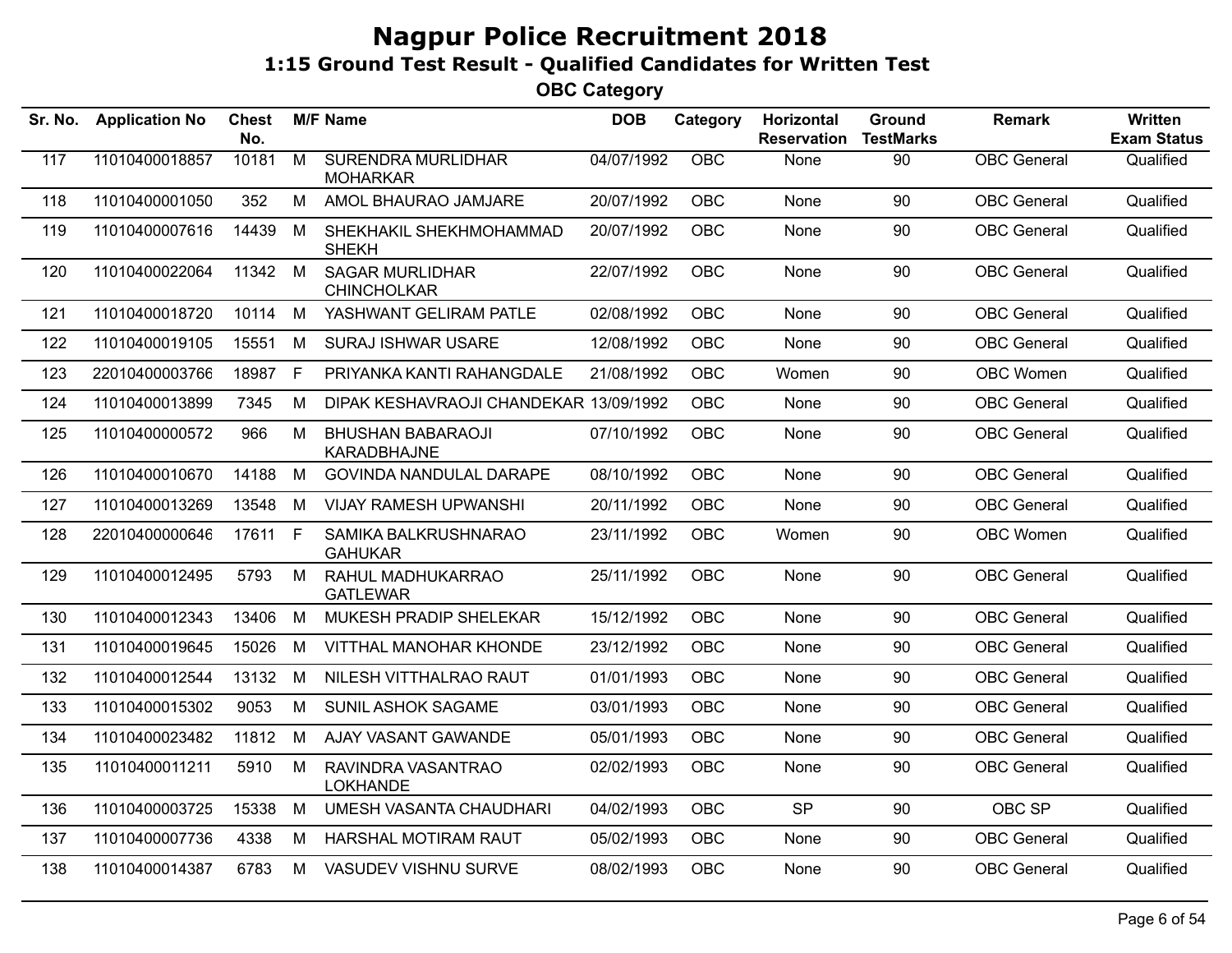| Sr. No. | <b>Application No</b> | Chest<br>No. |   | <b>M/F Name</b>                           | <b>DOB</b> | Category   | Horizontal<br><b>Reservation</b> | Ground<br><b>TestMarks</b> | <b>Remark</b>      | Written<br><b>Exam Status</b> |
|---------|-----------------------|--------------|---|-------------------------------------------|------------|------------|----------------------------------|----------------------------|--------------------|-------------------------------|
| 139     | 11010400000577        | 961          | M | AMOL PRABHAKAR THAWARE                    | 20/02/1993 | <b>OBC</b> | None                             | 90                         | <b>OBC</b> General | Qualified                     |
| 140     | 11010400016635        | 7824         | M | ANKUSH PURUSHOTTAM CHOURE 01/03/1993      |            | <b>OBC</b> | None                             | 90                         | <b>OBC</b> General | Qualified                     |
| 141     | 11010400006849        | 13004        | M | <b>SAGAR RAMSING KAME</b>                 | 08/03/1993 | <b>OBC</b> | None                             | 90                         | <b>OBC</b> General | Qualified                     |
| 142     | 11010400002375        | 2076         | M | ANIKET DURWAS VAIDYA                      | 16/03/1993 | <b>OBC</b> | None                             | 90                         | <b>OBC</b> General | Qualified                     |
| 143     | 11010400005790        | 2564         | M | AMOL BHARAT WAGH                          | 25/03/1993 | <b>OBC</b> | None                             | 90                         | <b>OBC</b> General | Qualified                     |
| 144     | 11010400005660        | 12098        | М | NIKHIL ANANDRAO RAMGIRKAR                 | 30/03/1993 | <b>OBC</b> | None                             | 90                         | <b>OBC</b> General | Qualified                     |
| 145     | 11010400015769        | 8177         | M | RAMESH BHAULAL LILHARE                    | 01/04/1993 | <b>OBC</b> | <b>None</b>                      | 90                         | <b>OBC</b> General | Qualified                     |
| 146     | 11010400016342        | 8214         | М | DHANANJAY SUBHASHRAOJI<br><b>KALBANDE</b> | 13/04/1993 | <b>OBC</b> | None                             | 90                         | <b>OBC</b> General | Qualified                     |
| 147     | 11010400003324        | 1831         | M | ATUL SHATRUGHAN BHOYAR                    | 20/04/1993 | <b>OBC</b> | None                             | 90                         | <b>OBC</b> General | Qualified                     |
| 148     | 11010400017761        | 7872         | М | PRAFUL SHRAWAN BHUJADE                    | 12/05/1993 | <b>OBC</b> | None                             | 90                         | <b>OBC</b> General | Qualified                     |
| 149     | 11010400015962        | 8882         | M | SUBHASH VITHHALJI<br><b>BRAMHANKAR</b>    | 18/05/1993 | <b>OBC</b> | None                             | 90                         | <b>OBC</b> General | Qualified                     |
| 150     | 11010400012644        | 7565         | M | SANTOSH GAJANAN KANKAL                    | 27/05/1993 | <b>OBC</b> | None                             | 90                         | <b>OBC</b> General | Qualified                     |
| 151     | 11010400019245        | 15584        | М | PRADIP RIMACHAND THER                     | 13/06/1993 | <b>OBC</b> | None                             | 90                         | <b>OBC</b> General | Qualified                     |
| 152     | 11010400010958        | 6033         | M | ATUL GULAB TATHOD                         | 30/06/1993 | <b>OBC</b> | None                             | 90                         | <b>OBC</b> General | Qualified                     |
| 153     | 11010400003308        | 12622        | М | VITTHAL PANJABRAO THALE                   | 10/07/1993 | <b>OBC</b> | None                             | 90                         | <b>OBC</b> General | Qualified                     |
| 154     | 11010400006742        | 3170         | M | AVINASH BANDU DODAKE                      | 12/07/1993 | <b>OBC</b> | None                             | 90                         | <b>OBC</b> General | Qualified                     |
| 155     | 11010400005316        | 11949        | M | <b>BHAGWAT UTTAM WAGHMARE</b>             | 20/07/1993 | <b>OBC</b> | None                             | 90                         | <b>OBC</b> General | Qualified                     |
| 156     | 11010400012991        | 13399        | М | SAGAR DATTUJI NIBRAD                      | 25/07/1993 | <b>OBC</b> | None                             | 90                         | <b>OBC</b> General | Qualified                     |
| 157     | 11010400013187        | 13629        | М | RAHUL BHAIYALAL BISEN                     | 28/07/1993 | <b>OBC</b> | None                             | 90                         | <b>OBC</b> General | Qualified                     |
| 158     | 11010400023269        | 12877        | M | SHYAM RAVINDRA WANKHADE                   | 11/08/1993 | <b>OBC</b> | None                             | 90                         | <b>OBC</b> General | Qualified                     |
| 159     | 11010400024183        | 11811        | М | SHALIKRAM JANBA PARDHI                    | 15/08/1993 | <b>OBC</b> | None                             | 90                         | <b>OBC</b> General | Qualified                     |
| 160     | 22010400005535        | 20672 F      |   | ANITA MAHADEV SATHAWANE                   | 18/08/1993 | <b>OBC</b> | Women                            | 90                         | OBC Women          | Qualified                     |
| 161     | 11010400019318        | 10447        | M | PRAFULL GOPALRAOJI<br><b>CHOUDHARI</b>    | 23/08/1993 | <b>OBC</b> | None                             | 90                         | <b>OBC</b> General | Qualified                     |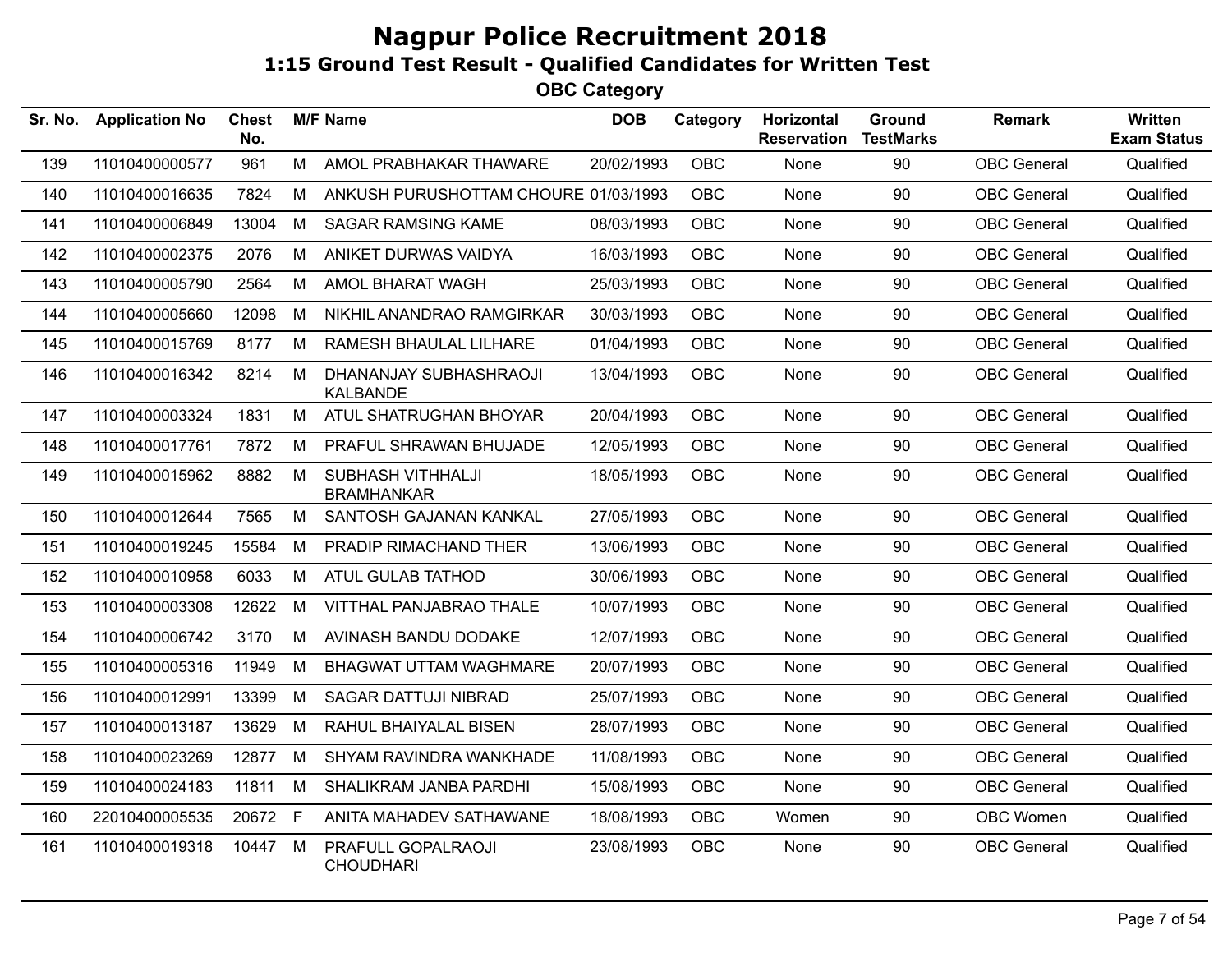| Sr. No. | <b>Application No</b> | <b>Chest</b><br>No. |   | <b>M/F Name</b>                                 | <b>DOB</b> | Category   | Horizontal<br><b>Reservation</b> | Ground<br><b>TestMarks</b> | <b>Remark</b>      | Written<br><b>Exam Status</b> |
|---------|-----------------------|---------------------|---|-------------------------------------------------|------------|------------|----------------------------------|----------------------------|--------------------|-------------------------------|
| 162     | 11010400017179        | 8063                | M | RASHIK PRALHAD CHAUDHARI                        | 11/09/1993 | <b>OBC</b> | None                             | 90                         | <b>OBC</b> General | Qualified                     |
| 163     | 11010400019222        | 10429               | M | ASHISH DEVRAM BIRANWARE                         | 20/09/1993 | <b>OBC</b> | None                             | 90                         | <b>OBC</b> General | Qualified                     |
| 164     | 11010400024664        | 15706               | M | YASHWANT ISTARI JENGATE                         | 23/09/1993 | <b>OBC</b> | None                             | 90                         | <b>OBC</b> General | Qualified                     |
| 165     | 11010400003564        | 2296                | M | SACHIN GANGADHARJI SHENDE                       | 22/10/1993 | <b>OBC</b> | <b>HG</b>                        | 90                         | OBC HG             | Qualified                     |
| 166     | 11010400013098        | 7047                | M | AKASH RAJENDRA GHOGARE                          | 29/10/1993 | <b>OBC</b> | None                             | 90                         | <b>OBC</b> General | Qualified                     |
| 167     | 11010400020049        | 15502               | М | MAHESH ISTARI TICHAKULE                         | 30/10/1993 | <b>OBC</b> | None                             | 90                         | <b>OBC</b> General | Qualified                     |
| 168     | 11010400013134        | 6520                | М | PRAKASH HANSARAJ TEMBHARE 31/10/1993            |            | <b>OBC</b> | None                             | 90                         | <b>OBC</b> General | Qualified                     |
| 169     | 11010400015704        | 13917               | M | VISHNU LEKHRAM HATTIMARE                        | 02/11/1993 | <b>OBC</b> | None                             | 90                         | <b>OBC</b> General | Qualified                     |
| 170     | 11010400018057        | 14451               | M | SANKET SHEKHAR GODSHELWAR 03/11/1993            |            | <b>OBC</b> | None                             | 90                         | <b>OBC</b> General | Qualified                     |
| 171     | 11010400003392        | 12229               | М | SANDIP PANDURANG SATPUTE                        | 04/11/1993 | <b>OBC</b> | None                             | 90                         | <b>OBC</b> General | Qualified                     |
| 172     | 11010400003646        | 2281                | M | MURLIDHAR NANAJI VAIDYA                         | 08/11/1993 | <b>OBC</b> | None                             | 90                         | <b>OBC</b> General | Qualified                     |
| 173     | 11010400003322        | 1832                | M | SANJAY GOVINDA VAIDYA                           | 08/11/1993 | <b>OBC</b> | None                             | 90                         | <b>OBC</b> General | Qualified                     |
| 174     | 11010400000603        | 17                  | M | <b>DIPAK LAXMAN SHAHARE</b>                     | 14/11/1993 | <b>OBC</b> | None                             | 90                         | <b>OBC</b> General | Qualified                     |
| 175     | 11010400019801        | 15316               | М | <b>KEWAL MOHAN SHENDURKAR</b>                   | 18/11/1993 | <b>OBC</b> | None                             | 90                         | <b>OBC</b> General | Qualified                     |
| 176     | 11010400000697        | 795                 | M | KARTIK ZIBAL BABHARE                            | 26/11/1993 | <b>OBC</b> | None                             | 90                         | <b>OBC</b> General | Qualified                     |
| 177     | 11010400020937        | 11016               | M | SANJAY TEKCHAND TURKAR                          | 28/11/1993 | OBC        | None                             | 90                         | <b>OBC</b> General | Qualified                     |
| 178     | 11010400024879        | 14834               | M | AJIT SURESH JIOTODE                             | 28/11/1993 | <b>OBC</b> | None                             | 90                         | <b>OBC</b> General | Qualified                     |
| 179     | 11010400007951        | 4362                | M | OMKAR TEJRAM KOSARKAR                           | 29/11/1993 | OBC        | None                             | 90                         | <b>OBC</b> General | Qualified                     |
| 180     | 11010400009222        | 4606                | м | NIKHIL RAJENDRA CHAUDHARY                       | 02/12/1993 | <b>OBC</b> | None                             | 90                         | <b>OBC</b> General | Qualified                     |
| 181     | 11010400013105        | 7048                | M | <b>MAYUR SURESHRAO</b><br><b>WADHONKAR</b>      | 04/12/1993 | <b>OBC</b> | None                             | 90                         | <b>OBC</b> General | Qualified                     |
| 182     | 11010400004183        | 1199                | M | NITESH VITHALRAO SAWARKAR                       | 10/12/1993 | <b>OBC</b> | None                             | 90                         | <b>OBC</b> General | Qualified                     |
| 183     | 11010400015063        | 13710               | M | PRALAY KHUSHALRAO<br><b>KHOBARKAR</b>           | 11/12/1993 | <b>OBC</b> | None                             | 90                         | <b>OBC</b> General | Qualified                     |
| 184     | 11010400022451        | 10521               | М | <b>MOHAMMADMOHSIN</b><br>MOHAMMADNAEEM MOHAMMAD | 30/12/1993 | OBC        | None                             | 90                         | <b>OBC</b> General | Qualified                     |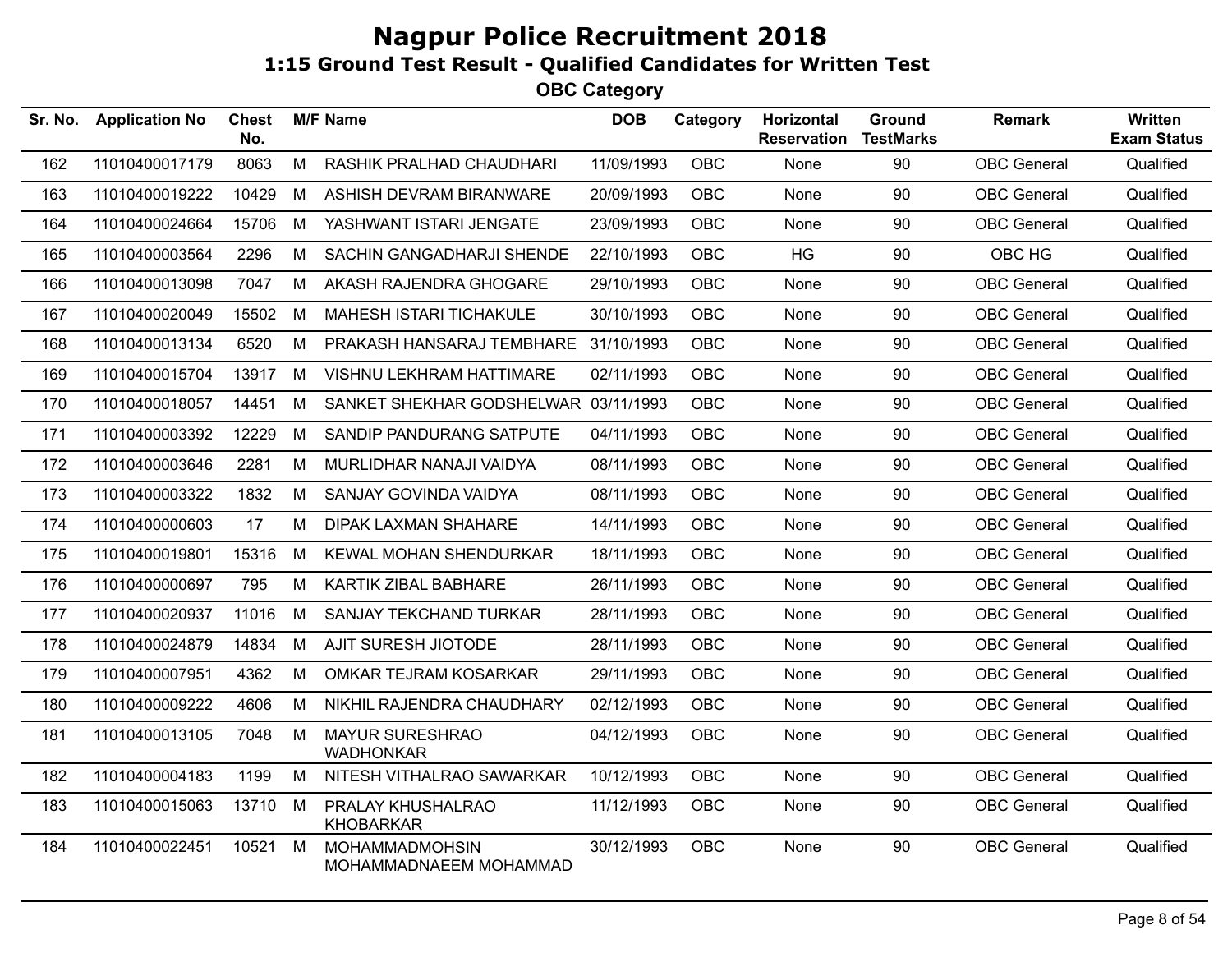| Sr. No. | <b>Application No</b> | <b>Chest</b><br>No. |              | <b>M/F Name</b>                               | <b>DOB</b> | Category   | Horizontal<br><b>Reservation</b> | Ground<br><b>TestMarks</b> | <b>Remark</b>      | Written<br><b>Exam Status</b> |
|---------|-----------------------|---------------------|--------------|-----------------------------------------------|------------|------------|----------------------------------|----------------------------|--------------------|-------------------------------|
| 185     | 11010400018579        | 15522               | M            | ANKUSH MADHAVRAO SAGANE                       | 01/01/1994 | OBC        | None                             | 90                         | <b>OBC</b> General | Qualified                     |
| 186     | 11010400017671        | 8270                | M            | <b>SUDHIR ISOBA BHAGAT</b>                    | 01/01/1994 | <b>OBC</b> | None                             | 90                         | <b>OBC</b> General | Qualified                     |
| 187     | 11010400015744        | 14252               | M            | SHUBHAM ASHOKSINGH PAWAR                      | 03/01/1994 | <b>OBC</b> | None                             | 90                         | <b>OBC</b> General | Qualified                     |
| 188     | 11010400012188        | 6126                | M            | DEVENDRA VIJAYRAO HOLE                        | 05/01/1994 | <b>OBC</b> | None                             | 90                         | <b>OBC</b> General | Qualified                     |
| 189     | 11010400013938        | 6811                | M            | SHUBHAM VAIKUNTHRAO<br><b>MAHORE</b>          | 07/01/1994 | <b>OBC</b> | None                             | 90                         | <b>OBC</b> General | Qualified                     |
| 190     | 22010400001815        | 16593               | $\mathsf{F}$ | SMITA RAJKUMAR BANDE                          | 12/01/1994 | OBC        | Women                            | 90                         | OBC Women          | Qualified                     |
| 191     | 11010400012029        | 5218                | M            | PAVAN GAJANAN METANGE                         | 27/01/1994 | <b>OBC</b> | None                             | 90                         | <b>OBC</b> General | Qualified                     |
| 192     | 11010400024040        | 15244               | M            | NIKHIL PRABHAKAR TIDKE                        | 27/01/1994 | OBC        | None                             | 90                         | <b>OBC</b> General | Qualified                     |
| 193     | 11010400017382        | 8947                | M            | AMOL BHAGVAN DUKARE                           | 15/02/1994 | <b>OBC</b> | None                             | 90                         | <b>OBC</b> General | Qualified                     |
| 194     | 11010400007104        | 3523                | M            | KAMLESH SHRIKRISHNA SHENDE                    | 23/02/1994 | OBC        | None                             | 90                         | <b>OBC</b> General | Qualified                     |
| 195     | 11010400019680        | 15702               | M            | PALASH GYANIRAM BAWANKAR                      | 27/02/1994 | OBC        | None                             | 90                         | <b>OBC</b> General | Qualified                     |
| 196     | 11010400017462        | 8813                | M            | ASHVIN BHUTESHVAR PISE                        | 04/04/1994 | <b>OBC</b> | None                             | 90                         | <b>OBC</b> General | Qualified                     |
| 197     | 11010400012499        | 6127                | M            | AMOL MAAHDEORAO MALONDE                       | 05/04/1994 | <b>OBC</b> | None                             | 90                         | <b>OBC</b> General | Qualified                     |
| 198     | 22010400004261        | 18186               | $\mathsf F$  | <b>MADHURI NARESHRAO</b><br><b>CHOUDHARI</b>  | 21/04/1994 | OBC        | Women                            | 90                         | OBC Women          | Qualified                     |
| 199     | 11010400010358        | 13402               | M            | VICKY VIRENDRA DAMAHE                         | 04/05/1994 | OBC        | None                             | 90                         | <b>OBC</b> General | Qualified                     |
| 200     | 11010400006324        | 2720                | M            | MAHESH PREMLAL DHANDE                         | 06/05/1994 | <b>OBC</b> | <b>None</b>                      | 90                         | <b>OBC</b> General | Qualified                     |
| 201     | 11010400016023        | 8687                | M            | NANDKISHOR SHANKARRAOJI<br><b>JAPULKAR</b>    | 17/05/1994 | <b>OBC</b> | None                             | 90                         | <b>OBC</b> General | Qualified                     |
| 202     | 11010400014454        | 6857                | M            | VIJAYKUMAR MAHESHPRASAD<br><b>PANCHESHWAR</b> | 20/05/1994 | <b>OBC</b> | <b>None</b>                      | 90                         | <b>OBC</b> General | Qualified                     |
| 203     | 22010400002420        | 18753               | $\mathsf{F}$ | ARATI ASHOK DOLASKAR                          | 02/06/1994 | <b>OBC</b> | Women                            | 90                         | OBC Women          | Qualified                     |
| 204     | 11010400020328        | 9993                | M            | <b>SAGAR ARUN ZATALE</b>                      | 12/06/1994 | <b>OBC</b> | None                             | 90                         | <b>OBC</b> General | Qualified                     |
| 205     | 11010400018009        | 9497                | M            | NIRANJAN BHAGWANJI MARWADE 01/07/1994         |            | OBC        | None                             | 90                         | <b>OBC</b> General | Qualified                     |
| 206     | 11010400015746        | 7780                | M            | AKSHAY RAMESWAR KUKADE                        | 07/07/1994 | OBC        | None                             | 90                         | <b>OBC</b> General | Qualified                     |
| 207     | 11010400002949        | 12417               | M            | PANKAJ GITESHWAR BHAKNE                       | 10/07/1994 | <b>OBC</b> | None                             | 90                         | <b>OBC</b> General | Qualified                     |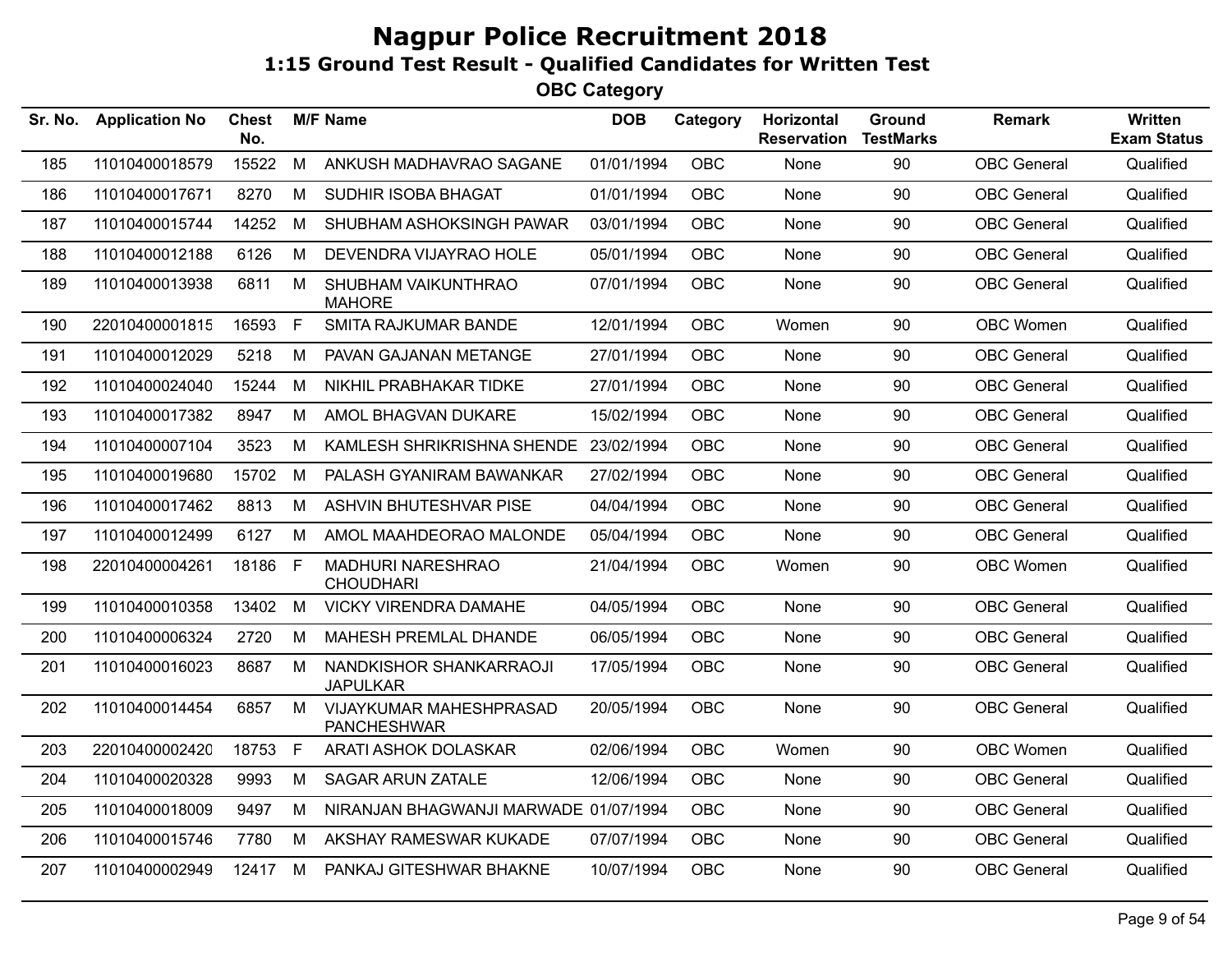| <b>Application No</b> | <b>Chest</b><br>No. |    |                                           | <b>DOB</b>      | Category                              | Horizontal<br><b>Reservation</b>                                                                                                                                                                                                                                                                                 | <b>Ground</b><br><b>TestMarks</b> | <b>Remark</b>      | Written<br><b>Exam Status</b> |
|-----------------------|---------------------|----|-------------------------------------------|-----------------|---------------------------------------|------------------------------------------------------------------------------------------------------------------------------------------------------------------------------------------------------------------------------------------------------------------------------------------------------------------|-----------------------------------|--------------------|-------------------------------|
| 11010400003352        | 14710               | M  | RAVINDRA PANDHARI SHENDE                  |                 | <b>OBC</b>                            | <b>SP</b>                                                                                                                                                                                                                                                                                                        | 90                                | OBC SP             | Qualified                     |
| 11010400020285        | 15116               | M  | <b>ABIT SURESH BHOYAR</b>                 |                 | <b>OBC</b>                            | None                                                                                                                                                                                                                                                                                                             | 90                                | <b>OBC</b> General | Qualified                     |
| 11010400015807        | 13431               | M  | NITESH VIJAY HARDE                        |                 | <b>OBC</b>                            | None                                                                                                                                                                                                                                                                                                             | 90                                | <b>OBC</b> General | Qualified                     |
| 11010400018094        | 9484                | М  | RUPESH HIRAMANJI LANJEWAR                 |                 | <b>OBC</b>                            | None                                                                                                                                                                                                                                                                                                             | 90                                | <b>OBC</b> General | Qualified                     |
| 11010400017619        | 14005               | M  | <b>HEMANT VIJAY PANGARE</b>               |                 | <b>OBC</b>                            | None                                                                                                                                                                                                                                                                                                             | 90                                | <b>OBC</b> General | Qualified                     |
| 22010400001374        |                     |    | SNEHA RAMKRUSHNA AWARKAR                  |                 | <b>OBC</b>                            | Women                                                                                                                                                                                                                                                                                                            | 90                                | OBC Women          | Qualified                     |
| 11010400015795        | 8859                | M  | NIKLESH SUBHASHJI CHOUDHARI               |                 | <b>OBC</b>                            | None                                                                                                                                                                                                                                                                                                             | 90                                | <b>OBC</b> General | Qualified                     |
| 11010400001539        | 330                 | M  | SOPAN SHRIKRUSHNA FALKE                   |                 | <b>OBC</b>                            | None                                                                                                                                                                                                                                                                                                             | 90                                | <b>OBC</b> General | Qualified                     |
| 11010400018185        | 9539                | М  | PRAFUL MADHUKAR CHUTE                     |                 | OBC                                   | None                                                                                                                                                                                                                                                                                                             | 90                                | <b>OBC</b> General | Qualified                     |
| 11010400006170        | 3126                | M  | RAHUL NATTHU RAGHORTE                     |                 | <b>OBC</b>                            | None                                                                                                                                                                                                                                                                                                             | 90                                | OBC General        | Qualified                     |
| 11010400011824        | 5696                | M  | AKASH KISANRAO RAUT                       |                 | <b>OBC</b>                            | <b>PAP</b>                                                                                                                                                                                                                                                                                                       | 90                                | OBC PAP            | Qualified                     |
| 22010400003073        | 18489               | F. | ROSHANI KRUSHNAJI BHIL                    |                 | <b>OBC</b>                            | Women                                                                                                                                                                                                                                                                                                            | 90                                | OBC Women          | Qualified                     |
| 11010400018143        | 9481                | М  | DHIRAJ TEJRAMJI KAMBLE                    |                 | <b>OBC</b>                            | None                                                                                                                                                                                                                                                                                                             | 90                                | <b>OBC</b> General | Qualified                     |
| 11010400012621        | 5857                | M  | <b>MANISH GANGADHAR KUTHE</b>             |                 | <b>OBC</b>                            | None                                                                                                                                                                                                                                                                                                             | 90                                | <b>OBC</b> General | Qualified                     |
| 11010400005875        | 3814                | M  | AMOL DNYANESHWARJI YELANE                 |                 | <b>OBC</b>                            | None                                                                                                                                                                                                                                                                                                             | 90                                | <b>OBC</b> General | Qualified                     |
| 11010400013970        | 7497                | М  | <b>ISHWAR MADHUKARJI MAHEKAR</b>          |                 | <b>OBC</b>                            | None                                                                                                                                                                                                                                                                                                             | 90                                | <b>OBC</b> General | Qualified                     |
| 11010400016675        | 13436               | M  | ANAND RAMAJI TICHKULE                     |                 | OBC                                   | None                                                                                                                                                                                                                                                                                                             | 90                                | <b>OBC</b> General | Qualified                     |
| 11010400015982        | 8884                | M  | SWAPNIL SHRIKRUSHNA<br>LANJEWAR           |                 | <b>OBC</b>                            | None                                                                                                                                                                                                                                                                                                             | 90                                | <b>OBC</b> General | Qualified                     |
| 11010400003673        | 2158                | M  | SHUBHAM MANSARAM VAIDYA                   |                 | <b>OBC</b>                            | None                                                                                                                                                                                                                                                                                                             | 90                                | <b>OBC</b> General | Qualified                     |
| 11010400024349        | 12861               | M  | DHEERAJ PURUSHOTTAMRAO<br><b>MHAISKAR</b> |                 | <b>OBC</b>                            | None                                                                                                                                                                                                                                                                                                             | 90                                | <b>OBC</b> General | Qualified                     |
| 11010400022999        | 10924               | M  | ROHIT HABURAO KORE                        | 09/11/1994      | <b>OBC</b>                            | None                                                                                                                                                                                                                                                                                                             | 90                                | <b>OBC</b> General | Qualified                     |
| 11010400016282        | 8215                | М  | SHUBHAM KISNAJI THOMBRE                   |                 | <b>OBC</b>                            | None                                                                                                                                                                                                                                                                                                             | 90                                | <b>OBC</b> General | Qualified                     |
| 11010400018688        | 10146               | M  |                                           |                 | <b>OBC</b>                            | None                                                                                                                                                                                                                                                                                                             | 90                                | <b>OBC</b> General | Qualified                     |
| 11010400014916        | 6956                | M  | NIRAJ RAMESHRAO SATOKAR                   |                 | OBC                                   | None                                                                                                                                                                                                                                                                                                             | 90                                | <b>OBC</b> General | Qualified                     |
|                       |                     |    | 17187 F                                   | <b>M/F Name</b> | MAHENDRA SAHADEOJI HARGUDE 23/11/1994 | 16/07/1994<br>18/07/1994<br>19/07/1994<br>22/07/1994<br>30/07/1994<br>04/08/1994<br>04/08/1994<br>13/08/1994<br>15/08/1994<br>15/08/1994<br>16/08/1994<br>20/08/1994<br>02/09/1994<br>05/09/1994<br>24/09/1994<br>27/09/1994<br>29/09/1994<br>01/10/1994<br>28/10/1994<br>07/11/1994<br>12/11/1994<br>29/11/1994 |                                   |                    |                               |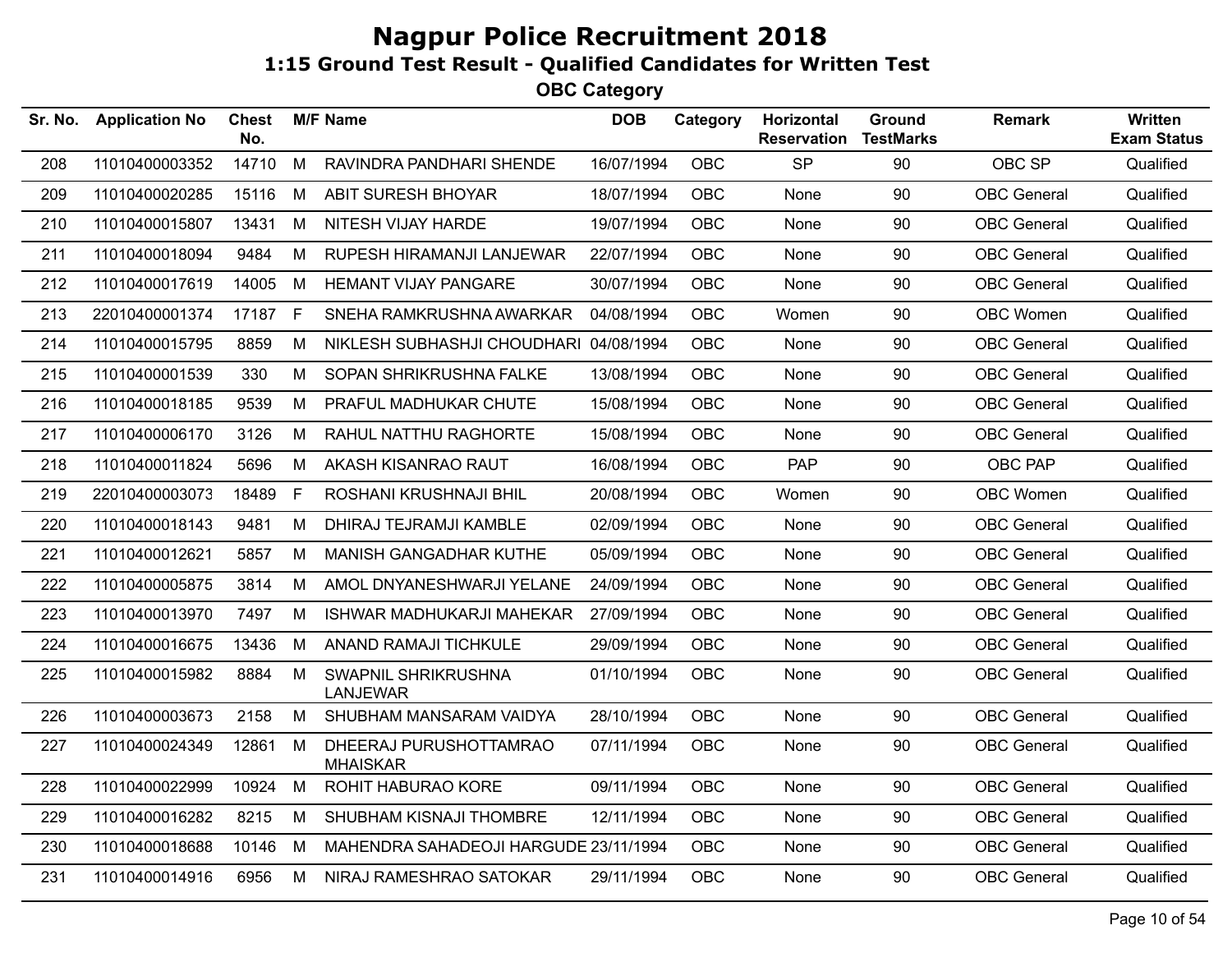| Sr. No. | <b>Application No</b> | <b>Chest</b><br>No. |   | <b>M/F Name</b>                        | <b>DOB</b> | Category   | Horizontal<br><b>Reservation</b> | Ground<br><b>TestMarks</b> | <b>Remark</b>      | Written<br><b>Exam Status</b> |
|---------|-----------------------|---------------------|---|----------------------------------------|------------|------------|----------------------------------|----------------------------|--------------------|-------------------------------|
| 232     | 11010400015364        | 9071                | M | CHETAN AMRUTRAOJI AKHUD                | 30/11/1994 | <b>OBC</b> | None                             | 90                         | <b>OBC</b> General | Qualified                     |
| 233     | 11010400002076        | 11717               | M | MAYUR TULSIDAS ZANZAD                  | 03/12/1994 | OBC        | None                             | 90                         | <b>OBC</b> General | Qualified                     |
| 234     | 11010400000730        | 974                 | М | RAVIKIRAN SHRIKRUSHNA BHADE 29/12/1994 |            | <b>OBC</b> | None                             | 90                         | <b>OBC</b> General | Qualified                     |
| 235     | 11010400017297        | 13249               | M | SHUBHAM VISHWANATH PATWE               | 09/01/1995 | <b>OBC</b> | None                             | 90                         | <b>OBC</b> General | Qualified                     |
| 236     | 11010400004348        | 11803               | M | SANDIP LALCHAND RANE                   | 10/01/1995 | <b>OBC</b> | None                             | 90                         | <b>OBC</b> General | Qualified                     |
| 237     | 11010400007656        | 4054                | M | AJAY MADHAVJI CHAWHAN                  | 13/01/1995 | <b>OBC</b> | None                             | 90                         | <b>OBC</b> General | Qualified                     |
| 238     | 11010400003261        | 12801               | M | VINAMRA CHANDRAKANT<br>SONWANE         | 15/01/1995 | <b>OBC</b> | None                             | 90                         | <b>OBC</b> General | Qualified                     |
| 239     | 11010400008787        | 4183                | M | SHUBHAM SUBHASH KHOPADKAR 01/02/1995   |            | <b>OBC</b> | None                             | 90                         | <b>OBC</b> General | Qualified                     |
| 240     | 11010400008809        | 3887                | М | ASHISH UTTAMRAOJI AJABALE              | 03/02/1995 | <b>OBC</b> | None                             | 90                         | <b>OBC</b> General | Qualified                     |
| 241     | 11010400018519        | 9669                | M | <b>VIJAY MANIKJI BANTE</b>             | 09/02/1995 | <b>OBC</b> | None                             | 90                         | <b>OBC</b> General | Qualified                     |
| 242     | 11010400006780        | 2470                | M | MANOJ OMPRAKASHRAO DHEGE 10/02/1995    |            | <b>OBC</b> | None                             | 90                         | <b>OBC</b> General | Qualified                     |
| 243     | 11010400011927        | 6444                | М | NITESH SHIVAJI CHAVAN                  | 27/02/1995 | OBC        | None                             | 90                         | <b>OBC</b> General | Qualified                     |
| 244     | 11010400016701        | 8549                | M | DINESH DHONDU ZOLE                     | 03/03/1995 | <b>OBC</b> | None                             | 90                         | <b>OBC</b> General | Qualified                     |
| 245     | 11010400012212        | 5246                | М | RITESH GORELAL KANOJIYA                | 29/03/1995 | <b>OBC</b> | None                             | 90                         | <b>OBC</b> General | Qualified                     |
| 246     | 11010400008773        | 5174                | М | MAHESH GAJANAN THORAT                  | 14/04/1995 | <b>OBC</b> | None                             | 90                         | <b>OBC</b> General | Qualified                     |
| 247     | 11010400018880        | 10053               | M | NIKHIL JAGDISH KADAGE                  | 18/04/1995 | <b>OBC</b> | None                             | 90                         | <b>OBC</b> General | Qualified                     |
| 248     | 11010400012640        | 7563                | M | DEVIDAS SHALIKARAM GADE                | 12/05/1995 | <b>OBC</b> | None                             | 90                         | <b>OBC</b> General | Qualified                     |
| 249     | 11010400015119        | 20412               | M | NITESH ASARAM PATLE                    | 20/05/1995 | <b>OBC</b> | <b>SP</b>                        | 90                         | OBC SP             | Qualified                     |
| 250     | 11010400005994        | 13992               | M | AKSHAY TULSIDAS BORKAR                 | 03/06/1995 | OBC        | None                             | 90                         | <b>OBC</b> General | Qualified                     |
| 251     | 11010400022690        | 11109               | M | SHUBHAM ANANADRAOJI HURLE              | 15/06/1995 | <b>OBC</b> | None                             | 90                         | <b>OBC</b> General | Qualified                     |
| 252     | 11010400011662        | 14430               | M | <b>GAJANAN SITARAM RAUT</b>            | 20/06/1995 | <b>OBC</b> | None                             | 90                         | <b>OBC</b> General | Qualified                     |
| 253     | 11010400005890        | 2569                | М | RAJU RAJARAM RAKHADE                   | 23/06/1995 | <b>OBC</b> | None                             | 90                         | <b>OBC</b> General | Qualified                     |
| 254     | 11010400018708        | 9410                | M | PRAMOD CHUNNILAL CHAVHAN               | 30/06/1995 | <b>OBC</b> | None                             | 90                         | <b>OBC</b> General | Qualified                     |
| 255     | 11010400016028        | 13515 M             |   | NAGESH DIPAK WANKHADE                  | 01/08/1995 | OBC        | None                             | 90                         | <b>OBC</b> General | Qualified                     |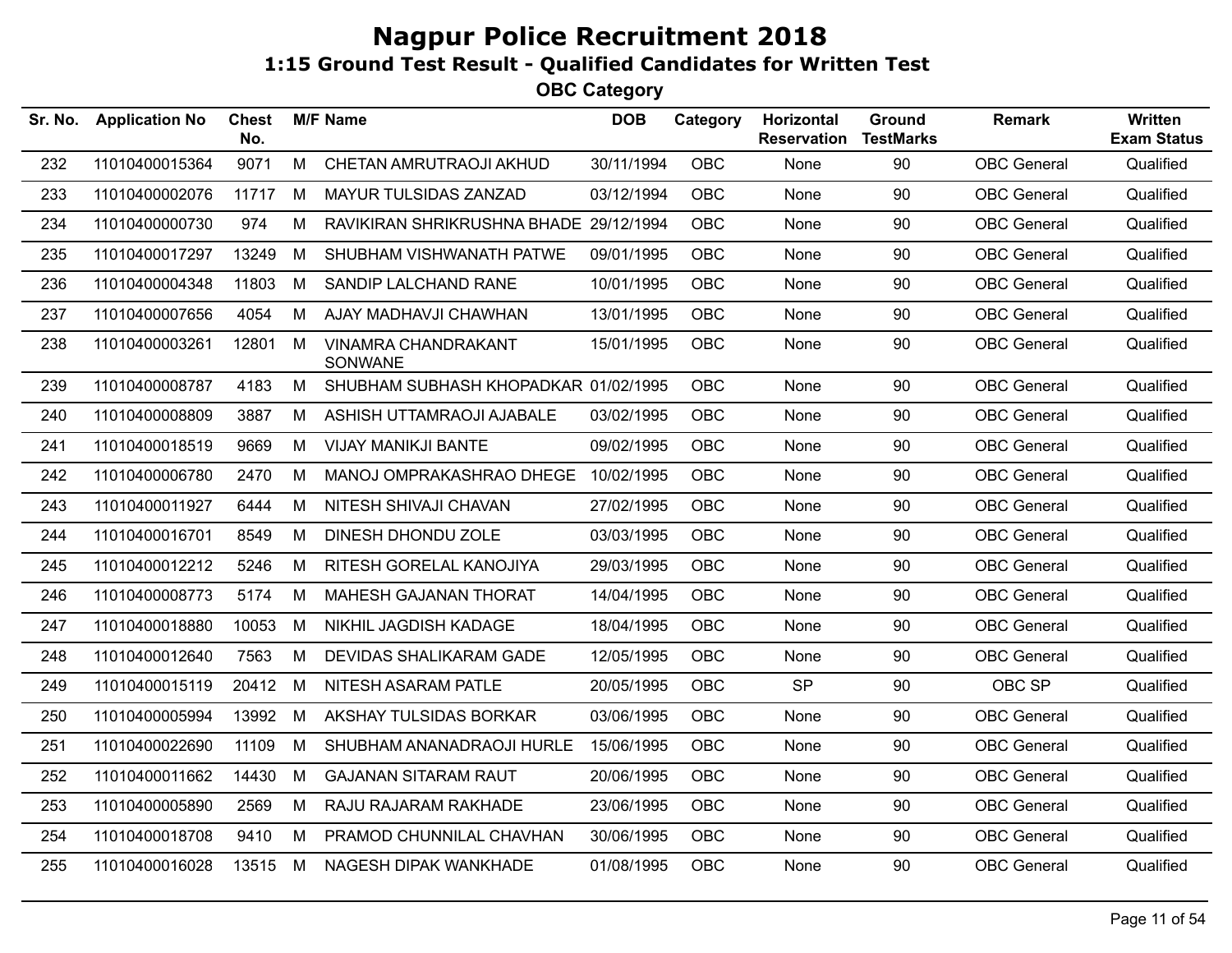| Sr. No. | <b>Application No</b> | <b>Chest</b><br>No. |   | <b>M/F Name</b>                          | <b>DOB</b> | Category   | <b>Horizontal</b><br><b>Reservation</b> | Ground<br><b>TestMarks</b> | <b>Remark</b>           | Written<br><b>Exam Status</b> |
|---------|-----------------------|---------------------|---|------------------------------------------|------------|------------|-----------------------------------------|----------------------------|-------------------------|-------------------------------|
| 256     | 11010400009885        | 13855               | M | <b>SAGAR GANESH SHIMPI</b>               | 07/08/1995 | OBC        | None                                    | 90                         | <b>OBC</b> General      | Qualified                     |
| 257     | 11010400017633        | 9043                | M | SHUBHAM SHARADBHAU RAUT                  | 12/08/1995 | <b>OBC</b> | None                                    | 90                         | <b>OBC</b> General      | Qualified                     |
| 258     | 11010400008064        | 4704                | M | JITESH PRAKASHRAO RATHOR                 | 01/09/1995 | OBC        | None                                    | 90                         | <b>OBC</b> General      | Qualified                     |
| 259     | 11010400008288        | 4649                | M | RAHUL BHASHKARRAO DAHAKE                 | 01/09/1995 | <b>OBC</b> | None                                    | 90                         | <b>OBC</b> General      | Qualified                     |
| 260     | 11010400002244        | 2129                | M | ATUL JAGATRAM RAJGIRE                    | 08/09/1995 | <b>OBC</b> | None                                    | 90                         | <b>OBC</b> General      | Qualified                     |
| 261     | 11010400007461        | 4897                | M | AKSHAY GAJANAN KAIKADE                   | 17/09/1995 | <b>OBC</b> | None                                    | 90                         | <b>OBC</b> General      | Qualified                     |
| 262     | 11010400014231        | 6604                | M | ASHISH MANOHAR AKOTKAR                   | 21/09/1995 | <b>OBC</b> | None                                    | 90                         | <b>OBC</b> General      | Qualified                     |
| 263     | 22010400003767        | 18874               | F | <b>BHUMIKA LAXMAN SELOKAR</b>            | 22/09/1995 | <b>OBC</b> | Women                                   | 90                         | OBC Women               | Qualified                     |
| 264     | 11010400011043        | 5486                | M | NAVANATH SUDAMA KORADE                   | 24/09/1995 | <b>OBC</b> | None                                    | 90                         | <b>OBC</b> General      | Qualified                     |
| 265     | 11010400004933        | 3482                | M | PANKAJ ARJUN BHURE                       | 24/09/1995 | OBC        | None                                    | 90                         | <b>OBC</b> General      | Qualified                     |
| 266     | 11010400023768        | 14519               | М | KUNAL PURUSHOTTAM SAVARKAR 02/10/1995    |            | <b>OBC</b> | None                                    | 90                         | <b>OBC</b> General      | Qualified                     |
| 267     | 11010400022309        | 11372               | M | LOKESH MOTILAL KHARE                     | 09/10/1995 | <b>OBC</b> | None                                    | 90                         | <b>OBC</b> General      | Qualified                     |
| 268     | 11010400022074        | 11145               | M | ASHISH SRIKRUSHNARAO<br><b>PUSADEKAR</b> | 15/10/1995 | <b>OBC</b> | None                                    | 90                         | <b>OBC</b> General      | Qualified                     |
| 269     | 11010400019172        | 10273               | M | <b>VRINDAVAN SHRIKANTRAO</b><br>GUDADHE  | 28/10/1995 | OBC        | None                                    | 90                         | <b>OBC</b> General      | Qualified                     |
| 270     | 11010400002808        | 2146                | M | ROSHAN CHATRAPATI KUCHE                  | 30/10/1995 | OBC        | None                                    | 90                         | <b>OBC</b> General      | Qualified                     |
| 271     | 11010400023208        | 11250               | М | PAWAN RAMCHANDRAJI WASULE                | 01/11/1995 | <b>OBC</b> | None                                    | 90                         | <b>OBC</b> General      | Qualified                     |
| 272     | 11010400000324        | 323                 | М | NIKHIL GANGARAM NIMBARTE                 | 10/11/1995 | OBC        | None                                    | 90                         | <b>OBC</b> General      | Qualified                     |
| 273     | 11010400004448        | 2225                | M | AKSHAY RAVINDRAJI BHURE                  | 12/11/1995 | OBC        | None                                    | 90                         | <b>OBC</b> General      | Qualified                     |
| 274     | 11010400008483        | 4434                | M | LUKESH TALIKCHAND MENDHE                 | 04/12/1995 | <b>OBC</b> | None                                    | 90                         | <b>OBC General</b>      | Qualified                     |
| 275     | 11010400008964        | 4480                | M | PRAFUL DILIP PILLARE                     | 09/12/1995 | OBC        | None                                    | 90                         | <b>OBC</b> General      | Qualified                     |
| 276     | 11010400018281        | 9137                | M | SHUBHAM RAMESHWAR SONARE 11/12/1995      |            | <b>OBC</b> | None                                    | 90                         | <b>OBC</b> General      | Qualified                     |
| 277     | 11010400017276        | 8754                | M | SHUBHAM LILADHARJI DADARE                | 11/12/1995 | OBC        | None                                    | 90                         | <b>OBC</b> General      | Qualified                     |
| 278     | 11010400004923        | 3376                | M | SOHIL DAVAL SHEKH                        | 20/12/1995 | OBC        | Police Children                         | 90                         | <b>OBC Police Child</b> | Qualified                     |
| 279     | 11010400013601        | 14419               | M | SWAPNIL SUDAM AMBILDUKE                  | 20/12/1995 | OBC        | None                                    | 90                         | <b>OBC</b> General      | Qualified                     |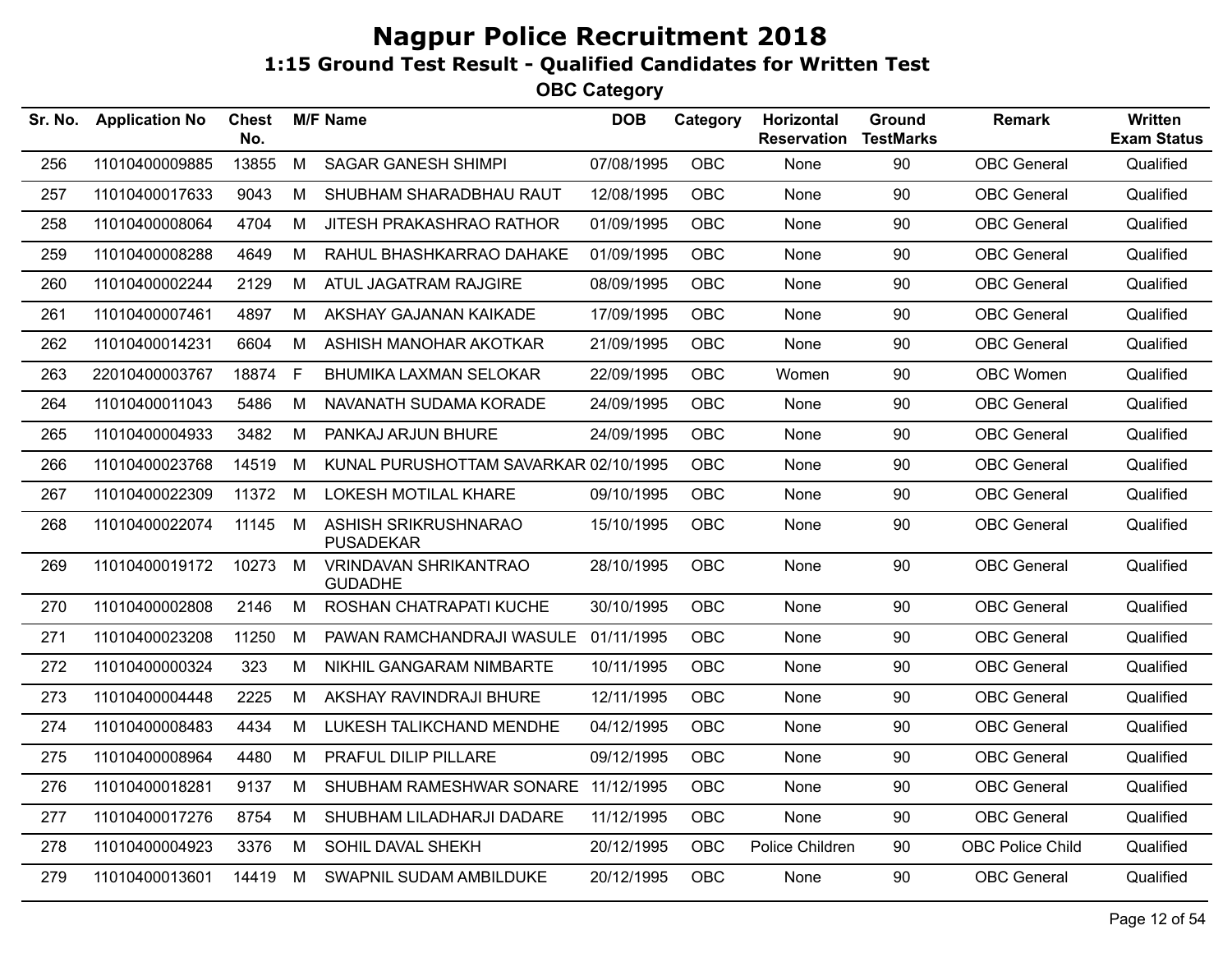| Sr. No. | <b>Application No</b> | <b>Chest</b><br>No. |    | <b>M/F Name</b>                         | <b>DOB</b> | Category   | Horizontal<br><b>Reservation</b> | Ground<br><b>TestMarks</b> | <b>Remark</b>      | <b>Written</b><br><b>Exam Status</b> |
|---------|-----------------------|---------------------|----|-----------------------------------------|------------|------------|----------------------------------|----------------------------|--------------------|--------------------------------------|
| 280     | 11010400024052        | 12873               | M  | YOGESH CHANDRKANT PATIL                 | 22/12/1995 | OBC        | None                             | 90                         | <b>OBC</b> General | Qualified                            |
| 281     | 11010400012905        | 13342               | М  | MANGESH DASHARATH SAWANT                | 27/12/1995 | OBC        | None                             | 90                         | <b>OBC</b> General | Qualified                            |
| 282     | 11010400012398        | 14092               | M  | VISHAL CHANDRABHAN NAKHALE 02/01/1996   |            | <b>OBC</b> | <b>PAP</b>                       | 90                         | OBC PAP            | Qualified                            |
| 283     | 11010400004244        | 1663                | М  | <b>SACHIN ASHOK HARDE</b>               | 03/01/1996 | <b>OBC</b> | None                             | 90                         | <b>OBC</b> General | Qualified                            |
| 284     | 11010400002783        | 2269                | М  | MAHENDRA RAMCHANDRAJI<br><b>PETKULE</b> | 10/01/1996 | OBC        | None                             | 90                         | <b>OBC</b> General | Qualified                            |
| 285     | 11010400000175        | 245                 | M  | NIKHIL MAROTI MOHITKAR                  | 12/01/1996 | OBC        | None                             | 90                         | <b>OBC</b> General | Qualified                            |
| 286     | 11010400007041        | 14410               | М  | SWAPNIL NUGRAJ MATE                     | 14/01/1996 | <b>OBC</b> | <b>PAP</b>                       | 90                         | OBC PAP            | Qualified                            |
| 287     | 11010400019331        | 9874                | M  | SHUBHAM RAMDEV YADAO                    | 21/01/1996 | <b>OBC</b> | None                             | 90                         | <b>OBC</b> General | Qualified                            |
| 288     | 11010400007334        | 13186               | М  | <b>SUMIT PANDURANG BODE</b>             | 23/01/1996 | <b>OBC</b> | None                             | 90                         | <b>OBC</b> General | Qualified                            |
| 289     | 11010400013342        | 7155                | М  | RAHUL SUBHASH BADWAIK                   | 04/02/1996 | <b>OBC</b> | None                             | 90                         | <b>OBC</b> General | Qualified                            |
| 290     | 11010400007214        | 3530                | M  | MAHESH BALARAM HALMARE                  | 08/03/1996 | OBC        | None                             | 90                         | <b>OBC</b> General | Qualified                            |
| 291     | 22010400001913        | 17811               | F. | SARIKA BHOJRAJJI DEWASE                 | 10/05/1996 | OBC        | Women                            | 90                         | OBC Women          | Qualified                            |
| 292     | 11010400012431        | 5403                | M  | SACHIN NEMICHAND NIKHADE                | 11/05/1996 | <b>OBC</b> | None                             | 90                         | <b>OBC</b> General | Qualified                            |
| 293     | 11010400006232        | 13320               | M  | SAGAR JAGOJI MARWADE                    | 15/05/1996 | <b>OBC</b> | None                             | 90                         | <b>OBC</b> General | Qualified                            |
| 294     | 11010400014034        | 13981               | M  | SHUBHAM PRABHUDAS KALE                  | 24/05/1996 | <b>OBC</b> | None                             | 90                         | <b>OBC</b> General | Qualified                            |
| 295     | 11010400011352        | 5901                | М  | AVINASH MURLIDHARJI KHARKATE 31/05/1996 |            | <b>OBC</b> | None                             | 90                         | <b>OBC</b> General | Qualified                            |
| 296     | 11010400006003        | 13434               | М  | RAHUL SANJAY GAYKE                      | 09/06/1996 | <b>OBC</b> | None                             | 90                         | <b>OBC</b> General | Qualified                            |
| 297     | 11010400018923        | 14766               | М  | DURGESH THAKSEN NIRWAN                  | 27/06/1996 | <b>OBC</b> | None                             | 90                         | <b>OBC</b> General | Qualified                            |
| 298     | 11010400005577        | 15687               | M  | SHUBHAM DIGAMBAR GANTHADE 01/07/1996    |            | <b>OBC</b> | <b>SP</b>                        | 90                         | OBC SP             | Qualified                            |
| 299     | 11010400014589        | 6552                | М  | GHANSHAM SANTOSHRAO LUNGE 14/07/1996    |            | <b>OBC</b> | None                             | 90                         | <b>OBC</b> General | Qualified                            |
| 300     | 11010400021898        | 10554               | М  | SHRIRAM SHALIGRAM LAHUDKAR 24/07/1996   |            | <b>OBC</b> | None                             | 90                         | <b>OBC</b> General | Qualified                            |
| 301     | 11010400013538        | 6946                | М  | SHUBHSM AMRUTLAL BAWANKAR 27/07/1996    |            | OBC        | None                             | 90                         | <b>OBC</b> General | Qualified                            |
| 302     | 11010400023680        | 11691               | M  | ARUN VINAYAKJI BHENDARKAR               | 01/08/1996 | OBC        | None                             | 90                         | <b>OBC</b> General | Qualified                            |
| 303     | 11010400006737        | 3511                | М  | MANGESH HIRALAL SHAHARE                 | 14/08/1996 | <b>OBC</b> | None                             | 90                         | <b>OBC</b> General | Qualified                            |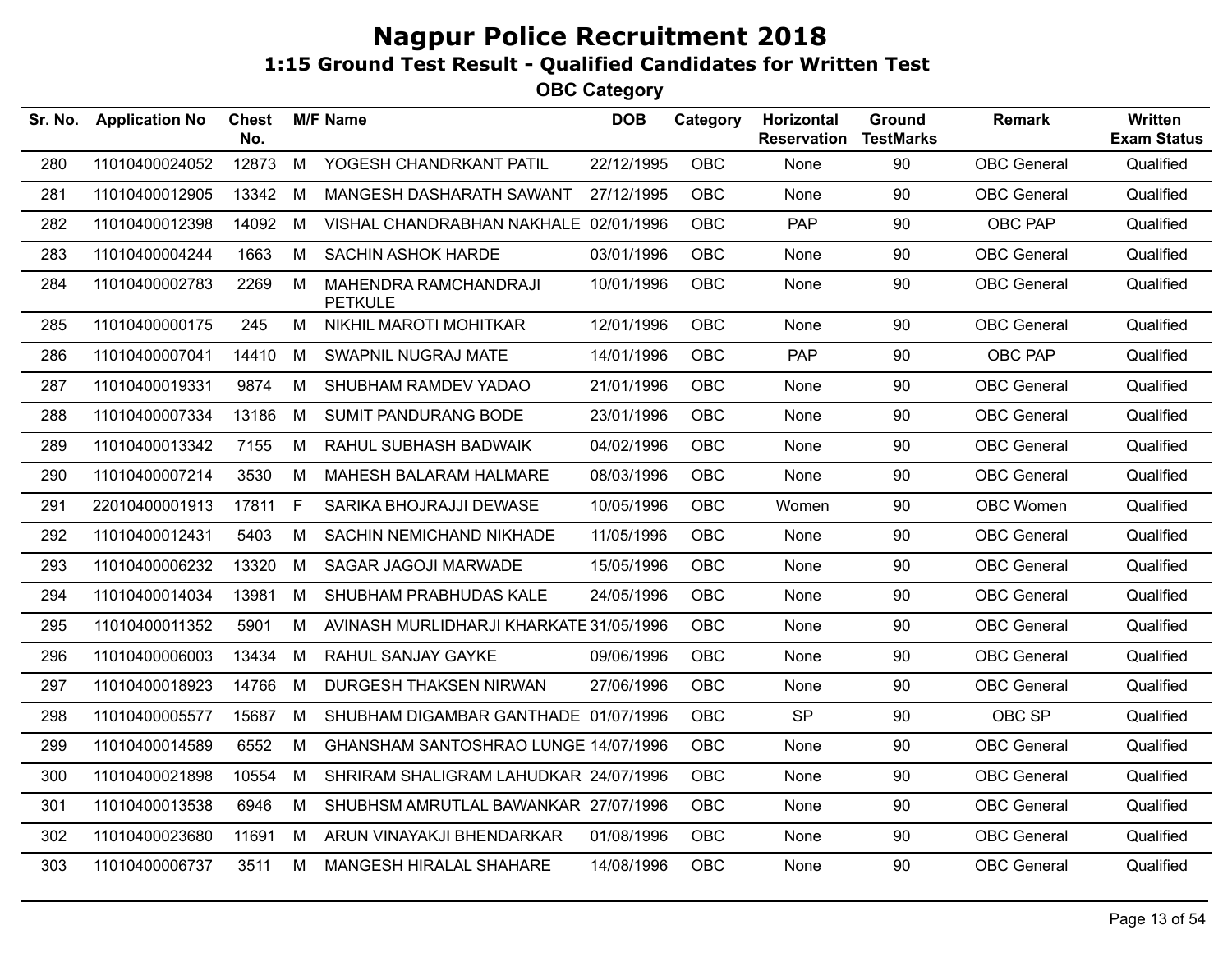| Sr. No. | <b>Application No</b> | <b>Chest</b><br>No. |   | <b>M/F Name</b>                               | <b>DOB</b> | Category   | Horizontal<br><b>Reservation</b> | Ground<br><b>TestMarks</b> | <b>Remark</b>      | <b>Written</b><br><b>Exam Status</b> |
|---------|-----------------------|---------------------|---|-----------------------------------------------|------------|------------|----------------------------------|----------------------------|--------------------|--------------------------------------|
| 304     | 11010400008833        | 13652               | M | SAGAR GAJANAN GADEKAR                         | 15/08/1996 | <b>OBC</b> | None                             | 90                         | <b>OBC</b> General | Qualified                            |
| 305     | 11010400016521        | 13088               | M | SAYRAJ RAMESHWAR GHARGADE 15/08/1996          |            | <b>OBC</b> | None                             | 90                         | <b>OBC</b> General | Qualified                            |
| 306     | 11010400001552        | 275                 | M | SHUBHAM NATTHUJI RAYPURE                      | 17/08/1996 | <b>OBC</b> | None                             | 90                         | <b>OBC</b> General | Qualified                            |
| 307     | 11010400013651        | 7519                | M | <b>TIRTHRAJ NANDKISHOR</b><br><b>RAGHORTE</b> | 21/08/1996 | <b>OBC</b> | <b>PAP</b>                       | 90                         | <b>OBC PAP</b>     | Qualified                            |
| 308     | 11010400014123        | 7162                | M | <b>GIRISH HEMANTRAO POTE</b>                  | 27/08/1996 | <b>OBC</b> | None                             | 90                         | <b>OBC</b> General | Qualified                            |
| 309     | 11010400011857        | 5254                | M | PANKAJ DNYANESHWAR<br><b>RAUTKAR</b>          | 10/09/1996 | OBC        | None                             | 90                         | <b>OBC</b> General | Qualified                            |
| 310     | 11010400015301        | 8304                | M | SHUBHAM GANGADHAR KARKALE 10/09/1996          |            | <b>OBC</b> | None                             | 90                         | <b>OBC</b> General | Qualified                            |
| 311     | 11010400001053        | 351                 | M | <b>BADAL ISTARI BONDRE</b>                    | 19/09/1996 | <b>OBC</b> | None                             | 90                         | <b>OBC</b> General | Qualified                            |
| 312     | 11010400024892        | 14905               | M | SHUBHAM RAMESH SALVE                          | 19/09/1996 | <b>OBC</b> | None                             | 90                         | <b>OBC</b> General | Qualified                            |
| 313     | 22010400002978        | 18935 F             |   | SAPANA DNYANESHWARJI<br><b>GHOTALE</b>        | 27/09/1996 | <b>OBC</b> | Women                            | 90                         | OBC Women          | Qualified                            |
| 314     | 11010400010143        | 5915                | M | LILADHAR BALIRAM PAYGHAN                      | 30/09/1996 | <b>OBC</b> | None                             | 90                         | <b>OBC</b> General | Qualified                            |
| 315     | 11010400000344        | 466                 | M | HARISH RAJKUMAR BHUTE                         | 06/10/1996 | OBC.       | None                             | 90                         | <b>OBC</b> General | Qualified                            |
| 316     | 11010400016538        | 14084               | M | KAMLESH PRADIP TUMSARE                        | 07/10/1996 | OBC        | None                             | 90                         | <b>OBC</b> General | Qualified                            |
| 317     | 11010400002785        | 2059                | M | RAJHANS MANIK KATWALE                         | 18/10/1996 | OBC        | None                             | 90                         | <b>OBC</b> General | Qualified                            |
| 318     | 11010400018012        | 14222               | M | SAGAR GOPAL GERWAL                            | 12/11/1996 | <b>OBC</b> | None                             | 90                         | <b>OBC</b> General | Qualified                            |
| 319     | 11010400016547        | 14077               | M | BHUSHAN RAJENDRA KADU                         | 14/11/1996 | <b>OBC</b> | None                             | 90                         | <b>OBC</b> General | Qualified                            |
| 320     | 11010400002916        | 11928               | M | <b>SAGAR SUKDEO PATIL</b>                     | 24/11/1996 | <b>OBC</b> | <b>None</b>                      | 90                         | <b>OBC</b> General | Qualified                            |
| 321     | 11010400001880        | 493                 | M | <b>SHUBHAM NARENDRA</b><br><b>PANCHBUDHE</b>  | 01/12/1996 | <b>OBC</b> | <b>None</b>                      | 90                         | <b>OBC</b> General | Qualified                            |
| 322     | 11010400019622        | 10063               | M | LITESH REVAJI FATE                            | 04/12/1996 | <b>OBC</b> | None                             | 90                         | OBC General        | Qualified                            |
| 323     | 11010400019537        | 15179               | M | PRATIK OMPRAKASH VIRUTKAR                     | 04/12/1996 | OBC        | None                             | 90                         | <b>OBC</b> General | Qualified                            |
| 324     | 11010400006113        | 2751                | M | <b>SHUBHAM RAJKUMAR</b><br>SINGANJUDE         | 05/01/1997 | <b>OBC</b> | None                             | 90                         | <b>OBC</b> General | Qualified                            |
| 325     | 11010400015645        | 9010                | M | <b>VAIBHAV KRUSHNA PUNEWAR</b>                | 14/01/1997 | <b>OBC</b> | None                             | 90                         | <b>OBC</b> General | Qualified                            |
| 326     | 11010400011369        | 6079                | M | YOGESH KHETRAM THER                           | 03/02/1997 | <b>OBC</b> | None                             | 90                         | <b>OBC</b> General | Qualified                            |
|         |                       |                     |   |                                               |            |            |                                  |                            |                    |                                      |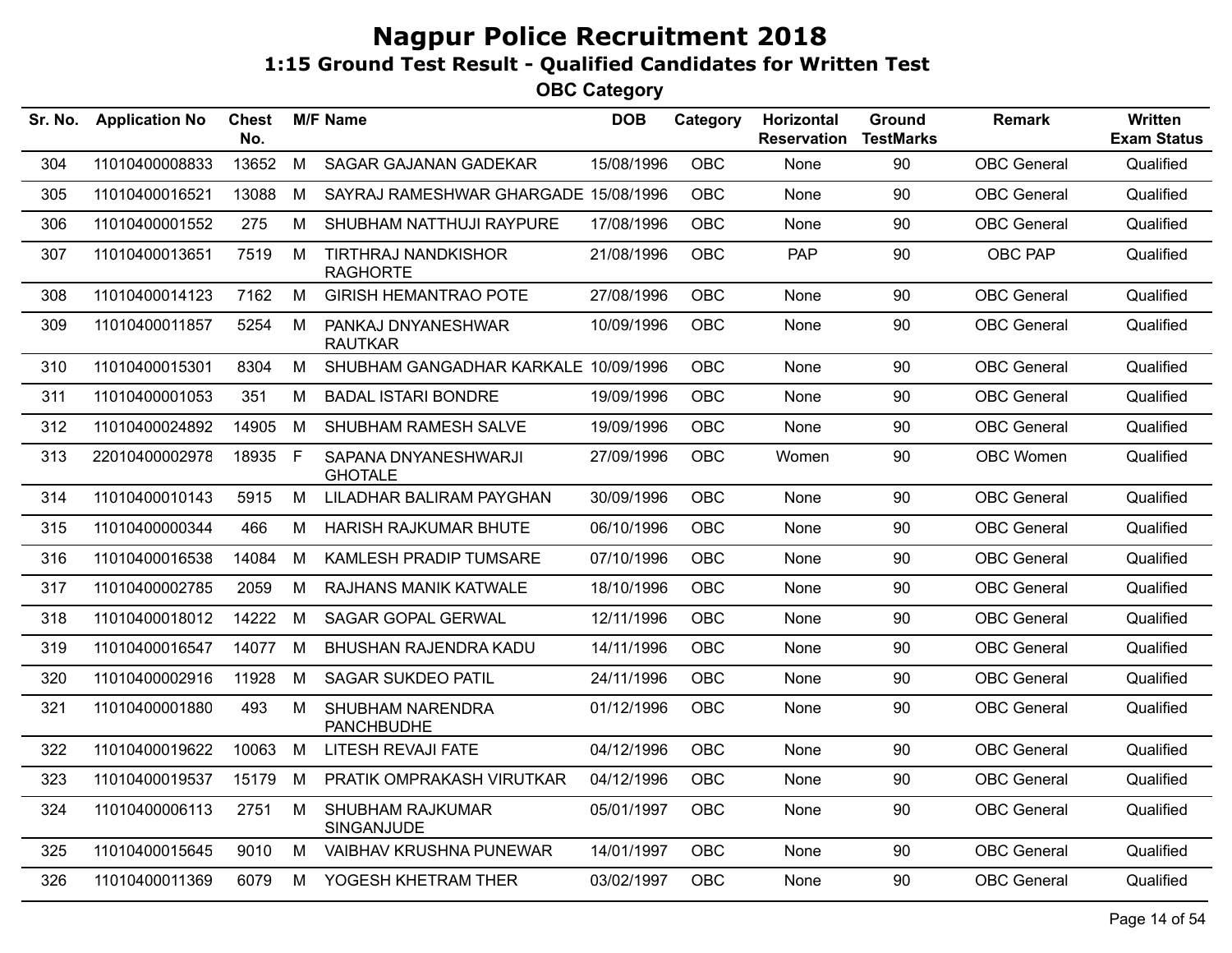| Sr. No. | <b>Application No</b> | <b>Chest</b><br>No. |    | <b>M/F Name</b>                               | <b>DOB</b> | Category   | Horizontal<br><b>Reservation</b> | Ground<br><b>TestMarks</b> | <b>Remark</b>      | Written<br><b>Exam Status</b> |
|---------|-----------------------|---------------------|----|-----------------------------------------------|------------|------------|----------------------------------|----------------------------|--------------------|-------------------------------|
| 327     | 11010400004597        | 1045                | M  | <b>VICKY BHASKAR MAHULKAR</b>                 | 15/02/1997 | <b>OBC</b> | None                             | 90                         | <b>OBC</b> General | Qualified                     |
| 328     | 11010400014168        | 7293                | М  | <b>SACHIN KAILAS SAWANT</b>                   | 01/04/1997 | <b>OBC</b> | None                             | 90                         | <b>OBC</b> General | Qualified                     |
| 329     | 11010400002721        | 1798                | M  | <b>SACHIN TANAJI ZADE</b>                     | 15/04/1997 | <b>OBC</b> | None                             | 90                         | <b>OBC</b> General | Qualified                     |
| 330     | 22010400004608        | 19850               | F. | RUPALI RAMESH MAHAJAN                         | 27/04/1997 | <b>OBC</b> | Women/SP                         | 90                         | OBC SP             | Qualified                     |
| 331     | 22010400003051        | 18295               | F. | <b>VAISHALI SOMA MOHURLE</b>                  | 10/05/1997 | <b>OBC</b> | Women                            | 90                         | OBC Women          | Qualified                     |
| 332     | 11010400012204        | 15562               | М  | <b>SUJIT SUNILRAO BEMBADE</b>                 | 26/05/1997 | <b>OBC</b> | <b>SP</b>                        | 90                         | OBC SP             | Qualified                     |
| 333     | 11010400018135        | 15587               | M  | <b>SAGAR RAMDAS MOHATURE</b>                  | 08/06/1997 | <b>OBC</b> | <b>SP</b>                        | 90                         | OBC SP             | Qualified                     |
| 334     | 11010400004071        | 1378                | M  | SANTOSH SANJAY WANVE                          | 10/06/1997 | <b>OBC</b> | None                             | 90                         | <b>OBC</b> General | Qualified                     |
| 335     | 11010400018979        | 15328               | M  | AKSHAY MOHAN GIRSAWLE                         | 13/06/1997 | <b>OBC</b> | None                             | 90                         | <b>OBC</b> General | Qualified                     |
| 336     | 11010400000930        | 167                 | M  | YOGESH DATTATRAY KARLE                        | 16/06/1997 | <b>OBC</b> | None                             | 90                         | <b>OBC</b> General | Qualified                     |
| 337     | 11010400009663        | 4437                | M  | HARSHAL RAMCHANDRAJI<br><b>DODAKE</b>         | 08/07/1997 | <b>OBC</b> | None                             | 90                         | <b>OBC</b> General | Qualified                     |
| 338     | 11010400011162        | 13047 M             |    | PUNDALIK RAMESHWAR<br><b>BHADADE</b>          | 12/07/1997 | OBC        | PAP                              | 90                         | OBC PAP            | Qualified                     |
| 339     | 11010400021027        | 11284               | M  | RAHUL JAGDISH YADWAR                          | 16/07/1997 | <b>OBC</b> | None                             | 90                         | <b>OBC</b> General | Qualified                     |
| 340     | 22010400002571        | 18865 F             |    | POONAM MORESHWAR<br><b>BHONGADE</b>           | 20/07/1997 | OBC        | Women                            | 90                         | OBC Women          | Qualified                     |
| 341     | 11010400015135        | 13042               | M  | CHETAN VIJAY HIWARKAR                         | 21/07/1997 | <b>OBC</b> | None                             | 90                         | <b>OBC</b> General | Qualified                     |
| 342     | 11010400021258        | 11165               | М  | KARTIK SHOBHELAL HEMNE                        | 24/07/1997 | OBC        | None                             | 90                         | <b>OBC</b> General | Qualified                     |
| 343     | 11010400018960        | 14938               | M  | AKSAH GAJANANRAV KHEDKAR                      | 25/07/1997 | <b>OBC</b> | <b>SP</b>                        | 90                         | OBC SP             | Qualified                     |
| 344     | 11010400000186        | 516                 | М  | GANESH DASHARATH TURANKAR 07/08/1997          |            | <b>OBC</b> | None                             | 90                         | <b>OBC</b> General | Qualified                     |
| 345     | 11010400023270        | 15381               | М  | PAWAN NARENDRA BAJANGHATE 09/08/1997          |            | <b>OBC</b> | None                             | 90                         | <b>OBC</b> General | Qualified                     |
| 346     | 11010400015318        | 13400               | M  | <b>GOPAL DILIP GHAYAL</b>                     | 26/08/1997 | <b>OBC</b> | <b>None</b>                      | 90                         | <b>OBC</b> General | Qualified                     |
| 347     | 11010400017467        | 8219                | M  | <b>VISHAL ARUN SANISE</b>                     | 28/08/1997 | <b>OBC</b> | None                             | 90                         | OBC General        | Qualified                     |
| 348     | 11010400010772        | 5783                | M  | <b>VISHAL PURUSHOTTAMJI</b><br><b>HALMARE</b> | 22/09/1997 | <b>OBC</b> | <b>None</b>                      | 90                         | <b>OBC</b> General | Qualified                     |
| 349     | 22010400001756        | 17067 F             |    | SAKSHI VILASRAO CHOUDHARY                     | 15/10/1997 | OBC        | Women                            | 90                         | OBC Women          | Qualified                     |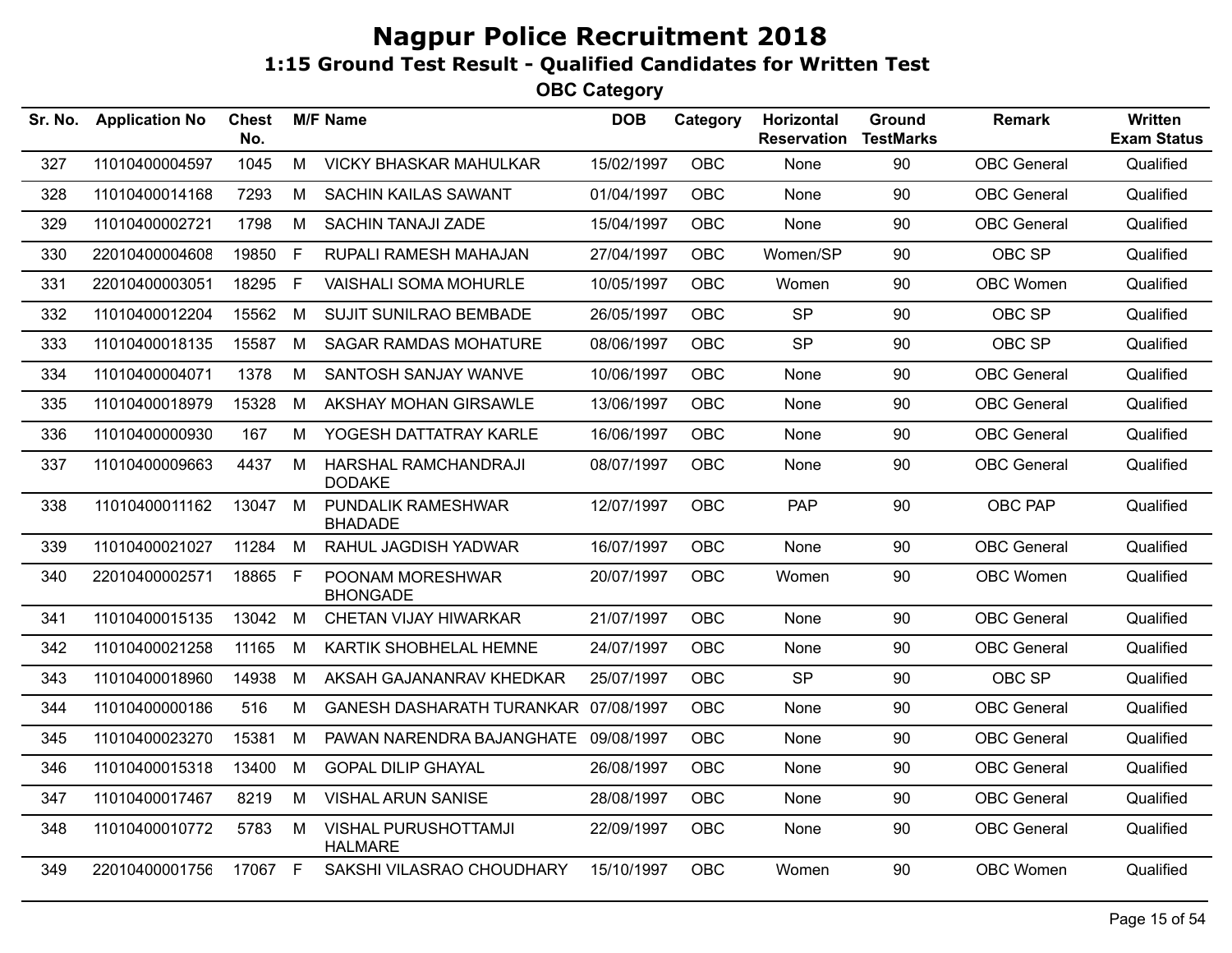| Sr. No. | <b>Application No</b> | <b>Chest</b><br>No. |   | <b>M/F Name</b>                              | <b>DOB</b> | Category   | <b>Horizontal</b><br><b>Reservation</b> | Ground<br><b>TestMarks</b> | <b>Remark</b>      | <b>Written</b><br><b>Exam Status</b> |
|---------|-----------------------|---------------------|---|----------------------------------------------|------------|------------|-----------------------------------------|----------------------------|--------------------|--------------------------------------|
| 350     | 11010400004134        | 1584                | M | RUPESH ASHOKRAO KADU                         | 17/10/1997 | OBC        | None                                    | 90                         | <b>OBC</b> General | Qualified                            |
| 351     | 11010400017436        | 8026                | M | PRADIP MORESHWAR BUDDEKAR 22/10/1997         |            | <b>OBC</b> | None                                    | 90                         | <b>OBC</b> General | Qualified                            |
| 352     | 11010400001209        | 12630               | M | DHANANJAY DHARMARAJ PATIL                    | 06/11/1997 | OBC        | None                                    | 90                         | <b>OBC</b> General | Qualified                            |
| 353     | 11010400018643        | 9307                | М | SANJAY CHHOTELAL TURKAR                      | 17/11/1997 | <b>OBC</b> | None                                    | 90                         | <b>OBC</b> General | Qualified                            |
| 354     | 11010400007404        | 4116                | M | AKASH ARUNRAO CHOUDHARI                      | 11/12/1997 | <b>OBC</b> | None                                    | 90                         | <b>OBC</b> General | Qualified                            |
| 355     | 11010400004242        | 1543                | M | CHANDRASHEKHAR ANILRAO<br><b>KANHERKAR</b>   | 30/01/1998 | OBC        | None                                    | 90                         | <b>OBC</b> General | Qualified                            |
| 356     | 22010400002664        | 18345 F             |   | <b>DIKSHA RAMESH REHPADE</b>                 | 02/03/1998 | <b>OBC</b> | Women                                   | 90                         | OBC Women          | Qualified                            |
| 357     | 11010400011363        | 13797               | M | MAYUR MEGHSHYAM NAVGHARE                     | 03/03/1998 | <b>OBC</b> | None                                    | 90                         | <b>OBC</b> General | Qualified                            |
| 358     | 11010400015973        | 8883                | M | DHIRAJ SHANKARJI HIWARKAR                    | 14/03/1998 | <b>OBC</b> | None                                    | 90                         | <b>OBC</b> General | Qualified                            |
| 359     | 11010400024071        | 15805               | M | ROHIT BHAURAO FUNDE                          | 05/04/1998 | <b>OBC</b> | None                                    | 90                         | <b>OBC</b> General | Qualified                            |
| 360     | 11010400006499        | 13064               | M | ASHISH SURESH MARGHADE                       | 25/04/1998 | <b>OBC</b> | None                                    | 90                         | <b>OBC</b> General | Qualified                            |
| 361     | 22010400005928        | 19932 F             |   | KOMAL ANANTARAO SELOKAR                      | 01/06/1998 | <b>OBC</b> | Women                                   | 90                         | OBC Women          | Qualified                            |
| 362     | 11010400021172        | 10619               | M | AJINKYA ADINATH TUPE                         | 13/06/1998 | OBC        | None                                    | 90                         | <b>OBC</b> General | Qualified                            |
| 363     | 11010400013603        | 13650               | M | VAIBHAV MADHUKAR GAIKWAD                     | 20/06/1998 | OBC        | None                                    | 90                         | <b>OBC</b> General | Qualified                            |
| 364     | 11010400004023        | 2043                | M | <b>SWAPNIL RAJENDRA</b><br><b>GURUBHAIYE</b> | 06/08/1998 | <b>OBC</b> | None                                    | 90                         | <b>OBC</b> General | Qualified                            |
| 365     | 11010400019156        | 9257                | M | AMIT RAJKUMAR TITIRMARE                      | 11/08/1998 | OBC        | None                                    | 90                         | <b>OBC</b> General | Qualified                            |
| 366     | 11010400020066        | 9752                | M | <b>GOPAL MAROTI UBALE</b>                    | 23/08/1998 | <b>OBC</b> | None                                    | 90                         | <b>OBC</b> General | Qualified                            |
| 367     | 11010400018841        | 10092               | M | PRAJYOT VINOD RAGHORTE                       | 20/09/1998 | <b>OBC</b> | None                                    | 90                         | <b>OBC</b> General | Qualified                            |
| 368     | 11010400004559        | 1315                | M | PRADUMNNA SITARAM JADHAV                     | 31/10/1998 | <b>OBC</b> | None                                    | 90                         | <b>OBC</b> General | Qualified                            |
| 369     | 11010400005859        | 13640               | M | SUDHIR MANOHAR SHENDE                        | 11/11/1998 | <b>OBC</b> | None                                    | 90                         | <b>OBC</b> General | Qualified                            |
| 370     | 11010400024516        | 15743               | M | <b>RAHUL ASHOK PATIL</b>                     | 17/11/1998 | <b>OBC</b> | None                                    | 90                         | <b>OBC</b> General | Qualified                            |
| 371     | 11010400005611        | 2885                | M | SHUBHAM PRAMODRAO MANKAR 19/11/1998          |            | <b>OBC</b> | None                                    | 90                         | <b>OBC</b> General | Qualified                            |
| 372     | 11010400005639        | 3136                | M | AKASH ARUN MANEKAR                           | 18/12/1998 | <b>OBC</b> | None                                    | 90                         | <b>OBC</b> General | Qualified                            |
| 373     | 22010400004015        | 18616 F             |   | PAYAL NARESH DHOBLE                          | 08/01/1999 | <b>OBC</b> | Women                                   | 90                         | OBC Women          | Qualified                            |
|         |                       |                     |   |                                              |            |            |                                         |                            |                    |                                      |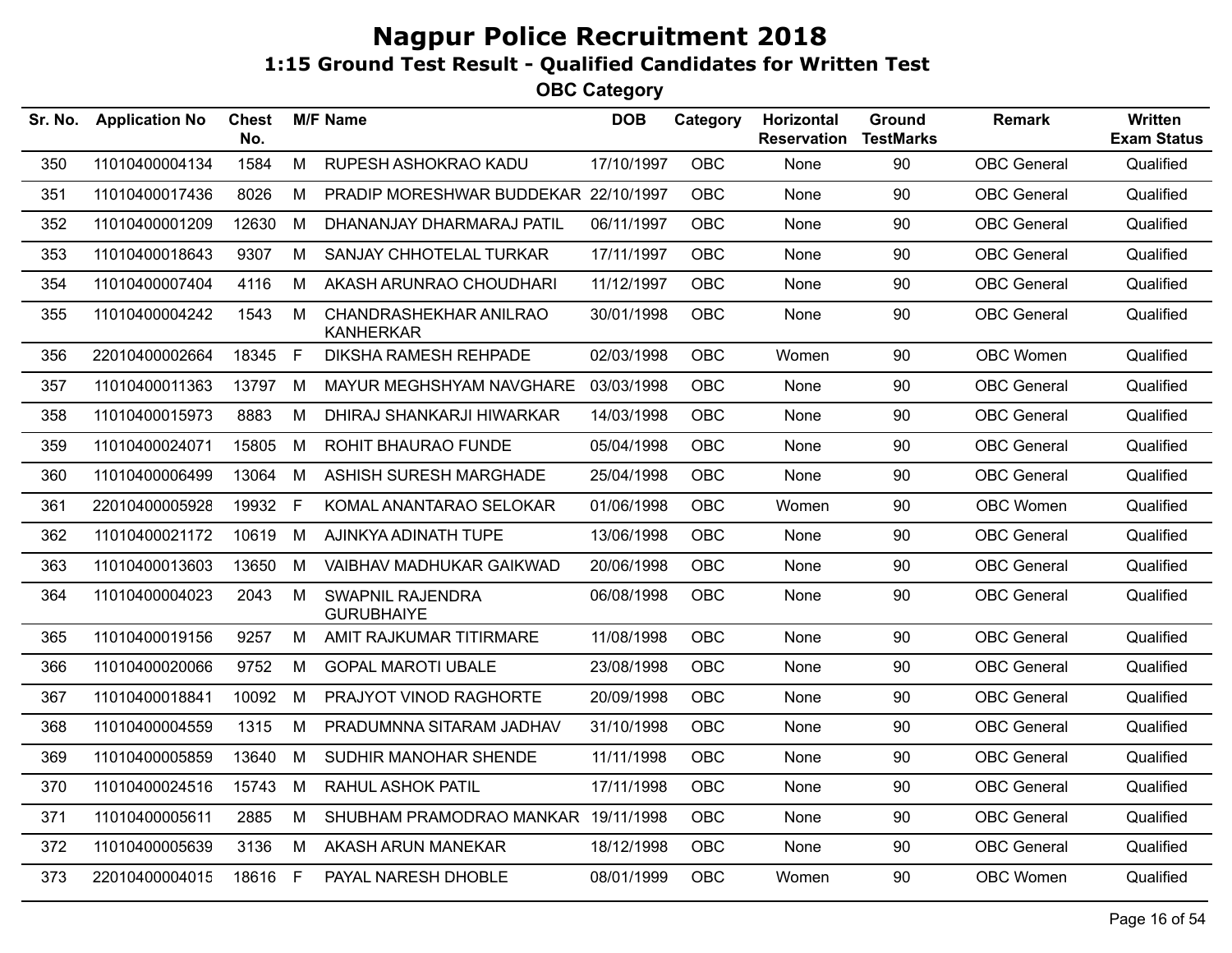| Sr. No. | <b>Application No</b> | <b>Chest</b><br>No. |    | <b>M/F Name</b>                       | <b>DOB</b> | Category   | Horizontal<br><b>Reservation</b> | Ground<br><b>TestMarks</b> | <b>Remark</b>      | <b>Written</b><br><b>Exam Status</b> |
|---------|-----------------------|---------------------|----|---------------------------------------|------------|------------|----------------------------------|----------------------------|--------------------|--------------------------------------|
| 374     | 11010400000163        | 12449               | M  | MAYUR SANDIP PATIL                    | 18/01/1999 | <b>OBC</b> | None                             | 90                         | <b>OBC</b> General | Qualified                            |
| 375     | 11010400012434        | 13459               | M  | NITESH DUDHRAM KORE                   | 19/02/1999 | <b>OBC</b> | None                             | 90                         | <b>OBC</b> General | Qualified                            |
| 376     | 11010400010889        | 5849                | М  | <b>GANESH ASHOK KHARAT</b>            | 24/02/1999 | OBC        | None                             | 90                         | <b>OBC</b> General | Qualified                            |
| 377     | 11010400006467        | 13066               | M  | SHUBHAM GAJANAN HINGE                 | 01/03/1999 | <b>OBC</b> | None                             | 90                         | <b>OBC</b> General | Qualified                            |
| 378     | 11010400004194        | 1838                | M  | MUKUNDA CHANDRASUBHASH<br><b>KALE</b> | 01/03/1999 | OBC        | None                             | 90                         | <b>OBC</b> General | Qualified                            |
| 379     | 11010400013291        | 7297                | M  | AVISH VIDYADHAR SHENDE                | 15/03/1999 | OBC        | None                             | 90                         | <b>OBC</b> General | Qualified                            |
| 380     | 22010400001243        | 16933               | E  | PRAJAKTA MADHUKAR PADOLE              | 05/05/1999 | <b>OBC</b> | Women                            | 90                         | OBC Women          | Qualified                            |
| 381     | 11010400007054        | 2823                | М  | <b>HEMANT MAHESH HATWAR</b>           | 20/05/1999 | <b>OBC</b> | None                             | 90                         | <b>OBC</b> General | Qualified                            |
| 382     | 11010400011536        | 15298               | M  | VAIBHAV MANOHARJI KAHALKAR            | 12/06/1999 | <b>OBC</b> | <b>SP</b>                        | 90                         | OBC SP             | Qualified                            |
| 383     | 11010400019651        | 15027               | M  | SACHIN SHALIKARAM KHONDE              | 10/07/1999 | <b>OBC</b> | None                             | 90                         | <b>OBC</b> General | Qualified                            |
| 384     | 11010400003783        | 2030                | М  | JITENDRA FIRATLAL DAMAHE              | 25/07/1999 | OBC        | None                             | 90                         | <b>OBC</b> General | Qualified                            |
| 385     | 11010400002700        | 1520                | M  | <b>MAYUR SANJAY SATRE</b>             | 19/08/1999 | <b>OBC</b> | None                             | 90                         | <b>OBC</b> General | Qualified                            |
| 386     | 11010400009573        | 4145                | M  | AKSHAY GORAKH SUTAR                   | 24/08/1999 | <b>OBC</b> | None                             | 90                         | <b>OBC</b> General | Qualified                            |
| 387     | 11010400015818        | 13627               | M  | RAKESH TULARAM SHAHARE                | 08/09/1999 | <b>OBC</b> | None                             | 90                         | <b>OBC</b> General | Qualified                            |
| 388     | 11010400009086        | 15686               | M  | <b>MANISH NARENDRA BHANANG</b>        | 05/10/1999 | <b>OBC</b> | <b>SP</b>                        | 90                         | OBC SP             | Qualified                            |
| 389     | 11010400011453        | 15790               | M  | <b>SARANG SHARAD MUTKURE</b>          | 10/10/1999 | <b>OBC</b> | <b>SP</b>                        | 90                         | OBC SP             | Qualified                            |
| 390     | 22010400002946        | 18279               | F. | KAJAL VINODRAO KINEKAR                | 28/04/1995 | <b>OBC</b> | Women                            | 89                         | OBC Women          | Qualified                            |
| 391     | 22010400000192        | 16907 F             |    | NILAM DHNYANESHWAR ROKDE              | 02/07/1995 | <b>OBC</b> | Women                            | 89                         | OBC Women          | Qualified                            |
| 392     | 22010400001354        | 17545               | F  | PRATIMA BANDU ZANZAD                  | 29/09/1995 | <b>OBC</b> | Women                            | 89                         | OBC Women          | Qualified                            |
| 393     | 22010400001486        | 16973               | F  | PUJA GAJANANJI KUMBHALKAR             | 01/12/1996 | <b>OBC</b> | Women                            | 89                         | OBC Women          | Qualified                            |
| 394     | 22010400002840        | 18432 F             |    | <b>RINA RAM NIMBARTE</b>              | 11/07/1997 | <b>OBC</b> | Women                            | 89                         | <b>OBC Women</b>   | Qualified                            |
| 395     | 22010400000724        | 15996               | F  | SUSHAMA WAMANJI GHONMODE              | 21/10/1998 | <b>OBC</b> | Women                            | 89                         | OBC Women          | Qualified                            |
| 396     | 22010400004360        | 16368               | F  | NIRUTA KISAN SHIVANKAR                | 17/12/1998 | <b>OBC</b> | Women                            | 89                         | OBC Women          | Qualified                            |
| 397     | 22010400004751        | 20238 F             |    | MANJUSHA KHUSHAL HATWAR               | 19/01/1999 | OBC        | Women                            | 89                         | <b>OBC Women</b>   | Qualified                            |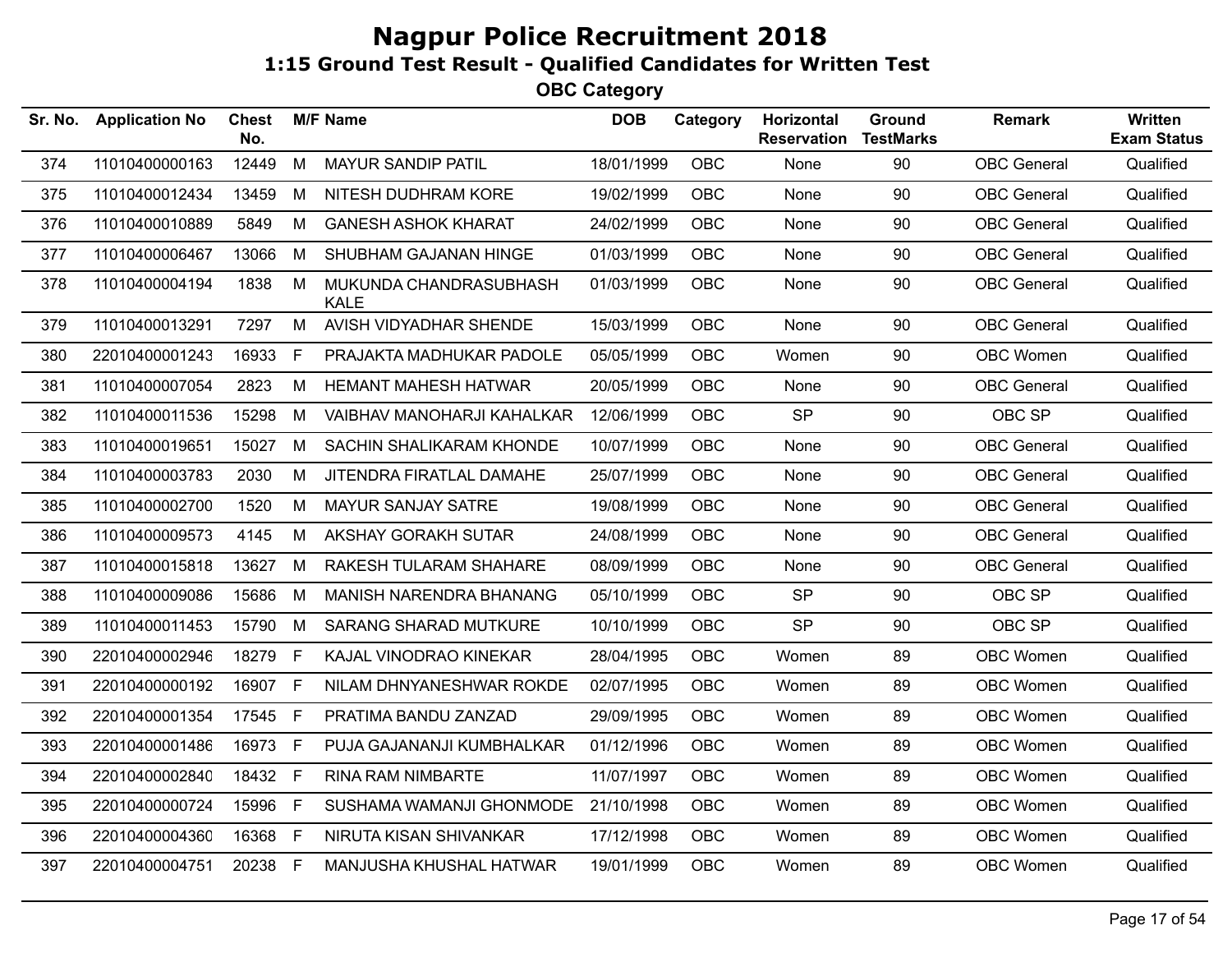| Sr. No. | <b>Application No</b> | <b>Chest</b><br>No. |   | <b>M/F Name</b>                                 | <b>DOB</b> | Category   | <b>Horizontal</b><br><b>Reservation</b> | Ground<br><b>TestMarks</b> | <b>Remark</b>      | Written<br><b>Exam Status</b> |
|---------|-----------------------|---------------------|---|-------------------------------------------------|------------|------------|-----------------------------------------|----------------------------|--------------------|-------------------------------|
| 398     | 11010400007157        | 15427               | M | <b>GHANSHYAM MAHADU PATLE</b>                   | 25/10/1975 | OBC        | Ex.Serviceman                           | 88                         | OBC Ex.Servicemen  | Qualified                     |
| 399     | 11010400016727        | 15484               | M | <b>VIJAY SAKHARAM BANTE</b>                     | 04/03/1977 | <b>OBC</b> | Ex.Serviceman                           | 88                         | OBC Ex.Servicemen  | Qualified                     |
| 400     | 11010400010763        | 15479               | M | <b>GAJANAN MAROTI CHAUDHARI</b>                 | 24/06/1981 | OBC        | Ex.Serviceman                           | 88                         | OBC Ex.Servicemen  | Qualified                     |
| 401     | 11010400006353        | 15418               | M | SUBASCHANDRA HALADHAR<br><b>SAHOO</b>           | 15/05/1983 | <b>OBC</b> | Ex.Serviceman                           | 88                         | OBC Ex.Servicemen  | Qualified                     |
| 402     | 11010400007216        | 2793                | M | RAVINDRA SHANKARRAO CHARDE 25/08/1985           |            | OBC        | None                                    | 88                         | <b>OBC</b> General | Qualified                     |
| 403     | 11010400012455        | 5897                | M | PRADIPKUMAR GAJANAN BANKAR 14/10/1985           |            | OBC        | None                                    | 88                         | <b>OBC</b> General | Qualified                     |
| 404     | 11010400016778        | 8345                | M | MANGESH SUBHASHRAOJI<br><b>CHOUDHARI</b>        | 20/05/1986 | OBC        | None                                    | 88                         | <b>OBC</b> General | Qualified                     |
| 405     | 11010400015861        | 8931                | M | KAILASH CHANDULAL SULAKHE                       | 07/06/1986 | <b>OBC</b> | None                                    | 88                         | <b>OBC</b> General | Qualified                     |
| 406     | 11010400024581        | 12047               | М | PRANAY PRABHAKAR FUKTE                          | 06/07/1986 | OBC        | None                                    | 88                         | <b>OBC</b> General | Qualified                     |
| 407     | 11010400018186        | 9342                | М | PRASHANT PUNDLIKRAO MATTE                       | 18/07/1986 | OBC        | None                                    | 88                         | <b>OBC</b> General | Qualified                     |
| 408     | 11010400000090        | 595                 | M | NANDKISHOR ANTU<br>SAWWALAKHE                   | 30/07/1986 | OBC        | None                                    | 88                         | <b>OBC</b> General | Qualified                     |
| 409     | 11010400024380        | 12593               | M | VINOD SHATRUGHNA THOMBARE 03/10/1986            |            | <b>OBC</b> | None                                    | 88                         | <b>OBC</b> General | Qualified                     |
| 410     | 11010400015375        | 9008                | M | RAJU PUNJAPPA GANJARE                           | 10/11/1986 | OBC        | None                                    | 88                         | <b>OBC</b> General | Qualified                     |
| 411     | 11010400018562        | 10317               | M | YOGRAG DHANRAJ RAGHORTE                         | 02/01/1987 | OBC        | <b>PAP</b>                              | 88                         | OBC PAP            | Qualified                     |
| 412     | 11010400005153        | 12065               | M | NARENDRA NARAYAN MASKE                          | 07/01/1987 | <b>OBC</b> | None                                    | 88                         | <b>OBC</b> General | Qualified                     |
| 413     | 11010400019824        | 10288               | M | PANKAJ SARVASAGAR<br><b>WANDHARE</b>            | 28/01/1987 | OBC        | None                                    | 88                         | <b>OBC</b> General | Qualified                     |
| 414     | 11010400003604        | 2201                | M | SANJAY MANGRULAL MACHHIRKE 14/02/1987           |            | OBC        | None                                    | 88                         | <b>OBC</b> General | Qualified                     |
| 415     | 11010400019375        | 15599               | М | SACHIN BAPURAO WABHITKAR                        | 23/04/1987 | OBC        | None                                    | 88                         | <b>OBC</b> General | Qualified                     |
| 416     | 11010400013298        | 14421               | M | ROSHAN RAJESH DHENUSEWAK                        | 12/05/1987 | OBC        | None                                    | 88                         | <b>OBC</b> General | Qualified                     |
| 417     | 11010400017837        | 14196               | M | ABHISHEK NATTHUJI PALEKAR                       | 22/05/1987 | OBC        | None                                    | 88                         | <b>OBC</b> General | Qualified                     |
| 418     | 11010400020863        | 11039               | M | <b>CHANDRAKISHOR DASHARTH</b><br><b>CHOPKAR</b> | 21/06/1987 | <b>OBC</b> | None                                    | 88                         | <b>OBC</b> General | Qualified                     |
| 419     | 11010400015727        | 14253               | M | SACHIN NILKANTH BAHEKAR                         | 15/07/1987 | OBC        | None                                    | 88                         | <b>OBC</b> General | Qualified                     |
| 420     | 11010400003391        | 1605                | M | SHANKAR BHASKAR DHORE                           | 07/08/1987 | OBC        | None                                    | 88                         | <b>OBC</b> General | Qualified                     |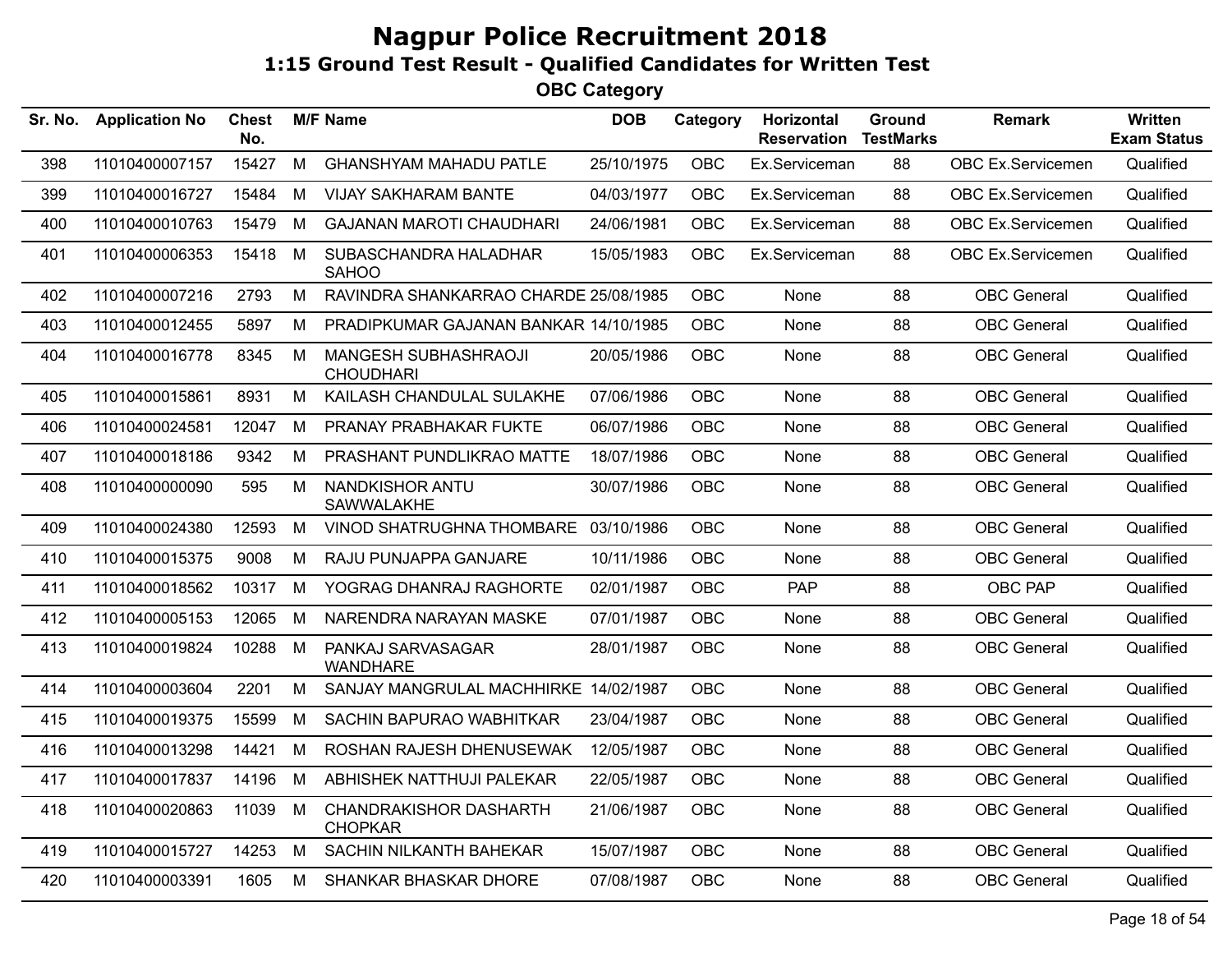| Sr. No. | <b>Application No</b> | <b>Chest</b><br>No. |   | <b>M/F Name</b>                                | <b>DOB</b> | Category   | Horizontal<br><b>Reservation</b> | Ground<br><b>TestMarks</b> | <b>Remark</b>      | Written<br><b>Exam Status</b> |
|---------|-----------------------|---------------------|---|------------------------------------------------|------------|------------|----------------------------------|----------------------------|--------------------|-------------------------------|
| 421     | 11010400013194        | 7468                | M | <b>VIJAY RAMPRASAD PISODE</b>                  | 14/09/1987 | <b>OBC</b> | None                             | 88                         | <b>OBC</b> General | Qualified                     |
| 422     | 11010400009224        | 13514               | M | ATMARAM VITHOBA SHELKE                         | 04/10/1987 | <b>OBC</b> | None                             | 88                         | <b>OBC</b> General | Qualified                     |
| 423     | 11010400021483        | 10733               | M | <b>GANGADHAR GOWARDHAN</b><br><b>DONGARWAR</b> | 04/10/1987 | OBC        | None                             | 88                         | <b>OBC</b> General | Qualified                     |
| 424     | 11010400009577        | 4893                | M | YERAM MADHUKARJI DESHMUKH 01/12/1987           |            | <b>OBC</b> | None                             | 88                         | <b>OBC</b> General | Qualified                     |
| 425     | 11010400019994        | 9195                | M | NILESH GAJANAN NIKOLE                          | 22/12/1987 | OBC        | None                             | 88                         | <b>OBC</b> General | Qualified                     |
| 426     | 11010400002904        | 1805                | M | <b>RAJESH SUREHS MOHURLE</b>                   | 22/03/1988 | <b>OBC</b> | None                             | 88                         | <b>OBC</b> General | Qualified                     |
| 427     | 11010400001640        | 12148               | М | RADHESHYAM HARIBHAU SHENDE 08/04/1988          |            | <b>OBC</b> | None                             | 88                         | <b>OBC</b> General | Qualified                     |
| 428     | 11010400020926        | 15385               | M | <b>UMESH HARIBHAU DHOK</b>                     | 13/04/1988 | OBC        | None                             | 88                         | <b>OBC</b> General | Qualified                     |
| 429     | 11010400019104        | 9189                | M | RAKESHKUMAR BAABURAO<br><b>GIRADKAR</b>        | 24/04/1988 | <b>OBC</b> | <b>HG</b>                        | 88                         | OBC HG             | Qualified                     |
| 430     | 11010400003347        | 12610               | M | RITESH SAHEBRAO MASANE                         | 07/07/1988 | OBC        | None                             | 88                         | <b>OBC</b> General | Qualified                     |
| 431     | 11010400023446        | 12744               | M | RAJESH DIGAMBAR BHOKARKAR                      | 10/07/1988 | <b>OBC</b> | None                             | 88                         | <b>OBC</b> General | Qualified                     |
| 432     | 11010400005834        | 13724               | M | BHAGWAT RAMESHWAR DHAGE                        | 07/08/1988 | <b>OBC</b> | None                             | 88                         | <b>OBC</b> General | Qualified                     |
| 433     | 11010400011042        | 5344                | M | KRUSHNAKANT RAMRAO<br><b>SAMBARE</b>           | 05/09/1988 | OBC        | None                             | 88                         | <b>OBC</b> General | Qualified                     |
| 434     | 11010400006827        | 2917                | M | <b>UMESH GAJANAN DALVI</b>                     | 23/09/1988 | <b>OBC</b> | None                             | 88                         | <b>OBC</b> General | Qualified                     |
| 435     | 11010400021236        | 14795               | M | SAGAR TULSIRAM NAGBHIDKAR                      | 30/09/1988 | <b>OBC</b> | None                             | 88                         | <b>OBC</b> General | Qualified                     |
| 436     | 11010400016025        | 8658                | M | JITENDRA KEWALRAM PARWATE                      | 21/11/1988 | OBC        | None                             | 88                         | <b>OBC</b> General | Qualified                     |
| 437     | 11010400008470        | 13738               | M | MUKESH GOVINDA ITOLE                           | 25/12/1988 | <b>OBC</b> | None                             | 88                         | <b>OBC</b> General | Qualified                     |
| 438     | 11010400016314        | 8332                | M | MO.TANVEERAHMAD M.SHAKIR.                      | 07/01/1989 | <b>OBC</b> | None                             | 88                         | <b>OBC</b> General | Qualified                     |
| 439     | 11010400021387        | 15167               | M | DNYANESHWAR PANDURANG<br><b>LADE</b>           | 17/01/1989 | <b>OBC</b> | None                             | 88                         | <b>OBC</b> General | Qualified                     |
| 440     | 11010400000939        | 804                 | M | NAMDEO TIBUJI KANFADE                          | 01/03/1989 | <b>OBC</b> | None                             | 88                         | <b>OBC</b> General | Qualified                     |
| 441     | 11010400015831        | 7967                | M | NITESH KESHAO NIKODE                           | 15/03/1989 | OBC        | None                             | 88                         | <b>OBC</b> General | Qualified                     |
| 442     | 11010400022529        | 11430               | M | <b>BHAUJI SHAMRAO CHALAKH</b>                  | 20/03/1989 | <b>OBC</b> | None                             | 88                         | <b>OBC</b> General | Qualified                     |
| 443     | 11010400005262        | 2514                | М | KAILAS RAMCHANDRA HARSULE                      | 01/04/1989 | <b>OBC</b> | None                             | 88                         | <b>OBC</b> General | Qualified                     |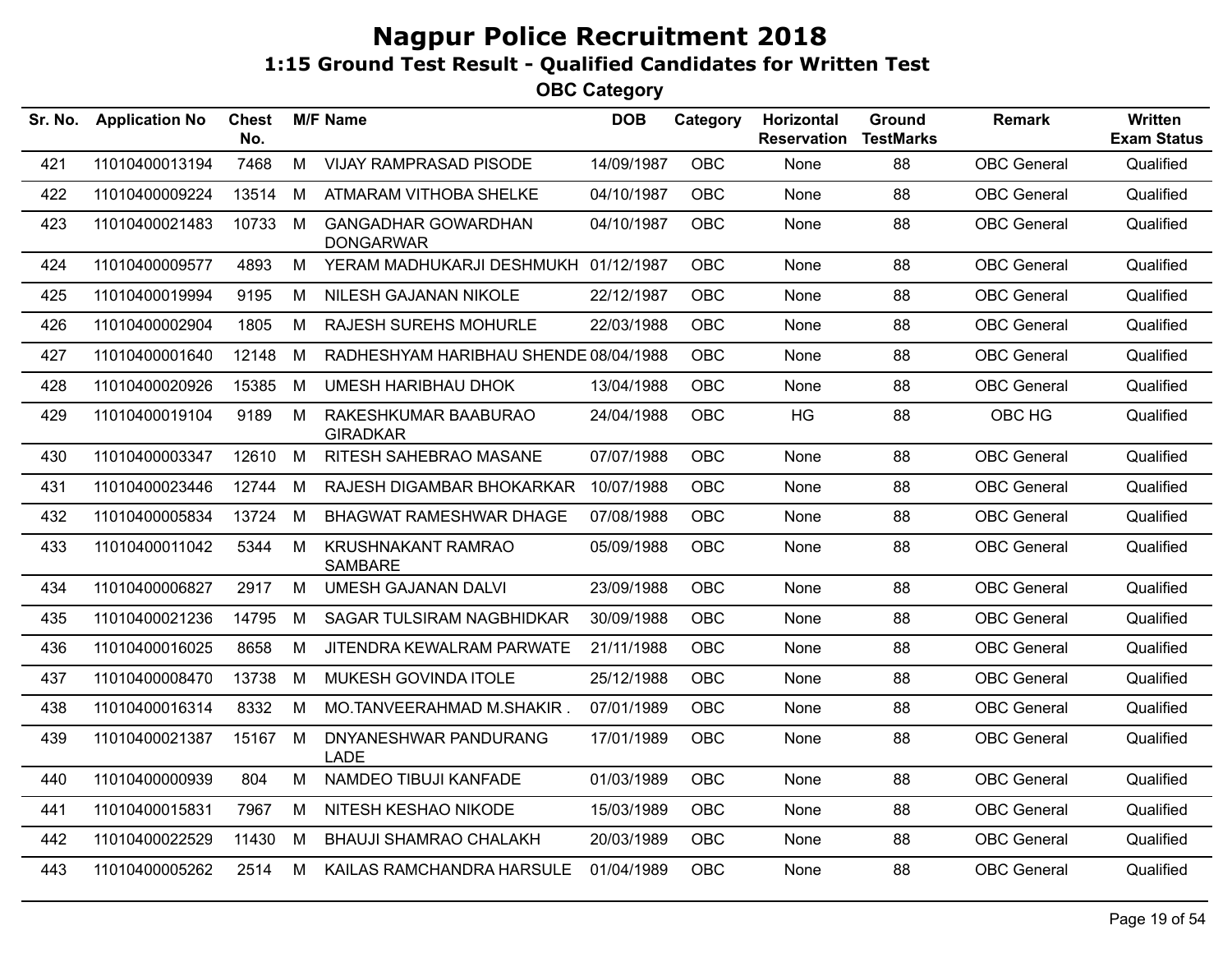| Sr. No. | <b>Application No</b> | <b>Chest</b><br>No. |   | <b>M/F Name</b>                          | <b>DOB</b> | Category   | Horizontal<br><b>Reservation</b> | Ground<br><b>TestMarks</b> | <b>Remark</b>      | <b>Written</b><br><b>Exam Status</b> |
|---------|-----------------------|---------------------|---|------------------------------------------|------------|------------|----------------------------------|----------------------------|--------------------|--------------------------------------|
| 444     | 11010400015857        | 8932                | M | MAHESH LOKCHAND NAGPURE                  | 15/04/1989 | <b>OBC</b> | PAP                              | 88                         | <b>OBC PAP</b>     | Qualified                            |
| 445     | 11010400007869        | 4075                | M | RAVINDRA RAMESH KHARABE                  | 22/04/1989 | <b>OBC</b> | None                             | 88                         | <b>OBC</b> General | Qualified                            |
| 446     | 11010400023563        | 15624               | M | PARVEZAHMADKHAN ARIF KHAN                | 11/05/1989 | <b>OBC</b> | <b>SP</b>                        | 88                         | OBC SP             | Qualified                            |
| 447     | 11010400018225        | 10125               | М | VISHWAMBAR PUNJAJI TURAKE                | 25/05/1989 | <b>OBC</b> | None                             | 88                         | <b>OBC</b> General | Qualified                            |
| 448     | 11010400019398        | 15598               | M | DILIP GAINADHAR TURANKAR                 | 27/06/1989 | <b>OBC</b> | <b>HG</b>                        | 88                         | OBC HG             | Qualified                            |
| 449     | 11010400022024        | 15761               | M | <b>GANESH PANDHARI LONKAR</b>            | 19/07/1989 | <b>OBC</b> | None                             | 88                         | <b>OBC</b> General | Qualified                            |
| 450     | 11010400000338        | 11930               | М | MANGESH BAPUJI GAURKAR                   | 27/07/1989 | <b>OBC</b> | <b>HG</b>                        | 88                         | OBC HG             | Qualified                            |
| 451     | 11010400005174        | 12141               | М | RAVINDRA SHRAWAN WANJARI                 | 10/09/1989 | <b>OBC</b> | <b>PAP</b>                       | 88                         | OBC PAP            | Qualified                            |
| 452     | 11010400009082        | 5064                | M | DURGESHKUMAR RADHESHAM<br><b>DOYE</b>    | 03/10/1989 | <b>OBC</b> | None                             | 88                         | <b>OBC</b> General | Qualified                            |
| 453     | 11010400012183        | 5534                | М | <b>IRFAN RAFIK DAIYYA</b>                | 07/10/1989 | <b>OBC</b> | None                             | 88                         | <b>OBC</b> General | Qualified                            |
| 454     | 11010400008933        | 4021                | M | NARENDRAKUMAR TULSIDAS<br><b>DASRIYA</b> | 26/12/1989 | OBC        | None                             | 88                         | <b>OBC</b> General | Qualified                            |
| 455     | 11010400000912        | 447                 | M | <b>VISHAL HARIBHAU GOLE</b>              | 29/12/1989 | <b>OBC</b> | None                             | 88                         | <b>OBC</b> General | Qualified                            |
| 456     | 11010400019989        | 10305               | М | LOKESH LAXMANRAOJI VAIDYA                | 10/01/1990 | <b>OBC</b> | <b>PAP</b>                       | 88                         | OBC PAP            | Qualified                            |
| 457     | 11010400016256        | 8578                | М | ANKUSH BALASAHEB TINGANE                 | 30/01/1990 | <b>OBC</b> | None                             | 88                         | <b>OBC</b> General | Qualified                            |
| 458     | 11010400015398        | 13114               | M | PINTU RAMU RAUT                          | 28/02/1990 | <b>OBC</b> | None                             | 88                         | <b>OBC</b> General | Qualified                            |
| 459     | 11010400001646        | 12149               | M | <b>DIPAK SHRIKRUSHNA</b><br>AMBILDHUKE   | 03/03/1990 | <b>OBC</b> | None                             | 88                         | <b>OBC</b> General | Qualified                            |
| 460     | 11010400008637        | 13182               | M | MORESHWAR SANTOSH KALE                   | 15/03/1990 | <b>OBC</b> | None                             | 88                         | <b>OBC</b> General | Qualified                            |
| 461     | 11010400015999        | 7953                | М | PAWAN CHANDRAKANT GAIKWAD                | 08/04/1990 | OBC        | Police Children                  | 88                         | OBC Police Child   | Qualified                            |
| 462     | 11010400013229        | 7178                | М | RAVINDRA RAJARAM WADHAI                  | 22/04/1990 | <b>OBC</b> | None                             | 88                         | <b>OBC</b> General | Qualified                            |
| 463     | 11010400002835        | 1347                | M | MAHOOMADAEJAJ SK MUKHTAR                 | 24/04/1990 | <b>OBC</b> | None                             | 88                         | <b>OBC</b> General | Qualified                            |
| 464     | 11010400004801        | 2563                | M | ATUL RAMRAO AKHANDE                      | 29/04/1990 | <b>OBC</b> | None                             | 88                         | <b>OBC</b> General | Qualified                            |
| 465     | 11010400017843        | 8363                | М | AMOL VASANTAJEE SHAHARE                  | 20/05/1990 | <b>OBC</b> | None                             | 88                         | <b>OBC</b> General | Qualified                            |
| 466     | 11010400018785        | 9761                | М | VISHAL VILASH GIRHEPUNJE                 | 09/06/1990 | <b>OBC</b> | None                             | 88                         | <b>OBC</b> General | Qualified                            |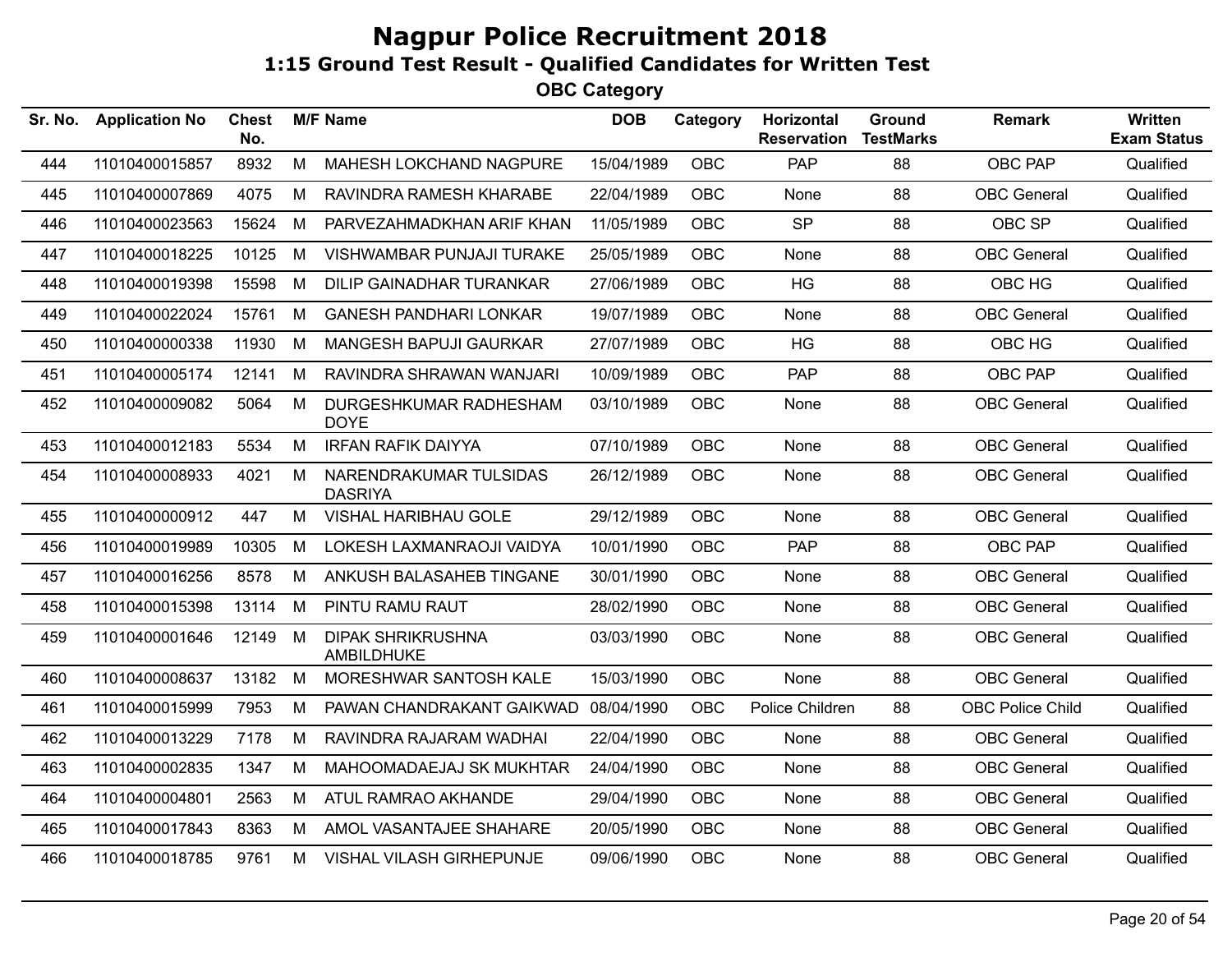| Sr. No. | <b>Application No</b> | Chest<br>No. |   | <b>M/F Name</b>                              | <b>DOB</b> | Category   | Horizontal<br><b>Reservation</b> | Ground<br><b>TestMarks</b> | <b>Remark</b>           | <b>Written</b><br><b>Exam Status</b> |
|---------|-----------------------|--------------|---|----------------------------------------------|------------|------------|----------------------------------|----------------------------|-------------------------|--------------------------------------|
| 467     | 11010400014741        | 7305         | M | SARANG KIRANRAO SAMBARE                      | 11/06/1990 | OBC        | PAP                              | 88                         | <b>OBC PAP</b>          | Qualified                            |
| 468     | 11010400012261        | 5742         | M | <b>VIKRAM SUDHAKARJI BELE</b>                | 21/06/1990 | OBC        | None                             | 88                         | <b>OBC</b> General      | Qualified                            |
| 469     | 11010400018235        | 9817         | М | <b>TANAJI SHALIGRAM SHINDE</b>               | 06/07/1990 | <b>OBC</b> | None                             | 88                         | <b>OBC</b> General      | Qualified                            |
| 470     | 11010400015866        | 8933         | M | ANILKUMAR JAYSING PAGARWAR 12/08/1990        |            | <b>OBC</b> | <b>None</b>                      | 88                         | <b>OBC</b> General      | Qualified                            |
| 471     | 11010400013368        | 14180        | M | KRUNAL MAHESH YADAV                          | 16/08/1990 | <b>OBC</b> | Police Children                  | 88                         | <b>OBC Police Child</b> | Qualified                            |
| 472     | 11010400004895        | 12258        | M | <b>JAGDISH VIJAY GHYAR</b>                   | 22/09/1990 | <b>OBC</b> | HG                               | 88                         | OBC HG                  | Qualified                            |
| 473     | 11010400003951        | 1365         | M | PRADIP DADARAOJI WANKHADE                    | 11/10/1990 | <b>OBC</b> | None                             | 88                         | <b>OBC</b> General      | Qualified                            |
| 474     | 11010400014597        | 7117         | М | AVINASH ARUN DARNE                           | 12/10/1990 | <b>OBC</b> | None                             | 88                         | <b>OBC</b> General      | Qualified                            |
| 475     | 11010400000337        | 714          | M | SUDHIR GANGADHAR LONARE                      | 15/10/1990 | OBC.       | <b>HG</b>                        | 88                         | OBC HG                  | Qualified                            |
| 476     | 11010400013526        | 6697         | M | AJAY RAMESHRAO PAMARE                        | 26/10/1990 | <b>OBC</b> | None                             | 88                         | <b>OBC</b> General      | Qualified                            |
| 477     | 11010400010723        | 14089        | M | SHRIKANT RAMCHANDRA<br><b>POWALE</b>         | 27/10/1990 | OBC        | None                             | 88                         | <b>OBC</b> General      | Qualified                            |
| 478     | 11010400019855        | 14917        | M | <b>SURENDRA PRALHAD BISEN</b>                | 15/12/1990 | OBC        | None                             | 88                         | <b>OBC</b> General      | Qualified                            |
| 479     | 11010400013020        | 6792         | M | <b>JAGDISH KHUDARAM</b><br><b>KSHIRSAGAR</b> | 20/12/1990 | <b>OBC</b> | None                             | 88                         | <b>OBC</b> General      | Qualified                            |
| 480     | 11010400018936        | 9552         | М | RAMESHWAR MADAN NAVGHARE                     | 24/12/1990 | OBC        | <b>PAP</b>                       | 88                         | OBC PAP                 | Qualified                            |
| 481     | 11010400003479        | 1300         | M | RAIS SARFARAZ KHAN                           | 27/12/1990 | <b>OBC</b> | None                             | 88                         | <b>OBC</b> General      | Qualified                            |
| 482     | 11010400019192        | 9859         | M | SUMIT DNYANESHWAR PHALKE                     | 01/01/1991 | <b>OBC</b> | None                             | 88                         | <b>OBC</b> General      | Qualified                            |
| 483     | 11010400004761        | 3248         | М | SUMIT MADHUKAR MARWADE                       | 01/01/1991 | <b>OBC</b> | None                             | 88                         | <b>OBC</b> General      | Qualified                            |
| 484     | 11010400015644        | 14041        | M | RAHUL OMPRAKASH KAPSE                        | 17/01/1991 | <b>OBC</b> | None                             | 88                         | <b>OBC</b> General      | Qualified                            |
| 485     | 11010400009551        | 4118         | M | ASHISH HARIDASJI WAIRALE                     | 09/02/1991 | <b>OBC</b> | <b>None</b>                      | 88                         | <b>OBC</b> General      | Qualified                            |
| 486     | 11010400017576        | 9068         | М | KUNAL DEVIDASJI TONPE                        | 19/02/1991 | <b>OBC</b> | None                             | 88                         | <b>OBC</b> General      | Qualified                            |
| 487     | 11010400015403        | 13115        | M | <b>ASHIF IQBAL PATHAN</b>                    | 04/04/1991 | <b>OBC</b> | None                             | 88                         | <b>OBC</b> General      | Qualified                            |
| 488     | 11010400013201        | 7465         | M | SANJIV MOHAPAT SELOKAR                       | 04/04/1991 | <b>OBC</b> | None                             | 88                         | <b>OBC</b> General      | Qualified                            |
| 489     | 11010400017055        | 8589         | M | SANDIP PRAKASHRAO<br><b>BHENDARKAR</b>       | 12/04/1991 | OBC        | None                             | 88                         | <b>OBC</b> General      | Qualified                            |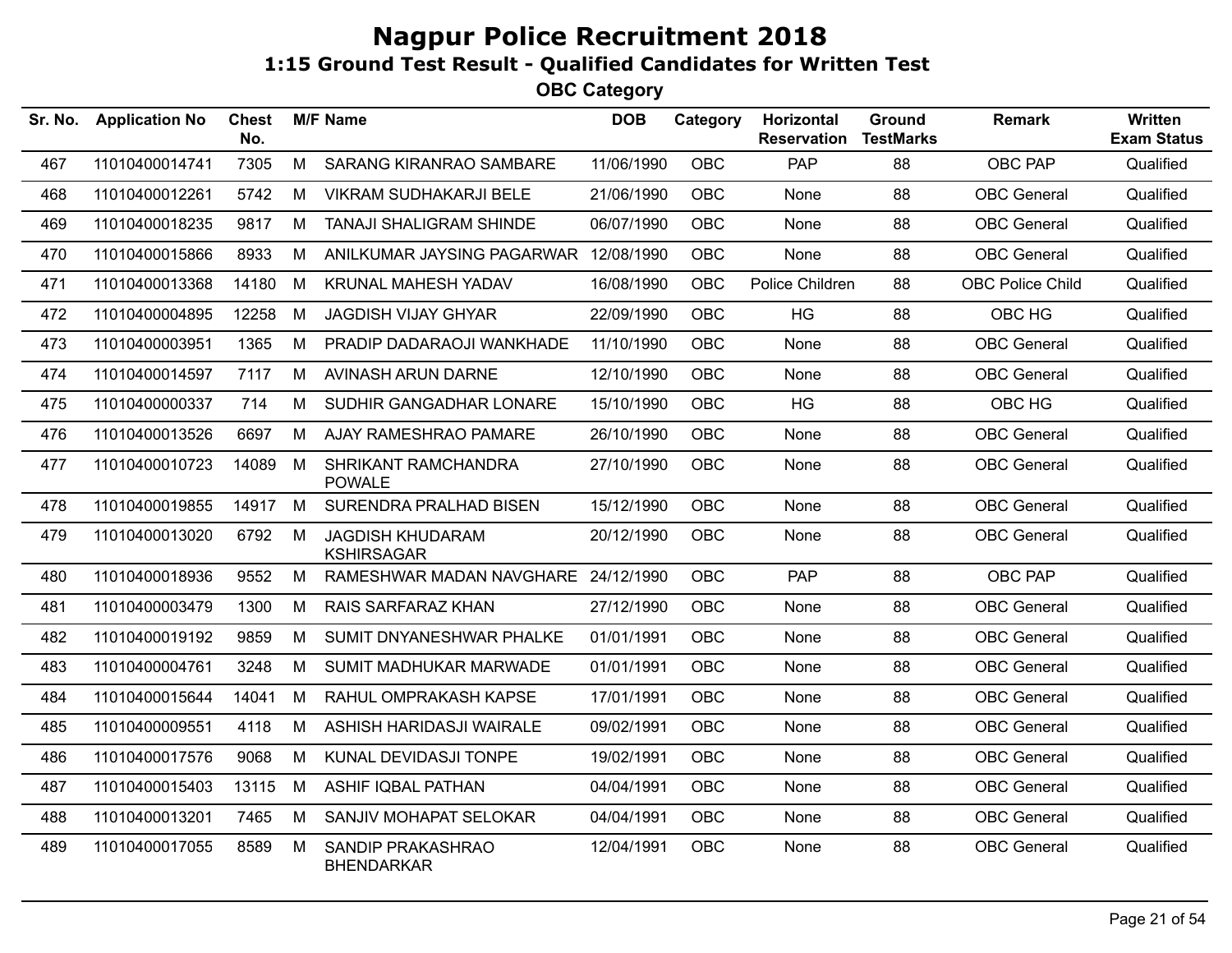| Sr. No. | <b>Application No</b> | <b>Chest</b><br>No. |   | <b>M/F Name</b>                              | <b>DOB</b> | Category   | Horizontal<br><b>Reservation</b> | Ground<br><b>TestMarks</b> | <b>Remark</b>           | <b>Written</b><br><b>Exam Status</b> |
|---------|-----------------------|---------------------|---|----------------------------------------------|------------|------------|----------------------------------|----------------------------|-------------------------|--------------------------------------|
| 490     | 11010400021120        | 10959               | M | AJAYKUMAR ASHOK JADHAV                       | 24/04/1991 | <b>OBC</b> | None                             | 88                         | <b>OBC</b> General      | Qualified                            |
| 491     | 11010400000693        | 12953               | M | ANUP PRAMOD PAHADE                           | 03/05/1991 | <b>OBC</b> | None                             | 88                         | <b>OBC</b> General      | Qualified                            |
| 492     | 11010400023321        | 12245               | М | VINOD RAMESH POLOJWAR                        | 10/05/1991 | <b>OBC</b> | None                             | 88                         | <b>OBC</b> General      | Qualified                            |
| 493     | 11010400010158        | 6025                | M | SANDIP BHAGAWANTRAOJI<br><b>PETKAR</b>       | 13/05/1991 | <b>OBC</b> | None                             | 88                         | <b>OBC</b> General      | Qualified                            |
| 494     | 11010400009777        | 13827               | М | PANDURANG EKNATH KHODE                       | 15/05/1991 | <b>OBC</b> | None                             | 88                         | <b>OBC</b> General      | Qualified                            |
| 495     | 11010400016762        | 14114               | М | NIKESH KESHAVRAO GADBAIL                     | 31/05/1991 | <b>OBC</b> | None                             | 88                         | <b>OBC</b> General      | Qualified                            |
| 496     | 11010400003113        | 1094                | М | CHETAN GANESH HIRULAKAR                      | 10/06/1991 | <b>OBC</b> | <b>None</b>                      | 88                         | <b>OBC</b> General      | Qualified                            |
| 497     | 11010400012862        | 13554               | М | ROSHAN SURESH CHOPKAR                        | 10/06/1991 | <b>OBC</b> | None                             | 88                         | <b>OBC</b> General      | Qualified                            |
| 498     | 11010400005644        | 3135                | M | VISHAL DNYANESHWARRAO<br><b>JALAMKAR</b>     | 13/06/1991 | <b>OBC</b> | None                             | 88                         | <b>OBC</b> General      | Qualified                            |
| 499     | 11010400014378        | 6897                | М | <b>SACHIN MANOHAR MATE</b>                   | 17/06/1991 | <b>OBC</b> | None                             | 88                         | <b>OBC</b> General      | Qualified                            |
| 500     | 11010400001890        | 270                 | м | DATTATRAY GAJANAN THAKARE                    | 20/06/1991 | <b>OBC</b> | None                             | 88                         | <b>OBC</b> General      | Qualified                            |
| 501     | 11010400024373        | 12797               | М | RAVINDRAKUMAR BARSUJI<br><b>HATWAR</b>       | 28/06/1991 | <b>OBC</b> | Police Children                  | 88                         | <b>OBC Police Child</b> | Qualified                            |
| 502     | 11010400012741        | 6643                | M | NILESH BABURAO RINDHE                        | 19/07/1991 | <b>OBC</b> | None                             | 88                         | <b>OBC</b> General      | Qualified                            |
| 503     | 11010400004616        | 1203                | М | CHANDRAKUMAR KESHORAO<br><b>DESHKAR</b>      | 02/08/1991 | <b>OBC</b> | None                             | 88                         | <b>OBC</b> General      | Qualified                            |
| 504     | 11010400009515        | 4890                | М | AMITKUMAR DNYANESHWAR<br><b>MANAPURE</b>     | 09/08/1991 | <b>OBC</b> | None                             | 88                         | <b>OBC</b> General      | Qualified                            |
| 505     | 11010400010007        | 4088                | м | <b>UDHAO PURUSHOTTAM MORE</b>                | 18/08/1991 | <b>OBC</b> | None                             | 88                         | <b>OBC</b> General      | Qualified                            |
| 506     | 11010400016529        | 14212               | M | MANGESH GAJANAN NAGARKAR                     | 20/08/1991 | <b>OBC</b> | None                             | 88                         | <b>OBC</b> General      | Qualified                            |
| 507     | 11010400016804        | 13708               | м | GOPAL BABANRAO PUSADKAR                      | 25/08/1991 | <b>OBC</b> | None                             | 88                         | <b>OBC</b> General      | Qualified                            |
| 508     | 11010400020054        | 9177                | M | YUVAK WAMAN BEDURKAR                         | 05/10/1991 | <b>OBC</b> | None                             | 88                         | <b>OBC</b> General      | Qualified                            |
| 509     | 11010400009453        | 14304               | M | <b>DIPAK ARUN ADE</b>                        | 02/11/1991 | <b>OBC</b> | None                             | 88                         | <b>OBC</b> General      | Qualified                            |
| 510     | 11010400001187        | 11715               | М | <b>ISHWAR LAKSHMAN KUKDE</b>                 | 05/11/1991 | <b>OBC</b> | None                             | 88                         | <b>OBC</b> General      | Qualified                            |
| 511     | 11010400013259        | 7459                | M | <b>CHAITNYA RAMKRUSHNA</b><br><b>MESHRAM</b> | 19/11/1991 | <b>OBC</b> | None                             | 88                         | <b>OBC</b> General      | Qualified                            |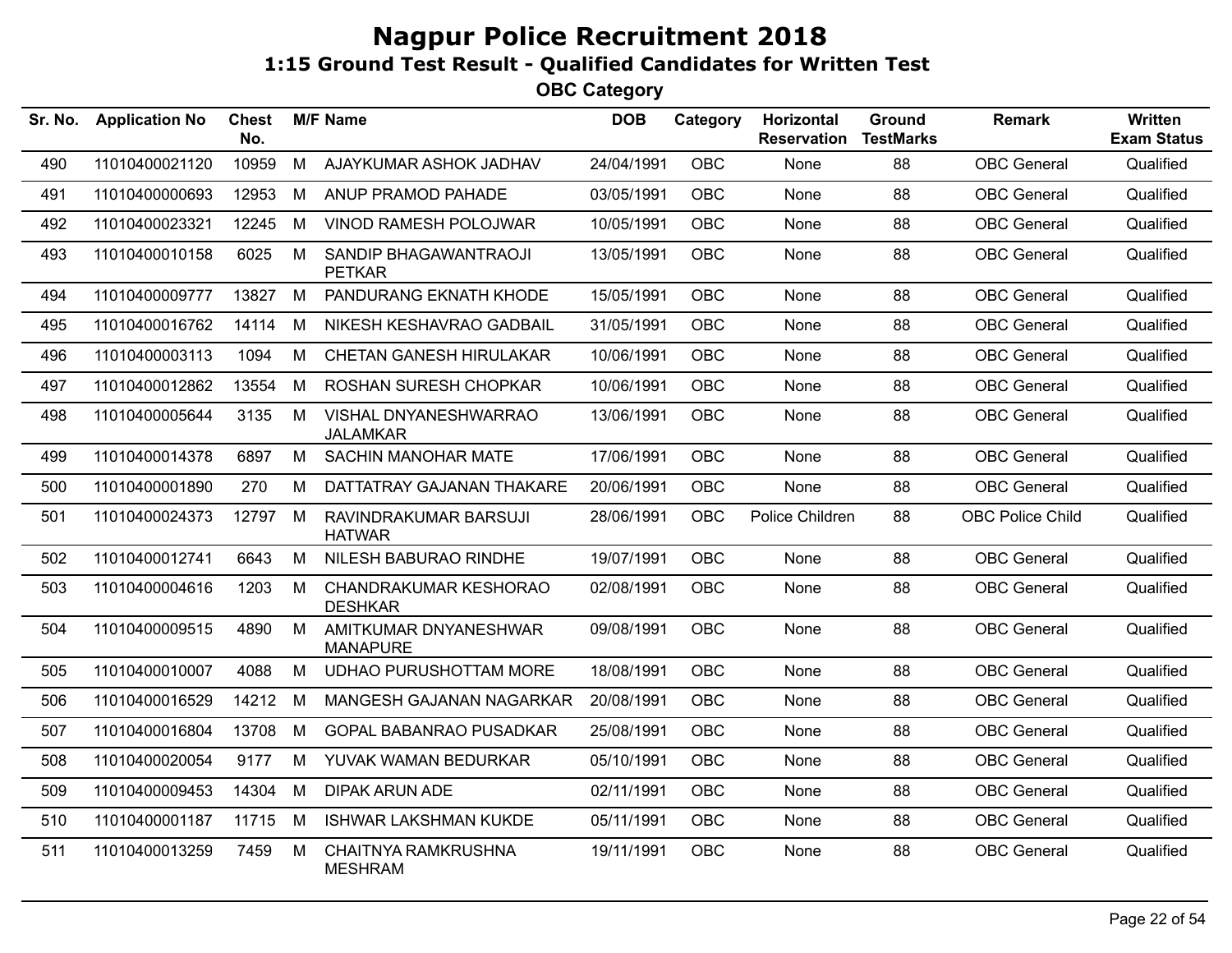| Sr. No. | <b>Application No</b> | <b>Chest</b><br>No. |   | <b>M/F Name</b>                          | <b>DOB</b> | Category   | Horizontal<br><b>Reservation</b> | Ground<br><b>TestMarks</b> | <b>Remark</b>      | Written<br><b>Exam Status</b> |
|---------|-----------------------|---------------------|---|------------------------------------------|------------|------------|----------------------------------|----------------------------|--------------------|-------------------------------|
| 512     | 11010400003475        | 1299                | M | MANIR CHOUTHMAL KIRAYE                   | 22/11/1991 | <b>OBC</b> | None                             | 88                         | <b>OBC</b> General | Qualified                     |
| 513     | 11010400010542        | 5440                | M | BHUMESHWAR CHANDRABHANJI<br><b>PATLE</b> | 24/11/1991 | OBC        | None                             | 88                         | <b>OBC</b> General | Qualified                     |
| 514     | 11010400018659        | 10169               | M | PURANKUMAR DASHRATHJI<br><b>SARVE</b>    | 01/12/1991 | OBC        | None                             | 88                         | <b>OBC</b> General | Qualified                     |
| 515     | 11010400021628        | 11007               | M | CHANDRAKANT GULABRAO<br><b>KADAM</b>     | 17/12/1991 | <b>OBC</b> | None                             | 88                         | <b>OBC</b> General | Qualified                     |
| 516     | 11010400002243        | 2127                | M | SHAMRAJ GYANIRAM PATRE                   | 21/12/1991 | <b>OBC</b> | None                             | 88                         | <b>OBC</b> General | Qualified                     |
| 517     | 11010400022636        | 10809               | M | BHAIYYA JANARDHANRAO RAUT                | 31/12/1991 | <b>OBC</b> | None                             | 88                         | <b>OBC</b> General | Qualified                     |
| 518     | 11010400021983        | 11320               | M | NILESH 0000 00000                        | 02/01/1992 | <b>OBC</b> | None                             | 88                         | <b>OBC</b> General | Qualified                     |
| 519     | 11010400018871        | 14992               | M | DEVENDRA SAMBHAJI GAIDHANI               | 13/01/1992 | <b>OBC</b> | None                             | 88                         | <b>OBC</b> General | Qualified                     |
| 520     | 11010400015681        | 8612                | М | RAHUL KISHORRAO URKUDE                   | 21/01/1992 | OBC        | None                             | 88                         | <b>OBC</b> General | Qualified                     |
| 521     | 11010400010504        | 14029               | M | AMOL SURESH KSHIRSAGAR                   | 17/02/1992 | <b>OBC</b> | None                             | 88                         | <b>OBC</b> General | Qualified                     |
| 522     | 11010400012919        | 6765                | M | SANDIP DAMODHAR SELKAR                   | 22/02/1992 | OBC        | None                             | 88                         | <b>OBC</b> General | Qualified                     |
| 523     | 11010400010967        | 14325               | M | RAHUL ARUNRAO KAPDE                      | 23/02/1992 | OBC        | None                             | 88                         | <b>OBC</b> General | Qualified                     |
| 524     | 11010400018505        | 9664                | M | NILESH BAJIRAOJI KADAO                   | 06/03/1992 | <b>OBC</b> | None                             | 88                         | <b>OBC</b> General | Qualified                     |
| 525     | 11010400021235        | 10738               | M | DADAJI PURUSHOTTAM PORTE                 | 02/04/1992 | OBC        | None                             | 88                         | <b>OBC</b> General | Qualified                     |
| 526     | 11010400006552        | 3137                | M | ADINATH PANDHARI IDHOLE                  | 14/04/1992 | OBC        | None                             | 88                         | <b>OBC</b> General | Qualified                     |
| 527     | 11010400020830        | 15193               | М | AMOL JAYHARI NIKODE                      | 22/04/1992 | <b>OBC</b> | None                             | 88                         | <b>OBC</b> General | Qualified                     |
| 528     | 11010400000947        | 8                   | M | <b>VISHAL GAJANAN MANKAR</b>             | 23/04/1992 | <b>OBC</b> | None                             | 88                         | <b>OBC</b> General | Qualified                     |
| 529     | 11010400000943        | 11895               | M | RAHUL SHAMRAOJI BAGMARE                  | 22/05/1992 | <b>OBC</b> | None                             | 88                         | <b>OBC</b> General | Qualified                     |
| 530     | 11010400001488        | 11888               | M | SHIVAJI MANOHAR WANKHEDE                 | 26/05/1992 | <b>OBC</b> | None                             | 88                         | <b>OBC</b> General | Qualified                     |
| 531     | 11010400000864        | 989                 | M | NARENDRA RAMDAS GAWANDE                  | 31/05/1992 | OBC        | None                             | 88                         | <b>OBC General</b> | Qualified                     |
| 532     | 11010400022001        | 11118               | M | LUCKY PRAKASHJI MITKARI                  | 08/06/1992 | <b>OBC</b> | None                             | 88                         | <b>OBC</b> General | Qualified                     |
| 533     | 11010400003219        | 1059                | M | SARANG NARAYANRAO THAKARE 12/06/1992     |            | <b>OBC</b> | None                             | 88                         | <b>OBC</b> General | Qualified                     |
| 534     | 11010400016613        | 8602                | M | MANGESH DIWAKARRAO<br><b>KHURSADE</b>    | 19/06/1992 | OBC        | None                             | 88                         | <b>OBC</b> General | Qualified                     |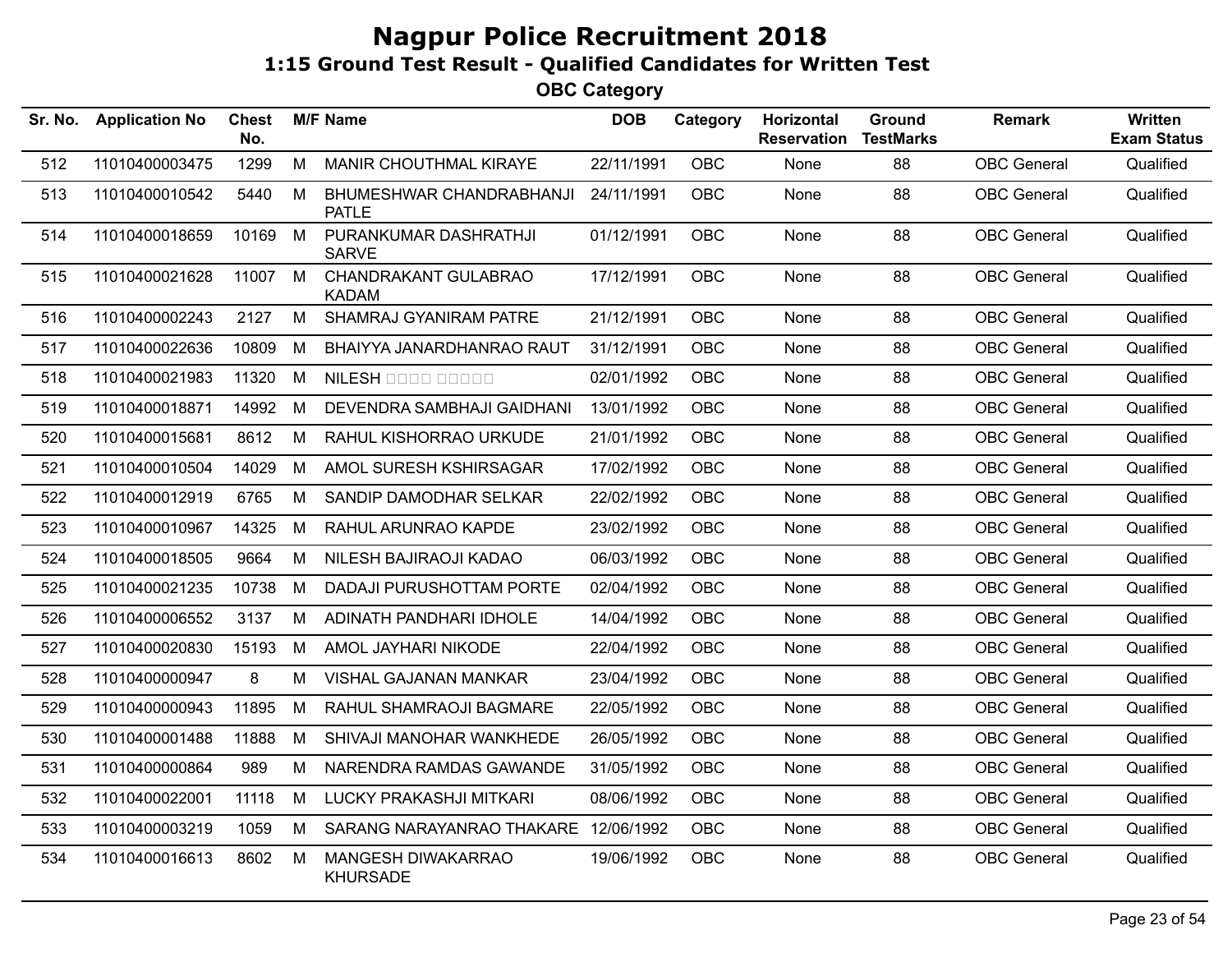| Sr. No. | <b>Application No</b> | <b>Chest</b><br>No. |   | <b>M/F Name</b>                       | <b>DOB</b> | Category   | Horizontal<br><b>Reservation</b> | Ground<br><b>TestMarks</b> | <b>Remark</b>      | <b>Written</b><br><b>Exam Status</b> |
|---------|-----------------------|---------------------|---|---------------------------------------|------------|------------|----------------------------------|----------------------------|--------------------|--------------------------------------|
| 535     | 11010400006045        | 3628                | M | ROSHAN HARICHANDRA<br><b>CHANORE</b>  | 22/06/1992 | OBC        | None                             | 88                         | <b>OBC</b> General | Qualified                            |
| 536     | 11010400018848        | 15521               | M | ANUP RAJENDRA SONONE                  | 28/06/1992 | OBC        | None                             | 88                         | <b>OBC</b> General | Qualified                            |
| 537     | 11010400012519        | 6255                | M | NIKHIL BARASRAOJI NAGPURE             | 01/07/1992 | <b>OBC</b> | None                             | 88                         | <b>OBC</b> General | Qualified                            |
| 538     | 11010400013200        | 6581                | М | RAJESH DHANRAJ CHAVHAN                | 05/07/1992 | <b>OBC</b> | None                             | 88                         | <b>OBC</b> General | Qualified                            |
| 539     | 11010400010317        | 5825                | M | <b>SAGAR RAMESH KOSRE</b>             | 09/07/1992 | <b>OBC</b> | None                             | 88                         | <b>OBC</b> General | Qualified                            |
| 540     | 11010400018423        | 14830               | M | AMOL KASHINATH WAGHMARE               | 16/07/1992 | <b>OBC</b> | None                             | 88                         | <b>OBC</b> General | Qualified                            |
| 541     | 11010400018374        | 15592               | М | SANTOSH RAMLOO MUTYALA                | 23/07/1992 | <b>OBC</b> | None                             | 88                         | <b>OBC</b> General | Qualified                            |
| 542     | 11010400021845        | 10492               | M | AMOL LAXMAN KSHIRSAGAR                | 18/08/1992 | <b>OBC</b> | None                             | 88                         | <b>OBC</b> General | Qualified                            |
| 543     | 11010400022833        | 10568               | M | <b>VIVEK BODHASING KATRE</b>          | 23/08/1992 | <b>OBC</b> | None                             | 88                         | <b>OBC</b> General | Qualified                            |
| 544     | 11010400019387        | 15600               | M | RAHUL SURYABHAN ZILPE                 | 03/10/1992 | <b>OBC</b> | None                             | 88                         | <b>OBC</b> General | Qualified                            |
| 545     | 11010400017622        | 14007               | М | SACHIN PRAKASHRAO BANKAR              | 06/10/1992 | <b>OBC</b> | None                             | 88                         | <b>OBC</b> General | Qualified                            |
| 546     | 11010400017453        | 8762                | M | NIKHILESH DEWANAND<br><b>DEWGADE</b>  | 08/10/1992 | <b>OBC</b> | None                             | 88                         | <b>OBC</b> General | Qualified                            |
| 547     | 11010400015929        | 8913                | M | SATISH EKNATH AWACHAR                 | 09/10/1992 | <b>OBC</b> | None                             | 88                         | <b>OBC</b> General | Qualified                            |
| 548     | 11010400004790        | 2542                | М | CHETAN GOPAL SATRAWALE                | 10/10/1992 | <b>OBC</b> | None                             | 88                         | <b>OBC</b> General | Qualified                            |
| 549     | 11010400007926        | 4311                | M | ATUL NAGORAO DETHE                    | 24/10/1992 | <b>OBC</b> | <b>HG</b>                        | 88                         | OBC HG             | Qualified                            |
| 550     | 11010400009782        | 4265                | М | SANJAY RAGHUNATH RAHILE               | 04/11/1992 | <b>OBC</b> | None                             | 88                         | <b>OBC</b> General | Qualified                            |
| 551     | 11010400012098        | 5765                | М | <b>HARISH MANIK VAIDYA</b>            | 16/11/1992 | <b>OBC</b> | None                             | 88                         | <b>OBC</b> General | Qualified                            |
| 552     | 11010400009310        | 4347                | M | SHYAM NARHARI PANCHAL                 | 18/11/1992 | <b>OBC</b> | None                             | 88                         | <b>OBC</b> General | Qualified                            |
| 553     | 11010400020263        | 15112               | M | ASHISH NAGORAO BABRE                  | 19/11/1992 | <b>OBC</b> | None                             | 88                         | <b>OBC</b> General | Qualified                            |
| 554     | 11010400007598        | 3924                | М | ANKUSH MANIK INGALE                   | 19/11/1992 | <b>OBC</b> | None                             | 88                         | <b>OBC</b> General | Qualified                            |
| 555     | 11010400012120        | 14416               | M | PURUSHOTTAM HANSRAJ<br><b>NAGPURE</b> | 20/11/1992 | OBC        | None                             | 88                         | <b>OBC</b> General | Qualified                            |
| 556     | 11010400020365        | 9164                | M | AMOL EKNATH SHAHANE                   | 29/11/1992 | <b>OBC</b> | None                             | 88                         | <b>OBC</b> General | Qualified                            |
| 557     | 11010400003448        | 12929               | M | RAKESH KRISHNA SHENDRE                | 09/12/1992 | <b>OBC</b> | HG                               | 88                         | OBC HG             | Qualified                            |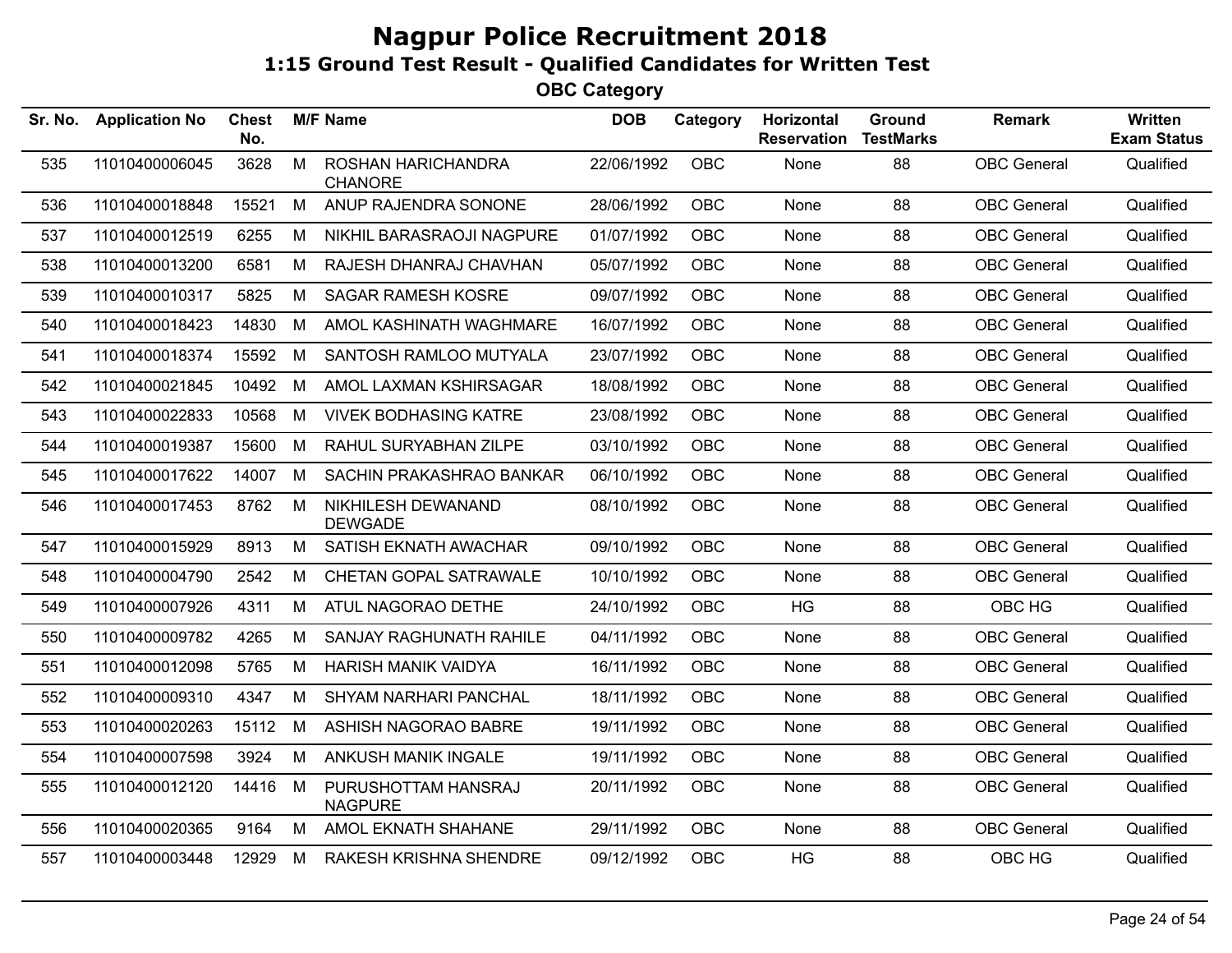| Sr. No. | <b>Application No</b> | <b>Chest</b><br>No. |   | <b>M/F Name</b>                        | <b>DOB</b> | Category   | Horizontal<br><b>Reservation</b> | Ground<br><b>TestMarks</b> | <b>Remark</b>      | Written<br><b>Exam Status</b> |
|---------|-----------------------|---------------------|---|----------------------------------------|------------|------------|----------------------------------|----------------------------|--------------------|-------------------------------|
| 558     | 11010400004845        | 2647                | M | KISHOR SUNIL DESHMUKH                  | 11/12/1992 | OBC        | None                             | 88                         | <b>OBC</b> General | Qualified                     |
| 559     | 11010400024447        | 14541               | M | MANGESH DHANRAJ THAKRE                 | 15/12/1992 | OBC        | None                             | 88                         | <b>OBC</b> General | Qualified                     |
| 560     | 11010400006410        | 3698                | M | MANGESH SHRAVAN THOMBRE                | 05/01/1993 | <b>OBC</b> | None                             | 88                         | <b>OBC</b> General | Qualified                     |
| 561     | 11010400003202        | 2046                | M | SHASHIKANT GUNDERAO<br><b>DHAOPATE</b> | 12/01/1993 | <b>OBC</b> | <b>PAP</b>                       | 88                         | <b>OBC PAP</b>     | Qualified                     |
| 562     | 11010400015725        | 14254               | M | SACHIN DILIP URKUDE                    | 14/01/1993 | <b>OBC</b> | None                             | 88                         | <b>OBC</b> General | Qualified                     |
| 563     | 11010400018726        | 9513                | M | <b>RUPESH MOHAN LADE</b>               | 15/01/1993 | <b>OBC</b> | None                             | 88                         | <b>OBC</b> General | Qualified                     |
| 564     | 11010400022092        | 14512               | M | <b>VIJAY RAMESH KOTANGLE</b>           | 16/01/1993 | <b>OBC</b> | None                             | 88                         | <b>OBC</b> General | Qualified                     |
| 565     | 11010400020308        | 9948                | M | ANKIT SURESHRAO TAYADE                 | 17/01/1993 | <b>OBC</b> | None                             | 88                         | <b>OBC</b> General | Qualified                     |
| 566     | 11010400013049        | 6753                | M | ATISH DILIPRAO MALODE                  | 21/01/1993 | <b>OBC</b> | None                             | 88                         | <b>OBC</b> General | Qualified                     |
| 567     | 11010400017114        | 8920                | M | AMOL BALIRAM MADANKAR                  | 23/01/1993 | <b>OBC</b> | None                             | 88                         | <b>OBC</b> General | Qualified                     |
| 568     | 11010400003953        | 1853                | M | SACHIN SHAMRAO POTRAJE                 | 26/01/1993 | <b>OBC</b> | None                             | 88                         | <b>OBC</b> General | Qualified                     |
| 569     | 11010400001145        | 33                  | M | PRAVIN BHIVAJI GAVHARE                 | 09/02/1993 | <b>OBC</b> | None                             | 88                         | <b>OBC</b> General | Qualified                     |
| 570     | 11010400018084        | 14449               | М | RITESH RAMKRISHNA GODBOLE              | 21/02/1993 | <b>OBC</b> | None                             | 88                         | <b>OBC</b> General | Qualified                     |
| 571     | 11010400000289        | 12494               | M | RAVI KUNDLIK MOHALE                    | 23/02/1993 | <b>OBC</b> | None                             | 88                         | <b>OBC</b> General | Qualified                     |
| 572     | 11010400010451        | 5688                | M | SHARAD SURESHJI PUSTODE                | 06/03/1993 | <b>OBC</b> | None                             | 88                         | <b>OBC</b> General | Qualified                     |
| 573     | 11010400005141        | 3417                | M | <b>SACHIN SANTOSH MASKE</b>            | 23/03/1993 | <b>OBC</b> | None                             | 88                         | <b>OBC</b> General | Qualified                     |
| 574     | 11010400020025        | 9549                | М | RAHUL RAMBHAUJI DABHEKAR               | 08/04/1993 | <b>OBC</b> | None                             | 88                         | <b>OBC</b> General | Qualified                     |
| 575     | 11010400013562        | 14477               | M | SAGAR DNYANESHWAR RAUT                 | 10/04/1993 | <b>OBC</b> | None                             | 88                         | <b>OBC</b> General | Qualified                     |
| 576     | 11010400005695        | 3286                | M | SUMIT SUNILRAO JAISINGPURE             | 27/04/1993 | <b>OBC</b> | None                             | 88                         | <b>OBC</b> General | Qualified                     |
| 577     | 11010400017500        | 8107                | M | <b>ISHWAR PRABHAKAR LAVKAR</b>         | 01/05/1993 | OBC        | None                             | 88                         | <b>OBC</b> General | Qualified                     |
| 578     | 11010400018082        | 13227               | M | <b>RILESH RAMESH BHEDE</b>             | 09/05/1993 | <b>OBC</b> | None                             | 88                         | <b>OBC</b> General | Qualified                     |
| 579     | 11010400017101        | 13389               | M | ROSHAN LAXMAN AMBILDHUKE               | 12/05/1993 | OBC        | None                             | 88                         | <b>OBC</b> General | Qualified                     |
| 580     | 11010400011754        | 13269               | M | <b>ASHIK BANDU CHAMAT</b>              | 23/05/1993 | OBC        | None                             | 88                         | <b>OBC</b> General | Qualified                     |
| 581     | 11010400001752        | 791                 | M | VINODKUMAR JAGESHWAR<br><b>MAHULE</b>  | 25/05/1993 | <b>OBC</b> | None                             | 88                         | <b>OBC</b> General | Qualified                     |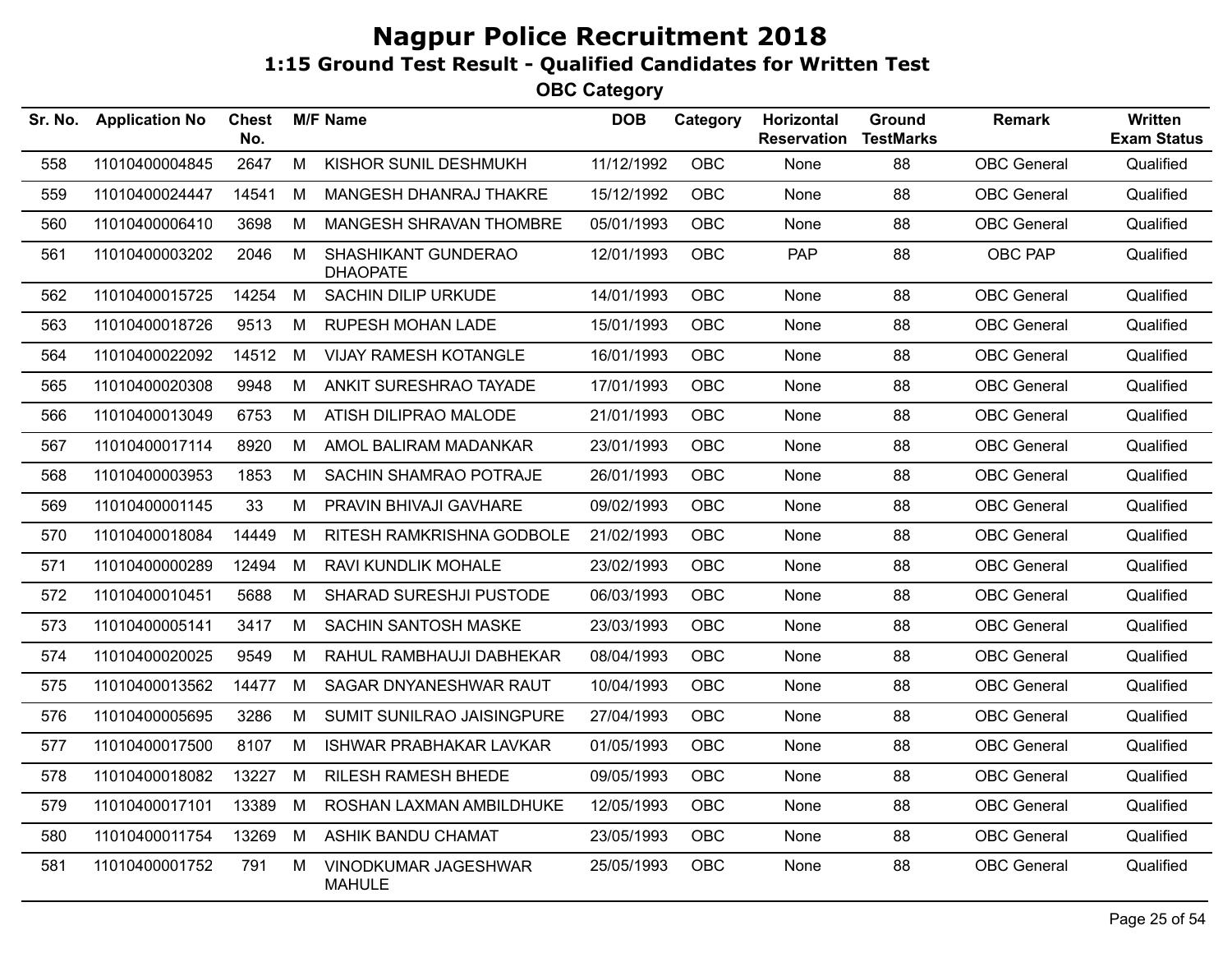| Sr. No. | <b>Application No</b> | <b>Chest</b><br>No. |   | <b>M/F Name</b>                        | <b>DOB</b> | Category   | Horizontal<br><b>Reservation</b> | Ground<br><b>TestMarks</b> | <b>Remark</b>      | Written<br><b>Exam Status</b> |
|---------|-----------------------|---------------------|---|----------------------------------------|------------|------------|----------------------------------|----------------------------|--------------------|-------------------------------|
| 582     | 11010400016950        | 7773                | M | <b>GANESH RAMDAS SHENDRE</b>           | 12/06/1993 | <b>OBC</b> | <b>PAP</b>                       | 88                         | <b>OBC PAP</b>     | Qualified                     |
| 583     | 11010400024350        | 12862               | M | SWAPNIL SURYBHANRAO DHONE 14/06/1993   |            | <b>OBC</b> | None                             | 88                         | <b>OBC</b> General | Qualified                     |
| 584     | 11010400018926        | 10304               | M | AJAY MADHUKAR TONDRE                   | 14/06/1993 | <b>OBC</b> | None                             | 88                         | <b>OBC</b> General | Qualified                     |
| 585     | 11010400020338        | 10295               | M | RAMDAS BALIRAM KORE                    | 06/07/1993 | OBC        | None                             | 88                         | <b>OBC</b> General | Qualified                     |
| 586     | 11010400019171        | 15064               | M | KAILASH DILIP KINARKAR                 | 10/07/1993 | <b>OBC</b> | None                             | 88                         | <b>OBC</b> General | Qualified                     |
| 587     | 11010400017533        | 7820                | M | <b>MALIK BASHIR SHEKH</b>              | 11/07/1993 | OBC        | None                             | 88                         | <b>OBC</b> General | Qualified                     |
| 588     | 11010400021068        | 11128               | M | AKASH VIJAYRAOJI HARSHE                | 15/07/1993 | OBC        | None                             | 88                         | <b>OBC</b> General | Qualified                     |
| 589     | 11010400002523        | 1363                | M | <b>MADAN BABAN THAKARE</b>             | 20/07/1993 | OBC        | None                             | 88                         | <b>OBC</b> General | Qualified                     |
| 590     | 11010400000932        | 163                 | M | DHANANJAY SUDAM KARLE                  | 30/07/1993 | OBC        | None                             | 88                         | <b>OBC</b> General | Qualified                     |
| 591     | 11010400000084        | 12014               | М | VIJAY SAHESHRAM DAMAHE                 | 06/08/1993 | OBC        | None                             | 88                         | <b>OBC</b> General | Qualified                     |
| 592     | 11010400018749        | 14767               | M | SHRIKANT DNYANESHWAR<br><b>SARWE</b>   | 07/08/1993 | OBC        | None                             | 88                         | <b>OBC</b> General | Qualified                     |
| 593     | 11010400008783        | 13714               | M | RAMESH PRUTHVI ZANZAD                  | 12/08/1993 | OBC        | None                             | 88                         | <b>OBC</b> General | Qualified                     |
| 594     | 11010400000415        | 771                 | M | TARACHAND MADHUKAR GATADE 13/08/1993   |            | OBC        | None                             | 88                         | <b>OBC</b> General | Qualified                     |
| 595     | 11010400004354        | 12921               | M | BHUPENDRAKUMAR OMKAR<br><b>LILHARE</b> | 13/08/1993 | OBC        | None                             | 88                         | <b>OBC</b> General | Qualified                     |
| 596     | 11010400013859        | 7703                | M | PAVAN VILASRAO VIDHATE                 | 22/08/1993 | OBC        | None                             | 88                         | <b>OBC</b> General | Qualified                     |
| 597     | 11010400017221        | 8051                | M | PRATIK SURESH HATMODE                  | 29/08/1993 | OBC        | None                             | 88                         | <b>OBC</b> General | Qualified                     |
| 598     | 11010400013322        | 13549               | M | SHIVPRASAD TEJLAL UPWANSHI             | 31/08/1993 | OBC        | None                             | 88                         | <b>OBC</b> General | Qualified                     |
| 599     | 11010400008395        | 4759                | M | <b>SHYAM DAGADU AUTKAR</b>             | 14/09/1993 | <b>OBC</b> | None                             | 88                         | <b>OBC</b> General | Qualified                     |
| 600     | 11010400005157        | 3415                | M | AMOL VIJAY SARVE                       | 14/09/1993 | <b>OBC</b> | None                             | 88                         | <b>OBC</b> General | Qualified                     |
| 601     | 11010400000948        | 51                  | М | TEJAS KAVISHWAR RAGHATATE              | 20/09/1993 | <b>OBC</b> | <b>None</b>                      | 88                         | <b>OBC</b> General | Qualified                     |
| 602     | 11010400011766        | 5673                | M | <b>KIRAN NARESH CHAMAT</b>             | 27/09/1993 | <b>OBC</b> | None                             | 88                         | <b>OBC</b> General | Qualified                     |
| 603     | 11010400012732        | 6644                | M | MAHESH RAMESHWAR PAWAR                 | 27/09/1993 | OBC        | PAP                              | 88                         | OBC PAP            | Qualified                     |
| 604     | 11010400008738        | 5098                | M | AKASH VIKAS LODELLIWAR                 | 01/10/1993 | OBC        | None                             | 88                         | <b>OBC</b> General | Qualified                     |
| 605     | 11010400004756        | 12468               | M | CHETAN KASHINATH DAKHOLE               | 10/10/1993 | OBC        | None                             | 88                         | <b>OBC</b> General | Qualified                     |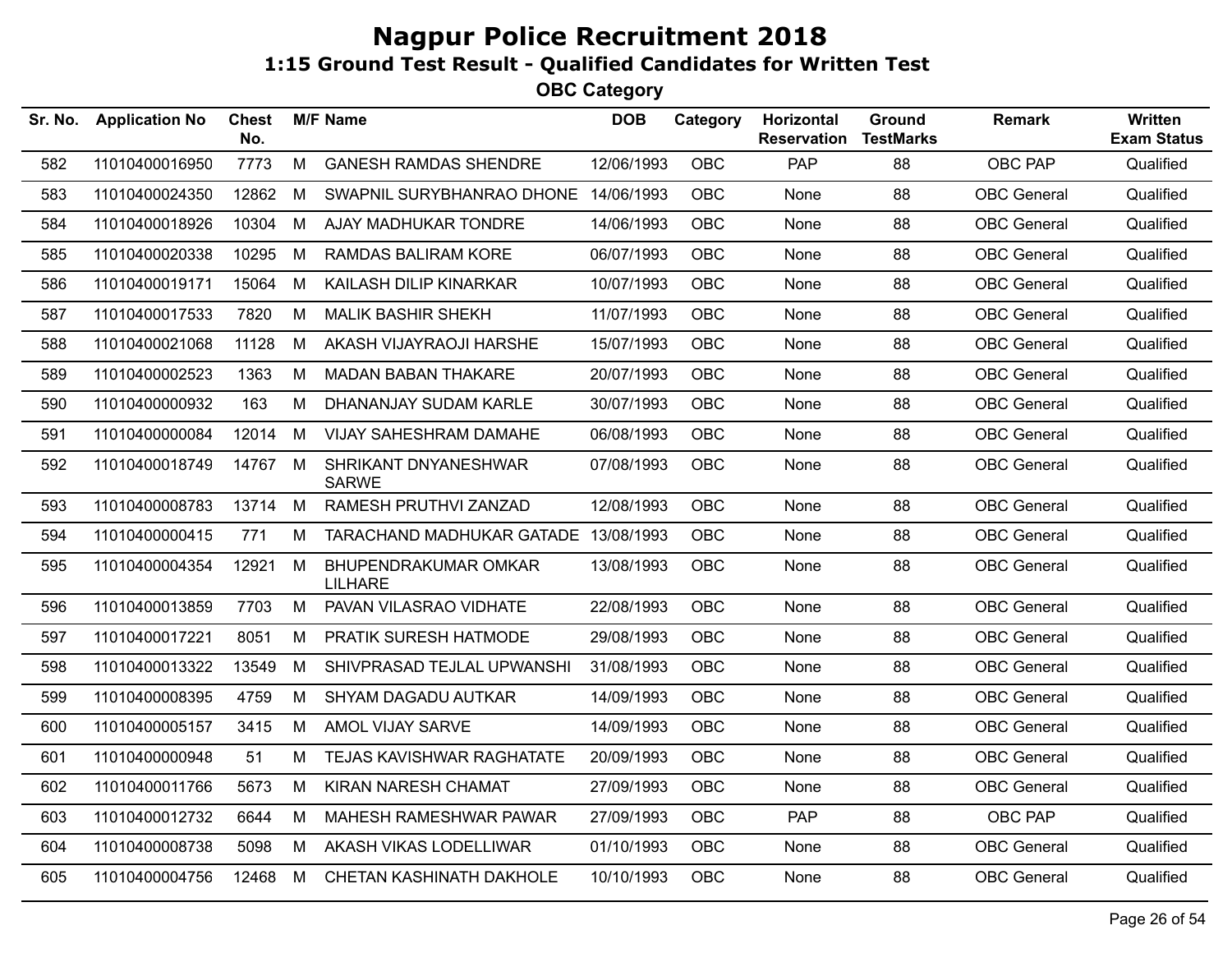| Sr. No. | <b>Application No</b> | <b>Chest</b><br>No. |   | <b>M/F Name</b>                              | <b>DOB</b> | Category   | <b>Horizontal</b><br><b>Reservation</b> | Ground<br><b>TestMarks</b> | <b>Remark</b>      | <b>Written</b><br><b>Exam Status</b> |
|---------|-----------------------|---------------------|---|----------------------------------------------|------------|------------|-----------------------------------------|----------------------------|--------------------|--------------------------------------|
| 606     | 11010400002920        | 11744               | M | RAHUL WASUDEO VAIDYA                         | 10/10/1993 | OBC        | None                                    | 88                         | <b>OBC</b> General | Qualified                            |
| 607     | 11010400001257        | 584                 | M | PRASAD CHINDHUJI SHINDE                      | 18/10/1993 | <b>OBC</b> | <b>PAP</b>                              | 88                         | OBC PAP            | Qualified                            |
| 608     | 11010400000695        | 11671               | M | ANKUSH DAMA KAREMORE                         | 21/10/1993 | OBC        | None                                    | 88                         | <b>OBC</b> General | Qualified                            |
| 609     | 11010400021630        | 15526               | M | AKSHAY SANJAYRAO KADAO                       | 24/10/1993 | <b>OBC</b> | None                                    | 88                         | <b>OBC</b> General | Qualified                            |
| 610     | 11010400003839        | 12095               | M | <b>DILIP SUBHASH CHAUDHARI</b>               | 25/10/1993 | <b>OBC</b> | None                                    | 88                         | <b>OBC</b> General | Qualified                            |
| 611     | 11010400015411        | 14413               | M | MANGESH GAJANAN THAKARE                      | 02/11/1993 | OBC        | None                                    | 88                         | <b>OBC</b> General | Qualified                            |
| 612     | 11010400017659        | 9079                | М | KISHOR VIJAY WADEKAR                         | 03/11/1993 | <b>OBC</b> | None                                    | 88                         | <b>OBC</b> General | Qualified                            |
| 613     | 11010400018408        | 10055               | M | PAWAN MAHADEO SAHARE                         | 09/11/1993 | OBC        | None                                    | 88                         | <b>OBC</b> General | Qualified                            |
| 614     | 11010400022714        | 11349               | M | NITESH NILKANTH DAHATONDE                    | 23/11/1993 | <b>OBC</b> | <b>None</b>                             | 88                         | <b>OBC</b> General | Qualified                            |
| 615     | 11010400017634        | 8905                | M | KOTESHWAR PUNDLIKJI RUNGHE 02/12/1993        |            | <b>OBC</b> | None                                    | 88                         | <b>OBC</b> General | Qualified                            |
| 616     | 11010400007844        | 4505                | M | MAHESH CHOKHOBAJI ALBANKAR 07/12/1993        |            | OBC        | None                                    | 88                         | <b>OBC</b> General | Qualified                            |
| 617     | 11010400001686        | 422                 | M | PANKAJ SADARAM HATWAR                        | 04/01/1994 | <b>OBC</b> | None                                    | 88                         | <b>OBC</b> General | Qualified                            |
| 618     | 11010400000294        | 368                 | M | SHEIKHNADEEM SHEIKHYASEEN<br><b>SHEIKH</b>   | 02/02/1994 | <b>OBC</b> | None                                    | 88                         | <b>OBC</b> General | Qualified                            |
| 619     | 11010400000692        | 794                 | M | SANDIP KISHAN URKUDE                         | 12/02/1994 | OBC        | None                                    | 88                         | <b>OBC</b> General | Qualified                            |
| 620     | 11010400018075        | 9485                | М | CHETAN BALIRAMJI KURANJEKAR 16/02/1994       |            | <b>OBC</b> | <b>PAP</b>                              | 88                         | OBC PAP            | Qualified                            |
| 621     | 11010400014250        | 6603                | М | AKSHAY BALKRUSHNA BHAGAT                     | 01/03/1994 | OBC        | None                                    | 88                         | <b>OBC</b> General | Qualified                            |
| 622     | 11010400024781        | 13877               | M | HARSHAL WASUDEO NAGPURE                      | 02/03/1994 | OBC        | None                                    | 88                         | <b>OBC</b> General | Qualified                            |
| 623     | 11010400014607        | 13717               | M | <b>RAJAT DINKAR NANDE</b>                    | 04/03/1994 | OBC        | <b>PAP</b>                              | 88                         | OBC PAP            | Qualified                            |
| 624     | 11010400019279        | 15582               | M | <b>DINESH HARIRAM BURDE</b>                  | 30/03/1994 | OBC        | None                                    | 88                         | <b>OBC</b> General | Qualified                            |
| 625     | 11010400019197        | 10334 M             |   | <b>GITESH BABANRAO</b><br><b>CHINCHULKAR</b> | 07/04/1994 | <b>OBC</b> | None                                    | 88                         | <b>OBC</b> General | Qualified                            |
| 626     | 11010400012243        | 5657                | M | SATISH MADHO ISHWARKAR                       | 02/05/1994 | <b>OBC</b> | None                                    | 88                         | <b>OBC</b> General | Qualified                            |
| 627     | 11010400020116        | 10105               | M | PRAVIN NARENDRA NANDANKAR                    | 05/05/1994 | <b>OBC</b> | None                                    | 88                         | <b>OBC</b> General | Qualified                            |
| 628     | 11010400008346        | 4654                | M | DIPAK SHOBHELAL KANSARE                      | 19/05/1994 | <b>OBC</b> | None                                    | 88                         | <b>OBC</b> General | Qualified                            |
| 629     | 11010400004153        | 15249               | M | <b>BABALU DILIP MAHADOLE</b>                 | 30/05/1994 | <b>OBC</b> | <b>SP</b>                               | 88                         | OBC SP             | Qualified                            |
|         |                       |                     |   |                                              |            |            |                                         |                            |                    |                                      |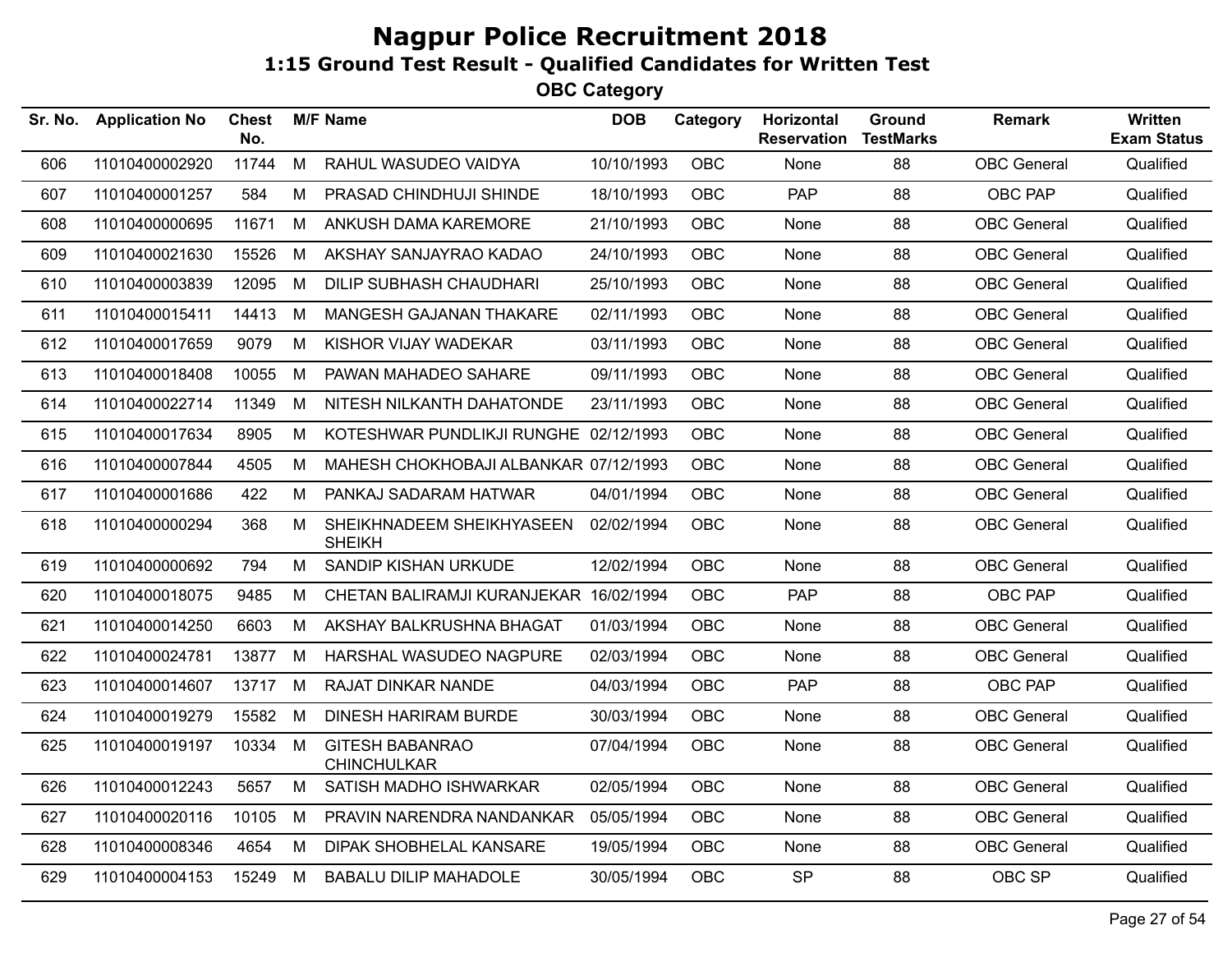| Sr. No. | <b>Application No</b> | <b>Chest</b><br>No. |   | <b>M/F Name</b>                                 | <b>DOB</b> | Category   | Horizontal<br><b>Reservation</b> | <b>Ground</b><br><b>TestMarks</b> | <b>Remark</b>      | Written<br><b>Exam Status</b> |
|---------|-----------------------|---------------------|---|-------------------------------------------------|------------|------------|----------------------------------|-----------------------------------|--------------------|-------------------------------|
| 630     | 11010400006994        | 3566                | M | AKASH BABAN BANTE                               | 01/06/1994 | <b>OBC</b> | None                             | 88                                | <b>OBC</b> General | Qualified                     |
| 631     | 11010400019061        | 10336               | M | LAXMIKANT BHIMRAOJI WANJARI                     | 02/06/1994 | <b>OBC</b> | None                             | 88                                | <b>OBC</b> General | Qualified                     |
| 632     | 11010400016633        | 8167                | M | KRUSHNA RAJENDRA PIPARE                         | 11/06/1994 | <b>OBC</b> | None                             | 88                                | <b>OBC</b> General | Qualified                     |
| 633     | 11010400002693        | 11839               | М | AMIT AVINASH HUKARE                             | 12/06/1994 | <b>OBC</b> | None                             | 88                                | <b>OBC</b> General | Qualified                     |
| 634     | 11010400005311        | 2810                | M | PRAVIN DHRUWAJI MUNDALE                         | 14/06/1994 | <b>OBC</b> | None                             | 88                                | <b>OBC</b> General | Qualified                     |
| 635     | 11010400004342        | 12058               | М | <b>TARUNKUMAR DILESHWAR</b><br><b>SHARNAGAT</b> | 21/06/1994 | <b>OBC</b> | None                             | 88                                | <b>OBC</b> General | Qualified                     |
| 636     | 11010400014257        | 7426                | M | ANURAG DILIPJI CHAKOLE                          | 30/06/1994 | <b>OBC</b> | None                             | 88                                | <b>OBC</b> General | Qualified                     |
| 637     | 11010400012688        | 7547                | M | RAJESH RAJRATANJI SHIVANKAR                     | 02/07/1994 | <b>OBC</b> | None                             | 88                                | <b>OBC</b> General | Qualified                     |
| 638     | 11010400019409        | 9790                | M | SIDHARTH RAJ RAUT                               | 03/07/1994 | <b>OBC</b> | None                             | 88                                | <b>OBC</b> General | Qualified                     |
| 639     | 11010400016101        | 13671               | М | <b>MAYUR ASHOK RAUT</b>                         | 03/07/1994 | <b>OBC</b> | None                             | 88                                | <b>OBC</b> General | Qualified                     |
| 640     | 11010400010340        | 13136               | M | PAVAN RAMRAO INGOLE                             | 11/07/1994 | <b>OBC</b> | None                             | 88                                | <b>OBC</b> General | Qualified                     |
| 641     | 11010400013343        | 13294               | М | NIKETAN ASHOKRAO SAKHARKAR 17/07/1994           |            | OBC.       | None                             | 88                                | <b>OBC</b> General | Qualified                     |
| 642     | 11010400018813        | 9618                | M | JITENDRA KESHAO BHURE                           | 21/07/1994 | <b>OBC</b> | None                             | 88                                | <b>OBC</b> General | Qualified                     |
| 643     | 11010400016128        | 9015                | M | KHUSHAL DIGAMBAR BARBUDDHE 22/07/1994           |            | <b>OBC</b> | None                             | 88                                | <b>OBC</b> General | Qualified                     |
| 644     | 11010400023366        | 11721               | M | GOVARDHAN SURESH SHENMARE 25/07/1994            |            | <b>OBC</b> | None                             | 88                                | <b>OBC</b> General | Qualified                     |
| 645     | 11010400017595        | 8395                | М | <b>LALIT YOGRAJ KORE</b>                        | 31/07/1994 | <b>OBC</b> | None                             | 88                                | <b>OBC</b> General | Qualified                     |
| 646     | 11010400021929        | 11222               | М | PIYUSH KESHAO BHISADE                           | 03/08/1994 | <b>OBC</b> | None                             | 88                                | <b>OBC</b> General | Qualified                     |
| 647     | 11010400009888        | 13673               | M | PANKAJ NAGORAO KHURAD                           | 10/08/1994 | <b>OBC</b> | None                             | 88                                | <b>OBC</b> General | Qualified                     |
| 648     | 11010400008065        | 4701                | М | <b>BHUSHAN PRABHAKARRAO</b><br><b>GADGE</b>     | 11/08/1994 | <b>OBC</b> | None                             | 88                                | <b>OBC</b> General | Qualified                     |
| 649     | 11010400017713        | 8908                | M | SAMIR DILAWAR SHEKH                             | 15/08/1994 | <b>OBC</b> | None                             | 88                                | <b>OBC</b> General | Qualified                     |
| 650     | 11010400007084        | 3178                | M | <b>BHOJRAJ KASHINATH KADASKAR</b>               | 18/08/1994 | <b>OBC</b> | None                             | 88                                | <b>OBC</b> General | Qualified                     |
| 651     | 11010400012509        | 5282                | м | MAYUR MORESHWAR PANCHBHAI 19/08/1994            |            | <b>OBC</b> | None                             | 88                                | <b>OBC</b> General | Qualified                     |
| 652     | 11010400018223        | 15589               | М | KHOJRAM MARTAND KATANKAR                        | 19/08/1994 | <b>OBC</b> | None                             | 88                                | <b>OBC</b> General | Qualified                     |
| 653     | 11010400007120        | 3524                | М | RAKESH GANESH MULE                              | 21/08/1994 | <b>OBC</b> | None                             | 88                                | <b>OBC</b> General | Qualified                     |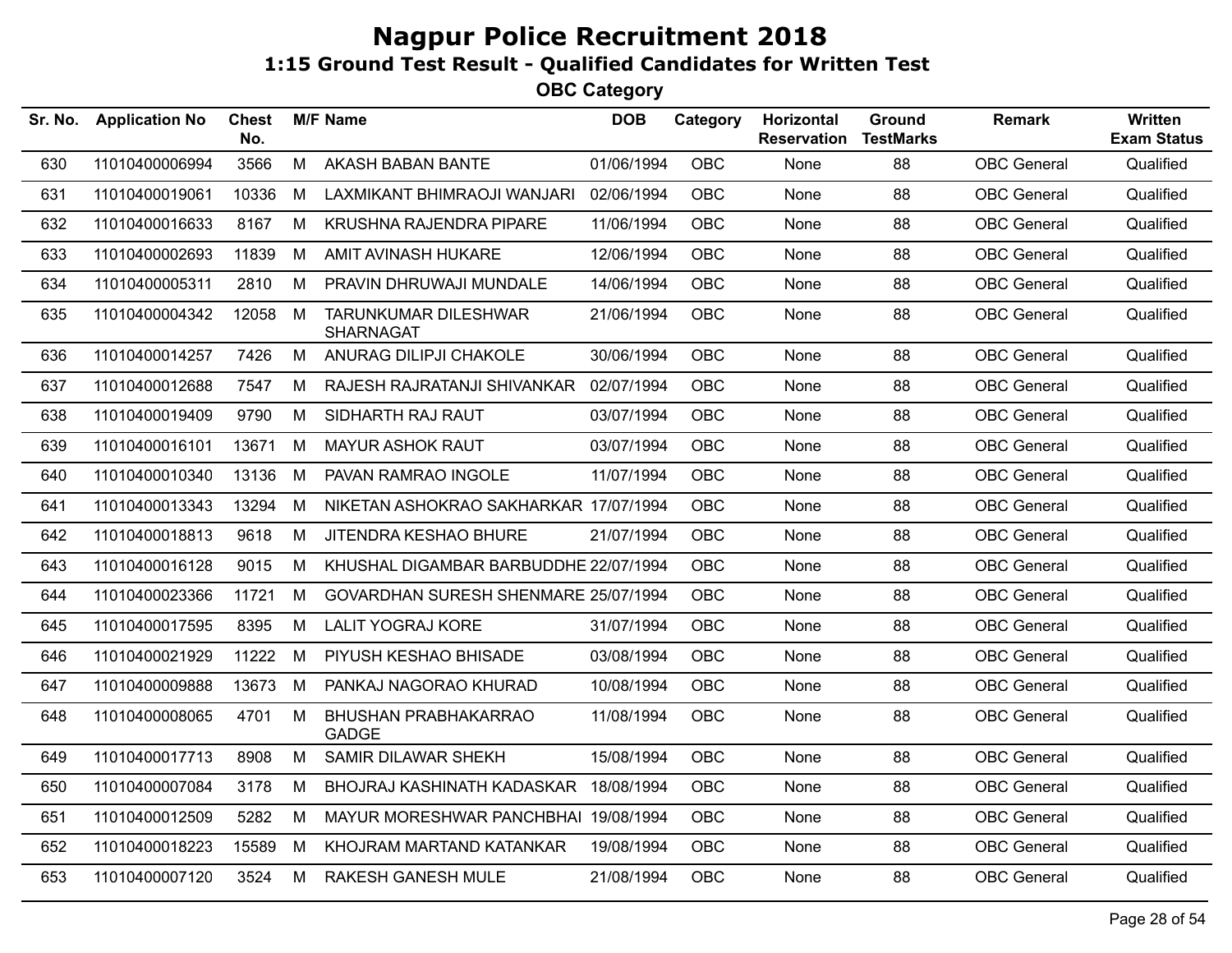| Sr. No. | <b>Application No</b> | <b>Chest</b><br>No. |   | <b>M/F Name</b>                               | <b>DOB</b> | Category   | Horizontal<br><b>Reservation</b> | <b>Ground</b><br><b>TestMarks</b> | <b>Remark</b>      | Written<br><b>Exam Status</b> |
|---------|-----------------------|---------------------|---|-----------------------------------------------|------------|------------|----------------------------------|-----------------------------------|--------------------|-------------------------------|
| 654     | 11010400017829        | 8634                | M | KUNDAN PRAKASHJI AJABANKAR                    | 24/08/1994 | <b>OBC</b> | None                             | 88                                | <b>OBC</b> General | Qualified                     |
| 655     | 11010400022897        | 11601               | M | <b>LAXMIKANT UTTAMRAO</b><br><b>BADKAIYYA</b> | 26/08/1994 | <b>OBC</b> | None                             | 88                                | <b>OBC</b> General | Qualified                     |
| 656     | 11010400016853        | 8014                | M | AMOL SHRIRAMRAO MHASKE                        | 05/09/1994 | <b>OBC</b> | None                             | 88                                | <b>OBC</b> General | Qualified                     |
| 657     | 11010400010618        | 6424                | М | NIKHIL JANARDHANJI KAWALE                     | 17/09/1994 | <b>OBC</b> | None                             | 88                                | <b>OBC</b> General | Qualified                     |
| 658     | 11010400019497        | 9722                | M | AMOL DIGAMBAR DEVKAR                          | 21/09/1994 | <b>OBC</b> | None                             | 88                                | <b>OBC</b> General | Qualified                     |
| 659     | 11010400013008        | 13531               | M | ATUL RAJKUMAR GORLE                           | 01/10/1994 | <b>OBC</b> | None                             | 88                                | <b>OBC</b> General | Qualified                     |
| 660     | 11010400019310        | 9181                | M | <b>AVINASH ANIL MATE</b>                      | 02/10/1994 | OBC        | None                             | 88                                | <b>OBC</b> General | Qualified                     |
| 661     | 11010400006585        | 2614                | M | KISAN VITHOBA RAUT                            | 13/10/1994 | OBC        | None                             | 88                                | <b>OBC</b> General | Qualified                     |
| 662     | 11010400001141        | 12105               | M | VINOD NARESH DHOBLE                           | 25/10/1994 | <b>OBC</b> | None                             | 88                                | <b>OBC</b> General | Qualified                     |
| 663     | 11010400008471        | 4982                | М | <b>TUSHAR HEMRAJ MASKE</b>                    | 03/11/1994 | OBC        | None                             | 88                                | <b>OBC</b> General | Qualified                     |
| 664     | 11010400015445        | 8372                | M | PAKAJ MADHUKARJI THAKRELE                     | 04/11/1994 | OBC        | None                             | 88                                | <b>OBC</b> General | Qualified                     |
| 665     | 11010400006243        | 3786                | M | YASHWANT SURAJ BANKAR                         | 07/11/1994 | <b>OBC</b> | None                             | 88                                | <b>OBC</b> General | Qualified                     |
| 666     | 11010400012251        | 5659                | M | KARTIK RAMESHWAR BONDRE                       | 15/11/1994 | <b>OBC</b> | None                             | 88                                | <b>OBC</b> General | Qualified                     |
| 667     | 11010400017757        | 8588                | M | AKASH VASANTRAO TARILE                        | 19/11/1994 | <b>OBC</b> | None                             | 88                                | <b>OBC</b> General | Qualified                     |
| 668     | 11010400003473        | 1458                | M | AKSHAY GAJANANRAO KATHE                       | 20/11/1994 | <b>OBC</b> | None                             | 88                                | <b>OBC</b> General | Qualified                     |
| 669     | 11010400003107        | 1764                | M | AVINASH RAJESHRAO WATKAR                      | 05/12/1994 | <b>OBC</b> | None                             | 88                                | <b>OBC</b> General | Qualified                     |
| 670     | 11010400000325        | 909                 | M | LOKESH SHALIGRAM SHINGADE                     | 14/12/1994 | <b>OBC</b> | None                             | 88                                | <b>OBC</b> General | Qualified                     |
| 671     | 11010400002897        | 12453               | M | <b>LALIT SURYAKANT CHOPDA</b>                 | 25/12/1994 | <b>OBC</b> | None                             | 88                                | <b>OBC</b> General | Qualified                     |
| 672     | 11010400016742        | 9037                | М | SWAPNIL SURESH BHENDARKAR                     | 03/01/1995 | <b>OBC</b> | None                             | 88                                | <b>OBC</b> General | Qualified                     |
| 673     | 11010400018173        | 10050               | M | PRASHANT GUNIRAM KHOTELE                      | 15/01/1995 | <b>OBC</b> | None                             | 88                                | <b>OBC</b> General | Qualified                     |
| 674     | 11010400018740        | 14930               | M | HIMANSHU DILIPRAO RAUT                        | 17/01/1995 | <b>OBC</b> | None                             | 88                                | <b>OBC</b> General | Qualified                     |
| 675     | 11010400011724        | 5475                | M | AKASH DURGAPRASAD<br><b>BAWANKAR</b>          | 18/01/1995 | <b>OBC</b> | None                             | 88                                | <b>OBC</b> General | Qualified                     |
| 676     | 11010400024800        | 15712 M             |   | MOHNISH RAJESHRAO BAISWARE 19/01/1995         |            | <b>OBC</b> | None                             | 88                                | <b>OBC</b> General | Qualified                     |
| 677     | 11010400008236        | 5161                | M | SAGAR AMBADASRAO GAWANDE 03/02/1995           |            | <b>OBC</b> | None                             | 88                                | <b>OBC</b> General | Qualified                     |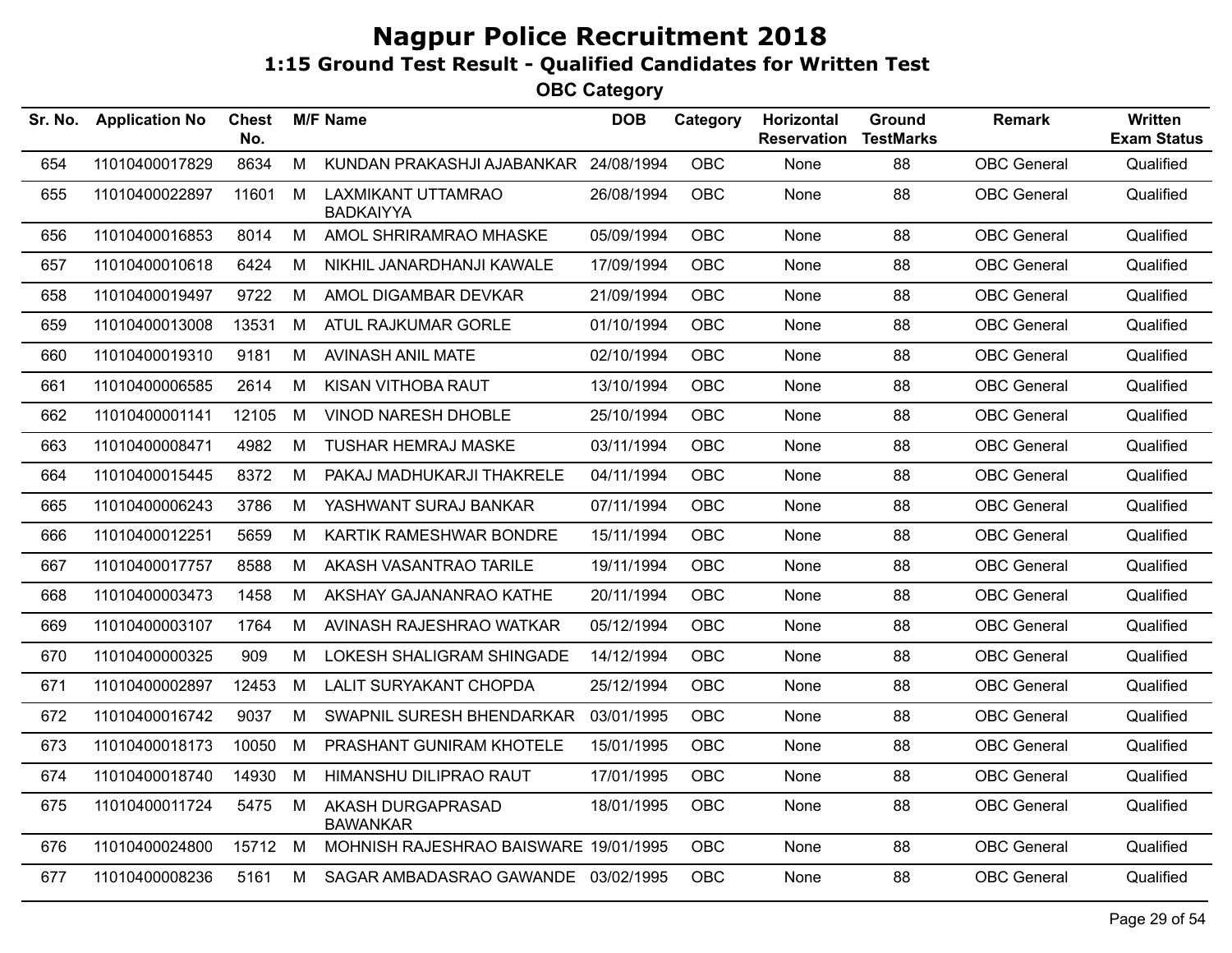| Sr. No. | <b>Application No</b> | <b>Chest</b><br>No. |   | <b>M/F Name</b>                               | <b>DOB</b> | Category   | Horizontal<br><b>Reservation</b> | Ground<br><b>TestMarks</b> | Remark             | <b>Written</b><br><b>Exam Status</b> |
|---------|-----------------------|---------------------|---|-----------------------------------------------|------------|------------|----------------------------------|----------------------------|--------------------|--------------------------------------|
| 678     | 11010400018270        | 9487                | M | ASHISH RAMESH JAMBHULKAR                      | 05/02/1995 | <b>OBC</b> | None                             | 88                         | <b>OBC</b> General | Qualified                            |
| 679     | 11010400005190        | 3209                | M | DEEPAK DEVANAND INGOLE                        | 07/02/1995 | <b>OBC</b> | None                             | 88                         | <b>OBC</b> General | Qualified                            |
| 680     | 11010400007038        | 14307               | M | <b>CHETAN GULAB WANJARI</b>                   | 24/02/1995 | <b>OBC</b> | None                             | 88                         | <b>OBC</b> General | Qualified                            |
| 681     | 11010400001822        | 12461               | M | MOHAN AMBADASRAO RAUT                         | 01/03/1995 | <b>OBC</b> | None                             | 88                         | <b>OBC</b> General | Qualified                            |
| 682     | 11010400016366        | 13545               | M | <b>LALIT WAMAN SAWARKAR</b>                   | 05/03/1995 | OBC        | None                             | 88                         | <b>OBC</b> General | Qualified                            |
| 683     | 11010400022544        | 10890               | M | SHAM SUBHASHRAO JANGALE                       | 06/03/1995 | OBC        | None                             | 88                         | <b>OBC</b> General | Qualified                            |
| 684     | 11010400018593        | 14604               | M | MUKESH SHATTRUGHNA BOLANE 15/03/1995          |            | <b>OBC</b> | None                             | 88                         | <b>OBC</b> General | Qualified                            |
| 685     | 11010400006596        | 2531                | M | PRASHANT RAMESH LAMBAT                        | 18/03/1995 | <b>OBC</b> | None                             | 88                         | <b>OBC</b> General | Qualified                            |
| 686     | 11010400009424        | 13223               | M | KHUPCHAND CHINTAMAN<br><b>GIRHEPUNJE</b>      | 27/03/1995 | OBC        | None                             | 88                         | <b>OBC</b> General | Qualified                            |
| 687     | 11010400012324        | 13768               | M | SAURABH MANOHARJI MANKAR                      | 01/04/1995 | <b>OBC</b> | None                             | 88                         | <b>OBC</b> General | Qualified                            |
| 688     | 11010400020384        | 9880                | M | <b>AKSHAY TANAJI LADKE</b>                    | 11/04/1995 | OBC        | None                             | 88                         | <b>OBC</b> General | Qualified                            |
| 689     | 11010400012625        | 14474               | M | SACHIN GURUDAS BAGHELE                        | 14/04/1995 | <b>OBC</b> | None                             | 88                         | <b>OBC</b> General | Qualified                            |
| 690     | 11010400021028        | 11104               | M | KAPIL BAPURAO ARALE                           | 17/04/1995 | <b>OBC</b> | None                             | 88                         | <b>OBC</b> General | Qualified                            |
| 691     | 11010400011488        | 5986                | M | <b>UTTAM KISAN BORKAR</b>                     | 02/05/1995 | OBC        | None                             | 88                         | <b>OBC</b> General | Qualified                            |
| 692     | 11010400006125        | 3859                | M | <b>VISHAL CHAKRADHRRAO</b><br><b>SAWARKAR</b> | 19/05/1995 | <b>OBC</b> | None                             | 88                         | <b>OBC</b> General | Qualified                            |
| 693     | 11010400008123        | 4751                | M | <b>LAXMAN NARAYAN PANCHAL</b>                 | 12/06/1995 | <b>OBC</b> | None                             | 88                         | <b>OBC</b> General | Qualified                            |
| 694     | 11010400001819        | 191                 | M | KIRAN VIDYADHARRAO PATIL                      | 12/06/1995 | OBC        | None                             | 88                         | <b>OBC</b> General | Qualified                            |
| 695     | 11010400018356        | 15173               | M | PRATIK PURUSHOTTAM<br><b>ISHWARKAR</b>        | 22/06/1995 | <b>OBC</b> | None                             | 88                         | <b>OBC</b> General | Qualified                            |
| 696     | 11010400012450        | 5896                | M | RAHUL BULAJI THAKRE                           | 07/07/1995 | <b>OBC</b> | None                             | 88                         | <b>OBC</b> General | Qualified                            |
| 697     | 11010400000177        | 242                 | M | KISHOR GAJANAN JIVTODE                        | 16/07/1995 | OBC        | None                             | 88                         | <b>OBC</b> General | Qualified                            |
| 698     | 11010400007424        | 4789                | M | RAMCHANDRA MANOHAR<br><b>BADGULE</b>          | 16/07/1995 | OBC        | None                             | 88                         | <b>OBC</b> General | Qualified                            |
| 699     | 11010400021528        | 11323               | M | SHAILESH PRAMOD GADHE                         | 22/07/1995 | <b>OBC</b> | None                             | 88                         | <b>OBC</b> General | Qualified                            |
| 700     | 11010400019872        | 14865               | M | AKSHAY MADHUKARJI RANGALE                     | 23/07/1995 | <b>OBC</b> | <b>SP</b>                        | 88                         | OBC SP             | Qualified                            |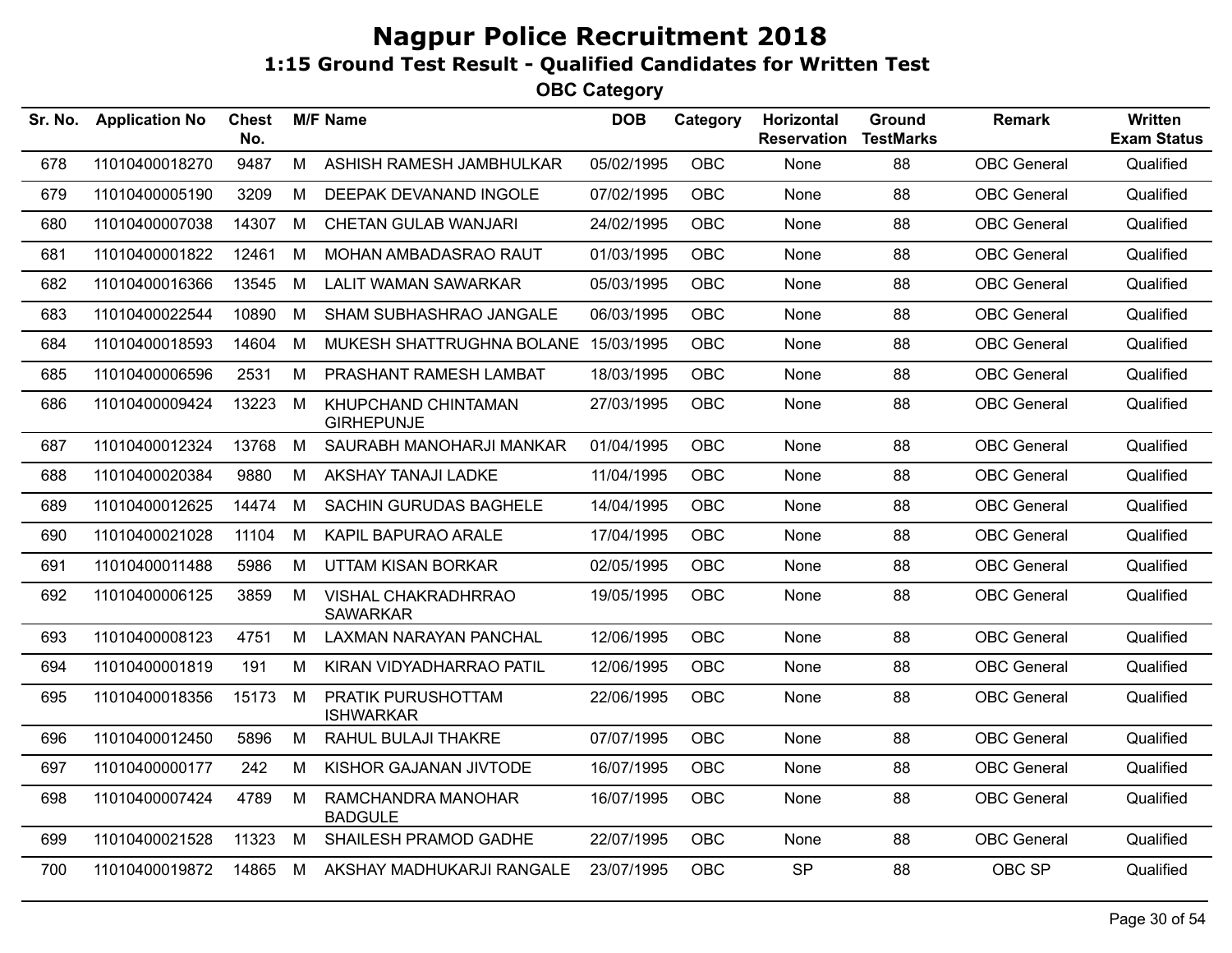| Sr. No. | <b>Application No</b> | Chest<br>No. |   | <b>M/F Name</b>                       | <b>DOB</b> | Category   | Horizontal<br><b>Reservation</b> | Ground<br><b>TestMarks</b> | <b>Remark</b>      | <b>Written</b><br><b>Exam Status</b> |
|---------|-----------------------|--------------|---|---------------------------------------|------------|------------|----------------------------------|----------------------------|--------------------|--------------------------------------|
| 701     | 11010400006103        | 3862         | М | SHUBHAM BHAGAWAT RAUT                 | 26/07/1995 | <b>OBC</b> | None                             | 88                         | <b>OBC</b> General | Qualified                            |
| 702     | 11010400020329        | 9992         | м | NIKHIL PANDURANG KAPALE               | 27/07/1995 | <b>OBC</b> | None                             | 88                         | <b>OBC</b> General | Qualified                            |
| 703     | 11010400018262        | 14702        | M | YOGESH DILIP PATIL                    | 02/08/1995 | <b>OBC</b> | None                             | 88                         | <b>OBC</b> General | Qualified                            |
| 704     | 11010400018916        | 9935         | М | SHIVSHANKAR RAMDAS BAKRE              | 05/08/1995 | <b>OBC</b> | <b>None</b>                      | 88                         | <b>OBC</b> General | Qualified                            |
| 705     | 11010400002763        | 2266         | М | RAJAT RAJENDRAJI RADKE                | 15/08/1995 | <b>OBC</b> | <b>PAP</b>                       | 88                         | OBC PAP            | Qualified                            |
| 706     | 11010400019691        | 15701        | M | SATISH BISAN MAKADE                   | 30/08/1995 | <b>OBC</b> | None                             | 88                         | <b>OBC</b> General | Qualified                            |
| 707     | 11010400016337        | 8533         | M | PRAMOD MORESHWAR<br><b>SOMANKAR</b>   | 10/09/1995 | <b>OBC</b> | None                             | 88                         | <b>OBC</b> General | Qualified                            |
| 708     | 11010400018520        | 9563         | М | VISHAL MADHUKAR TELMASARE             | 23/09/1995 | <b>OBC</b> | None                             | 88                         | <b>OBC</b> General | Qualified                            |
| 709     | 11010400001142        | 30           | М | SANKET SHIVDAS JAWARKAR               | 13/10/1995 | OBC        | None                             | 88                         | <b>OBC</b> General | Qualified                            |
| 710     | 11010400017336        | 8100         | M | SURAJ GAJANAN RAJURKAR                | 16/10/1995 | <b>OBC</b> | None                             | 88                         | <b>OBC</b> General | Qualified                            |
| 711     | 11010400002052        | 14876        | M | NAMDEO PANDURANG<br><b>WANKHEDE</b>   | 20/10/1995 | OBC        | <b>SP</b>                        | 88                         | OBC SP             | Qualified                            |
| 712     | 11010400012139        | 5224         | M | SHIVKUMAR RAJESWAR LILHARE 20/10/1995 |            | OBC        | None                             | 88                         | <b>OBC</b> General | Qualified                            |
| 713     | 11010400016731        | 7947         | М | SANMUKH HANMANT IJULKANTHE 13/12/1995 |            | <b>OBC</b> | None                             | 88                         | <b>OBC</b> General | Qualified                            |
| 714     | 11010400021779        | 14674        | М | SIDHESHWAR YADAV KAUTHEKAR 17/12/1995 |            | OBC        | None                             | 88                         | <b>OBC</b> General | Qualified                            |
| 715     | 11010400002336        | 1559         | M | SACHIN SHANTARAM BHAKARE              | 18/12/1995 | OBC        | None                             | 88                         | <b>OBC</b> General | Qualified                            |
| 716     | 11010400004201        | 1836         | M | <b>VISHAL ARVIND KALE</b>             | 04/01/1996 | OBC.       | None                             | 88                         | <b>OBC General</b> | Qualified                            |
| 717     | 11010400015449        | 8371         | M | SUNIL GOKUL BANDHATE                  | 04/02/1996 | OBC        | None                             | 88                         | <b>OBC</b> General | Qualified                            |
| 718     | 11010400002965        | 12554        | м | SURENDRA PREMLAL BIRANWAR             | 20/02/1996 | <b>OBC</b> | <b>None</b>                      | 88                         | <b>OBC</b> General | Qualified                            |
| 719     | 11010400010286        | 5416         | М | AMOL KISHAN KANTHALE                  | 06/03/1996 | <b>OBC</b> | None                             | 88                         | <b>OBC</b> General | Qualified                            |
| 720     | 11010400012723        | 14290        | М | KOMAL RAJKUMAR LICHADE                | 16/03/1996 | <b>OBC</b> | None                             | 88                         | <b>OBC</b> General | Qualified                            |
| 721     | 11010400017724        | 8460         | М | SHARAD RAMKRUSHNA GAWALI              | 18/03/1996 | <b>OBC</b> | None                             | 88                         | <b>OBC</b> General | Qualified                            |
| 722     | 11010400007367        | 2719         | М | DURGESH SEVAK KUMBHALKAR              | 18/03/1996 | <b>OBC</b> | None                             | 88                         | <b>OBC</b> General | Qualified                            |
| 723     | 11010400001611        | 386          | М | MAYUR ASHOK VAIRAGADE                 | 20/03/1996 | <b>OBC</b> | None                             | 88                         | <b>OBC</b> General | Qualified                            |
| 724     | 11010400021624        | 14920        | M | VAIBHAV DILIPRAO LAKADE               | 21/03/1996 | <b>OBC</b> | <b>SP</b>                        | 88                         | OBC SP             | Qualified                            |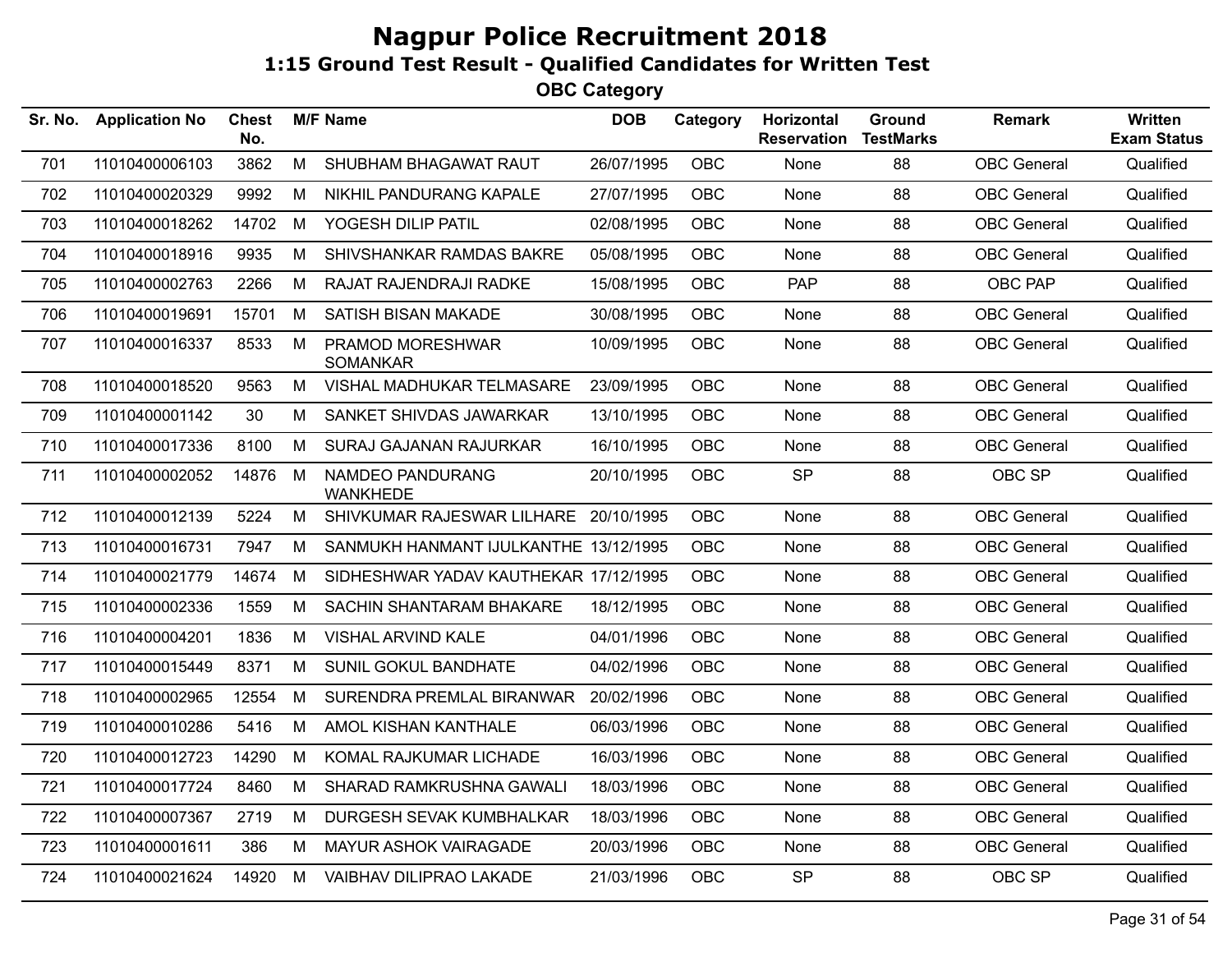| Sr. No. | <b>Application No</b> | <b>Chest</b><br>No. |    | <b>M/F Name</b>                         | <b>DOB</b> | Category   | Horizontal<br><b>Reservation</b> | Ground<br><b>TestMarks</b> | <b>Remark</b>      | Written<br><b>Exam Status</b> |
|---------|-----------------------|---------------------|----|-----------------------------------------|------------|------------|----------------------------------|----------------------------|--------------------|-------------------------------|
| 725     | 11010400015782        | 13230               | M  | MANOJ ANKALU DASARIYA                   | 27/03/1996 | <b>OBC</b> | None                             | 88                         | <b>OBC</b> General | Qualified                     |
| 726     | 11010400017088        | 8110                | M  | NIKIL SHARAD WAGHMARE                   | 29/03/1996 | <b>OBC</b> | None                             | 88                         | <b>OBC</b> General | Qualified                     |
| 727     | 22010400002367        | 18864               | F. | VANDANA ARUN BONDRE                     | 02/04/1996 | <b>OBC</b> | Women                            | 88                         | OBC Women          | Qualified                     |
| 728     | 11010400012965        | 6683                | М  | MOHAN JANRAOJI LUTE                     | 29/04/1996 | <b>OBC</b> | None                             | 88                         | <b>OBC</b> General | Qualified                     |
| 729     | 11010400013248        | 7284                | M  | AVINASH RAJESHWARJI<br><b>SATHAWANE</b> | 29/04/1996 | <b>OBC</b> | None                             | 88                         | <b>OBC</b> General | Qualified                     |
| 730     | 11010400021073        | 10667               | M  | SHUBHAM SUDHAKAR BHADANGE 06/05/1996    |            | <b>OBC</b> | None                             | 88                         | <b>OBC</b> General | Qualified                     |
| 731     | 11010400014599        | 13442               | M  | NIKHIL GANESH CHANDURKAR                | 09/05/1996 | <b>OBC</b> | None                             | 88                         | <b>OBC</b> General | Qualified                     |
| 732     | 11010400019016        | 9739                | М  | <b>VIKAS VINOD CHETULE</b>              | 10/05/1996 | <b>OBC</b> | None                             | 88                         | <b>OBC</b> General | Qualified                     |
| 733     | 11010400013891        | 13460               | M  | ROHIT CHANDRASHEKHAR<br><b>GATLEWAR</b> | 20/05/1996 | <b>OBC</b> | None                             | 88                         | <b>OBC</b> General | Qualified                     |
| 734     | 11010400002528        | 1189                | M  | PANKAJ BALABHAU PISODE                  | 27/05/1996 | <b>OBC</b> | None                             | 88                         | <b>OBC</b> General | Qualified                     |
| 735     | 11010400007998        | 4275                | M  | AKASH SOVINDA KANPATE                   | 11/06/1996 | <b>OBC</b> | None                             | 88                         | <b>OBC</b> General | Qualified                     |
| 736     | 11010400022220        | 10859               | M  | MAHESH PRABHAKARRAO<br><b>SAWAKE</b>    | 12/06/1996 | <b>OBC</b> | None                             | 88                         | <b>OBC</b> General | Qualified                     |
| 737     | 11010400004576        | 1884                | M  | YOGESH HEMRAJ RAUT                      | 16/06/1996 | <b>OBC</b> | None                             | 88                         | <b>OBC</b> General | Qualified                     |
| 738     | 11010400009364        | 4129                | М  | SHARAD SUDHAKAR SAKHARE                 | 18/06/1996 | <b>OBC</b> | None                             | 88                         | <b>OBC</b> General | Qualified                     |
| 739     | 11010400002695        | 11838               | M  | RAHUL BABURAO JAMBHULKAR                | 03/07/1996 | OBC.       | None                             | 88                         | <b>OBC</b> General | Qualified                     |
| 740     | 11010400016630        | 13428               | M  | MANGESH BALKRUSHNA<br><b>NIMBEKAR</b>   | 21/07/1996 | <b>OBC</b> | None                             | 88                         | <b>OBC</b> General | Qualified                     |
| 741     | 11010400015186        | 7695                | M  | VAIBHAV YOGESHWARRAO<br><b>GAUTRE</b>   | 24/07/1996 | <b>OBC</b> | None                             | 88                         | <b>OBC</b> General | Qualified                     |
| 742     | 11010400015653        | 8046                | M  | YOGRAJ ROTKE KOMESHWAR                  | 06/08/1996 | <b>OBC</b> | None                             | 88                         | <b>OBC</b> General | Qualified                     |
| 743     | 11010400002681        | 11901               | M  | AKSHAY RAMBHAU KHAMBALKAR               | 09/08/1996 | <b>OBC</b> | None                             | 88                         | <b>OBC</b> General | Qualified                     |
| 744     | 11010400019417        | 9697                | M  | MAHENDAR RAMKRISHNA<br><b>GABHANE</b>   | 09/08/1996 | <b>OBC</b> | None                             | 88                         | <b>OBC</b> General | Qualified                     |
| 745     | 11010400016453        | 13089               | M  | PURUSHOTTAM RAMAJI RAUT                 | 18/08/1996 | <b>OBC</b> | None                             | 88                         | <b>OBC</b> General | Qualified                     |
| 746     | 11010400003431        | 2160                | M  | ATISH PURUSHOTTAM<br>AMBADHARE          | 20/08/1996 | <b>OBC</b> | None                             | 88                         | <b>OBC</b> General | Qualified                     |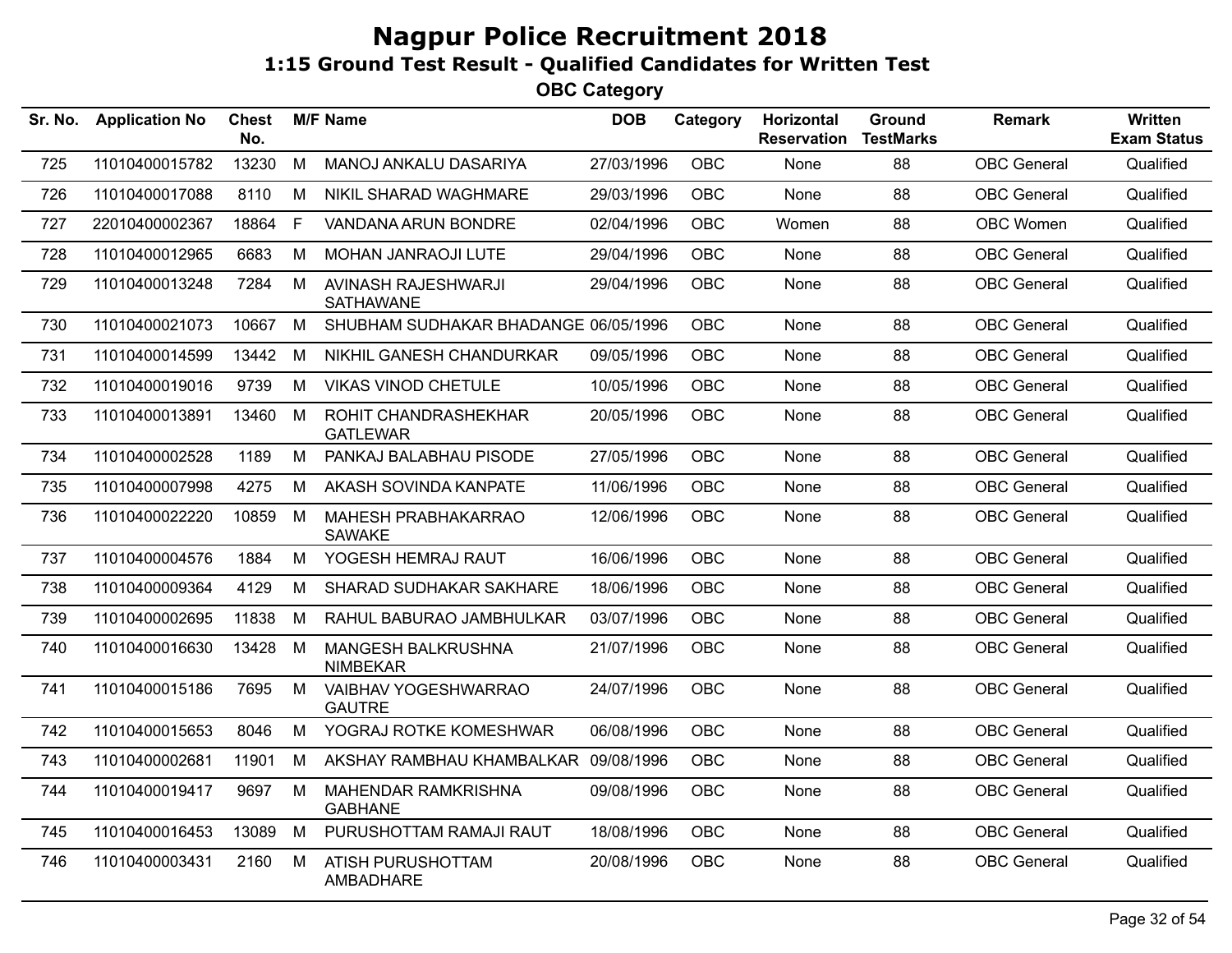| Sr. No. | <b>Application No</b> | <b>Chest</b><br>No. |   | <b>M/F Name</b>                          | <b>DOB</b> | Category   | Horizontal<br><b>Reservation</b> | Ground<br><b>TestMarks</b> | Remark             | <b>Written</b><br><b>Exam Status</b> |
|---------|-----------------------|---------------------|---|------------------------------------------|------------|------------|----------------------------------|----------------------------|--------------------|--------------------------------------|
| 747     | 11010400002790        | 12691               | M | <b>KRUSHNA BHIKA WAGH</b>                | 24/08/1996 | <b>OBC</b> | None                             | 88                         | <b>OBC</b> General | Qualified                            |
| 748     | 11010400017900        | 8293                | M | KANHAIYALAL PATIRAM BADWAIK              | 05/09/1996 | <b>OBC</b> | None                             | 88                         | <b>OBC</b> General | Qualified                            |
| 749     | 11010400003162        | 1031                | M | MOHAN HANUMANT SHINDE                    | 09/09/1996 | <b>OBC</b> | None                             | 88                         | <b>OBC</b> General | Qualified                            |
| 750     | 11010400018195        | 9581                | M | <b>KETAN UTTAMJI KIRMORE</b>             | 10/09/1996 | <b>OBC</b> | None                             | 88                         | <b>OBC</b> General | Qualified                            |
| 751     | 11010400001144        | 934                 | M | <b>VISHNU BHAGWAT PANJARKAR</b>          | 28/09/1996 | <b>OBC</b> | None                             | 88                         | <b>OBC</b> General | Qualified                            |
| 752     | 11010400013365        | 7189                | M | AVINASH VISHNUPANT SONONE                | 03/10/1996 | <b>OBC</b> | None                             | 88                         | <b>OBC</b> General | Qualified                            |
| 753     | 11010400006323        | 3438                | M | LOKESH MADHUKAR PAWANKAR                 | 10/10/1996 | <b>OBC</b> | None                             | 88                         | <b>OBC</b> General | Qualified                            |
| 754     | 11010400018055        | 9500                | М | SANDIP MADHOJI BHEDE                     | 18/10/1996 | <b>OBC</b> | None                             | 88                         | <b>OBC</b> General | Qualified                            |
| 755     | 11010400015927        | 7915                | M | NILESH NANDUJI TAKIT                     | 24/10/1996 | OBC        | None                             | 88                         | <b>OBC</b> General | Qualified                            |
| 756     | 11010400008016        | 3950                | M | SAGAR PURANLAL PATLE                     | 07/11/1996 | OBC        | None                             | 88                         | <b>OBC</b> General | Qualified                            |
| 757     | 11010400017766        | 13788               | M | SHUBHAM RAJENDRAPANT<br><b>BAMBALKAR</b> | 09/11/1996 | <b>OBC</b> | None                             | 88                         | <b>OBC</b> General | Qualified                            |
| 758     | 11010400012809        | 6996                | M | SHUBHAM MANOHAR POJAGE                   | 24/11/1996 | <b>OBC</b> | None                             | 88                         | <b>OBC</b> General | Qualified                            |
| 759     | 11010400006203        | 3772                | М | RAJESH HIRALAL DONODE                    | 24/11/1996 | OBC        | None                             | 88                         | <b>OBC</b> General | Qualified                            |
| 760     | 11010400016403        | 8532                | M | RAHUL KESHAO SOMANKAR                    | 01/12/1996 | OBC        | None                             | 88                         | <b>OBC</b> General | Qualified                            |
| 761     | 11010400007141        | 3522                | M | SHUBHAM VISHNU SAKURE                    | 14/12/1996 | OBC        | None                             | 88                         | <b>OBC</b> General | Qualified                            |
| 762     | 11010400006487        | 3657                | M | AMOL RAMDASJI GHUGHUSKAR                 | 19/01/1997 | OBC        | None                             | 88                         | <b>OBC</b> General | Qualified                            |
| 763     | 11010400016493        | 8543                | М | SHRIKANT SHANKAR PATHE                   | 23/01/1997 | OBC        | None                             | 88                         | <b>OBC</b> General | Qualified                            |
| 764     | 11010400004104        | 1463                | M | SHUBHAM KRUSHNAJI MAHALLE                | 04/02/1997 | OBC        | None                             | 88                         | <b>OBC</b> General | Qualified                            |
| 765     | 11010400005404        | 3440                | M | NIKIL GANESH THAWAKAR                    | 26/02/1997 | <b>OBC</b> | None                             | 88                         | <b>OBC</b> General | Qualified                            |
| 766     | 11010400000160        | 561                 | M | JAY LAXMANRAO POTE                       | 06/03/1997 | OBC        | None                             | 88                         | <b>OBC</b> General | Qualified                            |
| 767     | 11010400001820        | 11706               | M | NIKHIL BHAGAWAT UGALE                    | 20/03/1997 | <b>OBC</b> | None                             | 88                         | <b>OBC</b> General | Qualified                            |
| 768     | 11010400017801        | 8835                | M | SHUBHAM KOMAL BORKAR                     | 02/04/1997 | <b>OBC</b> | None                             | 88                         | <b>OBC</b> General | Qualified                            |
| 769     | 11010400008516        | 4225                | М | JITENDRA RUPCHAND ZANZAD                 | 05/04/1997 | <b>OBC</b> | None                             | 88                         | <b>OBC</b> General | Qualified                            |
| 770     | 11010400016438        | 8786                | M | <b>BHAGWAT MADHAV KALE</b>               | 14/04/1997 | <b>OBC</b> | None                             | 88                         | <b>OBC</b> General | Qualified                            |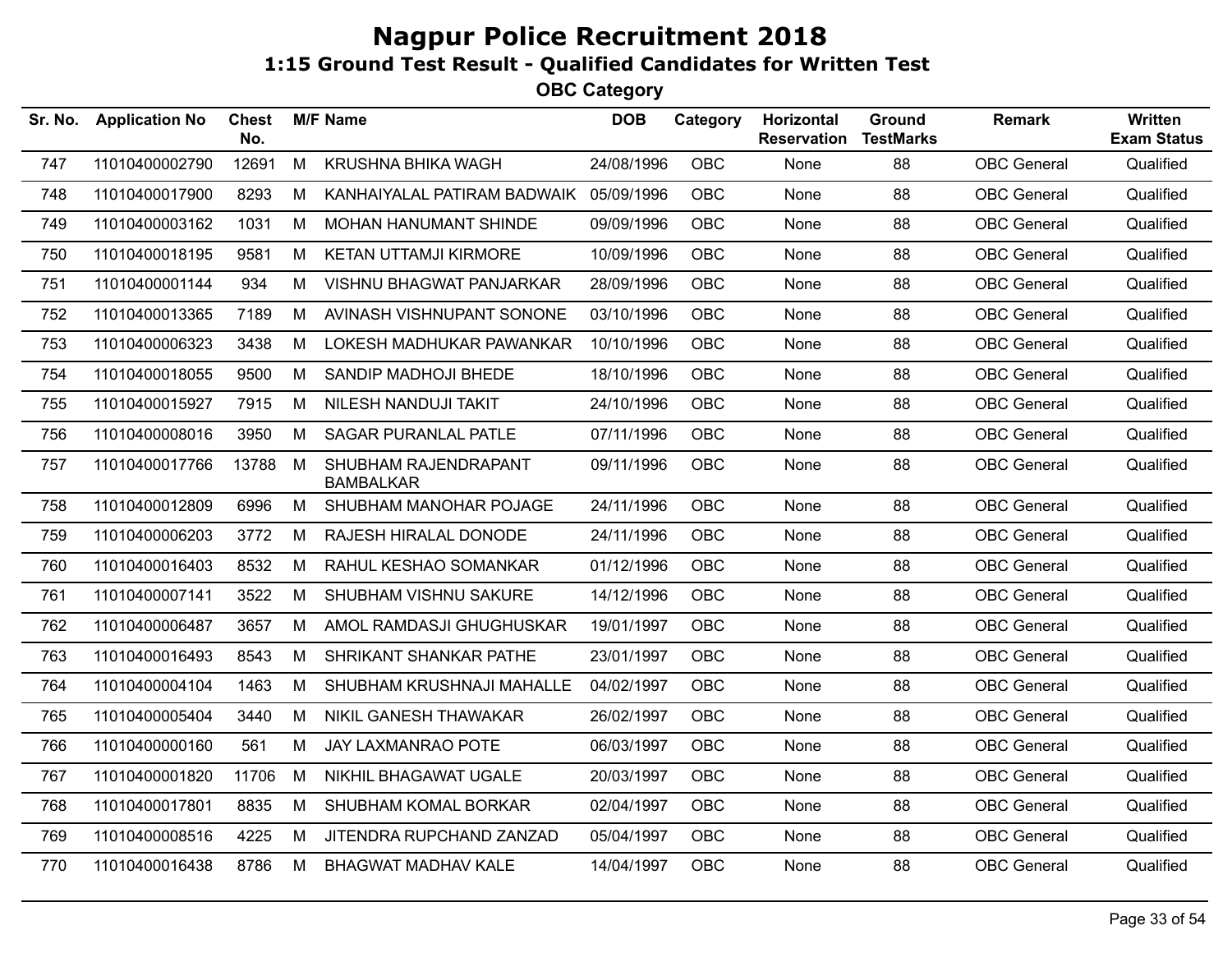| Sr. No. | <b>Application No</b> | <b>Chest</b><br>No. |   | <b>M/F Name</b>                        | <b>DOB</b> | Category   | <b>Horizontal</b><br><b>Reservation</b> | Ground<br><b>TestMarks</b> | <b>Remark</b>      | <b>Written</b><br><b>Exam Status</b> |
|---------|-----------------------|---------------------|---|----------------------------------------|------------|------------|-----------------------------------------|----------------------------|--------------------|--------------------------------------|
| 771     | 22010400000208        | 13999               | M | AKASH SHIVLAL DHUMANKHEDE              | 17/04/1997 | <b>OBC</b> | None                                    | 88                         | <b>OBC</b> General | Qualified                            |
| 772     | 11010400011821        | 5694                | М | PRITAM DEVCHANDRAO KHOPE               | 18/05/1997 | <b>OBC</b> | None                                    | 88                         | <b>OBC</b> General | Qualified                            |
| 773     | 11010400012623        | 14473               | M | NITIN GURUDAS BAGHELE                  | 28/05/1997 | <b>OBC</b> | <b>None</b>                             | 88                         | <b>OBC</b> General | Qualified                            |
| 774     | 11010400012684        | 14283               | M | MAHESH MAHADEV WADIBHASME 11/06/1997   |            | <b>OBC</b> | None                                    | 88                         | <b>OBC</b> General | Qualified                            |
| 775     | 11010400012529        | 5385                | M | <b>NARSINGH FAKIRA BORULE</b>          | 18/06/1997 | <b>OBC</b> | None                                    | 88                         | <b>OBC</b> General | Qualified                            |
| 776     | 11010400002713        | 11667               | M | DINESH RAMKISHAN HONRAO                | 20/06/1997 | OBC        | None                                    | 88                         | <b>OBC</b> General | Qualified                            |
| 777     | 11010400015083        | 7000                | M | SHUBAHSH SHATRUGHNA<br><b>SHENDARE</b> | 02/07/1997 | OBC        | None                                    | 88                         | <b>OBC</b> General | Qualified                            |
| 778     | 11010400017072        | 8521                | M | <b>BHUMESHWAR SURAJ BAHEKAR</b>        | 15/08/1997 | <b>OBC</b> | <b>None</b>                             | 88                         | <b>OBC</b> General | Qualified                            |
| 779     | 11010400007827        | 5002                | M | PRASHANT LAXMAN BHAJANKAR              | 30/08/1997 | OBC        | None                                    | 88                         | <b>OBC</b> General | Qualified                            |
| 780     | 11010400019821        | 9288                | M | SUDIP MADHUKAR MORLA                   | 30/08/1997 | OBC        | None                                    | 88                         | <b>OBC</b> General | Qualified                            |
| 781     | 11010400012478        | 5884                | M | CHAKRADHAR NANA DESHMUKH               | 26/09/1997 | <b>OBC</b> | None                                    | 88                         | <b>OBC</b> General | Qualified                            |
| 782     | 11010400011531        | 14132               | M | KRUSHNA GANGADHAR MAHAJAN 29/09/1997   |            | <b>OBC</b> | None                                    | 88                         | <b>OBC</b> General | Qualified                            |
| 783     | 11010400002656        | 1083                | M | RAKESH TEJLAL UDEPURE                  | 03/10/1997 | OBC        | None                                    | 88                         | <b>OBC</b> General | Qualified                            |
| 784     | 11010400010458        | 5689                | M | RAHUL SHALIKRAMJI ZOLE                 | 03/10/1997 | <b>OBC</b> | None                                    | 88                         | <b>OBC</b> General | Qualified                            |
| 785     | 11010400016550        | 14078               | M | ROHAN GANESH SONASKAR                  | 03/10/1997 | OBC        | None                                    | 88                         | <b>OBC</b> General | Qualified                            |
| 786     | 11010400008810        | 4122                | M | PRAFUL MUKTESHWAR LENGURE 17/10/1997   |            | <b>OBC</b> | None                                    | 88                         | <b>OBC</b> General | Qualified                            |
| 787     | 11010400006826        | 2781                | М | GOPOAL ARVINDRAO DUKARE                | 24/10/1997 | <b>OBC</b> | None                                    | 88                         | <b>OBC</b> General | Qualified                            |
| 788     | 11010400022325        | 11031               | M | <b>DINESH DILIP GURNULE</b>            | 29/10/1997 | <b>OBC</b> | None                                    | 88                         | <b>OBC</b> General | Qualified                            |
| 789     | 11010400010303        | 5203                | М | ROHIT YASHWANT HALMARE                 | 31/10/1997 | <b>OBC</b> | None                                    | 88                         | <b>OBC</b> General | Qualified                            |
| 790     | 11010400002309        | 1946                | M | AVINASH VINOD NIMBARTE                 | 07/11/1997 | <b>OBC</b> | None                                    | 88                         | <b>OBC</b> General | Qualified                            |
| 791     | 11010400011541        | 5371                | М | AKASH SHOBHELAL DAMAHE                 | 11/11/1997 | OBC        | None                                    | 88                         | <b>OBC</b> General | Qualified                            |
| 792     | 11010400016792        | 8496                | M | AVINASH RAJKUMARJI<br><b>BIRANWARE</b> | 17/11/1997 | OBC        | None                                    | 88                         | <b>OBC</b> General | Qualified                            |
| 793     | 11010400001461        | 285                 | М | <b>KRUSHABH SURESH DAMAHE</b>          | 21/11/1997 | <b>OBC</b> | None                                    | 88                         | <b>OBC</b> General | Qualified                            |
| 794     | 11010400015966        | 13506               | M | SATISH KESHAVRAO SAMARAT               | 25/11/1997 | <b>OBC</b> | None                                    | 88                         | <b>OBC</b> General | Qualified                            |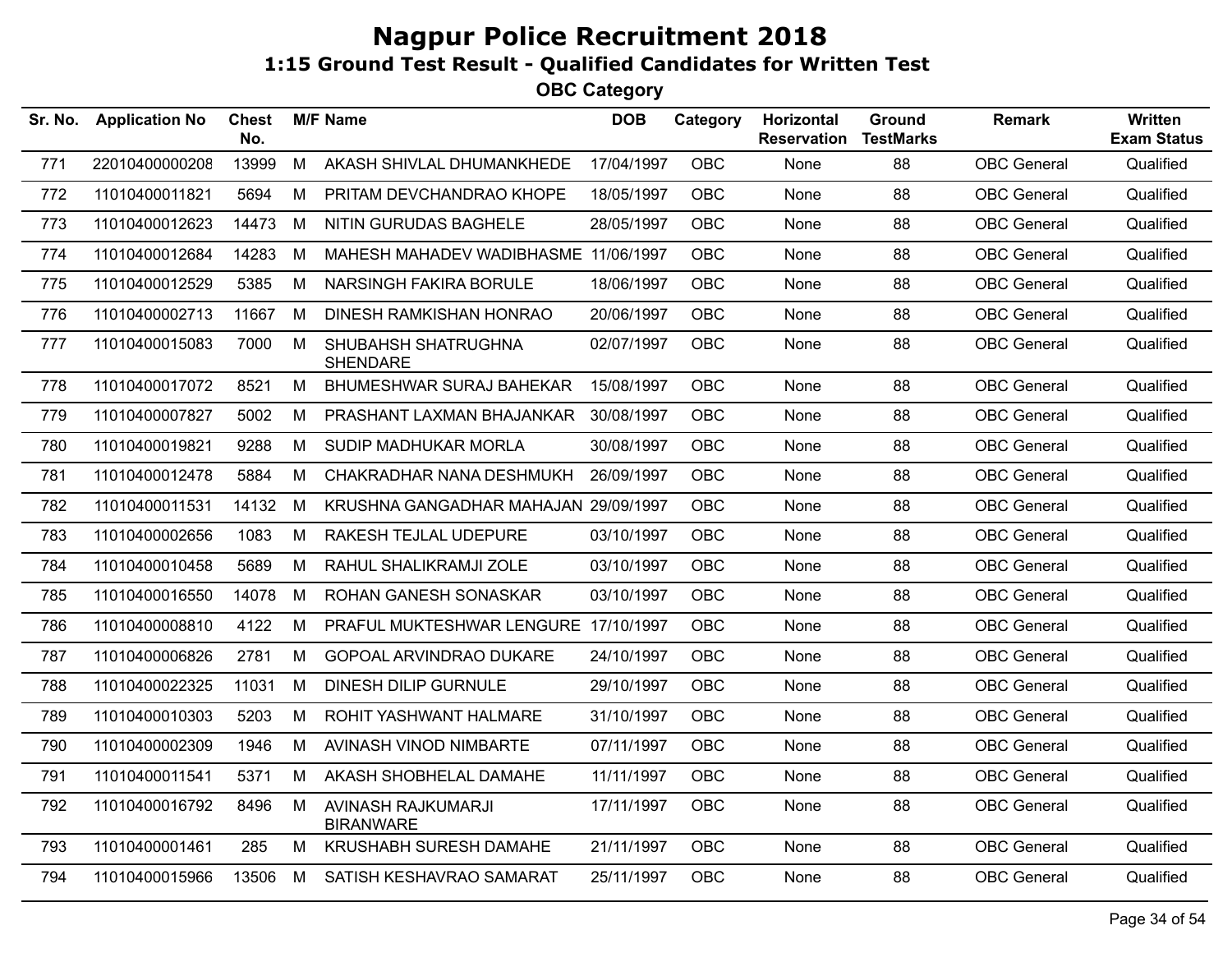| Sr. No. | <b>Application No</b> | Chest<br>No. |   | <b>M/F Name</b>                           | <b>DOB</b> | Category   | Horizontal<br><b>Reservation</b> | Ground<br><b>TestMarks</b> | <b>Remark</b>      | <b>Written</b><br><b>Exam Status</b> |
|---------|-----------------------|--------------|---|-------------------------------------------|------------|------------|----------------------------------|----------------------------|--------------------|--------------------------------------|
| 795     | 11010400011749        | 5312         | M | DNYANESHWAR KASHINATH<br><b>LAHASE</b>    | 28/11/1997 | OBC        | None                             | 88                         | <b>OBC</b> General | Qualified                            |
| 796     | 11010400024454        | 12658        | M | RAJESH GANRAJ TITARMARE                   | 16/12/1997 | <b>OBC</b> | None                             | 88                         | <b>OBC</b> General | Qualified                            |
| 797     | 11010400003622        | 12074        | M | CHANDRASHEKHAR RAJKUMAR<br><b>MATEY</b>   | 02/01/1998 | <b>OBC</b> | None                             | 88                         | <b>OBC</b> General | Qualified                            |
| 798     | 11010400010269        | 6498         | M | SHRIRAM GAJANAN KAVAR                     | 08/01/1998 | <b>OBC</b> | None                             | 88                         | <b>OBC</b> General | Qualified                            |
| 799     | 11010400005823        | 3011         | M | PRAVIN GAJANAN INGLE                      | 20/01/1998 | OBC        | None                             | 88                         | <b>OBC</b> General | Qualified                            |
| 800     | 11010400021349        | 11604        | M | <b>UMESH HEMRAJ SHENDE</b>                | 04/03/1998 | <b>OBC</b> | None                             | 88                         | <b>OBC</b> General | Qualified                            |
| 801     | 11010400012738        | 14291        | M | SAHIL SUBHASH THAWKAR                     | 13/03/1998 | <b>OBC</b> | None                             | 88                         | <b>OBC</b> General | Qualified                            |
| 802     | 11010400010632        | 6231         | M | VAIBHAV DEVANANDRAO<br><b>WANKHEDE</b>    | 14/03/1998 | OBC        | None                             | 88                         | <b>OBC</b> General | Qualified                            |
| 803     | 11010400002376        | 2075         | M | SHUBHAM RAJU KINDARLE                     | 16/03/1998 | <b>OBC</b> | None                             | 88                         | <b>OBC</b> General | Qualified                            |
| 804     | 11010400002549        | 2067         | M | VAIBHAV PANDHARI GAYGOL                   | 05/04/1998 | <b>OBC</b> | None                             | 88                         | <b>OBC</b> General | Qualified                            |
| 805     | 11010400015960        | 8869         | M | <b>VIKKY VIJAYJI GEDEKAR</b>              | 24/04/1998 | <b>OBC</b> | None                             | 88                         | <b>OBC</b> General | Qualified                            |
| 806     | 11010400021506        | 10548        | M | ANKUSH MANOJ INGLE                        | 27/04/1998 | <b>OBC</b> | None                             | 88                         | <b>OBC</b> General | Qualified                            |
| 807     | 11010400002220        | 1707         | М | <b>VIKKI KUNDLIK ZANZAD</b>               | 28/04/1998 | <b>OBC</b> | None                             | 88                         | <b>OBC</b> General | Qualified                            |
| 808     | 11010400012860        | 14468        | M | HARSHAD RADHESHYAM<br>SINGANJUDE          | 30/05/1998 | <b>OBC</b> | None                             | 88                         | <b>OBC</b> General | Qualified                            |
| 809     | 11010400015451        | 8436         | M | MANOHAR SHIVSHANKARJI<br><b>SHIVANKAR</b> | 01/06/1998 | <b>OBC</b> | None                             | 88                         | <b>OBC</b> General | Qualified                            |
| 810     | 11010400006245        | 3123         | M | VIKAS DNYANESHWAR ASWALE                  | 05/06/1998 | <b>OBC</b> | None                             | 88                         | <b>OBC</b> General | Qualified                            |
| 811     | 11010400020304        | 9122         | M | ANTAY RAMESH SHENDE                       | 11/06/1998 | <b>OBC</b> | None                             | 88                         | <b>OBC</b> General | Qualified                            |
| 812     | 11010400012043        | 5927         | M | MAYUR SUBHASHRAO<br><b>CHAUDHARI</b>      | 27/06/1998 | <b>OBC</b> | None                             | 88                         | <b>OBC</b> General | Qualified                            |
| 813     | 11010400010265        | 5668         | M | <b>GAURAV RAJESH JAYSINGPURE</b>          | 06/07/1998 | <b>OBC</b> | None                             | 88                         | <b>OBC</b> General | Qualified                            |
| 814     | 11010400003104        | 1090         | М | <b>RAKESH ISHWAR WAGH</b>                 | 09/07/1998 | <b>OBC</b> | None                             | 88                         | <b>OBC</b> General | Qualified                            |
| 815     | 11010400007603        | 3921         | м | PANDURANG PRALHAD KORDE                   | 09/07/1998 | <b>OBC</b> | None                             | 88                         | <b>OBC</b> General | Qualified                            |
| 816     | 11010400017977        | 10044        | M | SHUBHAM SUBHASH DAFE                      | 09/07/1998 | <b>OBC</b> | None                             | 88                         | <b>OBC</b> General | Qualified                            |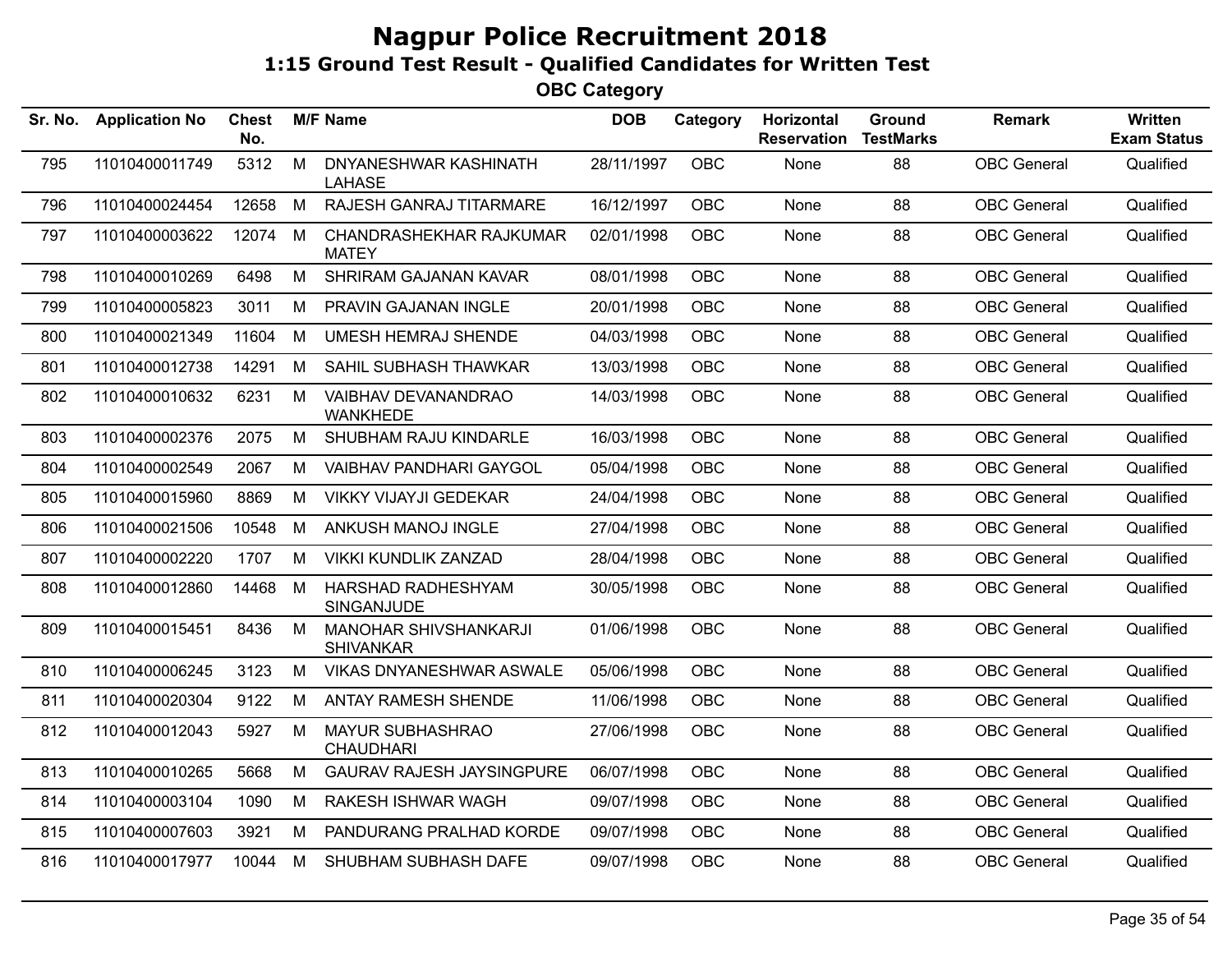| Sr. No. | <b>Application No</b> | <b>Chest</b><br>No. |    | <b>M/F Name</b>                              | <b>DOB</b> | Category   | Horizontal<br><b>Reservation</b> | Ground<br><b>TestMarks</b> | <b>Remark</b>      | Written<br><b>Exam Status</b> |
|---------|-----------------------|---------------------|----|----------------------------------------------|------------|------------|----------------------------------|----------------------------|--------------------|-------------------------------|
| 817     | 11010400001298        | 833                 | M  | NITIN JAGANNATH KALBANDE                     | 07/08/1998 | <b>OBC</b> | None                             | 88                         | <b>OBC</b> General | Qualified                     |
| 818     | 11010400023316        | 11791               | M  | SWAPNIL ANIL GAWHARE                         | 25/08/1998 | <b>OBC</b> | None                             | 88                         | <b>OBC</b> General | Qualified                     |
| 819     | 11010400004491        | 1840                | M  | <b>VIKKI SOBHELAL DAMAHE</b>                 | 01/09/1998 | <b>OBC</b> | None                             | 88                         | <b>OBC</b> General | Qualified                     |
| 820     | 11010400003530        | 1097                | M  | DAYANAND GANGADHAR<br><b>NAGMOTE</b>         | 14/09/1998 | <b>OBC</b> | None                             | 88                         | <b>OBC</b> General | Qualified                     |
| 821     | 11010400013814        | 7105                | M  | RAVI DNYANESHWAR KUTHE                       | 25/10/1998 | <b>OBC</b> | None                             | 88                         | <b>OBC</b> General | Qualified                     |
| 822     | 11010400009564        | 4336                | M  | <b>GOVIND JAGANRAO GANGATIR</b>              | 28/10/1998 | OBC        | None                             | 88                         | <b>OBC</b> General | Qualified                     |
| 823     | 11010400011611        | 5702                | М  | SHUBHAM DEVRAJ BRAMHANKAR 10/11/1998         |            | <b>OBC</b> | None                             | 88                         | <b>OBC</b> General | Qualified                     |
| 824     | 11010400018001        | 9577                | M  | AMIT SUBHASHRAO GURAV                        | 17/11/1998 | <b>OBC</b> | None                             | 88                         | <b>OBC</b> General | Qualified                     |
| 825     | 11010400016780        | 8429                | M  | <b>DHANANJAY SURENDRA</b><br><b>GHORMADE</b> | 23/11/1998 | <b>OBC</b> | None                             | 88                         | <b>OBC</b> General | Qualified                     |
| 826     | 11010400017083        | 13099               | M  | MUKESH KAILASH VAIDYA                        | 09/12/1998 | <b>OBC</b> | None                             | 88                         | <b>OBC</b> General | Qualified                     |
| 827     | 11010400004196        | 1837                | М  | SACHIN BHAGWAN KALE                          | 21/02/1999 | <b>OBC</b> | None                             | 88                         | <b>OBC</b> General | Qualified                     |
| 828     | 11010400007549        | 4425                | М  | RUSHIKESH VISHWANATHJI<br><b>WADKAR</b>      | 30/03/1999 | <b>OBC</b> | None                             | 88                         | <b>OBC</b> General | Qualified                     |
| 829     | 11010400018196        | 9787                | M  | PRATIK PRAMODRAO BANTE                       | 04/04/1999 | <b>OBC</b> | None                             | 88                         | <b>OBC</b> General | Qualified                     |
| 830     | 11010400015714        | 7874                | M  | PRAJWAL RAJUJI CHAWALE                       | 03/05/1999 | <b>OBC</b> | None                             | 88                         | <b>OBC</b> General | Qualified                     |
| 831     | 11010400020311        | 14613               | M  | ANKUSH KESHAVRAO DAMEDHAR 26/05/1999         |            | <b>OBC</b> | None                             | 88                         | <b>OBC</b> General | Qualified                     |
| 832     | 11010400000749        | 600                 | М  | SAGAR BALIRAM DAMAHE                         | 09/06/1999 | <b>OBC</b> | None                             | 88                         | <b>OBC</b> General | Qualified                     |
| 833     | 11010400024552        | 12748               | M  | <b>GAURAV GANESH PARIHAR</b>                 | 19/06/1999 | <b>OBC</b> | None                             | 88                         | <b>OBC</b> General | Qualified                     |
| 834     | 11010400001096        | 763                 | М  | RADHESHYAM GURUDEO<br><b>LEKURWADE</b>       | 10/08/1999 | <b>OBC</b> | None                             | 88                         | <b>OBC</b> General | Qualified                     |
| 835     | 11010400001973        | 937                 | M  | DHANANJAY DNYANESHWAR<br><b>PATIL</b>        | 23/08/1999 | <b>OBC</b> | None                             | 88                         | <b>OBC</b> General | Qualified                     |
| 836     | 11010400022477        | 11040               | M  | JITENDRA CHANDRAKANT SUSHIR 11/12/1999       |            | <b>OBC</b> | None                             | 88                         | <b>OBC</b> General | Qualified                     |
| 837     | 22010400004768        | 16448               | F  | MINAL VIJAYRAO BHEDE                         | 10/04/1995 | <b>OBC</b> | Women                            | 87                         | OBC Women          | Qualified                     |
| 838     | 22010400006701        | 20586               | F. | RACHANA SUNIL YADAV                          | 15/06/1996 | <b>OBC</b> | Women                            | 87                         | OBC Women          | Qualified                     |
| 839     | 11010400000029        | 15408               | M  | YEOKRAM SITARAM LOLE                         | 13/09/1973 | <b>OBC</b> | Ex.Serviceman                    | 86                         | OBC Ex.Servicemen  | Qualified                     |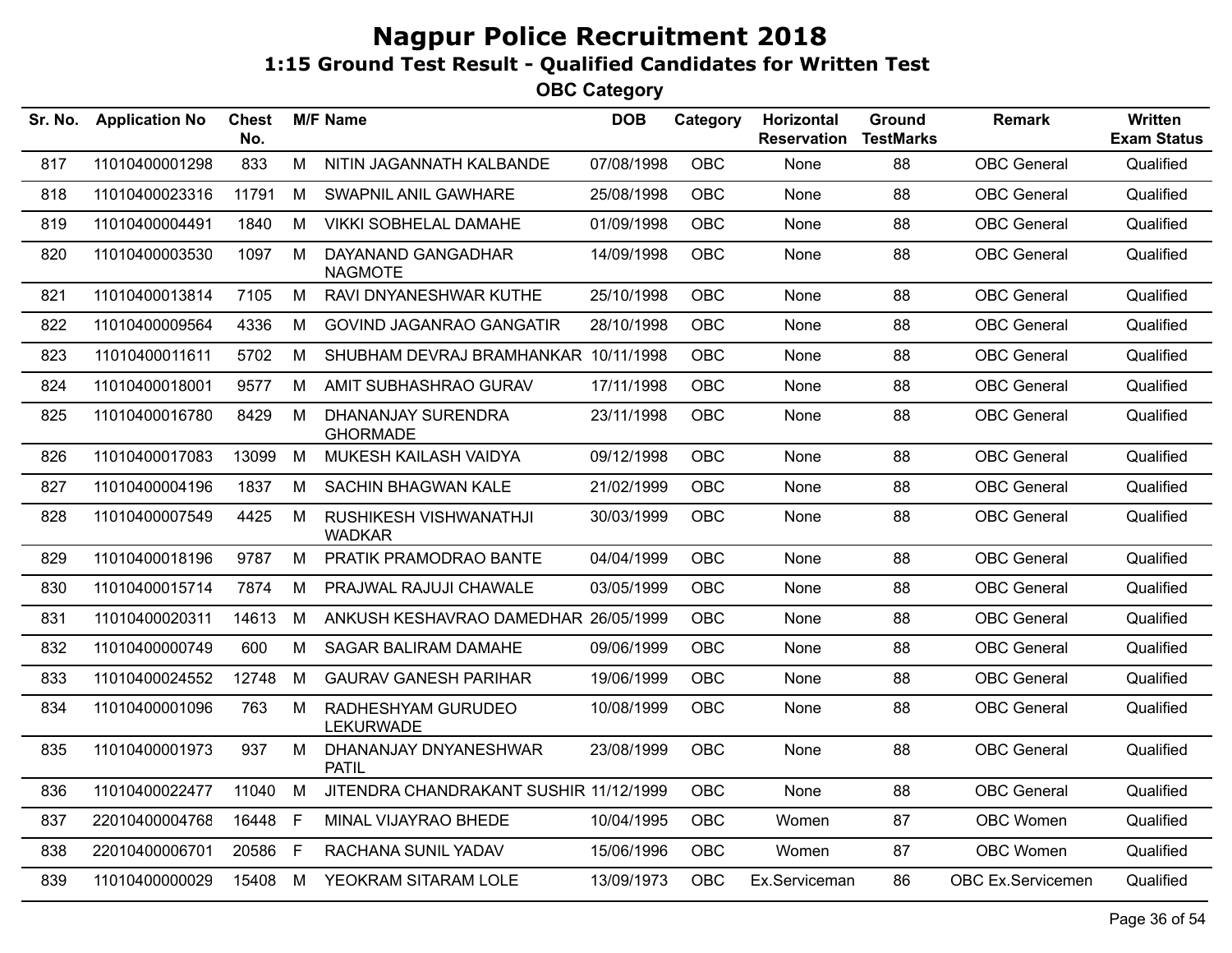| Sr. No. | <b>Application No</b> | Chest<br>No. |    | <b>M/F Name</b>                               | <b>DOB</b> | Category   | Horizontal<br><b>Reservation</b> | Ground<br><b>TestMarks</b> | <b>Remark</b>           | <b>Written</b><br><b>Exam Status</b> |
|---------|-----------------------|--------------|----|-----------------------------------------------|------------|------------|----------------------------------|----------------------------|-------------------------|--------------------------------------|
| 840     | 11010400000525        | 15442        | M  | ARVINDKUMAR GYANIRAM<br><b>BAGHELE</b>        | 28/11/1977 | <b>OBC</b> | Ex.Serviceman                    | 86                         | OBC Ex.Servicemen       | Qualified                            |
| 841     | 11010400003666        | 15411        | M  | NILESH BALASAHEB KADU                         | 08/03/1979 | <b>OBC</b> | Ex.Serviceman                    | 86                         | OBC Ex.Servicemen       | Qualified                            |
| 842     | 11010400008811        | 20203        | M  | <b>SHASHIKANT MANIKRAO</b><br><b>HIRUDKAR</b> | 05/05/1980 | OBC        | Ex.Serviceman                    | 86                         | OBC Ex.Servicemen       | Qualified                            |
| 843     | 11010400021616        | 10750        | M  | <b>GORELAL KUVARLAL BISEN</b>                 | 19/10/1986 | <b>OBC</b> | <b>HG</b>                        | 86                         | OBC HG                  | Qualified                            |
| 844     | 11010400006469        | 13950        | M  | <b>UMASHANKAR RAMDAS</b><br><b>PANCHBUDHE</b> | 16/01/1987 | <b>OBC</b> | HG                               | 86                         | OBC HG                  | Qualified                            |
| 845     | 11010400007135        | 3528         | M  | SURESH DAMUDHAR RAHATE                        | 10/08/1987 | <b>OBC</b> | <b>PAP</b>                       | 86                         | OBC PAP                 | Qualified                            |
| 846     | 11010400012736        | 7543         | M  | <b>UMESH KEVLARAM LAVHE</b>                   | 02/10/1987 | <b>OBC</b> | <b>PAP</b>                       | 86                         | OBC PAP                 | Qualified                            |
| 847     | 11010400012609        | 14436        | M  | RAHUL RAMKHILAVAN YADAV                       | 03/06/1988 | <b>OBC</b> | Police Children                  | 86                         | <b>OBC Police Child</b> | Qualified                            |
| 848     | 11010400016207        | 8654         | М  | <b>NISHAD NARESH FATE</b>                     | 18/10/1988 | <b>OBC</b> | PAP                              | 86                         | OBC PAP                 | Qualified                            |
| 849     | 11010400018971        | 9959         | M  | MANGESH PUNDALIKRAO BAKHAL 10/01/1989         |            | <b>OBC</b> | <b>HG</b>                        | 86                         | OBC HG                  | Qualified                            |
| 850     | 11010400024669        | 15718        | M  | <b>VIKAS RAMCHANDRA HARDEO</b>                | 06/04/1989 | <b>OBC</b> | <b>HG</b>                        | 86                         | OBC HG                  | Qualified                            |
| 851     | 11010400021888        | 11392        | M  | RAVINDRA DEVIDAS DHAWAS                       | 02/03/1990 | <b>OBC</b> | <b>HG</b>                        | 86                         | OBC HG                  | Qualified                            |
| 852     | 22010400001489        | 16091        | F. | SAPANA PANDURANG GIRSAWALE 17/05/1990         |            | <b>OBC</b> | Women                            | 86                         | OBC Women               | Qualified                            |
| 853     | 11010400001082        | 142          | M  | DHIRAJ VINODRAO KAKADE                        | 23/07/1990 | <b>OBC</b> | <b>HG</b>                        | 86                         | OBC HG                  | Qualified                            |
| 854     | 11010400009049        | 4944         | М  | DHIRAJ GAJANAN NAGULKAR                       | 17/02/1991 | OBC.       | <b>PAP</b>                       | 86                         | <b>OBC PAP</b>          | Qualified                            |
| 855     | 22010400001285        | 16988        | F  | RAMESHWARI RAMKISAN GARADE 28/05/1991         |            | <b>OBC</b> | Women                            | 86                         | OBC Women               | Qualified                            |
| 856     | 11010400001419        | 12609        | M  | MAHESH JAGDISHRAO SONTAKKE 12/08/1991         |            | <b>OBC</b> | <b>PAP</b>                       | 86                         | OBC PAP                 | Qualified                            |
| 857     | 11010400010524        | 5952         | М  | DHANANJAY WAMANRO BANTE                       | 19/01/1992 | OBC        | Police Children                  | 86                         | <b>OBC Police Child</b> | Qualified                            |
| 858     | 11010400009537        | 5087         | M  | RUPESH ASHOK DAHIBHATE                        | 19/03/1992 | <b>OBC</b> | Police Children                  | 86                         | <b>OBC Police Child</b> | Qualified                            |
| 859     | 11010400012203        | 15561        | M  | SANJAY APPARAO LANDGE                         | 10/01/1993 | <b>OBC</b> | <b>SP</b>                        | 86                         | OBC SP                  | Qualified                            |
| 860     | 22010400001742        | 17143        | F. | PRAJAKTA SANTOSH AGRE                         | 12/01/1993 | <b>OBC</b> | Women                            | 86                         | OBC Women               | Qualified                            |
| 861     | 11010400014129        | 6737         | M  | AKSHAY KRUSHNARAO<br><b>GHODMARE</b>          | 20/02/1993 | <b>OBC</b> | Police Children                  | 86                         | <b>OBC Police Child</b> | Qualified                            |
| 862     | 11010400012093        | 5840         | M  | AMAR SURESH HARNE                             | 30/04/1993 | <b>OBC</b> | <b>PAP</b>                       | 86                         | <b>OBC PAP</b>          | Qualified                            |
|         |                       |              |    |                                               |            |            |                                  |                            |                         |                                      |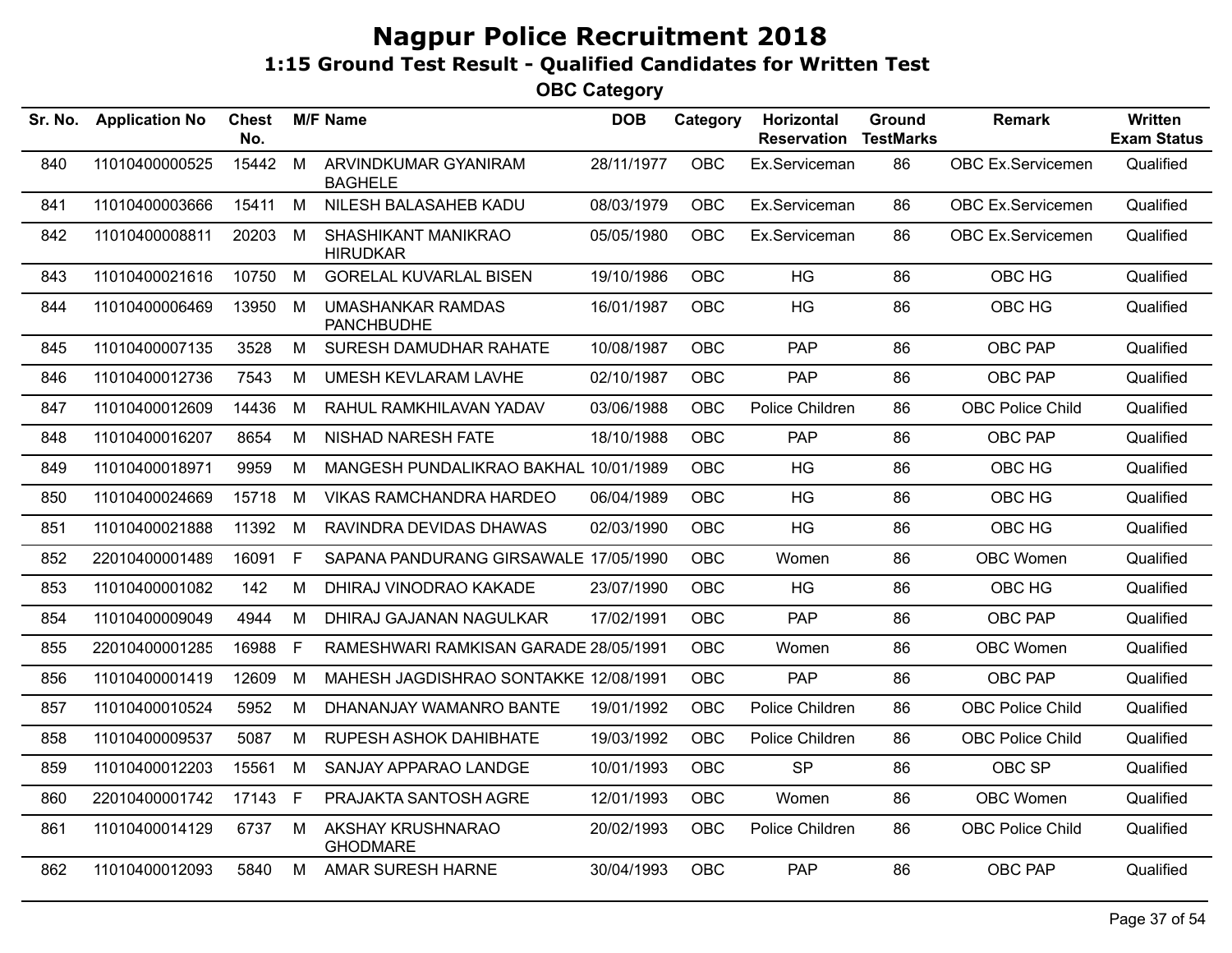| Sr. No. | <b>Application No</b> | <b>Chest</b><br>No. |              | <b>M/F Name</b>                         | <b>DOB</b> | Category   | Horizontal<br><b>Reservation</b> | Ground<br><b>TestMarks</b> | <b>Remark</b>           | Written<br><b>Exam Status</b> |
|---------|-----------------------|---------------------|--------------|-----------------------------------------|------------|------------|----------------------------------|----------------------------|-------------------------|-------------------------------|
| 863     | 11010400023566        | 15621               | M            | MOHAMMADZUBAIR MOHAMAMD<br><b>NOOR</b>  | 14/05/1993 | OBC        | <b>SP</b>                        | 86                         | OBC SP                  | Qualified                     |
| 864     | 11010400000345        | 11890               | M            | <b>MANISH RAMESH INGOLE</b>             | 26/06/1993 | <b>OBC</b> | <b>PAP</b>                       | 86                         | OBC PAP                 | Qualified                     |
| 865     | 22010400000190        | 16906               | $\mathsf F$  | PUSHPA RAMKARAN YADAV                   | 01/10/1993 | <b>OBC</b> | Women                            | 86                         | OBC Women               | Qualified                     |
| 866     | 11010400016474        | 15222               | M            | NIKETAN DNYANESHWARJI<br><b>SHENDRE</b> | 19/12/1993 | OBC        | <b>SP</b>                        | 86                         | OBC SP                  | Qualified                     |
| 867     | 11010400004465        | 1690                | M            | SAHUBHAM DNYANESHWAR<br><b>DHAGE</b>    | 30/06/1994 | OBC        | Police Children                  | 86                         | <b>OBC Police Child</b> | Qualified                     |
| 868     | 22010400001963        | 17734               | $\mathsf{F}$ | SANTOSHI BHADULAL LILHARE               | 08/07/1994 | OBC        | Women                            | 86                         | OBC Women               | Qualified                     |
| 869     | 11010400014737        | 15148               | М            | AKSHAY ANIL AMBADKAR                    | 11/10/1994 | <b>OBC</b> | <b>SP</b>                        | 86                         | OBC SP                  | Qualified                     |
| 870     | 22010400000205        | 17735               | $\mathsf{F}$ | SHIVANI SANJAY DHAWALE                  | 31/10/1994 | OBC        | Women                            | 86                         | OBC Women               | Qualified                     |
| 871     | 11010400005832        | 14342               | M            | <b>SACHIN RAJARAM HUKRE</b>             | 07/12/1994 | OBC        | <b>PAP</b>                       | 86                         | OBC PAP                 | Qualified                     |
| 872     | 22010400002474        | 18591               | $\mathsf F$  | ANKITA ARUN SAWARKAR                    | 14/01/1995 | <b>OBC</b> | Women                            | 86                         | OBC Women               | Qualified                     |
| 873     | 11010400016316        | 13552               | M            | <b>VAIBHAV ARUN AKOTKAR</b>             | 14/06/1995 | <b>OBC</b> | <b>PAP</b>                       | 86                         | OBC PAP                 | Qualified                     |
| 874     | 22010400002672        | 18292 F             |              | PRIYANKA DEVCHAND BUDHE                 | 02/07/1995 | OBC        | Women                            | 86                         | OBC Women               | Qualified                     |
| 875     | 22010400000610        | 17835               | $\mathsf{F}$ | JYOTSANA KAILASJI LOHAKARE              | 19/11/1995 | <b>OBC</b> | Women                            | 86                         | OBC Women               | Qualified                     |
| 876     | 22010400005176        | 20644               | E            | PANCHSHILA DINESH DASHARIYA 05/01/1996  |            | <b>OBC</b> | Women                            | 86                         | OBC Women               | Qualified                     |
| 877     | 11010400002682        | 11810               | M            | ANKIT SUNIL VYAWAHARE                   | 07/04/1996 | OBC        | <b>PAP</b>                       | 86                         | OBC PAP                 | Qualified                     |
| 878     | 22010400004496        | 20312               | -F           | PRIYANKA LAWSAN WADHAI                  | 08/04/1996 | <b>OBC</b> | Women                            | 86                         | OBC Women               | Qualified                     |
| 879     | 22010400004460        | 20036               | $\mathsf F$  | NISHA NANDKISHOR KASARE                 | 28/04/1996 | <b>OBC</b> | Women                            | 86                         | OBC Women               | Qualified                     |
| 880     | 11010400018098        | 9536                | M            | NILESH ABHIMAN MASKE                    | 09/09/1996 | <b>OBC</b> | <b>PAP</b>                       | 86                         | OBC PAP                 | Qualified                     |
| 881     | 11010400012377        | 5828                | M            | RAVI ARUN BAWANKULE                     | 23/09/1996 | <b>OBC</b> | <b>PAP</b>                       | 86                         | OBC PAP                 | Qualified                     |
| 882     | 22010400002244        | 18258               | $\mathsf F$  | <b>RESHMA SHABBIR SHEIKH</b>            | 25/10/1996 | OBC        | Women                            | 86                         | OBC Women               | Qualified                     |
| 883     | 22010400001706        | 17188               | F            | RUPALI KISANRAO WATKAR                  | 08/11/1996 | OBC        | Women                            | 86                         | OBC Women               | Qualified                     |
| 884     | 22010400006623        | 19937               | F            | DHARTI HARICHAND THAWAKAR               | 03/01/1997 | <b>OBC</b> | Women                            | 86                         | OBC Women               | Qualified                     |
| 885     | 11010400011122        | 15344               | M            | YOGESH DILIP BANKAR                     | 03/03/1997 | OBC        | <b>SP</b>                        | 86                         | OBC SP                  | Qualified                     |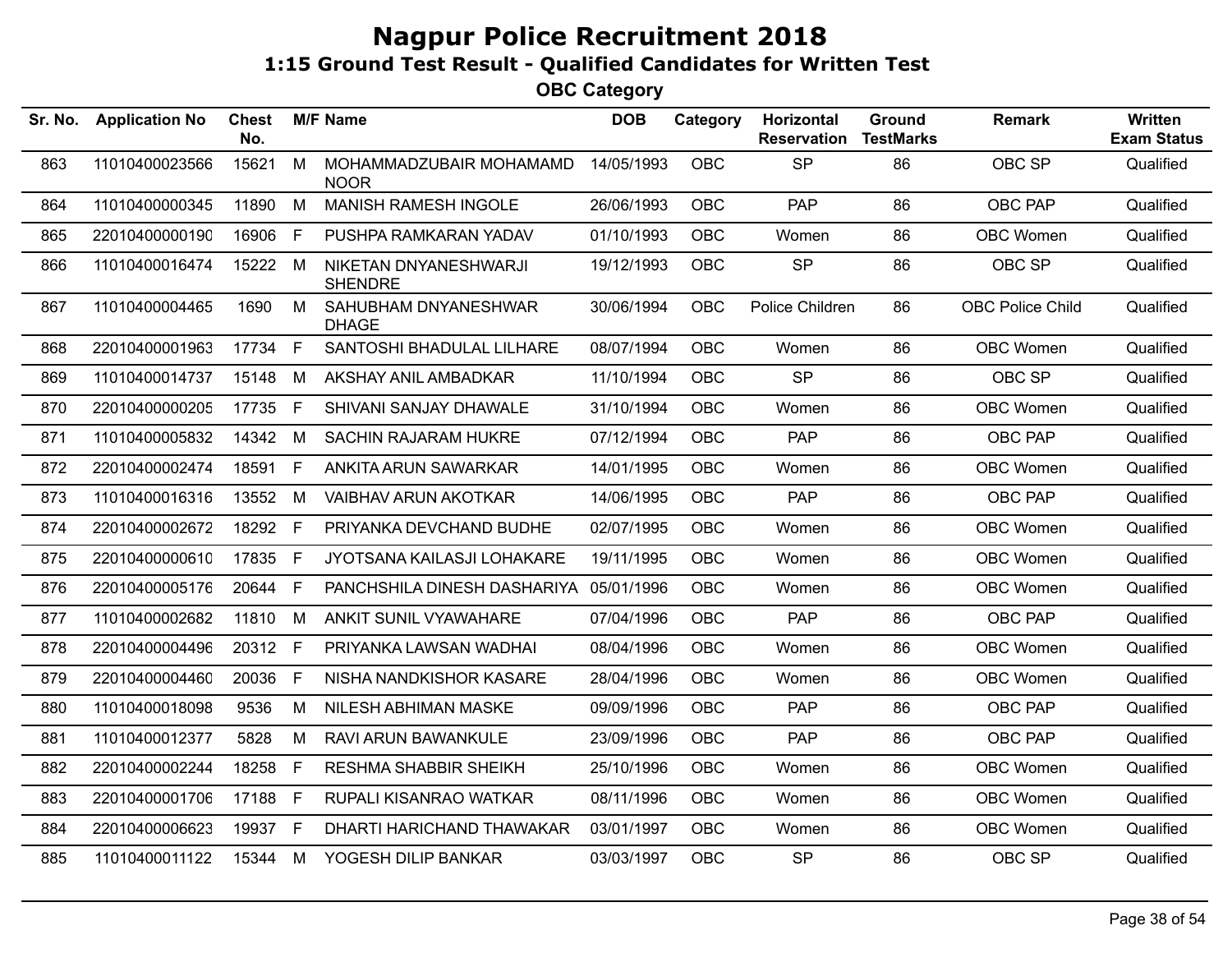| Sr. No. | <b>Application No</b> | <b>Chest</b><br>No. |    | <b>M/F Name</b>                               | <b>DOB</b> | Category   | Horizontal<br><b>Reservation</b> | Ground<br><b>TestMarks</b> | <b>Remark</b>    | Written<br><b>Exam Status</b> |
|---------|-----------------------|---------------------|----|-----------------------------------------------|------------|------------|----------------------------------|----------------------------|------------------|-------------------------------|
| 886     | 11010400008286        | 14869               | M  | DHIRAJ SANJAY GULHANE                         | 31/05/1997 | <b>OBC</b> | <b>SP</b>                        | 86                         | OBC SP           | Qualified                     |
| 887     | 22010400003038        | 18855 F             |    | PRIYA SHRINIWAS MIRASHE                       | 02/06/1997 | <b>OBC</b> | Women                            | 86                         | OBC Women        | Qualified                     |
| 888     | 22010400001998        | 16393               | F  | BHARTI PANDURANGRAO KOHALE 21/06/1997         |            | <b>OBC</b> | Women                            | 86                         | <b>OBC Women</b> | Qualified                     |
| 889     | 22010400004946        | 15923 F             |    | HARSHA HEMRAJ BURADE                          | 06/07/1997 | <b>OBC</b> | Women                            | 86                         | OBC Women        | Qualified                     |
| 890     | 22010400000767        | 17322 F             |    | SANJIVANI RAJKUMARJEE VAIDYA 24/09/1997       |            | <b>OBC</b> | Women                            | 86                         | OBC Women        | Qualified                     |
| 891     | 22010400000049        | 17737 F             |    | <b>BHAGYAWATI DILIP BOKADE</b>                | 08/10/1997 | <b>OBC</b> | Women                            | 86                         | OBC Women        | Qualified                     |
| 892     | 22010400000725        | 15992 F             |    | SHUBHANGI ANILJI SUWASAR                      | 10/10/1997 | OBC        | Women                            | 86                         | OBC Women        | Qualified                     |
| 893     | 11010400016892        | 14777               | M  | VISHAL RAMLAL BORKUTE                         | 02/12/1997 | <b>OBC</b> | <b>SP</b>                        | 86                         | OBC SP           | Qualified                     |
| 894     | 22010400000508        | 17459               | F  | MINAKSHI KAILASH PIKALMUNDE                   | 16/01/1998 | <b>OBC</b> | Women                            | 86                         | OBC Women        | Qualified                     |
| 895     | 11010400011121        | 15345               | M  | MANGESH ANURATH MANGAR                        | 17/01/1998 | <b>OBC</b> | <b>SP</b>                        | 86                         | OBC SP           | Qualified                     |
| 896     | 22010400004169        | 18919 F             |    | SARIKA KISHOR PAKHMODE                        | 14/04/1998 | <b>OBC</b> | Women                            | 86                         | OBC Women        | Qualified                     |
| 897     | 22010400002230        | 18151 F             |    | SHEETAL RAMESH TALMALE                        | 03/08/1998 | <b>OBC</b> | Women                            | 86                         | OBC Women        | Qualified                     |
| 898     | 22010400000741        | 15995               | F. | HARSHILA NANDU ISHWARKAR                      | 03/09/1998 | <b>OBC</b> | Women                            | 86                         | OBC Women        | Qualified                     |
| 899     | 22010400003023        | 18461 F             |    | SWATI BALIRAM NIMBARTE                        | 16/10/1998 | <b>OBC</b> | Women                            | 86                         | OBC Women        | Qualified                     |
| 900     | 22010400003339        | 18768 F             |    | RUPALI RAJESH KAWRASE                         | 14/12/1998 | <b>OBC</b> | Women                            | 86                         | OBC Women        | Qualified                     |
| 901     | 22010400001735        | 16957 F             |    | ROSHANI RAYBHANRAO TIWADE                     | 23/12/1998 | <b>OBC</b> | Women                            | 86                         | OBC Women        | Qualified                     |
| 902     | 22010400003243        | 18593 F             |    | <b>VISHAKHA RAJKUMAR</b><br><b>SHIRPURKAR</b> | 31/12/1998 | OBC        | Women                            | 86                         | OBC Women        | Qualified                     |
| 903     | 22010400000846        | 17117 F             |    | <b>MAMTA MAROTI HALMARE</b>                   | 12/01/1999 | <b>OBC</b> | Women                            | 86                         | OBC Women        | Qualified                     |
| 904     | 22010400002057        | 17710 F             |    | POOJA SUNIL MALODE                            | 04/02/1999 | OBC        | Women                            | 86                         | OBC Women        | Qualified                     |
| 905     | 11010400016522        | 14646               | M  | <b>BHUSHAN ANILRAO BIRE</b>                   | 13/02/1999 | <b>OBC</b> | <b>SP</b>                        | 86                         | OBC SP           | Qualified                     |
| 906     | 22010400004140        | 18963               | F. | VAISHNAVI VASANTA TAYADE                      | 26/02/1999 | <b>OBC</b> | Women                            | 86                         | OBC Women        | Qualified                     |
| 907     | 11010400004428        | 14625               | M  | CHETAN DILIPJI KUKADE                         | 26/05/1999 | <b>OBC</b> | <b>SP</b>                        | 86                         | OBC SP           | Qualified                     |
| 908     | 22010400005469        | 20339 F             |    | SUREKHA MAHADEO BAWANKAR                      | 20/08/1999 | <b>OBC</b> | Women                            | 86                         | OBC Women        | Qualified                     |
| 909     | 22010400002128        | 17161 F             |    | SHUBHANGI AVINASH ROHANKAR 06/09/1999         |            | OBC        | Women                            | 86                         | OBC Women        | Qualified                     |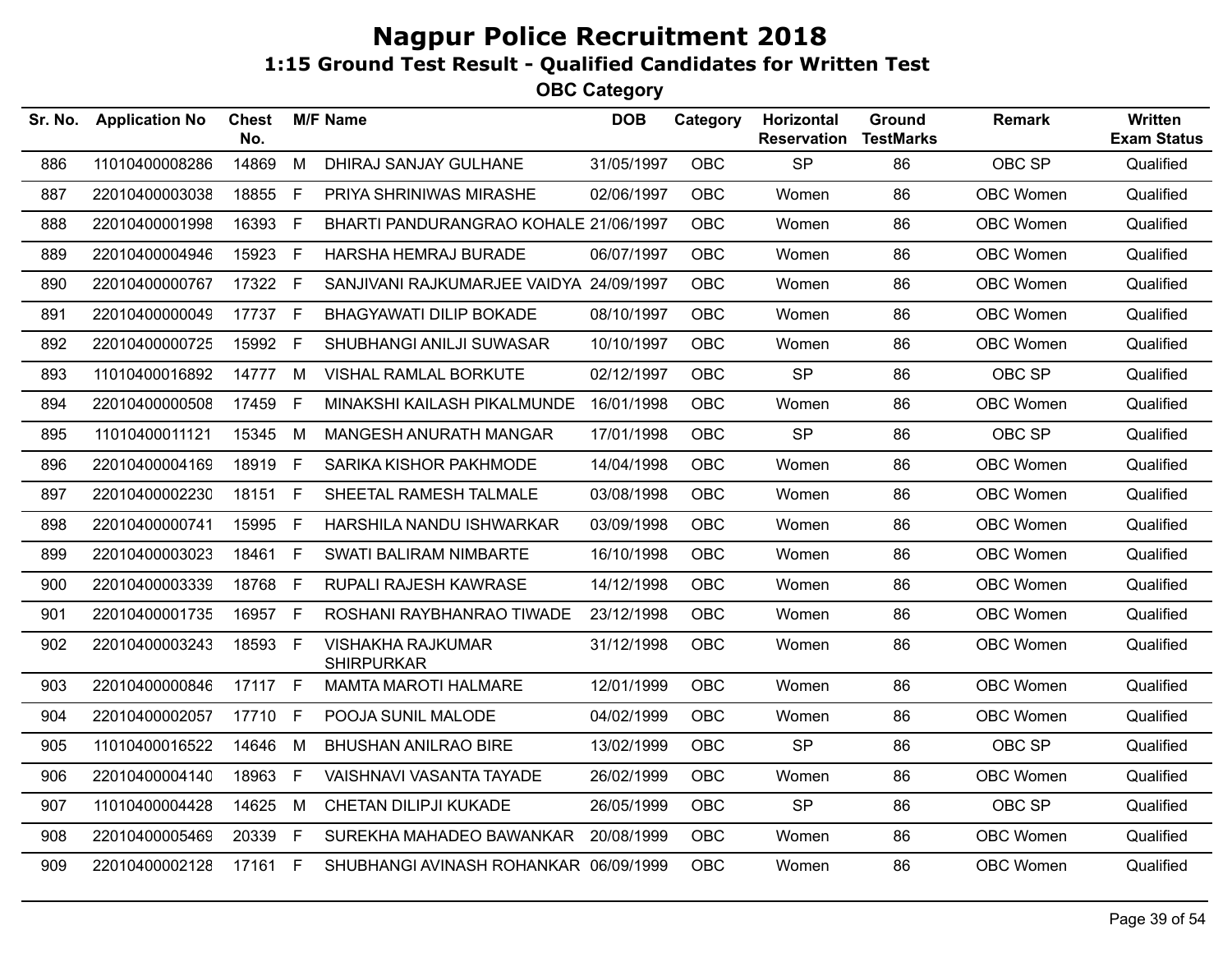| Sr. No. | <b>Application No</b> | <b>Chest</b><br>No. |              | <b>M/F Name</b>                        | <b>DOB</b> | Category   | Horizontal<br><b>Reservation</b> | Ground<br><b>TestMarks</b> | <b>Remark</b>           | Written<br><b>Exam Status</b> |
|---------|-----------------------|---------------------|--------------|----------------------------------------|------------|------------|----------------------------------|----------------------------|-------------------------|-------------------------------|
| 910     | 22010400003667        | 18909               | $\mathsf{F}$ | PANCHABUDHE ARCHANA<br><b>BHAURAO</b>  | 01/10/1999 | OBC        | Women                            | 86                         | OBC Women               | Qualified                     |
| 911     | 11010400007799        | 15453 M             |              | MEGHRAJ GAJAJAN LAMBAT                 | 18/07/1980 | OBC        | Ex.Serviceman                    | 85                         | OBC Ex.Serviceman       | Qualified                     |
| 912     | 22010400002779        | 18732 F             |              | <b>VAISHALI FAKIRAJI SENDRE</b>        | 01/11/1994 | OBC        | Women                            | 85                         | OBC Women               | Qualified                     |
| 913     | 22010400003201        | 18185 F             |              | PRIYANKA ANILRAO MOHARLE               | 22/03/1996 | OBC        | Women                            | 85                         | OBC Women               | Qualified                     |
| 914     | 22010400005994        | 15807 F             |              | RASHMI ANILRAOJI ZANZAL                | 27/11/1996 | OBC        | Women                            | 85                         | OBC Women               | Qualified                     |
| 915     | 22010400000608        | 15887 F             |              | TANUJA GHANSHAM BEHANIYE               | 15/04/1997 | OBC        | Women                            | 85                         | OBC Women               | Qualified                     |
| 916     | 22010400000769        | 17112 F             |              | PALLAVI VASANTJI SHENDE                | 07/08/1997 | OBC        | Women                            | 85                         | OBC Women               | Qualified                     |
| 917     | 22010400000680        | 17836 F             |              | JAYASHRI SITARAM MULE                  | 21/08/1998 | OBC        | Women                            | 85                         | OBC Women               | Qualified                     |
| 918     | 22010400000129        | 17240 F             |              | MADHAVI DINESHKUMAR LILHARE 02/11/1999 |            | OBC        | Women                            | 85                         | OBC Women               | Qualified                     |
| 919     | 11010400023325        | 15402               | M            | YUWRAJ KATU KHOTELE                    | 26/06/1976 | OBC        | Ex.Serviceman                    | 84                         | OBC Ex.Serviceman       | Qualified                     |
| 920     | 11010400000605        | 15497               | M            | VINODKUMAR HETRAM PATLE                | 06/03/1980 | OBC        | Ex.Serviceman                    | 84                         | OBC Ex.Serviceman       | Qualified                     |
| 921     | 11010400003085        | 15491               | M            | <b>JIWAN WASUDEO SUNKINWAR</b>         | 01/04/1981 | OBC        | Ex.Serviceman                    | 84                         | OBC Ex.Serviceman       | Qualified                     |
| 922     | 11010400016628        | 9090                | M            | FIROJ RAMAJANJI MALADHARI              | 28/07/1987 | OBC        | HG                               | 84                         | OBC HG                  | Qualified                     |
| 923     | 11010400013317        | 7299                | M            | <b>CHAITANYA SURESH DIDWANI</b>        | 27/09/1988 | OBC        | Police Children                  | 84                         | <b>OBC Police Child</b> | Qualified                     |
| 924     | 11010400017461        | 8815                | M            | AJAY RUPCHANDJI MANE                   | 10/10/1988 | <b>OBC</b> | <b>PAP</b>                       | 84                         | OBC PAP                 | Qualified                     |
| 925     | 11010400005313        | 3140                | M            | KAILAS MADHAV SONUNE                   | 05/03/1989 | <b>OBC</b> | <b>PAP</b>                       | 84                         | OBC PAP                 | Qualified                     |
| 926     | 11010400010756        | 5782                | M            | <b>GAURAV ARVINDJI HALMARE</b>         | 27/03/1989 | OBC        | Police Children                  | 84                         | <b>OBC Police Child</b> | Qualified                     |
| 927     | 11010400010463        | 14277               | M            | AMOL HARIBHAU KAMBLE                   | 20/06/1989 | OBC        | PAP                              | 84                         | OBC PAP                 | Qualified                     |
| 928     | 11010400006090        | 2946                | M            | ANTARAM DADARAM KHARABE                | 19/09/1989 | OBC        | PAP                              | 84                         | OBC PAP                 | Qualified                     |
| 929     | 11010400023417        | 12596               | M            | NITIN RAMNATH DHOLE                    | 01/12/1989 | OBC        | PAP                              | 84                         | OBC PAP                 | Qualified                     |
| 930     | 11010400008956        | 4941                | M            | <b>ISHWAR NARAYANJI HATWAR</b>         | 11/12/1989 | OBC        | HG                               | 84                         | OBC HG                  | Qualified                     |
| 931     | 11010400018335        | 15024               | M            | <b>DIPAK BABAN LALSARE</b>             | 31/03/1990 | OBC        | HG                               | 84                         | OBC HG                  | Qualified                     |
| 932     | 11010400005864        | 2725                | M            | SANJAY GAGARAM DAVHALE                 | 15/04/1990 | OBC        | <b>PAP</b>                       | 84                         | OBC PAP                 | Qualified                     |
| 933     | 11010400012148        | 20415 M             |              | MAYUR NARAYANRAO MATE                  | 30/05/1990 | OBC        | <b>SP</b>                        | 84                         | OBC SP                  | Qualified                     |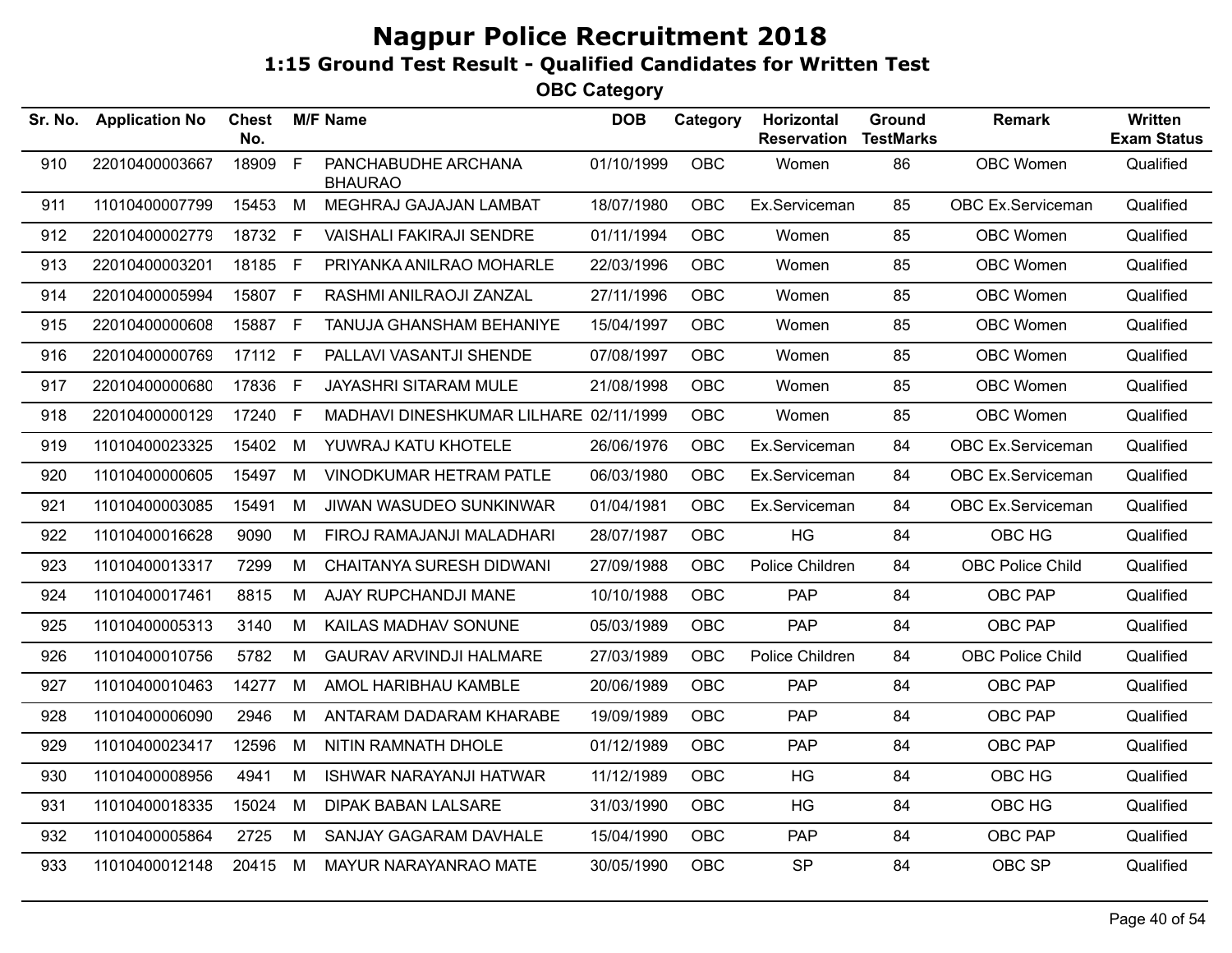| Sr. No. | <b>Application No</b> | Chest<br>No. |   | <b>M/F Name</b>                               | <b>DOB</b> | Category   | Horizontal<br><b>Reservation</b> | Ground<br><b>TestMarks</b> | Remark                  | Written<br><b>Exam Status</b> |
|---------|-----------------------|--------------|---|-----------------------------------------------|------------|------------|----------------------------------|----------------------------|-------------------------|-------------------------------|
| 934     | 11010400024158        | 12226        | M | <b>GAJANAN LAXMAN ASOLKAR</b>                 | 27/08/1990 | <b>OBC</b> | PAP                              | 84                         | <b>OBC PAP</b>          | Qualified                     |
| 935     | 11010400005075        | 3359         | M | PRASHANT BABURAO BIRAJDAR                     | 24/01/1991 | <b>OBC</b> | EQ                               | 84                         | OBC EQ                  | Qualified                     |
| 936     | 11010400024406        | 11959        | M | SURAJ VIJAYRAORAO ATKARE                      | 05/07/1991 | OBC        | HG                               | 84                         | OBC HG                  | Qualified                     |
| 937     | 11010400023286        | 12246        | M | <b>SURAJ BHASKAR JAMBHULKAR</b>               | 31/08/1991 | <b>OBC</b> | <b>HG</b>                        | 84                         | OBC HG                  | Qualified                     |
| 938     | 11010400017384        | 7775         | M | <b>LOKESH BHAGWAT DHENGE</b>                  | 27/09/1991 | <b>OBC</b> | Police Children                  | 84                         | <b>OBC Police Child</b> | Qualified                     |
| 939     | 11010400006577        | 15610        | M | <b>VISHAL NANAJI GHORMARE</b>                 | 25/12/1991 | <b>OBC</b> | <b>SP</b>                        | 84                         | OBC SP                  | Qualified                     |
| 940     | 11010400001417        | 12897        | М | VAIBHAV PRABHAKAR NIMBULKAR 11/01/1992        |            | <b>OBC</b> | <b>PAP</b>                       | 84                         | <b>OBC PAP</b>          | Qualified                     |
| 941     | 11010400013170        | 14443        | M | <b>MANISH VIJAY LANDE</b>                     | 21/01/1992 | <b>OBC</b> | HG                               | 84                         | OBC HG                  | Qualified                     |
| 942     | 11010400010333        | 20423        | M | NAMDEO NARAYAN<br>NALEGAONKAR                 | 04/04/1992 | <b>OBC</b> | <b>SP</b>                        | 84                         | OBC SP                  | Qualified                     |
| 943     | 11010400016829        | 8235         | м | MOHAN HARIDASRAO JAMODKAR 14/04/1992          |            | <b>OBC</b> | <b>HG</b>                        | 84                         | OBC HG                  | Qualified                     |
| 944     | 11010400016719        | 13417        | M | DHIRAJ BUDHAJI ATKARI                         | 27/08/1992 | <b>OBC</b> | PAP                              | 84                         | OBC PAP                 | Qualified                     |
| 945     | 11010400002205        | 1182         | М | <b>GOVINDA SANTOSH KOLPI</b>                  | 15/09/1992 | <b>OBC</b> | PAP                              | 84                         | OBC PAP                 | Qualified                     |
| 946     | 11010400018609        | 14620        | м | AMOL PANDURANG KAIKADE                        | 15/12/1992 | <b>OBC</b> | PAP                              | 84                         | <b>OBC PAP</b>          | Qualified                     |
| 947     | 11010400001593        | 79           | М | <b>BHARAT BHIBHISHAN</b><br><b>KSHIRSAGAR</b> | 20/05/1994 | <b>OBC</b> | EQ                               | 84                         | OBC EQ                  | Qualified                     |
| 948     | 11010400015809        | 13340        | M | <b>JITESH ARUN DAHILKAR</b>                   | 28/07/1994 | <b>OBC</b> | PAP                              | 84                         | OBC PAP                 | Qualified                     |
| 949     | 11010400012713        | 6588         | M | SANKET RAVICHANDRARAO<br><b>GHODE</b>         | 19/09/1994 | <b>OBC</b> | PAP                              | 84                         | OBC PAP                 | Qualified                     |
| 950     | 11010400000732        | 921          | М | SHUBHAM PRAMOD DHOLE                          | 30/09/1994 | <b>OBC</b> | <b>HG</b>                        | 84                         | OBC HG                  | Qualified                     |
| 951     | 11010400002876        | 12898        | м | AKSHAY GAJANANRAO NAGPURE                     | 16/02/1996 | <b>OBC</b> | <b>PAP</b>                       | 84                         | <b>OBC PAP</b>          | Qualified                     |
| 952     | 11010400020866        | 14941        | М | ABHISHEK AMRUTRAO TUPAT                       | 28/06/1996 | <b>OBC</b> | <b>SP</b>                        | 84                         | OBC SP                  | Qualified                     |
| 953     | 11010400012729        | 6586         | м | <b>PRAVIN GAJANAN FUNDE</b>                   | 09/08/1996 | <b>OBC</b> | PAP                              | 84                         | <b>OBC PAP</b>          | Qualified                     |
| 954     | 11010400016444        | 15223        | M | NIKHIL PADMAKAR PUSADKAR                      | 09/08/1996 | <b>OBC</b> | <b>SP</b>                        | 84                         | OBC SP                  | Qualified                     |
| 955     | 11010400015712        | 8660         | М | VISHAL UTTAMJI SARVE                          | 11/02/1997 | <b>OBC</b> | <b>PAP</b>                       | 84                         | OBC PAP                 | Qualified                     |
| 956     | 11010400007796        | 4106         | м | DHIRAJ ARVIND MAINDE                          | 19/06/1997 | <b>OBC</b> | Police Children                  | 84                         | <b>OBC Police Child</b> | Qualified                     |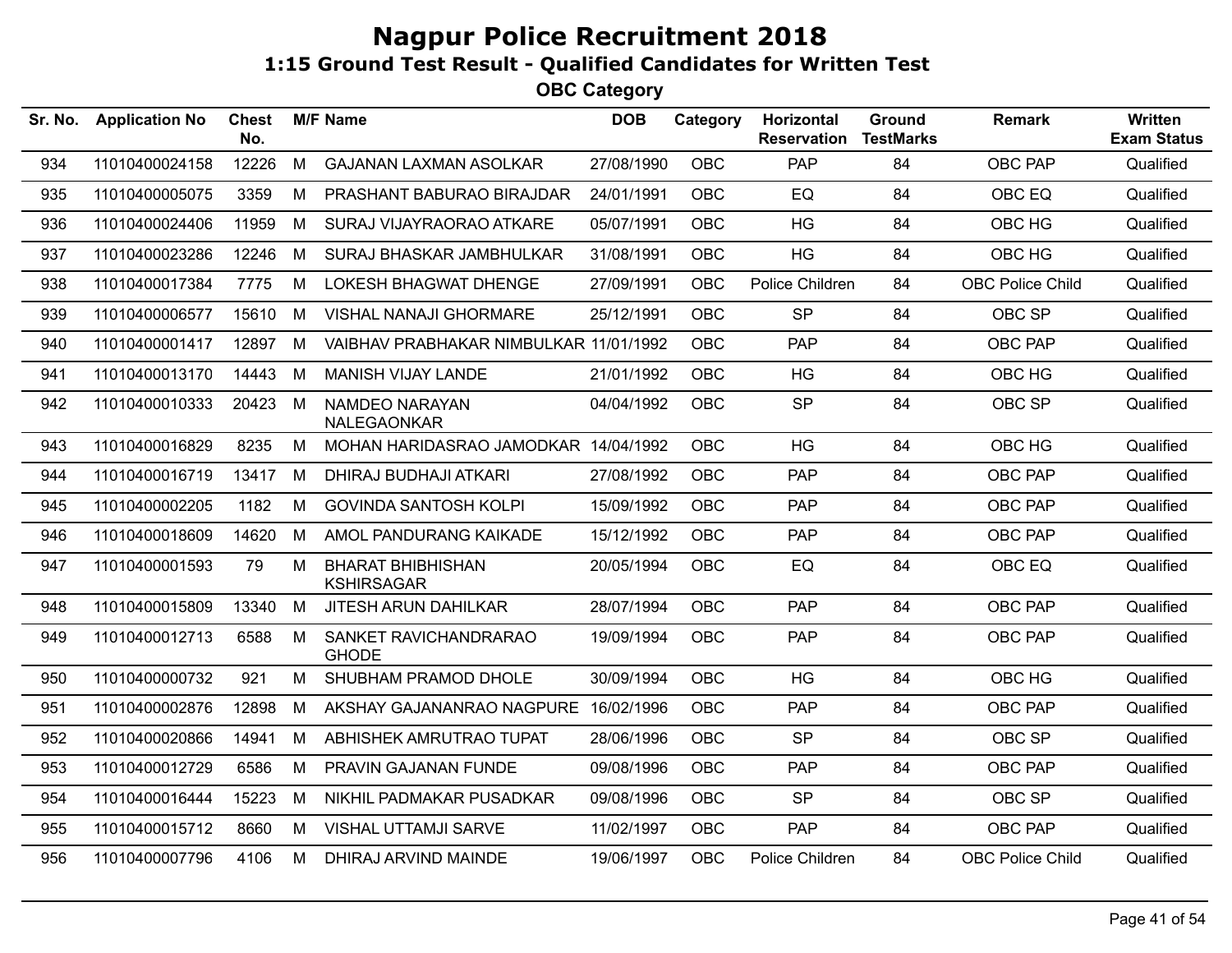| Sr. No. | <b>Application No</b> | <b>Chest</b><br>No. |              | <b>M/F Name</b>                        | <b>DOB</b> | Category   | Horizontal<br><b>Reservation</b> | Ground<br><b>TestMarks</b> | <b>Remark</b>    | <b>Written</b><br><b>Exam Status</b> |
|---------|-----------------------|---------------------|--------------|----------------------------------------|------------|------------|----------------------------------|----------------------------|------------------|--------------------------------------|
| 957     | 11010400011841        | 14352               | M            | CHETAN MANGALDAS CHAWARE               | 19/10/1997 | <b>OBC</b> | PAP                              | 84                         | <b>OBC PAP</b>   | Qualified                            |
| 958     | 11010400016053        | 13605               | M            | AMOL DEVIDAS SHENDRE                   | 25/02/1998 | <b>OBC</b> | PAP                              | 84                         | OBC PAP          | Qualified                            |
| 959     | 11010400008101        | 15292               | M            | SAURABH SHAM KALMEGH                   | 13/07/1998 | <b>OBC</b> | <b>SP</b>                        | 84                         | OBC SP           | Qualified                            |
| 960     | 11010400016775        | 14775               | M            | <b>VISHAL WAMAN KAYATE</b>             | 22/05/1999 | OBC        | <b>SP</b>                        | 84                         | OBC SP           | Qualified                            |
| 961     | 11010400024363        | 11707 M             |              | <b>BHUSHAN RAVINDRA BHADANE</b>        | 27/07/1999 | <b>OBC</b> | <b>PAP</b>                       | 84                         | OBC PAP          | Qualified                            |
| 962     | 11010400016813        | 14776               | M            | MAHESH GOPAL CHAWALE                   | 02/11/1999 | <b>OBC</b> | <b>SP</b>                        | 84                         | OBC SP           | Qualified                            |
| 963     | 22010400000381        | 17462 F             |              | PRANALI MANOHAR KHOPADE                | 20/10/1993 | <b>OBC</b> | Women                            | 83                         | <b>OBC Women</b> | Qualified                            |
| 964     | 22010400002515        | 19509               | F.           | POONAM NAMINARAYAN SAO                 | 12/06/1996 | <b>OBC</b> | Women                            | 83                         | <b>OBC Women</b> | Qualified                            |
| 965     | 22010400000399        | 17037 F             |              | KARISHMA PRABHUDAS DOYE                | 12/10/1996 | <b>OBC</b> | Women                            | 83                         | OBC Women        | Qualified                            |
| 966     | 22010400002318        | 19402               | F            | SUSHMA SHAMRAO DONODE                  | 16/12/1996 | <b>OBC</b> | Women                            | 83                         | <b>OBC Women</b> | Qualified                            |
| 967     | 22010400005303        | 15950 F             |              | SHIVANI VITTHALRAO BOBADE              | 18/06/1997 | <b>OBC</b> | Women                            | 83                         | <b>OBC Women</b> | Qualified                            |
| 968     | 22010400002690        | 18637 F             |              | TEJESHWINI NILKANTHA<br><b>PATHODE</b> | 08/09/1997 | <b>OBC</b> | Women                            | 83                         | <b>OBC Women</b> | Qualified                            |
| 969     | 22010400001156        | 16999 F             |              | PRIYA SUKHADEO BARASKAR                | 24/01/1999 | <b>OBC</b> | Women                            | 83                         | OBC Women        | Qualified                            |
| 970     | 22010400003674        | 19140               | F.           | MANISHA NILKANTH RAUT                  | 22/08/1999 | <b>OBC</b> | Women                            | 83                         | <b>OBC Women</b> | Qualified                            |
| 971     | 11010400001302        | 180                 | M            | SACHIN VITTHAL BANTE                   | 26/07/1987 | <b>OBC</b> | <b>HG</b>                        | 82                         | OBC HG           | Qualified                            |
| 972     | 11010400006443        | 3514                | М            | RAMRATAN SUDAMJI TIJARE                | 22/12/1987 | <b>OBC</b> | <b>HG</b>                        | 82                         | OBC HG           | Qualified                            |
| 973     | 22010400001771        | 16959               | F.           | PRAGATI SUDAMRAO KUKASE                | 26/08/1988 | <b>OBC</b> | Women                            | 82                         | <b>OBC Women</b> | Qualified                            |
| 974     | 22010400001185        | 16830               | F            | ANITA SHALIKRAM GHAGARE                | 24/12/1988 | <b>OBC</b> | Women                            | 82                         | OBC Women        | Qualified                            |
| 975     | 11010400018715        | 15248               | M            | MAHAVIR WASUDEO WARHARE                | 18/04/1989 | <b>OBC</b> | <b>SP</b>                        | 82                         | OBC SP           | Qualified                            |
| 976     | 11010400004063        | 11684               | M            | YOGESH RAMESH HINGMIRE                 | 14/10/1989 | <b>OBC</b> | HG                               | 82                         | OBC HG           | Qualified                            |
| 977     | 11010400019457        | 14742               | M            | YOGARAJ NAMDEO FUNDE                   | 03/11/1989 | <b>OBC</b> | HG                               | 82                         | OBC HG           | Qualified                            |
| 978     | 22010400002844        | 18951               | $\mathsf{F}$ | <b>VIMAL MOTIRAM SAPATE</b>            | 09/12/1989 | <b>OBC</b> | Women                            | 82                         | OBC Women        | Qualified                            |
| 979     | 11010400018381        | 15626               | M            | <b>SURAJ HARIDAS NIKODE</b>            | 26/06/1990 | <b>OBC</b> | <b>SP</b>                        | 82                         | OBC SP           | Qualified                            |
| 980     | 22010400001805        | 17259 F             |              | <b>RESHMA VIJAY TANGALE</b>            | 28/02/1991 | <b>OBC</b> | Women                            | 82                         | <b>OBC Women</b> | Qualified                            |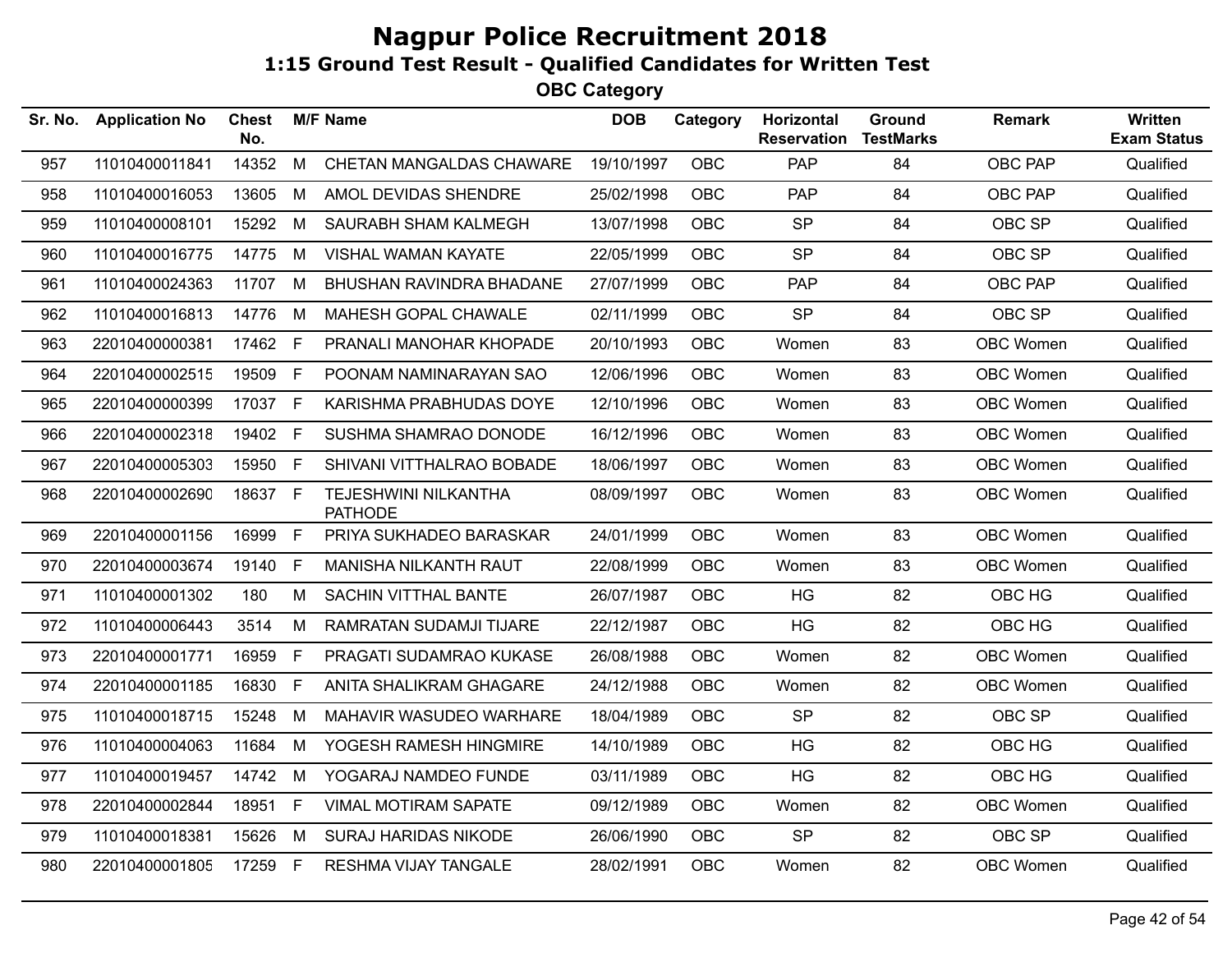| Sr. No. | <b>Application No</b> | Chest<br>No. |    | <b>M/F Name</b>                        | <b>DOB</b> | Category   | Horizontal<br><b>Reservation</b> | Ground<br><b>TestMarks</b> | <b>Remark</b>           | Written<br><b>Exam Status</b> |
|---------|-----------------------|--------------|----|----------------------------------------|------------|------------|----------------------------------|----------------------------|-------------------------|-------------------------------|
| 981     | 11010400015100        | 7337         | M  | YOGESH SHREERAM HIRALKAR               | 30/07/1991 | OBC        | Police Children                  | 82                         | OBC Police Child        | Qualified                     |
| 982     | 11010400017681        | 9051         | M  | RAHUL BABURAOJI KALE                   | 02/09/1991 | <b>OBC</b> | HG                               | 82                         | OBC HG                  | Qualified                     |
| 983     | 22010400002496        | 19102 F      |    | <b>MAMTA SHRIRAM RAJKUWAR</b>          | 25/12/1991 | <b>OBC</b> | Women                            | 82                         | <b>OBC Women</b>        | Qualified                     |
| 984     | 11010400015117        | 13739        | M  | AMOL KISHOR DALVI                      | 28/03/1992 | <b>OBC</b> | Police Children                  | 82                         | <b>OBC Police Child</b> | Qualified                     |
| 985     | 22010400000561        | 16803 F      |    | ASHWITA ASHOK BAWANKAR                 | 12/10/1992 | <b>OBC</b> | Women                            | 82                         | OBC Women               | Qualified                     |
| 986     | 11010400011126        | 14889        | M  | PARAMVIR ASHOK KHOBARE                 | 23/10/1992 | <b>OBC</b> | <b>SP</b>                        | 82                         | OBC SP                  | Qualified                     |
| 987     | 22010400004499        | 19912 F      |    | SHUBHANGI GANESH KHANZODE 29/12/1992   |            | <b>OBC</b> | Women                            | 82                         | OBC Women               | Qualified                     |
| 988     | 22010400004063        | 18801 F      |    | SHWETA NARAYANRAOJI<br><b>RAKHUNDE</b> | 15/04/1993 | <b>OBC</b> | Women                            | 82                         | OBC Women               | Qualified                     |
| 989     | 22010400001076        | 17224 F      |    | UJWALA BAJRANGRAO<br><b>CHAMTKAR</b>   | 27/07/1993 | <b>OBC</b> | Women                            | 82                         | OBC Women               | Qualified                     |
| 990     | 11010400017695        | 8591         | M  | NIKHIL DIGAMBARRAO<br><b>BHANKHEDE</b> | 25/08/1993 | <b>OBC</b> | Police Children                  | 82                         | <b>OBC Police Child</b> | Qualified                     |
| 991     | 11010400003323        | 11718        | M  | AMOL SUKHARAMJI DHENGE                 | 27/12/1993 | <b>OBC</b> | HG                               | 82                         | OBC HG                  | Qualified                     |
| 992     | 22010400005069        | 20146        | -F | DHANASHREE CHAITRAM NAROLE 14/01/1994  |            | <b>OBC</b> | Women                            | 82                         | <b>OBC Women</b>        | Qualified                     |
| 993     | 22010400003731        | 18988 F      |    | <b>REKHA SURESH LILHARE</b>            | 11/05/1994 | <b>OBC</b> | Women                            | 82                         | OBC Women               | Qualified                     |
| 994     | 22010400004533        | 15844 F      |    | SUCHITA DILIPJI NIKULE                 | 01/06/1994 | <b>OBC</b> | Women                            | 82                         | OBC Women               | Qualified                     |
| 995     | 11010400005014        | 2512         | M  | ANAND SHRAWANJI PITHALE                | 18/08/1994 | <b>OBC</b> | HG                               | 82                         | OBC HG                  | Qualified                     |
| 996     | 11010400016140        | 14993        | M  | AMIT DEVIDAS ABHARE                    | 23/08/1994 | <b>OBC</b> | <b>SP</b>                        | 82                         | OBC SP                  | Qualified                     |
| 997     | 22010400005006        | 16608        | F  | USHA CHAMPAT CHOUDHARI                 | 03/11/1994 | <b>OBC</b> | Women                            | 82                         | <b>OBC Women</b>        | Qualified                     |
| 998     | 22010400001105        | 16897 F      |    | SHUBHANGI ABHIMANJI<br><b>PUSDEKAR</b> | 28/11/1994 | <b>OBC</b> | Women                            | 82                         | <b>OBC Women</b>        | Qualified                     |
| 999     | 22010400003911        | 18171        | F  | PUNAM VIJAYRAO NIMBHRAT                | 25/12/1994 | <b>OBC</b> | Women                            | 82                         | OBC Women               | Qualified                     |
| 1000    | 22010400002294        | 19040        | E  | KIRAN RAMBHAU NASRE                    | 13/01/1995 | <b>OBC</b> | Women                            | 82                         | OBC Women               | Qualified                     |
| 1001    | 22010400002468        | 18679        | -F | VIJAYA MADHAVRAO HALMARE               | 05/04/1995 | <b>OBC</b> | Women                            | 82                         | <b>OBC Women</b>        | Qualified                     |
| 1002    | 11010400010687        | 15171        | M  | MAYUR JIVANJI KOLHE                    | 16/12/1995 | <b>OBC</b> | <b>SP</b>                        | 82                         | OBC SP                  | Qualified                     |
| 1003    | 22010400000737        | 15997 F      |    | PRIYANKA MUNNA YADAV                   | 14/01/1996 | <b>OBC</b> | Women                            | 82                         | OBC Women               | Qualified                     |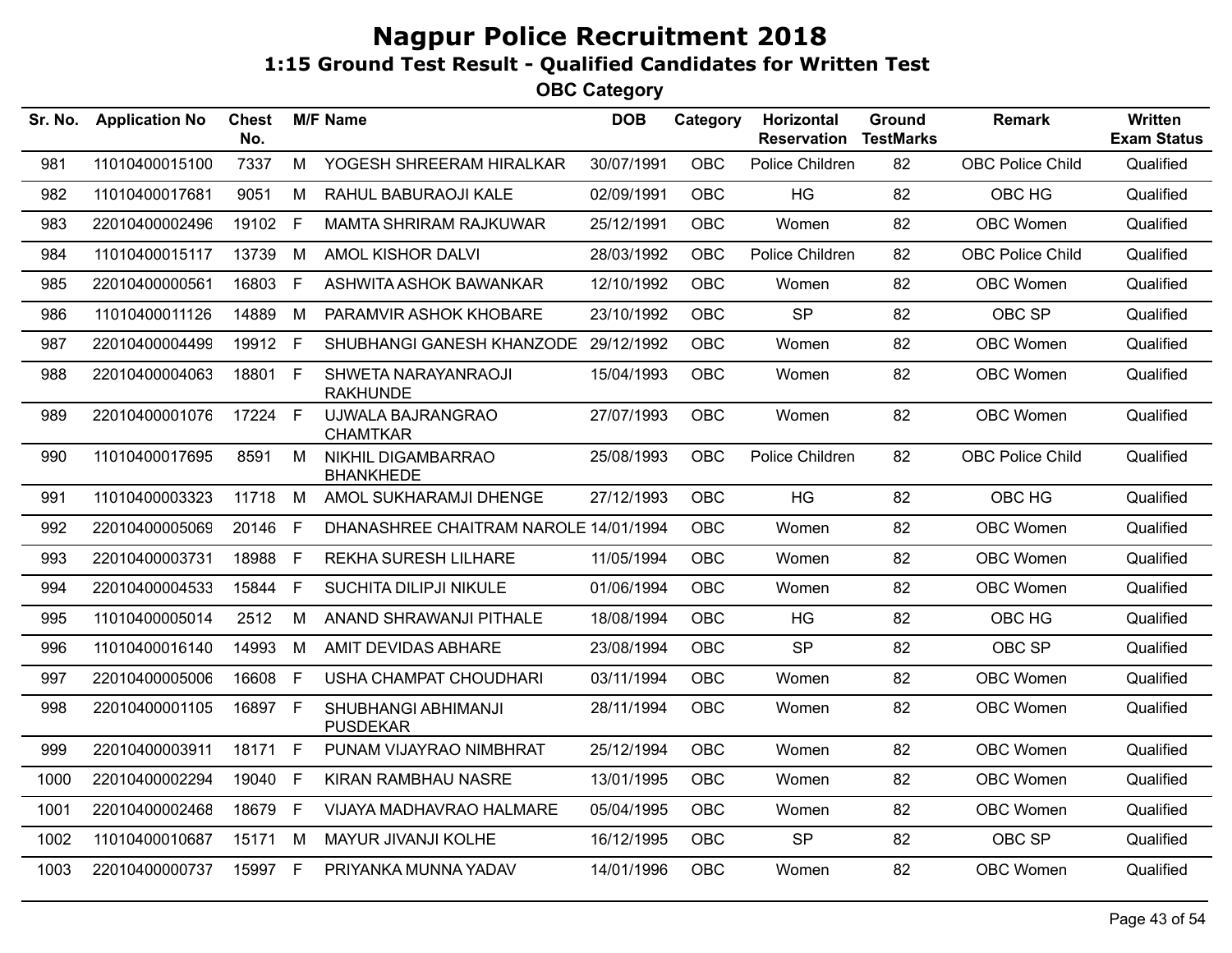| Sr. No. | <b>Application No</b> | <b>Chest</b><br>No. |              | <b>M/F Name</b>                              | <b>DOB</b> | Category   | Horizontal<br><b>Reservation</b> | Ground<br><b>TestMarks</b> | <b>Remark</b> | Written<br><b>Exam Status</b> |
|---------|-----------------------|---------------------|--------------|----------------------------------------------|------------|------------|----------------------------------|----------------------------|---------------|-------------------------------|
| 1004    | 22010400001495        | 17100               | $\mathsf{F}$ | SUSMITA ASHOK HANWATE                        | 23/01/1996 | OBC        | Women                            | 82                         | OBC Women     | Qualified                     |
| 1005    | 22010400002644        | 19066               | E            | <b>VIDYA NILKANTHA CHICHGHARE</b>            | 13/02/1996 | <b>OBC</b> | Women                            | 82                         | OBC Women     | Qualified                     |
| 1006    | 22010400002267        | 18470               | $\mathsf{F}$ | MANISHA KEWALRAM CHAUDHARI 30/04/1996        |            | <b>OBC</b> | Women                            | 82                         | OBC Women     | Qualified                     |
| 1007    | 22010400001553        | 16774               | F            | RUPALI NILKANTH HEMANE                       | 25/05/1996 | OBC        | Women                            | 82                         | OBC Women     | Qualified                     |
| 1008    | 11010400015190        | 15570 M             |              | <b>SHUBHAM SHESHRAO</b><br><b>WANKHEDE</b>   | 28/07/1996 | <b>OBC</b> | <b>SP</b>                        | 82                         | OBC SP        | Qualified                     |
| 1009    | 22010400005450        | 16308               | F            | JAYASHRI RAJENDRA TONDARE                    | 01/09/1996 | OBC        | Women                            | 82                         | OBC Women     | Qualified                     |
| 1010    | 22010400000661        | 16497               | -F           | UJWALA ANANDRAO KOTHADE                      | 20/10/1996 | <b>OBC</b> | Women                            | 82                         | OBC Women     | Qualified                     |
| 1011    | 22010400000475        | 15889               | F            | NILU PRAKASH NASRE                           | 29/10/1996 | <b>OBC</b> | Women                            | 82                         | OBC Women     | Qualified                     |
| 1012    | 22010400000377        | 15883               | F            | PRIYA PRABHAKAR THOTE                        | 23/11/1996 | OBC        | Women                            | 82                         | OBC Women     | Qualified                     |
| 1013    | 22010400000180        | 17784               | -F           | RINA CHANDRANT GADHAVE                       | 19/05/1997 | OBC        | Women                            | 82                         | OBC Women     | Qualified                     |
| 1014    | 22010400007509        | 20753               | F            | AARTI RAJENDRA POTHBARE                      | 11/07/1997 | <b>OBC</b> | Women                            | 82                         | OBC Women     | Qualified                     |
| 1015    | 22010400004591        | 19759 F             |              | PALLAVI SHANKARRAO<br><b>DUMANWAR</b>        | 29/07/1997 | OBC        | Women                            | 82                         | OBC Women     | Qualified                     |
| 1016    | 22010400001727        | 16960               | E            | PUNAM NARESHRAO JIBHAKATE                    | 07/08/1997 | <b>OBC</b> | Women                            | 82                         | OBC Women     | Qualified                     |
| 1017    | 22010400001130        | 19742               | E            | YOGTA VILAS KADWE                            | 07/10/1997 | <b>OBC</b> | Women/SP                         | 82                         | OBC Women     | Qualified                     |
| 1018    | 22010400005558        | 15876 F             |              | PALLAVI RAJU AMBILDUKE                       | 31/10/1997 | <b>OBC</b> | Women                            | 82                         | OBC Women     | Qualified                     |
| 1019    | 22010400000957        | 17382 F             |              | <b>BRACHI DNYANESHWARJI</b><br><b>MANKAR</b> | 01/11/1997 | <b>OBC</b> | Women                            | 82                         | OBC Women     | Qualified                     |
| 1020    | 11010400012816        | 14547               | M            | AMOL GANESH RAKHADE                          | 05/03/1998 | <b>OBC</b> | <b>SP</b>                        | 82                         | OBC SP        | Qualified                     |
| 1021    | 22010400001210        | 17991               | -F           | PRATIMA BAPURAO PANCHAL                      | 02/09/1998 | <b>OBC</b> | Women                            | 82                         | OBC Women     | Qualified                     |
| 1022    | 22010400001732        | 17622               | $\mathsf{F}$ | RUPALI SAHEBRAO SOLAV                        | 23/09/1998 | <b>OBC</b> | Women                            | 82                         | OBC Women     | Qualified                     |
| 1023    | 22010400001921        | 17269               | $\mathsf F$  | SWATI MAHADEOJI BONDRE                       | 24/10/1998 | OBC        | Women                            | 82                         | OBC Women     | Qualified                     |
| 1024    | 22010400004869        | 15839               | F            | ARTI TULSHIDAS CHETULE                       | 04/11/1998 | OBC        | Women                            | 82                         | OBC Women     | Qualified                     |
| 1025    | 22010400001566        | 16481               | E            | PUJA ARUNRAO UMAREDKAR                       | 05/11/1998 | <b>OBC</b> | Women                            | 82                         | OBC Women     | Qualified                     |
| 1026    | 22010400000334        | 17447 F             |              | MONALI GAJANAN KALE                          | 20/12/1998 | <b>OBC</b> | Women                            | 82                         | OBC Women     | Qualified                     |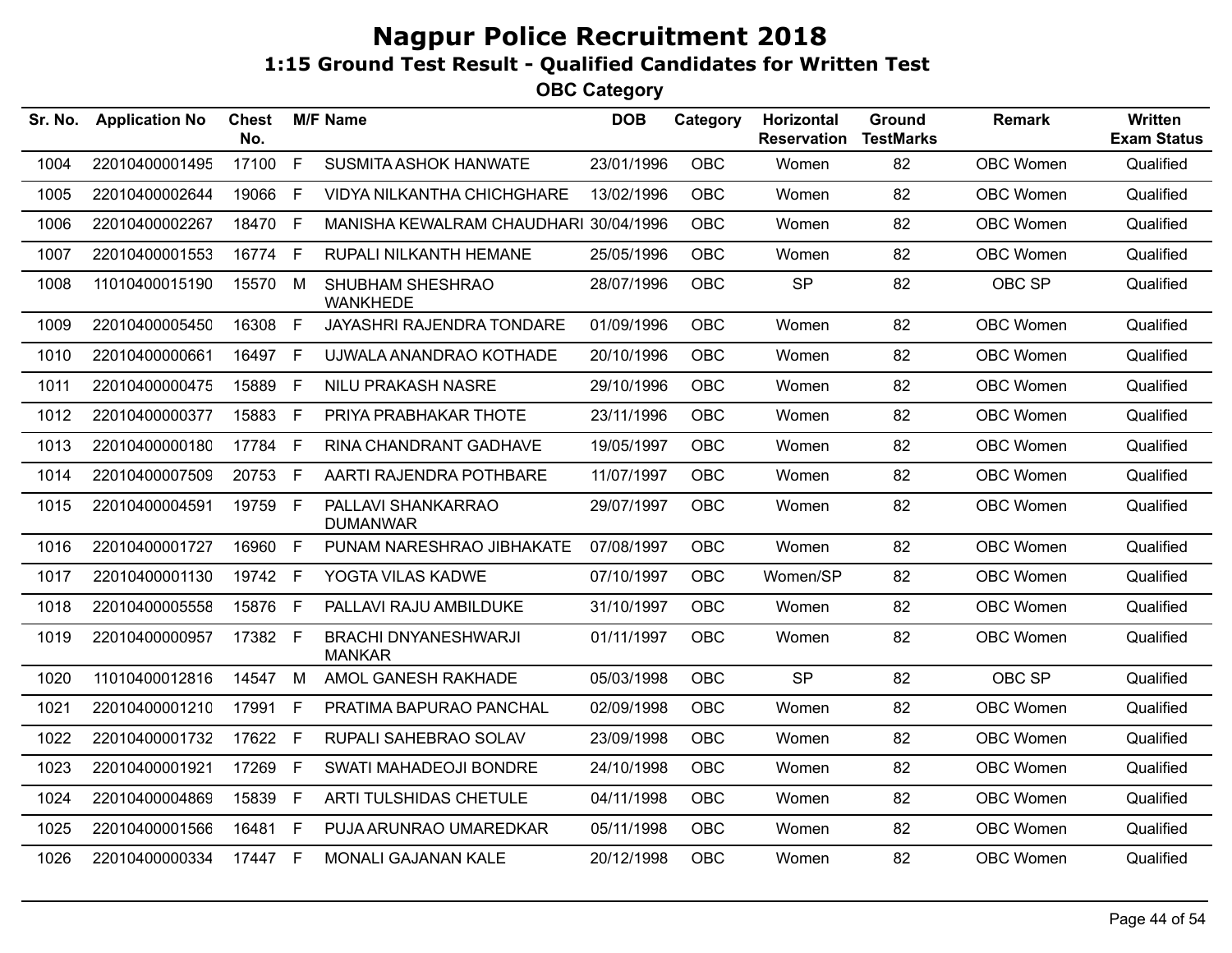| Sr. No. | <b>Application No</b> | <b>Chest</b><br>No. |     | <b>M/F Name</b>                           | <b>DOB</b> | Category   | Horizontal<br><b>Reservation</b> | Ground<br><b>TestMarks</b> | <b>Remark</b>    | Written<br><b>Exam Status</b> |
|---------|-----------------------|---------------------|-----|-------------------------------------------|------------|------------|----------------------------------|----------------------------|------------------|-------------------------------|
| 1027    | 22010400004512        | 16161               | F   | RUCHA SANJAYJI GOTHE                      | 05/03/1999 | OBC        | Women                            | 82                         | OBC Women        | Qualified                     |
| 1028    | 22010400005354        | 15935               | -F  | NEHA DADARAM BHOYAR                       | 05/04/1999 | <b>OBC</b> | Women                            | 82                         | OBC Women        | Qualified                     |
| 1029    | 22010400002166        | 18477 F             |     | ACHAL PRABHAKAR CHAUDHARI                 | 07/04/1999 | <b>OBC</b> | Women                            | 82                         | OBC Women        | Qualified                     |
| 1030    | 22010400000308        | 17503 F             |     | <b>RAKSHA SUNIL GIRATKAR</b>              | 09/09/1999 | <b>OBC</b> | Women                            | 82                         | OBC Women        | Qualified                     |
| 1031    | 22010400001250        | 17282 F             |     | PRIYANKA LAHU ARIKAR                      | 07/12/1999 | <b>OBC</b> | Women                            | 82                         | OBC Women        | Qualified                     |
| 1032    | 22010400002087        | 17970 F             |     | BHUMESHWARI RADHESHYAM<br><b>TEMBHARE</b> | 28/10/1990 | <b>OBC</b> | Women                            | 81                         | OBC Women        | Qualified                     |
| 1033    | 22010400001465        | 16858 F             |     | SUNITA PREMLALJI PATLE                    | 14/12/1991 | <b>OBC</b> | Women                            | 81                         | OBC Women        | Qualified                     |
| 1034    | 22010400003223        | 18127 F             |     | MEENABAI NETLAL NAGPURE                   | 17/06/1992 | <b>OBC</b> | Women                            | 81                         | OBC Women        | Qualified                     |
| 1035    | 22010400001831        | 16485               | - F | SIMA RAJU BANDEBUCHE                      | 27/06/1993 | <b>OBC</b> | Women                            | 81                         | OBC Women        | Qualified                     |
| 1036    | 22010400004414        | 16474 F             |     | <b>MAMTA MALIKRAM BHAKTVARTI</b>          | 25/08/1993 | <b>OBC</b> | Women                            | 81                         | OBC Women        | Qualified                     |
| 1037    | 22010400002141        | 17614 F             |     | HARSHA VITTHAL HORE                       | 28/10/1994 | OBC        | Women                            | 81                         | OBC Women        | Qualified                     |
| 1038    | 22010400003030        | 18462               | F   | SARIKA LAXMAN CHOPKAR                     | 22/11/1994 | <b>OBC</b> | Women                            | 81                         | OBC Women        | Qualified                     |
| 1039    | 22010400000410        | 17036 F             |     | KHUSHBOO SHANKARPRASAD<br><b>SHARMA</b>   | 14/07/1995 | <b>OBC</b> | Women                            | 81                         | OBC Women        | Qualified                     |
| 1040    | 22010400002195        | 19018 F             |     | <b>LIPITA MUKESH GURNULE</b>              | 31/08/1995 | <b>OBC</b> | Women                            | 81                         | OBC Women        | Qualified                     |
| 1041    | 22010400004503        | 16531 F             |     | DAMINI RAVINDRA SHENDE                    | 04/11/1995 | <b>OBC</b> | Women                            | 81                         | OBC Women        | Qualified                     |
| 1042    | 22010400002717        | 18229 F             |     | JYOTI MOHANLAL MENDHE                     | 13/11/1995 | <b>OBC</b> | Women                            | 81                         | OBC Women        | Qualified                     |
| 1043    | 22010400005268        | 16237 F             |     | <b>BABITA ASHOK BHOYAR</b>                | 30/05/1996 | <b>OBC</b> | Women                            | 81                         | OBC Women        | Qualified                     |
| 1044    | 22010400005712        | 16138               | F   | ROSHANI NARESH BISANE                     | 26/10/1996 | <b>OBC</b> | Women                            | 81                         | OBC Women        | Qualified                     |
| 1045    | 22010400000376        | 17355               | - F | CHIATALI RAMBHAU KSHIRSAGAR 08/07/1997    |            | OBC        | Women                            | 81                         | <b>OBC Women</b> | Qualified                     |
| 1046    | 22010400001217        | 16390 F             |     | NIKITA MADHUKAR SAHARE                    | 21/07/1997 | <b>OBC</b> | Women                            | 81                         | OBC Women        | Qualified                     |
| 1047    | 22010400005452        | 16307 F             |     | SONALI NARHARIJI MESHRAM                  | 26/03/1998 | <b>OBC</b> | Women                            | 81                         | OBC Women        | Qualified                     |
| 1048    | 22010400000643        | 16795               | F   | JYOTI GHANSHYAM FUNDE                     | 30/03/1998 | OBC        | Women                            | 81                         | OBC Women        | Qualified                     |
| 1049    | 22010400000663        | 15888               | -F  | NILIMA NATTHUJI KHARPURIYE                | 16/07/1998 | <b>OBC</b> | Women                            | 81                         | OBC Women        | Qualified                     |
| 1050    | 22010400002563        | 18271 F             |     | SONALI GIRDHARI KATRE                     | 04/08/1998 | OBC        | Women                            | 81                         | OBC Women        | Qualified                     |
|         |                       |                     |     |                                           |            |            |                                  |                            |                  |                               |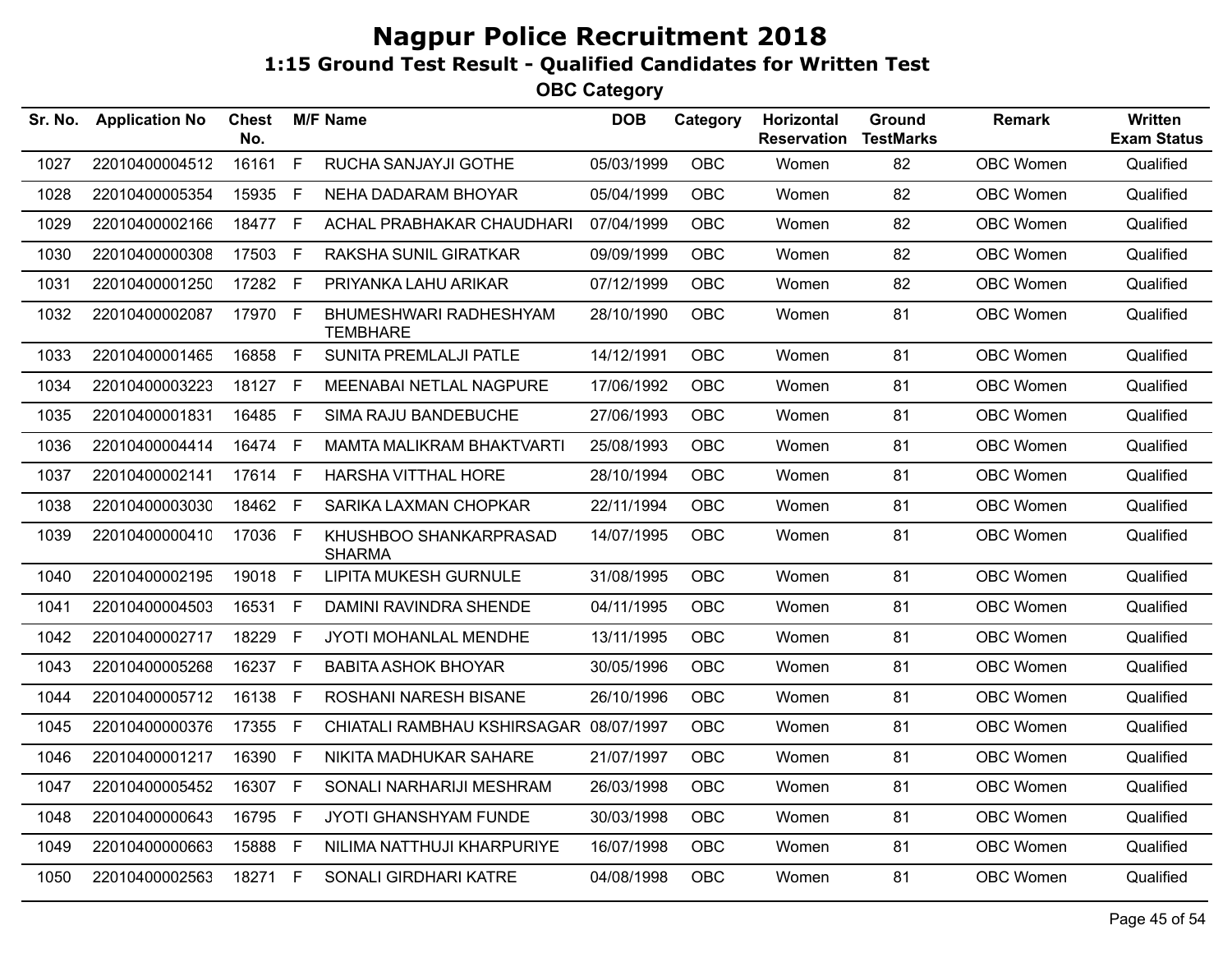| Sr. No. | <b>Application No</b> | Chest<br>No. |              | <b>M/F Name</b>                         | <b>DOB</b> | Category   | <b>Horizontal</b><br><b>Reservation</b> | <b>Ground</b><br><b>TestMarks</b> | <b>Remark</b>           | Written<br><b>Exam Status</b> |
|---------|-----------------------|--------------|--------------|-----------------------------------------|------------|------------|-----------------------------------------|-----------------------------------|-------------------------|-------------------------------|
| 1051    | 22010400006058        | 15877        | $\mathsf{F}$ | RESHAMA ISHWARJI GHOLLAR                | 03/10/1998 | <b>OBC</b> | Women                                   | 81                                | <b>OBC Women</b>        | Qualified                     |
| 1052    | 22010400004014        | 18646        | - F          | RADHIKA PRAKASHJI ITANKAR               | 20/10/1998 | <b>OBC</b> | Women                                   | 81                                | OBC Women               | Qualified                     |
| 1053    | 22010400002987        | 19328 F      |              | KAJAL SHANKAR MANAPURE                  | 05/02/1999 | <b>OBC</b> | Women                                   | 81                                | OBC Women               | Qualified                     |
| 1054    | 22010400000418        | 17411        | F            | SNEHA MAHADEO CHAUDHARI                 | 09/11/1999 | <b>OBC</b> | Women                                   | 81                                | OBC Women               | Qualified                     |
| 1055    | 11010400000209        | 15425        | M            | DINESH GOPAL PATLE                      | 05/12/1974 | <b>OBC</b> | Ex.Serviceman                           | 80                                | OBC Ex.Serviceman       | Qualified                     |
| 1056    | 11010400003073        | 15462        | M            | VASANTA SHAMRAO BHURE                   | 21/01/1979 | <b>OBC</b> | Ex.Serviceman                           | 80                                | OBC Ex.Serviceman       | Qualified                     |
| 1057    | 11010400022804        | 15606        | M            | <b>VAIBHAV SUBHASH MULE</b>             | 06/03/1987 | <b>OBC</b> | Police Children                         | 80                                | <b>OBC Police Child</b> | Qualified                     |
| 1058    | 11010400004622        | 12773        | M            | MAHESH DEORAO THAK                      | 14/04/1987 | <b>OBC</b> | HG                                      | 80                                | OBC HG                  | Qualified                     |
| 1059    | 11010400017192        | 14065        | M            | JAY TARACHAND CHAVAN                    | 18/05/1987 | <b>OBC</b> | Police Children                         | 80                                | <b>OBC Police Child</b> | Qualified                     |
| 1060    | 22010400000195        | 15985 F      |              | <b>NALU SHIVAJI KOLHE</b>               | 11/03/1988 | <b>OBC</b> | Women                                   | 80                                | OBC Women               | Qualified                     |
| 1061    | 11010400023359        | 14593        | M            | <b>GANESH RAMESH JIVTODE</b>            | 24/04/1988 | <b>OBC</b> | <b>SP</b>                               | 80                                | OBC SP                  | Qualified                     |
| 1062    | 11010400013030        | 6983         | M            | ATUL RAMKRUSHNARAO<br><b>MAHAKALKAR</b> | 11/10/1988 | <b>OBC</b> | <b>HG</b>                               | 80                                | OBC HG                  | Qualified                     |
| 1063    | 11010400001331        | 53           | М            | ROSHAN NARAYAN ITANKAR                  | 05/04/1989 | <b>OBC</b> | Police Children                         | 80                                | OBC Police Child        | Qualified                     |
| 1064    | 11010400023349        | 14958        | M            | <b>MADHAV RUSTUMA KAPSE</b>             | 18/04/1989 | <b>OBC</b> | <b>SP</b>                               | 80                                | OBC SP                  | Qualified                     |
| 1065    | 11010400013725        | 6826         | М            | <b>GANESH MADHAORAO RENGHE</b>          | 20/07/1989 | OBC        | Police Children                         | 80                                | <b>OBC Police Child</b> | Qualified                     |
| 1066    | 11010400008100        | 4907         | M            | RAVINDRA SURESHRAOJI KHADSE 05/09/1989  |            | <b>OBC</b> | <b>HG</b>                               | 80                                | OBC HG                  | Qualified                     |
| 1067    | 11010400016081        | 8210         | М            | SATISH MADHUKAR SAWARKAR                | 12/10/1989 | <b>OBC</b> | Police Children                         | 80                                | <b>OBC Police Child</b> | Qualified                     |
| 1068    | 11010400020694        | 15682        | M            | KISHOR SUDHIRRAO POTDUKHE               | 01/11/1989 | OBC.       | <b>SP</b>                               | 80                                | OBC SP                  | Qualified                     |
| 1069    | 11010400016571        | 8011         | M            | MANGESH HARIBHAUJI<br><b>BHONGADE</b>   | 22/11/1989 | <b>OBC</b> | <b>HG</b>                               | 80                                | OBC HG                  | Qualified                     |
| 1070    | 11010400009601        | 13216        | M            | HITESH BANDUJI URKUDE                   | 28/01/1991 | <b>OBC</b> | Police Children                         | 80                                | <b>OBC Police Child</b> | Qualified                     |
| 1071    | 11010400017348        | 8456         | M            | NIKHIL RAJU FARKADE                     | 13/04/1993 | <b>OBC</b> | HG                                      | 80                                | OBC HG                  | Qualified                     |
| 1072    | 11010400021151        | 15326        | M            | VISHNU OMPRAKASHJI SHAHU                | 25/11/1993 | <b>OBC</b> | <b>SP</b>                               | 80                                | OBC SP                  | Qualified                     |
| 1073    | 11010400019863        | 15250        | M            | ROHIT BHARATRAOJI GHODE                 | 28/11/1994 | <b>OBC</b> | <b>SP</b>                               | 80                                | OBC SP                  | Qualified                     |
| 1074    | 11010400020146        | 15615 M      |              | ATUL RAMDAS UKEY                        | 14/08/1995 | <b>OBC</b> | <b>SP</b>                               | 80                                | OBC SP                  | Qualified                     |
|         |                       |              |              |                                         |            |            |                                         |                                   |                         |                               |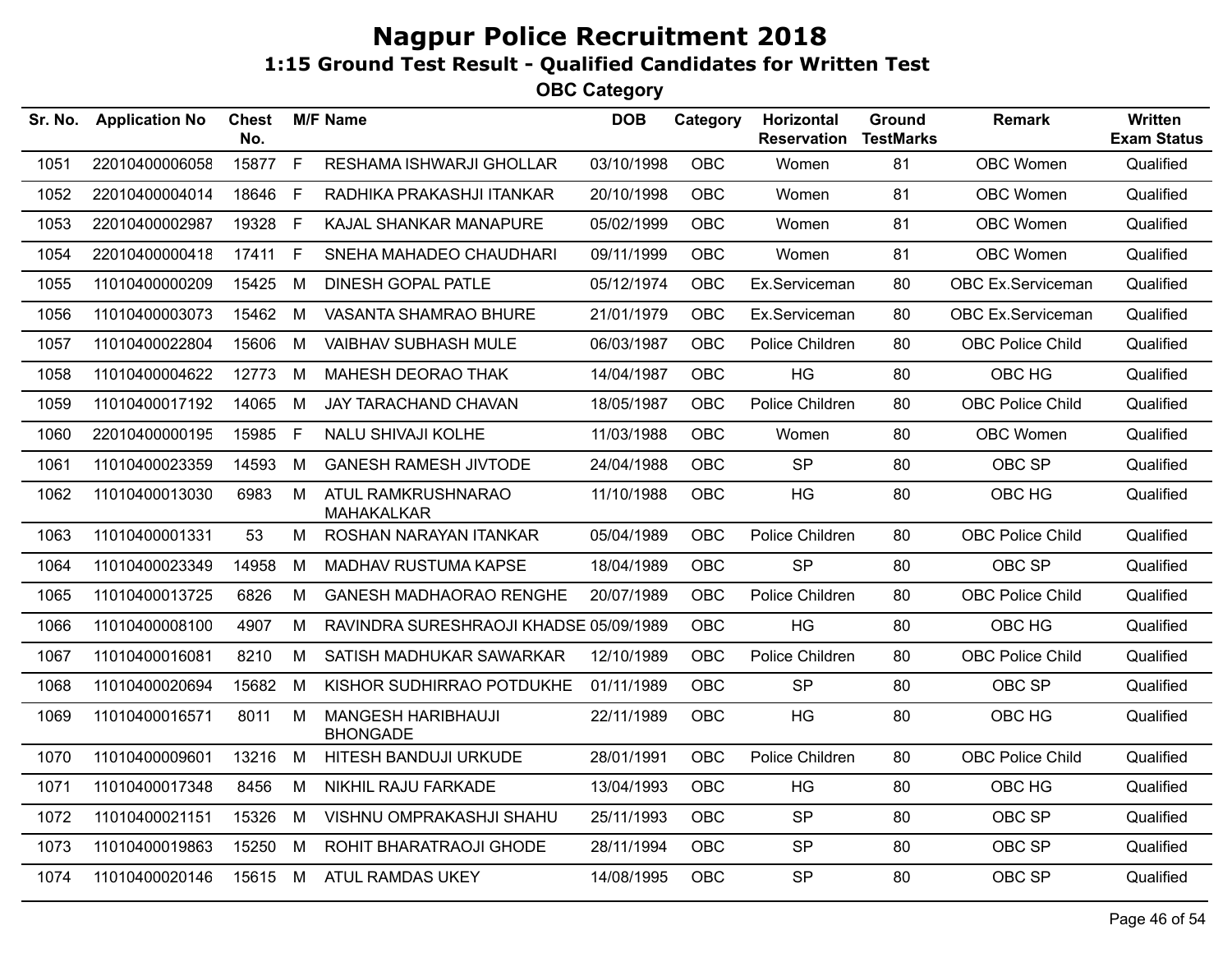| Sr. No. | <b>Application No</b> | <b>Chest</b><br>No. |    | <b>M/F Name</b>                               | <b>DOB</b> | Category   | Horizontal<br><b>Reservation</b> | Ground<br><b>TestMarks</b> | <b>Remark</b>           | <b>Written</b><br><b>Exam Status</b> |
|---------|-----------------------|---------------------|----|-----------------------------------------------|------------|------------|----------------------------------|----------------------------|-------------------------|--------------------------------------|
| 1075    | 22010400003071        | 18487               | F  | RUPALI BHAURAOJI KAKDE                        | 28/09/1995 | <b>OBC</b> | Women                            | 80                         | OBC Women               | Qualified                            |
| 1076    | 11010400017033        | 14826               | М  | <b>MAHESH BABAN NAVGHARE</b>                  | 19/06/1996 | <b>OBC</b> | <b>SP</b>                        | 80                         | OBC SP                  | Qualified                            |
| 1077    | 22010400000250        | 17762               | F  | SUCHITA HIRALAL THER                          | 25/08/1996 | <b>OBC</b> | Women                            | 80                         | OBC Women               | Qualified                            |
| 1078    | 11010400015997        | 7954                | M  | <b>GULSHAN RAMDAS NISTANE</b>                 | 21/10/1996 | <b>OBC</b> | Police Children                  | 80                         | <b>OBC Police Child</b> | Qualified                            |
| 1079    | 22010400002985        | 19329               | F. | SWATI SITARAM VAIDYA                          | 26/10/1996 | <b>OBC</b> | Women                            | 80                         | OBC Women               | Qualified                            |
| 1080    | 11010400011537        | 15010               | M  | RANJEETKUMAR PRITILAL<br><b>GAUTAM</b>        | 17/02/1997 | <b>OBC</b> | <b>SP</b>                        | 80                         | OBC SP                  | Qualified                            |
| 1081    | 22010400005366        | 20371               | F  | MINAL NANDKISHORJI RAUT                       | 28/02/1997 | <b>OBC</b> | Women                            | 80                         | OBC Women               | Qualified                            |
| 1082    | 22010400003815        | 18592 F             |    | <b>GUNVANTI DHANRAJRAO</b><br><b>SATTEKAR</b> | 15/06/1998 | <b>OBC</b> | Women                            | 80                         | OBC Women               | Qualified                            |
| 1083    | 22010400001102        | 16896               | F  | <b>ARTI DILIPRAOJI UMATE</b>                  | 25/09/1998 | <b>OBC</b> | Women                            | 80                         | OBC Women               | Qualified                            |
| 1084    | 11010400016096        | 14859               | М  | <b>GOPAL BABARAOJI TADAS</b>                  | 27/08/1999 | <b>OBC</b> | <b>SP</b>                        | 80                         | OBC SP                  | Qualified                            |
| 1085    | 22010400004064        | 18802               | F. | PRAGATI MURLIDHARJI BARDE                     | 31/10/1999 | <b>OBC</b> | Women                            | 80                         | OBC Women               | Qualified                            |
| 1086    | 22010400003039        | 18854               | F. | ANPRIYA ARVIND GONDHULE                       | 05/09/1990 | <b>OBC</b> | Women                            | 79                         | OBC Women               | Qualified                            |
| 1087    | 11010400016232        | 20116               | F. | VAISHALI HEMRAJ LANJEWAR                      | 03/10/1993 | <b>OBC</b> | Women                            | 79                         | OBC Women               | Qualified                            |
| 1088    | 22010400000395        | 17390               | F. | <b>KIRAN RAMDAS KUKADE</b>                    | 17/12/1995 | <b>OBC</b> | Women                            | 79                         | OBC Women               | Qualified                            |
| 1089    | 22010400000950        | 17260               | F. | VARSHA RADHESHYAM<br><b>BHAGADKAR</b>         | 20/05/1996 | <b>OBC</b> | Women                            | 79                         | <b>OBC Women</b>        | Qualified                            |
| 1090    | 22010400001418        | 17932 F             |    | ASHWINI SUDHAKAR SATPUTE                      | 13/06/1996 | <b>OBC</b> | Women                            | 79                         | OBC Women               | Qualified                            |
| 1091    | 22010400005918        | 16309               | F. | SHARDA DHANRAJ JAMDAR                         | 14/09/1996 | <b>OBC</b> | Women                            | 79                         | OBC Women               | Qualified                            |
| 1092    | 22010400000875        | 17680               | F. | DIPALI ARUN UPRIKAR                           | 24/02/1997 | <b>OBC</b> | Women                            | 79                         | OBC Women               | Qualified                            |
| 1093    | 22010400004508        | 15872 F             |    | BHARTI SANJAYRAO MHALA                        | 01/07/1997 | <b>OBC</b> | Women                            | 79                         | OBC Women               | Qualified                            |
| 1094    | 22010400005831        | 16310 F             |    | KANCHAN DEVIDASJJI<br><b>CHOUDHARI</b>        | 06/09/1997 | <b>OBC</b> | Women                            | 79                         | OBC Women               | Qualified                            |
| 1095    | 22010400000863        | 17168 F             |    | MONALI DNYANESHWARJI<br><b>POTPHODE</b>       | 12/03/1998 | <b>OBC</b> | Women                            | 79                         | OBC Women               | Qualified                            |
| 1096    | 22010400000862        | 17167 F             |    | JAYASHREE SUBHASHJI BANTE                     | 05/04/1998 | <b>OBC</b> | Women                            | 79                         | OBC Women               | Qualified                            |
| 1097    | 11010400008570        | 20209               | M  | MUNNALAL CHOTELAL KANOJIYA 01/03/1972         |            | OBC        | Ex.Serviceman                    | 78                         | OBC Ex.Serviceman       | Qualified                            |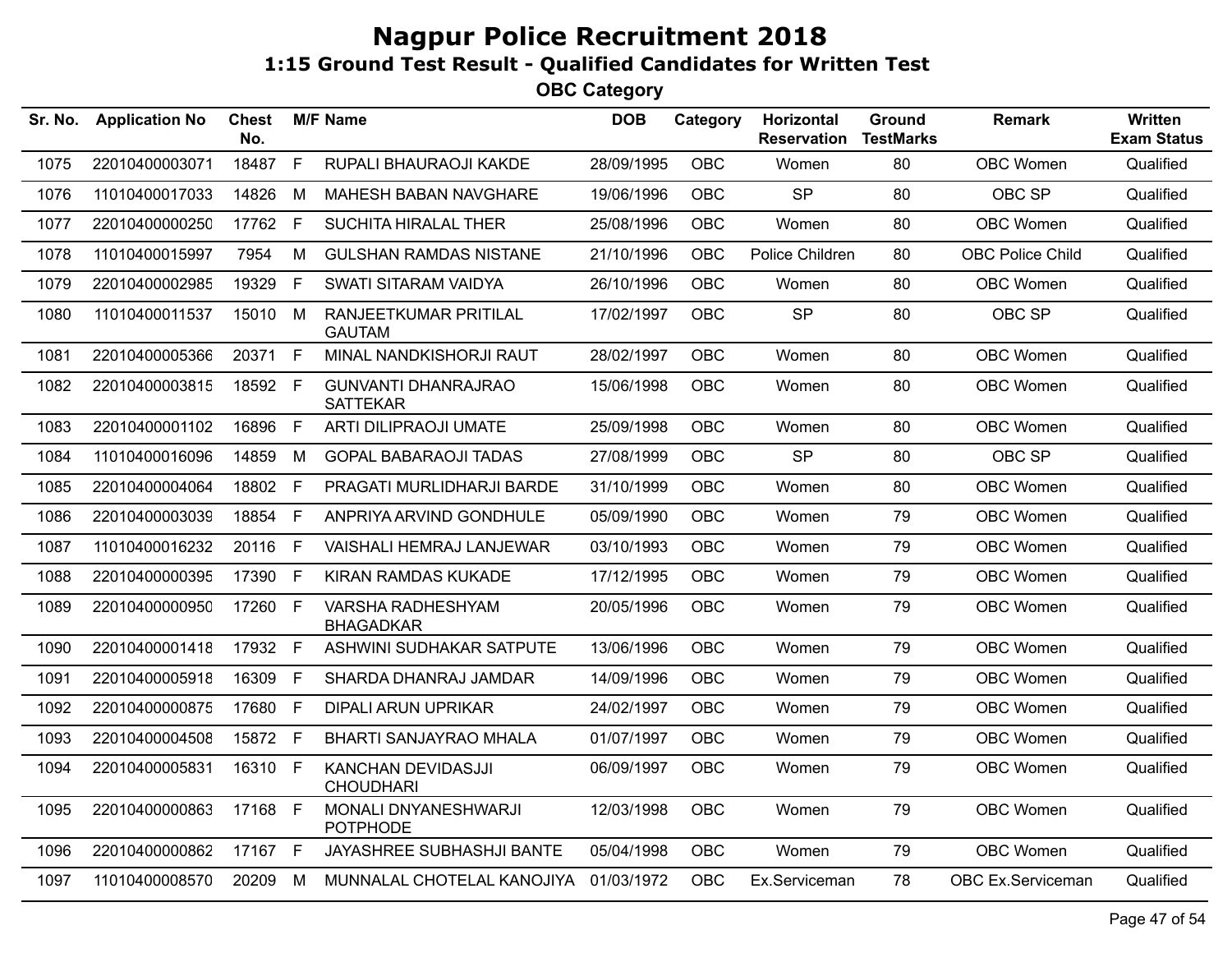| Sr. No. | <b>Application No</b> | <b>Chest</b><br>No. |              | <b>M/F Name</b>                         | <b>DOB</b> | Category   | Horizontal<br><b>Reservation</b> | Ground<br><b>TestMarks</b> | <b>Remark</b>           | Written<br><b>Exam Status</b> |
|---------|-----------------------|---------------------|--------------|-----------------------------------------|------------|------------|----------------------------------|----------------------------|-------------------------|-------------------------------|
| 1098    | 11010400000995        | 15414               | M            | SUDHIR BHIMRAOJI DONGARE                | 26/04/1978 | <b>OBC</b> | Ex.Serviceman                    | 78                         | OBC Ex.Serviceman       | Qualified                     |
| 1099    | 11010400015198        | 15481               | M            | UMESH PANJABRAOJI DABHADE               | 29/09/1980 | OBC        | Ex.Serviceman                    | 78                         | OBC Ex.Serviceman       | Qualified                     |
| 1100    | 22010400003334        | 18427               | F            | PRIYANKA BHIMRAO BHATKULKAR 12/02/1986  |            | <b>OBC</b> | Women                            | 78                         | <b>OBC Women</b>        | Qualified                     |
| 1101    | 11010400005692        | 3284                | M            | SUSHIL KESHAVJI TARAYKAR                | 12/08/1986 | <b>OBC</b> | HG                               | 78                         | OBC HG                  | Qualified                     |
| 1102    | 11010400006792        | 13891               | M            | HARESH NATTHU BAWANKAR                  | 17/11/1986 | <b>OBC</b> | <b>HG</b>                        | 78                         | OBC HG                  | Qualified                     |
| 1103    | 11010400004743        | 11899               | M            | PRAKASH BHANUDAS KAPSE                  | 25/01/1987 | <b>OBC</b> | HG                               | 78                         | OBC HG                  | Qualified                     |
| 1104    | 11010400018799        | 9986                | M            | YOGESH VIJAYRAO SHEREKAR                | 11/05/1987 | <b>OBC</b> | Police Children                  | 78                         | <b>OBC Police Child</b> | Qualified                     |
| 1105    | 11010400019471        | 10068               | M            | AMOL MADHUKAR MULLEWAR                  | 17/06/1988 | <b>OBC</b> | <b>HG</b>                        | 78                         | OBC HG                  | Qualified                     |
| 1106    | 22010400001569        | 17241               | $\mathsf{F}$ | PRITI SURESH RAUT                       | 21/10/1988 | <b>OBC</b> | Women                            | 78                         | OBC Women               | Qualified                     |
| 1107    | 11010400015182        | 7681                | M            | HARISHCHANDRA DEORAOJI<br><b>SHENDE</b> | 15/12/1988 | <b>OBC</b> | HG                               | 78                         | OBC HG                  | Qualified                     |
| 1108    | 11010400022684        | 10793               | M            | DHANRAJ RAMCHAND MESHRAM                | 02/07/1991 | <b>OBC</b> | HG                               | 78                         | OBC HG                  | Qualified                     |
| 1109    | 11010400013316        | 14461               | M            | <b>GAURAV VIJAYRAO MEHARE</b>           | 15/10/1991 | <b>OBC</b> | HG                               | 78                         | OBC HG                  | Qualified                     |
| 1110    | 11010400017125        | 9002                | M            | AMAR KISANRAO MORKAR                    | 27/12/1991 | <b>OBC</b> | HG                               | 78                         | OBC HG                  | Qualified                     |
| 1111    | 22010400005723        | 16333               | E            | ASHWINI ARUNRAO PADOLE                  | 23/05/1992 | <b>OBC</b> | Women                            | 78                         | <b>OBC Women</b>        | Qualified                     |
| 1112    | 11010400016147        | 8565                | M            | RAKESH PRAKASHRAO KARANDE 28/06/1992    |            | OBC        | Police Children                  | 78                         | <b>OBC Police Child</b> | Qualified                     |
| 1113    | 11010400003905        | 1712                | M            | MAHENDRA SHASHIKANT KADAM               | 14/02/1993 | <b>OBC</b> | <b>HG</b>                        | 78                         | OBC HG                  | Qualified                     |
| 1114    | 22010400000949        | 17339               | -F           | SUSHAMA SUKHADEO MASKE                  | 06/05/1993 | <b>OBC</b> | Women                            | 78                         | OBC Women               | Qualified                     |
| 1115    | 22010400002726        | 18666               | E            | RENUKA TEKCHAND NAGPURE                 | 02/01/1994 | <b>OBC</b> | Women                            | 78                         | OBC Women               | Qualified                     |
| 1116    | 22010400000041        | 16381               | F            | <b>BHAGYASHRI BAPUJI BUDE</b>           | 21/01/1994 | <b>OBC</b> | Women                            | 78                         | OBC Women               | Qualified                     |
| 1117    | 22010400004259        | 18663               | F.           | KOMAL RUPCHAND BANKAR                   | 25/02/1994 | <b>OBC</b> | Women                            | 78                         | OBC Women               | Qualified                     |
| 1118    | 11010400003722        | 1021                | M            | AKASH DEVMAN NAVGHADE                   | 19/04/1994 | <b>OBC</b> | HG                               | 78                         | OBC HG                  | Qualified                     |
| 1119    | 22010400004515        | 16010               | F            | <b>BHARTI SOHAGDAS SONBOIR</b>          | 23/05/1994 | <b>OBC</b> | Women                            | 78                         | OBC Women               | Qualified                     |
| 1120    | 22010400000444        | 17440               | F            | PINKI RAVI BANTE                        | 27/07/1994 | <b>OBC</b> | Women                            | 78                         | OBC Women               | Qualified                     |
| 1121    | 22010400001099        | 16899               | - F          | PAYAL NAMDEORAO REWATKAR                | 06/09/1994 | <b>OBC</b> | Women                            | 78                         | OBC Women               | Qualified                     |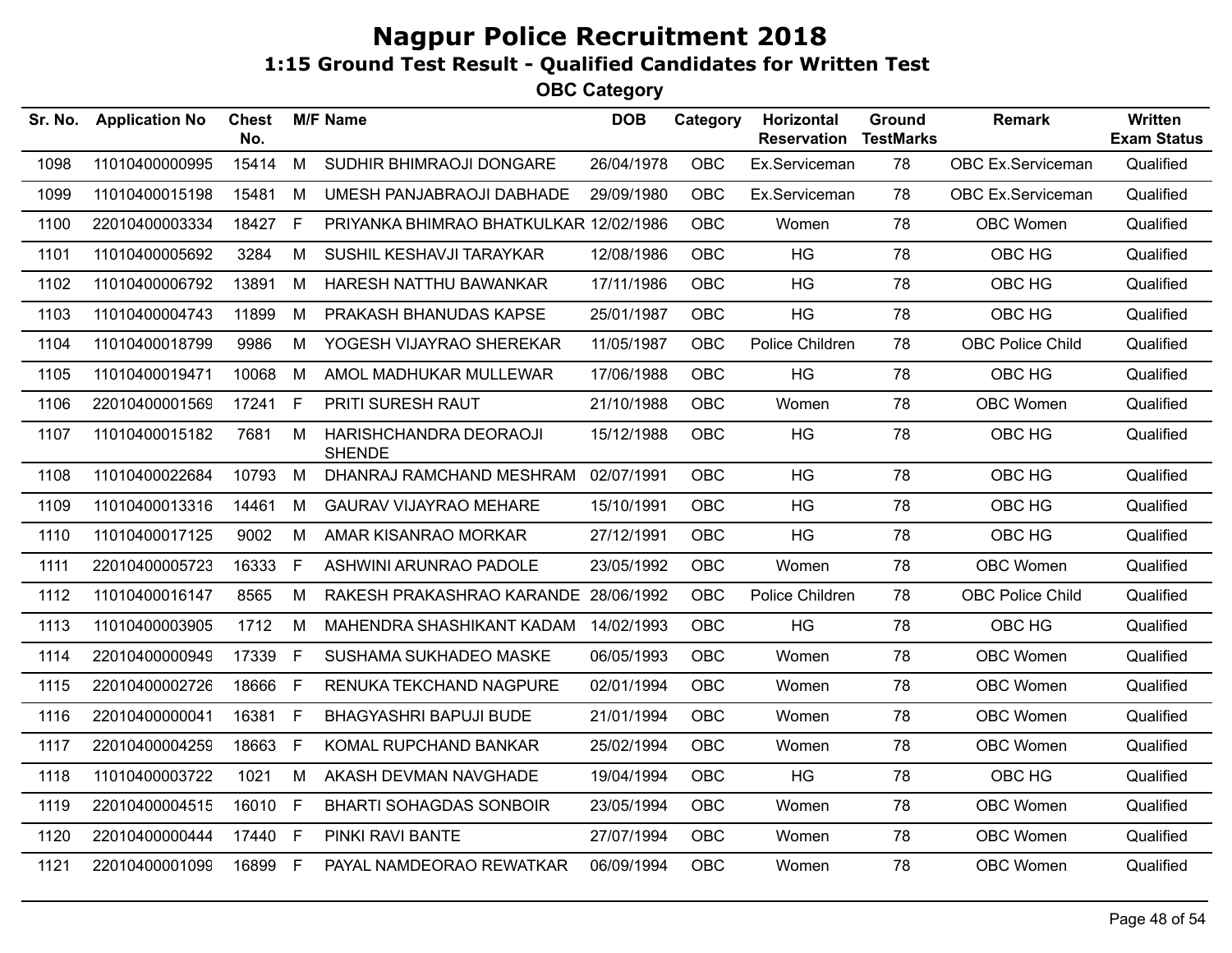| Sr. No. | <b>Application No</b> | Chest<br>No. |              | <b>M/F Name</b>                            | <b>DOB</b> | Category   | Horizontal<br><b>Reservation</b> | Ground<br><b>TestMarks</b> | <b>Remark</b> | <b>Written</b><br><b>Exam Status</b> |
|---------|-----------------------|--------------|--------------|--------------------------------------------|------------|------------|----------------------------------|----------------------------|---------------|--------------------------------------|
| 1122    | 22010400002107        | 17879        | F            | SHITAL GANESH UPRADE                       | 07/12/1994 | <b>OBC</b> | Women                            | 78                         | OBC Women     | Qualified                            |
| 1123    | 22010400000454        | 16824        | E            | HARSHALATA RAMESH NASRE                    | 28/02/1995 | <b>OBC</b> | Women                            | 78                         | OBC Women     | Qualified                            |
| 1124    | 22010400002471        | 19746        | F            | ASHVINI ASHOK BALPANDE                     | 22/03/1995 | <b>OBC</b> | Women/SP                         | 78                         | OBC Women     | Qualified                            |
| 1125    | 22010400001493        | 17099        | F            | ASONI DHANRAJ MENDHE                       | 03/06/1995 | <b>OBC</b> | Women                            | 78                         | OBC Women     | Qualified                            |
| 1126    | 22010400004675        | 16366        | -F           | MEGHA LAHU KHOBRAGADE                      | 05/07/1995 | <b>OBC</b> | Women                            | 78                         | OBC Women     | Qualified                            |
| 1127    | 22010400000338        | 16942        | E            | TRUPTI MOHANRAO DHANJODE                   | 07/10/1995 | <b>OBC</b> | Women                            | 78                         | OBC Women     | Qualified                            |
| 1128    | 22010400001212        | 16778 F      |              | KAVITA CHANDRAPRAKASH<br><b>RAHANGDALE</b> | 18/01/1996 | <b>OBC</b> | Women                            | 78                         | OBC Women     | Qualified                            |
| 1129    | 22010400006740        | 19579 F      |              | RADHA PATIRAM CHANDRWAR                    | 05/09/1996 | <b>OBC</b> | Women                            | 78                         | OBC Women     | Qualified                            |
| 1130    | 22010400001005        | 16285 F      |              | PAYAL MAHADEO CHAWALE                      | 11/10/1996 | <b>OBC</b> | Women                            | 78                         | OBC Women     | Qualified                            |
| 1131    | 22010400000798        | 17425 F      |              | PORNIMA MADHUKAR<br><b>GOTEPHODE</b>       | 25/10/1996 | <b>OBC</b> | Women                            | 78                         | OBC Women     | Qualified                            |
| 1132    | 22010400003560        | 19191 F      |              | RANJU WAMAN FUNDE                          | 12/02/1997 | <b>OBC</b> | Women                            | 78                         | OBC Women     | Qualified                            |
| 1133    | 22010400000622        | 17679        | F            | RUPALI SEWAKRAM SHAHARE                    | 22/04/1997 | <b>OBC</b> | Women                            | 78                         | OBC Women     | Qualified                            |
| 1134    | 22010400001177        | 17344        | F            | JYOTI SUDHAKAR GAWANDE                     | 25/06/1997 | <b>OBC</b> | Women                            | 78                         | OBC Women     | Qualified                            |
| 1135    | 22010400002109        | 16094        | F            | NIKHITA MAHADEO CHAUTHALE                  | 06/09/1997 | <b>OBC</b> | Women                            | 78                         | OBC Women     | Qualified                            |
| 1136    | 22010400005513        | 15840        | $\mathsf{F}$ | <b>ASMITA MANIK MANAPURE</b>               | 17/09/1997 | <b>OBC</b> | Women                            | 78                         | OBC Women     | Qualified                            |
| 1137    | 22010400005720        | 15811        | F            | CHANDRAKALA BALAJI KANHORE                 | 30/10/1997 | <b>OBC</b> | Women                            | 78                         | OBC Women     | Qualified                            |
| 1138    | 22010400007168        | 19989        | F            | POOJAA SHIVAJIRAV DUNTAPALLE 02/12/1997    |            | <b>OBC</b> | Women                            | 78                         | OBC Women     | Qualified                            |
| 1139    | 22010400000359        | 16815 F      |              | SHITAL DNYANESHWAR DAHARE                  | 10/02/1998 | <b>OBC</b> | Women                            | 78                         | OBC Women     | Qualified                            |
| 1140    | 22010400000523        | 16763 F      |              | <b>HARSHALI GAJANAN</b><br>PIMPALSHENDE    | 16/06/1998 | <b>OBC</b> | Women                            | 78                         | OBC Women     | Qualified                            |
| 1141    | 22010400003549        | 18397 F      |              | NANDA SADASHIV KINEKAR                     | 27/06/1998 | <b>OBC</b> | Women                            | 78                         | OBC Women     | Qualified                            |
| 1142    | 22010400001157        | 17021 F      |              | NASHIKA AMAR THAOKAR                       | 28/07/1998 | <b>OBC</b> | Women                            | 78                         | OBC Women     | Qualified                            |
| 1143    | 22010400001780        | 18007 F      |              | PANCHFULA KESHORAO<br><b>BHANDARKAR</b>    | 03/08/1998 | <b>OBC</b> | Women                            | 78                         | OBC Women     | Qualified                            |
| 1144    | 22010400001067        | 17013 F      |              | JYOTSNA RAMDAS WADASKAR                    | 03/08/1998 | <b>OBC</b> | Women                            | 78                         | OBC Women     | Qualified                            |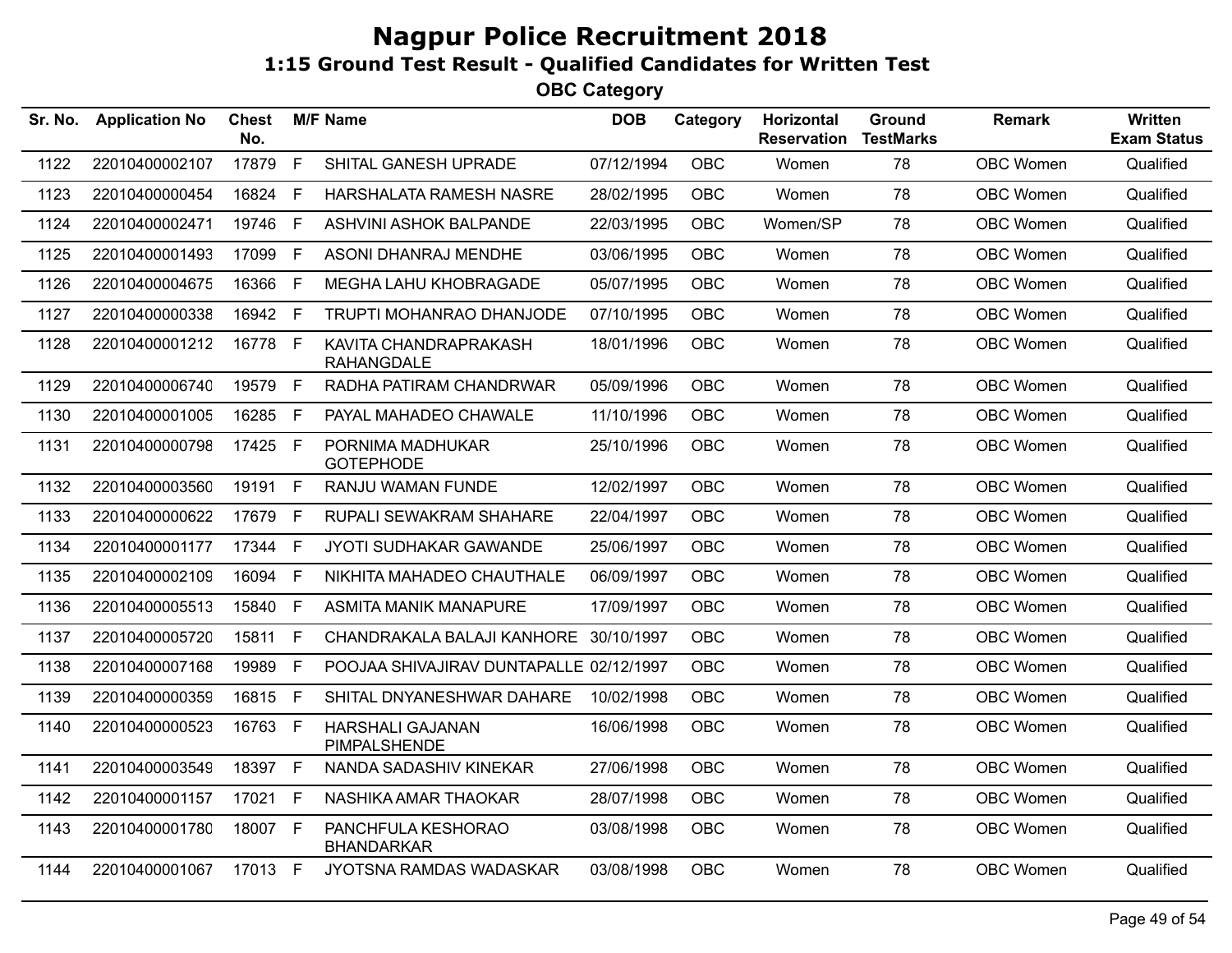| Sr. No. | <b>Application No</b> | <b>Chest</b><br>No. |              | <b>M/F Name</b>                                 | <b>DOB</b> | Category   | Horizontal<br><b>Reservation</b> | <b>Ground</b><br><b>TestMarks</b> | <b>Remark</b> | <b>Written</b><br><b>Exam Status</b> |
|---------|-----------------------|---------------------|--------------|-------------------------------------------------|------------|------------|----------------------------------|-----------------------------------|---------------|--------------------------------------|
| 1145    | 22010400001773        | 16931               | F            | SHITAL DAMODHARRAO ARIKAR                       | 10/09/1998 | <b>OBC</b> | Women                            | 78                                | OBC Women     | Qualified                            |
| 1146    | 22010400000987        | 16690               | F            | RENU VILAS LONARE                               | 07/10/1998 | OBC        | Women                            | 78                                | OBC Women     | Qualified                            |
| 1147    | 22010400003483        | 18403               | F            | SHITAL SUNIL KASTURE                            | 13/11/1998 | <b>OBC</b> | Women                            | 78                                | OBC Women     | Qualified                            |
| 1148    | 22010400003357        | 18454               | $\mathsf{F}$ | SONALI PREMDAS NAWARE                           | 13/02/1999 | <b>OBC</b> | Women                            | 78                                | OBC Women     | Qualified                            |
| 1149    | 22010400006952        | 19660               | F            | JAYASHREE PRAKASHRAOJI<br><b>WAGHMARE</b>       | 03/06/1999 | OBC        | Women                            | 78                                | OBC Women     | Qualified                            |
| 1150    | 11010400005403        | 20541               | F            | BHUMESHWARI NARBAD GAUTAM 06/11/1988            |            | <b>OBC</b> | Women                            | 77                                | OBC Women     | Qualified                            |
| 1151    | 22010400000372        | 17195               | E            | <b>SWATI RAJERAM SAPATE</b>                     | 20/06/1994 | <b>OBC</b> | Women                            | 77                                | OBC Women     | Qualified                            |
| 1152    | 22010400003762        | 18873               | E            | PRIYANKA SURENDRAJI KASTURE 16/09/1994          |            | <b>OBC</b> | Women                            | 77                                | OBC Women     | Qualified                            |
| 1153    | 22010400000062        | 17520               | $\mathsf F$  | KIRTI RAGHUNATH MENDHE                          | 25/06/1995 | <b>OBC</b> | Women                            | 77                                | OBC Women     | Qualified                            |
| 1154    | 22010400002111        | 17896               | F            | <b>VAISHALI PUNDLIKRAOJI</b><br><b>BALPANDE</b> | 08/07/1995 | OBC        | Women                            | 77                                | OBC Women     | Qualified                            |
| 1155    | 22010400002889        | 18703               | F            | <b>MINAXI GOPICHAND</b><br><b>BHANDARKAR</b>    | 14/09/1995 | <b>OBC</b> | Women                            | 77                                | OBC Women     | Qualified                            |
| 1156    | 22010400005453        | 16306               | F            | <b>LEENA NARHARI MESHRAM</b>                    | 05/12/1995 | <b>OBC</b> | Women                            | 77                                | OBC Women     | Qualified                            |
| 1157    | 22010400003951        | 18631               | E            | KARISHMA RAJUJI KAREMORE                        | 26/08/1996 | OBC        | Women                            | 77                                | OBC Women     | Qualified                            |
| 1158    | 22010400003866        | 18167 F             |              | <b>GUMPHA DNYANESHWARAOJI</b><br><b>LONBALE</b> | 22/10/1996 | <b>OBC</b> | Women                            | 77                                | OBC Women     | Qualified                            |
| 1159    | 22010400000363        | 16889               | $\mathsf{F}$ | MRUNALI VISHWAS SAKHARWADE 27/11/1996           |            | <b>OBC</b> | Women                            | 77                                | OBC Women     | Qualified                            |
| 1160    | 22010400000569        | 16859               | E            | MINAKSHI SHIVSHANKAR BOHRE 30/12/1996           |            | <b>OBC</b> | Women                            | 77                                | OBC Women     | Qualified                            |
| 1161    | 22010400005633        | 20837               | F            | PUJA RAMARAO REKHATE                            | 21/05/1997 | <b>OBC</b> | Women                            | 77                                | OBC Women     | Qualified                            |
| 1162    | 22010400001035        | 17046               | $\mathsf F$  | RUPALI BABURAO BHUTE                            | 07/07/1997 | OBC        | Women                            | 77                                | OBC Women     | Qualified                            |
| 1163    | 22010400003645        | 19866               | $\mathsf{F}$ | PALLAVI VISHNU RAUT                             | 20/08/1997 | <b>OBC</b> | Women/SP                         | 77                                | OBC Women     | Qualified                            |
| 1164    | 22010400006642        | 20711               | F            | SAVITRI DHANANJAY NAWGHARE                      | 29/08/1997 | <b>OBC</b> | Women                            | 77                                | OBC Women     | Qualified                            |
| 1165    | 22010400004531        | 15842 F             |              | DAMINI RAMBHAUJI ASWALE                         | 01/02/1998 | OBC        | Women                            | 77                                | OBC Women     | Qualified                            |
| 1166    | 22010400003221        | 18148               | E            | <b>BHARATI RAVINDRA GHADEKAR</b>                | 18/06/1998 | <b>OBC</b> | Women                            | 77                                | OBC Women     | Qualified                            |
| 1167    | 22010400001164        | 17517 F             |              | SANDHYA INDAL MATE                              | 28/01/1999 | OBC        | Women                            | 77                                | OBC Women     | Qualified                            |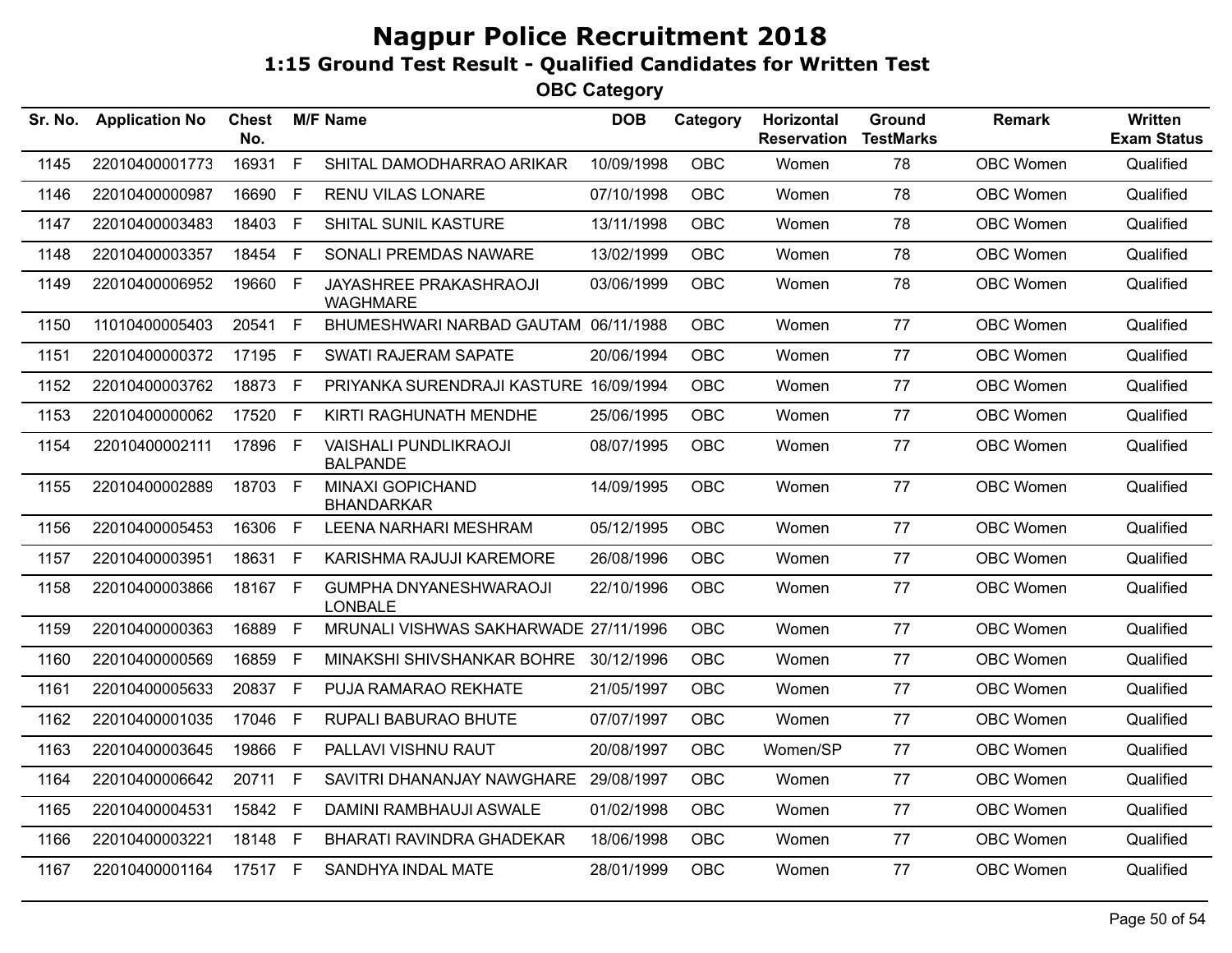| Sr. No. | <b>Application No</b> | <b>Chest</b><br>No. |      | <b>M/F Name</b>                              | <b>DOB</b> | Category   | Horizontal<br><b>Reservation</b> | Ground<br><b>TestMarks</b> | <b>Remark</b>           | <b>Written</b><br><b>Exam Status</b> |
|---------|-----------------------|---------------------|------|----------------------------------------------|------------|------------|----------------------------------|----------------------------|-------------------------|--------------------------------------|
| 1168    | 22010400000056        | 16675               | F    | RAKHI PANNALAL BAGDE                         | 29/01/1999 | OBC        | Women                            | 77                         | OBC Women               | Qualified                            |
| 1169    | 22010400005955        | 15817               | F    | MANSEE UTTAM DHOTE                           | 28/03/1999 | <b>OBC</b> | Women                            | 77                         | OBC Women               | Qualified                            |
| 1170    | 22010400003054        | 18297               | F.   | RINATAI PRALHAD GURNULE                      | 05/04/1999 | <b>OBC</b> | Women                            | 77                         | OBC Women               | Qualified                            |
| 1171    | 22010400005435        | 16421               | F.   | SAKSHI SANTOSHJI SHRIWAS                     | 12/04/1999 | <b>OBC</b> | Women                            | 77                         | <b>OBC Women</b>        | Qualified                            |
| 1172    | 22010400001434        | 16956               | F    | PRIYA TEKESHWARJI LONDASE                    | 24/05/1999 | <b>OBC</b> | Women                            | 77                         | <b>OBC Women</b>        | Qualified                            |
| 1173    | 22010400001729        | 16958               | F.   | NUTAN BHAGWANRAO KARANDE                     | 30/05/1999 | <b>OBC</b> | Women                            | 77                         | <b>OBC Women</b>        | Qualified                            |
| 1174    | 22010400004749        | 16648               | F    | <b>NEHA SUSHIL SAMARTH</b>                   | 22/06/1999 | <b>OBC</b> | Women                            | 77                         | <b>OBC Women</b>        | Qualified                            |
| 1175    | 22010400001209        | 16090               | F.   | RAKSHAA MAROTI KADSKAR                       | 09/09/1999 | <b>OBC</b> | Women                            | 77                         | OBC Women               | Qualified                            |
| 1176    | 22010400000364        | 17446               | F.   | REKHA DUDHARAM SELOKAR                       | 22/02/1988 | <b>OBC</b> | Women                            | 76                         | OBC Women               | Qualified                            |
| 1177    | 11010400012132        | 6336                | M    | SUSHILKUMAR SADHUJI<br><b>GAURKAR</b>        | 03/06/1989 | OBC        | Police Children                  | 76                         | <b>OBC Police Child</b> | Qualified                            |
| 1178    | 11010400013454        | 7254                | M    | ALTAFKHAN MANNANKHAN<br><b>PATHAN</b>        | 01/07/1990 | OBC        | Police Children                  | 76                         | <b>OBC Police Child</b> | Qualified                            |
| 1179    | 22010400002434        | 18301               | F.   | SUCHITA NAMDEO DHUMANE                       | 13/11/1991 | <b>OBC</b> | Women                            | 76                         | OBC Women               | Qualified                            |
| 1180    | 22010400003824        | 18719               | F.   | DIKSHA DAULATRAOJI CHAKOLE                   | 15/03/1994 | <b>OBC</b> | Women                            | 76                         | OBC Women               | Qualified                            |
| 1181    | 22010400002714        | 18636               | $-F$ | <b>GAYTRI JAGESHWAR</b><br><b>BHANDARKAR</b> | 27/09/1994 | <b>OBC</b> | Women                            | 76                         | OBC Women               | Qualified                            |
| 1182    | 22010400001930        | 17317 F             |      | PRIYANKA THAMDEO NIWALKAR                    | 27/08/1995 | <b>OBC</b> | Women                            | 76                         | OBC Women               | Qualified                            |
| 1183    | 22010400004534        | 15947               | F.   | KOMAL DILIP BANTE                            | 24/04/1996 | OBC.       | Women                            | 76                         | OBC Women               | Qualified                            |
| 1184    | 22010400001855        | 16184               | F.   | 00000000 000000 00000                        | 05/09/1996 | <b>OBC</b> | Women                            | 76                         | OBC Women               | Qualified                            |
| 1185    | 22010400003845        | 18720               | F    | NEHA SHYAMJI GOTMARE                         | 03/11/1997 | <b>OBC</b> | Women                            | 76                         | <b>OBC Women</b>        | Qualified                            |
| 1186    | 22010400003208        | 18183               | F.   | PRITI ANILRAO MOHARLE                        | 12/04/1998 | <b>OBC</b> | Women                            | 76                         | <b>OBC Women</b>        | Qualified                            |
| 1187    | 22010400006451        | 19760               | F.   | RUCHITA MANOHAR NASRE                        | 11/10/1999 | OBC        | Women/SP                         | 76                         | OBC Women               | Qualified                            |
| 1188    | 11010400006393        | 15440               | M    | ARVIND YADAORAO LADEKAR                      | 28/07/1971 | OBC        | Ex.Serviceman                    | 75                         | OBC Ex.Serviceman       | Qualified                            |
| 1189    | 22010400006852        | 20740               | F    | RAVIKANTA SHANKAR AGADE                      | 08/11/1988 | <b>OBC</b> | Women                            | 75                         | <b>OBC Women</b>        | Qualified                            |
| 1190    | 22010400002741        | 18834 F             |      | RUPALI ASHOK AMALE                           | 16/03/1989 | <b>OBC</b> | Women                            | 75                         | OBC Women               | Qualified                            |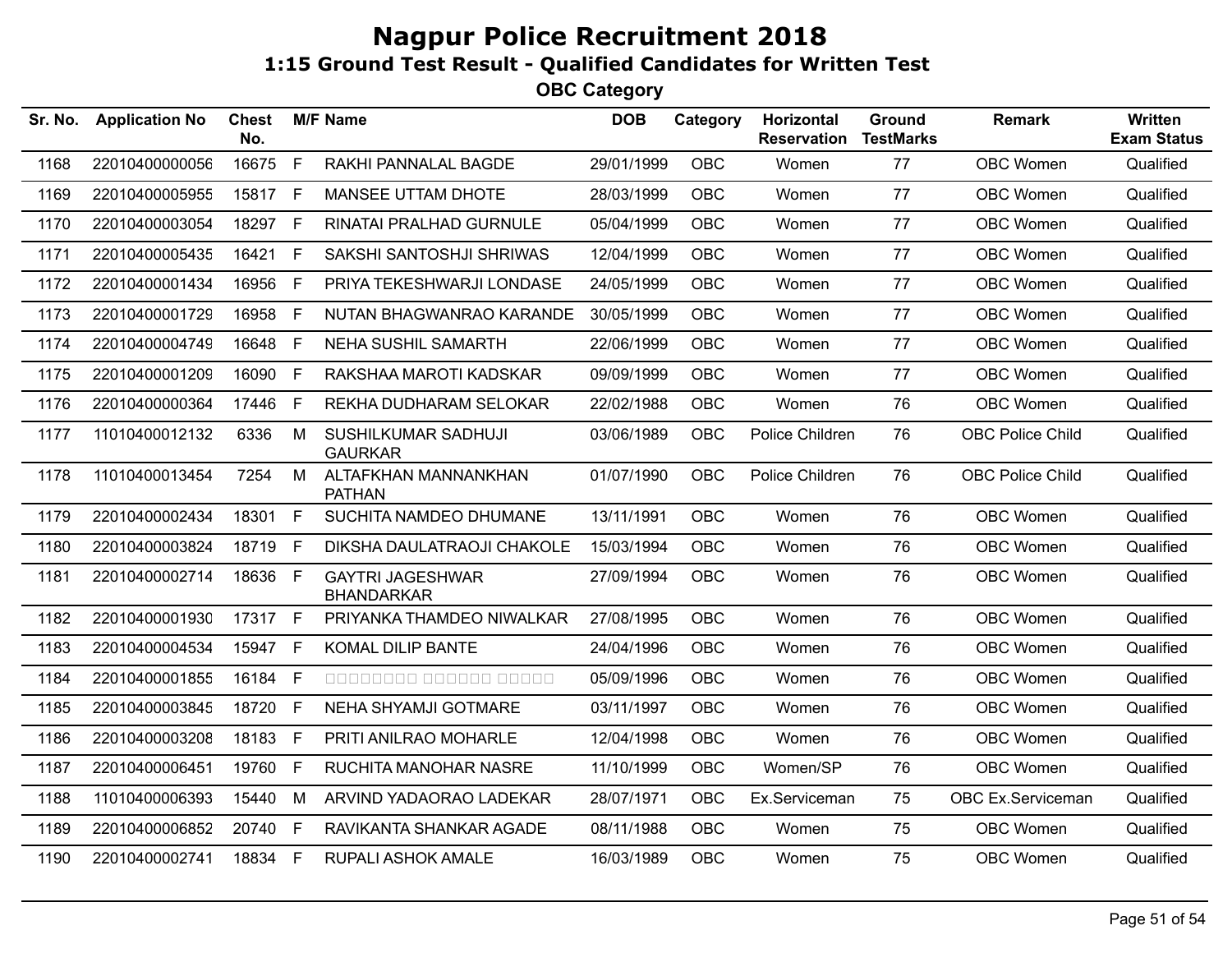| Sr. No. | <b>Application No</b> | <b>Chest</b><br>No. |              | <b>M/F Name</b>                             | <b>DOB</b> | Category   | <b>Horizontal</b><br><b>Reservation</b> | Ground<br><b>TestMarks</b> | <b>Remark</b>    | <b>Written</b><br><b>Exam Status</b> |
|---------|-----------------------|---------------------|--------------|---------------------------------------------|------------|------------|-----------------------------------------|----------------------------|------------------|--------------------------------------|
| 1191    | 22010400000274        | 17698               | $\mathsf{F}$ | SUNITA NILKANTH JAMBHULKAR                  | 31/10/1992 | OBC        | Women                                   | 75                         | <b>OBC Women</b> | Qualified                            |
| 1192    | 22010400005207        | 16071 F             |              | SUSHAMA RAMCHANDRA<br><b>MOHURLE</b>        | 21/03/1993 | <b>OBC</b> | Women                                   | 75                         | <b>OBC Women</b> | Qualified                            |
| 1193    | 22010400004283        | 18125 F             |              | KOKEELA TULSHIDAS HATTIMARE 10/10/1993      |            | <b>OBC</b> | Women                                   | 75                         | OBC Women        | Qualified                            |
| 1194    | 22010400002713        | 19062 F             |              | <b>MOHINI ASHOK GAIDHANE</b>                | 25/03/1994 | <b>OBC</b> | Women                                   | 75                         | OBC Women        | Qualified                            |
| 1195    | 22010400002290        | 18639               | $\mathsf{F}$ | VAISHALI KISNAJI PACHPOHAR                  | 15/11/1994 | <b>OBC</b> | Women                                   | 75                         | <b>OBC Women</b> | Qualified                            |
| 1196    | 22010400002034        | 16092 F             |              | VIDHYA VASANT MOHITKAR                      | 20/04/1995 | <b>OBC</b> | Women                                   | 75                         | <b>OBC Women</b> | Qualified                            |
| 1197    | 22010400001348        | 18099               | F            | ASMITA DHARMRAJ WAHILE                      | 28/08/1996 | <b>OBC</b> | Women                                   | 75                         | OBC Women        | Qualified                            |
| 1198    | 22010400003089        | 18662 F             |              | PORNIMA SHIWANAND PATLE                     | 12/09/1996 | <b>OBC</b> | Women                                   | 75                         | <b>OBC Women</b> | Qualified                            |
| 1199    | 22010400001228        | 17285 F             |              | MAYURI ARUNRAO THAKARE                      | 12/09/1996 | <b>OBC</b> | Women                                   | 75                         | <b>OBC Women</b> | Qualified                            |
| 1200    | 22010400002258        | 19338               | F            | PRIYANKA SURESH DHAWALE                     | 27/10/1996 | <b>OBC</b> | Women                                   | 75                         | OBC Women        | Qualified                            |
| 1201    | 22010400001142        | 17220               | $\mathsf{F}$ | MEGHA BHAIYYAJI RAKHADE                     | 30/09/1997 | <b>OBC</b> | Women                                   | 75                         | OBC Women        | Qualified                            |
| 1202    | 22010400000617        | 16762 F             |              | <b>JAYSHRI RUSHI BOBADE</b>                 | 10/06/1998 | <b>OBC</b> | Women                                   | 75                         | OBC Women        | Qualified                            |
| 1203    | 22010400000081        | 16765 F             |              | RAKHI RAMDAS LANJEWAR                       | 10/08/1998 | <b>OBC</b> | Women                                   | 75                         | <b>OBC Women</b> | Qualified                            |
| 1204    | 22010400001783        | 17920               | F            | <b>ARATI RAMU BANTE</b>                     | 09/01/1999 | <b>OBC</b> | Women                                   | 75                         | <b>OBC Women</b> | Qualified                            |
| 1205    | 22010400002094        | 17250 F             |              | DARSHANA BANDU GHORMADE                     | 01/05/1999 | <b>OBC</b> | Women                                   | 75                         | <b>OBC Women</b> | Qualified                            |
| 1206    | 22010400002046        | 17085 F             |              | PRIYA NAMDEO UMEKAR                         | 22/03/1988 | <b>OBC</b> | Women                                   | 74                         | <b>OBC Women</b> | Qualified                            |
| 1207    | 22010400004412        | 16533               | -F           | BHAGYASHRI VISHNUJIRAO KALE                 | 10/11/1988 | <b>OBC</b> | Women                                   | 74                         | OBC Women        | Qualified                            |
| 1208    | 22010400005933        | 20858               | F.           | LATA MOHANDAS KHOBRAGADE                    | 16/10/1989 | <b>OBC</b> | Women                                   | 74                         | OBC Women        | Qualified                            |
| 1209    | 22010400001127        | 16843 F             |              | PUSHPA VINAYAKRAOJI WANJARI                 | 30/05/1990 | <b>OBC</b> | Women                                   | 74                         | <b>OBC Women</b> | Qualified                            |
| 1210    | 22010400001797        | 17258 F             |              | SWATI VIJAY TANGALE                         | 28/02/1991 | <b>OBC</b> | Women                                   | 74                         | <b>OBC Women</b> | Qualified                            |
| 1211    | 22010400002169        | 18513 F             |              | JYOTIBAI PREMLAL MAHULE                     | 22/01/1992 | <b>OBC</b> | Women                                   | 74                         | <b>OBC Women</b> | Qualified                            |
| 1212    | 22010400005439        | 16126 F             |              | ADITI DNYANESHWARRAOJI<br><b>KSHIRSAGAR</b> | 04/02/1992 | <b>OBC</b> | Women                                   | 74                         | OBC Women        | Qualified                            |
| 1213    | 22010400006922        | 20532 F             |              | SNEHAL BHASHKAR LANDE                       | 28/05/1992 | OBC        | Women                                   | 74                         | OBC Women        | Qualified                            |
| 1214    | 22010400003155        | 18456 F             |              | RUPALI AWADHUTRAO PUNSE                     | 22/09/1993 | <b>OBC</b> | Women                                   | 74                         | OBC Women        | Qualified                            |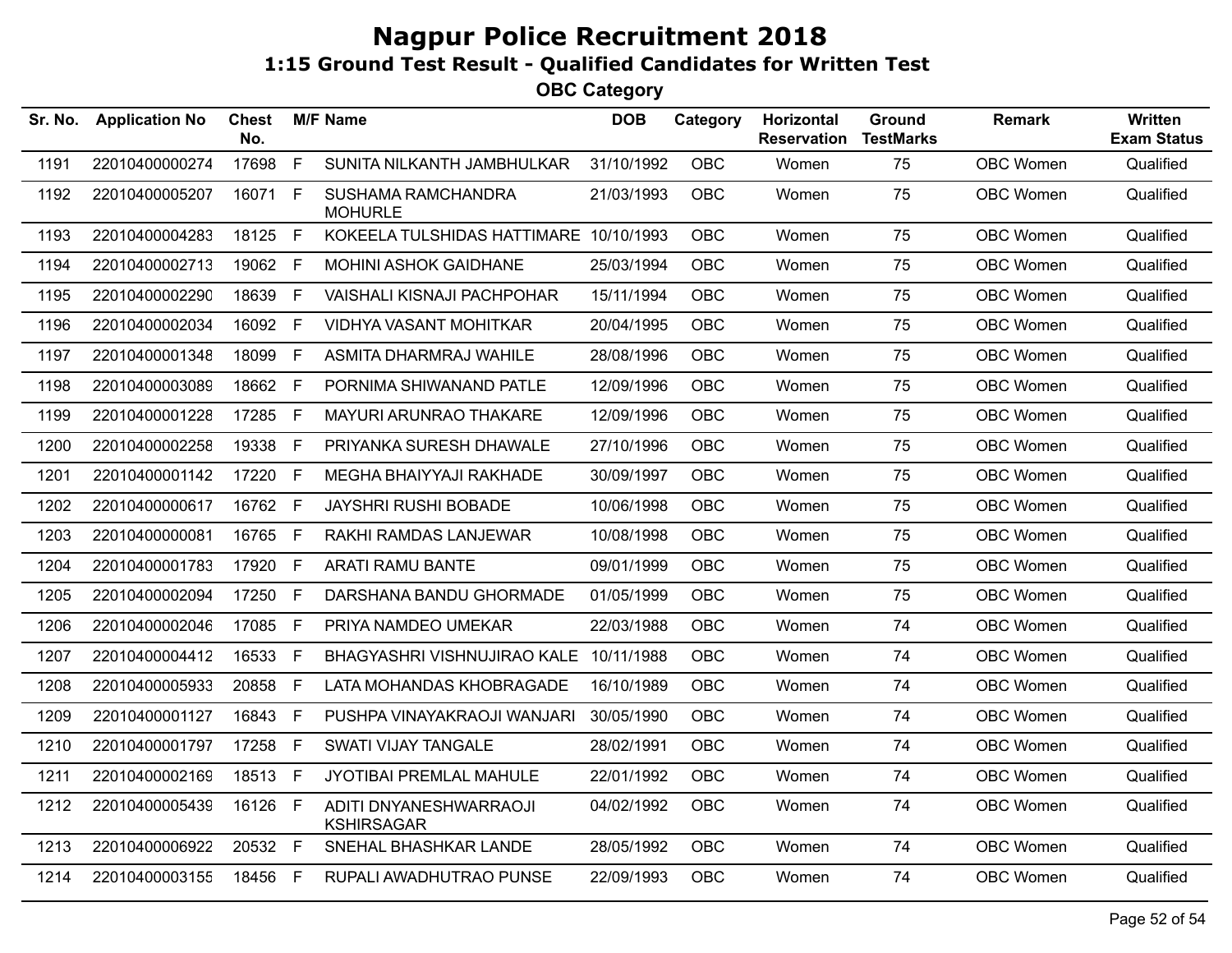| Sr. No. | <b>Application No</b> | <b>Chest</b><br>No. |             | <b>M/F Name</b>                               | <b>DOB</b> | Category   | Horizontal<br><b>Reservation</b> | Ground<br><b>TestMarks</b> | <b>Remark</b>    | <b>Written</b><br><b>Exam Status</b> |
|---------|-----------------------|---------------------|-------------|-----------------------------------------------|------------|------------|----------------------------------|----------------------------|------------------|--------------------------------------|
| 1215    | 22010400000592        | 17135               | F           | PRIYANKA VIJAYRAO JAWALKAR                    | 18/10/1993 | <b>OBC</b> | Women                            | 74                         | OBC Women        | Qualified                            |
| 1216    | 22010400000303        | 17311               | F.          | DHANASHRI ARUN BHANDARKAR                     | 26/05/1994 | <b>OBC</b> | Women                            | 74                         | OBC Women        | Qualified                            |
| 1217    | 22010400003487        | 19223               | F.          | ANJALI WASUDEOJI HATTIMARE                    | 24/08/1994 | <b>OBC</b> | Women                            | 74                         | OBC Women        | Qualified                            |
| 1218    | 22010400000840        | 17072 F             |             | <b>DIPA PRAKASH TURKAR</b>                    | 30/12/1994 | <b>OBC</b> | Women                            | 74                         | OBC Women        | Qualified                            |
| 1219    | 22010400001524        | 17366 F             |             | ROSHNI DHANRAJ TURKAR                         | 07/07/1995 | <b>OBC</b> | Women                            | 74                         | OBC Women        | Qualified                            |
| 1220    | 22010400007139        | 19766               | F.          | MANISHA PRAKASH KUNGHADKAR 22/07/1995         |            | <b>OBC</b> | Women                            | 74                         | OBC Women        | Qualified                            |
| 1221    | 22010400003469        | 18466               | F.          | LALITA DEORAO GHUBADE                         | 16/08/1995 | <b>OBC</b> | Women                            | 74                         | OBC Women        | Qualified                            |
| 1222    | 22010400004557        | 16014               | F.          | SUJATABAND TUKARAM BAND                       | 12/12/1995 | <b>OBC</b> | Women                            | 74                         | OBC Women        | Qualified                            |
| 1223    | 22010400001101        | 17170               | F           | KANCHAN RAVINDRA SAPKAL                       | 15/02/1996 | OBC        | Women                            | 74                         | <b>OBC Women</b> | Qualified                            |
| 1224    | 22010400001466        | 16867               | F           | BHAGYASHRI HEMRAJ KASHIKAR                    | 05/06/1996 | OBC        | Women                            | 74                         | OBC Women        | Qualified                            |
| 1225    | 22010400003620        | 18159               | F.          | PALLAVI BALKRUSHNA KAMANE                     | 24/06/1996 | <b>OBC</b> | Women                            | 74                         | OBC Women        | Qualified                            |
| 1226    | 22010400002392        | 19847               | F.          | ACHAL DEVIDAS PIMPALKAR                       | 01/08/1996 | OBC        | Women/SP                         | 74                         | <b>OBC Women</b> | Qualified                            |
| 1227    | 22010400005139        | 20003               | F.          | EKTA DNYANESHWAR KOHAPARE                     | 28/11/1996 | OBC.       | Women                            | 74                         | <b>OBC Women</b> | Qualified                            |
| 1228    | 22010400000194        | 15983 F             |             | SHUBHANGI LAXMAN BONDRE                       | 17/03/1997 | OBC        | Women                            | 74                         | <b>OBC Women</b> | Qualified                            |
| 1229    | 22010400002100        | 17593               | F.          | PRIYANKA PRAKASH PINJARKAR                    | 26/03/1997 | OBC        | Women                            | 74                         | OBC Women        | Qualified                            |
| 1230    | 22010400006859        | 20315               | F.          | DIVYA ARUNRAO SONEKAR                         | 16/04/1997 | <b>OBC</b> | Women                            | 74                         | OBC Women        | Qualified                            |
| 1231    | 22010400004009        | 18200               | F.          | RASIKA RAJUJI GURVE                           | 10/06/1997 | <b>OBC</b> | Women                            | 74                         | OBC Women        | Qualified                            |
| 1232    | 22010400002753        | 18979 F             |             | <b>MRUNALI MANOHARJI</b><br><b>KARANJEKAR</b> | 12/07/1997 | <b>OBC</b> | Women                            | 74                         | OBC Women        | Qualified                            |
| 1233    | 22010400004514        | 16079               | F           | RUPALI DNYANESHWAR KHOKALE 10/08/1997         |            | <b>OBC</b> | Women                            | 74                         | OBC Women        | Qualified                            |
| 1234    | 22010400001016        | 16801               | F.          | VAISHALI RAGHUNATH CHUTE                      | 22/09/1997 | <b>OBC</b> | Women                            | 74                         | OBC Women        | Qualified                            |
| 1235    | 22010400002688        | 18635               | F           | KAVITA SHALIKRAM WADHAI                       | 20/12/1997 | <b>OBC</b> | Women                            | 74                         | OBC Women        | Qualified                            |
| 1236    | 22010400006227        | 15915               | $\mathsf F$ | SUCHITA DHARMRAO BHANDEKAR 20/03/1998         |            | <b>OBC</b> | Women                            | 74                         | OBC Women        | Qualified                            |
| 1237    | 22010400000309        | 17945               | F           | PALLAVI VINOD KAURASE                         | 13/08/1998 | <b>OBC</b> | Women                            | 74                         | <b>OBC Women</b> | Qualified                            |
| 1238    | 22010400005692        | 16003               | - F         | SHITAL RAJKUMAR KAWALE                        | 17/04/1999 | <b>OBC</b> | Women                            | 74                         | OBC Women        | Qualified                            |